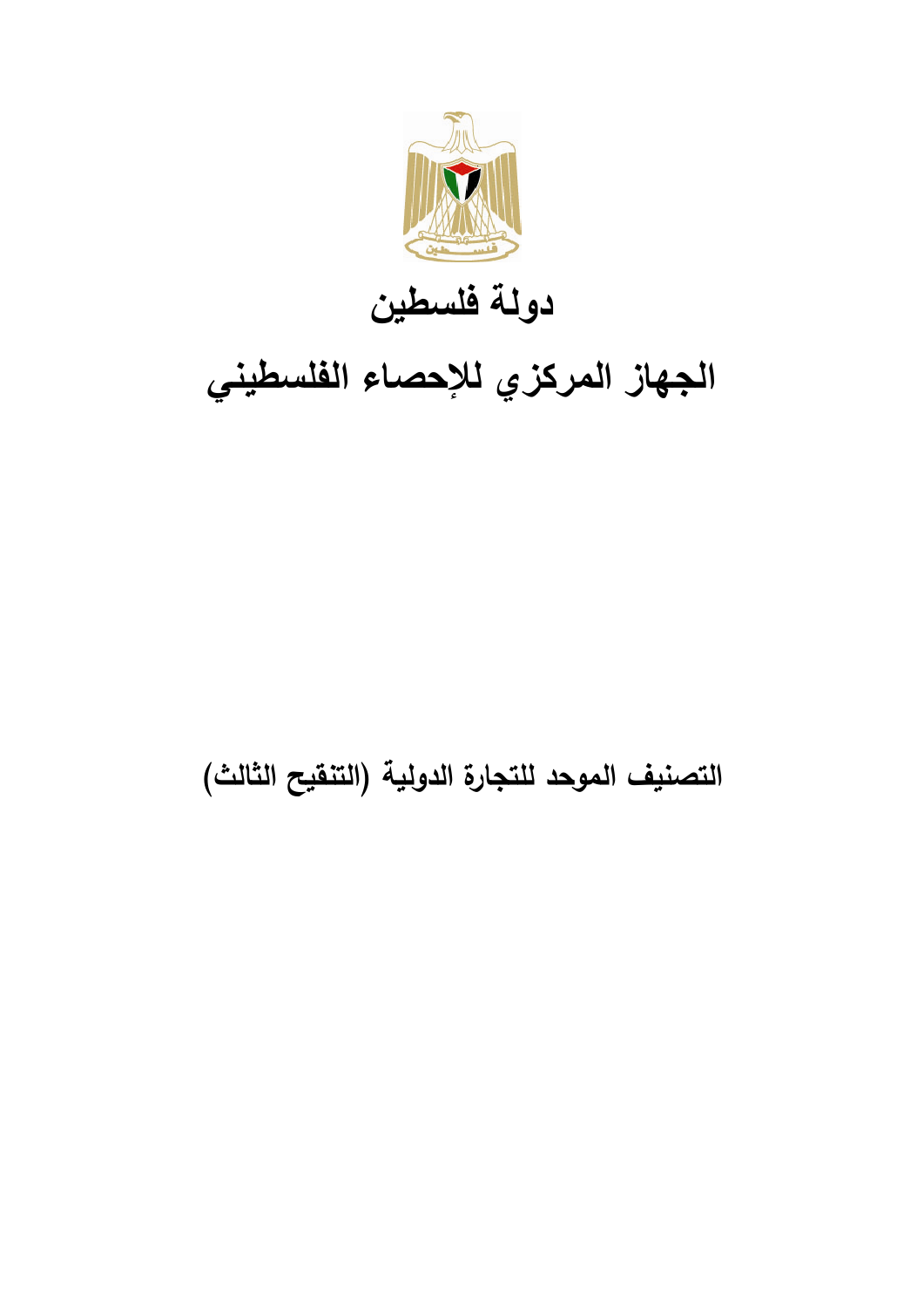| Code   | Description                                                                                             |
|--------|---------------------------------------------------------------------------------------------------------|
| 0      | Food and live animals                                                                                   |
| 00     | Live animals other than animals of division 03                                                          |
| 001    | Live animals other than animals of division 03                                                          |
| 001.1  | Bovine animals, live                                                                                    |
| 001.11 | Pure-bred breeding animals                                                                              |
| 001.19 | Other than pure-bred breeding animals                                                                   |
| 001.2  | Sheep and goats, live                                                                                   |
| 001.21 | Sheep, live                                                                                             |
| 001.22 | Goats, live                                                                                             |
| 001.3  | Swine, live                                                                                             |
| 001.31 | Pure-bred breeding animals                                                                              |
| 001.39 | Other than pure-bred breeding animals                                                                   |
| 001.4  | Poultry, live (i.e., fowls of the species Gallus domesticus, ducks, geese, turkeys<br>and guinea-fowls) |
| 001.41 | weighing not more than 185 g                                                                            |
| 001.49 | weighing more than 185 g                                                                                |
| 001.5  | Horses, asses, mules and hinnies, live                                                                  |
| 001.51 | Horses                                                                                                  |
| 001.52 | Asses, mules and hinnies                                                                                |
| 001.9  | Live animals, n.e.s.                                                                                    |
| 01     | Meat and meat preparations                                                                              |
| 011    | Meat of bovine animals, fresh, chilled or frozen                                                        |
| 011.1  | Meat of bovine animals, fresh or chilled                                                                |
| 011.11 | with bone in                                                                                            |
| 011.12 | boneless                                                                                                |
| 011.2  | Meat of bovine animals, frozen                                                                          |
| 011.21 | with bone in                                                                                            |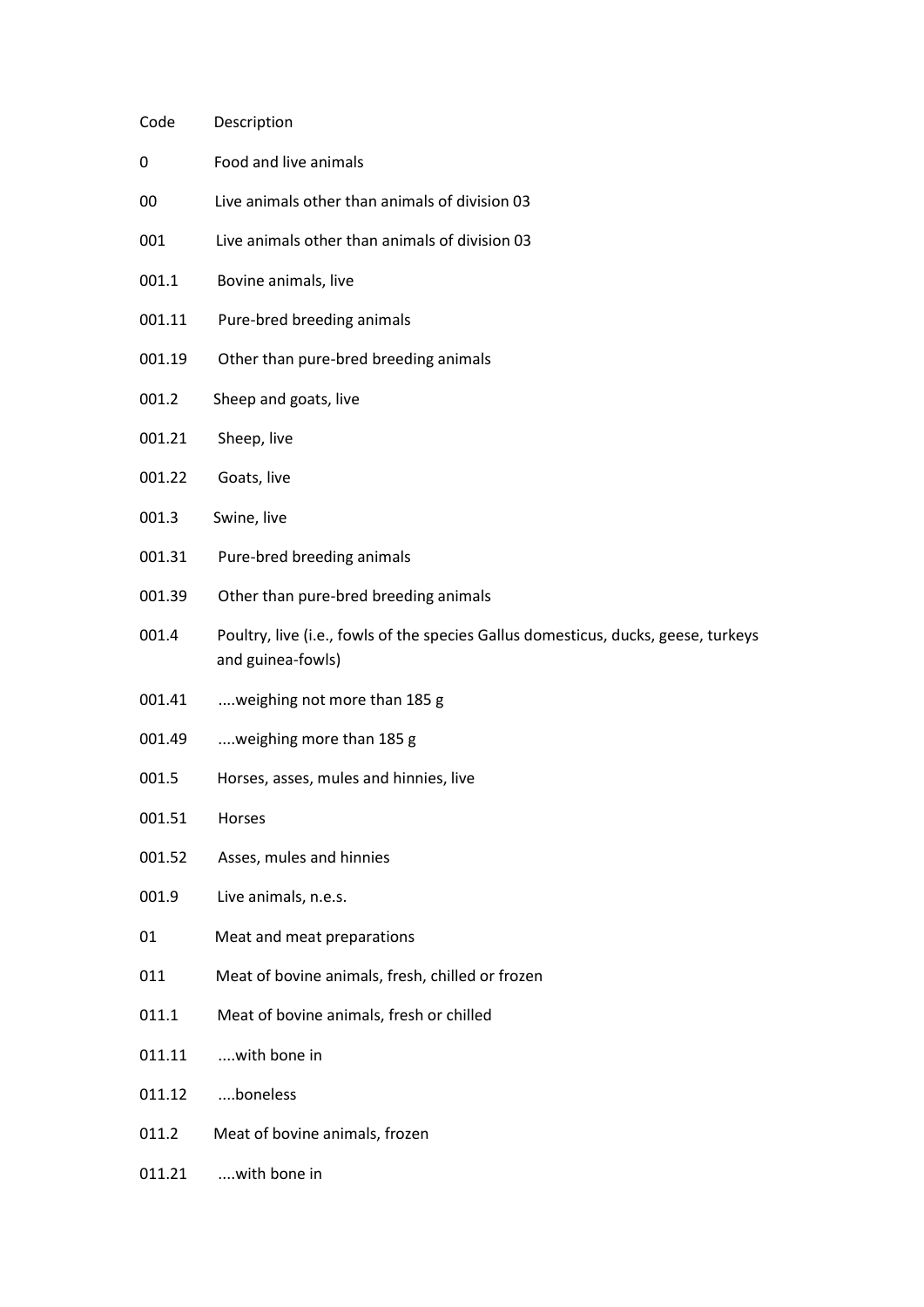## 011.22 ....boneless

- 012 Other meat and edible meat offal, fresh, chilled or frozen (except meat and meat offal unfit or unsuitable for human consumption)
- 012.1 Meat of sheep or goats, fresh, chilled or frozen
- 012.11 Meat of sheep, fresh or chilled
- 012.12 Meat of sheep, frozen
- 012.13 Meat of goats, fresh, chilled or frozen
- 012.2 Meat of swine, fresh, chilled or frozen
- 012.21 ....fresh or chilled
- 012.22 ....frozen
- 012.3 Meat and edible offal of the poultry of subgroup 001.4, fresh, chilled or frozen
- 012.31 Poultry not cut in pieces, fresh or chilled
- 012.32 Poultry not cut in pieces, frozen
- 012.33 Fatty livers of geese or ducks, fresh or chilled
- 012.34 Poultry cuts and other offal, fresh or chilled
- 012.35 Poultry cuts and offal (other than liver), frozen
- 012.36 Poultry livers, frozen
- 012.4 Meat of horses, asses, mules or hinnies, fresh, chilled or frozen
- 012.5 Edible offal of bovine animals, swine, sheep, goats, horses, asses, mules or hinnies, fresh, chilled or frozen
- 012.51 ....of bovine animals, fresh or chilled
- 012.52 ....of bovine animals, frozen
- 012.53 ....of swine, fresh or chilled
- 012.54 ....of swine, frozen
- 012.55 ....of sheep, goats, horses, asses, mules or hinnies, fresh or chilled
- 012.56 ....of sheep, goats, horses, asses, mules or hinnies, frozen
- 012.9 Meat and edible meat offal, fresh, chilled or frozen, n.e.s.
- 012.91 Meat and edible meat offal of rabbits or hares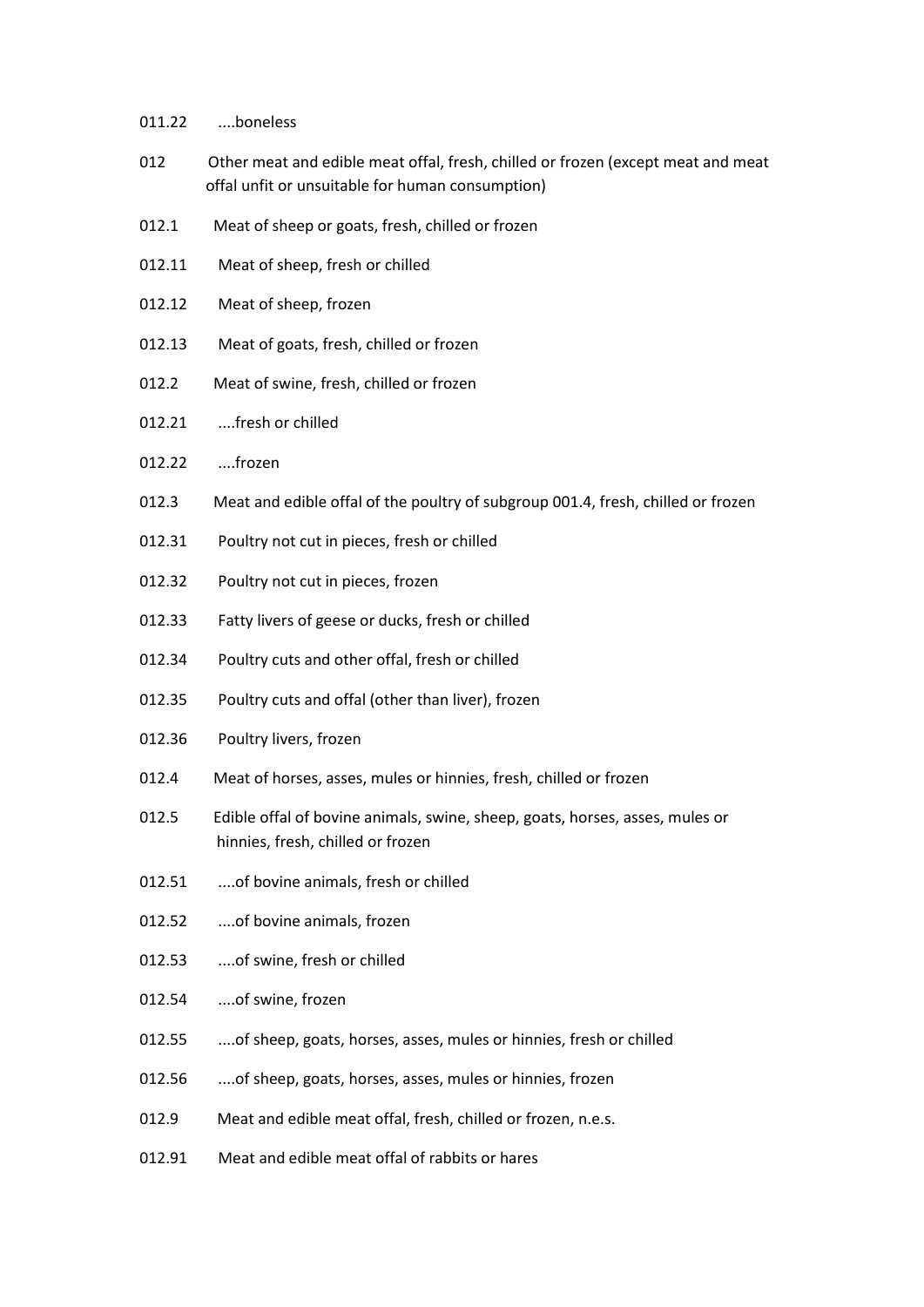| 012.92 | Frogs' legs                                                                                                                               |
|--------|-------------------------------------------------------------------------------------------------------------------------------------------|
| 012.93 | Snails (other than sea snails)                                                                                                            |
| 012.99 | Other meat and edible meat offal, fresh, chilled or frozen                                                                                |
| 016    | Meat and edible meat offal, salted, in brine, dried or smoked; edible flours and<br>meals of meat or meat offal                           |
| 016.1  | Bacon, ham and other salted, dried or smoked meat of swine                                                                                |
| 016.11 | Hams, shoulders and cuts thereof, with bone in                                                                                            |
| 016.12 | Bellies (streaky) and cuts thereof                                                                                                        |
| 016.19 | Other                                                                                                                                     |
| 016.8  | Meat and edible meat offal, other than meat of swine, salted, in brine, dried or<br>smoked; edible flours and meals of meat or meat offal |
| 016.81 | Meat of bovine animals                                                                                                                    |
| 016.89 | Other, including edible flours and meals of meat or meat offal                                                                            |
| 017    | Meat and edible meat offal, prepared or preserved, n.e.s.                                                                                 |
| 017.1  | Extracts and juices of meat, fish or crustaceans, molluscs or other aquatic<br>invertebrates                                              |
| 017.2  | Sausages and similar products, of meat, meat offal or blood; food preparations<br>based on these products                                 |
| 017.3  | Liver of any animal, prepared or preserved, n.e.s.                                                                                        |
| 017.4  | Meat and offal (other than liver) of poultry of subgroup 001.4, prepared or<br>preserved, n.e.s.                                          |
| 017.5  | Meat and offal (other than liver), of swine, prepared or preserved, n.e.s.                                                                |
| 017.6  | Meat and offal (other than liver), of bovine animals, prepared or preserved, n.e.s.                                                       |
| 017.9  | Other prepared or preserved meat or meat offal (including preparations of blood<br>of any animal)                                         |
| 02     | Dairy products and birds' eggs                                                                                                            |
| 022    | Milk and cream and milk products other than butter or cheese                                                                              |
| 022.1  | Milk (including skimmed milk) and cream, not concentrated or sweetened                                                                    |
| 022.11 | Milk of a fat content, by weight, not exceeding 1%                                                                                        |
| 022.12 | Milk and cream, of a fat content, by weight, exceeding 1% but not exceeding 6%                                                            |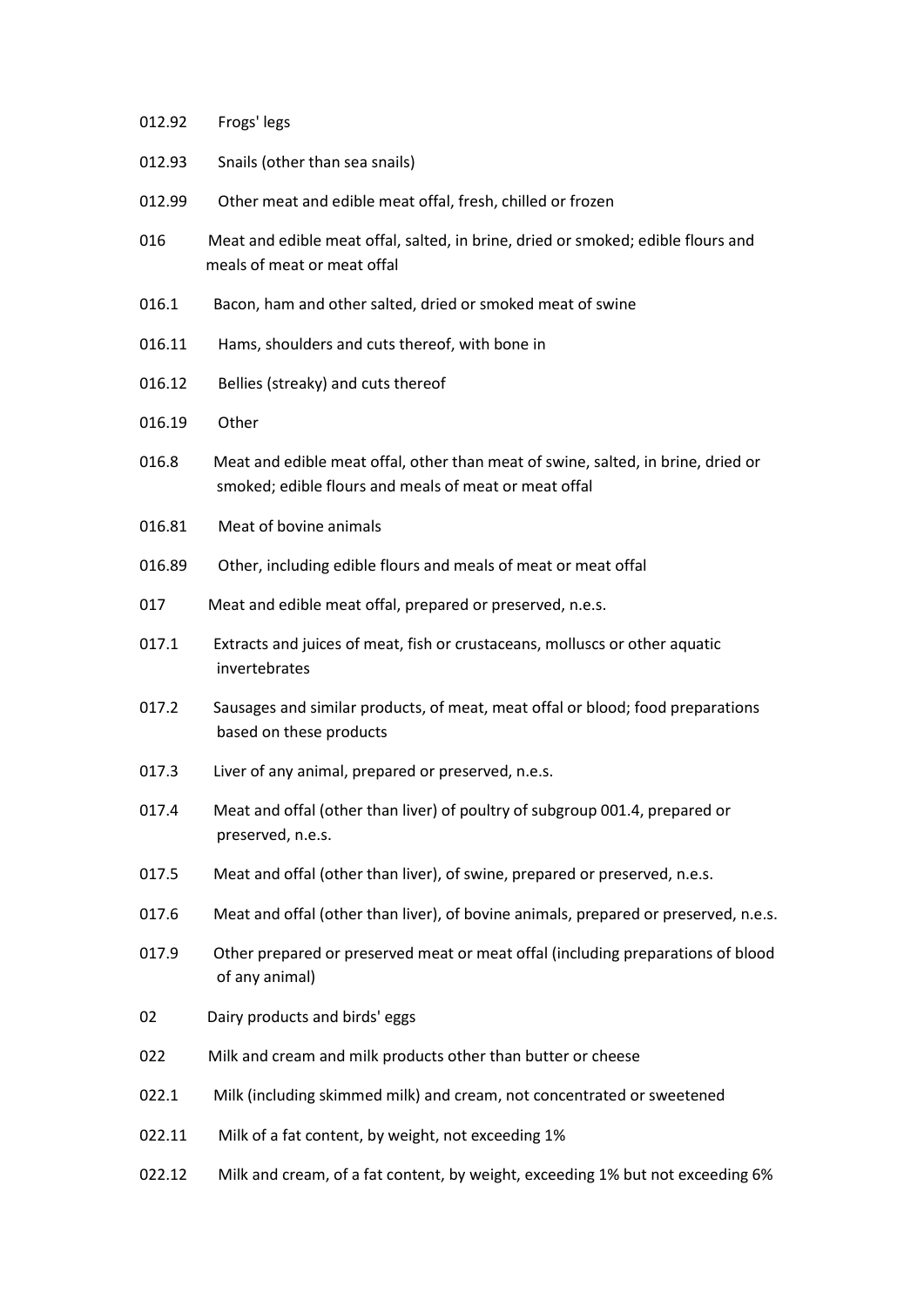022.13 Cream of a fat content, by weight, exceeding 6%

022.2 Milk and cream, concentrated or sweetened

022.21 Milk, in solid form, of a fat content, by weight, not exceeding 1.5%

022.22 Milk and cream, in solid form, of a fat content, by weight, exceeding 1.5%

022.23 Milk and cream, not in solid form, not containing added sugar or other sweetening matter

022.24 Milk and cream, not in solid form, containing added sugar or other sweetening matter

022.3 Yogurt; buttermilk, curdled, fermented or acidified milk and cream; ice-cream

022.31 Yogurt, whether or not concentrated or containing added sugar or other sweetening matter or flavoured or containing added fruit, nuts or cocoa

022.32 Buttermilk, curdled milk and cream, kephir and other fermented or acidified milk or cream, whether or not concentrated or containing added sugar or other sweetening matter or flavoured or containing added fruit, nuts or cocoa

022.33 Ice-cream and other edible ice, whether or not containing cocoa

022.4 Whey; products consisting of natural milk constituents, n.e.s.

022.41 Whey and modified whey, whether or not concentrated or containing added sugar or other sweetening matter

022.49 Products consisting of natural milk constituents, n.e.s.

023 Butter and other fats and oils derived from milk

- 023.0 Butter and other fats and oils derived from milk
- 024 Cheese and curd
- 024.1 Grated or powdered cheese, of all kinds
- 024.2 Processed cheese, not grated or powdered
- 024.3 Blue-veined cheese
- 024.9 Other cheese; curd
- 024.91 Fresh (unripened or uncured) cheese, including whey cheese, and curd

024.99 Other cheese

025 Eggs, birds', and egg yolks, fresh, dried or otherwise preserved, sweetened or not; egg albumin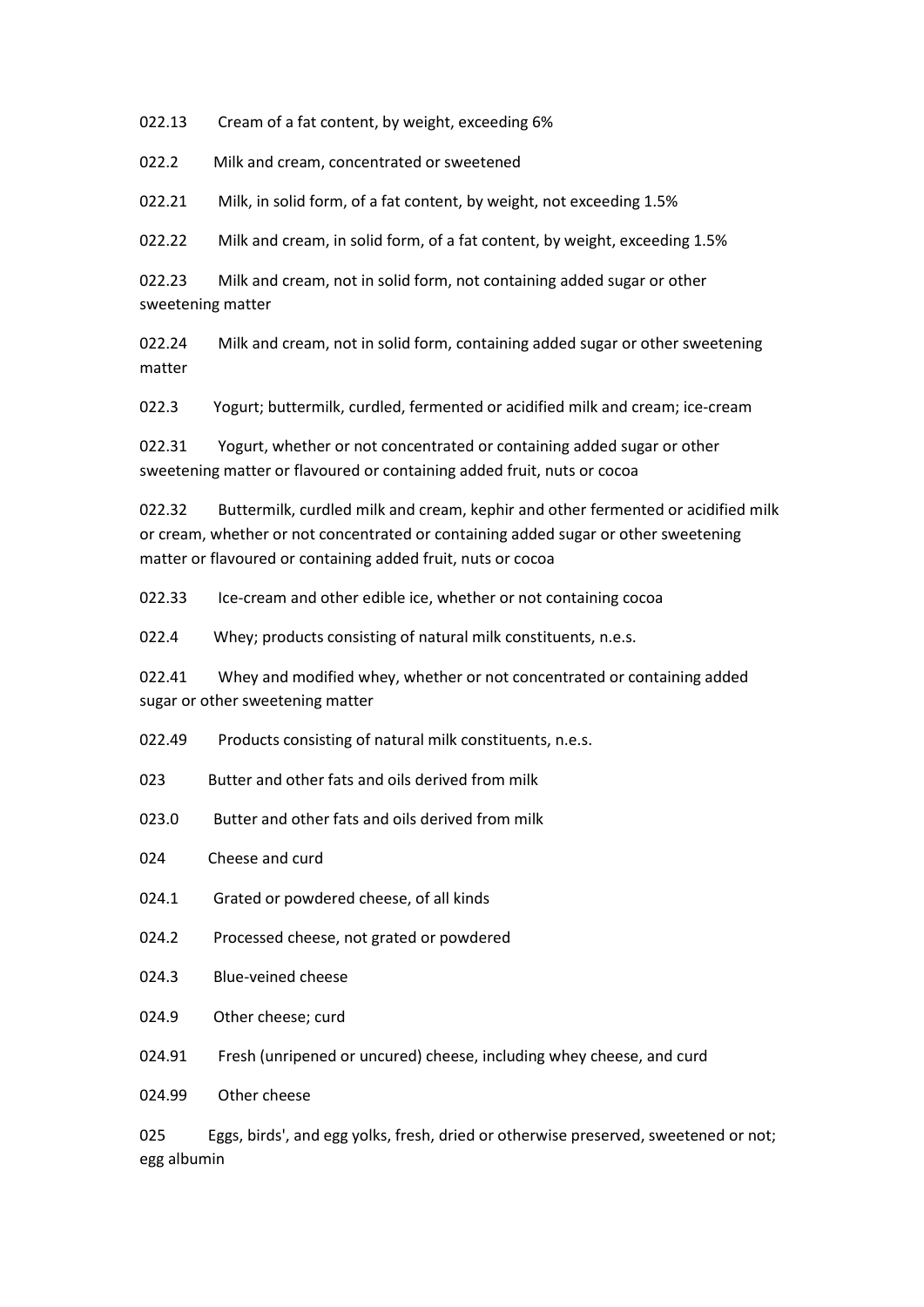- 025.1 Birds' eggs, in shell, fresh, preserved or cooked
- 025.2 Birds' eggs, not in shell, and egg yolks
- 025.21 ....dried
- 025.22 ....other than dried
- 025.3 Egg albumin

03 Fish (not marine mammals), crustaceans, molluscs and aquatic invertebrates, and preparations thereof

- 034 Fish, fresh (live or dead), chilled or frozen
- 034.1 Fish, fresh (live or dead) or chilled (excluding fillets and minced fish)
- 034.11 Fish, live
- 034.12 Salmonidae, fresh or chilled (excluding livers and roes)
- 034.13 Flat-fish, fresh or chilled (excluding livers and roes)
- 034.14 Tunas, skipjack or stripe-bellied bonito, fresh or chilled (excluding livers and roes)
- 034.15 Herrings, sardines, sardinella, brislings or sprats, fresh or chilled (excluding livers and roes)
- 034.16 Cod, fresh or chilled (excluding livers and roes)
- 034.17 Mackerel (scombrids), fresh or chilled (excluding livers and roes)
- 034.18 Other fish, fresh or chilled (excluding livers and roes)
- 034.19 Fish livers and roes, fresh or chilled
- 034.2 Fish, frozen (excluding fillets and minced fish)
- 034.21 Salmonidae, frozen (excluding livers and roes)
- 034.22 Flat-fish, frozen (excluding livers and roes)
- 034.23 Tunas, skipjack or stripe-bellied bonito, frozen (excluding livers and roes)
- 034.24 Herrings, sardines, sardinella, brislings or sprats, frozen (excluding livers and roes)
- 034.25 Cod, frozen (excluding livers and roes)
- 034.26 Mackerel (scombrids), frozen (excluding livers and roes)
- 034.27 Hake, frozen (excluding livers and roes)
- 034.28 Other fish, frozen (excluding livers and roes)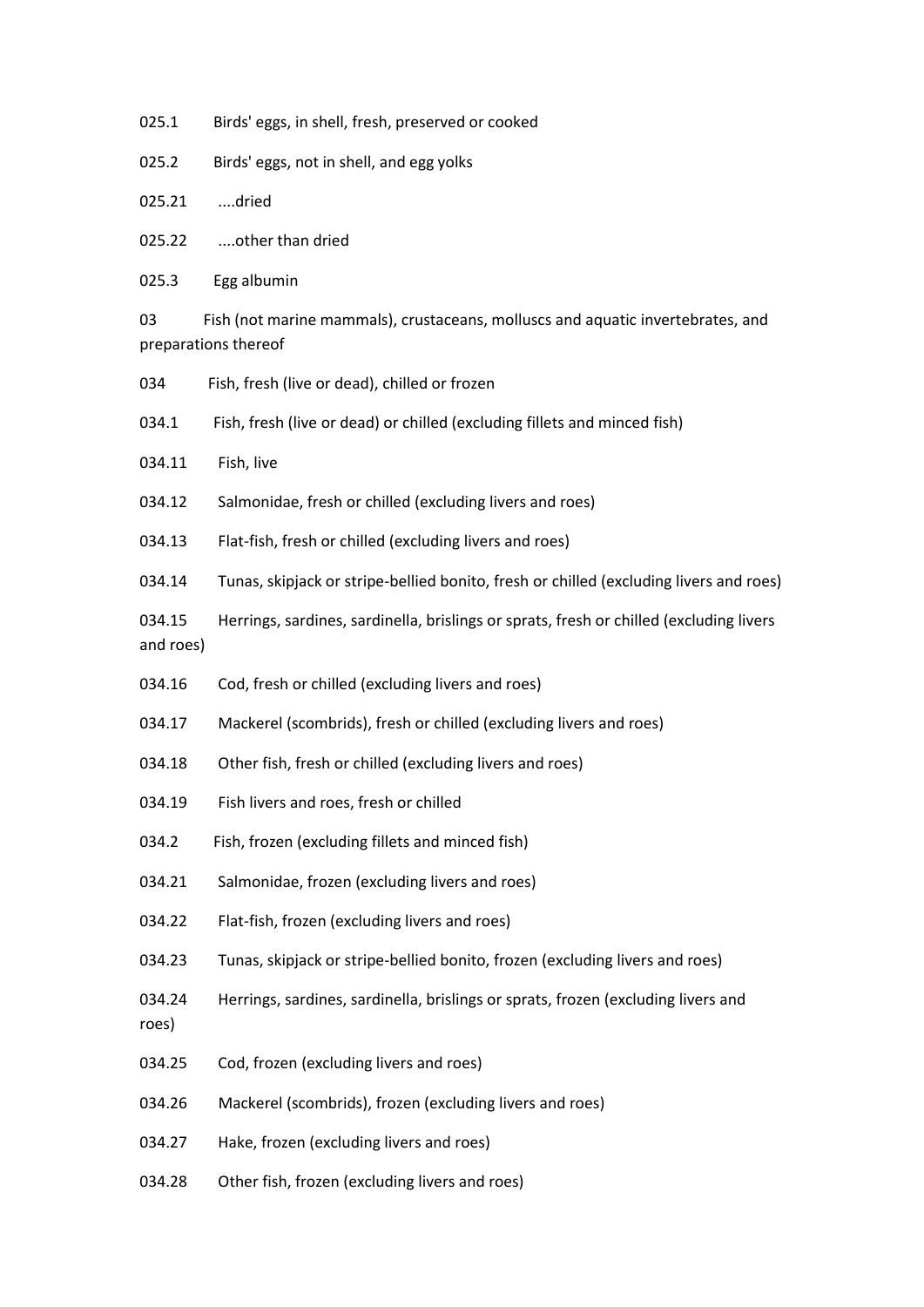034.29 Fish livers and roes, frozen

034.4 Fish fillets, frozen

034.5 Fish fillets, fresh or chilled, and other fish meat (whether or not minced), fresh, chilled or frozen

034.51 Fish fillets and other fish meat, fresh or chilled

034.55 Fish meat (other than fillets), frozen

035 Fish, dried, salted or in brine; smoked fish (whether or not cooked before or during the smoking process); flours, meals and pellets of fish, fit for human consumption

035.1 Fish, dried, salted or in brine, but not smoked

035.11 Cod (Gadus morhua, Gadus ogac, Gadus macrocephalus), not in fillets, dried, whether or not salted

035.12 Fish fillets, dried, salted or in brine

035.13 Fish, dried, whether or not salted, n.e.s.

035.2 Fish, salted but not dried or smoked and fish in brine

035.21 Cod (Gadus morhua, Gadus ogac, Gadus macrocephalus)

035.22 Anchovies

035.29 Other fish

035.3 Fish (including fillets), smoked, whether or not cooked before or during the smoking process

035.4 Fish liver and roes, dried, smoked, salted or in brine

035.5 Flours, meals and pellets of fish, fit for human consumption

036 Crustaceans, molluscs and aquatic invertebrates, whether in shell or not, fresh (live or dead), chilled, frozen, dried, salted or in brine; crustaceans, in shell, cooked by steaming or boiling in water, whether or not chilled, frozen, dried, salted or in

036.1 Crustaceans, frozen

036.11 Shrimps and prawns, frozen

036.19 Other crustaceans, frozen, including flours, meals and pellets of crustaceans, fit for human consumption

036.2 Crustaceans, other than frozen, including flours, meals and pellets of crustaceans, fit for human consumption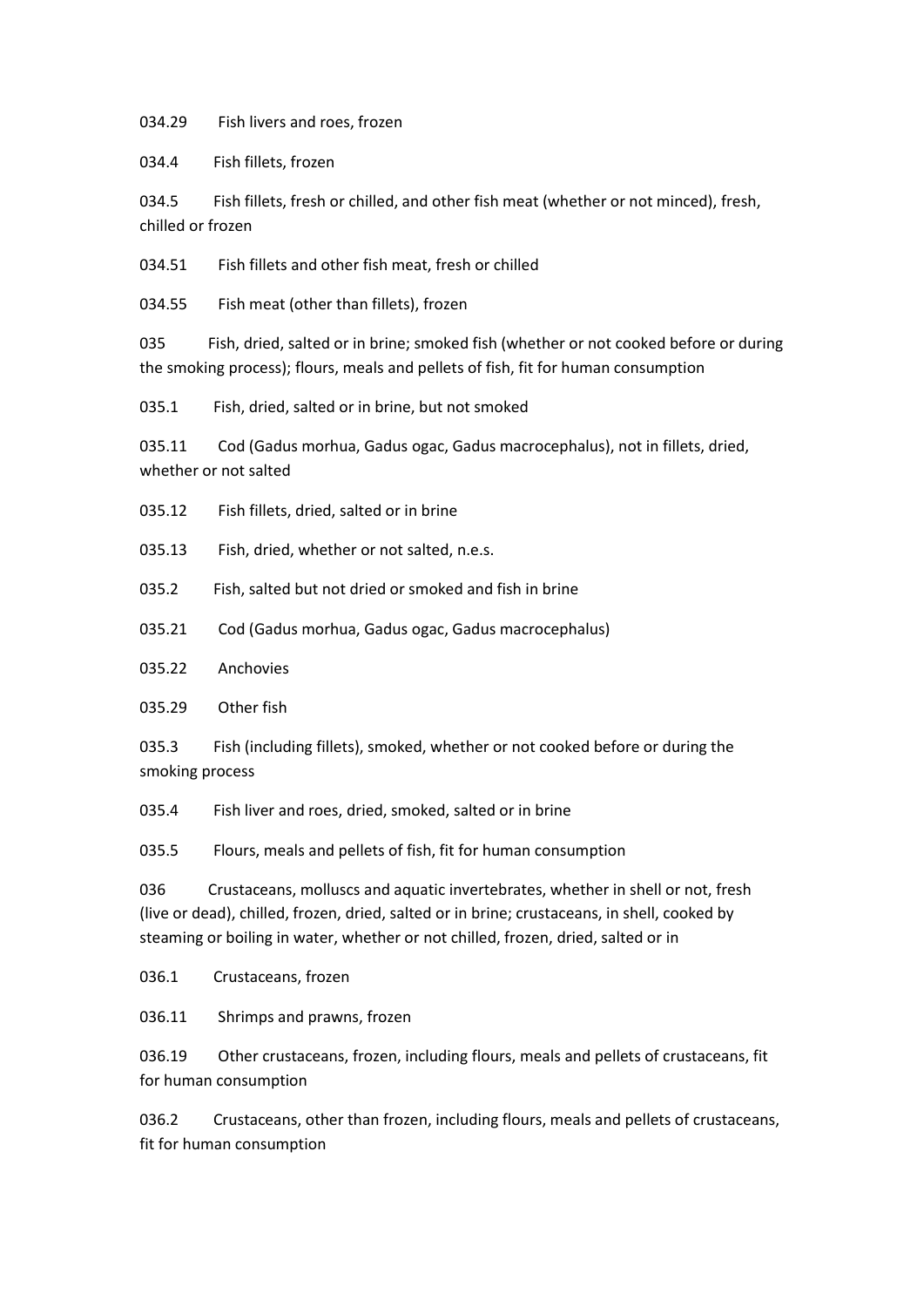036.3 Molluscs and aquatic invertebrates, fresh, chilled, frozen, dried, salted or in brine; flours, meals and pellets of aquatic invertebrates other than crustaceans, fit for human consumption

036.31 Oysters

036.33 Cuttlefish, octopus and squid, fresh or chilled

036.35 Other molluscs and aquatic invertebrates, fresh or chilled

036.37 Cuttlefish, octopus and squid, frozen, dried, salted or in brine; flours, meals and pellets thereof, fit for human consumption

036.39 Other molluscs and aquatic invertebrates, frozen, dried, salted or in brine, including flours, meals and pellets of aquatic invertebrates other than crustaceans, fit for human consumption

037 Fish, crustaceans, molluscs and other aquatic invertebrates, prepared or preserved, n.e.s.

037.1 Fish, prepared or preserved, n.e.s.; caviar and caviar substitutes prepared from fish eggs

037.11 Salmon, whole or in pieces, but not minced

037.12 Herrings, sardines, sardinella and brislings or sprats, whole or in pieces, but not minced

037.13 Tunas, skipjack and Atlantic bonito (Sarda spp.), whole or in pieces, but not minced

- 037.14 Mackerel, whole or in pieces, but not minced
- 037.15 Other fish, whole or in pieces, but not minced
- 037.16 Other fish, prepared or preserved, n.e.s.

037.17 Caviar and caviar substitutes prepared from fish eggs

037.2 Crustaceans, molluscs and other aquatic invertebrates, prepared or preserved, n.e.s.

- 037.21 Crustaceans, prepared or preserved, n.e.s.
- 037.22 Molluscs and other aquatic invertebrates, prepared or preserved, n.e.s.
- 04 Cereals and cereal preparations

041 Wheat (including spelt) and meslin, unmilled

041.1 Durum wheat, unmilled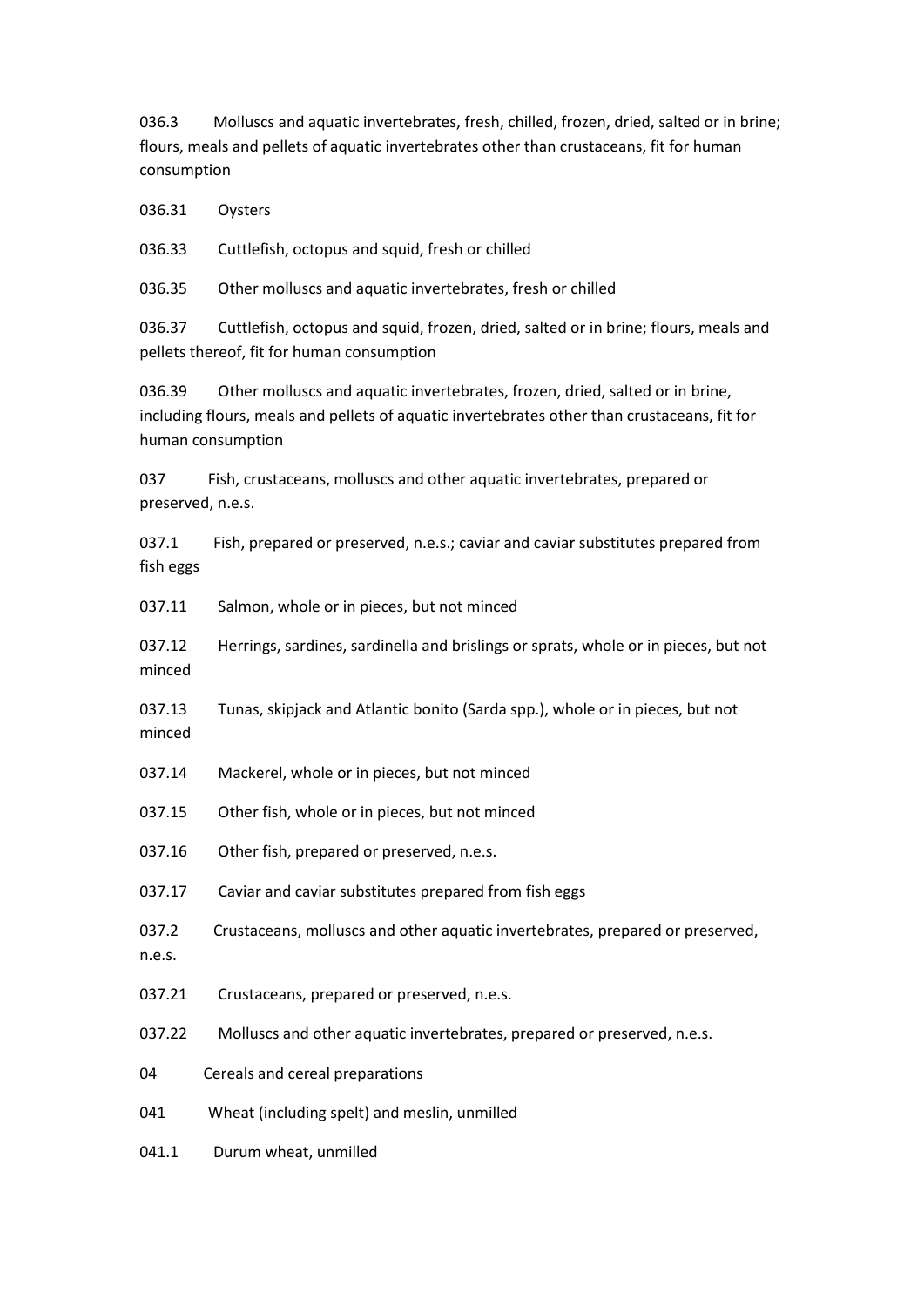041.2 Other wheat (including spelt) and meslin, unmilled

042 Rice

042.1 Rice in the husk (paddy or rough rice)

042.2 Rice, husked but not further prepared (cargo rice or brown rice)

042.3 Rice, semi-milled or wholly milled, whether or not polished, glazed, parboiled or converted (including broken rice)

042.31 Rice, semi-milled or wholly milled, whether or not polished, glazed, parboiled or converted (excluding broken rice)

| 042.32 | Broken rice                                                        |
|--------|--------------------------------------------------------------------|
| 043    | Barley, unmilled                                                   |
| 043.0  | Barley, unmilled                                                   |
| 044    | Maize (not including sweet corn), unmilled                         |
| 044.1  | seed                                                               |
| 044.9  | other                                                              |
| 045    | Cereals, unmilled (other than wheat, rice, barley and maize)       |
| 045.1  | Rye, unmilled                                                      |
| 045.2  | Oats, unmilled                                                     |
| 045.3  | Grain sorghum, unmilled                                            |
| 045.9  | Buckwheat, millet and canary seed; other cereals, unmilled, n.e.s. |
| 045.91 | Millet, unmilled                                                   |
| 045.92 | Buckwheat, unmilled                                                |
| 045.93 | Canary seed, unmilled                                              |
| 045.99 | Cereals, unmilled, n.e.s.                                          |
| 046    | Meal and flour of wheat and flour of meslin                        |
| 046.1  | Flour of wheat or of meslin                                        |
| 046.2  | Groats, meal and pellets, of wheat                                 |
| 047    | Other cereal meals and flours                                      |
| 047.1  | Cereal flours (other than of wheat or meslin)                      |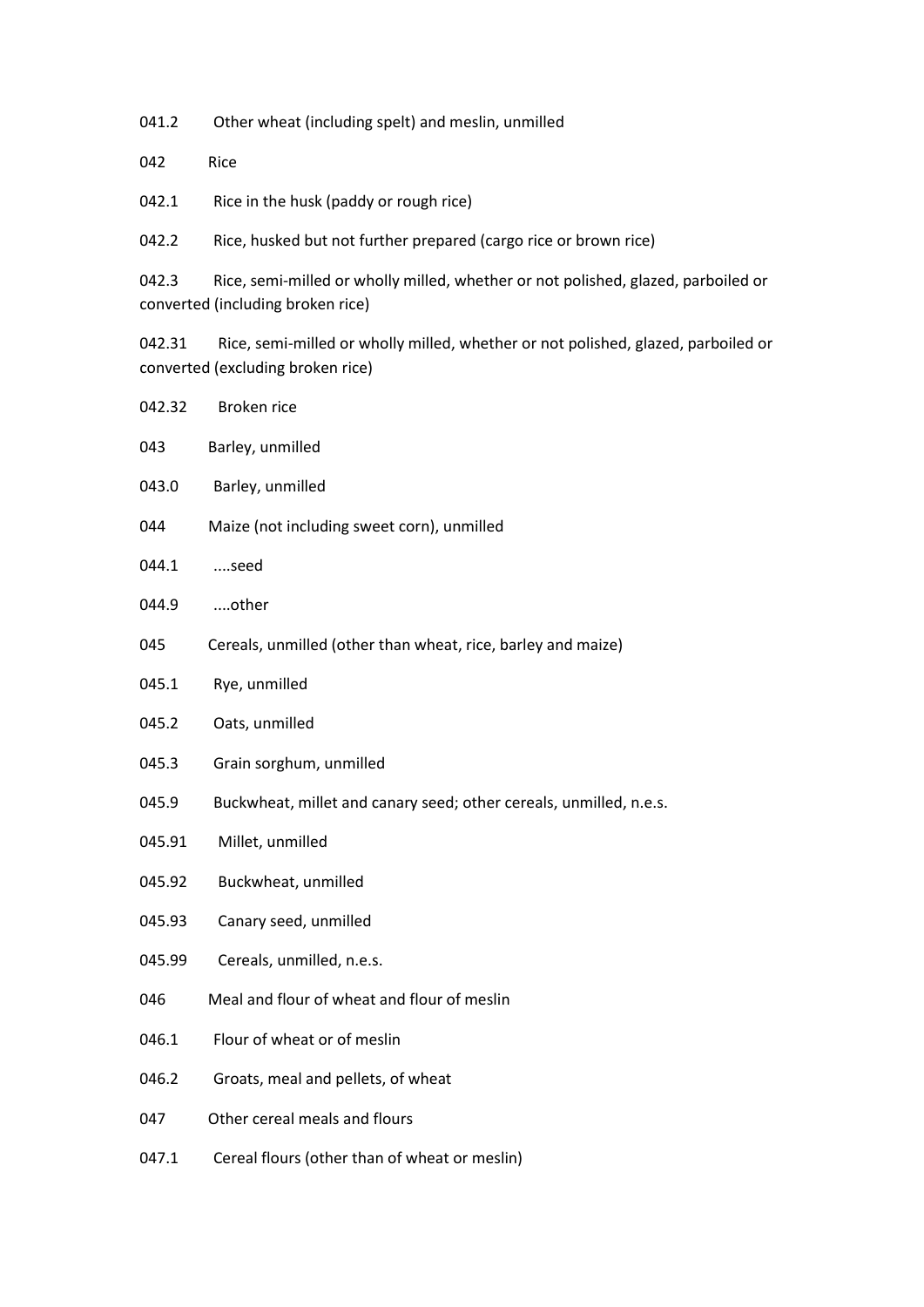047.11 Maize (corn) flour

047.19 Other flours

047.2 Cereal groats, meal and pellets (other than of wheat)

047.21 Groats and meal of maize (corn)

047.22 Groats and meal of other cereals

047.29 Pellets of cereals other than wheat

048 Cereal preparations and preparations of flour or starch of fruits or vegetables

048.1 Cereal grains, worked or prepared in a manner not elsewhere specified (including prepared breakfast foods)

048.11 Prepared foods obtained by the swelling or roasting of cereals or cereal products (e.g., corn flakes)

048.12 Cereals other than maize (corn), in grain form, precooked or otherwise prepared

048.13 Other rolled or flaked cereal grains, except rice of subgroup 042.3

048.14 Other worked cereal grains (e.g., hulled, pearled, clipped, sliced or kibbled), except rice of subgroup 042.3

048.15 Germ of cereals, whole, rolled, flaked or ground

048.2 Malt, whether or not roasted (including malt flour)

048.3 Macaroni, spaghetti and similar products (pasta), uncooked, not stuffed or otherwise prepared

048.4 Bread, pastry, cakes, biscuits and other bakers' wares, whether or not containing cocoa in any proportion; communion wafers, empty cachets of a kind suitable for pharmaceutical use, sealing wafers, rice-paper and similar products

048.41 Crispbread, rusks, toasted bread and similar products

048.42 Sweet biscuits, waffles and wafers, gingerbread and the like

048.49 Other

048.5 Mixes and doughs for the preparation of bakers' wares of subgroup 048.4

05 Vegetables and fruit

054 Vegetables, fresh, chilled, frozen or simply preserved (including dried leguminous vegetables); roots, tubers and other edible vegetable products, n.e.s., fresh or dried

054.1 Potatoes, fresh or chilled (not including sweet potatoes)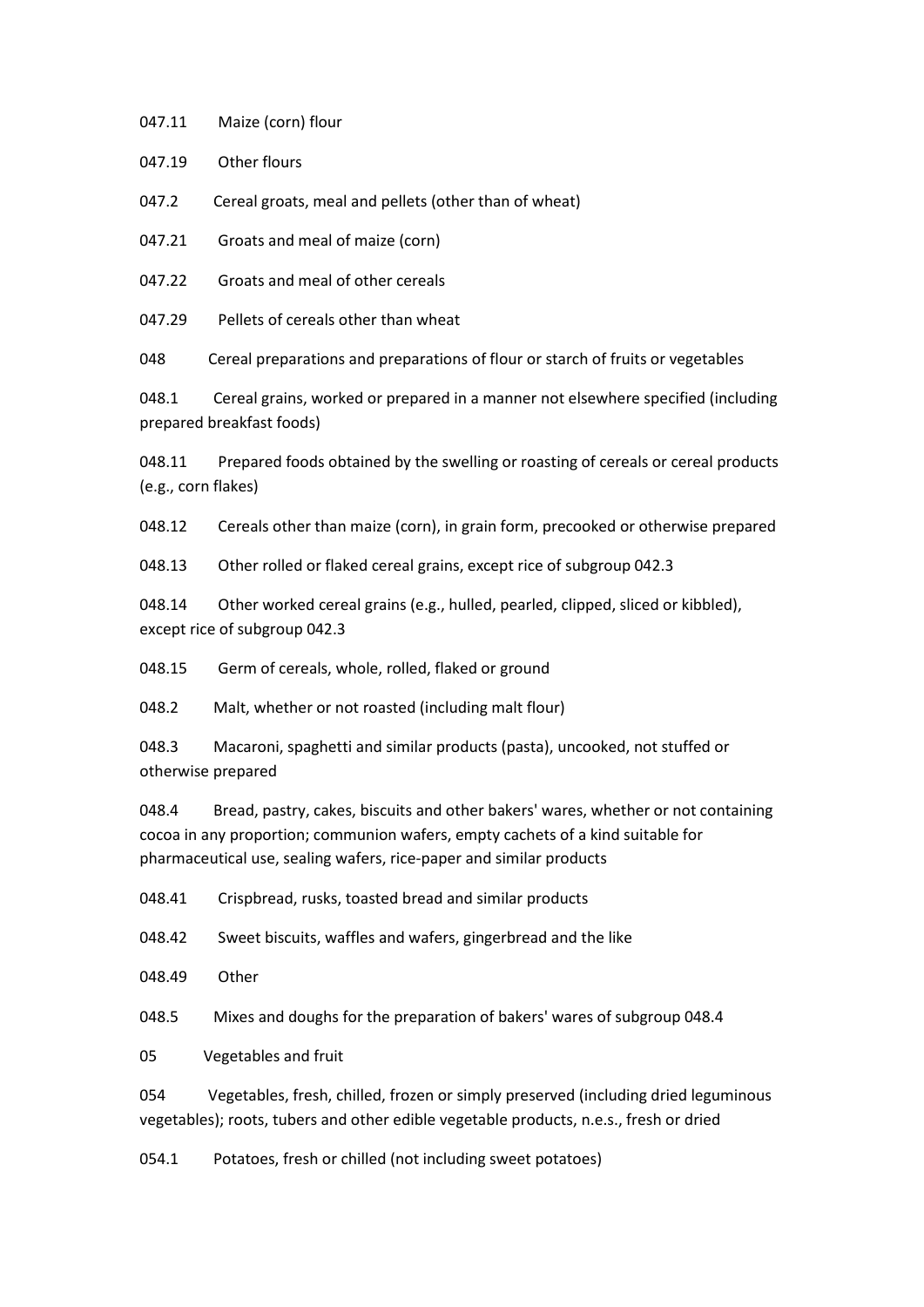- 054.2 Leguminous vegetables, dried, shelled, whether or not skinned or split
- 054.21 Peas
- 054.22 Chick-peas
- 054.23 Beans, other than broad beans and horse beans
- 054.24 Lentils
- 054.25 Broad beans and horse beans
- 054.29 Other
- 054.4 Tomatoes, fresh or chilled
- 054.5 Other fresh or chilled vegetables
- 054.51 Onions and shallots, fresh or chilled
- 054.52 Garlic, leeks and other alliaceous vegetables, fresh or chilled
- 054.53 Cabbage and similar edible brassicas, fresh or chilled
- 054.54 Lettuce and chicory (including endive), fresh or chilled

054.55 Carrots, turnips, salad beetroot, salsify, celeriac, radishes and similar edible roots, fresh or chilled

- 054.56 Cucumbers and gherkins, fresh or chilled
- 054.57 Leguminous vegetables, fresh or chilled
- 054.58 Mushrooms and truffles, fresh or chilled
- 054.59 Other vegetables, fresh or chilled
- 054.6 Vegetables (uncooked or cooked by steaming or boiling in water), frozen
- 054.61 Sweet corn
- 054.69 Other vegetables and mixtures of vegetables

054.7 Vegetables provisionally preserved (e.g., by sulphur dioxide gas, in brine, in sulphur water or in other preservative solutions), but unsuitable in that state for immediate consumption

054.8 Vegetable products, roots and tubers, chiefly for human food, n.e.s., fresh or dried

054.81 Manioc (cassava) fresh or dried, whether or not sliced or in the form of pellets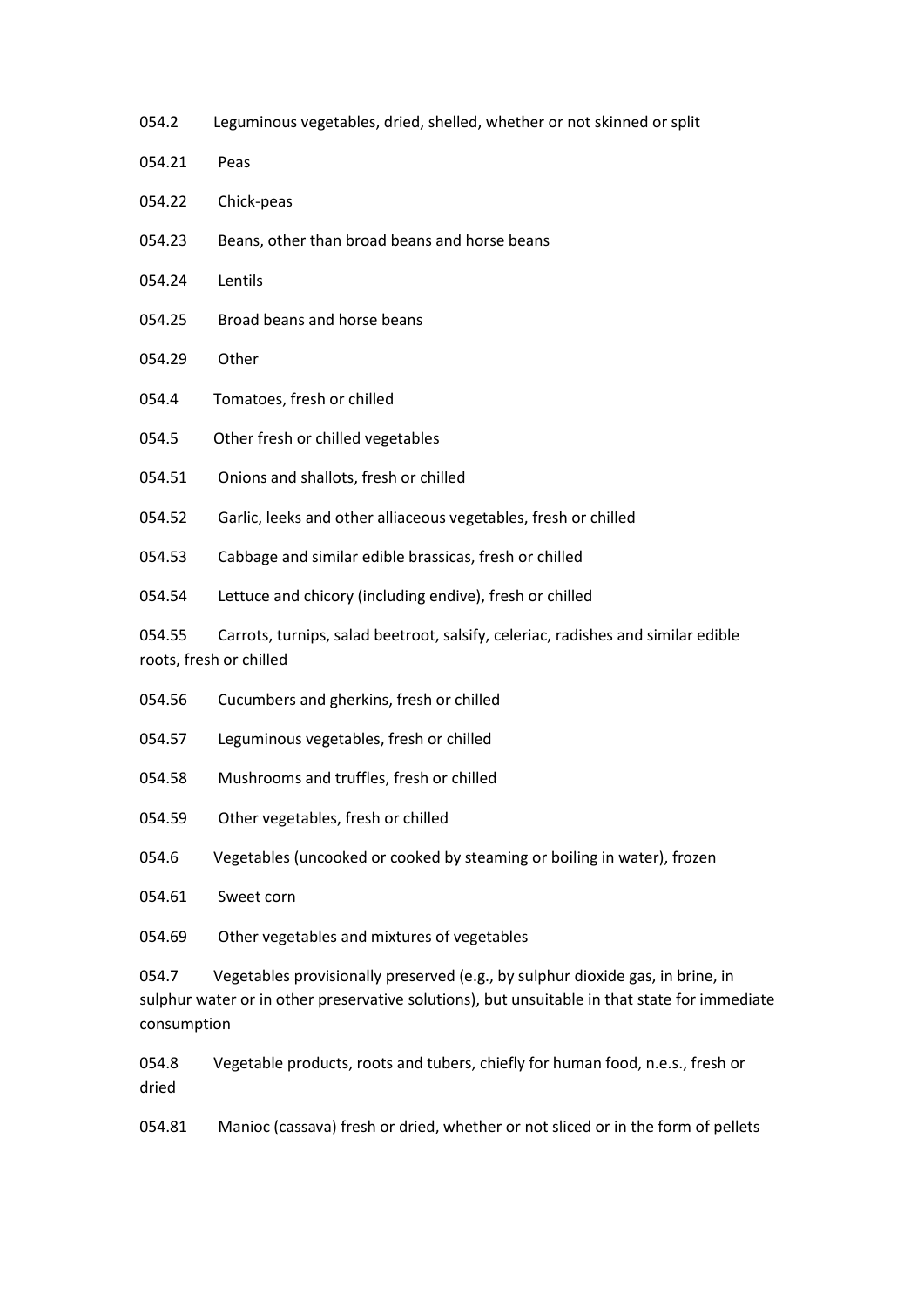054.83 Arrowroot, salep, Jerusalem artichokes, sweet potatoes and similar roots and tubers (other than manioc) with high starch or inulin content, fresh or dried, whether or not sliced or in the form of pellets; sago pith

054.84 Hop cones and lupulin

054.85 Apricot, peach or plum stones and kernels, fresh or dried, whether or not ground

054.87 Sugar beet, fresh or dried, whether or not ground

054.88 Sugar cane, fresh or dried, whether or not ground

054.89 Vegetable products of a kind used chiefly for human foods, n.e.s.

056 Vegetables, roots and tubers, prepared or preserved, n.e.s.

056.1 Vegetables, dried (excluding leguminous vegetables), whole, cut, sliced, broken or in powder, but not further prepared

056.11 Potatoes, whether or not cut or sliced but not further prepared

056.12 Onions

056.13 Mushrooms and truffles

056.19 Other vegetables; mixtures of vegetables

056.4 Flour, meal, flakes, granules and pellets of potatoes, fruits and vegetables, n.e.s.

056.41 Flour and meal of potatoes

056.42 Flakes, granules and pellets of potatoes

056.45 Tapioca and substitutes therefor prepared from starch, in the form of flakes, grains, pearls, siftings or in similar forms

056.46 Flour and meal of the dried leguminous vegetables of subgroup 054.2

056.47 Flour and meal of sago, roots or tubers of headings 054.81 and 054.83

056.48 Flour, meal and powder of the products of any heading of group 057

056.6 Vegetables prepared or preserved otherwise than by vinegar or acetic acid, n.e.s., frozen

056.61 Potatoes prepared or preserved otherwise than by vinegar or acetic acid, frozen

056.69 Other vegetables and mixtures of vegetables prepared or preserved otherwise than by vinegar or acetic acid, frozen

056.7 Vegetables, prepared or preserved, n.e.s.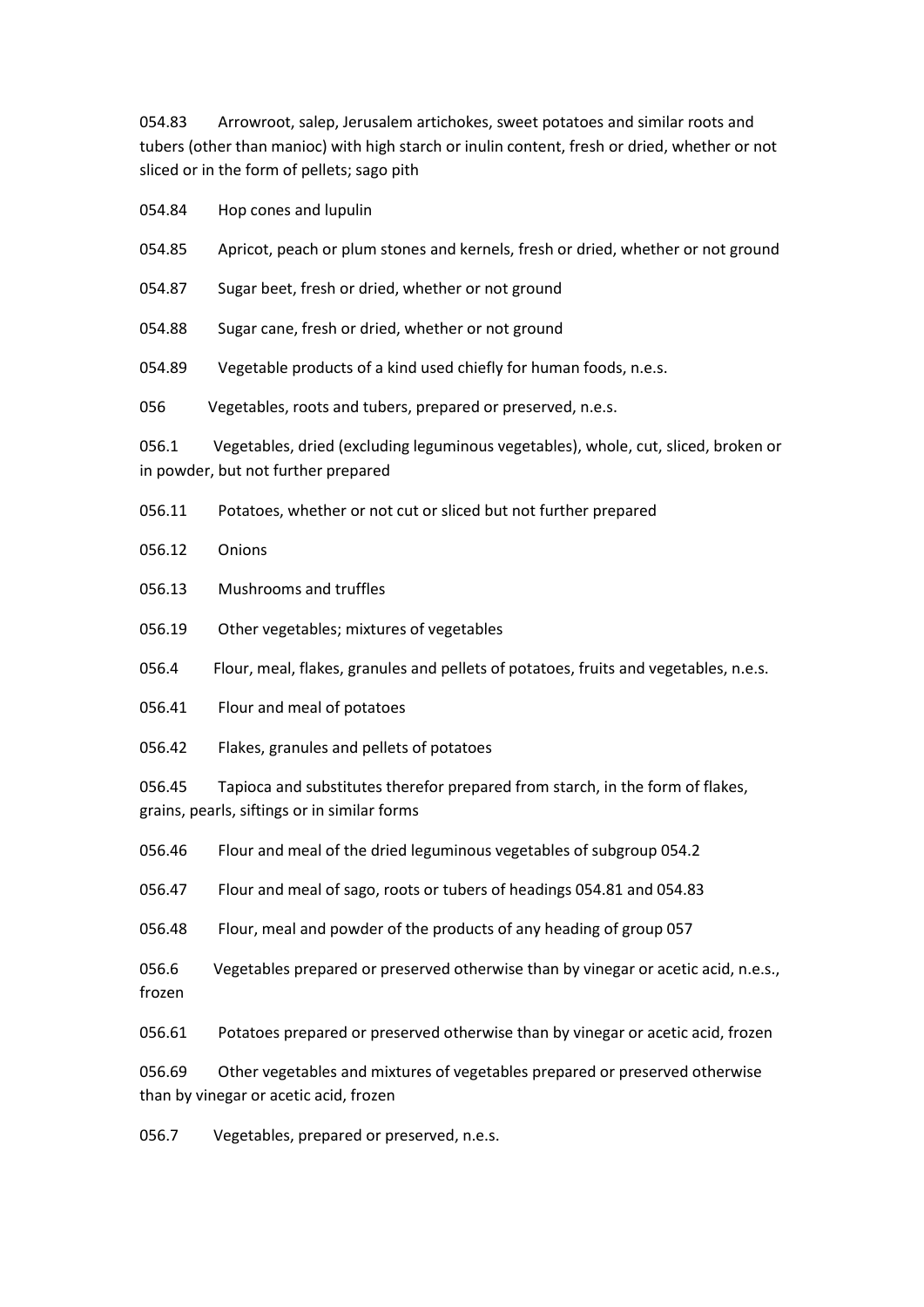056.71 Vegetables, fruit, nuts and other edible parts of plants, prepared or preserved by vinegar or acetic acid

056.72 Tomatoes prepared or preserved otherwise than by vinegar or acetic acid, whole or in pieces

056.73 Tomatoes, prepared or preserved otherwise than by vinegar or acetic acid, n.e.s.

056.74 Mushrooms and truffles prepared or preserved otherwise than by vinegar or acetic acid

056.75 Sauerkraut prepared or preserved otherwise than by vinegar or acetic acid, not frozen

056.76 Potatoes prepared or preserved otherwise than by vinegar or acetic acid, not frozen

056.77 Sweet corn prepared or preserved otherwise than by vinegar or acetic acid

056.79 Other vegetables prepared or preserved otherwise than by vinegar or acetic acid, not frozen

057 Fruit and nuts (not including oil nuts), fresh or dried

057.1 Oranges, mandarins, clementines and similar citrus hybrids, fresh or dried

057.11 Oranges, fresh or dried

057.12 Mandarins (including tangerines and satsumas); clementines, wilkings and similar citrus hybrids, fresh or dried

- 057.2 Other citrus fruit, fresh or dried
- 057.21 Lemons and limes, fresh or dried
- 057.22 Grapefruit, fresh or dried
- 057.29 Citrus fruit, n.e.s., fresh or dried
- 057.3 Bananas (including plantains), fresh or dried
- 057.4 Apples, fresh
- 057.5 Grapes, fresh or dried
- 057.51 ....fresh
- 057.52 ....dried (e.g., raisins)
- 057.6 Figs, fresh or dried

057.7 Edible nuts (excluding nuts chiefly used for the extraction of oil), fresh or dried, whether or not shelled or peeled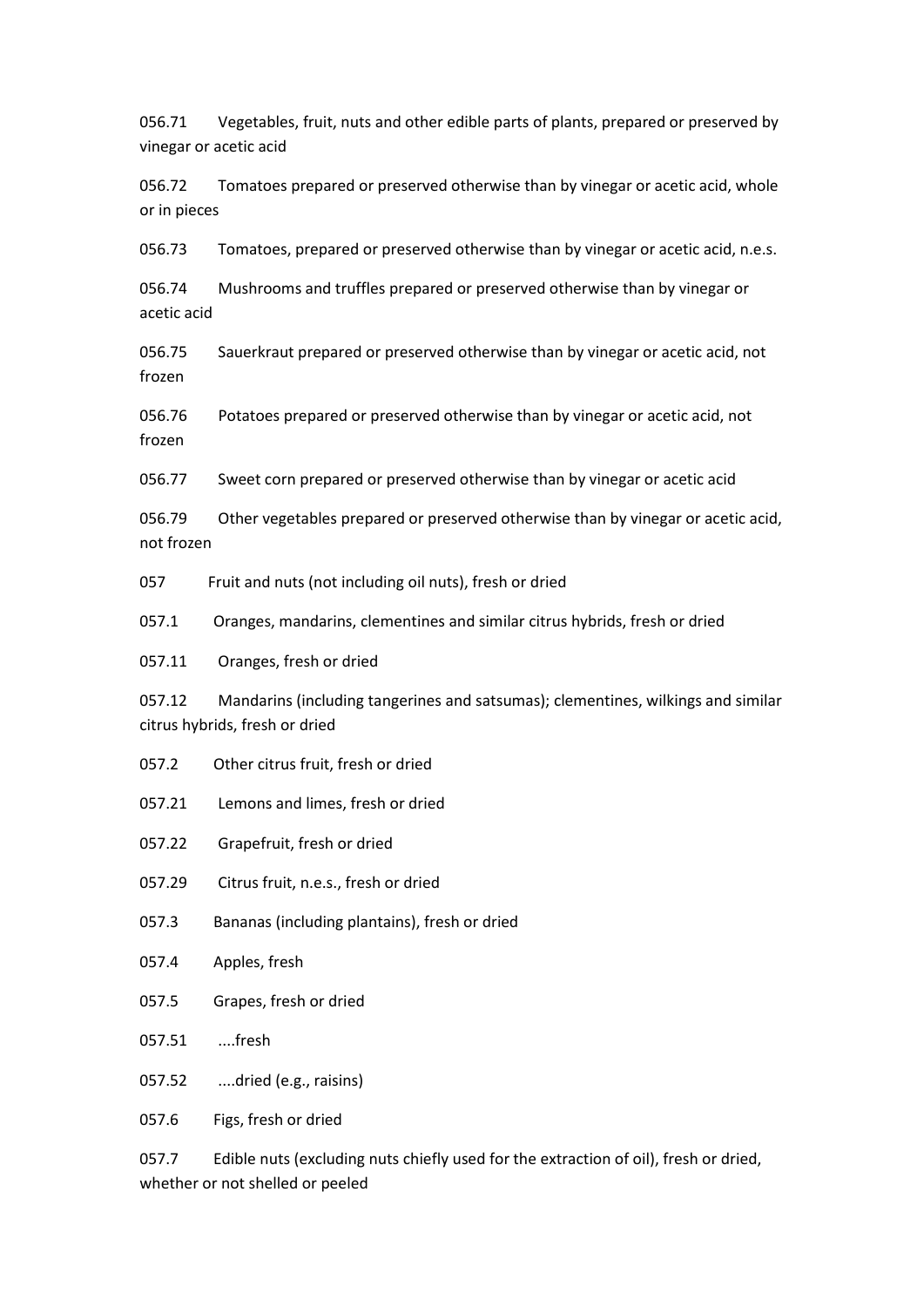- 057.71 Coconuts
- 057.72 Brazil nuts
- 057.73 Cashew nuts
- 057.74 Almonds
- 057.75 Hazelnuts or filberts
- 057.76 Walnuts
- 057.77 Chestnuts
- 057.78 Pistachios
- 057.79 Edible nuts (excluding mixtures), fresh or dried, n.e.s.
- 057.9 Fruit, fresh or dried, n.e.s.
- 057.91 Melons (including water melons) and papaws (papayas), fresh
- 057.92 Pears and quinces, fresh
- 057.93 Apricots, cherries, peaches (including nectarines), plums and sloes, fresh
- 057.94 Berries, fresh
- 057.95 Pineapples, fresh or dried
- 057.96 Dates, fresh or dried
- 057.97 Avocados, guavas, mangoes and mangosteens, fresh or dried
- 057.98 Other fresh fruit
- 057.99 Fruit, dried, n.e.s., and mixtures, n.e.s., of nuts or dried fruits of group 057

058 Fruit, preserved, and fruit preparations (excluding fruit juices)

058.1 Jams, fruit jellies, marmalades, fruit or nut purée and fruit or nut pastes, being cooked preparations, whether or not containing added sugar or other sweetening matter, not including homogenized preparations

058.2 Fruit and nuts, provisionally preserved; peel of citrus fruit or melons

058.21 Fruit and nuts, provisionally preserved (e.g., by sulphur dioxide gas, in brine, in sulphur water or in other preservative solutions), but unsuitable in that state for immediate consumption

058.22 Peel of citrus fruit or melons, fresh, frozen, dried or provisionally preserved in brine, in sulphur water or in other preservative solutions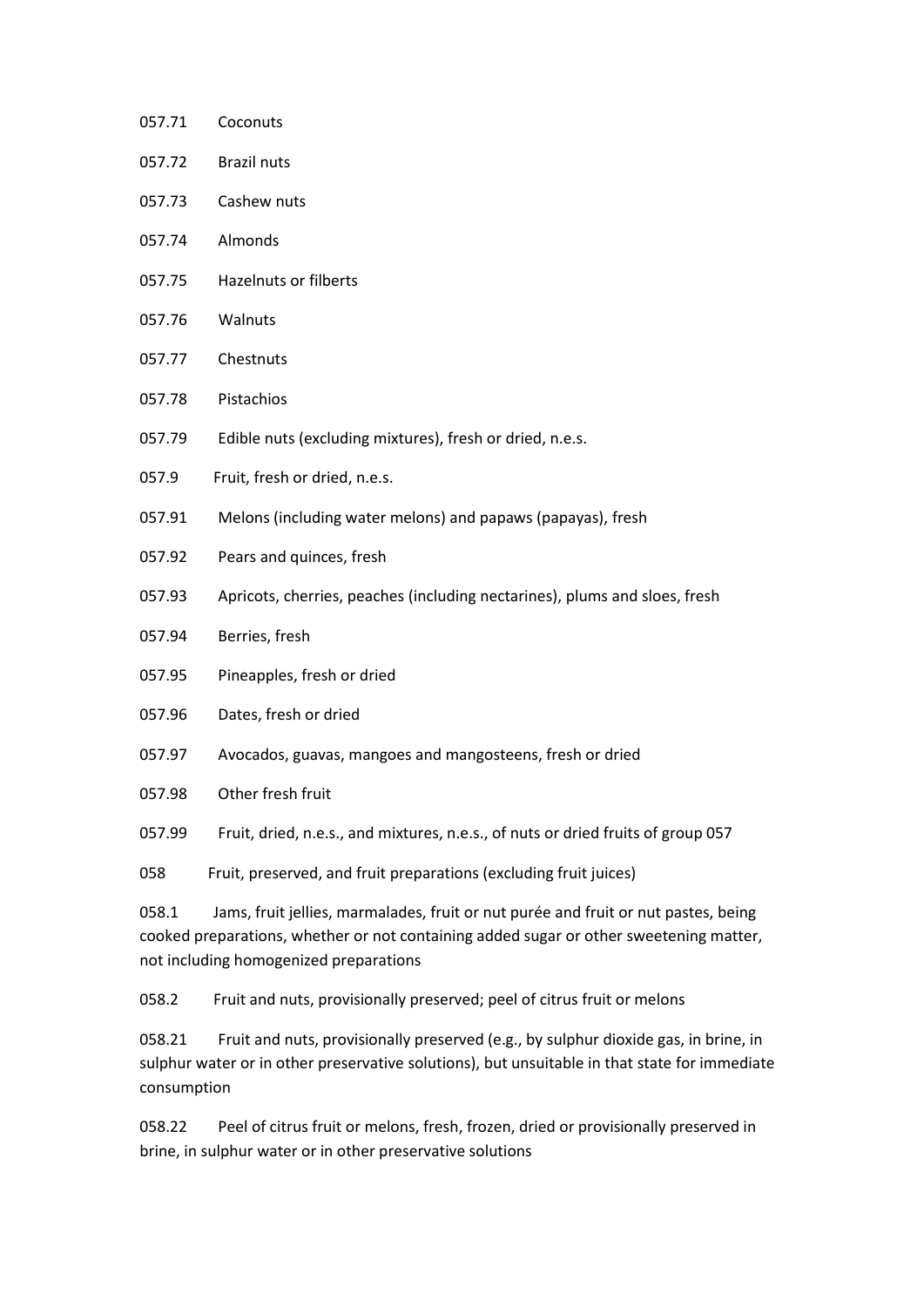058.3 Fruit and nuts, uncooked or cooked by steaming or boiling in water, frozen, whether or not containing added sugar or other sweetening matter

058.31 Strawberries

058.32 Raspberries, blackberries, mulberries, loganberries, black, white or red currants and gooseberries

058.39 Other

058.9 Fruit, nuts and other edible parts of plants otherwise prepared or preserved, whether or not containing added sugar or other sweetening matter or spirit, n.e.s.

058.92 Nuts, groundnuts and other seeds, n.e.s.

058.93 Pineapples

058.94 Citrus fruit

058.95 Apricots, cherries and peaches

058.96 Fruits or edible parts of plants, n.e.s.

058.97 Mixtures of fruits or other edible parts of plants, n.e.s.

059 Fruit juices (including grape must) and vegetable juices, unfermented and not containing added spirit, whether or not containing added sugar or other sweetening matter

|  | 059.1 | Orange juice |  |
|--|-------|--------------|--|
|--|-------|--------------|--|

059.2 Grapefruit juice

059.3 Juice of any other single citrus fruit

059.9 Juice of any single fruit (other than citrus) or vegetable; mixtures of fruit or vegetable juices

| 059.91 | Pineapple juice                              |
|--------|----------------------------------------------|
| 059.92 | Tomato juice                                 |
| 059.93 | Grape juice (including grape must)           |
| 059.94 | Apple juice                                  |
| 059.95 | Juice of any other single fruit or vegetable |
| 059.96 | Mixtures of fruit or vegetable juices        |
| 06     | Sugars, sugar preparations and honey         |
| 061    | Sugars, molasses and honey                   |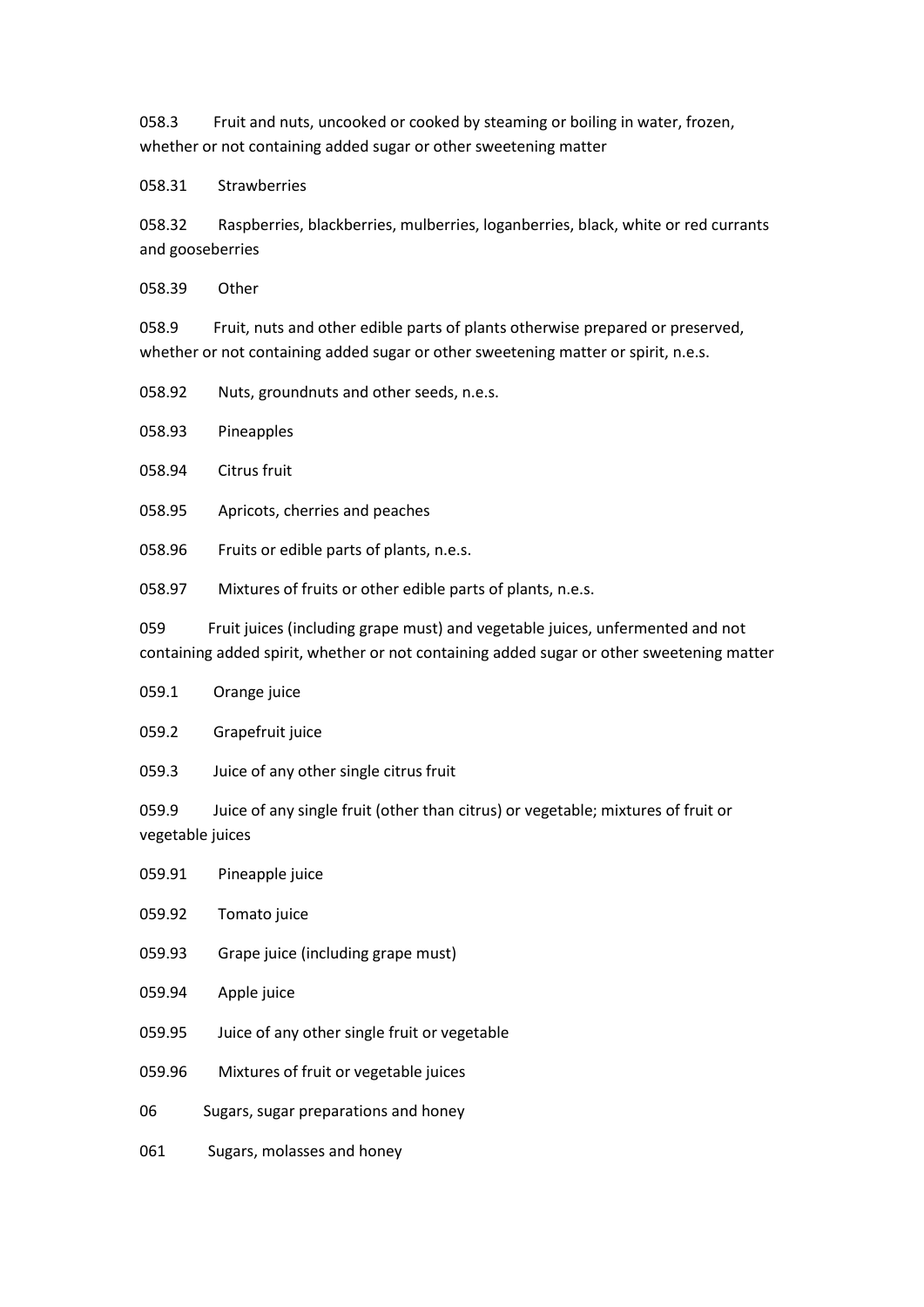061.1 Sugars, beet or cane, raw, in solid form, not containing added flavouring or colouring matter

061.11 Cane sugar, raw

061.12 Beet sugar, raw

061.2 Other beet or cane sugar and chemically pure sucrose, in solid form

061.21 ....containing added flavouring or colouring matter

061.29 ....other

061.5 Molasses resulting from the extraction or refining of sugar

061.51 Cane molasses

061.59 Beet sugar molasses and other molasses (e.g., corn molasses)

061.6 Natural honey

061.9 Other sugars (including chemically pure lactose, maltose, glucose and fructose in solid form); sugar syrups not containing added flavouring or colouring matter; artificial honey (whether or not mixed with natural honey); caramel

061.91 Lactose and lactose syrup

061.92 Maple sugar and maple syrup

061.93 Glucose (dextrose) and glucose syrup, not containing fructose or containing, in the dry state, less than 20% by weight of fructose

061.94 Glucose and glucose syrup, containing in the dry state at least 20% but not more than 50% by weight of fructose

061.95 Pure fructose

061.96 Other fructose and fructose syrup, containing in the dry state more than 50% by weight of fructose

061.99 Other (including invert sugar)

062 Sugar confectionery

062.1 Fruit, nuts, fruit peel and other parts of plants, preserved by sugar or other sweetening matter (drained, glacé or crystallized)

062.2 Sugar confectionery (including white chocolate), not containing cocoa

062.21 Chewing-gum, whether or not sugar-coated

062.29 Other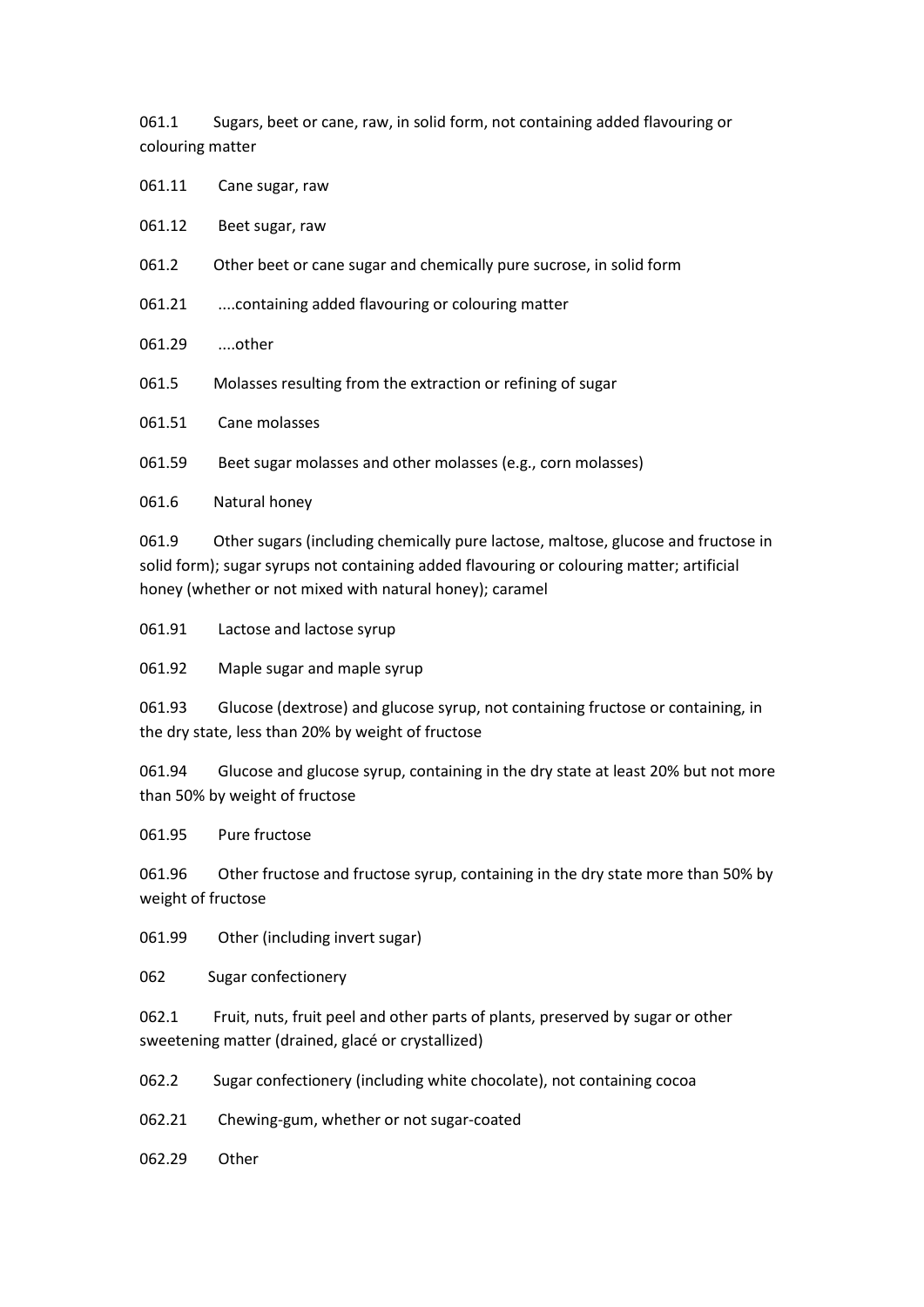- 07 Coffee, tea, cocoa, spices, and manufactures thereof
- 071 Coffee and coffee substitutes
- 071.1 Coffee, not roasted, whether or not decaffeinated; coffee husks and skins
- 071.11 Coffee, not roasted, not decaffeinated
- 071.12 Coffee, not roasted, decaffeinated
- 071.13 Coffee husks and skins

071.2 Coffee, roasted

071.3 Extracts, essences and concentrates of coffee and preparations with a basis of these products or with a basis of coffee; coffee substitutes and extracts, essences and concentrates thereof

071.31 Extracts, essences and concentrates of coffee and preparations with a basis of these products or with a basis of coffee

071.32 Coffee substitutes containing coffee in any proportion

071.33 Roasted chicory and other roasted coffee substitutes (not containing coffee) and extracts, essences and concentrates thereof

- 072 Cocoa
- 072.1 Cocoa beans, whole or broken, raw or roasted
- 072.2 Cocoa powder not containing added sugar or other sweetening matter
- 072.3 Cocoa paste, whether or not defatted
- 072.31 ....not defatted (liquor)
- 072.32 ....wholly or partly defatted (cocoa cake)
- 072.4 Cocoa butter, fat and oil
- 072.5 Cocoa shells, husks, skins and other cocoa waste
- 073 Chocolate and other food preparations containing cocoa, n.e.s.

073.1 Cocoa powder containing added sugar or other sweetening matter

073.2 Other food preparations containing cocoa, in blocks, slabs or bars weighing more than 2 kg or in liquid, paste, powder, granular or other bulk form in containers or immediate packings of a content exceeding 2 kg

073.3 Other food preparations containing cocoa, in blocks, slabs or bars, whether or not filled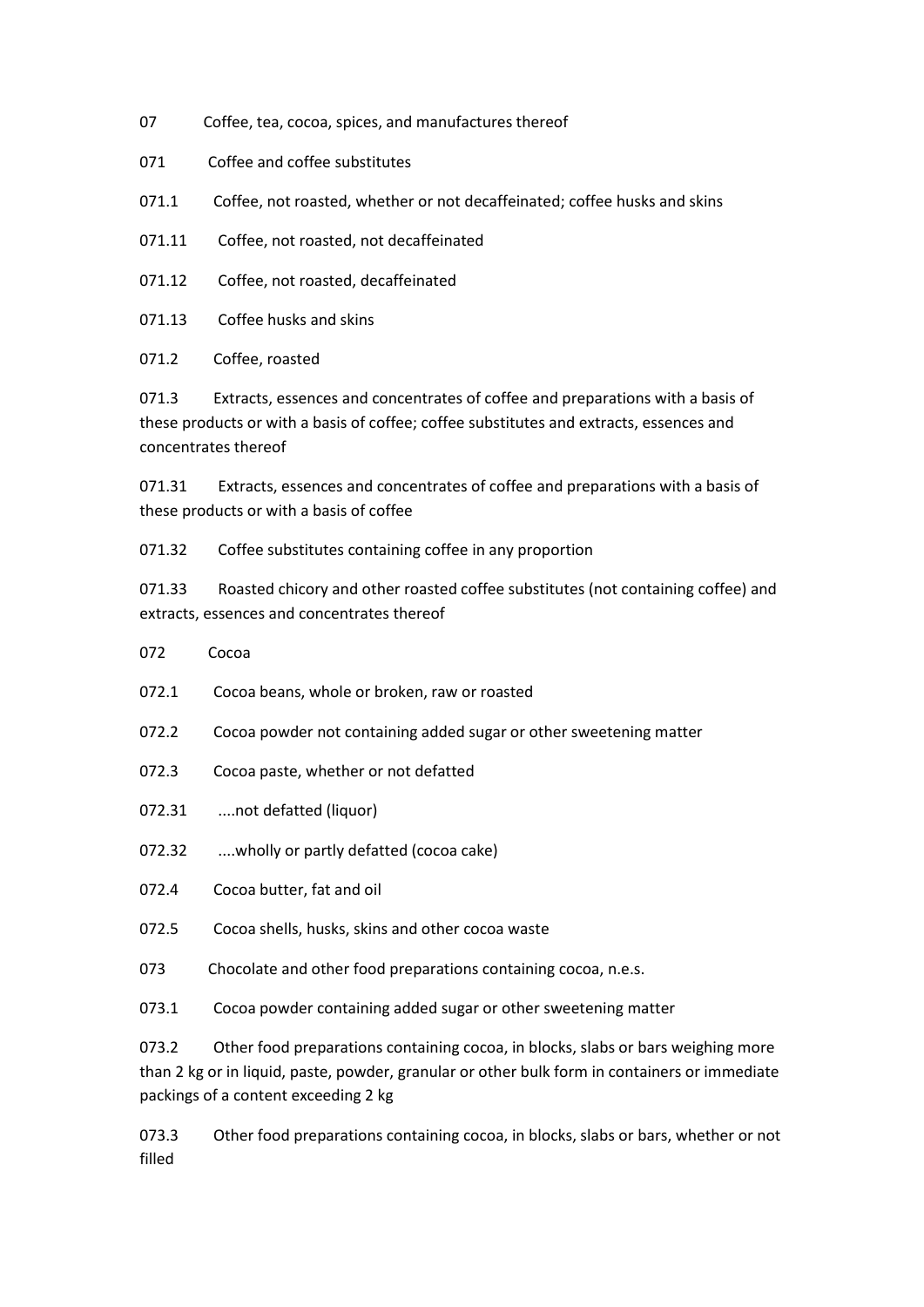073.9 Food preparations containing cocoa, n.e.s.

074 Tea and maté

074.1 Tea, whether or not flavoured

074.11 Green tea (not fermented), in immediate packings of a content not exceeding 3 kg, whether or not flavoured

074.12 Other green tea (not fermented), whether or not flavoured

074.13 Black tea (fermented) and partly fermented tea, in immediate packings of a content not exceeding 3 kg, whether or not flavoured

074.14 Other black tea (fermented) and other partly fermented tea, whether or not flavoured

074.3 Maté; extracts, essences and concentrates of tea or maté, and preparations with a basis of tea, maté, or their extracts, essences or concentrates

074.31 Maté

074.32 Extracts, essences and concentrates of tea or maté, and preparations with a basis of tea, maté, or their extracts, essences or concentrates

075 Spices

075.1 Pepper of the genus Piper; fruits of the genus Capsicum or of the genus Pimenta, dried or crushed or ground

- 075.11 Pepper of the genus Piper, neither crushed nor ground
- 075.12 Pepper of the genus Piper, crushed or ground
- 075.13 Fruits of the genus Capsicum or of the genus Pimenta, dried or crushed or ground
- 075.2 Spices (except pepper and pimento)
- 075.21 Vanilla
- 075.22 Cinnamon and cinnamon-tree flowers, neither crushed nor ground
- 075.23 Cinnamon and cinnamon-tree flowers, crushed or ground
- 075.24 Cloves (whole fruit, cloves and stems)
- 075.25 Nutmeg, mace and cardamoms
- 075.26 Seeds of anise, badian, fennel, coriander, cumin or caraway; juniper berries
- 075.27 Ginger (excluding ginger preserved in sugar or conserved in syrup)
- 075.28 Thyme, saffron and bay-leaves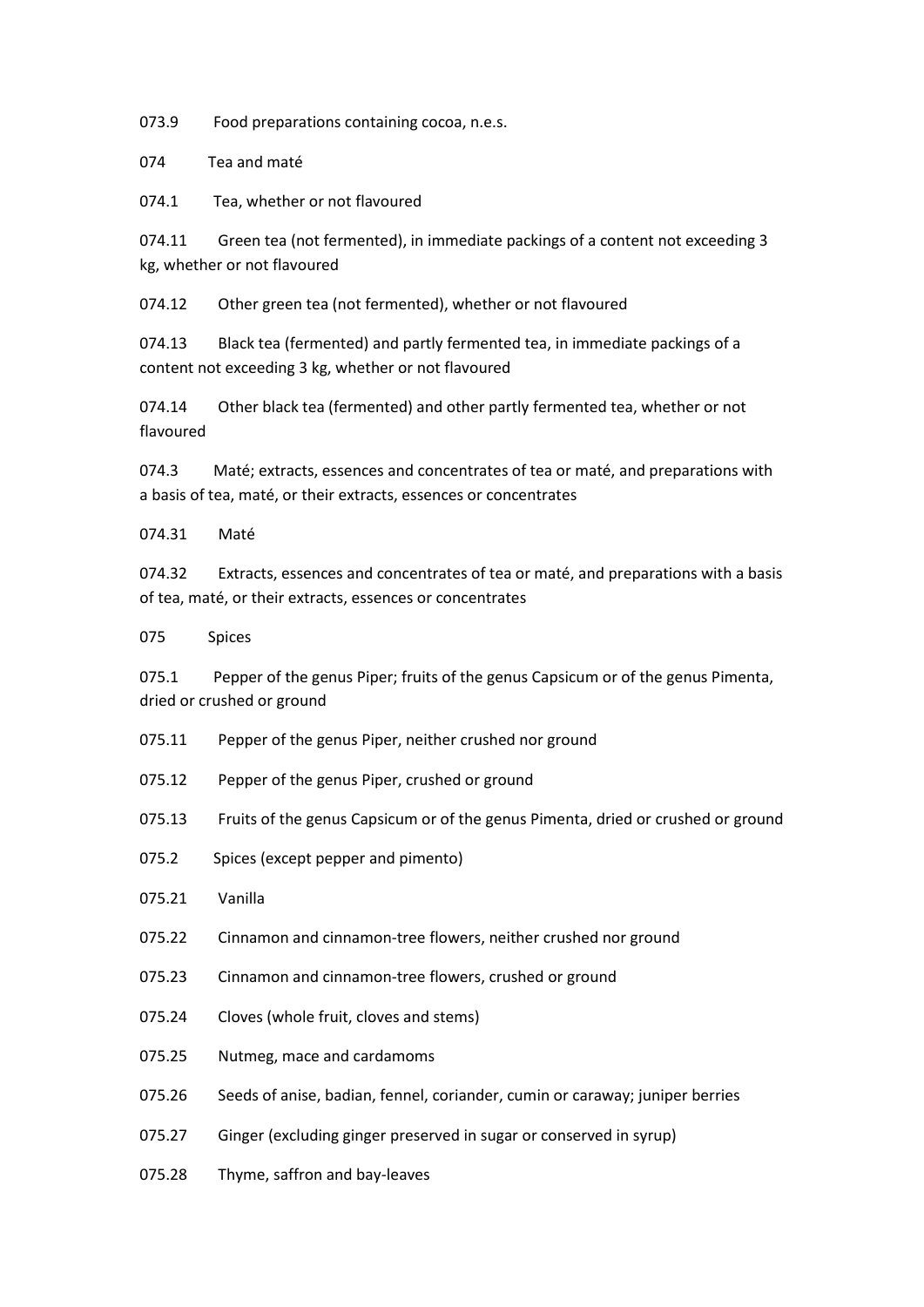075.29 Other spices; mixtures of two or more of the products of different headings of group 075

08 Feeding stuff for animals (not including unmilled cereals)

081 Feeding stuff for animals (not including unmilled cereals)

081.1 Hay and fodder, green or dry

081.11 Cereal straw and husks, unprepared, whether or not chopped, ground, pressed or in the form of pellets

081.12 Lucerne (alfalfa) meal and pellets

081.13 Swedes, mangolds, fodder roots, hay, clover, sainfoin, forage kale, lupines, vetches and similar forage products, whether or not in the form of pellets

081.19 Vegetable residues and by-products, vegetable materials and vegetable waste, whether or not in the form of pellets, of a kind used for animal food, n.e.s.

081.2 Bran, sharps and other residues, whether or not in the form of pellets, derived from the sifting, milling or other working of cereals or of leguminous plants

| 081.23 | of leguminous plants |
|--------|----------------------|
|--------|----------------------|

081.24 ....of maize (corn)

081.25 ....of rice

081.26 ....of wheat

081.29 ....of other cereals

081.3 Oilcake and other solid residues (except dregs), whether or not ground or in the form of pellets, resulting from the extraction of fats or oils from oil-seeds, oleaginous fruits and germs of cereals

| 081.31 | of soya beans           |
|--------|-------------------------|
| 081.32 | of groundnuts           |
| 081.33 | of cotton seeds         |
| 081.34 | of linseed              |
| 081.35 | of sunflower seeds      |
| 081.36 | of rape or colza seeds  |
| 081.37 | of coconut or copra     |
| 081.38 | of palm nuts or kernels |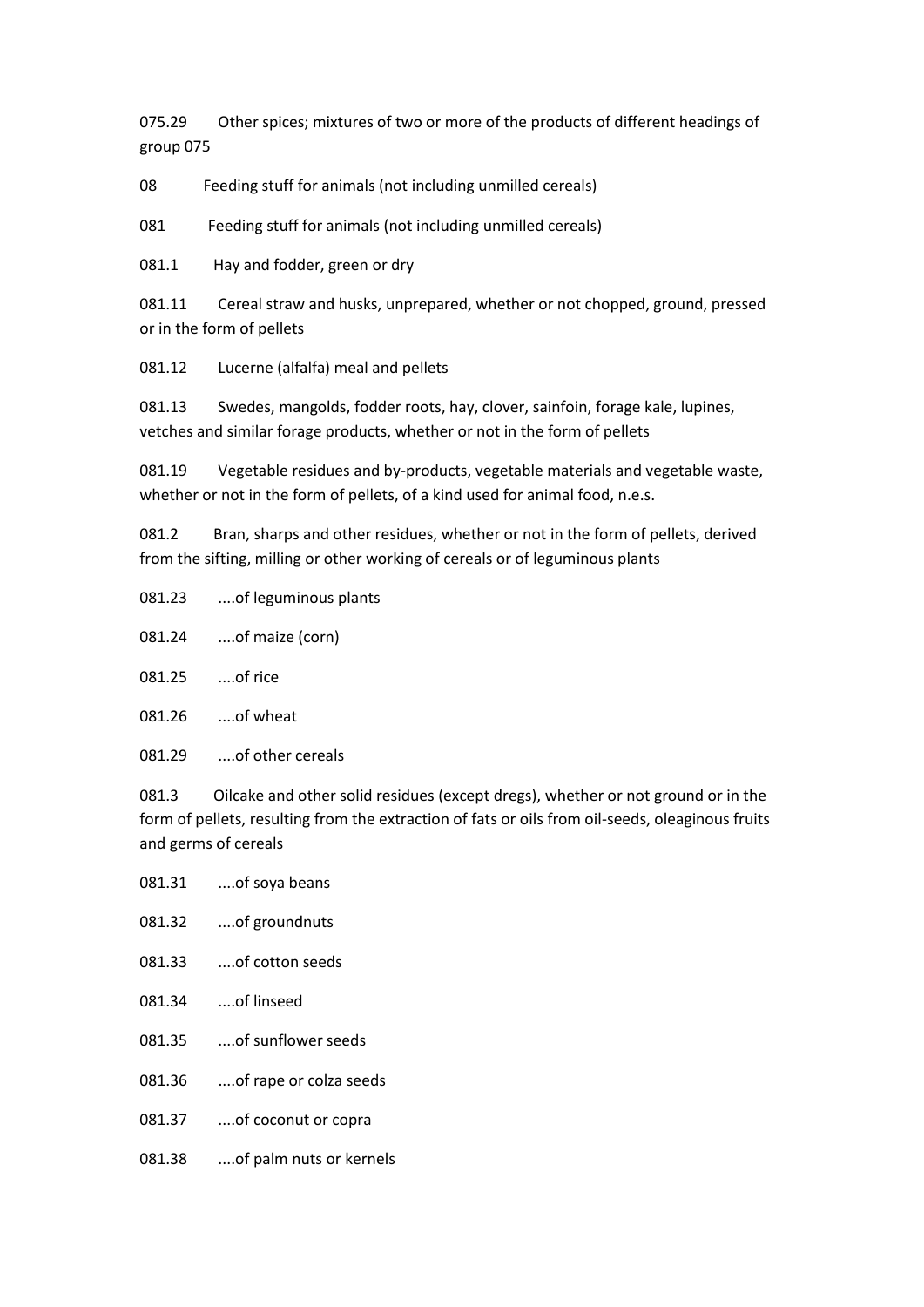081.39 ....of other oil-seeds and oleaginous fruits

081.4 Flours, meals and pellets, of meat or meat offal, of fish or of crustaceans, molluscs or other aquatic invertebrates, unfit for human consumption; greaves

081.41 Flours, meals and pellets, of meat or meat offal (including tankage), unfit for human consumption; greaves

081.42 Flours, meals and pellets, of fish or of crustaceans, molluscs or other aquatic invertebrates, unfit for human consumption

081.5 Residues of starch manufacture and similar residues, beet pulp, bagasse and other waste of sugar manufacture, brewing or distilling dregs and waste, whether or not in the form of pellets

081.51 Residues of starch manufacture and similar residues

- 081.52 Beet pulp, bagasse and other waste of sugar manufacture
- 081.53 Brewing or distilling dregs and waste
- 081.9 Food wastes and prepared animal feeds, n.e.s.
- 081.94 Wine lees; argol
- 081.95 Dog or cat food, put up for retail sale

081.99 Preparations of a kind used for animal food, n.e.s.

- 09 Miscellaneous edible products and preparations
- 091 Margarine and shortening

091.0 Margarine; edible mixtures or preparations of animal or vegetable fats or oils or of fractions of different such fats or oils, other than vegetable fats or oils or their fractions of subgroup 431.2

- 091.01 Margarine (excluding liquid margarine)
- 091.09 Other
- 098 Edible products and preparations, n.e.s.
- 098.1 Homogenized food preparations
- 098.11 Homogenized preparations from meat and edible meat offal
- 098.12 Homogenized vegetables
- 098.13 Cooked fruit preparations, homogenized
- 098.14 Homogenized composite food preparations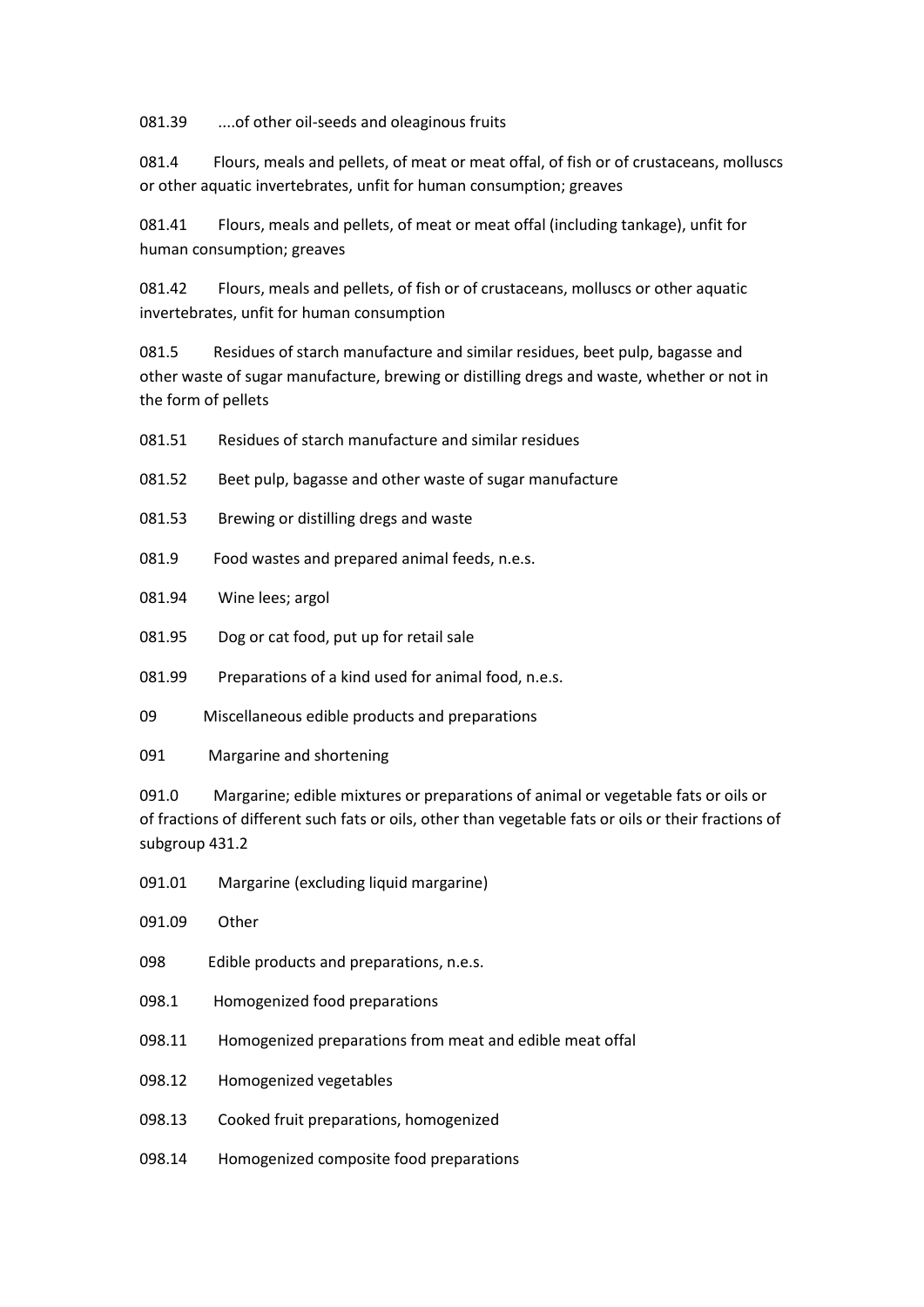098.4 Sauces and preparations therefor; mixed condiments and mixed seasonings; mustard flour and meal and prepared mustard; vinegar and substitutes for vinegar obtained from acetic acid

098.41 Soya sauce

098.42 Tomato ketchup and other tomato sauces

098.43 Mustard flour and meal and prepared mustard

098.44 Vinegar and substitutes for vinegar obtained from acetic acid

098.49 Other sauces and preparations therefor; mixed condiments and mixed seasonings

098.5 Soups and broths and preparations therefor

098.6 Yeasts (active or inactive); other single-cell micro-organisms, dead (but not including vaccines of heading 541.63); prepared baking-powders

098.9 Food preparations, n.e.s.

098.91 Pasta, cooked or stuffed; couscous, whether or not prepared

098.92 Edible products of animal origin, n.e.s.

098.93 Food preparations for infant use, put up for retail sale, of flour, meal, starch or malt extract (not containing cocoa powder or containing cocoa powder in a proportion by weight of less than 50%) or of goods of headings 022.11 - 022.32 and subgroup 022.4

098.94 Malt extract; food preparations of flour, meal, starch or malt extract (not containing cocoa powder or containing cocoa powder in a proportion by weight of less than 50%), n.e.s., or of goods of headings 022.11 - 022.32 and subgroup 022.4 (not containing

098.99 Other food preparations

1 Beverages and tobacco

11 Beverages

111 Non-alcoholic beverages, n.e.s.

111.0 Non-alcoholic beverages, n.e.s.

111.01 Waters, including natural or artificial mineral waters and aerated waters, not containing added sugar or other sweetening matter nor flavoured; ice and snow

111.02 Waters (including mineral waters and aerated waters) containing added sugar or other sweetening matter or flavoured, and other non-alcoholic beverages, n.e.s.

112 Alcoholic beverages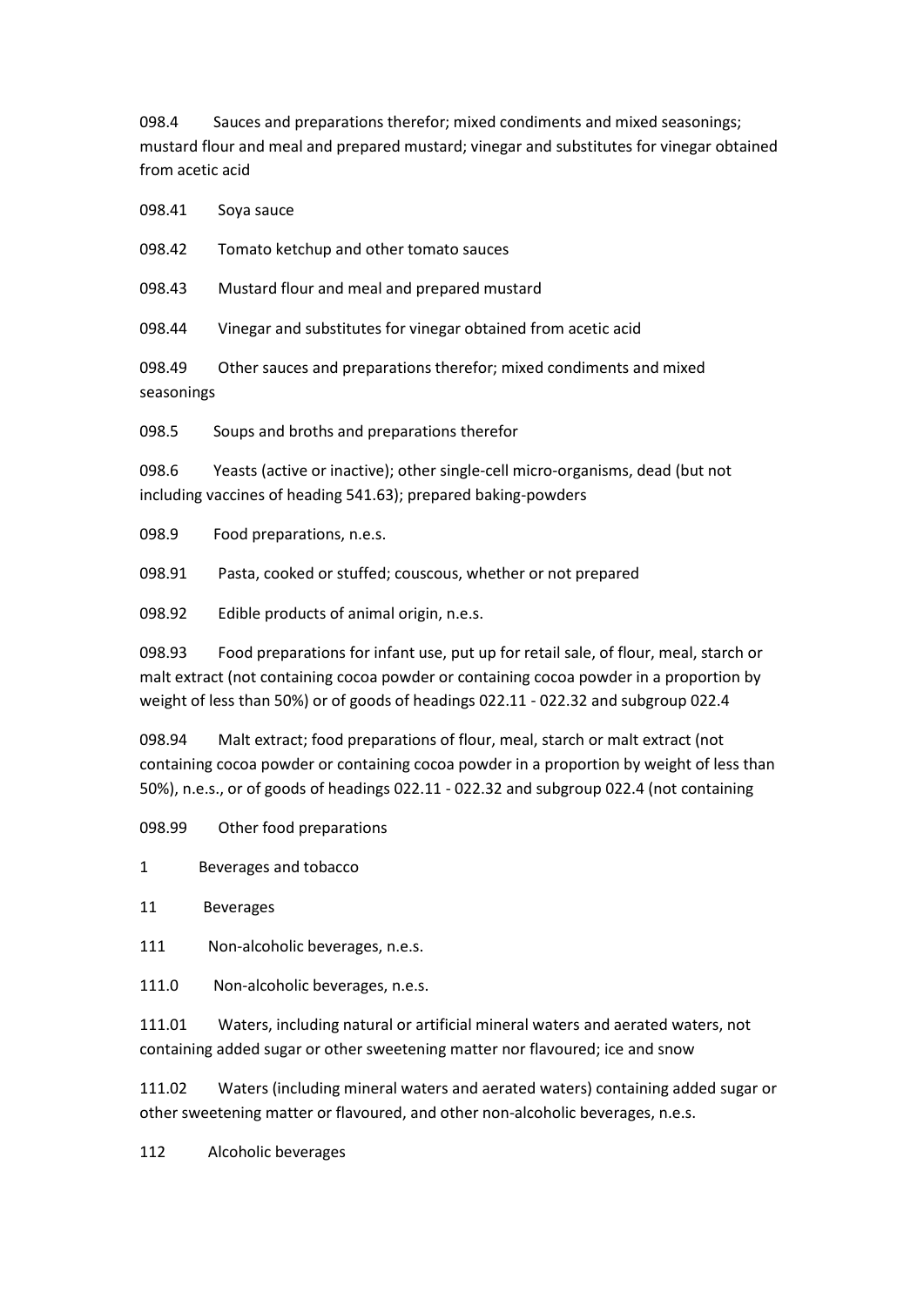112.1 Wine of fresh grapes (including fortified wine); grape must in fermentation or with fermentation arrested

112.11 Grape must in fermentation or with fermentation arrested otherwise than by the addition of alcohol

112.13 Vermouth and other wines of fresh grapes flavoured with plants or aromatic substances

112.15 Sparkling wine

112.17 Wine of fresh grapes (other than sparkling wine); grape must with fermentation prevented or arrested by the addition of alcohol

112.2 Fermented beverages, n.e.s. (e.g., cider, perry, mead); mixtures of fermented beverages and mixtures of fermented beverages and non-alcoholic beverages, n.e.s.

112.3 Beer made from malt (including ale, stout and porter)

112.4 Spirits (other than those of heading 512.16); liqueurs and other spirituous beverages, n.e.s.; compound alcoholic preparations of a kind used for the manufacture of beverages

112.41 Whisky

112.42 Spirits obtained by distilling grape wine or grape marc

112.43 Compound alcoholic preparations of a kind used for the manufacture of beverages

- 112.44 Rum and tafia
- 112.45 Gin and geneva
- 112.49 Spirits and distilled alcoholic beverages, n.e.s.
- 12 Tobacco and tobacco manufactures
- 121 Tobacco, unmanufactured; tobacco refuse
- 121.1 Tobacco, not stemmed/stripped
- 121.2 Tobacco, wholly or partly stemmed/stripped
- 121.3 Tobacco refuse
- 122 Tobacco, manufactured (whether or not containing tobacco substitutes)
- 122.1 Cigars, cheroots and cigarillos, containing tobacco
- 122.2 Cigarettes containing tobacco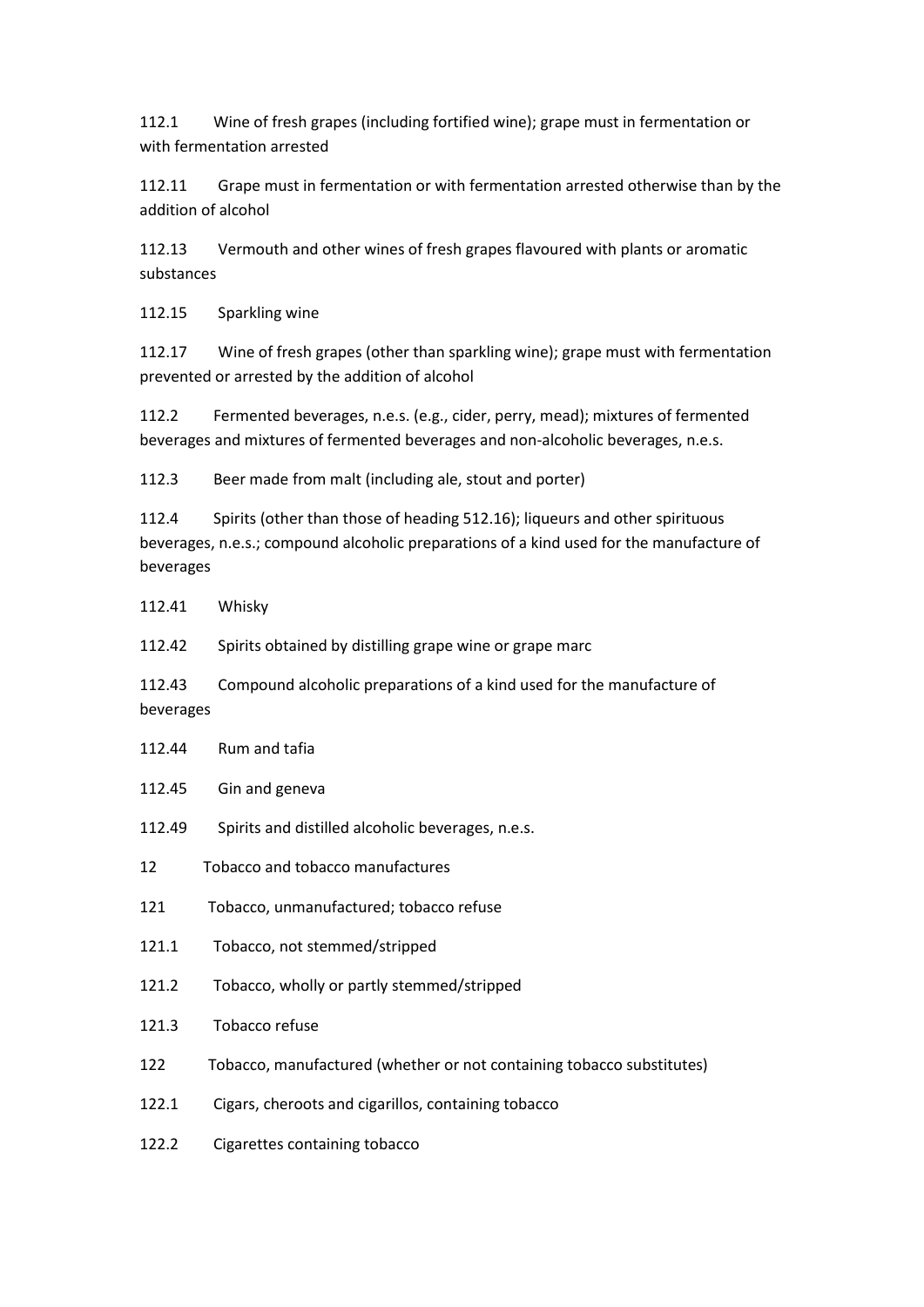122.3 Other manufactured tobacco (including smoking and chewing tobacco, snuff); tobacco extracts and essences

122.31 Cigars, cheroots, cigarillos and cigarettes, of tobacco substitutes

122.32 Smoking tobacco, whether or not containing tobacco substitutes in any proportion

122.39 Manufactured tobacco, extracts and essences, n.e.s.

2 Crude materials, inedible, except fuels

21 Hides, skins and furskins, raw

211 Hides and skins (except furskins), raw

211.1 Bovine or equine hides and skins (other than those of heading 211.2), raw (fresh or salted, dried, limed, pickled or otherwise preserved, but not tanned, parchment-dressed or further prepared), whether or not dehaired or split

211.11 Hides and skins (excluding those of heading 211.2) of bovine animals, fresh or wet-salted

211.12 Other hides and skins of bovine animals, otherwise preserved

211.13 Hides and skins of equine animals

211.2 Whole hides and skins of bovine animals, weighing per skin not more than 8 kg when simply dried, not more than 10 kg when dry-salted and not more than 14 kg when fresh, wet-salted or otherwise preserved

211.4 Goatskins and kidskins (including dehaired Yemen, Mongolian or Tibetan goat- or kidskins), raw (fresh, or salted, dried, limed, pickled or otherwise preserved, but not tanned, parchment-dressed or further prepared), whether or not dehaired or split

211.6 Sheepskins and lambskins (not those of Astrakhan, Broadtail, Caracul, Persian or similar lambs, Indian, Chinese, Mongolian or Tibetan lambs) with the wool on, raw (fresh or salted, dried, limed, pickled or otherwise preserved, but not tanned, parchment-dr

211.7 Sheepskins and lambskins without wool on, raw (fresh, or salted, dried, limed, pickled or otherwise preserved, but not tanned, parchment-dressed or further prepared), whether or not split

211.9 Hides and skins, n.e.s.; waste and used leather

211.91 Parings and other waste of leather or of composition leather, not suitable for the manufacture of leather articles; leather dust, powder and flour

211.99 Hides and skins, n.e.s., raw (fresh, or salted, dried, limed, pickled or otherwise preserved, but not tanned, parchment-dressed or further prepared), whether or not dehaired or split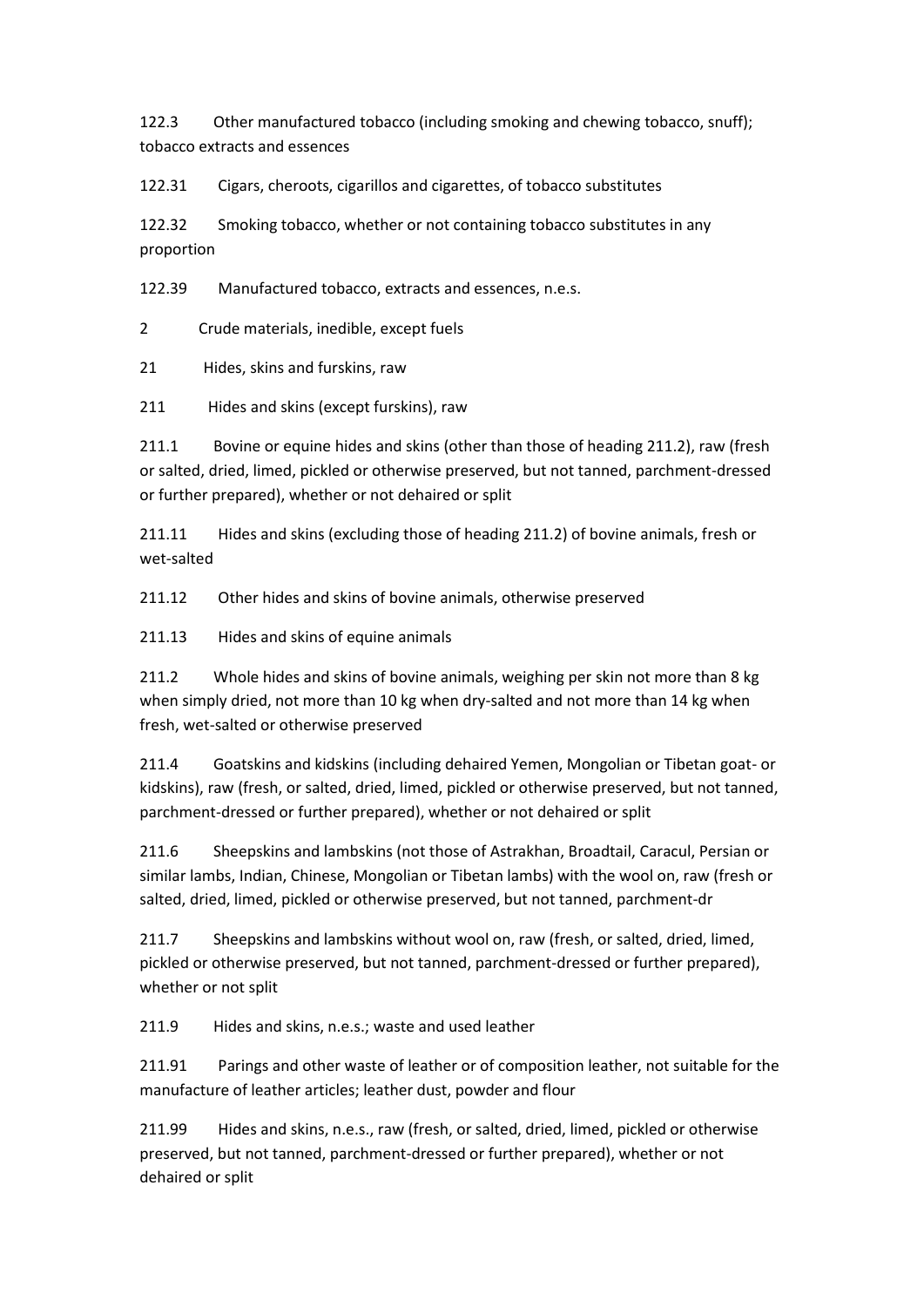212 Furskins, raw (including heads, tails, paws and other pieces or cuttings, suitable for furriers' use), other than hides and skins of group 211

212.1 Mink skins, raw, whole, with or without head, tail or paws

212.2 Raw furskins, other than of mink, whole

212.21 ....of rabbit or hare

212.22 ....of lamb, the following: Astrakhan, Broadtail, Caracul, Persian and similar lamb, Indian, Chinese, Mongolian or Tibetan lamb

- 212.23 ....of beaver
- 212.24 ....of muskrat
- 212.25 ....of fox
- 212.26 ....of seal
- 212.29 ....other

212.3 Heads, tails, paws and other pieces or cuttings, suitable for furriers' use

22 Oil-seeds and oleaginous fruits

222 Oil-seeds and oleaginous fruits of a kind used for the extraction of "soft" fixed vegetable oils (excluding flours and meals)

222.1 Groundnuts (peanuts), not roasted or otherwise cooked, whether or not shelled or broken

- 222.11 ....in shell 222.12 ....shelled 222.2 Soya beans 222.3 Cotton seeds 222.4 Sunflower seeds 222.5 Sesame (Sesamum) seeds 222.6 Rape, colza and mustard seeds 222.61 Rape or colza seeds 222.62 Mustard seeds
- 222.7 Safflower seeds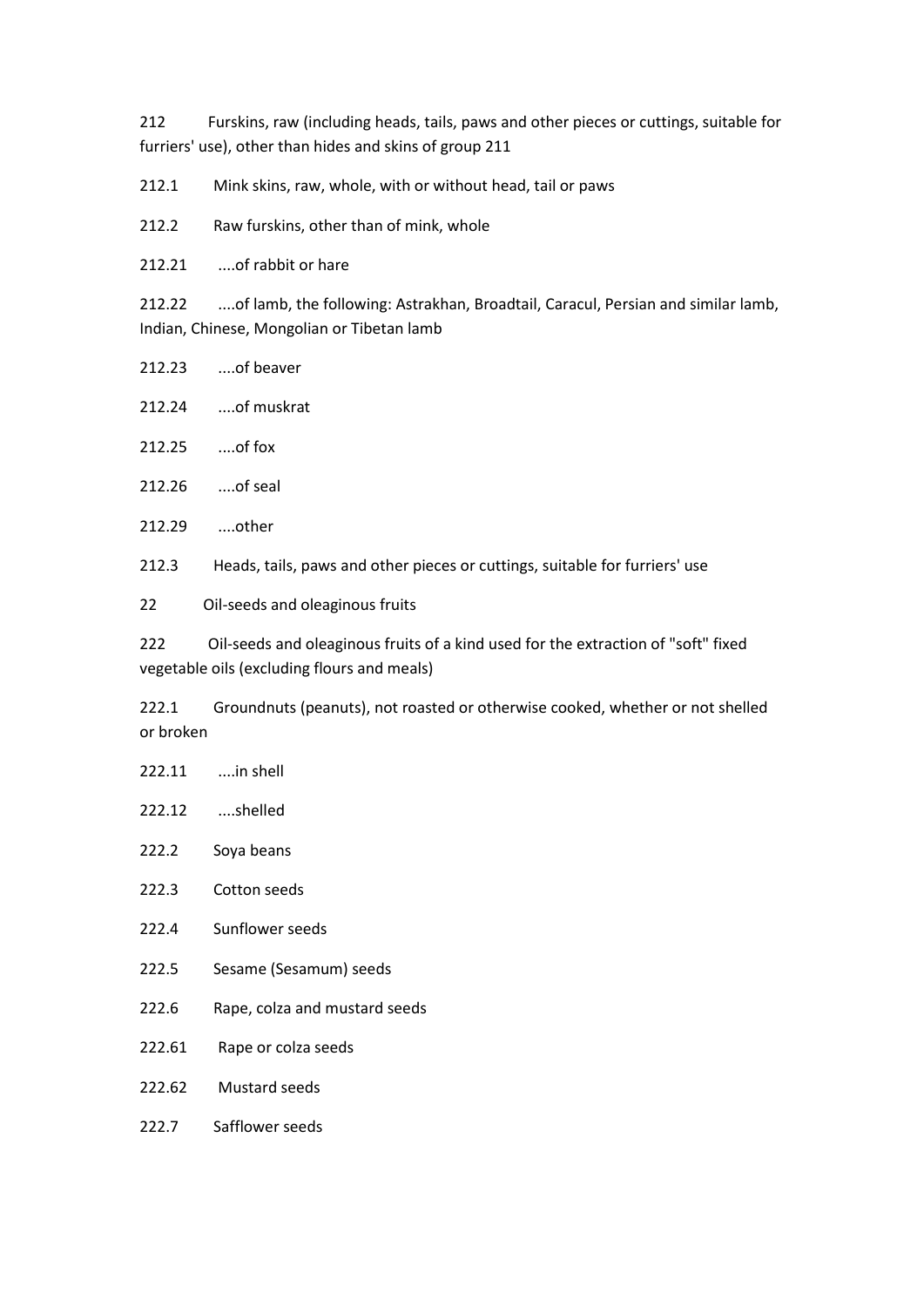223 Oil-seeds and oleaginous fruits, whole or broken, of a kind used for the extraction of other fixed vegetable oils (including flours and meals of oil-seeds or oleaginous fruit, n.e.s.)

| 223.1 | Copra                                                                |
|-------|----------------------------------------------------------------------|
| 223.2 | Palm nuts and kernels                                                |
| 223.4 | Linseed                                                              |
| 223.5 | Castor oil seeds                                                     |
| 223.7 | Oil-seeds and oleaginous fruits, n.e.s.                              |
| 223.9 | Flours and meals of oil-seeds or oleaginous fruits (excluding mustar |

rd flour), nondefatted, partially defatted, or defatted and wholly or partially refatted with their original oils

23 Crude rubber (including synthetic and reclaimed)

231 Natural rubber, balata, gutta-percha, guayule, chicle and similar natural gums, in primary forms (including latex) or in plates, sheets or strip

- 231.1 Natural rubber latex, whether or not prevulcanized
- 231.2 Natural rubber (other than latex)
- 231.21 Smoked sheets of natural rubber
- 231.25 Technically specified natural rubber (TSNR)
- 231.29 Other natural rubber

231.3 Balata, gutta-percha, guayule, chicle and similar natural gums

232 Synthetic rubber; reclaimed rubber; waste, parings and scrap of unhardened rubber

232.1 Synthetic rubber and factice derived from oils, in primary forms or in plates, sheets or strip; mixtures of any product of group 231 with any product of this subgroup, in primary forms or in plates, sheets or strip

232.11 Styrene-butadiene rubber (SBR); carboxylated styrene-butadiene rubber (XSBR)

232.12 Butadiene rubber (BR)

232.13 Isobutene-isoprene (butyl) rubber (IIR); halo-isobutene-isoprene rubber (CIIR or BIIR)

232.14 Chloroprene (chlorobutadiene) rubber (CR)

232.15 Acrylonitrile-butadiene rubber (NBR)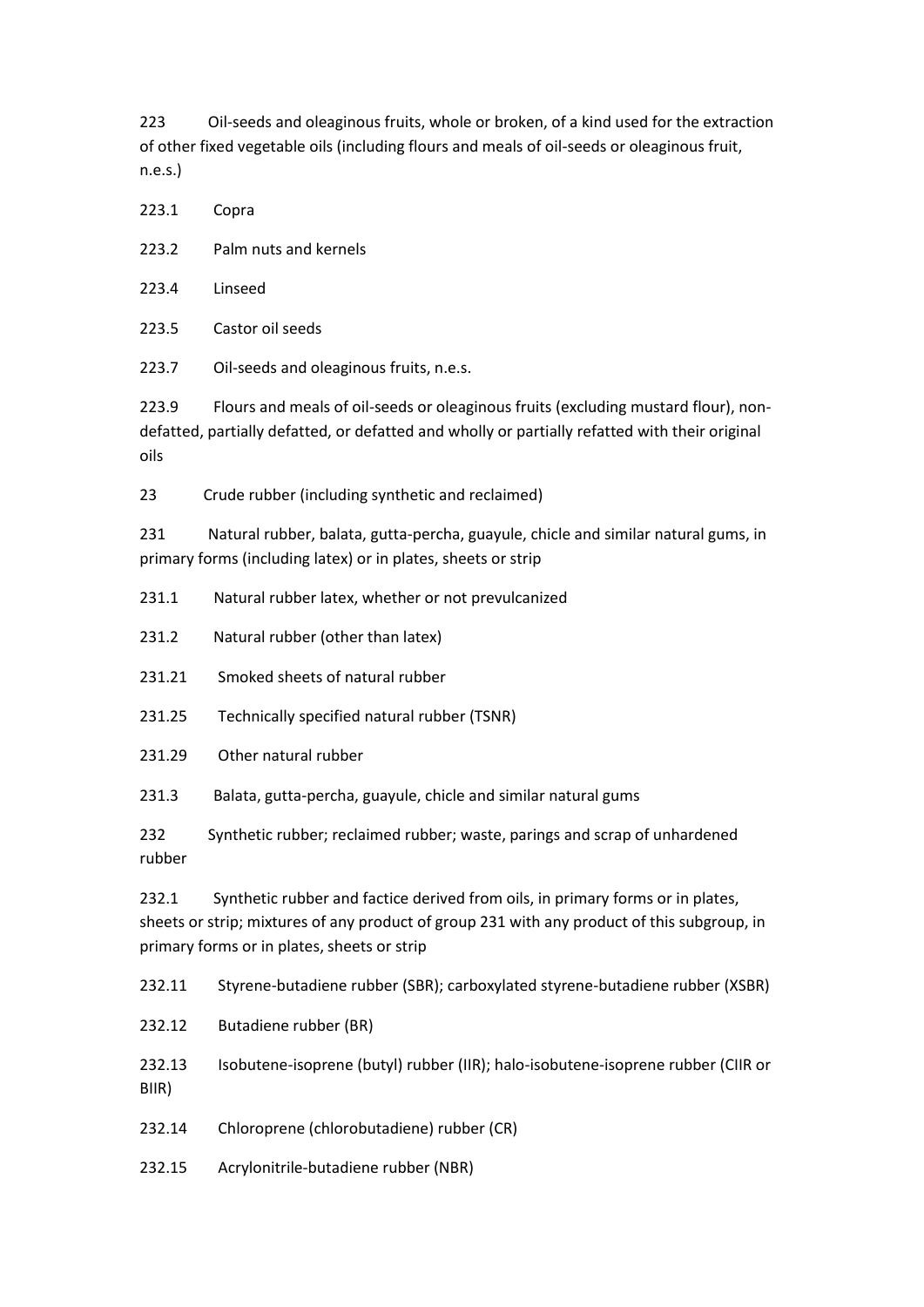232.16 Isoprene rubber (IR)

232.17 Ethylene-propylene-non-conjugated diene rubber (EPDM)

232.18 Mixtures of any product of group 231 with any product of subgroup 232.1

232.19 Other synthetic rubbers and factice derived from oils

232.2 Reclaimed rubber; waste and scrap of unhardened rubber

232.21 Reclaimed rubber in primary forms or in plates, sheets or strip

232.22 Waste, parings and scrap of unhardened rubber and powders and granules obtained therefrom

24 Cork and wood

244 Cork, natural, raw and waste (including natural cork in blocks or sheets)

244.0 Cork, natural, raw and waste (including natural cork in blocks or sheets)

244.02 Cork, natural, debacked or roughly squared, or in rectangular blocks, plates, sheets or strip (including sharp-edged blanks for corks and stoppers)

244.03 Cork, natural, raw or simply prepared

244.04 Waste cork; crushed, granulated or ground cork

245 Fuel wood (excluding wood waste) and wood charcoal

245.0 Fuel wood (excluding wood waste) and wood charcoal

245.01 Fuel wood, in logs, in billets, in twigs, in faggots or in similar forms (excluding wood waste)

245.02 Wood charcoal (including shell or nut charcoal), whether or not agglomerated

246 Wood in chips or particles and wood waste

246.1 Wood in chips or particles

246.11 ....coniferous

246.15 ....non-coniferous

246.2 Sawdust and wood waste and scrap, whether or not agglomerated in logs, briquettes, pellets or similar forms

247 Wood in the rough or roughly squared

247.3 Wood in the rough (whether or not stripped of bark or sapwood) or roughly squared, treated with paint, stains or other preservatives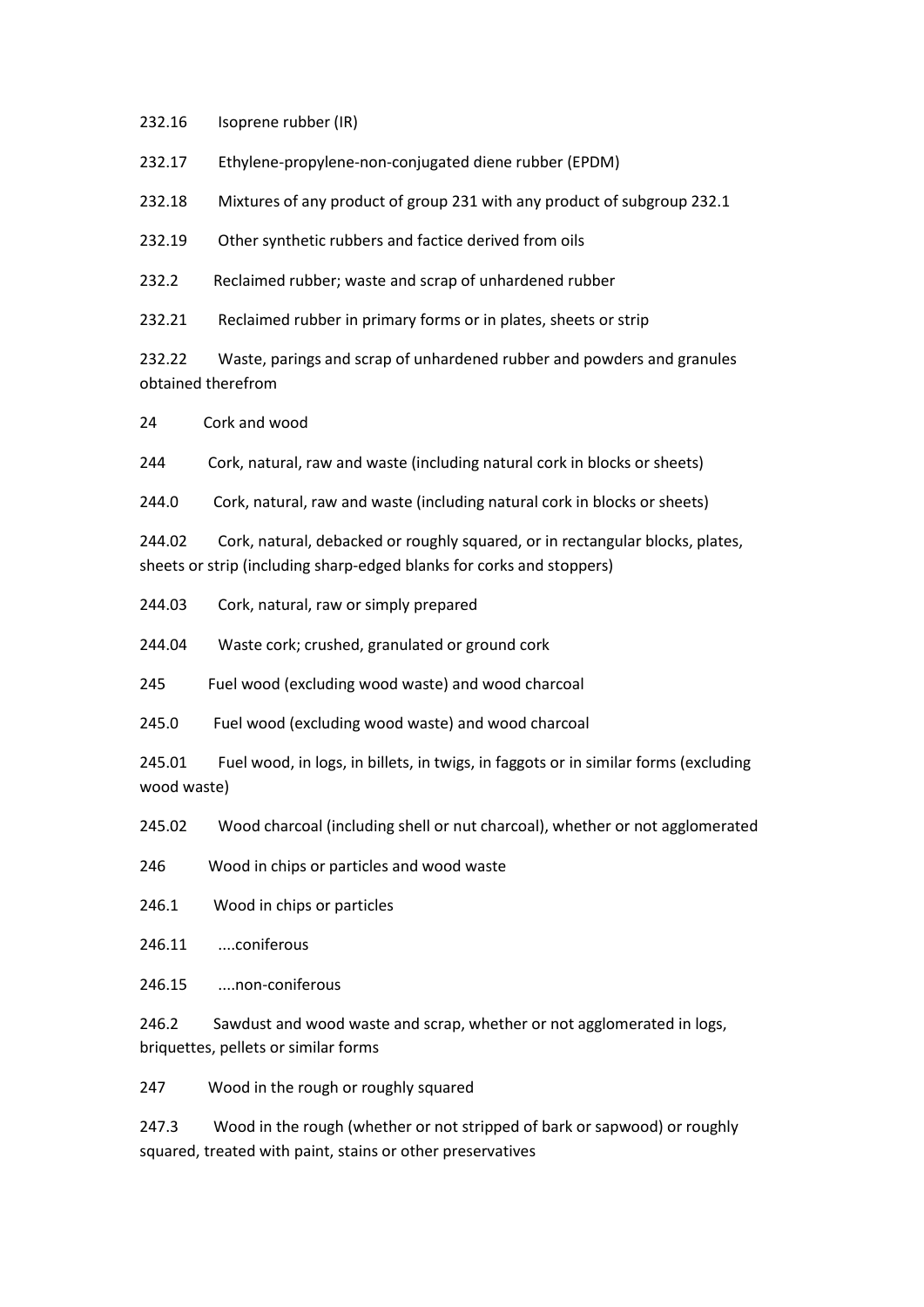247.4 Wood of coniferous species, in the rough (whether or not stripped of bark or sapwood) or roughly squared, but not treated with paint, stains or other preservatives

247.5 Wood of non-coniferous species, in the rough (whether or not stripped of bark or sapwood) or roughly squared, but not treated with paint, stains or other preservatives

247.51 ....of the following tropical woods: Dark Red Meranti, Light Red Meranti and Meranti Bakau; White Lauan, White Meranti, White Seraya, Yellow Meranti and Alan; Keruing, Ramin, Kapur, Teak, Jongkong, Merbau, Jelutong and Kempas; Okoumé, Obeche, Sapelli, Sip

247.52 ....of other non-coniferous species

248 Wood, simply worked, and railway sleepers of wood

248.1 Railway or tramway sleepers (cross-ties) of wood

248.11 ....not impregnated

248.19 ....impregnated

248.2 Wood of coniferous species, sawn or chipped lengthwise, sliced or peeled, whether or not planed, sanded or finger-jointed, of a thickness exceeding 6 mm

248.3 Wood of coniferous species (including strips and friezes for parquet flooring, not assembled), continuously shaped (tongued, grooved, rebated, chamfered, V-jointed, beaded, moulded, rounded or the like) along any of its edges or faces, whether or not plan

248.4 Wood of non-coniferous species, sawn or chipped lengthwise, sliced or peeled, whether or not planed, sanded or finger-jointed, of a thickness exceeding 6 mm

248.5 Wood of non-coniferous species (including strips and friezes for parquet flooring, not assembled), continuously shaped (tongued, grooved, rebated, chamfered, V-jointed, beaded, moulded, rounded or the like) along any of its edges or faces, whether or not

25 Pulp and waste paper

251 Pulp and waste paper

251.1 Waste and scrap of paper or paperboard

251.11 ....of unbleached kraft paper or paperboard or of corrugated paper or paperboard

251.12 ....of other paper or paperboard made mainly of bleached chemical pulp, not coloured in the mass

251.13 ....of paper or paperboard made mainly of mechanical pulp (e.g., newspapers, journals and similar printed matter)

251.19 ....other (including unsorted waste and scrap)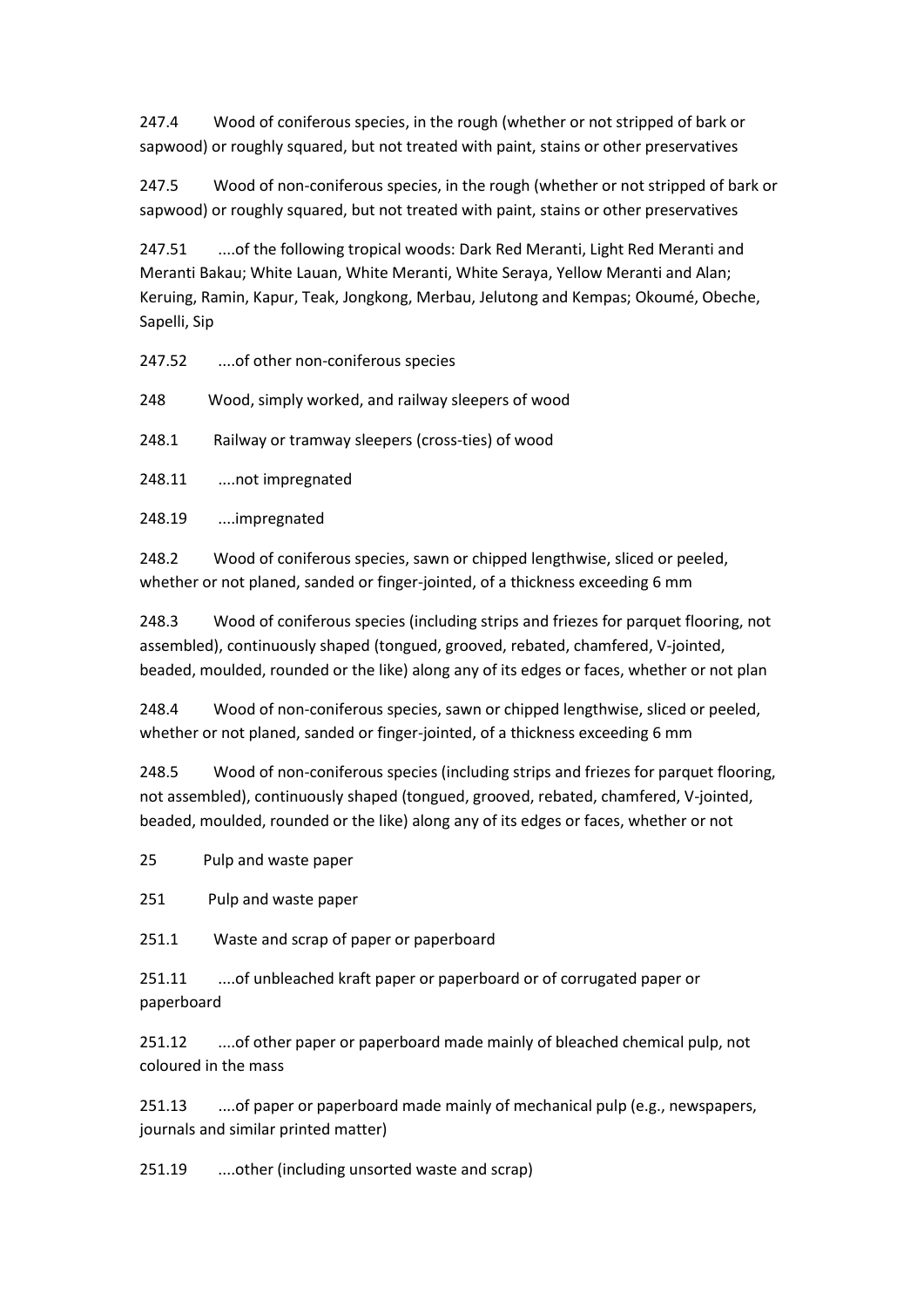- 251.2 Mechanical wood pulp
- 251.3 Chemical wood pulp, dissolving grades
- 251.4 Chemical wood pulp, soda or sulphate, other than dissolving grades, unbleached
- 251.41 ....coniferous
- 251.42 ....non-coniferous
- 251.5 Chemical wood pulp, soda or sulphate, other than dissolving grades, semibleached or bleached

251.51 ....coniferous

251.52 ....non-coniferous

- 251.6 Chemical wood pulp, sulphite, other than dissolving grades
- 251.61 ....unbleached
- 251.62 ....semi-bleached or bleached
- 251.9 Semi-chemical wood pulp and pulps of other fibrous cellulosic material
- 251.91 Semi-chemical wood pulp
- 251.92 Pulps of other fibrous cellulosic material

26 Textile fibres (other than wool tops and other combed wool) and their wastes (not manufactured into yarn or fabric)

- 261 Silk
- 261.3 Raw silk (not thrown)
- 261.4 Silkworm cocoons and silk waste
- 261.41 Silkworm cocoons suitable for reeling

261.42 Silk waste (including cocoons unsuitable for reeling, yarn waste and garnetted stock), not carded or combed

- 261.49 Other silk waste
- 263 Cotton
- 263.1 Cotton (other than linters), not carded or combed
- 263.2 Cotton linters
- 263.3 Cotton waste (including yarn waste and garnetted stock)
- 263.31 ....yarn waste (including thread waste)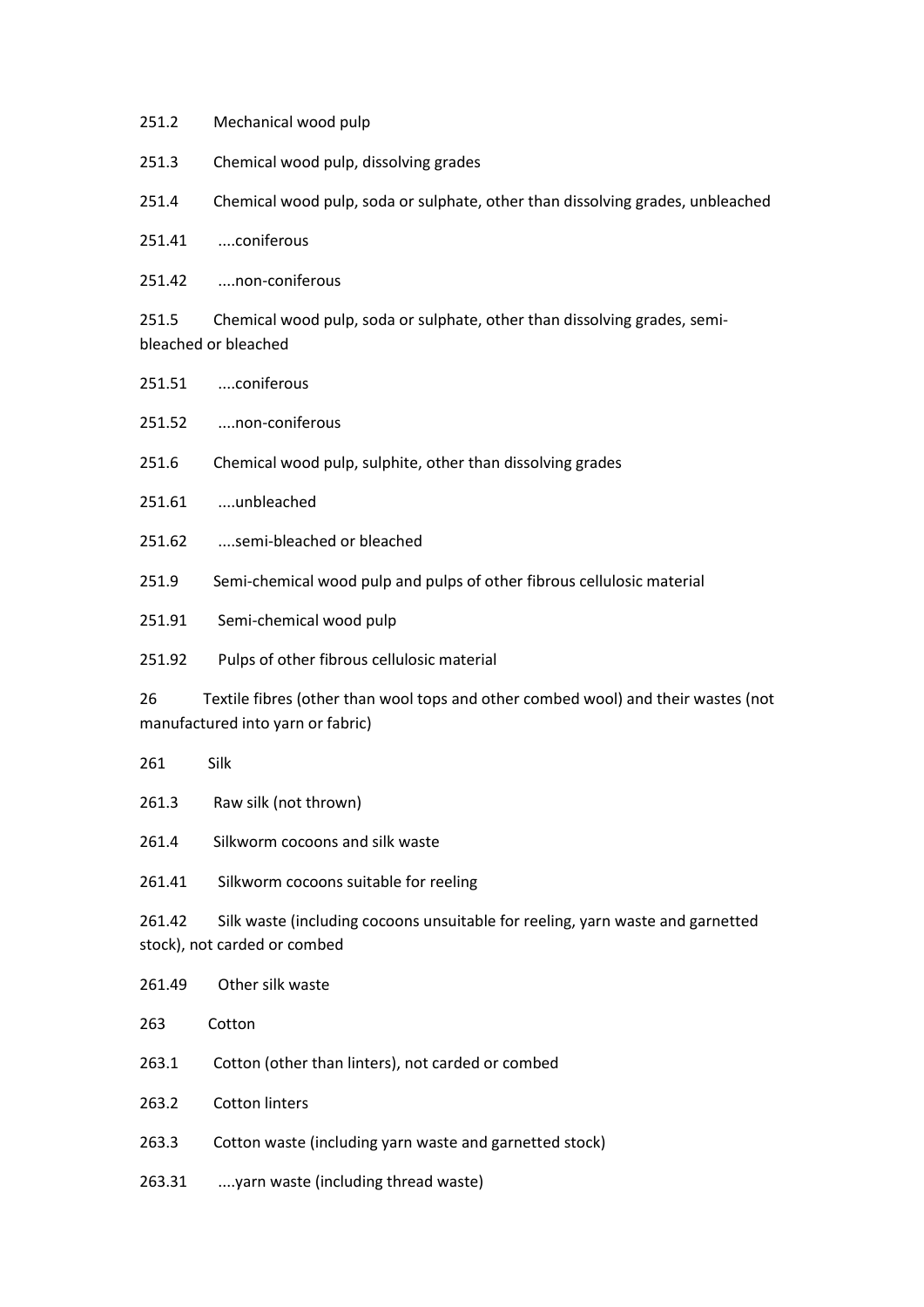263.32 ....garnetted stock, not carded or combed

263.39 ....other (including pulled or garnetted rags), not carded or combed

263.4 Cotton, carded or combed

264 Jute and other textile bast fibres, n.e.s., raw or processed but not spun; tow and waste of these fibres (including yarn waste and garnetted stock)

264.1 Jute and other textile bast fibres, raw or retted

264.9 Other

265 Vegetable textile fibres (other than cotton and jute), raw or processed but not spun; waste of these fibres

265.1 Flax, raw or processed but not spun; flax tow and waste (including yarn waste and garnetted stock)

265.11 ....raw or retted

265.12 ....broken, scutched, hackled or otherwise processed, but not spun

265.13 ....tow and waste (including yarn waste and garnetted stock)

265.2 True hemp (Cannabis sativa L.), raw or processed but not spun; tow and waste of true hemp (including yarn waste and garnetted stock)

265.21 ....raw or retted

265.29 ....other

265.4 Sisal and other textile fibres of the genus Agave, raw or processed but not spun; tow and waste of these fibres (including yarn waste and garnetted stock)

265.41 ....raw

265.49 ....other

265.5 Abaca (Manila hemp or Musa textilis Née), raw or processed but not spun; tow, noils and waste of abaca (including yarn waste and garnetted stock)

265.51 ....raw

265.59 ....other

265.7 Coconut fibres (coir); tow, noils and waste of these fibres (including yarn waste and garnetted stock)

265.71 ....raw

265.79 ....other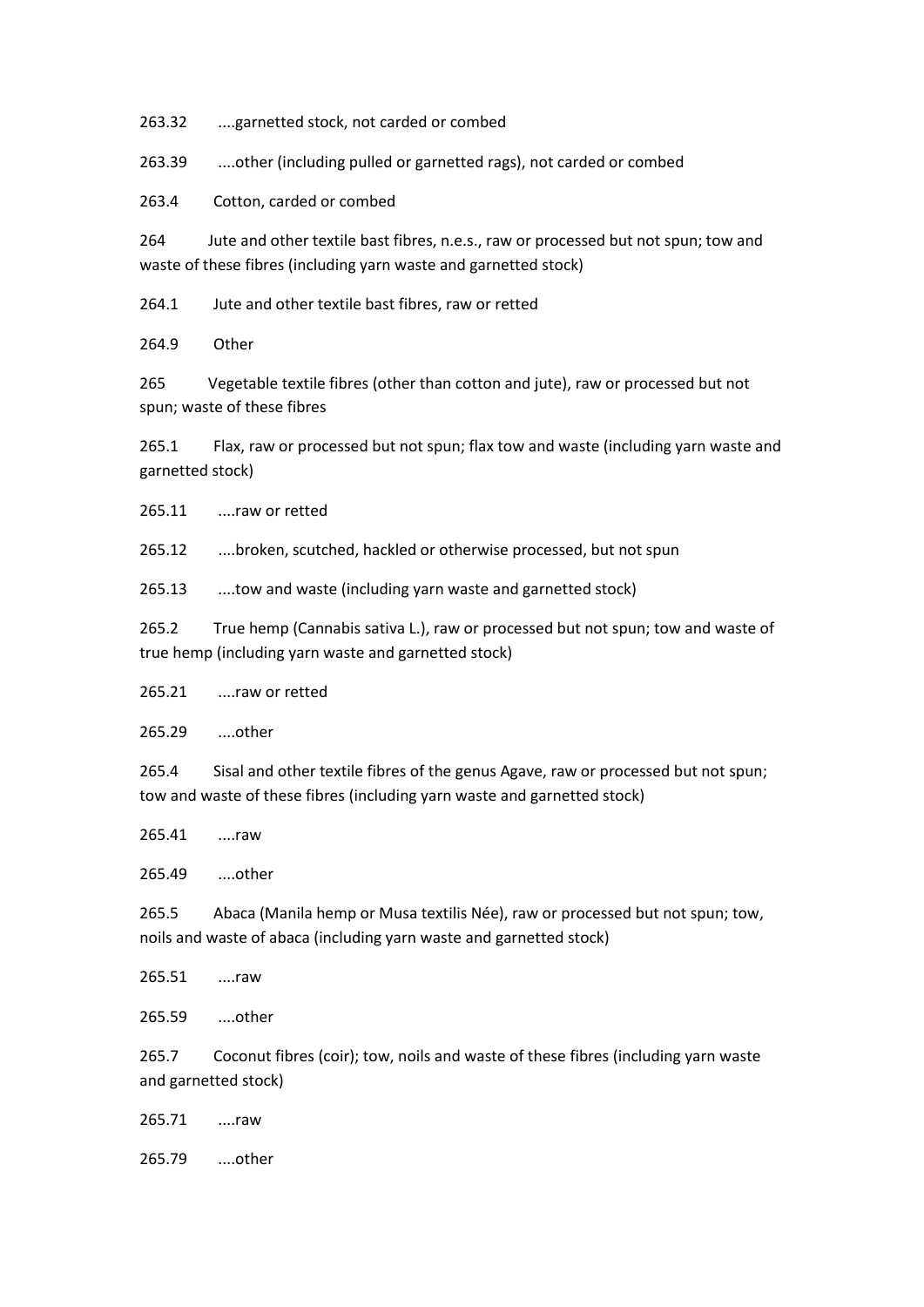265.8 Vegetable textile fibres, n.e.s., raw or processed but not spun; tow, noils and waste of these fibres (including yarn waste and garnetted stock)

| 265.81 | raw                                                                              |
|--------|----------------------------------------------------------------------------------|
| 265.89 | other                                                                            |
| 266    | Synthetic fibres suitable for spinning                                           |
| 266.5  | Synthetic staple fibres, not carded, combed or otherwise processed for spinning  |
| 266.51 | of nylon or other polyamides                                                     |
| 266.52 | of polyesters                                                                    |
| 266.53 | acrylic or modacrylic                                                            |
| 266.59 | other                                                                            |
| 266.6  | Synthetic filament tow                                                           |
| 266.61 | of nylon or other polyamides                                                     |
| 266.62 | of polyesters                                                                    |
| 266.63 | acrylic or modacrylic                                                            |
| 266.69 | other                                                                            |
| 266.7  | Synthetic staple fibres, carded, combed or otherwise processed for spinning      |
| 266.71 | of nylon or other polyamides                                                     |
| 266.72 | of polyesters                                                                    |
| 266.73 | acrylic or modacrylic                                                            |
| 266.79 | other                                                                            |
| 267    | Other man-made fibres suitable for spinning; waste of man-made fibres            |
| 267.1  | Artificial fibres suitable for spinning                                          |
| 267.11 | Artificial staple fibres, not carded, combed or otherwise processed for spinning |
| 267.12 | Artificial filament tow                                                          |
| 267.13 | Artificial staple fibres, carded, combed or otherwise processed for spinning     |
| 267.2  | Waste (including noils, yarn waste and garnetted stock) of man-made fibres       |
| 267.21 | of synthetic fibres                                                              |
| 267.22 | of artificial fibres                                                             |
|        |                                                                                  |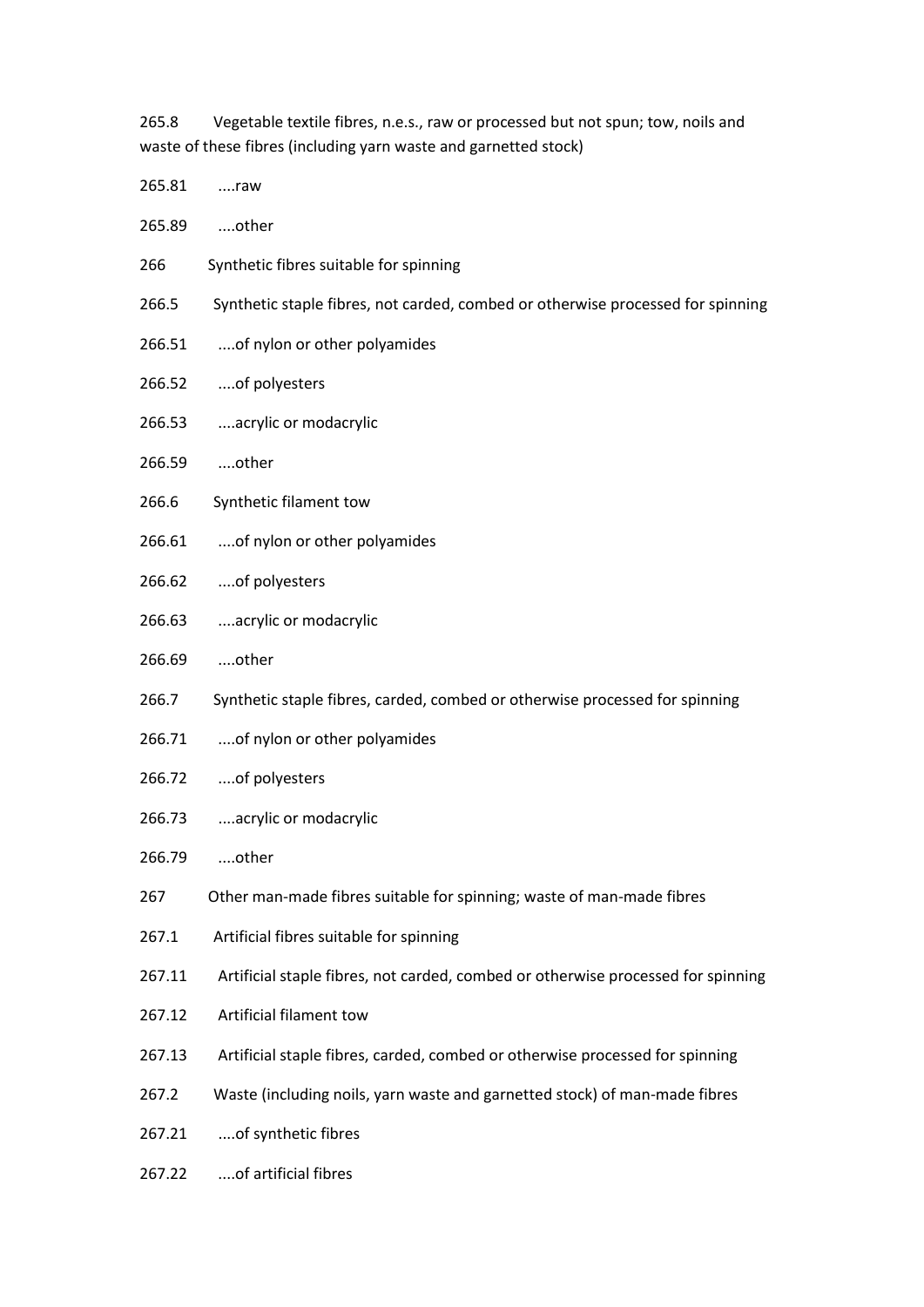268 Wool and other animal hair (including wool tops)

268.1 Wool, greasy (including fleece-washed wool)

268.11 ....shorn

268.19 ....other

- 268.2 Other wool, not carded or combed
- 268.21 ....degreased, not carbonized

268.29 ....carbonized

268.3 Fine animal hair, not carded or combed

268.5 Horsehair and other coarse animal hair, not carded or combed

268.51 Horsehair and horsehair waste, whether or not put up as a layer with or without supporting material

268.59 Other coarse animal hair, not carded or combed

268.6 Waste of wool or of fine or coarse animal hair, other than horsehair (including yarn waste and garnetted stock)

268.62 Garnetted stock of wool or of fine or coarse animal hair

268.63 Noils of wool or of fine animal hair, not garnetted

268.69 Other waste of wool or of fine or coarse animal hair (other than horsehair)

268.7 Wool and fine or coarse animal hair, carded or combed (including combed wool in fragments)

268.71 Carded wool; combed wool in fragments

268.73 Wool tops and other combed wool

268.77 Fine or coarse animal hair, carded or combed

269 Worn clothing and other worn textile articles; rags

269.0 Worn clothing and other worn textile articles; rags

269.01 Clothing, clothing accessories, travelling-rugs and blankets, household linen and furnishing articles (other than articles falling under heading 658.91, group 659 and group 821), of textile materials; footwear and headgear of any material (other than of a

269.02 Used or new rags, scrap twine, cordage, rope and cables and worn out articles of twine, cordage, rope or cables of textile materials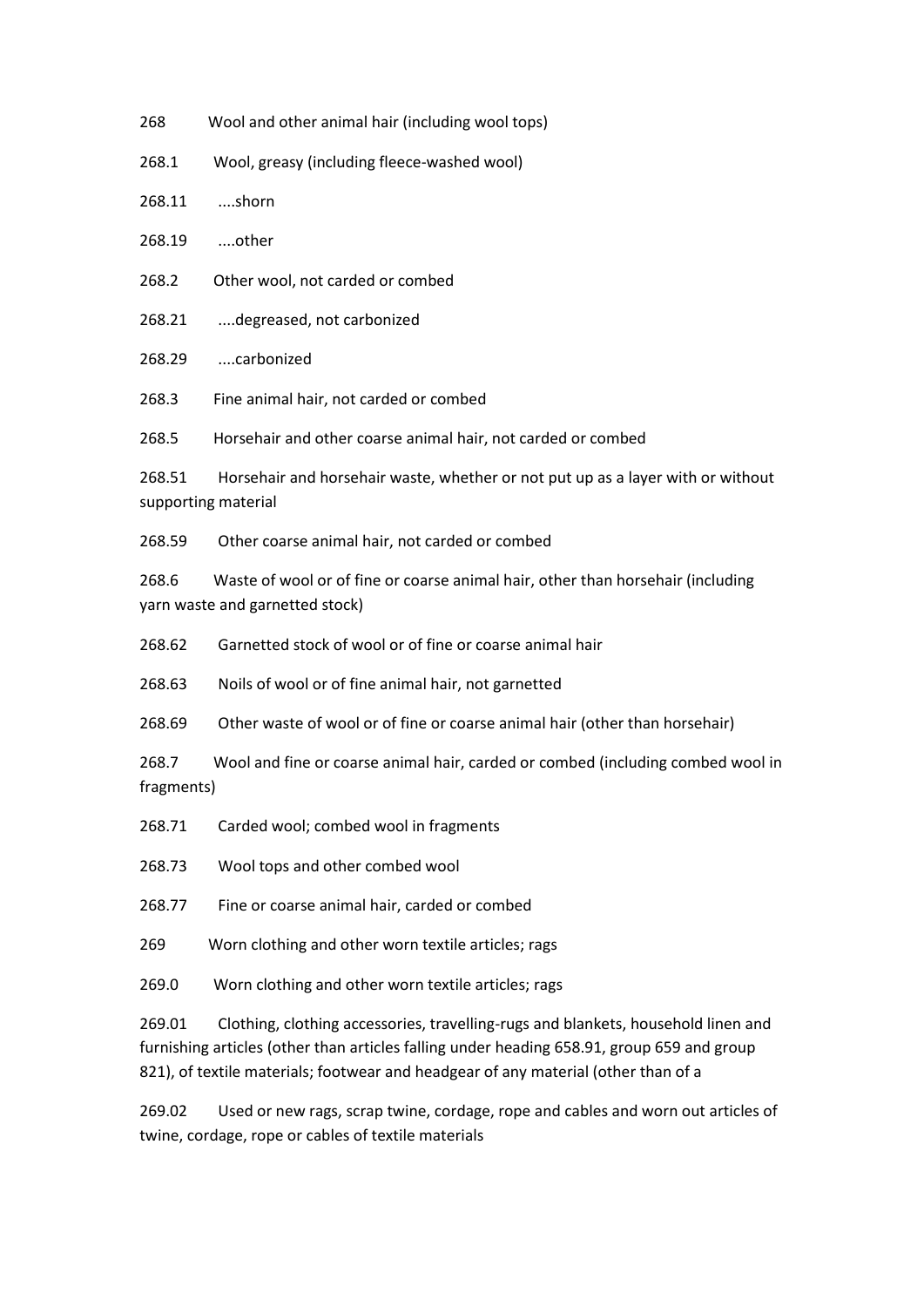27 Crude fertilizers, other than those of division 56, and crude minerals (excluding coal, petroleum and precious stones)

272 Fertilizers, crude, other than those of division 56

272.1 Animal or vegetable fertilizers, whether or not mixed together or chemically treated; fertilizers produced by the mixing or chemical treatment of animal or vegetable products

272.2 Sodium nitrate

272.3 Natural calcium phosphates, natural aluminium calcium phosphates and phosphatic chalk

272.31 ....unground

272.32 ....ground

272.4 Carnallite, sylvite and other crude natural potassium salts

273 Stone, sand and gravel

273.1 Building or monumental (dimension) stone, not further worked than roughly trimmed or merely cut, by sawing or otherwise, into blocks or slabs of a rectangular (including square) shape

273.11 Slate, whether or not roughly trimmed or merely cut, by sawing or otherwise, into blocks or slabs of a rectangular (including square) shape

273.12 Marble, travertine, ecaussine and other calcareous monumental or building stone of an apparent specific gravity of 2.5 or more, and alabaster, whether or not roughly trimmed or merely cut, by sawing or otherwise, into blocks or slabs of a rectangular (inc

273.13 Granite, porphyry, basalt, sandstone and other monumental or building stone, n.e.s., whether or not roughly trimmed or merely cut, by sawing or otherwise, into blocks or slabs of a rectangular (including square) shape

273.2 Gypsum, plasters, limestone flux, limestone and other calcareous stone of a kind used for the manufacture of lime or cement

273.22 Limestone flux; limestone and other calcareous stone of a kind used for the manufacture of lime or cement

273.23 Gypsum; anhydrite

273.24 Plasters (consisting of calcined gypsum or calcium sulphate), whether or not coloured, with or without small quantities of accelerators or retarders (including plasters specially prepared for use in dentistry)

273.3 Natural sands of all kinds, whether or not coloured (other than metal-bearing sands of division 28)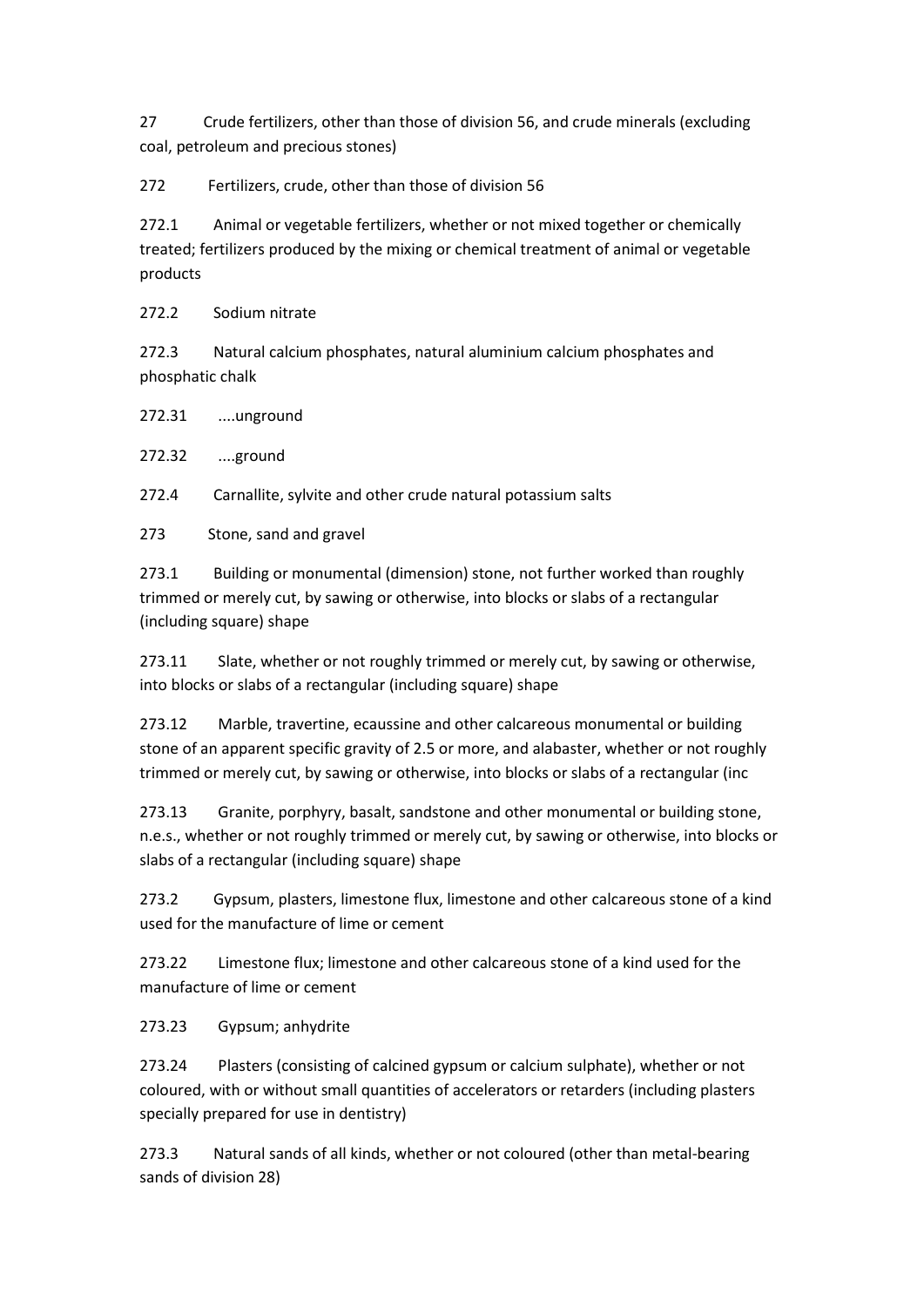273.31 Silica sands and quartz sands

273.39 Other sands

273.4 Pebbles, gravel, broken or crushed stone, of a kind commonly used for concrete aggregates, for road metalling or for railway or other ballast, shingle and flint, whether or not heat-treated; macadam of slag, dross or similar industrial waste, whether or n

274 Sulphur and unroasted iron pyrites

274.1 Sulphur of all kinds (other than sublimed sulphur, precipitated sulphur and colloidal sulphur)

274.11 Crude or unrefined sulphur

274.19 Other

274.2 Iron pyrites, unroasted

277 Natural abrasives, n.e.s. (including industrial diamonds)

277.1 Industrial diamonds, sorted, whether or not worked

277.11 ....unworked or simply sawn, cleaved or bruted

277.19 ....otherwise worked

277.2 Natural abrasives, n.e.s.

277.21 Dust and powder of natural or synthetic precious or semiprecious stones

277.22 Pumice-stone; emery; natural corundum, natural garnet and other natural abrasives, crude or in irregular pieces, including crushed pumice ("bimskies")

277.29 Pumice-stone; emery; natural corundum, natural garnet and other natural abrasives, other than crude, whether or not heat-treated

278 Other crude minerals

278.2 Clays and other refractory minerals, n.e.s.

278.22 Graphite, natural

278.23 Dolomite, whether or not calcined; dolomite roughly trimmed or merely cut, by sawing or otherwise, into blocks or slabs of a rectangular (including square) shape; agglomerated dolomite (including tarred dolomite)

278.24 Natural magnesium carbonate (magnesite)

278.25 Fused magnesia; dead-burned (sintered) magnesia; other magnesium oxide, whether or not pure

278.26 Kaolin and other kaolinic clays, whether or not calcined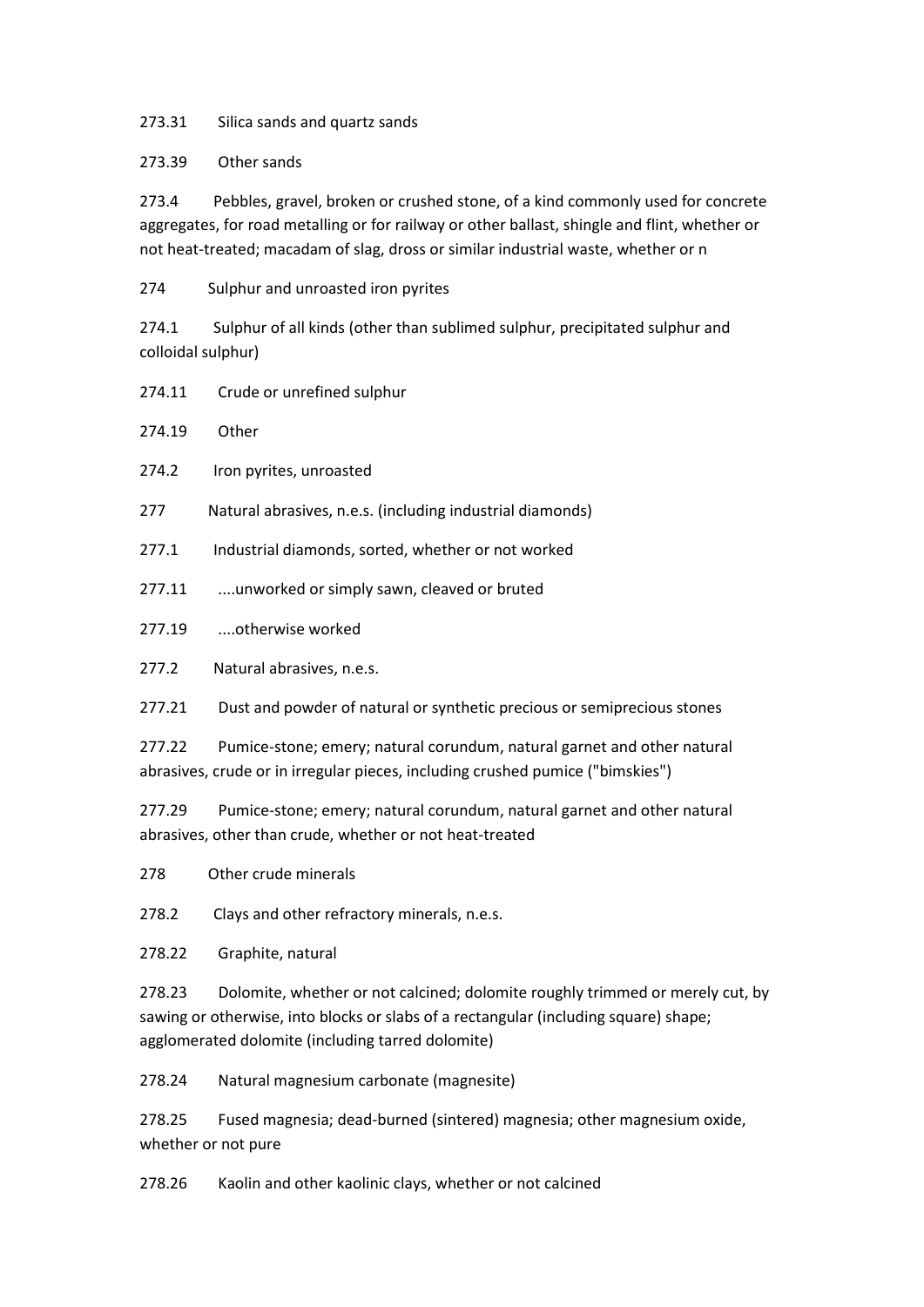278.27 Bentonite, whether or not calcined

278.29 Other clays (not including expanded clays of subgroup 663.5); andalusite, kyanite and sillimanite, whether or not calcined; mullite; chamotte or dinas earths

278.3 Sodium chloride, pure, and common salt (including table salt and denatured salt), whether or not in aqueous solution or containing added anti-caking or free-flowing agents; sea water

278.4 Asbestos

278.5 Quartz, mica, feldspar, fluorspar, cryolite and chiolite

278.51 Quartz (other than natural sands); quartzite, whether or not roughly trimmed or merely cut, by sawing or otherwise, into blocks or slabs of a rectangular (including square) shape

- 278.52 Mica (including splittings); mica waste
- 278.53 Feldspar; leucite; nepheline and nepheline syenite
- 278.54 Fluorspar
- 278.55 Natural cryolite; natural chiolite
- 278.6 Slag, dross, scalings and similar waste, n.e.s.

278.61 Granulated slag (slag sand) from the manufacture of iron or steel

278.62 Slag, dross (other than granulated slag), scalings and other waste from the manufacture of iron or steel

278.69 Slag and ash, n.e.s., including seaweed ash (kelp)

278.9 Minerals, crude, n.e.s.

278.91 Chalk

278.92 Natural barium sulphate (barytes); natural barium carbonate (witherite), whether or not calcined (other than barium oxide of heading 522.65)

278.93 Steatite, natural, whether or not roughly trimmed or merely cut, by sawing or otherwise, into blocks or slabs of a rectangular (including square) shape; talc

278.94 Natural borates and concentrates thereof, whether or not calcined, but not including borates separated from natural brine; natural boric acid containing not more than 85% of H3BO3 calculated on the dry weight

278.95 Siliceous fossil meals (e.g., kieselguhr, tripolite and diatomite) and similar siliceous earths, whether or not calcined, of an apparent specific gravity of 1 or less

278.96 Bituminous or oil shale and tar sands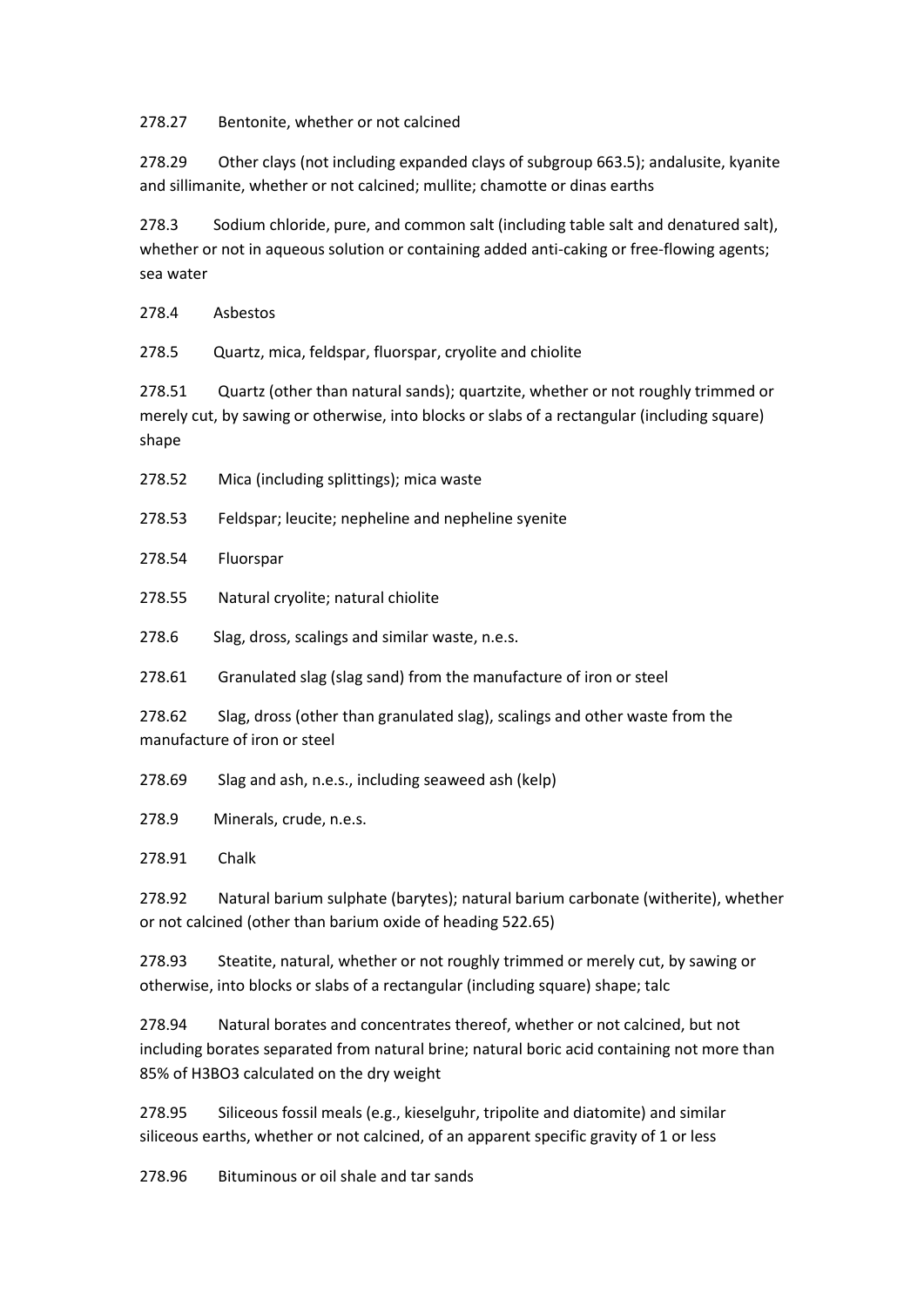- 278.97 Bitumen and asphalt, natural; asphaltites and asphaltic rocks
- 278.98 Vermiculite, perlite and chlorites, unexpanded
- 278.99 Mineral substances, n.e.s.
- 28 Metalliferous ores and metal scrap
- 281 Iron ore and concentrates
- 281.4 Roasted iron pyrites (pyrites cinders), whether or not agglomerated
- 281.5 Iron ore and concentrates, not agglomerated
- 281.6 Iron ore agglomerates (sinters, pellets, briquettes, etc.)
- 282 Ferrous waste and scrap; remelting scrap ingots of iron or steel
- 282.1 Waste and scrap of cast iron
- 282.2 Waste and scrap of alloy steel
- 282.21 ....of stainless steel
- 282.29 ....of other alloy steel
- 282.3 Other ferrous waste and scrap
- 282.31 Waste and scrap of tinned iron or steel

282.32 Turnings, shavings, chips, milling waste, sawdust, filings, trimmings and stampings, whether or not in bundles

- 282.33 Remelting scrap ingots of iron or steel
- 282.39 Ferrous waste and scrap, n.e.s.
- 283 Copper ores and concentrates; copper mattes; cement copper
- 283.1 Copper ores and concentrates
- 283.2 Copper mattes; cement copper (precipitated copper)
- 283.21 Copper mattes
- 283.22 Cement copper (precipitated copper)

284 Nickel ores and concentrates; nickel mattes, nickel oxide sinters and other intermediate products of nickel metallurgy

284.1 Nickel ores and concentrates

284.2 Nickel mattes, nickel oxide sinters and other intermediate products of nickel metallurgy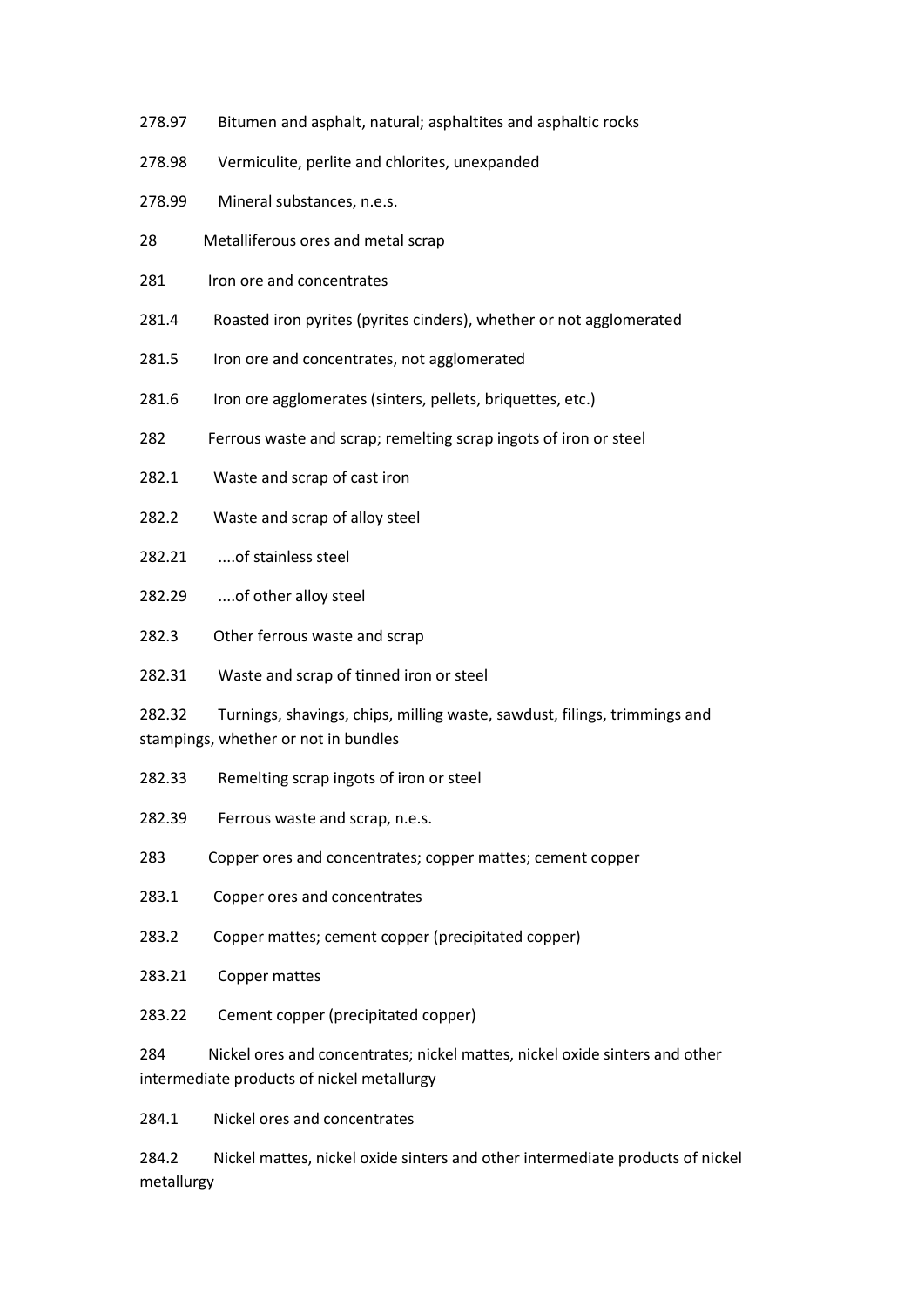- 284.21 Nickel mattes
- 284.22 Nickel oxide sinters and other intermediate products of nickel metallurgy
- 285 Aluminium ores and concentrates (including alumina)
- 285.1 Aluminium ores and concentrates
- 285.2 Alumina (aluminium oxide), other than artificial corundum
- 286 Uranium or thorium ores and concentrates
- 286.1 Uranium ores and concentrates
- 286.2 Thorium ores and concentrates
- 287 Ores and concentrates of base metals, n.e.s.
- 287.4 Lead ores and concentrates
- 287.5 Zinc ores and concentrates
- 287.6 Tin ores and concentrates

287.7 Manganese ores and concentrates (including manganiferous iron ores and concentrates with a manganese content of 20% or more calculated on the dry weight)

287.8 Ores and concentrates of molybdenum, niobium, tantalum, titanium, vanadium and zirconium

- 287.81 Molybdenum ores and concentrates, roasted
- 287.82 Molybdenum ores and concentrates, other than roasted
- 287.83 Titanium ores and concentrates
- 287.84 Zirconium ores and concentrates
- 287.85 Niobium, tantalum or vanadium ores and concentrates
- 287.9 Ores and concentrates of other non-ferrous base metals
- 287.91 Chromium ores and concentrates
- 287.92 Tungsten (or wolfram) ores and concentrates
- 287.93 Cobalt ores and concentrates
- 287.99 Base metal ores and concentrates, n.e.s.

288 Non-ferrous base metal waste and scrap, n.e.s.

288.1 Ash and residues (other than from the manufacture of iron or steel) containing metals or metal compounds, n.e.s.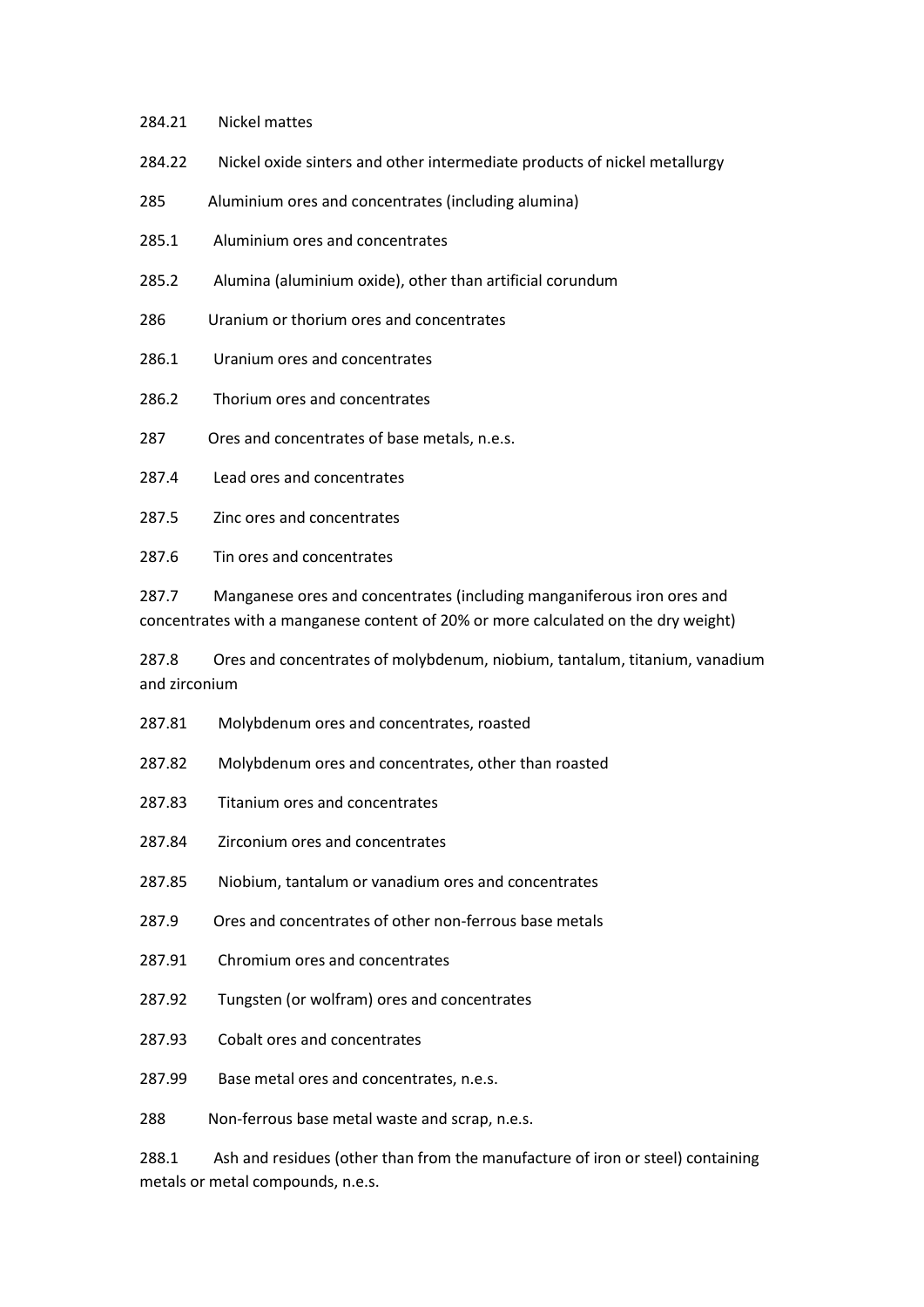288.2 Other non-ferrous base metal waste and scrap, n.e.s.

288.21 Copper waste and scrap

288.22 Nickel waste and scrap

288.23 Aluminium waste and scrap

288.24 Lead waste and scrap

288.25 Zinc waste and scrap (other than dust)

288.26 Tin waste and scrap

289 Ores and concentrates of precious metals; waste, scrap and sweepings of precious metals (other than of gold)

289.1 Precious metal ores and concentrates

289.11 Silver ores and concentrates

289.19 Ores and concentrates of other precious metals

289.2 Waste and scrap of precious metal (other than gold) or of metals clad with precious metal (other than gold)

289.21 Waste and scrap of platinum, including metal clad with platinum but excluding sweepings containing other precious metals

289.29 Waste and scrap of precious metal, n.e.s., or of metal clad with such precious metal

29 Crude animal and vegetable materials, n.e.s.

291 Crude animal materials, n.e.s.

291.1 Bones, horns, ivory, hooves, claws, coral, shells and similar products

291.11 Bones (including bones of whales, of seals and of other air-breathing aquatic vertebrates) and horn-cores, unworked, defatted, simply prepared (but not cut to shape), treated with acid or degelatinized; powder and waste of these products

291.15 Coral and similar materials, unworked or simply prepared but not otherwise worked; shells and cuttle-bone, unworked or simply prepared but not cut to shape; powder and waste thereof

291.16 Ivory, tortoiseshell, whalebone and whalebone hair, horns, antlers, hooves, nails, claws and beaks, unworked or simply prepared but not cut to shape; waste and powder of these products

291.9 Materials of animal origin, n.e.s.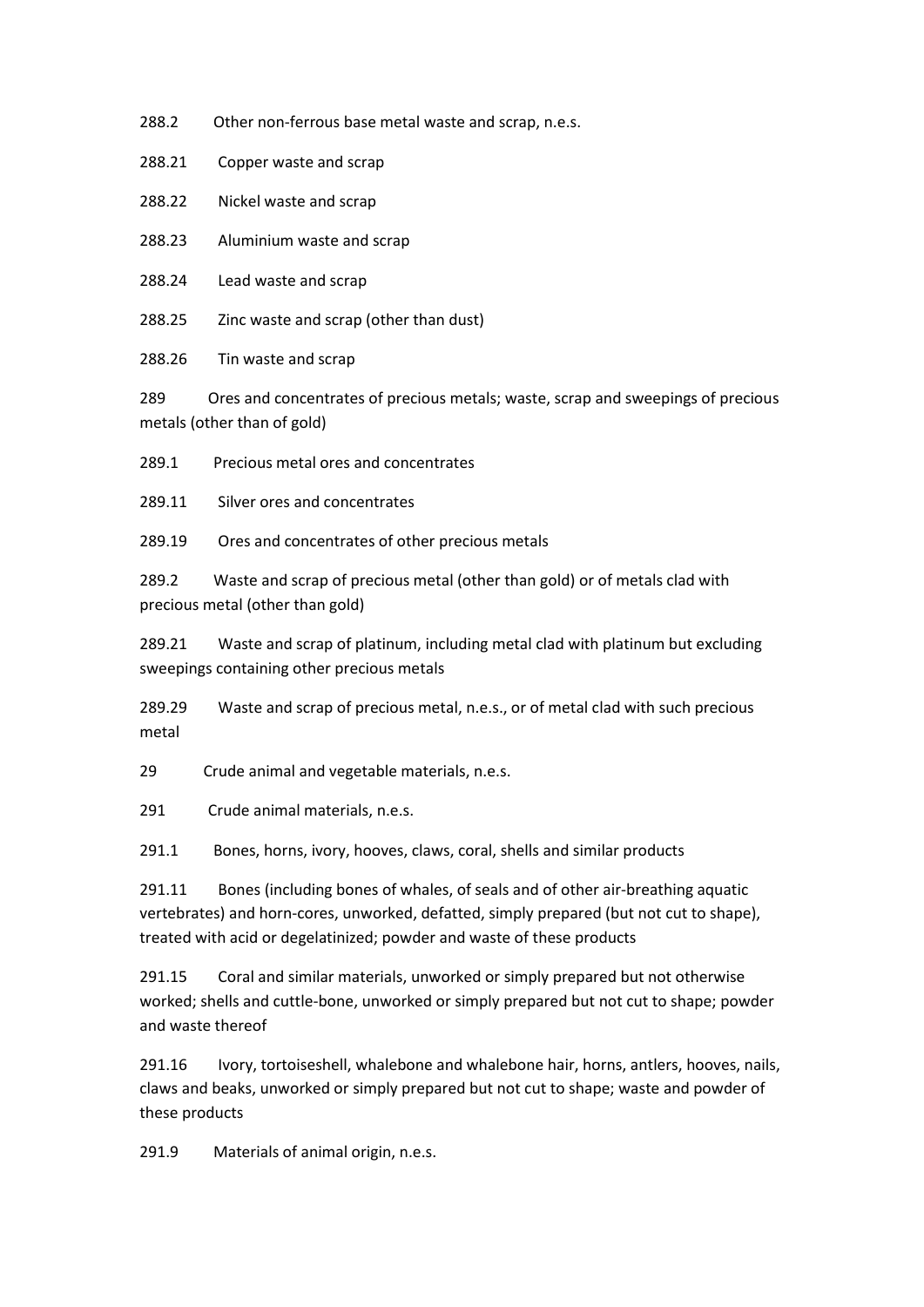291.91 Human hair, unworked, whether or not washed or scoured; waste of human hair

291.92 Pigs', hogs' or boars' bristles and hair; badger hair and other brush-making hair; waste of such bristles or hair

291.93 Guts, bladders and stomachs of animals (other than fish), whole and pieces thereof

291.94 Bovine semen

291.95 Skins and other parts of birds, with their feathers or down, feathers and parts of feathers (whether or not with trimmed edges) and down, not further worked than cleaned, disinfected or treated for preservation; powder and waste of feathers or parts of fe

291.96 Products of fish or crustaceans, molluscs or other aquatic invertebrates; dead animals of division 03, unfit for human consumption

291.97 Natural sponges of animal origin

291.98 Ambergris, castoreum, civet and musk; cantharides; bile, whether or not dried; glands and other animal products used in the preparation of pharmaceutical products, fresh, chilled, frozen or otherwise provisionally preserved

291.99 Animal products, n.e.s.

292 Crude vegetable materials, n.e.s.

292.2 Lac; natural gums, resins, gum resins, and balsams

- 292.21 Lac
- 292.22 Gum arabic
- 292.29 Other natural gums, resins, gum resins and balsams

292.3 Vegetable materials of a kind used primarily for plaiting (e.g., bamboos, rattans, reeds, rushes, osier, raffia, cleaned, bleached or dyed cereal straw, and lime bark)

| 292.31 | <b>Bamboos</b>       |
|--------|----------------------|
| 292.32 | Rattans              |
| 292.39 | Vegetable materials, |

other than bamboos or rattans, of a kind used primarily for plaiting

292.4 Plants and parts of plants (including seeds and fruits) of a kind used primarily in perfumery, in pharmacy, or for insecticidal, fungicidal or similar purposes, fresh or dried, whether or not cut, crushed or powdered

292.41 Liquorice roots

292.42 Ginseng roots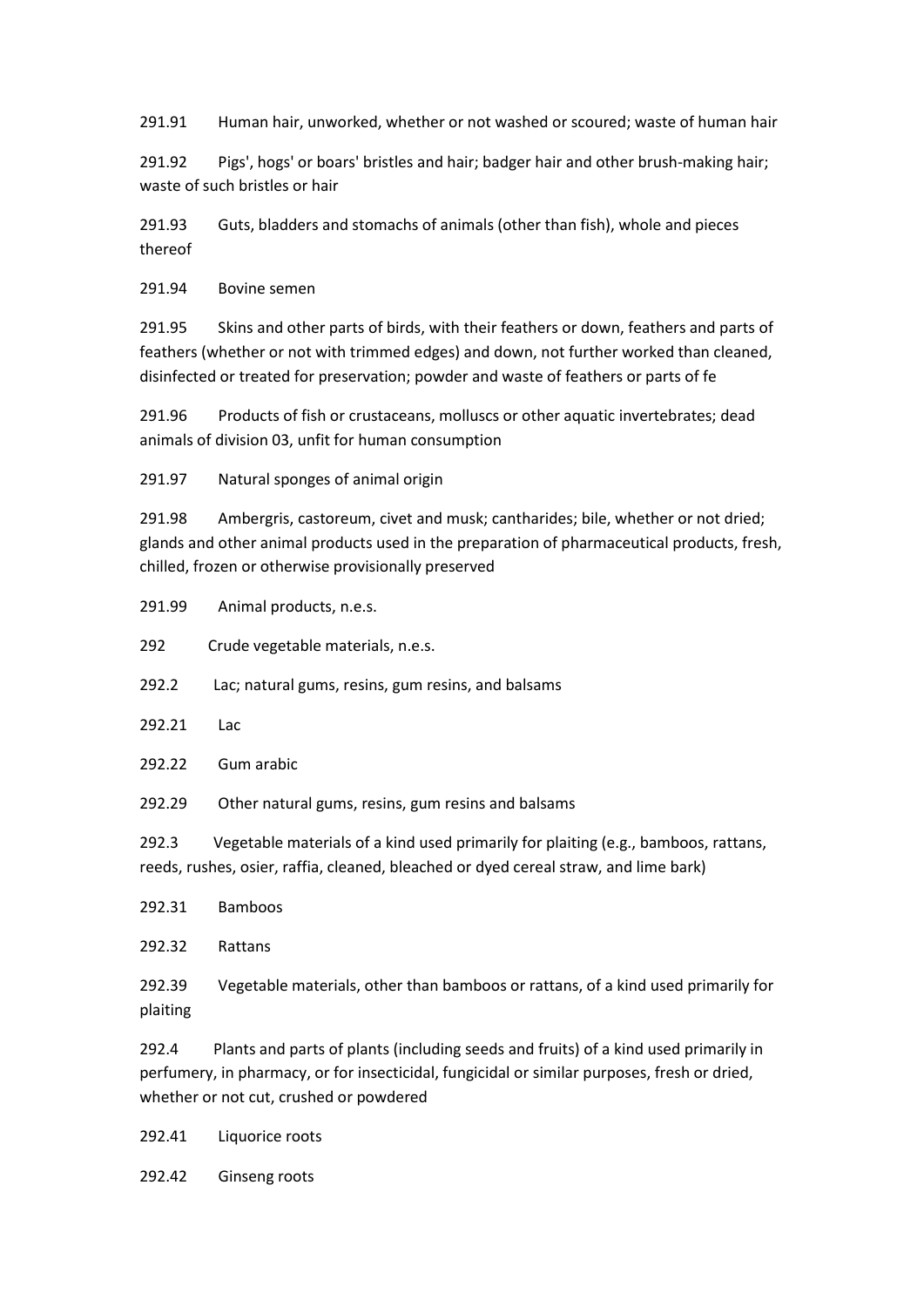292.49 Other

292.5 Seeds, fruit and spores, n.e.s., of a kind used for sowing

292.51 Sugar beet seed

292.52 Seeds of forage plants (other than beet seed)

292.53 Seeds of herbaceous plants cultivated principally for their flowers

292.54 Other vegetable seeds

292.59 Seeds, fruit and spores, n.e.s.

292.6 Bulbs, tubers and rhizomes of flowering or of foliage plants; cuttings, slips, live trees and other plants

292.61 Bulbs, tubers, tuberous roots, corms, crowns and rhizomes, dormant, in growth or in flower; chicory plants and roots (other than roots of subgroup 054.8)

292.69 Other live plants (including their roots), cuttings and slips; mushroom spawn

292.7 Cut flowers and foliage

292.71 Cut flowers and flower buds of a kind suitable for bouquets or for ornamental purposes, fresh, dried, dyed, bleached, impregnated or otherwise prepared

292.72 Foliage, branches and other parts of plants, without flowers or flower buds, and grasses, mosses and lichens, being goods of a kind suitable for bouquets or for ornamental purposes, fresh, dried, dyed, bleached, impregnated or otherwise prepared

292.9 Materials of vegetable origin, n.e.s.

292.92 Vegetable materials of a kind used primarily as stuffing or as padding (e.g., kapok, vegetable hair and eel-grass), whether or not put up as a layer with or without supporting material

292.93 Vegetable materials of a kind used primarily in brooms or in brushes (e.g., broomcorn, piassava, couch grass and istle), whether or not in hanks or bundles

292.94 Vegetable saps and extracts

292.95 Pectic substances, pectinates and pectates

292.96 Mucilages and thickeners, whether or not modified, derived from vegetable products

292.97 Seaweeds and other algae

292.99 Vegetable materials and vegetable products, n.e.s.

3 Mineral fuels, lubricants and related materials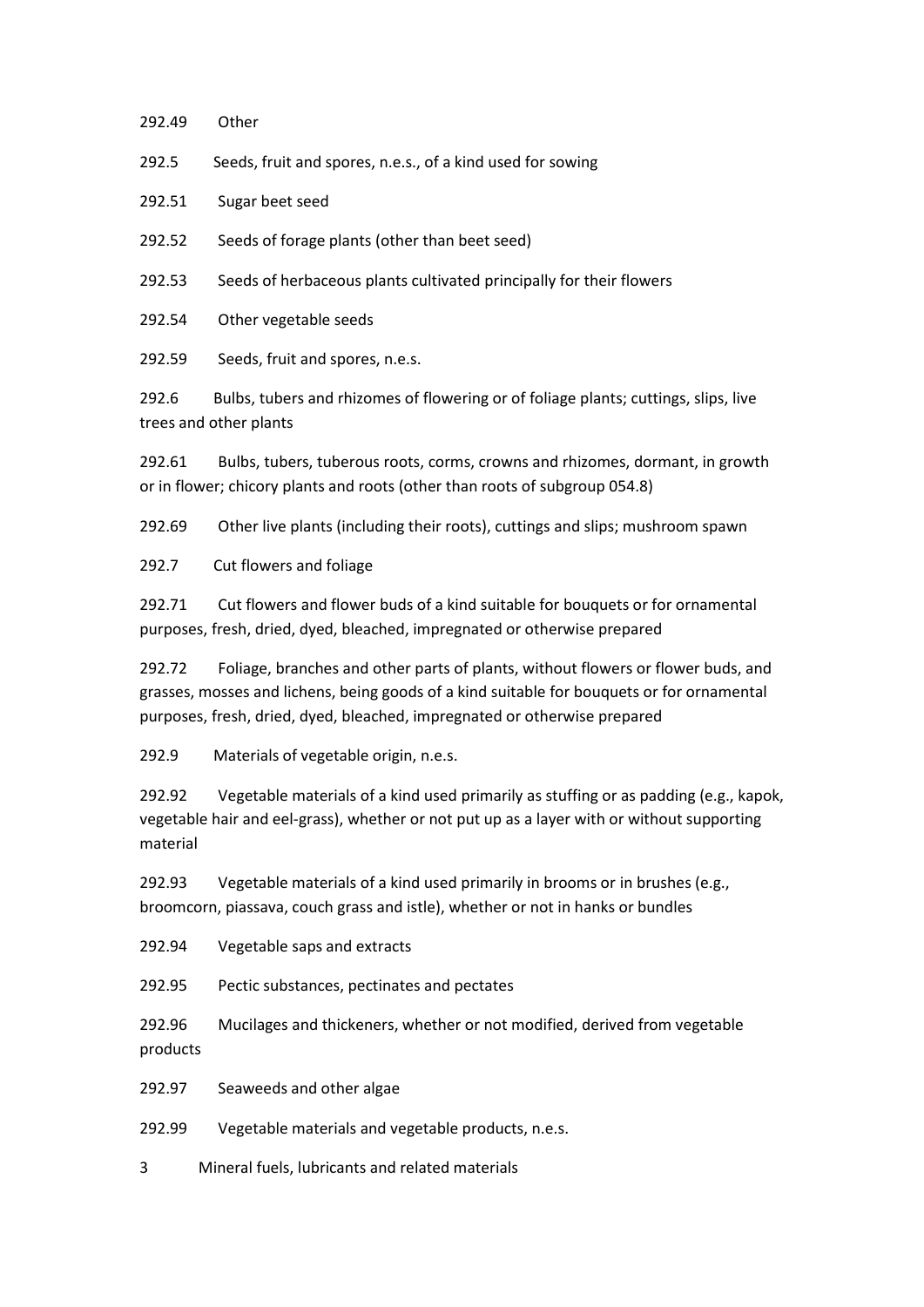- 32 Coal, coke and briquettes
- 321 Coal, whether or not pulverized, but not agglomerated
- 321.1 Anthracite
- 321.2 Other coal
- 321.21 Bituminous
- 321.22 Other
- 322 Briquettes, lignite and peat

322.1 Briquettes, ovoids and similar solid fuels manufactured from coal

322.2 Lignite, whether or not pulverized (excluding jet)

322.21 ....not agglomerated

322.22 ....agglomerated

322.3 Peat (including peat litter), whether or not agglomerated

325 Coke and semi-coke (including char) of coal, of lignite or of peat, whether or not agglomerated; retort carbon

325.0 Coke and semi-coke (including char) of coal, of lignite or of peat, whether or not agglomerated; retort carbon

33 Petroleum, petroleum products and related materials

333 Petroleum oils and oils obtained from bituminous minerals, crude

333.0 Petroleum oils and oils obtained from bituminous minerals, crude

334 Petroleum oils and oils obtained from bituminous minerals (other than crude); preparations, n.e.s., containing by weight 70% or more of petroleum oils or of oils obtained from bituminous minerals, these oils being the basic constituents of the preparation

334.1 Motor spirit (gasoline) and other light oils

334.11 Motor spirit (gasoline), including aviation spirit

334.12 Spirit-type (gasoline-type) jet fuel

334.19 Other light petroleum oils and light oils obtained from bituminous minerals (other than crude); light preparations, n.e.s., containing not less than 70% by weight of petroleum oils or oils obtained from bituminous minerals (other than crude), these oils b

334.2 Kerosene and other medium oils (not including gas oils)

334.21 Kerosene (including kerosene-type jet fuel)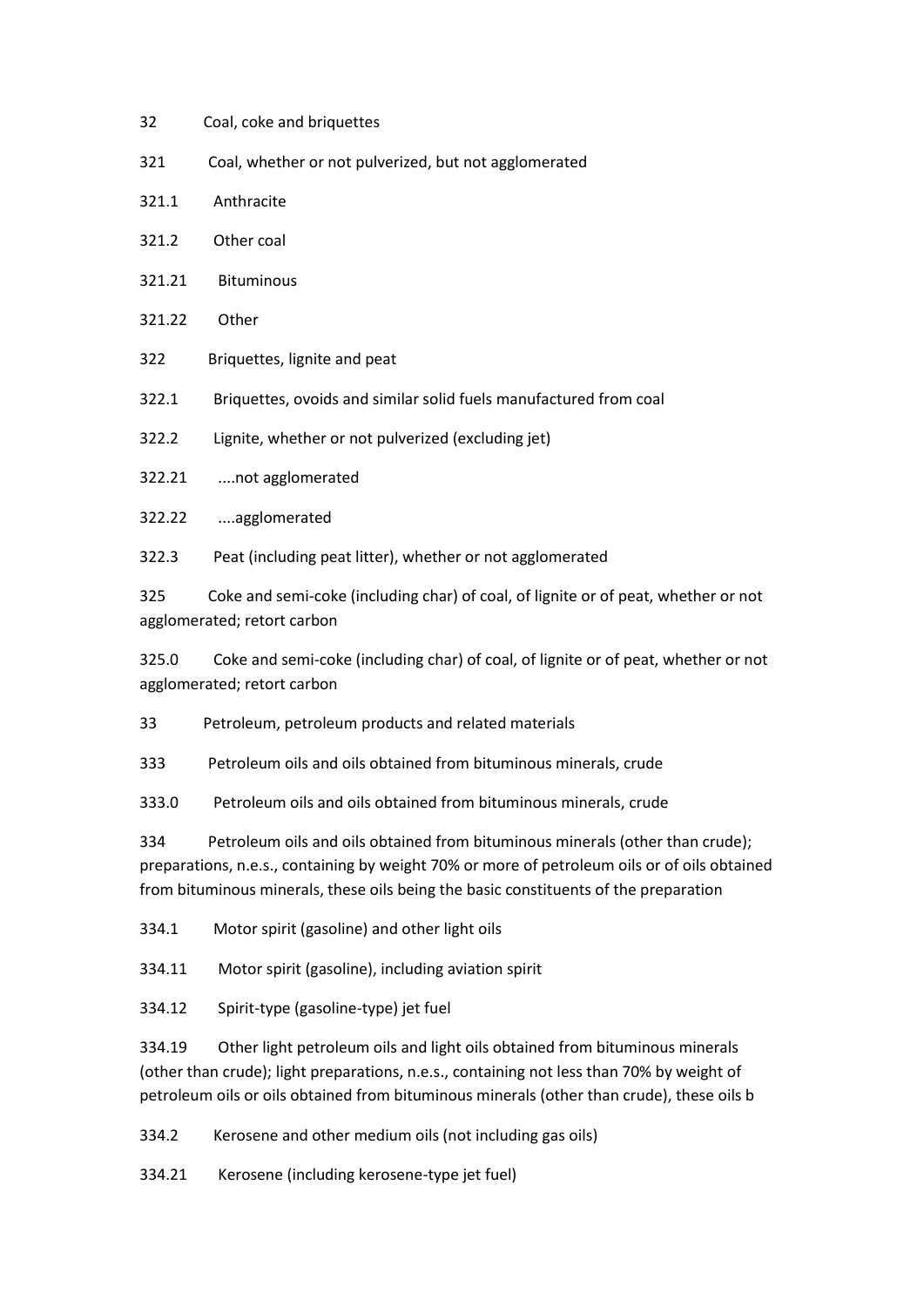334.29 Other medium petroleum oils and medium oils obtained from bituminous minerals (not kerosene), other than crude; medium preparations, n.e.s., containing not less than 70% by weight of petroleum oils or oils obtained from bituminous minerals (other than cru

334.3 Gas oils

334.4 Fuel oils, n.e.s.

334.5 Lubricating petroleum oils and oils obtained from bituminous minerals, other heavy petroleum oils and heavy oils obtained from bituminous minerals (other than crude), and heavy preparations, n.e.s., containing not less than 70% by weight of petroleum oils

335 Residual petroleum products, n.e.s., and related materials

335.1 Petroleum jelly; paraffin wax, microcrystalline petroleum wax, slack wax, ozokerite, lignite wax, peat wax, other mineral waxes, and similar products obtained by synthesis or by other processes, whether or not coloured

335.11 Petroleum jelly (petrolatum)

335.12 Paraffin wax, microcrystalline petroleum wax, slack wax, ozokerite, lignite wax, peat wax, other mineral waxes, and similar products obtained by synthesis or by other processes, whether or not coloured

335.2 Mineral tars and products of their distillation (including similar products obtained by processing petroleum or by any other process)

335.21 Tar distilled from coal, from lignite or from peat, and other mineral tars, whether or not dehydrated or partially distilled (including reconstituted tars)

335.22 Benzole

335.23 Toluole

335.24 Xylole

335.25 Oils and other products, n.e.s., of the distillation of high temperature coal tar; similar products in which the weight of the aromatic constituents exceeds that of the nonaromatic constituents

335.3 Pitch and pitch coke, obtained from coal tar or from other mineral tars

335.31 Pitch

335.32 Pitch coke

335.4 Petroleum bitumen, petroleum coke and bituminous mixtures, n.e.s.

335.41 Petroleum bitumen and other residues of petroleum oils or of oils obtained from bituminous minerals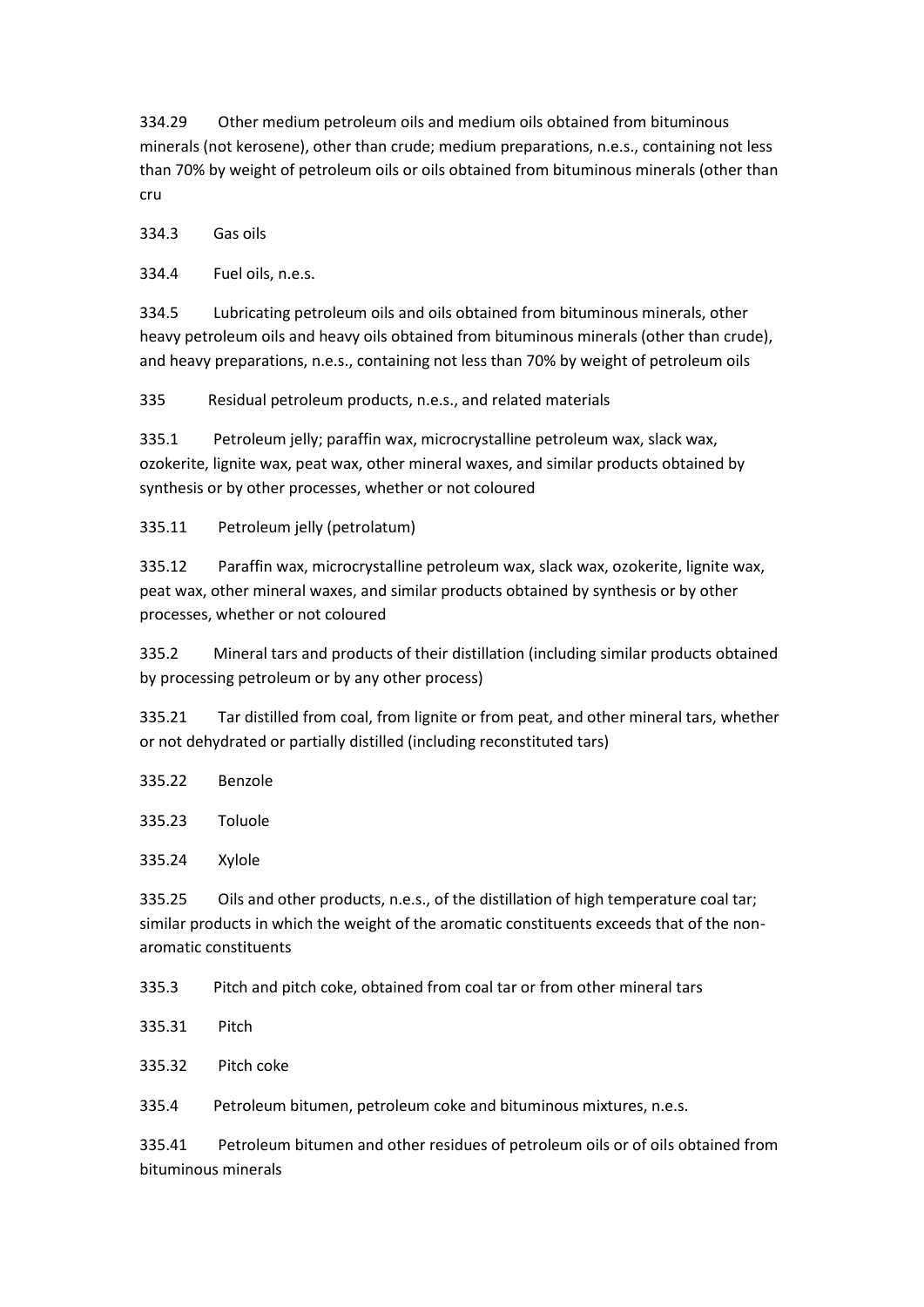## 335.42 Petroleum coke

335.43 Bituminous mixtures based on natural asphalt, on natural bitumen, on petroleum bitumen, on mineral tar or on mineral tar pitch (e.g., bituminous mastics, cut-backs)

- 34 Gas, natural and manufactured
- 342 Liquefied propane and butane
- 342.1 Propane, liquefied
- 342.5 Butanes, liquefied
- 343 Natural gas, whether or not liquefied
- 343.1 Natural gas, liquefied
- 343.2 Natural gas, in the gaseous state
- 344 Petroleum gases and other gaseous hydrocarbons, n.e.s.
- 344.1 Ethylene, propylene, butylene and butadiene, liquefied
- 344.2 Gaseous hydrocarbons, liquefied, n.e.s.
- 344.9 Gaseous hydrocarbons in the gaseous state, n.e.s.

345 Coal gas, water gas, producer gas and similar gases, other than petroleum gases and other gaseous hydrocarbons

345.0 Coal gas, water gas, producer gas and similar gases, other than petroleum gases and other gaseous hydrocarbons

- 35 Electric current
- 351 Electric current
- 351.0 Electric current
- 4 Animal and vegetable oils, fats and waxes
- 41 Animal oils and fats
- 411 Animal oils and fats

411.1 Fats and oils and their fractions, of fish or marine mammals, whether or not refined, but not chemically modified

- 411.11 Fish liver oils and their fractions
- 411.12 Fats and oils and their fractions, of fish, other than liver oils
- 411.13 Fats and oils and their fractions, of marine mammals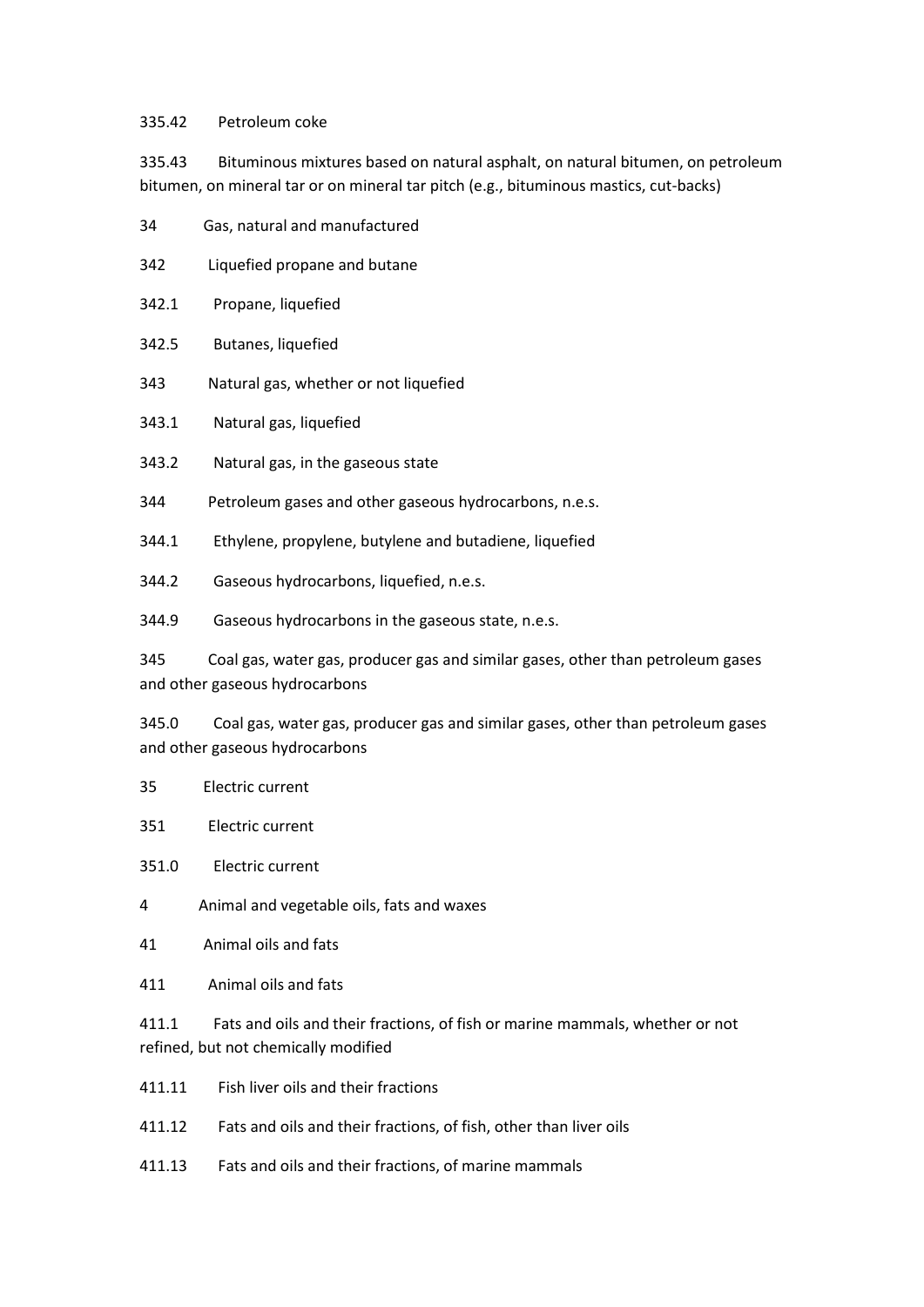411.2 Lard; other pig fat and poultry fat, rendered, whether or not pressed or solventextracted

411.3 Animal oils, fats and greases, n.e.s.

411.31 Pig fat free of lean meat and poultry fat (not rendered), fresh, chilled, frozen, salted, in brine, dried or smoked

411.32 Fats of bovine animals, sheep or goats, raw or rendered, whether or not pressed or solvent-extracted

411.33 Lard stearin, lard oil, oleostearin, oleo-oil and tallow oil, not emulsified or mixed or otherwise prepared

411.34 Wool grease, crude

411.35 Wool grease (other than crude) and fatty substances derived from wool grease (including lanolin)

411.39 Animal oils and fats and their fractions, n.e.s., whether or not refined, but not chemically modified

- 42 Fixed vegetable fats and oils, crude, refined or fractionated
- 421 Fixed vegetable fats and oils, "soft", crude, refined or fractionated
- 421.1 Soya bean oil and its fractions
- 421.11 Crude oil, whether or not degummed
- 421.19 Refined oil and its fractions
- 421.2 Cotton seed oil and its fractions
- 421.21 Crude oil, whether or not gossypol has been removed
- 421.29 Refined oil and its fractions
- 421.3 Groundnut (peanut) oil and its fractions
- 421.31 Crude oil
- 421.39 Refined oil and its fractions
- 421.4 Olive oil and other oil obtained from olives
- 421.41 Virgin oil
- 421.42 Other olive oil and its fractions

421.49 Oils and their fractions obtained solely from olives (other than olive oil of heading 421.41 or 421.42), including blends of these oils or fractions with oils or fractions of heading 421.41 or 421.42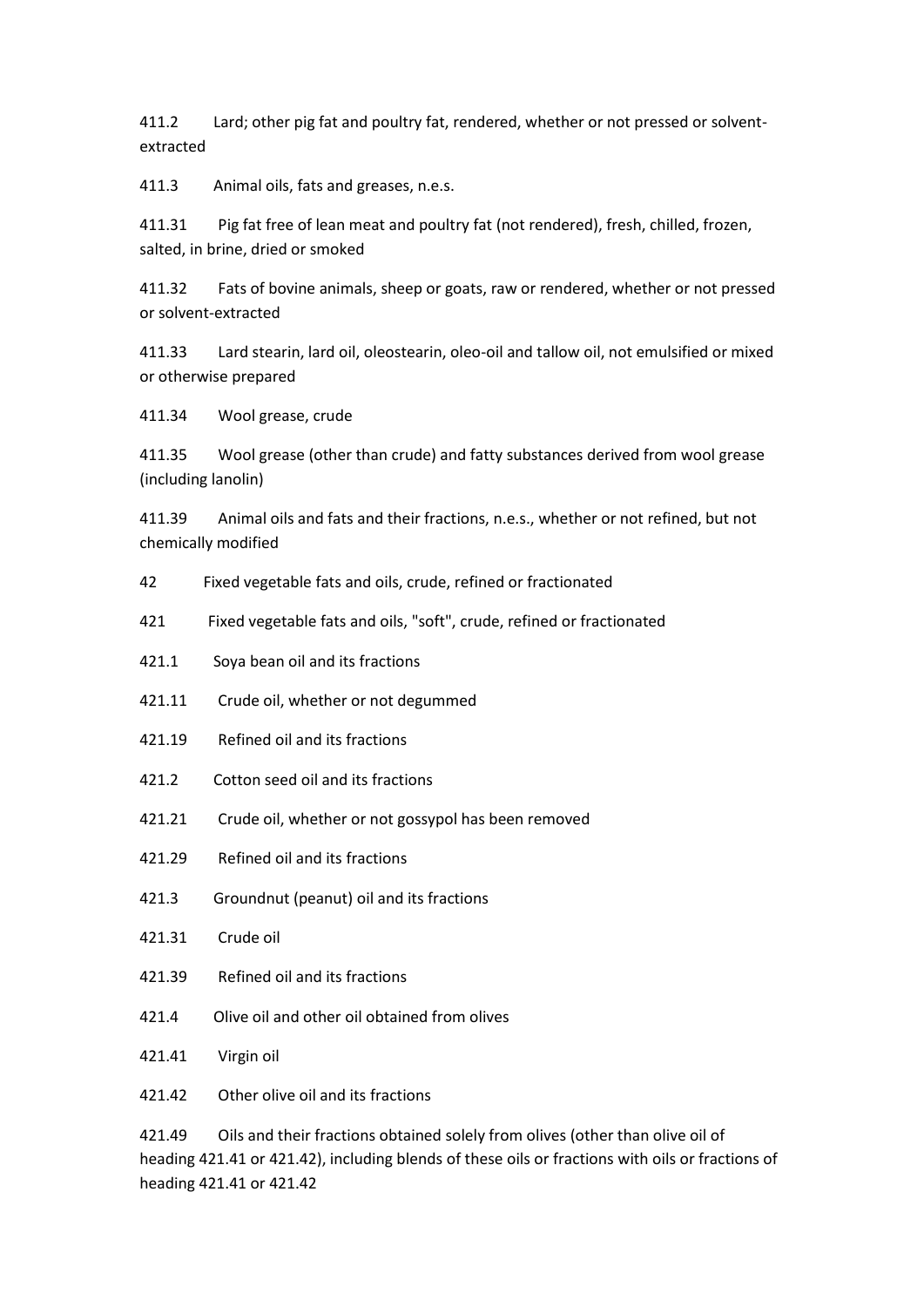421.5 Sunflower seed or safflower oil and fractions thereof 421.51 Crude oil 421.59 Refined oil and fractions thereof 421.6 Maize (corn) oil and its fractions 421.61 Crude oil 421.69 Refined oil and its fractions 421.7 Rape, colza or mustard oil and fractions thereof 421.71 Crude oil 421.79 Refined oil and fractions thereof 421.8 Sesame (Sesamum) oil and its fractions 422 Fixed vegetable fats and oils, crude, refined or fractionated, other than "soft" 422.1 Linseed oil and its fractions 422.11 Crude oil 422.19 Refined oil and its fractions 422.2 Palm oil and its fractions 422.21 Crude oil 422.29 Refined oil and its fractions 422.3 Coconut (copra) oil and its fractions 422.31 Crude oil 422.39 Refined oil and its fractions 422.4 Palm kernel or babassu oil and fractions thereof 422.41 Crude oil 422.49 Refined oil and fractions thereof 422.5 Castor oil and its fractions 422.9 Other fixed vegetable fats, crude, refined or fractionated, other than "soft" 422.91 Tung oil and its fractions 422.99 Fixed vegetable fats and oils, crude, refined or fractionated, n.e.s.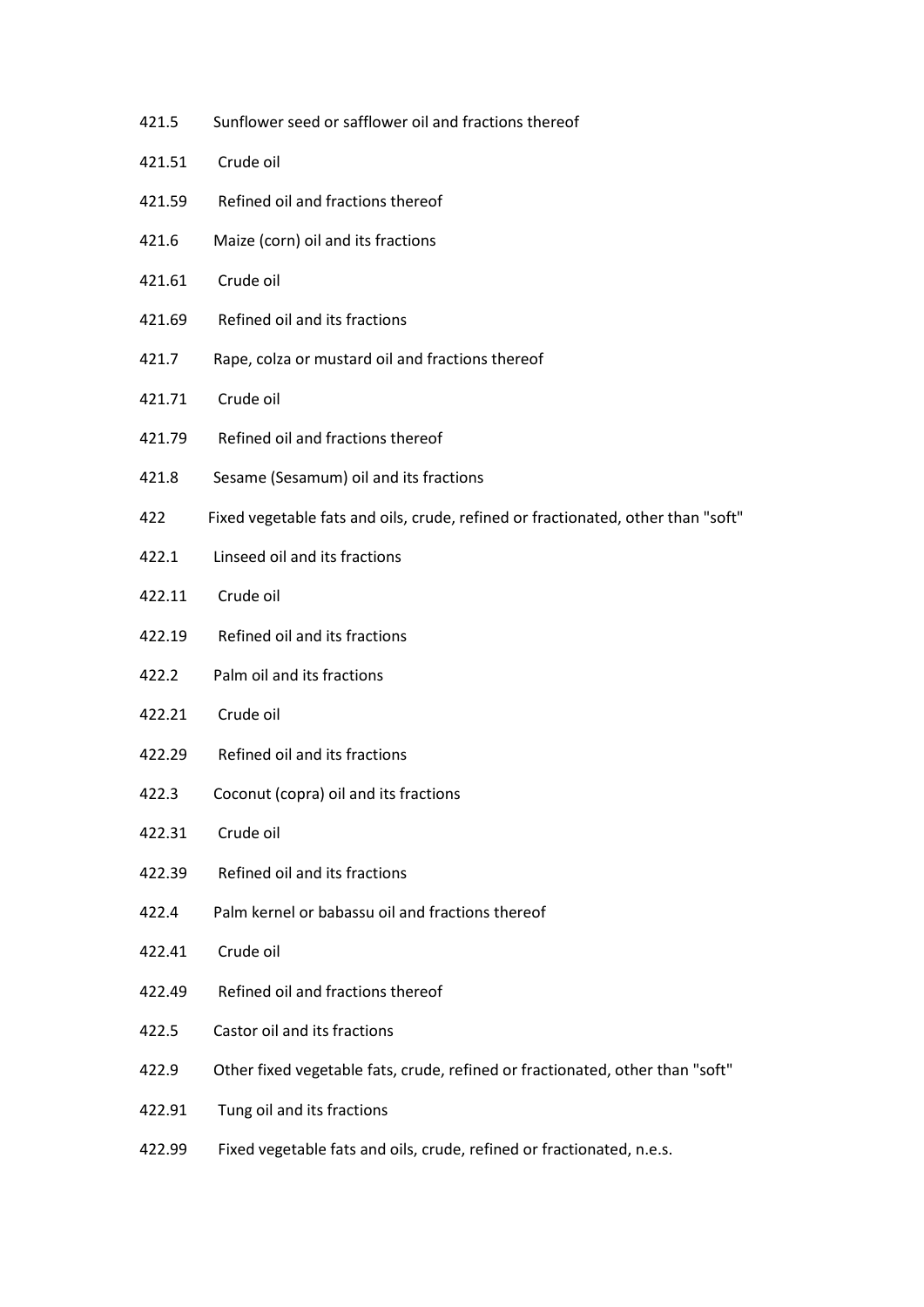43 Animal or vegetable fats and oils, processed; waxes of animal or vegetable origin; inedible mixtures or preparations of animal or vegetable fats or oils, n.e.s.

431 Animal or vegetable fats and oils, processed; waxes; inedible mixtures or preparations of animal or vegetable fats or oils, n.e.s.

431.1 Fats and oils and their fractions, animal or vegetable, boiled, oxidized, dehydrated, sulphurized, blown, polymerized by heat in vacuum or in inert gas or otherwise chemically modified (excluding those of subgroup 431.2); inedible mixtures or preparations

431.2 Animal or vegetable fats and oils and their fractions, partly or wholly hydrogenated, interesterified, re-esterified or elaidinized, whether or not refined, but not further prepared

431.21 Animal fats and oils and their fractions

431.22 Vegetable fats and oils and their fractions

431.3 Fatty acids, acid oils from refining, and residues resulting from the treatment of fatty substances or animal or vegetable waxes; degras

431.31 Fatty acids; acid oils from refining

431.33 Degras; residues resulting from the treatment of fatty substances or animal or vegetable waxes

431.4 Vegetable waxes (other than triglycerides), beeswax, other insect waxes and spermaceti, whether or not refined or coloured

431.41 Vegetable waxes

431.42 Other

5 Chemicals and related products, n.e.s.

51 Organic chemicals

511 Hydrocarbons, n.e.s., and their halogenated, sulphonated, nitrated or nitrosated derivatives

511.1 Acyclic hydrocarbons

511.11 Ethylene

- 511.12 Propene (propylene)
- 511.13 Butylenes, butadienes and methylbutadienes

511.14 Saturated acyclic hydrocarbons

511.19 Acyclic hydrocarbons, n.e.s.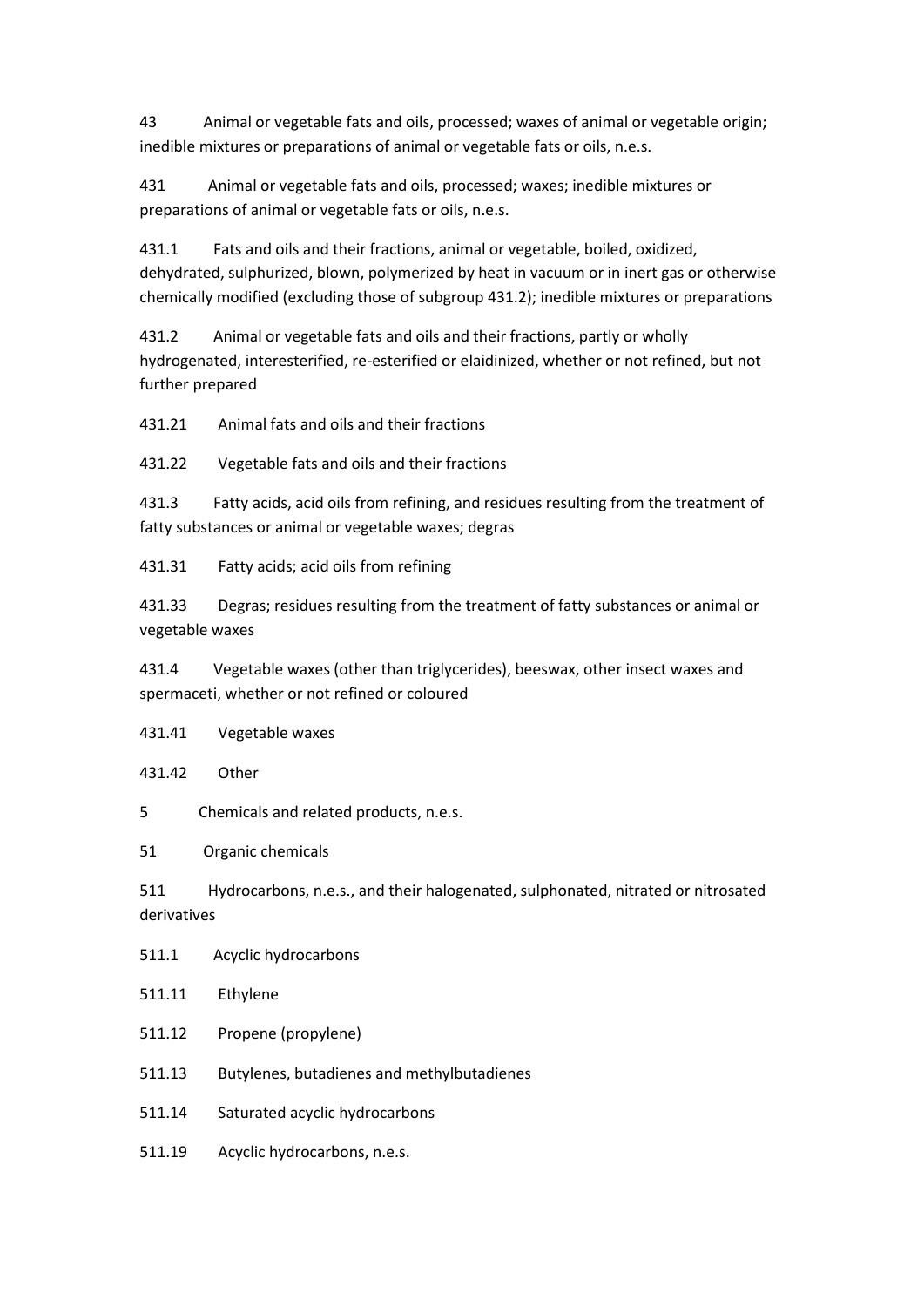- 511.2 Cyclic hydrocarbons
- 511.21 Cyclohexane
- 511.22 Benzene, pure
- 511.23 Toluene, pure
- 511.24 Xylenes, pure
- 511.25 Styrene
- 511.26 Ethylbenzene
- 511.27 Cumene
- 511.29 Cyclic hydrocarbons, n.e.s.
- 511.3 Halogenated derivatives of hydrocarbons
- 511.31 Vinyl chloride (chloroethylene)
- 511.32 Trichloroethylene
- 511.33 Tetrachloroethylene (perchloroethylene)
- 511.34 Other unsaturated chlorinated derivatives of acyclic hydrocarbons
- 511.35 1,2-Dichloroethane (ethylene dichloride)
- 511.36 Other saturated chlorinated derivatives of acyclic hydrocarbons
- 511.37 Fluorinated, brominated or iodinated derivatives of acyclic hydrocarbons

511.38 Halogenated derivatives of acyclic hydrocarbons containing two or more different halogens

511.39 Halogenated derivatives of hydrocarbons, n.e.s.

511.4 Sulphonated, nitrated or nitrosated derivatives of hydrocarbons, whether or not halogenated

512 Alcohols, phenols, phenol-alcohols, and their halogenated, sulphonated, nitrated or nitrosated derivatives

- 512.1 Acyclic monohydric alcohols
- 512.11 Methanol (methyl alcohol)
- 512.12 Propan-1-ol (propyl alcohol) and propan-2-ol (isopropyl alcohol)
- 512.13 Butanols
- 512.14 Octanol (octyl alcohol) and isomers thereof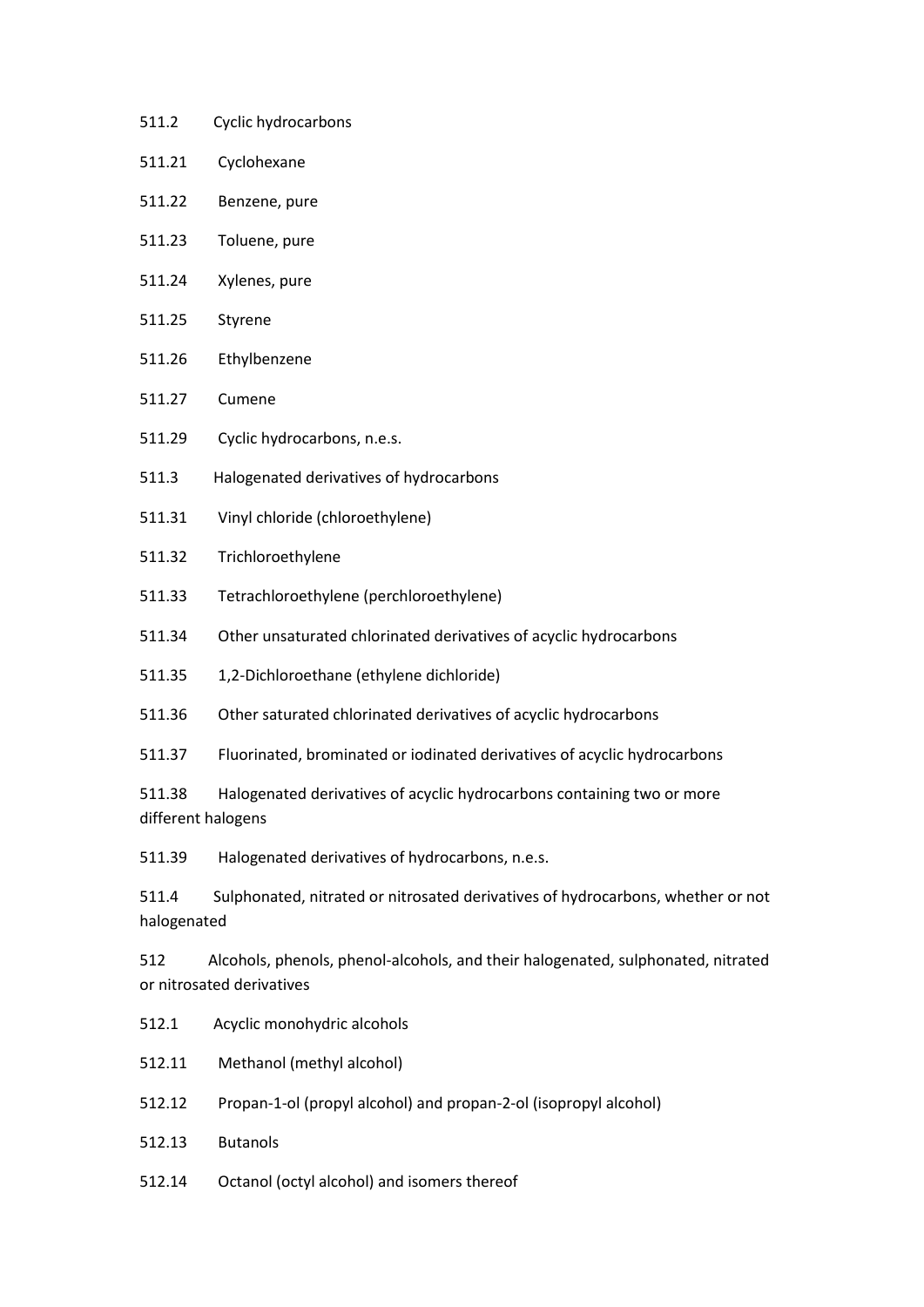512.15 Undenatured ethyl alcohol of an alcoholic strength by volume of 80% or higher

512.16 Ethyl alcohol and other spirits, denatured, of any strength

512.17 Fatty alcohols, industrial

512.19 Other monohydric alcohols

512.2 Other acyclic alcohols, and the halogenated, sulphonated, nitrated or nitrosated derivatives of acyclic alcohols

512.21 Ethylene glycol (ethanediol)

512.22 Glycerol (glycerine); glycerol waters and glycerol lyes

512.23 Pentaerythritol

512.24 Mannitol

512.25 D-glucitol (sorbitol)

512.29 Other acyclic alcohols

512.3 Cyclic alcohols and their halogenated, sulphonated, nitrated or nitrosated derivatives

512.31 Cyclanic, cyclenic or cycloterpenic alcohols and their halogenated, sulphonated, nitrated or nitrosated derivatives

512.35 Aromatic cyclic alcohols and their halogenated, sulphonated, nitrated or nitrosated derivatives

512.4 Phenols and phenol-alcohols, and their halogenated, sulphonated, nitrated or nitrosated derivatives

512.41 Phenol (hydroxybenzene), pure, and its salts

512.42 Cresols, n.e.s., and their salts

512.43 Other phenols and phenol-alcohols

512.44 Halogenated, sulphonated, nitrated or nitrosated derivatives of phenols or phenol-alcohols

513 Carboxylic acids and their anhydrides, halides, peroxides and peroxyacids; their halogenated, sulphonated, nitrated or nitrosated derivatives

513.7 Monocarboxylic acids and their anhydrides, halides, peroxides and peroxyacids; their halogenated, sulphonated, nitrated or nitrosated derivatives

513.71 Acetic acid and its salts

513.72 Esters of acetic acid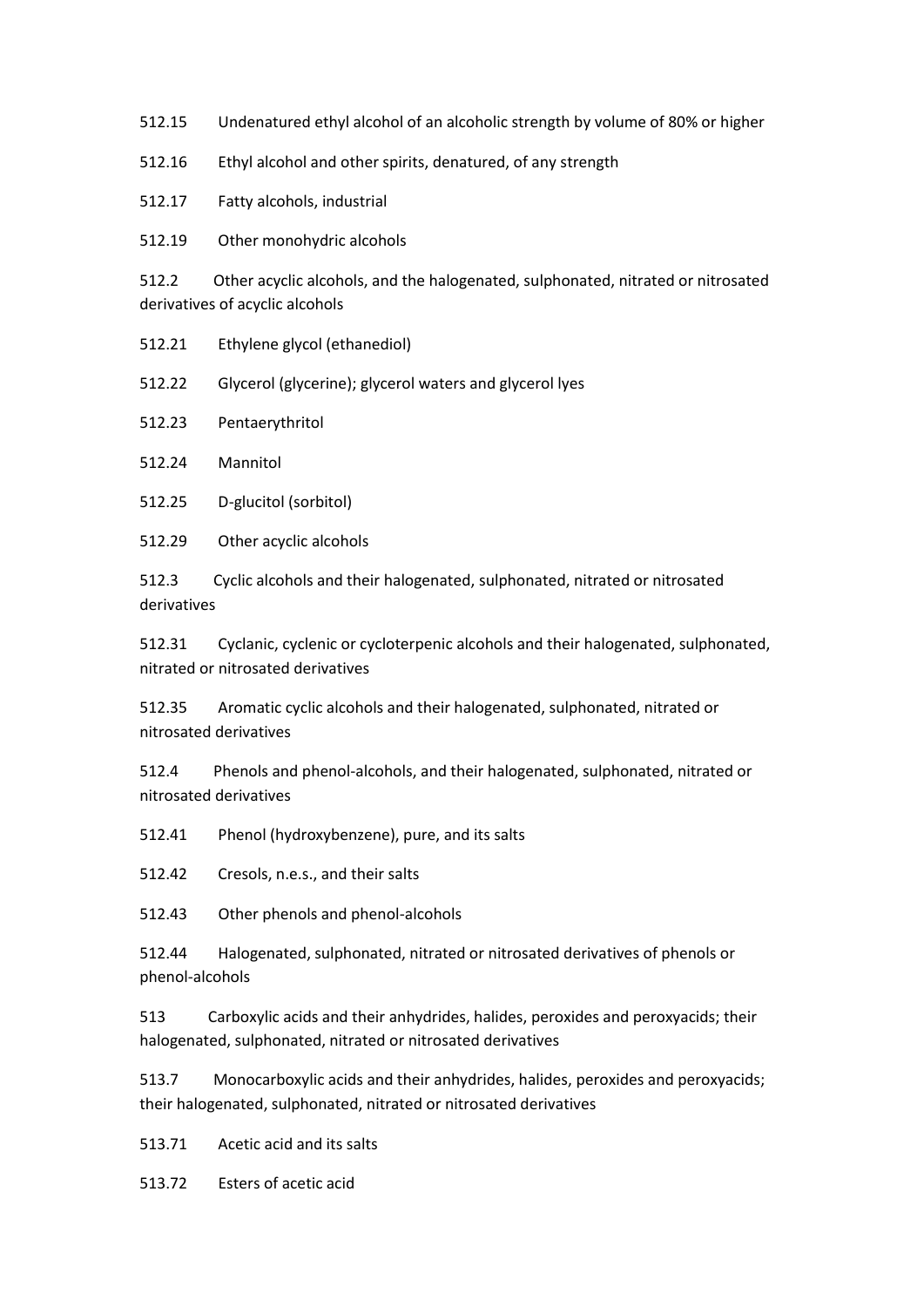513.73 Methacrylic acid and its salts and esters

513.74 Formic acid, its salts and esters

513.75 Butyric acids, valeric acids, their salts and esters

513.76 Palmitic acid, stearic acid, their salts and esters

513.77 Saturated acyclic monocarboxylic acids, n.e.s.; anhydrides, halides, peroxides and peroxyacids of saturated acyclic mono-carboxylic acids and their halogenated, sulphonated, nitrated or nitrosated derivatives

513.78 Oleic, linoleic or linolenic acids, their salts and esters

513.79 Other unsaturated acyclic monocarboxylic acids, cyclic monocarboxylic acids, their anhydrides, halides, peroxides, peroxyacids and their derivatives

513.8 Polycarboxylic acids and their anhydrides, halides, peroxides and peroxyacids; their halogenated, sulphonated, nitrated or nitrosated derivatives

513.81 Maleic anhydride

513.82 Phthalic anhydride

513.83 Dioctyl orthophthalates

513.84 Dimethyl terephthalate

513.85 Cyclanic, cyclenic or cycloterpenic polycarboxylic acids, their anhydrides, halides, peroxides, peroxyacids and their derivatives

513.89 Polycarboxylic acids, n.e.s.; anhydrides, halides, peroxides and peroxyacids of polycarboxylic acids; their halogenated, sulphonated, nitrated or nitrosated derivatives

513.9 Carboxylic acids with additional oxygen function and their anhydrides, halides, peroxides and peroxyacids; their halogenated, sulphonated, nitrated or nitrosated derivatives

513.91 Lactic acid, tartaric acid, citric acid and their salts and esters

513.92 Other carboxylic acids with alcohol function but without other oxygen function, their anhydrides, halides, peroxides, peroxyacids and their derivatives

513.93 Salicylic acid and its salts and esters

513.94 Other carboxylic acids with phenol function but without other oxygen function, their anhydrides, halides, peroxides, peroxyacids and their derivatives

513.95 Carboxylic acids with aldehyde or ketone function but without other oxygen function, their anhydrides, halides, peroxides, peroxyacids and their derivatives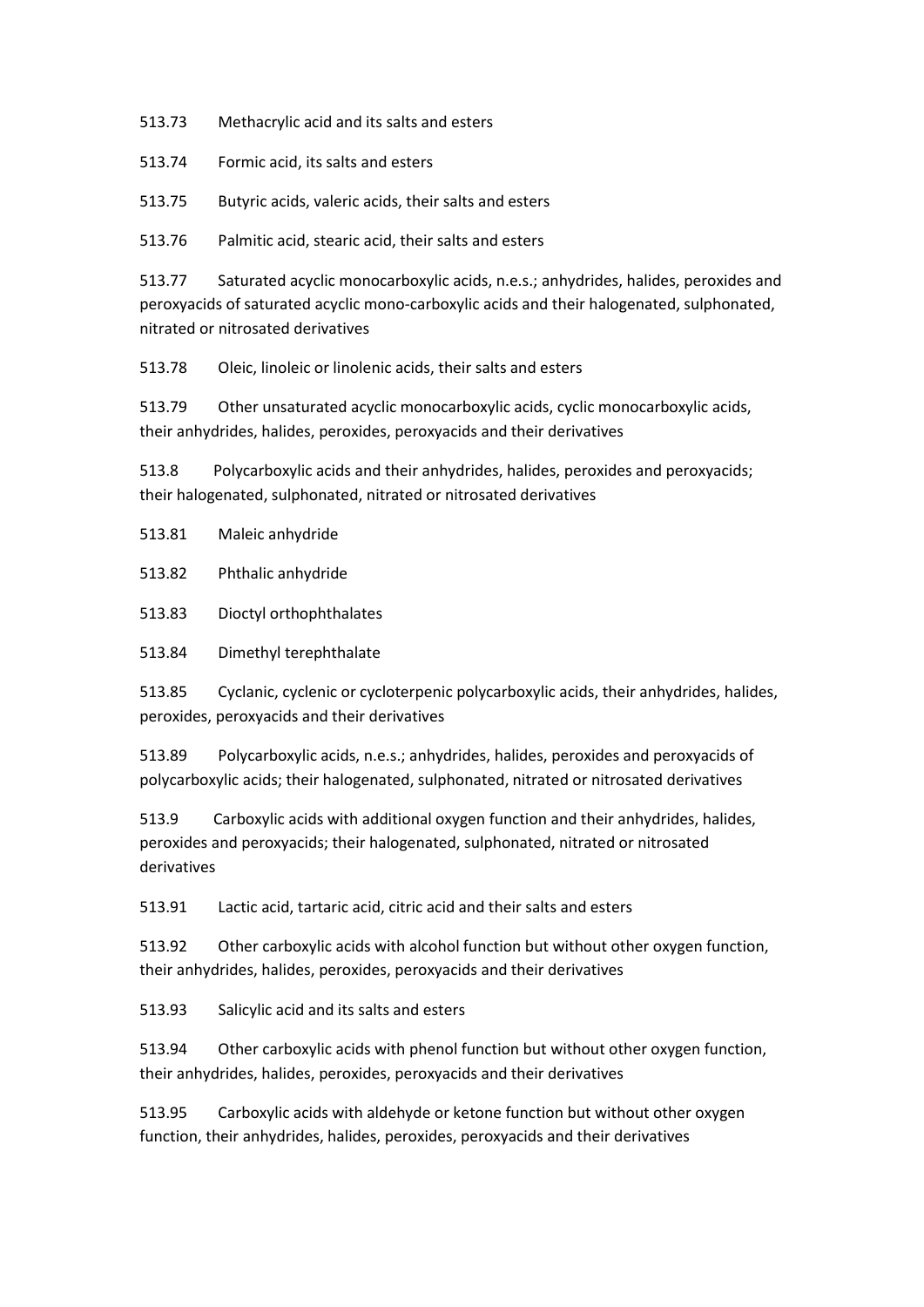513.96 Carboxylic acids with additional oxygen functions, n.e.s., their anhydrides, halides, peroxides, peroxyacids and their derivatives

514 Nitrogen-function compounds

514.5 Amine-function compounds

514.51 Acyclic monoamines and their derivatives; salts thereof

514.52 Acyclic polyamines and their derivatives; salts thereof

514.53 Cyclanic, cyclenic or cycloterpenic mono- or polyamines, and their derivatives; salts thereof

514.54 Aromatic monoamines and their derivatives; salts thereof

514.55 Aromatic polyamines and their derivatives; salts thereof

514.6 Oxygen-function amino-compounds

514.61 Amino-alcohols, their ethers and esters (other than those containing more than one kind of oxygen function); salts thereof

514.62 Amino-naphthols and other amino-phenols, their ethers and esters (other than those containing more than one kind of oxygen function); salts thereof

514.63 Amino-aldehydes, amino-ketones and amino-quinones (other than those containing more than one kind of oxygen function); salts thereof

514.64 Lysine and its esters; salts thereof; glutamic acid and its salts

514.65 Amino acids and their esters (other than those containing more than one kind of oxygen function), n.e.s.; salts thereof

514.67 Amino-alcohol-phenols, amino-acid-phenols and other amino-compounds with oxygen function

514.7 Carboxyamide-function compounds; amide-function compounds of carbonic acid (excluding urea)

514.71 Acyclic amides (including acyclic carbamates) and their derivatives; salts thereof

514.73 Ureines and their derivatives; salts thereof

514.79 Other cyclic amides (including cyclic carbamates) and their derivatives; salts thereof

514.8 Other nitrogen-function compounds

514.81 Quaternary ammonium salts and hydroxides; lecithins and other phosphoaminolipids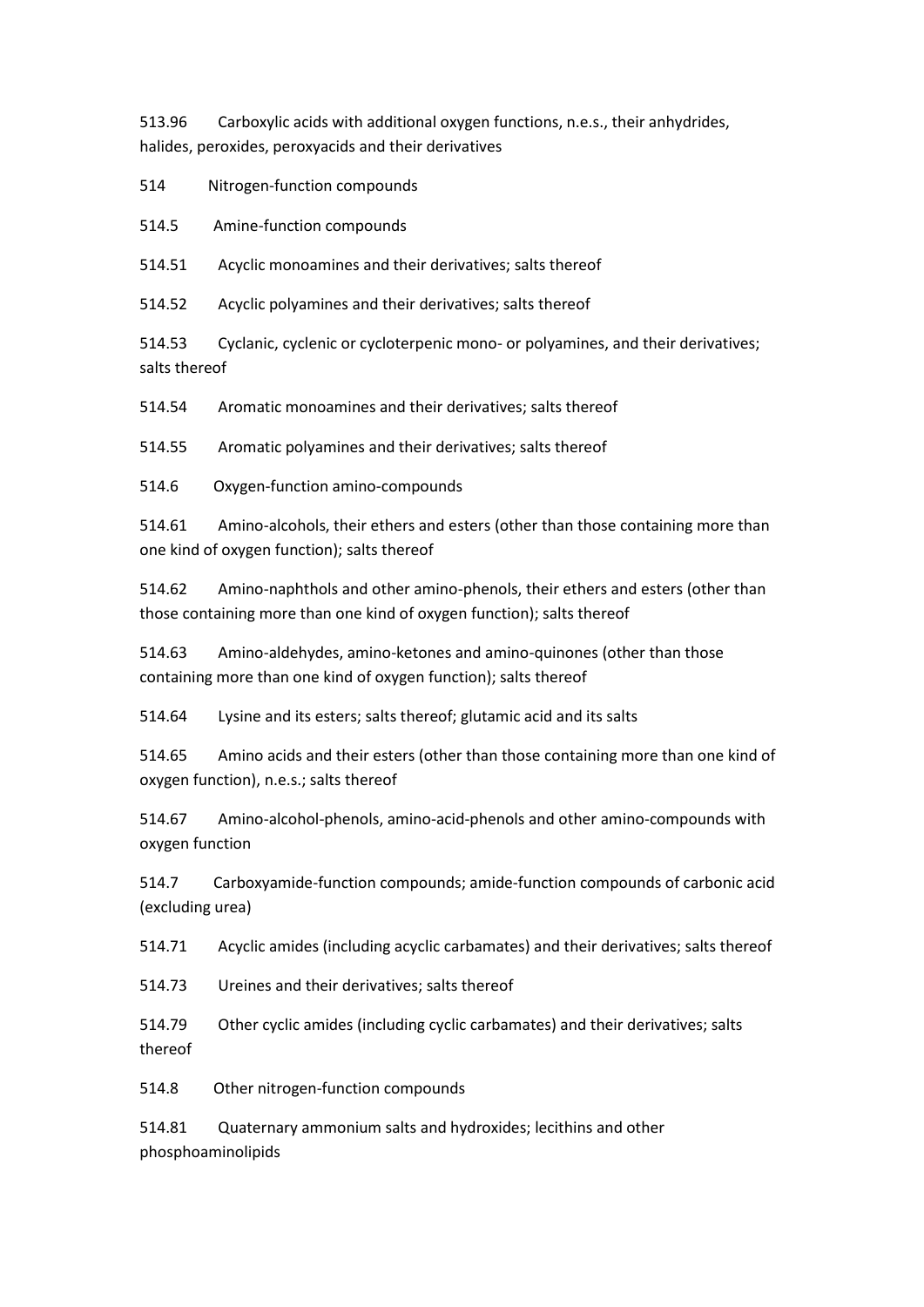514.82 Carboxyimide-function compounds (including saccharin and its salts) and iminefunction compounds

514.83 Acrylonitrile

- 514.84 Other nitrile-function compounds
- 514.85 Diazo-, azo-, and azoxy-compounds
- 514.86 Organic derivatives of hydrazine or of hydroxylamine
- 514.89 Compounds with other nitrogen function

515 Organo-inorganic compounds, heterocyclic compounds, nucleic acids and their salts, and sulphonamides

515.4 Organo-sulphur compounds 515.41 Dithiocarbonates (xanthates) 515.42 Thiocarbamates and dithiocarbamates 515.43 Thiuram mono-, di- or tetrasulphides 515.44 Methionine 515.49 Other 515.5 Other organo-inorganic compounds 515.6 Lactams; heterocyclic compounds with oxygen hetero-atom(s) only 515.61 Lactams 515.62 Coumarin, methylcoumarins and ethylcoumarins 515.63 Other lactones 515.69 Heterocyclic compounds with oxygen hetero-atom(s) only, n.e.s. 515.7 Other heterocyclic compounds; nucleic acids 515.71 Heterocyclic compounds with nitrogen hetero-atom(s) only, containing an unfused pyrazole ring, whether or not hydrogenated, in the structure 515.72 Hydantoin and its derivatives

515.73 Other heterocyclic compounds containing an unfused imidazole ring, whether or not hydrogenated, in the structure

515.74 Heterocyclic compounds with nitrogen hetero-atom(s) only, containing an unfused pyridine ring, whether or not hydrogenated, in the structure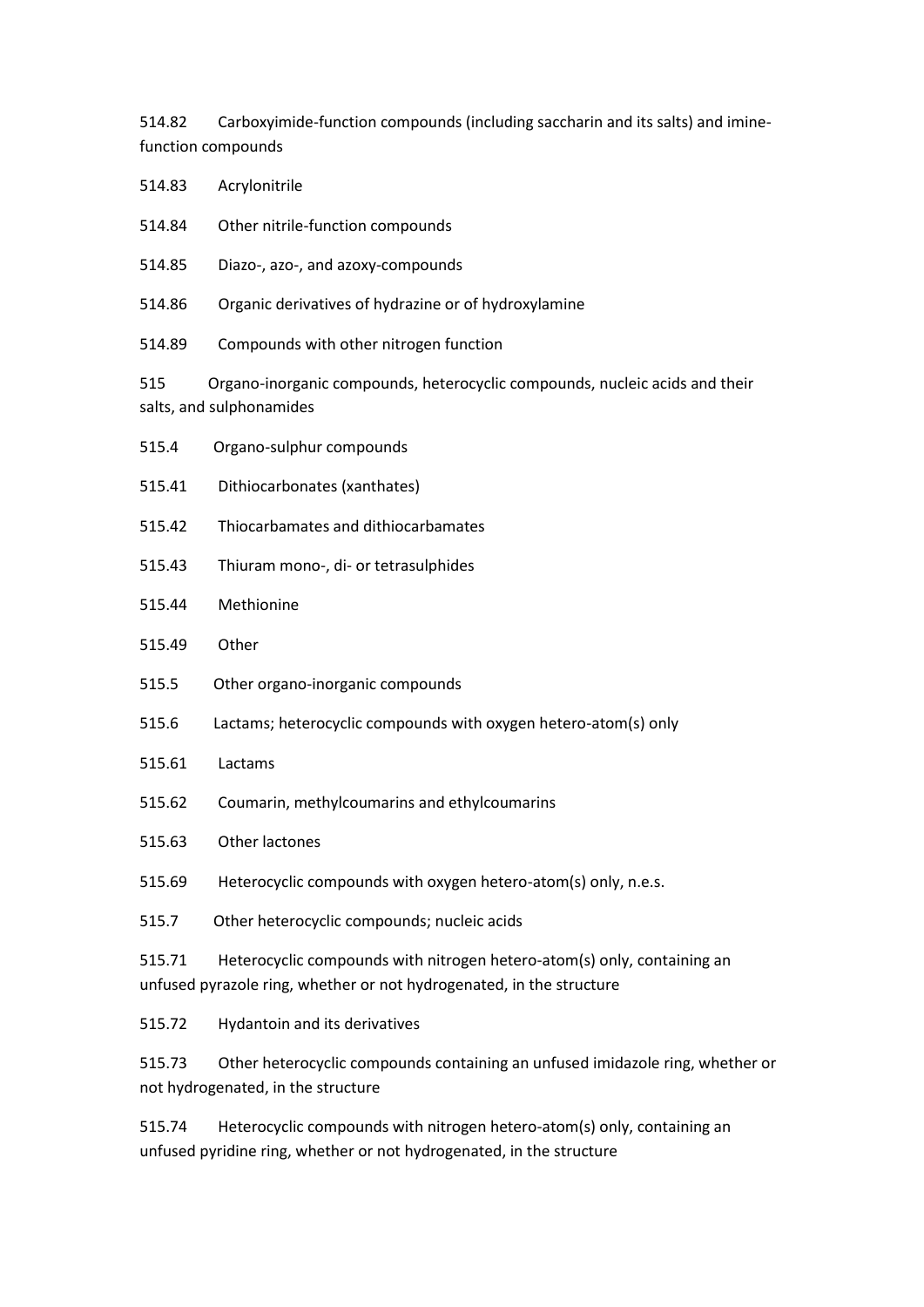515.75 Heterocyclic compounds with nitrogen hetero-atom(s) only, containing a quinoline or isoquinoline ring-system, whether or not hydrogenated, not further fused

515.76 Heterocyclic compounds with nitrogen hetero-atom(s) only, containing a pyrimidine ring (whether or not hydrogenated) or piperazine ring or an unfused triazine ring (whether or not hydrogenated) in the structure; nucleic acids and their salts

515.77 Other heterocyclic compounds with nitrogen hetero-atom(s) only

515.78 Heterocyclic compounds containing a phenothiazine ring-system, whether or not hydrogenated, not further fused

515.79 Heterocyclic compounds, n.e.s.

515.8 Sulphonamides

516 Other organic chemicals

516.1 Ethers, alcohol peroxides, ether peroxides; epoxides; acetals and hemiacetals, and their halogenated, sulphonated, nitrated or nitrosated derivatives

516.12 Acetals and hemiacetals, whether or not with other oxygen function, and their halogenated, sulphonated, nitrated or nitrosated derivatives

516.13 Oxirane (ethylene oxide)

516.14 Methyloxirane (propylene oxide)

516.15 Other epoxides, epoxyalcohols, epoxyphenols and epoxyethers, with a threemembered ring, and their halogenated, sulphonated, nitrated or nitrosated derivatives

516.16 Acyclic, cyclanic, cyclenic, cycloterpenic and aromatic ethers; their halogenated, sulphonated, nitrated or nitrosated derivatives

516.17 Ether-alcohols, ether-phenols, ether-alcohol-phenols; alcohol, ether, ketone peroxides; their halogenated, sulphonated, nitrated or nitrosated derivatives

516.2 Aldehyde-, ketone- and quinone-function compounds

516.21 Acyclic aldehydes without other oxygen function

516.22 Other aldehydes, whether or not with other oxygen function; cyclic polymers of aldehydes; paraformaldehyde

- 516.23 Acetone
- 516.24 Butanone (ethyl methyl ketone)
- 516.25 Other acyclic ketones without other oxygen function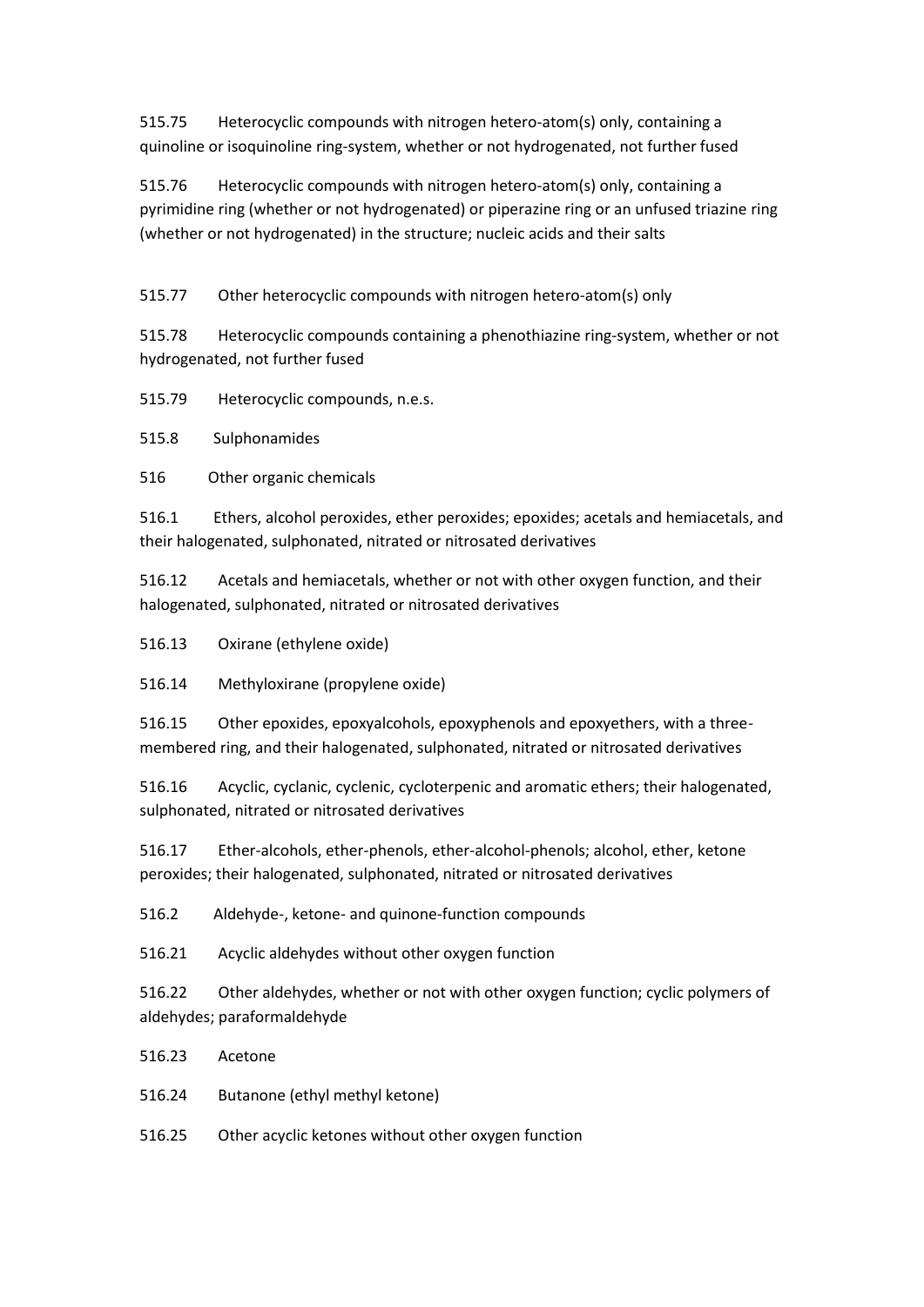516.26 Halogenated, sulphonated, nitrated or nitrosated derivatives of the products of headings 516.21 and 516.22

516.27 Camphor

516.28 Other cyclanic, cyclenic or cycloterpenic ketones without other oxygen function

516.29 Aromatic ketones without other oxygen function; ketone-alcohols, ketonealdehydes, ketone-phenols and ketones with other oxygen function; quinones; halogenated, sulphonated, nitrated or nitrosated derivatives of ketones and quinones

516.3 Esters of inorganic acids and their salts, and their halogenated, sulphonated, nitrated or nitrosated derivatives

516.31 Phosphoric esters and their salts (including lactophosphates); their halogenated, sulphonated, nitrated or nitrosated derivatives

516.39 Esters of other inorganic acids (excluding esters of hydrogen halides) and their salts; their halogenated, sulphonated, nitrated or nitrosated derivatives

516.9 Organic chemicals, n.e.s.

516.91 Enzymes; prepared enzymes, n.e.s.

516.92 Sugars, pure (other than sucrose, lactose, maltose, glucose and fructose); sugar ethers and sugar esters, and their salts (other than products of subgroups 541.4 and 541.5 or heading 541.61)

- 516.99 Other organic compounds
- 52 Inorganic chemicals
- 522 Inorganic chemical elements, oxides and halogen salts
- 522.1 Carbon (including carbon black), n.e.s.
- 522.2 Other chemical elements
- 522.21 Hydrogen, rare gases, nitrogen and oxygen
- 522.22 Selenium, tellurium, phosphorus, arsenic and boron
- 522.23 Silicon
- 522.24 Chlorine
- 522.25 Fluorine, bromine and iodine
- 522.26 Sulphur, sublimed or precipitated; colloidal sulphur
- 522.27 Mercury
- 522.28 Sodium and other alkali metals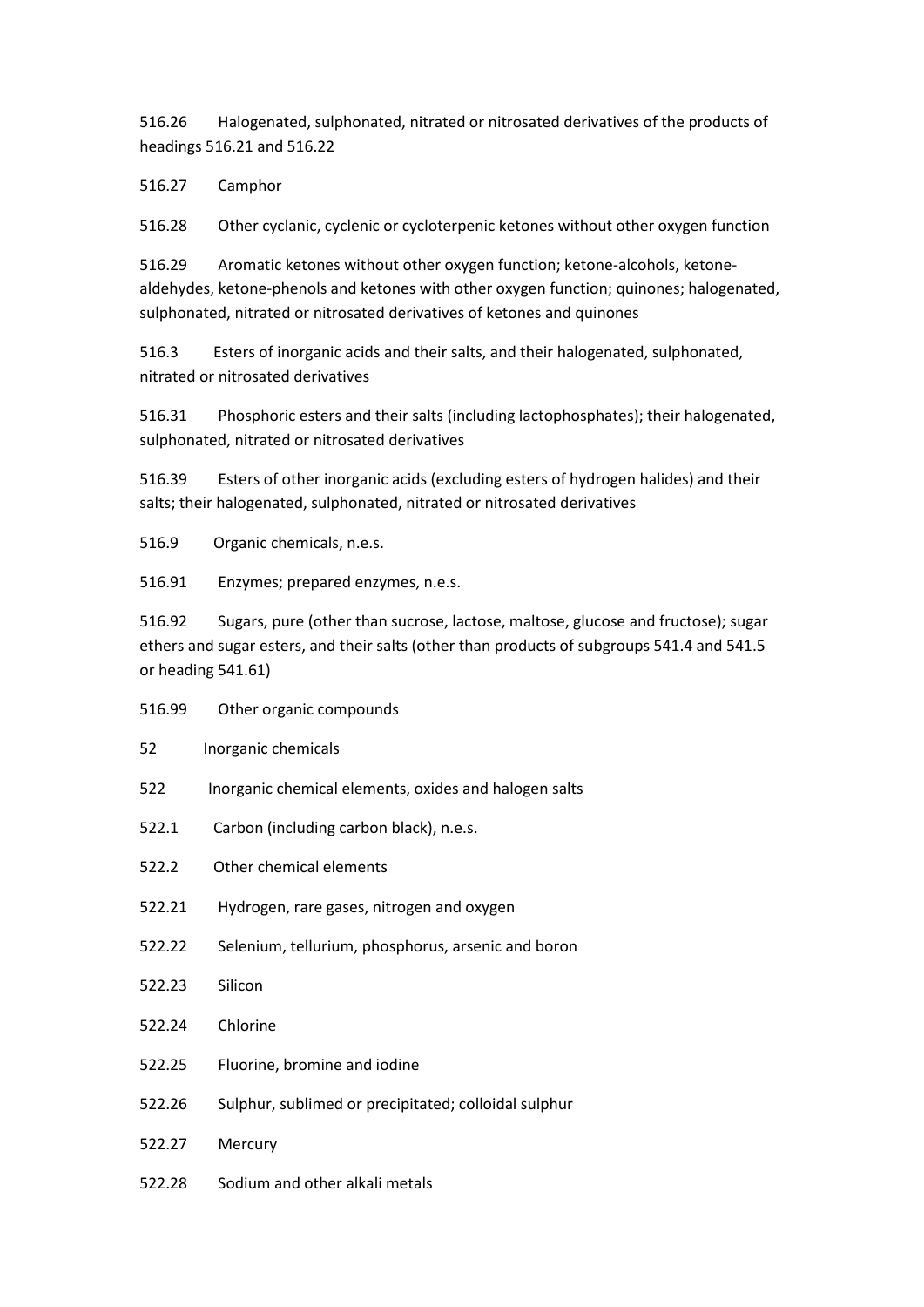522.29 Calcium, strontium and barium; rare earth metals, scandium and yttrium, whether or not intermixed or interalloyed

- 522.3 Inorganic acids and inorganic oxygen compounds of non-metals
- 522.31 Hydrogen chloride (hydrochloric acid); chlorosulphuric acid
- 522.32 Sulphuric acid; oleum
- 522.33 Nitric acid; sulphonitric acids
- 522.34 Diphosphorus pentaoxide; phosphoric acid and polyphosphoric acids
- 522.35 Oxides of boron; boric acids
- 522.36 Other inorganic acids
- 522.37 Silicon dioxide
- 522.38 Sulphur dioxide
- 522.39 Other inorganic oxygen compounds of non-metals
- 522.4 Halogen or sulphur compounds of non-metals
- 522.41 Halides and halide oxides of non-metals
- 522.42 Sulphides of non-metals; commercial phosphorus trisulphide
- 522.5 Oxides of zinc, chromium, manganese, iron, cobalt, titanium and lead
- 522.51 Zinc oxide; zinc peroxide
- 522.52 Chromium oxides and hydroxides
- 522.53 Manganese oxides

522.54 Iron oxides and hydroxides; earth colours containing 70% or more by weight of combined iron evaluated as Fe2O3

- 522.55 Cobalt oxides and hydroxides; commercial cobalt oxides
- 522.56 Titanium oxides
- 522.57 Lead oxides; red lead and orange lead
- 522.6 Other inorganic bases and metal oxides, hydroxides and peroxides
- 522.61 Ammonia, anhydrous or in aqueous solution
- 522.62 Sodium hydroxide (caustic soda), solid
- 522.63 Sodium hydroxide in aqueous solution (soda lye or liquid soda)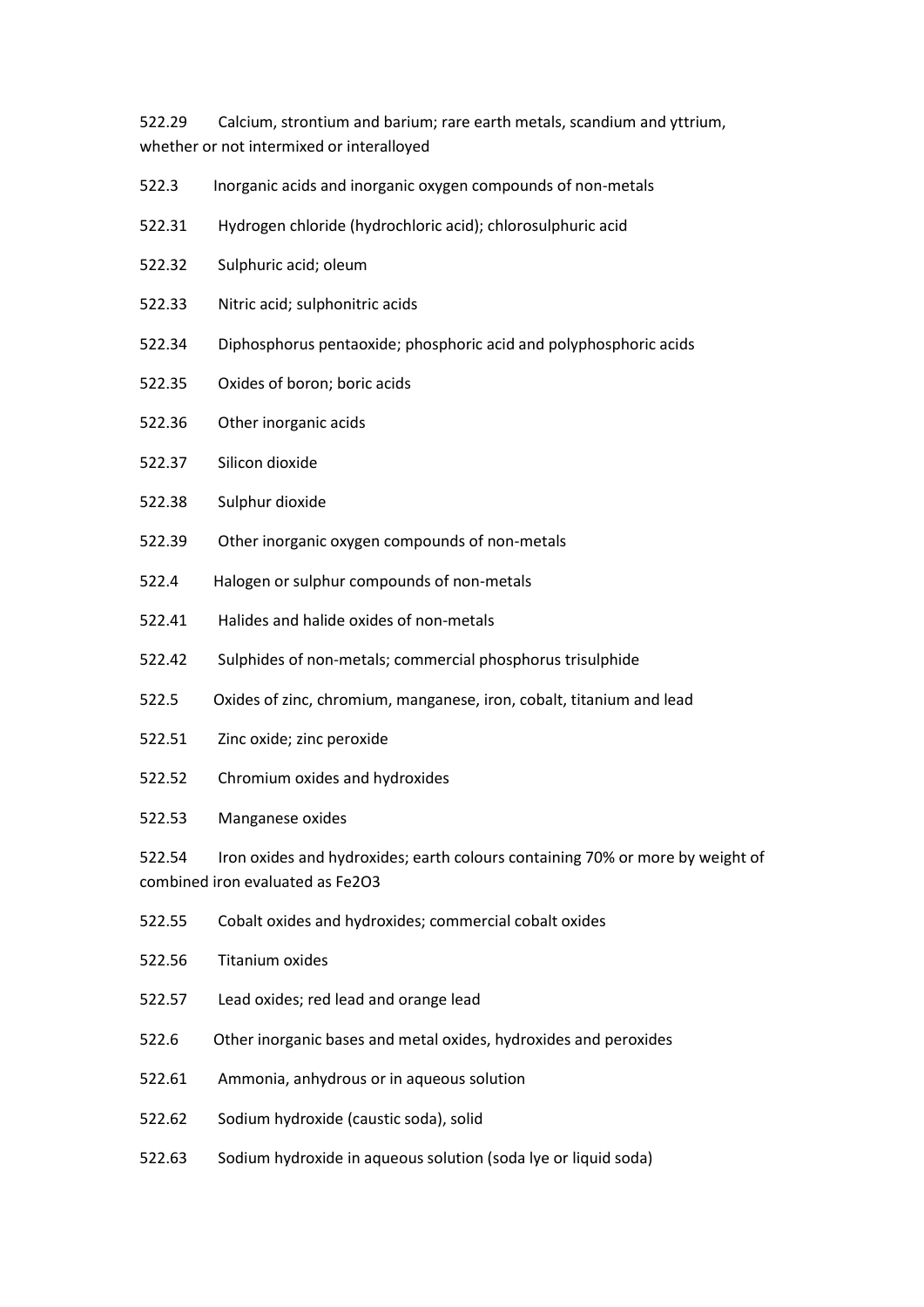522.64 Potassium hydroxide (caustic potash); peroxides of sodium or potassium

522.65 Hydroxide and peroxide of magnesium; oxides, hydroxides and peroxides, of strontium or barium

522.66 Aluminium hydroxide

522.67 Artificial corundum, whether or not chemically defined

522.68 Hydrazine and hydroxylamine and their inorganic salts

522.69 Other inorganic bases; other metal oxides, hydroxides and peroxides

523 Metal salts and peroxysalts, of inorganic acids

523.1 Fluorides; fluorosilicates, fluoroaluminates and other complex fluorine salts

523.2 Chlorides, chloride oxides and chloride hydroxides; bromides and bromide oxides; iodides and iodide oxides

523.21 Ammonium chloride

523.22 Calcium chloride

523.29 Other chlorides, chloride oxides and chloride hydroxides; bromides and bromide oxides; iodides and iodide oxides

523.3 Hypochlorites; commercial calcium hypochlorite; chlorites; hypobromites; chlorates and perchlorates; bromates and perbromates; iodates and periodates

523.31 Hypochlorites; commercial calcium hypochlorite; chlorites; hypobromites

523.32 Chlorates of sodium

523.39 Other chlorates and perchlorates; bromates and perbromates; iodates and periodates

523.4 Sulphides, polysulphides, dithionites, sulphoxylates, sulphites, thiosulphates, sulphates and alums

- 523.41 Sodium sulphides
- 523.42 Other sulphides; polysulphides
- 523.43 Dithionites and sulphoxylates

523.44 Sulphites; thiosulphates

- 523.45 Sodium sulphates
- 523.49 Other sulphates; alums; peroxosulphates (persulphates)
- 523.5 Nitrites; nitrates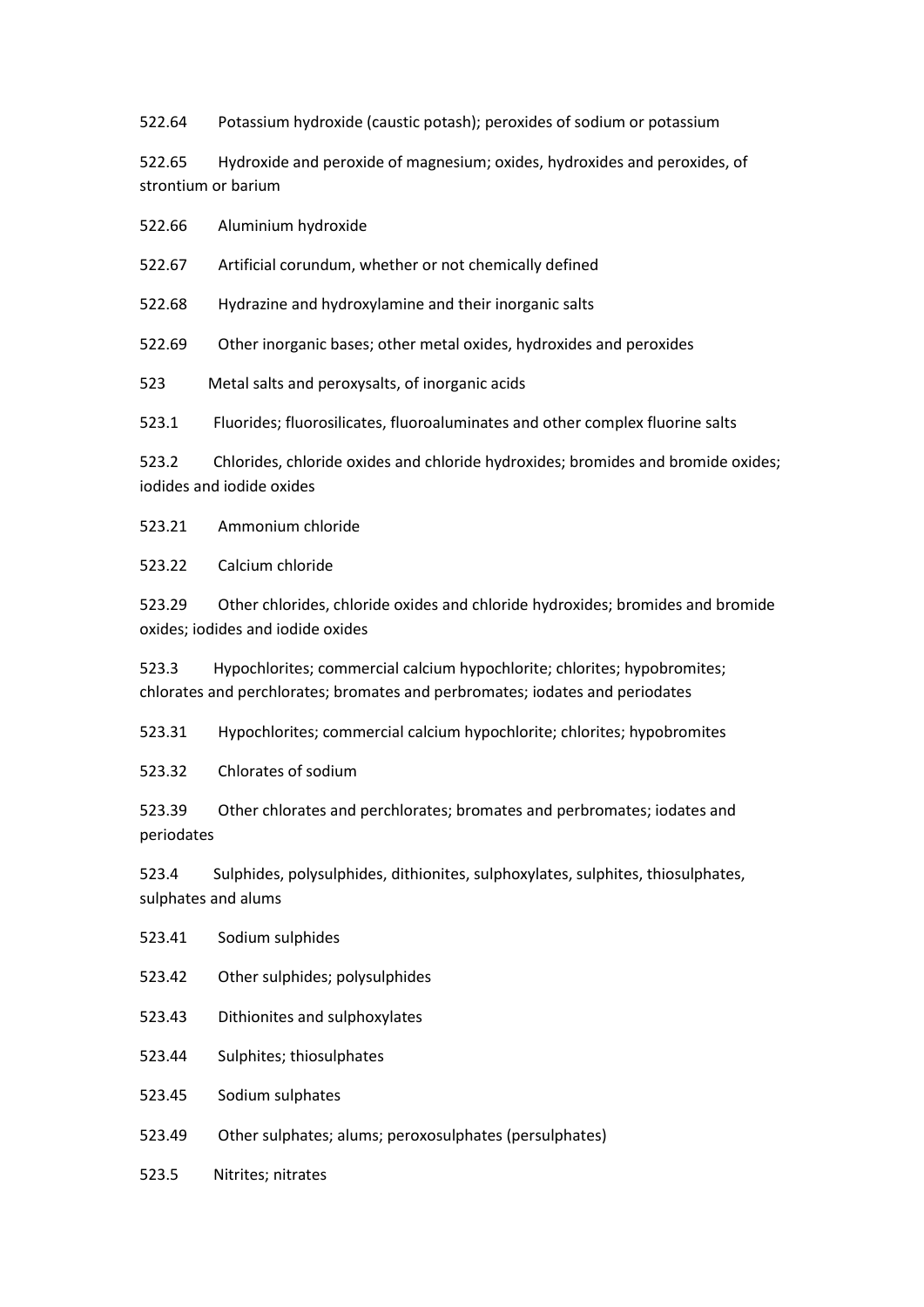## 523.51 Nitrites

523.52 Potassium nitrate

523.59 Other nitrates

523.6 Phosphinates (hypophosphites), phosphonates (phosphites), phosphates and polyphosphates

523.61 Phosphinates (hypophosphites) and phosphonates (phosphites)

523.62 Triammonium phosphates

523.63 Other phosphates

523.64 Sodium triphosphate (sodium tripolyphosphate)

523.65 Other polyphosphates

523.7 Carbonates; peroxocarbonates (percarbonates); commercial ammonium carbonate containing ammonium carbamate

- 523.71 Commercial ammonium carbonate and other ammonium carbonates
- 523.72 Neutral sodium carbonate (disodium carbonate)

523.73 Sodium hydrogencarbonate (sodium bicarbonate)

- 523.74 Potassium carbonates
- 523.75 Lead carbonates
- 523.79 Other carbonates; peroxocarbonates (percarbonates)
- 523.8 Other metal salts and peroxysalts of inorganic acids
- 523.81 Cyanides, cyanide oxides and complex cyanides
- 523.82 Fulminates, cyanates and thiocyanates
- 523.83 Silicates; commercial alkali metal silicates
- 523.84 Borates; peroxoborates (perborates)
- 523.89 Other salts of inorganic acids or peroxoacids (excluding azides)
- 524 Other inorganic chemicals; organic and inorganic compounds of precious metals
- 524.3 Salts of metal acids; organic and inorganic compounds of precious metals
- 524.31 Salts of oxometallic or peroxometallic acids

524.32 Colloidal precious metals; compounds, inorganic or organic, of precious metals, whether or not chemically defined; amalgams of precious metals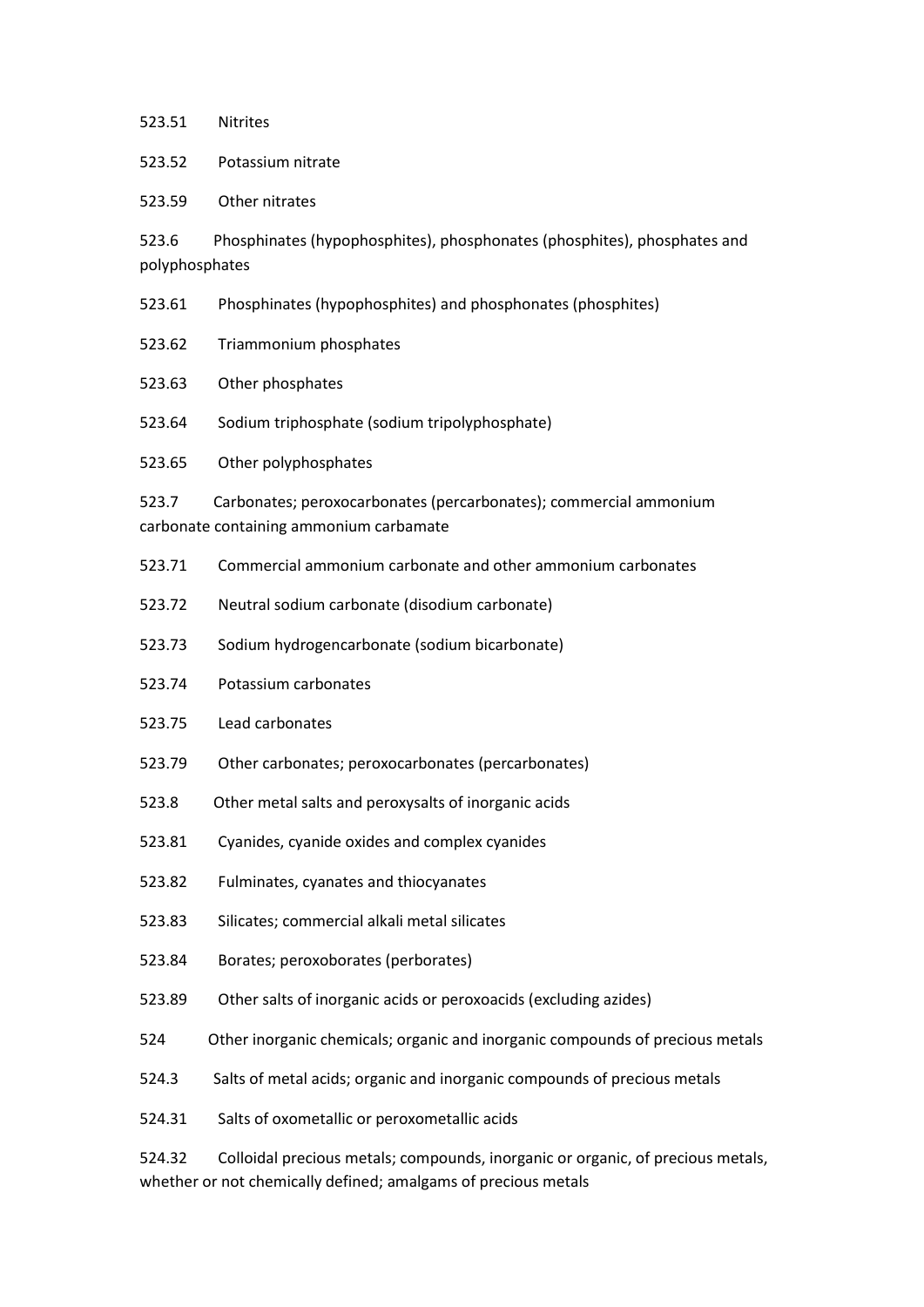524.9 Inorganic chemical products, n.e.s.

524.91 Hydrogen peroxide, whether or not solidified with urea

524.92 Phosphides, whether or not chemically defined (excluding ferrophosphorus)

524.93 Calcium carbide, whether or not chemically defined

524.94 Carbides (other than calcium carbide), whether or not chemically defined

524.95 Hydrides, nitrides, azides, silicides and borides, whether or not chemically defined, other than compounds which are also carbides of heading 524.93 or 524.94

524.99 Inorganic compounds, n.e.s. (including distilled or conductivity water and water of similar purity); liquid air, whether or not rare gases have been removed; compressed air; amalgams (other than amalgams of precious metals)

525 Radioactive and associated materials

525.1 Radioactive chemical elements and radioactive isotopes (including the fissile or fertile chemical elements and isotopes) and their compounds; mixtures and residues containing these products

525.11 Natural uranium and its compounds; alloys, dispersions (including cermets), ceramic products and mixtures containing natural uranium or natural uranium compounds

525.13 Uranium enriched in U 235 and its compounds; plutonium and its compounds; alloys, dispersions (including cermets), ceramic products and mixtures containing uranium enriched in U 235, plutonium or compounds of these products

525.15 Uranium depleted in U 235 and its compounds; thorium and its compounds; alloys, dispersions (including cermets), ceramic products and mixtures containing uranium depleted in U 235, thorium or compounds of these products

525.17 Spent (irradiated) fuel elements (cartridges) of nuclear reactors

525.19 Radioactive elements and isotopes and their compounds, n.e.s.; alloys, dispersions (including cermets), ceramic products and mixtures containing these elements, isotopes or compounds; radioactive residues

525.9 Stable isotopes and their compounds; compounds, inorganic or organic, of rare earth metals, of yttrium or of scandium or of mixtures of these metals

525.91 Isotopes (other than those of subgroup 525.1); compounds, inorganic or organic, of such isotopes, whether or not chemically defined

525.95 Compounds, inorganic or organic, of rare earth metals, of yttrium or of scandium or of mixtures of these metals

53 Dyeing, tanning and colouring materials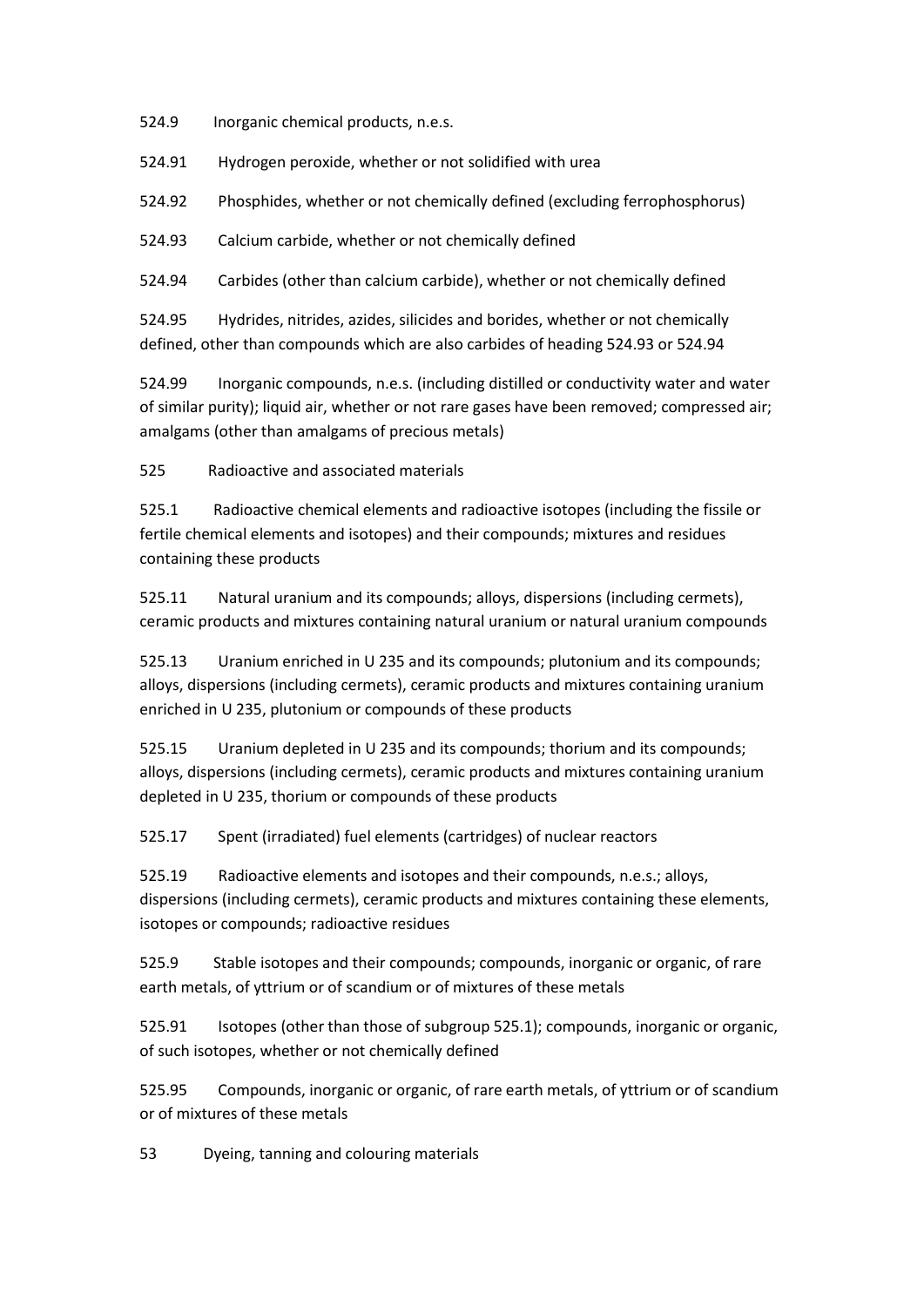531 Synthetic organic colouring matter and colour lakes, and preparations based thereon

531.1 Synthetic organic colouring matter and preparations based thereon

531.11 Disperse dyes and preparations based thereon

531.12 Acid dyes, whether or not premetallized, and preparations based thereon; mordant dyes and preparations based thereon

531.13 Basic dyes and preparations based thereon

531.14 Direct dyes and preparations based thereon

531.15 Vat dyes (including those usable in that state as pigments) and preparations based thereon

531.16 Reactive dyes and preparations based thereon

531.17 Pigments and preparations based thereon

531.19 Other synthetic organic colouring matter (including mixtures of colouring matter falling within two or more of the headings of subgroup 531.1)

531.2 Synthetic organic products of a kind used as fluorescent brightening agents or luminophores, whether or not chemically defined; colour lakes and preparations based thereon

531.21 Synthetic organic products of a kind used as fluorescent brightening agents or as luminophores, whether or not chemically defined

531.22 Colour lakes; preparations based on colour lakes

532 Dyeing and tanning extracts, and synthetic tanning materials

532.2 Tanning extracts of vegetable origin; tannins and their derivatives; colouring matter of vegetable or animal origin and preparations based thereon

532.21 Tanning extracts of vegetable origin; tannins and their salts, ethers, esters and other derivatives

532.22 Colouring matter of vegetable or animal origin (including dyeing extracts but excluding animal black), whether or not chemically defined; preparations based on colouring matter of vegetable or animal origin

532.3 Synthetic organic tanning substances; inorganic tanning substances; tanning preparations, whether or not containing natural tanning substances; enzymatic preparations for pre-tanning

532.31 Synthetic organic tanning substances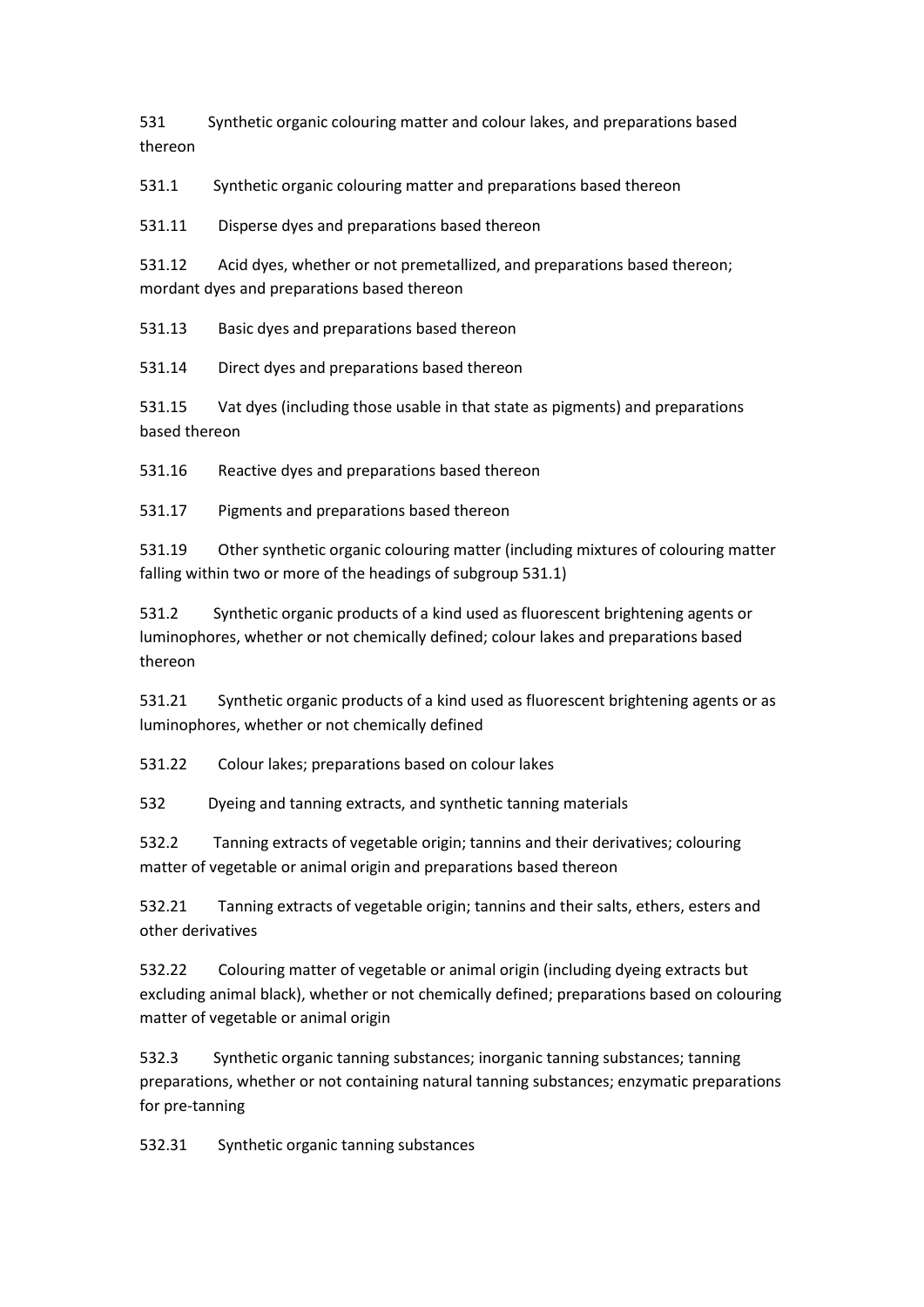532.32 Inorganic tanning substances; tanning preparations, whether or not containing natural tanning substances; enzymatic preparations for pre-tanning

533 Pigments, paints, varnishes and related materials

533.1 Other colouring matter; preparations based on colouring matter, n.e.s.; inorganic products of a kind used as luminophores, whether or not chemically defined

533.11 Pigments and preparations based on titanium dioxide

533.12 Pigments and preparations based on chromium compounds

533.13 Pigments and preparations based on cadmium compounds

533.14 Ultramarine and preparations based thereon

533.15 Lithopone and other pigments and preparations based on zinc sulphide

533.16 Pigments and preparations based on hexacyanoferrates (ferrocyanides and ferricyanides)

533.17 Colouring matter and other preparations, n.e.s.

- 533.18 Inorganic products of a kind used as luminophores
- 533.2 Printing ink
- 533.21 ....black

533.29 ....other

533.4 Paints and varnishes (including enamels, lacquers and distempers); plastics in solution; prepared water pigments of a kind used for finishing leather; pigments (including metal powders and flakes) dispersed in non-aqueous media, in liquid or paste form, o

533.41 Paints and varnishes (including enamels and lacquers) based on synthetic polymers or chemically modified natural polymers, dispersed or dissolved in an aqueous medium

533.42 Paints and varnishes (including enamels and lacquers) based on synthetic polymers or chemically modified natural polymers, dispersed or dissolved in a non-aqueous medium; plastics in solution

533.43 Other paints and varnishes (including enamels, lacquers and distempers); prepared water pigments of a kind used for finishing leather

533.44 Pigments (including metal powders and flakes) dispersed in non-aqueous media, in liquid or paste form, of a kind used in the manufacture of paints (including enamels); stamping foils; dyes and other colouring matter put up in forms or packings for retail

533.5 Colouring preparations of a kind used in the ceramic, enamelling and glass industries; artists' colours, paint driers and mastics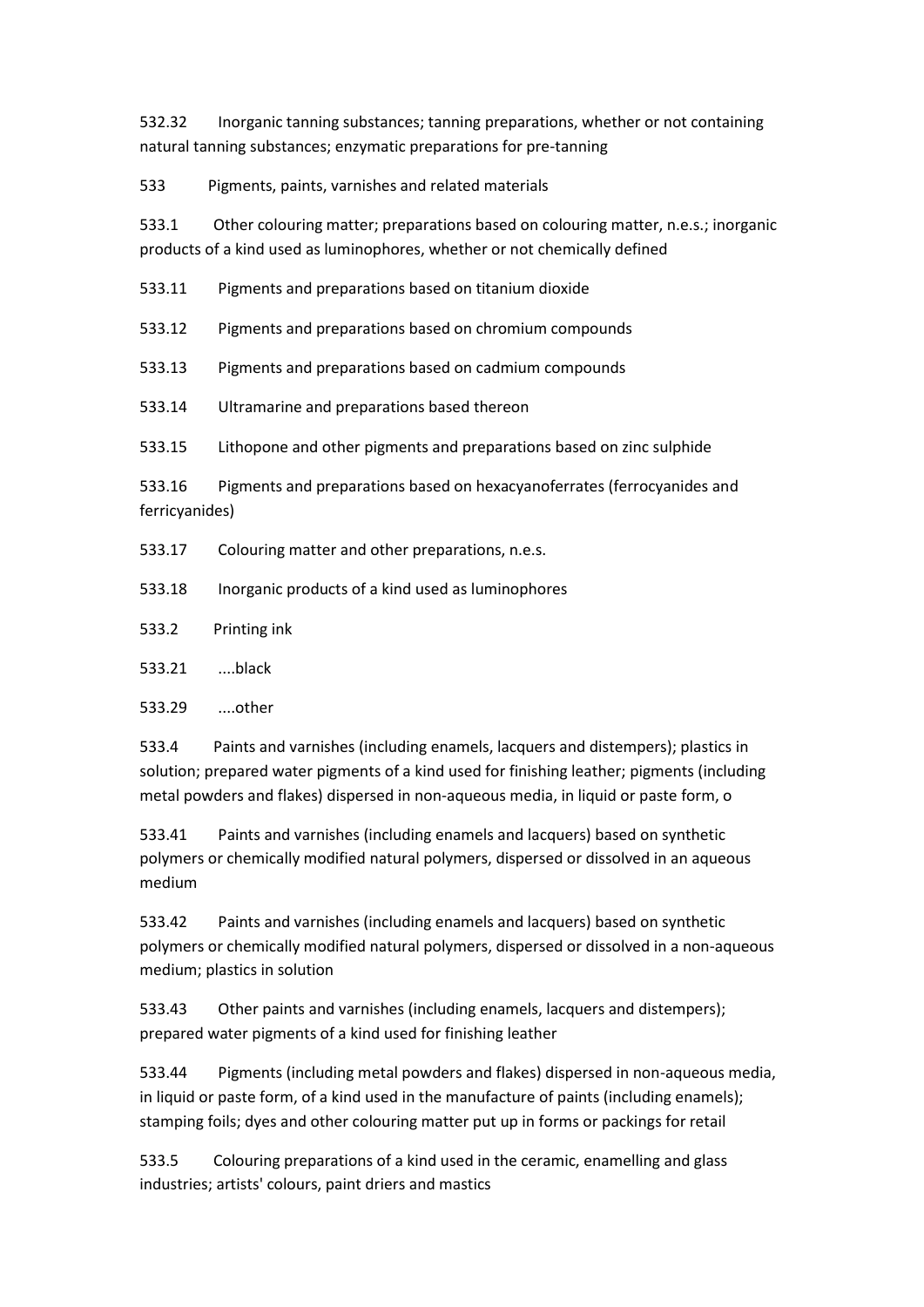533.51 Prepared pigments, prepared opacifiers and prepared colours, vitrifiable enamels and glazes, engobes (slips), liquid lustres and similar preparations, of a kind used in the ceramic, enamelling or glass industry; glass frit and other glass, in the form of

533.52 Artists', students' or signboard painters' colours, modifying tints, amusement colours and the like, in tablets, tubes, jars, bottles, pans or in similar forms or packings

533.53 Prepared driers

533.54 Glaziers' putty; grafting putty, resin cements, caulking compounds and other mastics; painters' fillings; non-refractory surfacing preparations for façades, indoor walls, floors, ceilings or the like

533.55 Organic composite solvents and thinners, n.e.s.; prepared paint or varnish removers

54 Medicinal and pharmaceutical products

541 Medicinal and pharmaceutical products, other than medicaments of group 542

541.1 Provitamins and vitamins, natural or reproduced by synthesis (including natural concentrates), derivatives thereof used primarily as vitamins, and intermixtures of the foregoing, whether or not in any solvent, not put up as medicaments of group 542

541.11 Provitamins, unmixed

541.12 Vitamins A and their derivatives, unmixed

- 541.13 Vitamins B and their derivatives, unmixed
- 541.14 Vitamin C and its derivatives, unmixed
- 541.15 Vitamin E and its derivatives, unmixed
- 541.16 Other vitamins and their derivatives, unmixed

541.17 Intermixtures of provitamins and vitamins (including natural concentrates), whether or not in any solvent

- 541.3 Antibiotics, not put up as medicaments of group 542
- 541.31 Penicillins and their derivatives with a penicillanic acid structure; salts thereof
- 541.32 Streptomycins and their derivatives; salts thereof
- 541.33 Tetracyclines and their derivatives; salts thereof
- 541.39 Other antibiotics

541.4 Vegetable alkaloids, natural or reproduced by synthesis, and their salts, ethers, esters and other derivatives, not put up as medicaments of group 542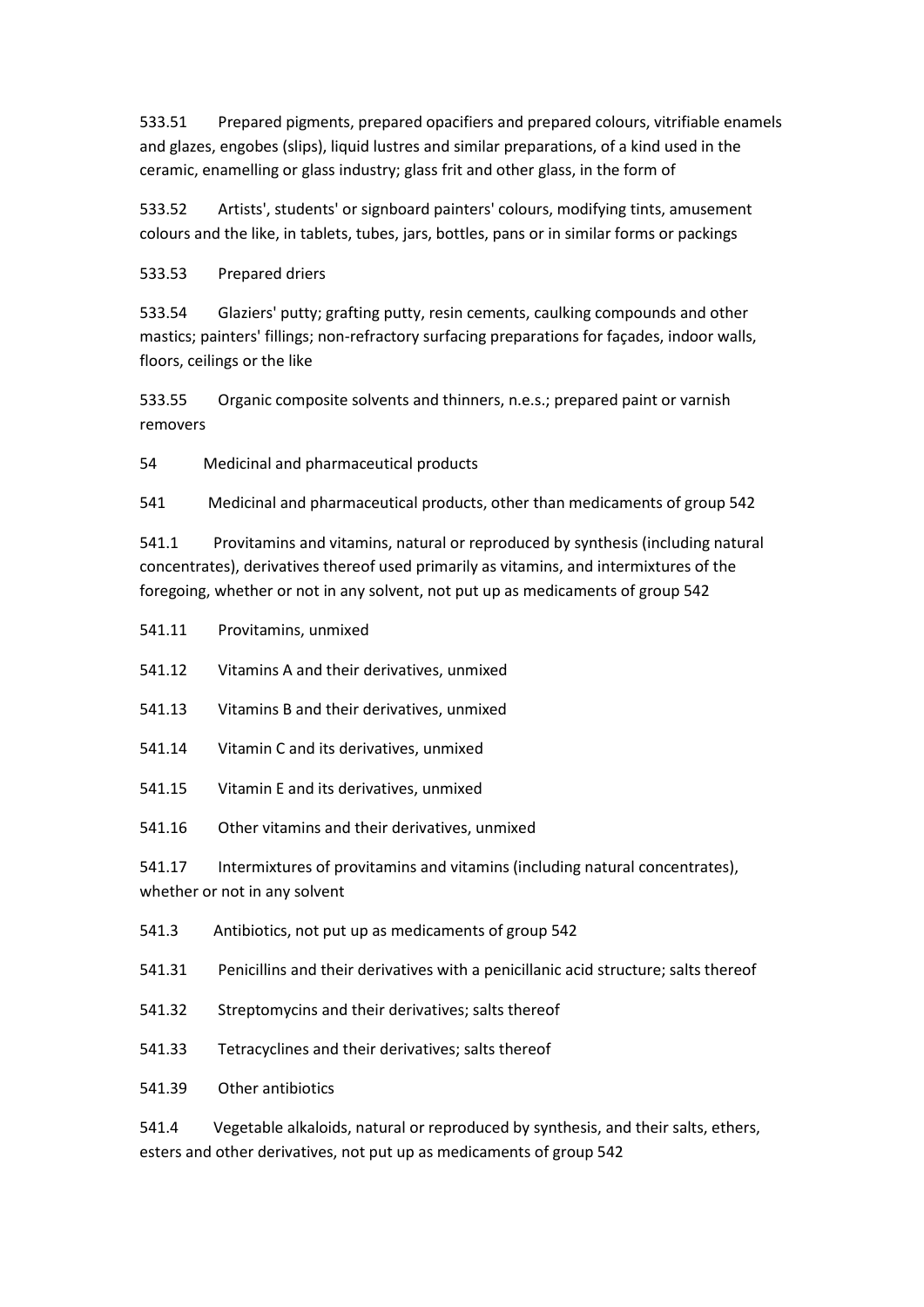541.41 Alkaloids of opium and their derivatives; salts thereof

541.42 Alkaloids of cinchona and their derivatives; salts thereof

541.43 Caffeine and its salts

541.44 Ephedrines and their salts

541.45 Theophylline and aminophylline (theophylline-ethylenediamine) and their derivatives; salts thereof

541.46 Alkaloids of rye ergot and their derivatives; salts thereof

541.47 Nicotine and its salts

541.49 Other vegetable alkaloids and their salts; derivatives of alkaloids, n.e.s., and their salts

541.5 Hormones, natural or reproduced by synthesis; derivatives thereof, used primarily as hormones; other steroids used primarily as hormones, not put up as medicaments of group 542

541.51 Insulin and its salts

541.52 Pituitary (anterior) or similar hormones, and their derivatives

541.53 Adrenal cortical hormones and their derivatives

541.59 Other hormones and other hormone derivatives; other steroids used primarily as hormones, not put up as medicaments of group 542

541.6 Glycosides; glands or other organs and their extracts; antisera, vaccines and similar products

541.61 Glycosides, natural or reproduced by synthesis, and their salts, ethers, esters and other derivatives

541.62 Glands and other organs for organotherapeutic uses, dried, whether or not powdered; extracts of glands or other organs or of their secretions for organotherapeutic uses; heparin and its salts; other human or animal substances prepared for therapeutic or p

541.63 Antisera and other blood fractions; vaccines

541.64 Human blood; animal blood prepared for therapeutic, prophylactic or diagnostic uses; toxins, cultures of micro-organisms (excluding yeasts) and similar products

541.9 Pharmaceutical goods, other than medicaments

541.91 Wadding, gauze, bandages and similar articles (e.g., dressings, adhesive plasters, poultices), impregnated or coated with pharmaceutical substances or put up in forms or packings for retail sale for medical, surgical, dental or veterinary purposes, n.e.s.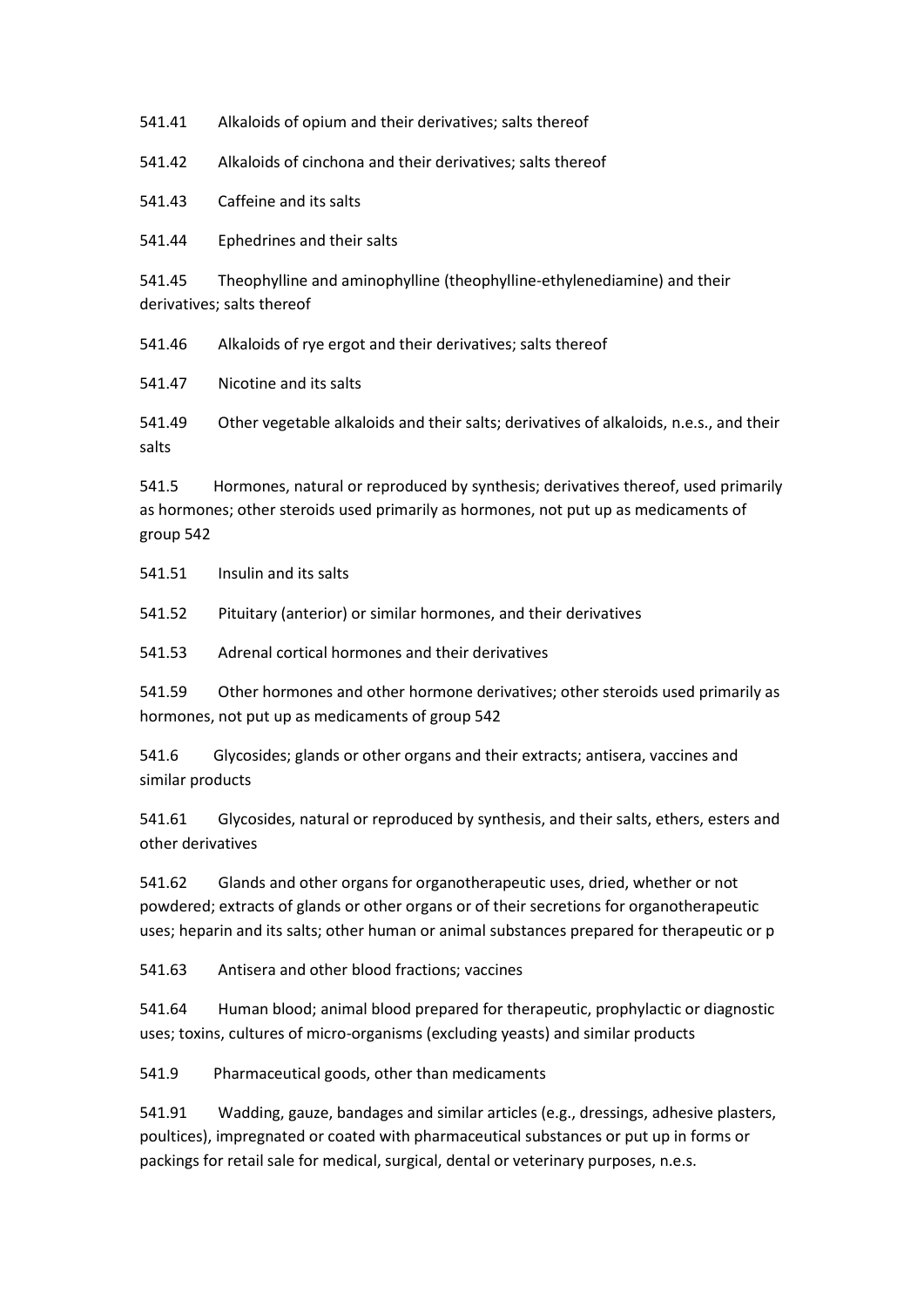541.92 Blood-grouping reagents

541.93 Opacifying preparations for X-ray examinations; diagnostic reagents designed to be administered to the patient

541.99 Other pharmaceutical goods

542 Medicaments (including veterinary medicaments)

542.1 Medicaments containing antibiotics or derivatives thereof

542.11 ....containing penicillins or derivatives thereof, with a penicillanic acid structure, or streptomycins or their derivatives, not put up in measured doses or in forms or packings for retail sale

542.12 ....containing other antibiotics, not put up in measured doses or in forms or packings for retail sale

542.13 ....containing penicillins or derivatives thereof, with a penicillanic acid structure, or streptomycins or their derivatives, put up in measured doses or in forms or packings for retail sale

542.19 ....containing other antibiotics, put up in measured doses or in forms or packings for retail sale

542.2 Medicaments containing hormones or other products of subgroup 541.5 but not containing antibiotics

542.21 ....containing insulin, not put up in measured doses or in forms or packings for retail sale

542.22 ....containing other hormones or other products of subgroup 541.5, not put up in measured doses or in forms or packings for retail sale

542.23 ....containing insulin, put up in measured doses or in forms or packings for retail sale

542.24 ....containing adrenal cortical hormones, put up in measured doses or in forms or packings for retail sale

542.29 ....containing other hormones or other products of subgroup 541.5, put up in measured doses or in forms or packings for retail sale

542.3 Medicaments containing alkaloids or derivatives thereof but not containing hormones, other products of subgroup 541.5, or antibiotics

542.31 ....not put up in measured doses or in forms or packings for retail sale

542.32 ....put up in measured doses or in forms or packings for retail sale

542.9 Medicaments, n.e.s.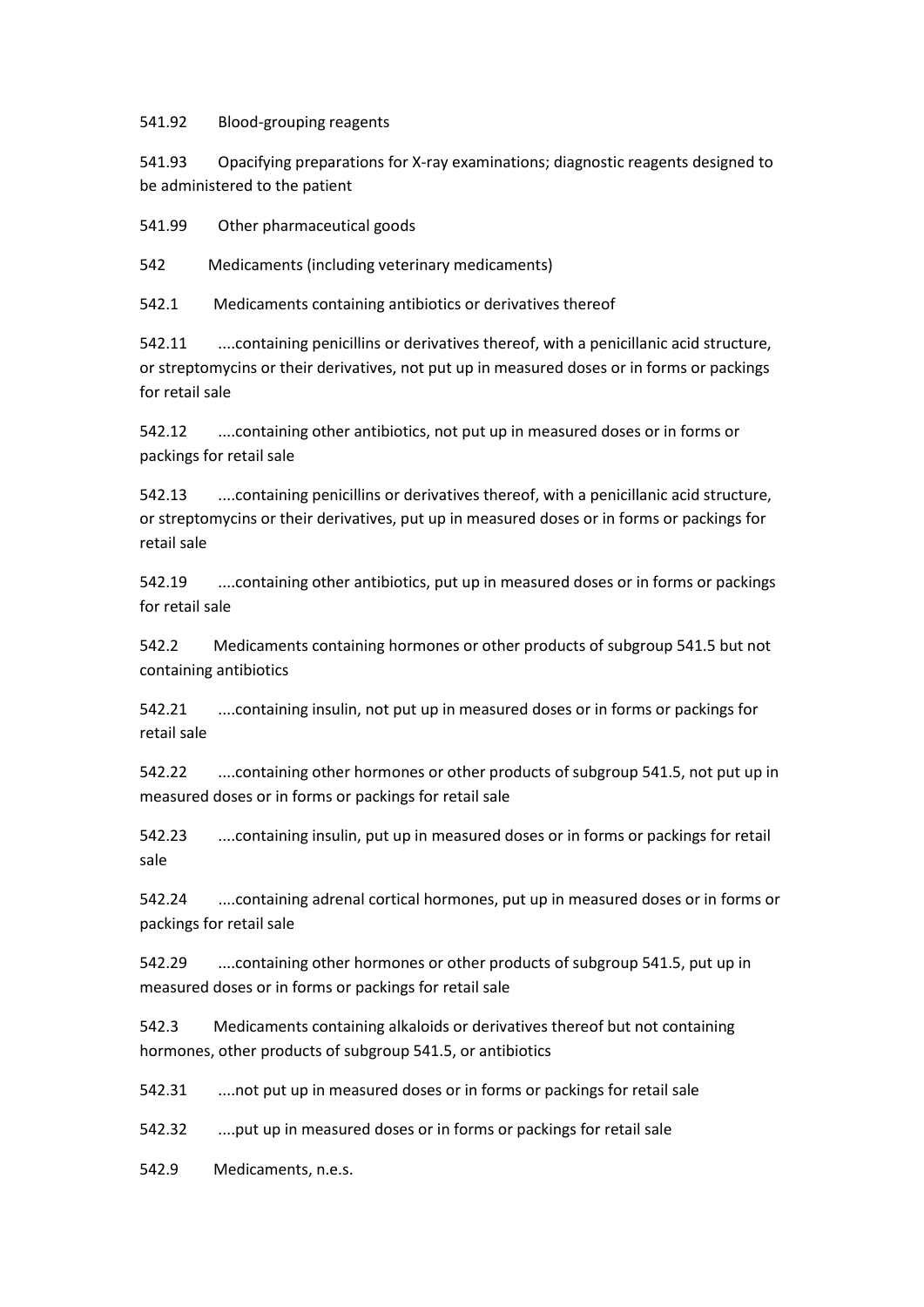542.91 Medicaments, n.e.s., not put up in measured doses or in forms or or packings for retail

542.92 Medicaments containing vitamins or other products of subgroup 541.1, put up in measured doses or in forms or packings for retail sale

542.93 Medicaments, n.e.s., put up in measured doses or in forms or packings for retail sale

55 Essential oils and resinoids and perfume materials; toilet, polishing and cleansing preparations

551 Essential oils, perfume and flavour materials

551.3 Essential oils (terpeneless or not), including concretes and absolutes; resinoids; concentrates of essential oils in fats, in fixed oils, in waxes or the like, obtained by enfleurage or maceration; terpenic by-products of the deterpenation of essential oi

551.31 Essential oils of citrus fruit

551.32 Other essential oils

551.33 Resinoids

551.35 Concentrates of essential oils in fats, in fixed oils, in waxes or the like, obtained by enfleurage or maceration; terpenic by-products of the deterpenation of essential oils; aqueous distillates and aqueous solutions of essential oils

551.4 Mixtures of odoriferous substances and mixtures (including alcoholic solutions) with a basis of one or more of these substances, of a kind used as raw materials in industry

551.41 ....of a kind used in the food or drink industries

551.49 ....other

553 Perfumery, cosmetic or toilet preparations (excluding soaps)

553.1 Perfumes and toilet waters

553.2 Beauty or make-up preparations for the care of the skin (other than medicaments), including sunscreen or suntan preparations; manicure or pedicure preparations

553.3 Preparations for use on the hair

553.4 Preparations for oral or dental hygiene, including denture fixative pastes and powders

553.5 Pre-shave, shaving or aftershave preparations, personal deodorants, bath preparations, depilatories and other perfumery, cosmetic or toilet preparations, n.e.s.; prepared room deodorizers, whether or not perfumed or having disinfectant properties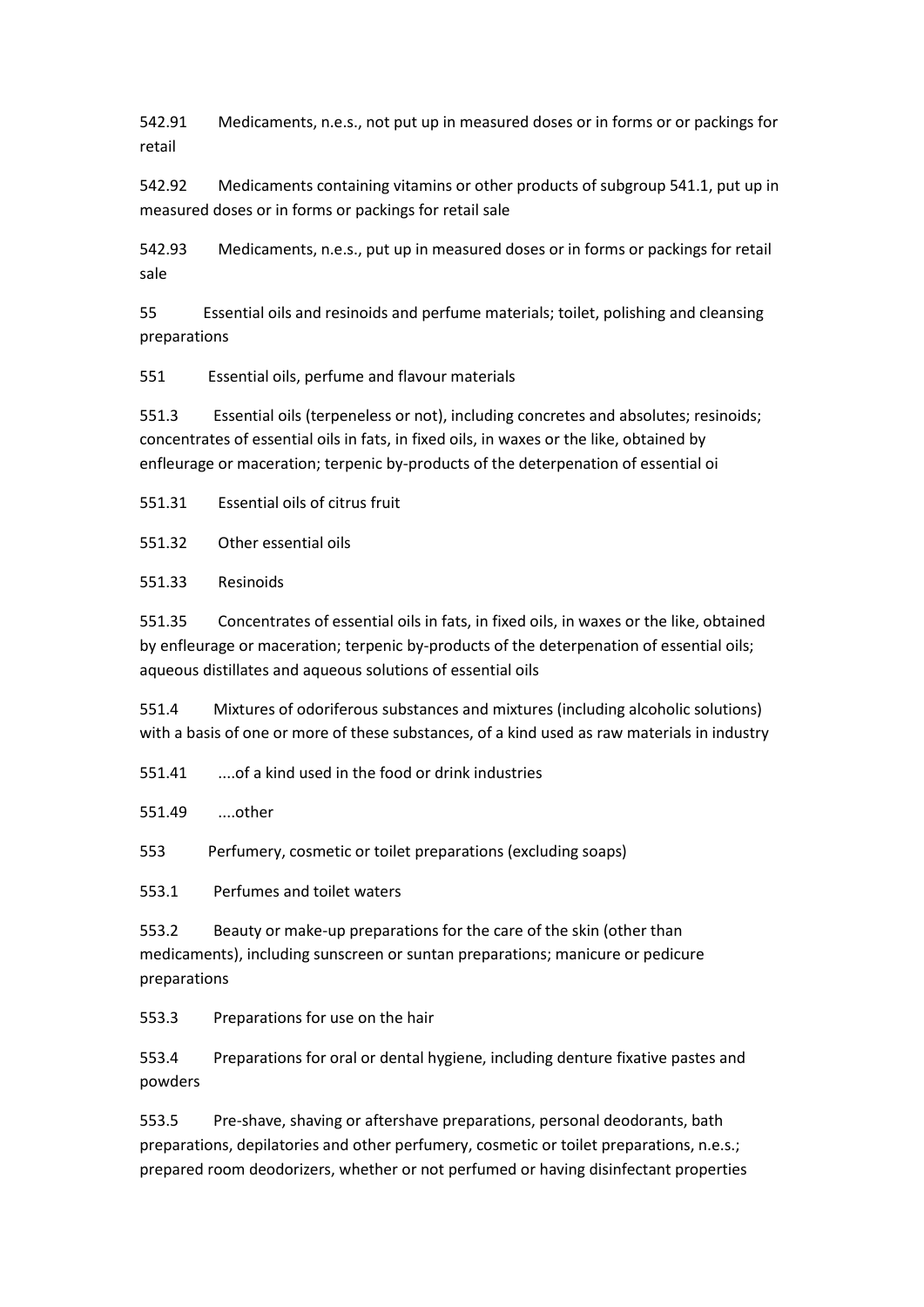553.51 Pre-shave, shaving or aftershave preparations

553.52 Personal deodorants and antiperspirants

553.53 Perfumed bath salts and other bath preparations

553.54 Preparations for perfuming or deodorizing rooms (including odoriferous preparations used during religious rites)

553.59 Depilatories and perfumery, cosmetic or toilet preparations, n.e.s.

554 Soap, cleansing and polishing preparations

554.1 Soap; organic surface-active products and preparations for use as soap, in the form of bars, cakes, moulded pieces or shapes, whether or not containing soap; paper, wadding, felt and non-wovens, impregnated, coated or covered with soap or detergent

554.11 Soap and organic surface-active products and preparations, in the form of bars, cakes, moulded pieces or shapes, and paper, wadding, felt and non-wovens, impregnated, coated or covered with soap or detergent, for toilet use (including medicated products)

554.15 Soap and organic surface-active products and preparations, in the form of bars, cakes, moulded pieces or shapes, and paper, wadding, felt and non-wovens, impregnated, coated or covered with soap or detergent, for other uses

554.19 Soap in other forms

554.2 Organic surface-active agents (other than soap); surface-active preparations, washing preparations (including auxiliary washing preparations) and cleaning preparations, whether or not containing soap, n.e.s.

554.21 Organic surface-active agents, whether or not put up for retail sale

554.22 Surface-active washing or cleaning preparations, n.e.s., put up for retail sale

554.23 Surface-active washing or cleaning preparations, n.e.s., not put up for retail sale

554.3 Polishes and creams, for footwear, furniture, floors, coachwork, glass or metal, scouring pastes and powders and similar preparations (whether or not in the form of paper, wadding, felt, non-wovens, cellular plastics or cellular rubber, impregnated, coate

554.31 Polishes, creams and similar preparations, for footwear or leather

554.32 Polishes, creams and similar preparations, for the maintenance of wooden furniture, floors and other woodwork

554.33 Polishes and similar preparations, for coachwork, other than metal polishes

554.34 Scouring pastes and powders and other scouring preparations

554.35 Polishes, creams and similar preparations for glass or metal DIVISION 56. FERTILIZERS (OTHER THAN THOSE OF GROUP 272)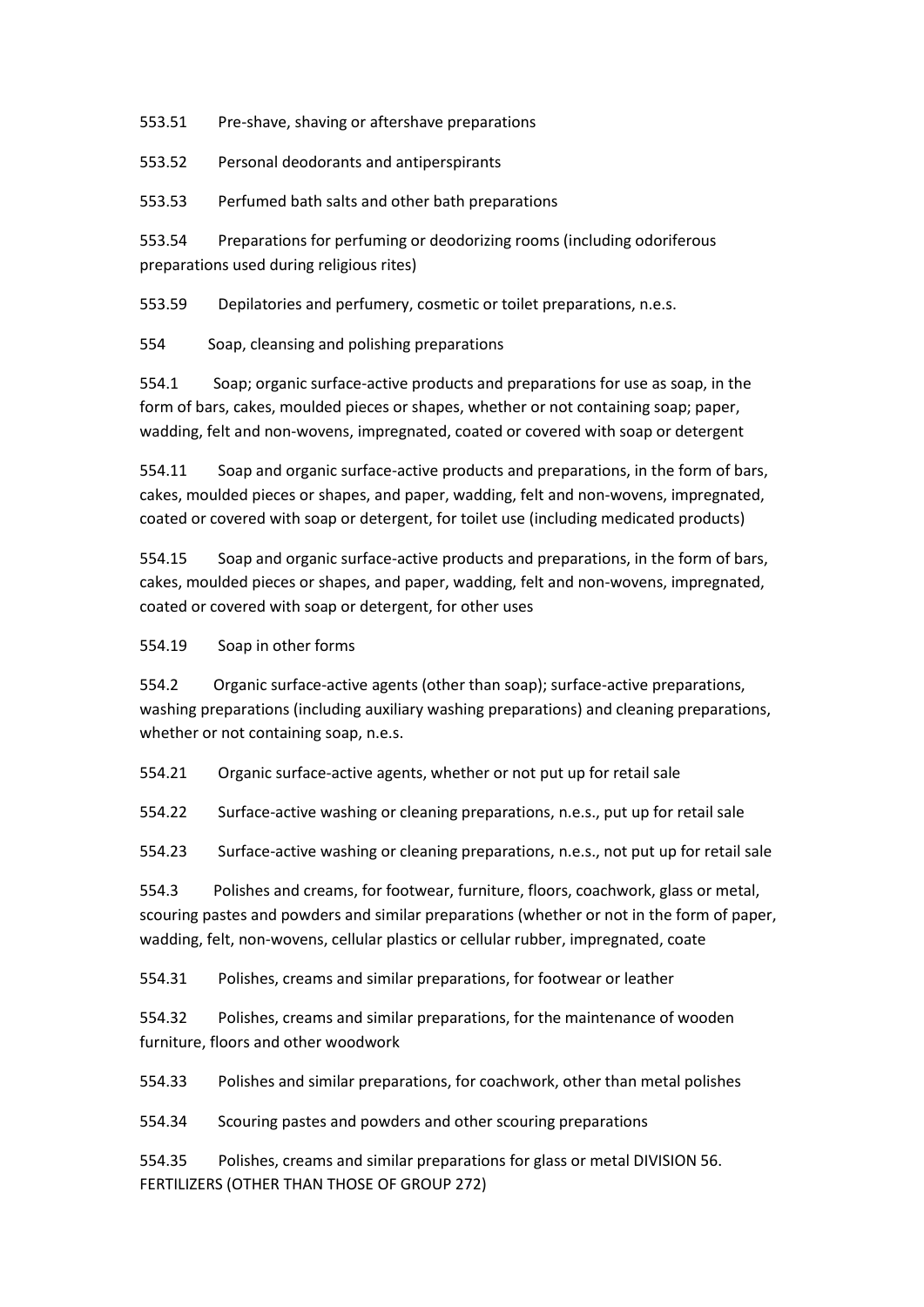- 56 Fertilizers (other than those of group 272)
- 562 Fertilizers (other than those of group 272)
- 562.1 Mineral or chemical fertilizers, nitrogenous
- 562.11 Ammonium nitrate, whether or not in aqueous solution
- 562.12 Double salts and mixtures of ammonium sulphate and ammonium nitrate
- 562.13 Ammonium sulphate
- 562.14 Double salts and mixtures of calcium nitrate and ammonium nitrate
- 562.15 Calcium cyanamide
- 562.16 Urea, whether or not in aqueous solution
- 562.17 Mixtures of urea and ammonium nitrate in aqueous or ammoniacal solution
- 562.19 Other nitrogenous fertilizers (including mixtures, n.e.s.)
- 562.2 Mineral or chemical fertilizers, phosphatic
- 562.21 Basic slag (Thomas slag)
- 562.22 Superphosphates
- 562.29 Mineral or chemical fertilizers, phosphatic, n.e.s.
- 562.3 Mineral or chemical fertilizers, potassic (other than crude natural potassium salts)
- 562.31 Potassium chloride
- 562.32 Potassium sulphate
- 562.39 Mineral or chemical fertilizers, potassic, n.e.s.

562.9 Fertilizers, n.e.s.

562.91 Fertilizers, n.e.s., containing the three fertilizing elements nitrogen, phosphorus and potassium

562.92 Mineral or chemical fertilizers containing the two fertilizing elements phosphorus and potassium

562.93 Diammonium hydrogenorthophosphate (diammonium phosphate)

562.94 Ammonium dihydrogenorthophosphate (monoammonium phosphate) and mixtures thereof with diammonium hydrogenorthophosphate (diammonium phosphate)

562.95 Fertilizers, n.e.s., containing the two fertilizing elements nitrogen and phosphorus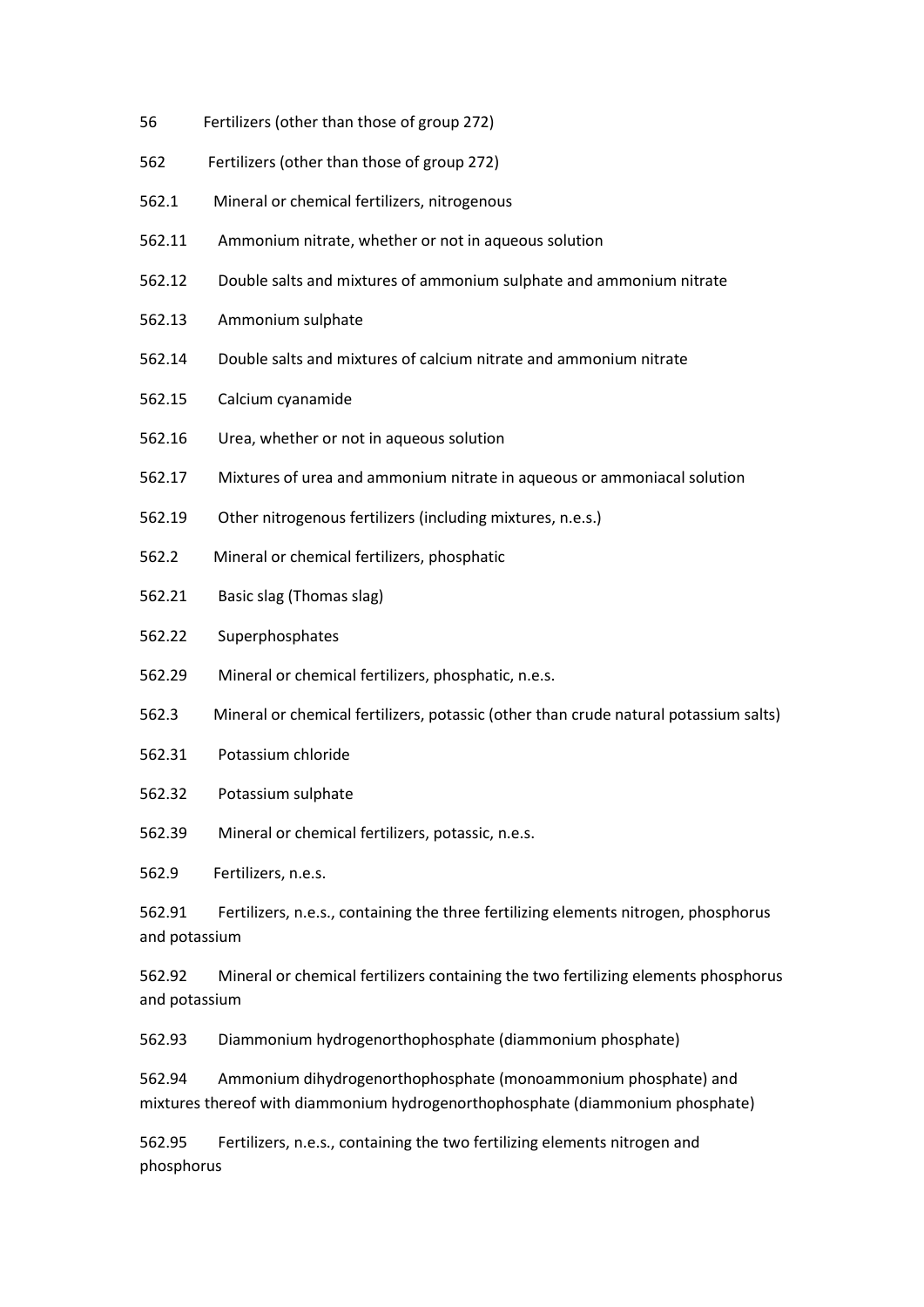562.96 Goods of heading 272.1, 272.2, 272.4 or of group 562, in tablets or similar forms or in packages of a gross weight not exceeding 10 kg

| 562.99 | Other                                                                        |  |
|--------|------------------------------------------------------------------------------|--|
| 57     | Plastics in primary forms                                                    |  |
| 571    | Polymers of ethylene, in primary forms                                       |  |
| 571.1  | Polyethylene                                                                 |  |
| 571.11 | having a specific gravity of less than 0.94                                  |  |
| 571.12 | having a specific gravity of 0.94 or more                                    |  |
| 571.2  | Ethylene-vinyl acetate copolymers                                            |  |
| 571.9  | Other polymers of ethylene, in primary forms                                 |  |
| 572    | Polymers of styrene, in primary forms                                        |  |
| 572.1  | Polystyrene                                                                  |  |
| 572.11 | expansible                                                                   |  |
| 572.19 | other                                                                        |  |
| 572.9  | Other styrene polymers                                                       |  |
| 572.91 | Styrene-acrylonitrile (SAN) copolymers                                       |  |
| 572.92 | Acrylonitrile-butadiene-styrene (ABS) copolymers                             |  |
| 572.99 | Other                                                                        |  |
| 573    | Polymers of vinyl chloride or of other halogenated olefins, in primary forms |  |
| 573.1  | Polyvinyl chloride                                                           |  |
| 573.11 | not mixed with any other substances                                          |  |
| 573.12 | other, non-plasticized                                                       |  |
| 573.13 | other, plasticized                                                           |  |
| 573.9  | Other vinyl chloride copolymers and polymers of other halogenated olefins    |  |
| 573.91 | Vinyl chloride-vinyl acetate copolymers                                      |  |
| 573.92 | Other vinyl chloride copolymers                                              |  |
| 573.93 | Vinylidene chloride polymers                                                 |  |
| 573.94 | Fluoropolymers                                                               |  |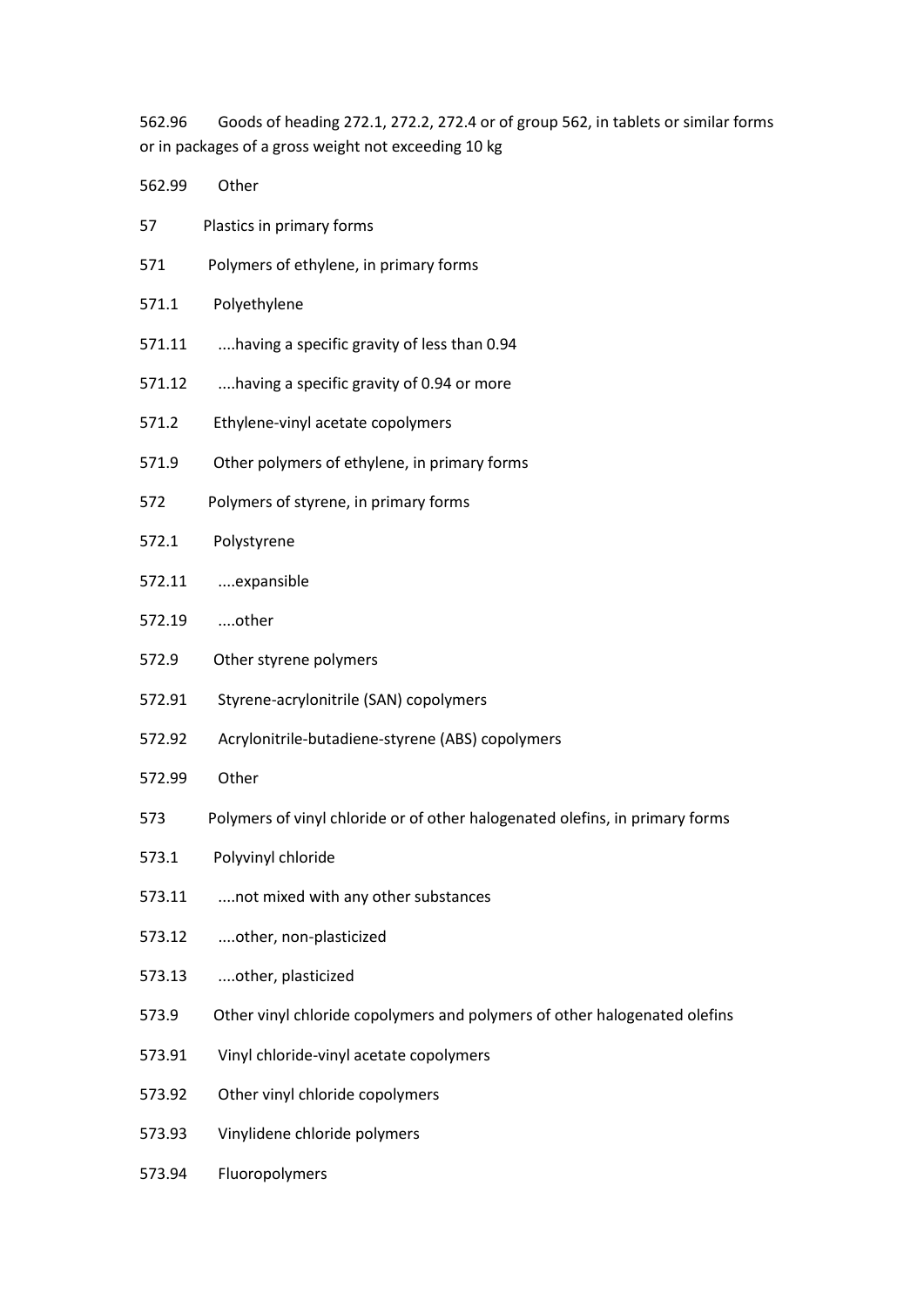573.99 Other polymers of vinyl chloride or of other halogenated olefins

574 Polyacetals, other polyethers and epoxide resins, in primary forms; polycarbonates, alkyd resins, polyallyl esters and other polyesters, in primary forms

- 574.1 Polyacetals and other polyethers
- 574.11 Polyacetals
- 574.19 Other polyethers
- 574.2 Epoxide resins
- 574.3 Polycarbonates, alkyd resins and other polyesters
- 574.31 Polycarbonates
- 574.32 Alkyd resins
- 574.33 Polyethylene terephthalate
- 574.34 Other polyesters, unsaturated
- 574.39 Polyesters in primary forms, n.e.s.
- 575 Other plastics, in primary forms
- 575.1 Polymers of propylene or of other olefins
- 575.11 Polypropylene
- 575.12 Polyisobutylene
- 575.13 Propylene copolymers
- 575.19 Other olefins
- 575.2 Acrylic polymers
- 575.21 Polymethyl methacrylate
- 575.29 Other acrylic polymers
- 575.3 Polyamides
- 575.31 Polyamide-6, -11, -12, -6,6, -6,9, -6,10 or -6,12
- 575.39 Other polyamides
- 575.4 Amino resins, phenolic resins and polyurethanes
- 575.41 Urea resins; thiourea resins
- 575.42 Melamine resins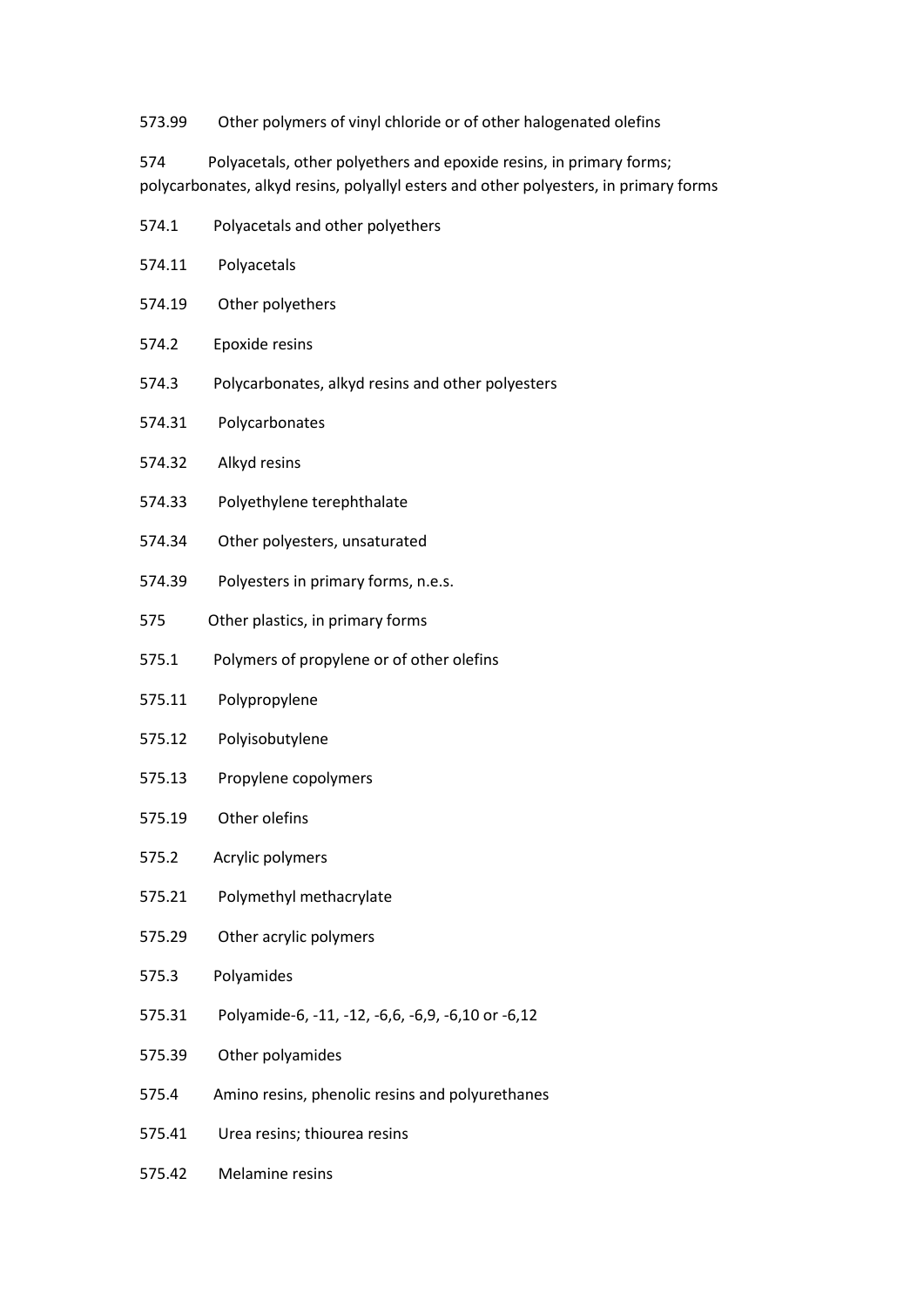- 575.44 Phenolic resins
- 575.45 Polyurethanes
- 575.5 Cellulose and its chemical derivatives, n.e.s.
- 575.51 Cellulose acetates, non-plasticized
- 575.52 Cellulose acetates, plasticized
- 575.53 Cellulose nitrates (including collodions)
- 575.54 Cellulose ethers
- 575.59 Other
- 575.9 Plastics, n.e.s.
- 575.91 Polymers of vinyl acetate
- 575.92 Polymers of other vinyl esters; other vinyl polymers
- 575.93 Silicones in primary forms
- 575.94 Alginic acid, its salts and esters

575.95 Natural polymers and modified natural polymers (e.g., hardened proteins, chemical derivatives of natural rubber), n.e.s.

575.96 Petroleum resins, coumarone-indene resins, polyterpenes, polysulphides, polysulphones and plastics, n.e.s.

- 575.97 Ion exchangers based on polymers of heading 571.11 to 575.95
- 579 Waste, parings and scrap, of plastics
- 579.1 ....of polymers of ethylene
- 579.2 ....of polymers of styrene
- 579.3 ....of polymers of vinyl chloride
- 579.9 ....other
- 58 Plastics in non-primary forms
- 581 Tubes, pipes and hoses, and fittings therefor, of plastics
- 581.1 Artificial guts (sausage casings) of hardened protein or of cellulosic materials
- 581.2 Tubes, pipes and hoses, rigid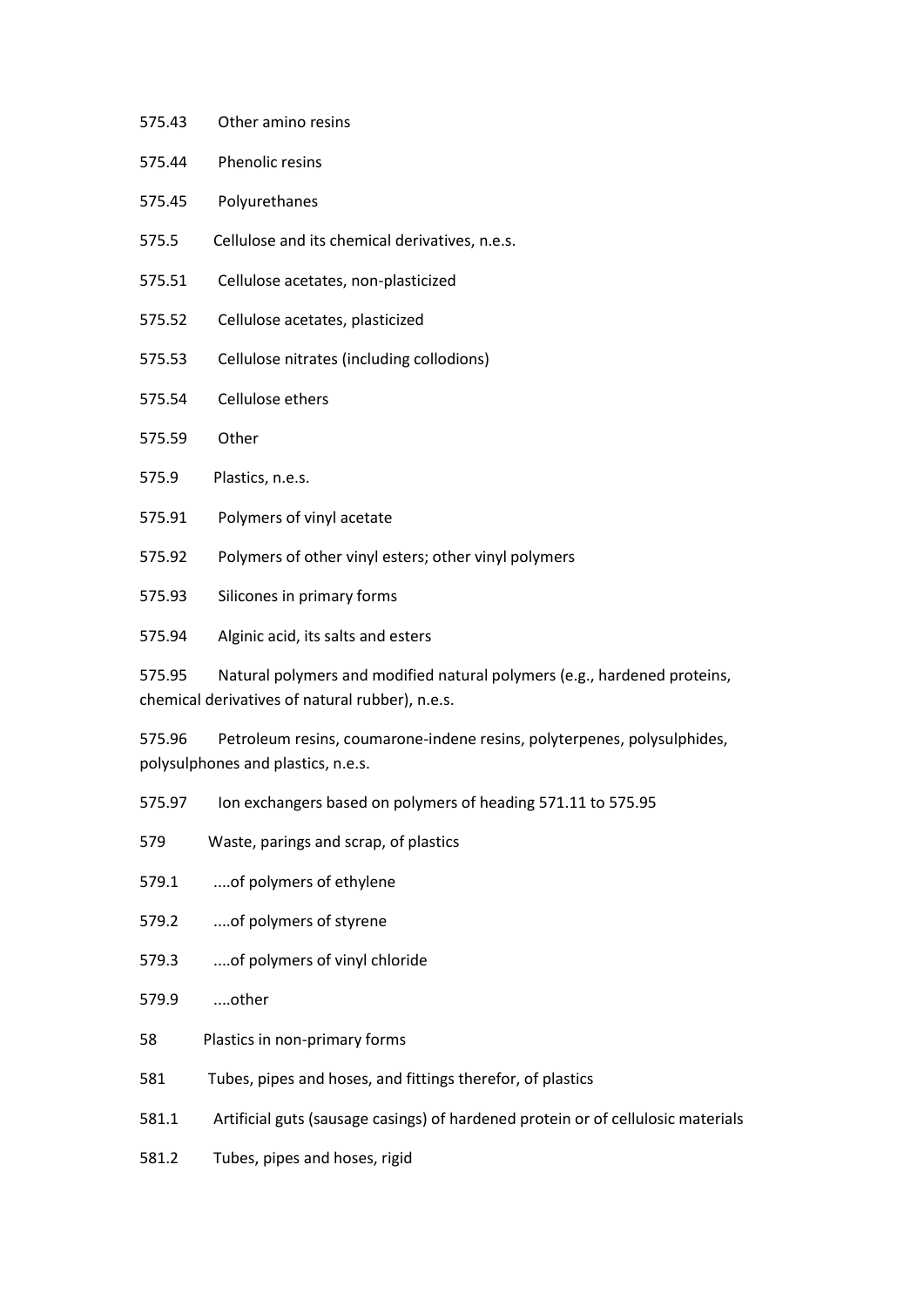581.3 Flexible tubes, pipes and hoses, having a minimum burst pressure of 27.6 Mpa

581.4 Other tubes, pipes and hoses, not reinforced or otherwise combined with other materials, without fittings

581.5 Tubes, pipes and hoses, not reinforced or otherwise combined with other materials, with fittings

581.6 Other tubes, pipes and hoses

581.7 Fittings for tubes, pipes and hoses (e.g., joints, elbows, flanges), of plastics

582 Plates, sheets, film, foil and strip, of plastics

582.1 Plates, sheets, film, foil, tape, strip and other flat shapes, self-adhesive, of plastics, whether or not in rolls, other than floor, wall and ceiling coverings of heading 893.31

582.11 ....in rolls of a width not exceeding 20 cm

582.19 ....other

582.2 Other plates, sheets, film, foil and strip, of plastics, non-cellular and not reinforced, laminated, supported or similarly combined with other materials

- 582.21 ....of polymers of ethylene
- 582.22 ....of polymers of propylene
- 582.23 ....of polymers of styrene
- 582.24 ....of polymers of vinyl chloride
- 582.25 ....of acrylic polymers
- 582.26 ....of polycarbonates, alkyd resins, polyallyl esters or other polyesters
- 582.27 ....of vulcanized fibre

582.28 ....of cellulose or its chemical derivatives, n.e.s.

- 582.29 ....of other plastics
- 582.9 Other plates, sheets, film, foil and strip, of plastics
- 582.91 ....cellular

582.99 ....other

583 Monofilament of which any cross-sectional dimension exceeds 1 mm, rods, sticks and profile shapes, whether or not surface-worked but not otherwise worked, of plastics

583.1 ....of polymers of ethylene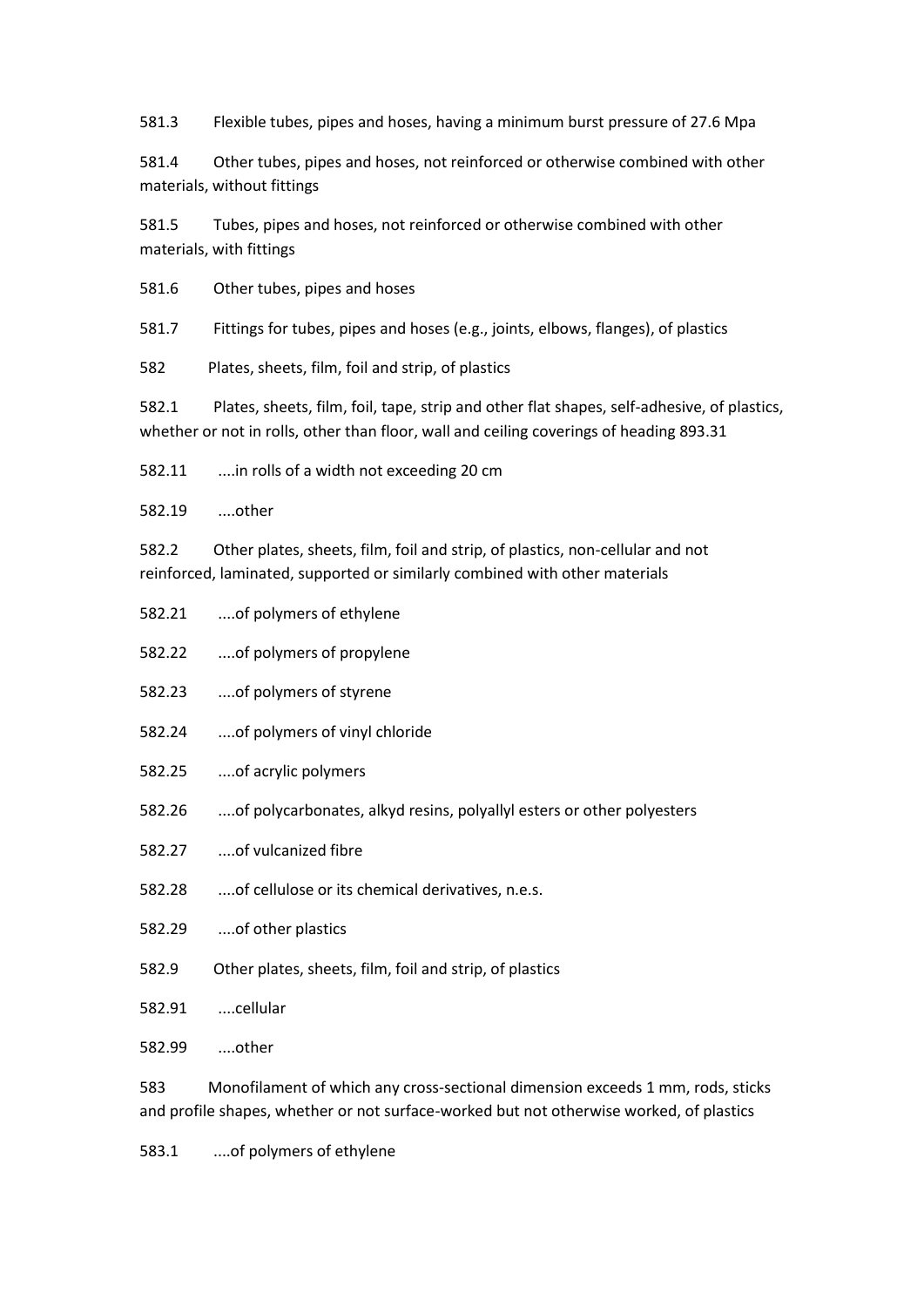583.2 ....of polymers of vinyl chloride

583.9 ....of other plastics

59 Chemical materials and products, n.e.s.

591 Insecticides, rodenticides, fungicides, herbicides, anti-sprouting products and plant-growth regulators, disinfectants and similar products, put up in forms or packings for retail sale or as preparations or articles (e.g., sulphur-treated bands, wicks and

591.1 Insecticides put up in forms or packings for retail sale or as preparations or articles

591.2 Fungicides put up in forms or packings for retail sale or as preparations or articles

591.3 Weed-killers (herbicides), anti-sprouting products and plant-growth regulators, put up in forms or packings for retail sale or as preparations or articles

591.4 Disinfectants, rodenticides and similar products, put up in forms or packings for retail sale or as preparations or articles

591.41 Disinfectants put up in forms or packings for retail sale or as preparations or articles

591.49 Rodenticides and other products of group 591, n.e.s., put up in forms or packings for retail sale or as preparations or articles

592 Starches, inulin and wheat gluten; albuminoidal substances; glues

592.1 Starches, inulin and wheat gluten

592.11 Wheat starch

592.12 Maize (corn) starch

592.13 Potato starch

592.14 Manioc (cassava) starch

592.15 Other starches

592.16 Inulin

592.17 Wheat gluten, whether or not dried

592.2 Albuminoidal substances, modified starches and glues

592.21 Casein

592.22 Caseinates and other casein derivatives; casein glues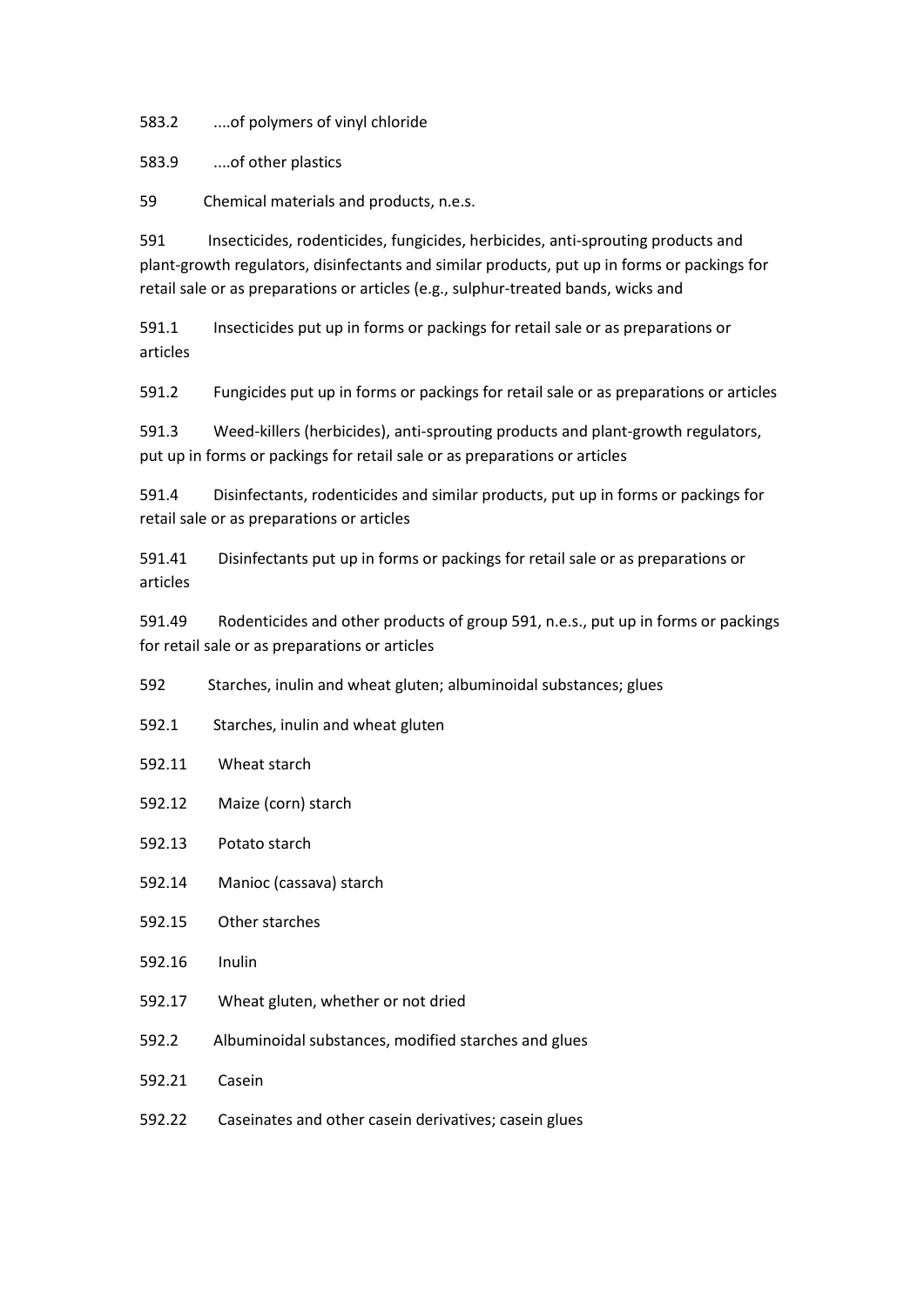592.23 Albumins (including concentrates of two or more whey proteins, containing by weight more than 80% whey proteins, calculated on the dry matter), other than egg albumin; albuminates and other albumin derivatives

592.24 Gelatin (including gelatin in rectangular sheets, whether or not surface-worked or coloured) and gelatin derivatives; isinglass; other glues of animal origin, n.e.s.

592.25 Peptones and their derivatives; other protein substances and their derivatives, n.e.s.; hide powder, whether or not chromed

592.26 Dextrins and other modified starches

592.27 Glues based on starches, or on dextrins or other modified starches

592.29 Prepared glues and other prepared adhesives, n.e.s.; products suitable for use as glues or adhesives, put up for retail sale as glues or adhesives, not exceeding a net weight of  $1$  kg

593 Explosives and pyrotechnic products

593.1 Propellent powders and other prepared explosives

593.11 Propellent powders

593.12 Prepared explosives (other than propellent powders)

593.2 Safety fuses; detonating fuses; percussion or detonating caps; igniters; electric detonators

593.3 Fireworks, signalling flares, rain rockets, fog signals and other pyrotechnic articles

593.31 Fireworks

593.33 Signalling flares, rain rockets, fog signals and other pyrotechnic articles

597 Prepared additives for mineral oils and the like; prepared liquids for hydraulic transmission; anti-freezing preparations and prepared de-icing fluids; lubricating preparations

597.2 Anti-knock preparations, oxidation inhibitors, gum inhibitors, viscosity improvers, anti-corrosive preparations and other prepared additives for mineral oils (including gasoline) or for other liquids used for the same purposes as mineral oils

597.21 Anti-knock preparations

597.25 Additives for lubricating oils

597.29 Prepared additives for mineral oils or for other liquids used for the same purposes as mineral oils, n.e.s.

597.3 Prepared liquids for hydraulic transmission; anti-freezing preparations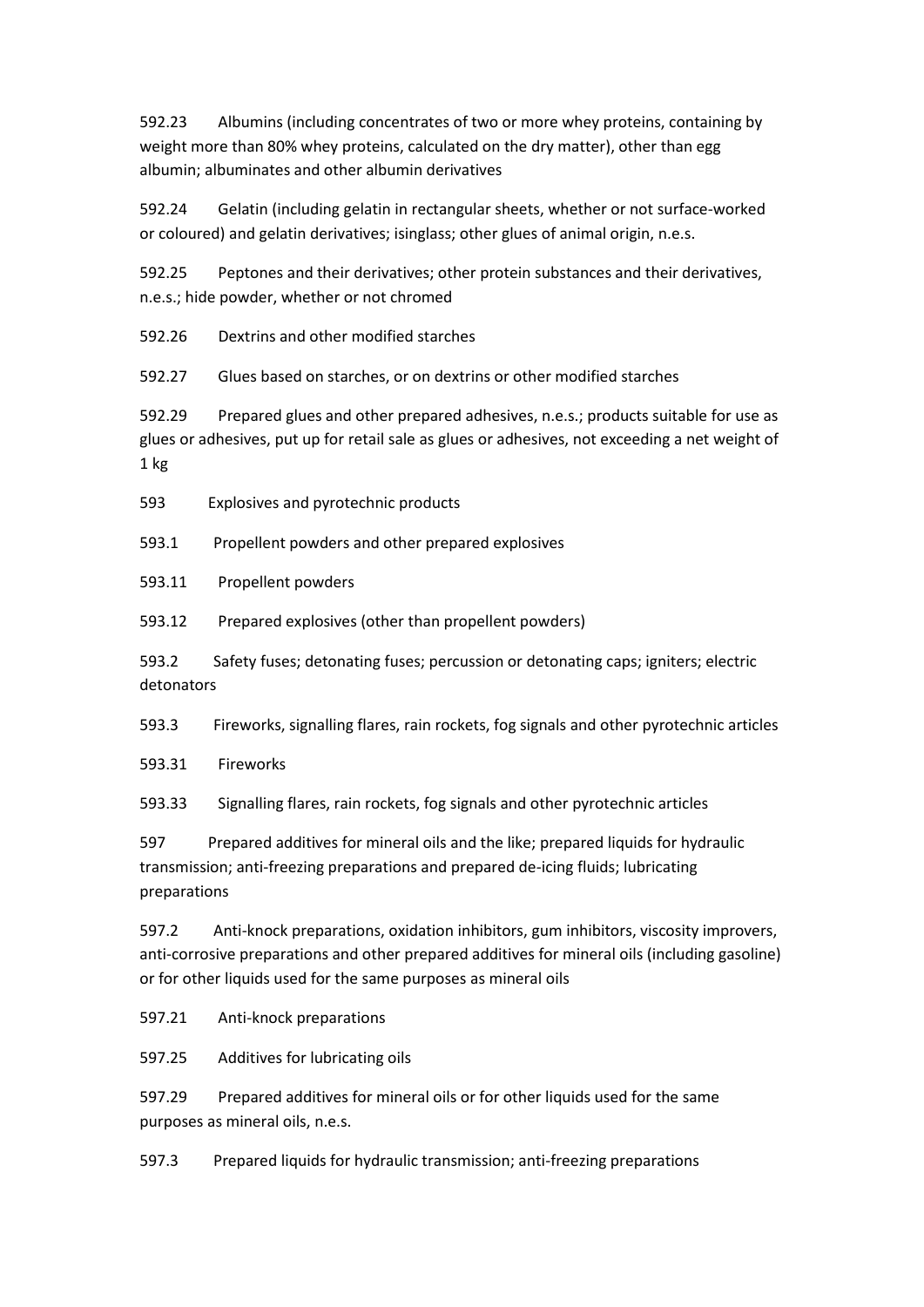597.31 Hydraulic brake fluids and other prepared liquids for hydraulic transmission, not containing or containing less than 70% by weight of petroleum oils or oils obtained from bituminous minerals

597.33 Anti-freezing preparations and prepared de-icing fluids

597.7 Lubricating preparations (including cutting oil preparations, bolt or nut release preparations, anti-rust or anti-corrosion preparations and mould release preparations, based on lubricants) and preparations of a kind used for the oil or grease treatment o

597.71 Preparations for the treatment of textile materials, leather, furskins or other materials, containing petroleum oils or oils obtained from bituminous minerals

597.72 Lubricating preparations containing petroleum oils or oils obtained from bituminous minerals

597.73 Preparations for the treatment of textile materials, leather, furskins or other materials, containing oils or greases other than of petroleum or bituminous minerals

597.74 Lubricating preparations containing oils or greases other than of petroleum or bituminous minerals

598 Miscellaneous chemical products, n.e.s.

598.1 Wood- and resin-based chemical products

598.11 Tall oil, whether or not refined

598.12 Residual lyes from the manufacture of wood pulp, whether or not concentrated, desugared or chemically treated (including lignin sulphonates, but excluding tall oil)

598.13 Gum, wood or sulphate turpentine and other terpenic oils produced by the distillation or other treatment of coniferous woods; crude dipentene; sulphite turpentine and other crude p-cymene; pine oil containing a-terpineol as the main constituent

598.14 Rosin and resin acids, and derivatives thereof; rosin spirit and rosin oils; run gums

598.18 Wood tar; wood tar oils; wood creosote; wood naphtha; vegetable pitch; brewers' pitch and similar preparations based on rosin, resin acids or on vegetable pitch

598.3 Artificial waxes and prepared waxes

598.31 ....of chemically modified lignite

598.35 ....of polyethylene glycol

598.39 ....other

598.4 Mixed alkylbenzenes and mixed alkylnaphthalenes, n.e.s.

598.41 Mixed alkylbenzenes, n.e.s.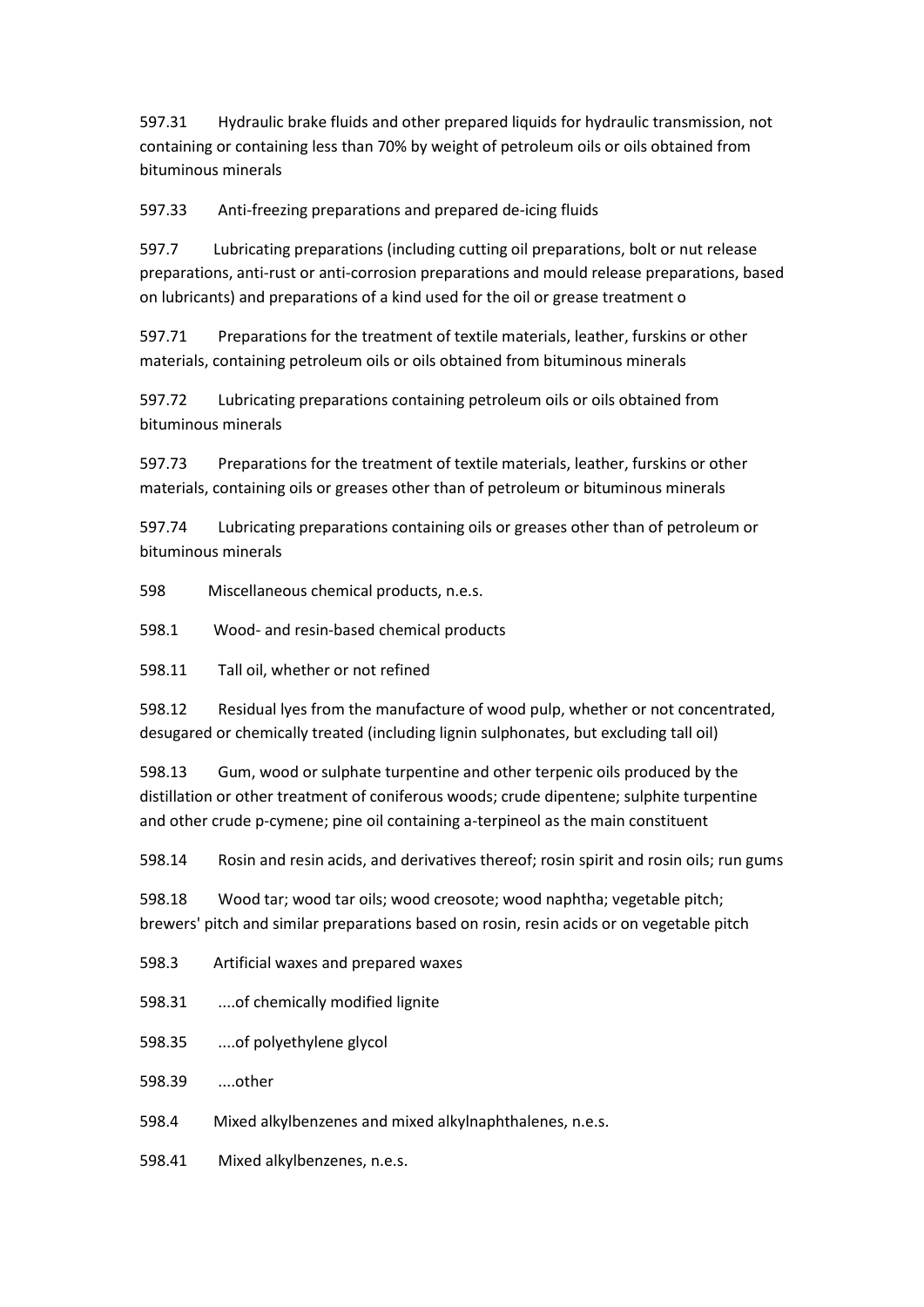598.45 Mixed alkylnaphthalenes, n.e.s.

598.5 Chemical elements doped for use in electronics, in the form of discs, wafers or similar forms; chemical compounds doped for use in electronics

598.6 Organic chemical products, n.e.s.

598.61 Artificial graphite; colloidal or semi-colloidal graphite; preparations based on graphite or other carbon in the form of pastes, blocks, plates or other semi-manufactures

598.63 Prepared rubber accelerators

598.64 Activated carbon

598.65 Activated natural mineral products; animal black, including spent animal black

598.67 Prepared culture media for development of micro-organisms

598.69 Composite diagnostic or laboratory reagents, n.e.s.

598.8 Catalysts and catalytic preparations, n.e.s.

598.81 Supported catalysts with nickel or nickel compounds as the active substances

598.83 Supported catalysts with precious metal or precious metal compounds as the active substances

598.85 Other supported catalysts

598.89 Other catalysts and catalytic preparations

598.9 Chemical products and preparations, n.e.s.

598.91 Finishing agents, dye carriers to accelerate the dyeing or fixing of dyestuffs and other products and preparations (e.g., dressings and mordants) of a kind used in the textile, paper, leather or like industries, n.e.s.

598.93 Compound plasticizers for rubber or plastics, n.e.s.; anti-oxidizing preparations and other compound stabilizers for rubber or plastics

598.94 Preparations and charges for fire extinguishers; charged fire-extinguishing grenades

598.95 Modelling pastes (including those put up for children's amusement); preparations known as "dental wax" or as "dental impression compounds", put up in sets, in packings for retail sale or in plates, horseshoe shapes, sticks or similar forms; other preparat

598.96 Pickling preparations for metal surfaces; fluxes and other auxiliary preparations for soldering, brazing or welding; soldering, brazing or welding powders and pastes consisting of metal and other materials; preparations of a kind used as cores or coatings

598.97 Prepared additives for cements, mortars or concretes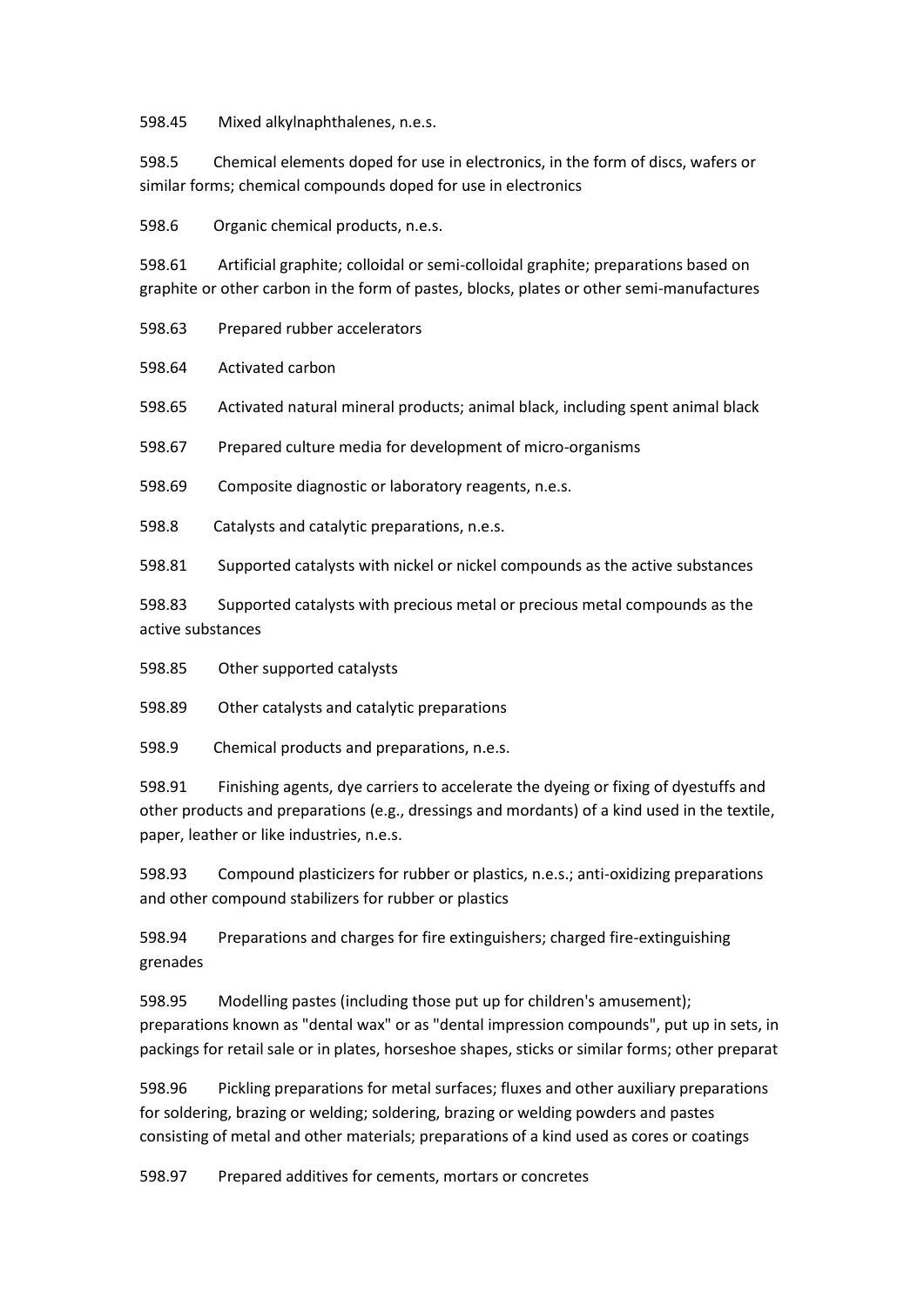598.98 Non-refractory mortars and concretes

598.99 Other chemical products and preparations

6 Manufactured goods classified chiefly by material

61 Leather, leather manufactures, n.e.s., and dressed furskins

611 Leather

611.2 Composition leather with a basis of leather or leather fibre, in slabs, sheets or strip, whether or not in rolls

611.3 Whole bovine skin leather, without hair on, of a unit surface area not exceeding 28 square feet (2.6 m2), except leather of subgroup 611.8

611.4 Other bovine leather and equine leather, without hair on (other than leather of subgroup 611.8)

611.41 ....tanned or retanned but not further prepared, whether or not split

611.42 ....parchment-dressed or prepared after tanning

- 611.5 Sheep- or lambskin leather, without wool on (other than leather of subgroup
- 611.8)
- 611.51 ....tanned or retanned but not further prepared, whether or not split
- 611.52 ....parchment-dressed or prepared after tanning
- 611.6 Goat- or kidskin leather, without hair on (other than leather of subgroup 611.8)
- 611.61 ....tanned or retanned but not further prepared, whether or not split
- 611.62 ....parchment-dressed or prepared after tanning
- 611.7 Leather of other animals, without hair on, other than leather of subgroup 611.8
- 611.71 ....of swine
- 611.72 ....of reptiles
- 611.79 ....of other animals
- 611.8 Leather, specially dressed or finished, n.e.s.
- 611.81 Chamois (including combination chamois) leather
- 611.83 Patent leather and patent-laminated leather; metallized leather
- 612 Manufactures of leather or of composition leather, n.e.s.; saddlery and harness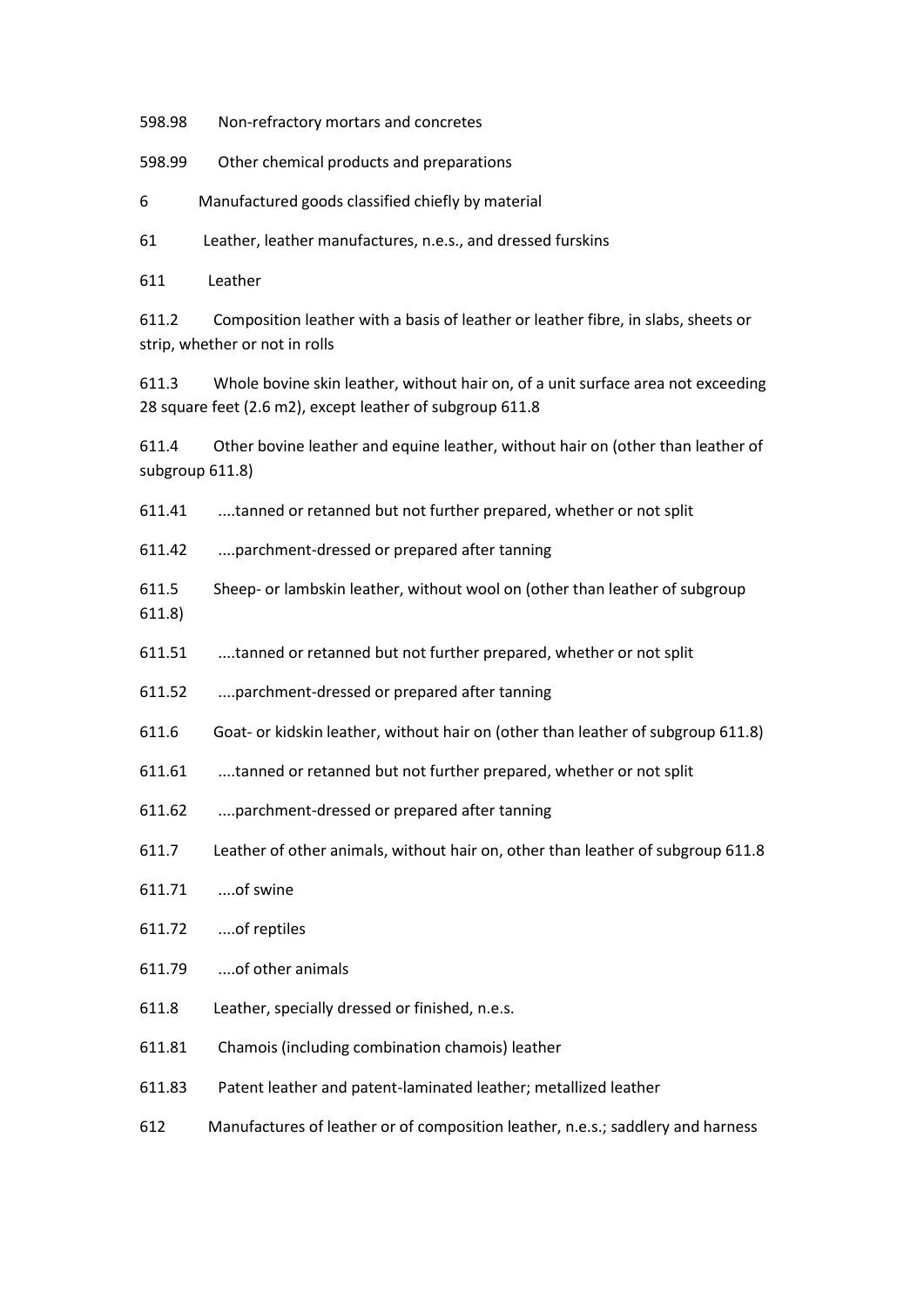612.1 Articles of leather or of composition leather, of a kind used in machinery or mechanical appliances or for other technical uses

612.2 Saddlery and harness for any animal (including traces, leads, knee-pads, muzzles, saddle-cloths, saddle-bags, dog coats and the like), of any material

612.9 Other articles of leather or of composition leather

613 Furskins, tanned or dressed (including heads, tails, paws and other pieces or cuttings), unassembled, or assembled (without the addition of other materials), other than those of heading 848.31

613.1 Whole furskins, with or without head, tail or paws, not assembled

613.11 ....of mink

613.12 ....of rabbit or hare

613.13 ....of lamb, the following: Astrakhan, Broadtail, Caracul, Persian and similar lamb, Indian, Chinese, Mongolian or Tibetan lamb

613.19 ....other

613.2 Heads, tails, paws and other pieces or cuttings, not assembled

613.3 Whole furskins and pieces or cuttings thereof, assembled

62 Rubber manufactures, n.e.s.

621 Materials of rubber (e.g., pastes, plates, sheets, rods, thread, tubes, of rubber)

621.1 Compounded rubber, unvulcanized, in primary forms or in plates, sheets or strip

621.11 ....compounded with carbon black or silica

621.12 ....solutions; dispersions (other than those of heading 621.11)

621.19 ....other

621.2 Other forms (e.g., rods, tubes and profile shapes) and articles (e.g., discs and rings), of unvulcanized rubber

621.21 "Camel-back" strips for retreading rubber tyres

621.29 Other

621.3 Vulcanized rubber thread and cord; plates, sheets, strip, rods and profile shapes, of unhardened vulcanized rubber

621.31 Vulcanized rubber thread and cord

621.32 Plates, sheets, strip, rods and profile shapes, of unhardened vulcanized cellular rubber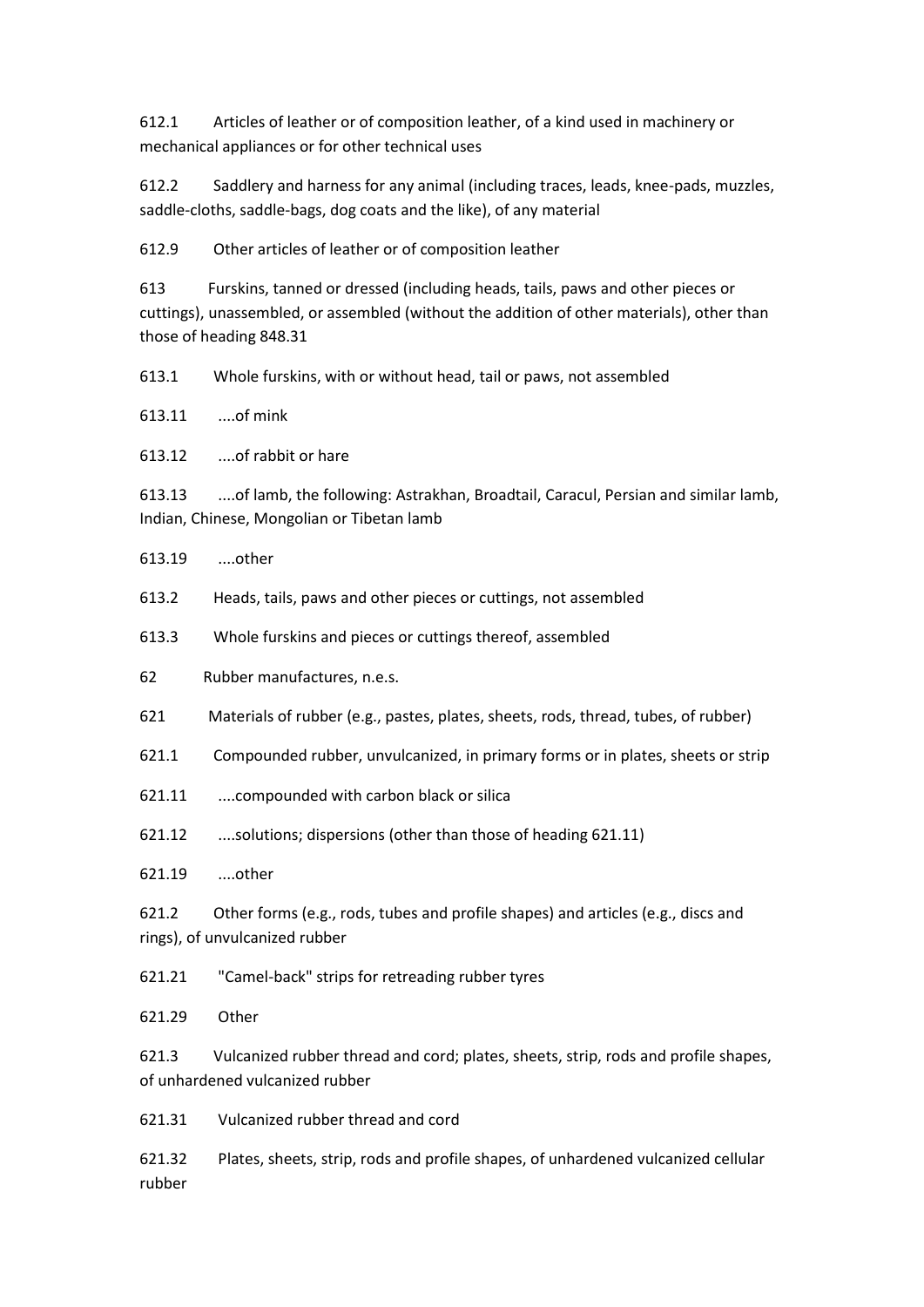621.33 Plates, sheets, strip, rods and profile shapes, of unhardened vulcanized noncellular rubber

621.4 Tubes, pipes and hoses, of unhardened vulcanized rubber, with or without their fittings (e.g., joints, elbows, flanges)

621.41 ....not reinforced or otherwise combined with other materials, without fittings

621.42 ....reinforced or otherwise combined only with metal, without fittings

621.43 ....reinforced or otherwise combined only with textile materials, without fittings

621.44 ....reinforced or otherwise combined with other materials, without fittings

621.45 ....with fittings

625 Rubber tyres, interchangeable tyre treads, tyre flaps and inner tubes for wheels of all kinds

625.1 Tyres, pneumatic, new, of a kind used on motor cars (including station wagons and racing cars)

- 625.2 Tyres, pneumatic, new, of a kind used on buses or lorries
- 625.3 Tyres, pneumatic, new, of a kind used on aircraft
- 625.4 Tyres, pneumatic, new, of a kind used on motorcycles and bicycles
- 625.41 ....of a kind used on motorcycles
- 625.42 ....of a kind used on bicycles
- 625.5 Other new pneumatic tyres
- 625.51 ....having a "herring-bone" or similar tread

625.59 ....other

625.9 Other tyres (including retreaded tyres), interchangeable tyre treads, tyre flaps and inner tubes

625.91 Inner tubes

625.92 Retreaded tyres

625.93 Used pneumatic tyre

625.94 Solid or cushion tyres, interchangeable tyre treads and tyre flaps

629 Articles of rubber, n.e.s.

629.1 Hygienic or pharmaceutical articles (including teats), of unhardened vulcanized rubber, with or without fittings of hard rubber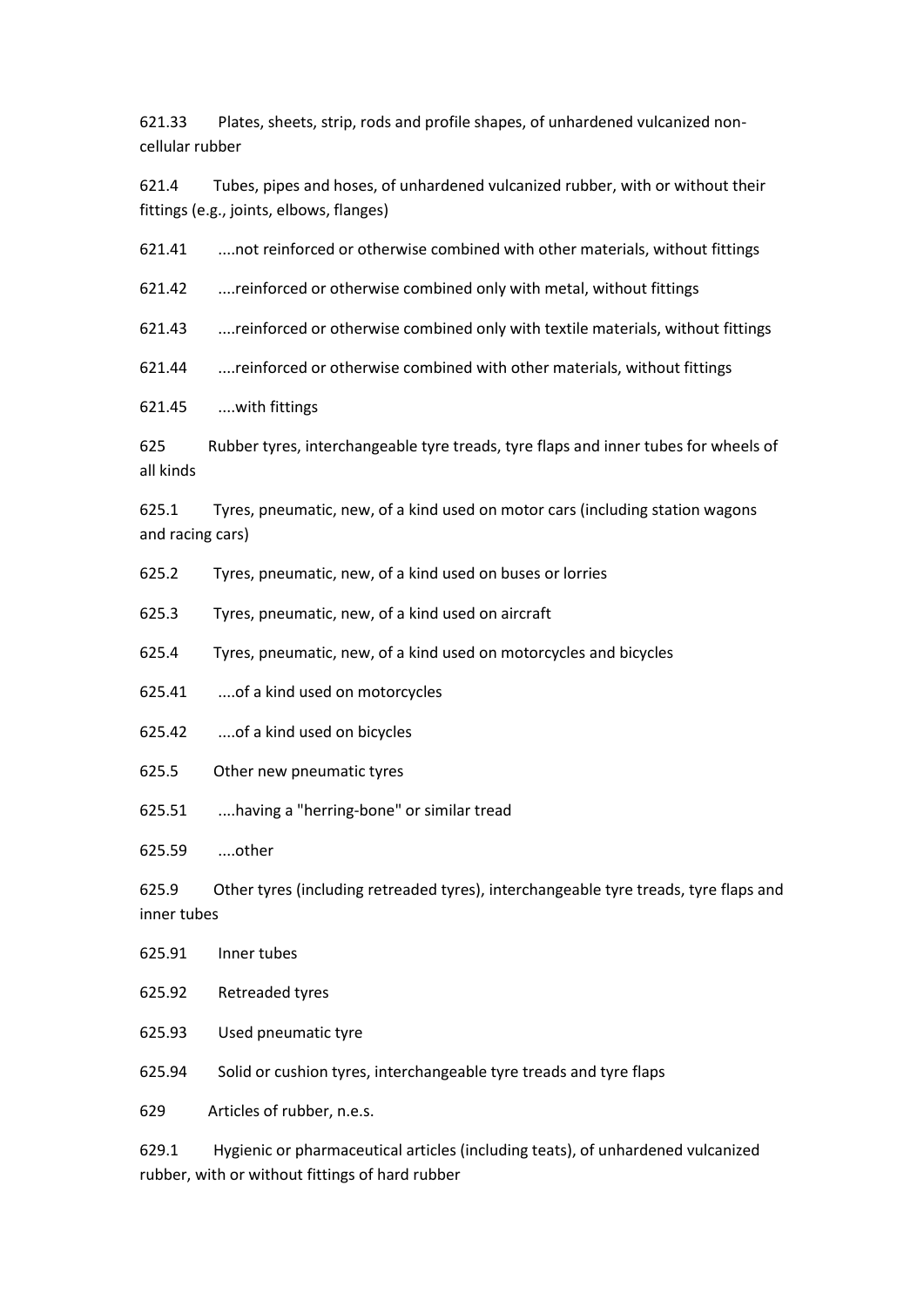629.11 Sheath contraceptives

629.19 Other hygienic or pharmaceutical articles of unhardened vulcanized rubber

629.2 Conveyor or transmission belts or belting, of vulcanized rubber

629.21 ....of trapezoidal cross-section (V-belts and V-belting)

629.29 ....other

629.9 Hard rubber; articles of hardened rubber or of unhardened vulcanized rubber, n.e.s.

629.91 Hard rubber (e.g., ebonite), in all forms (including waste and scrap); articles of hard rubber

629.92 Articles of unhardened cellular vulcanized rubber, n.e.s.

629.99 Articles of unhardened non-cellular vulcanized rubber, n.e.s.

63 Cork and wood manufactures (excluding furniture)

633 Cork manufactures

633.1 Articles of natural cork

633.11 Corks and stoppers

633.19 Other

633.2 Agglomerated cork (with or without a binding substance) and articles of agglomerated cork

633.21 Blocks, plates, sheets, strip; tiles and solid cylinders

633.29 Other

634 Veneers, plywood, particle board, and other wood, worked, n.e.s.

634.1 Veneer sheets and sheets for plywood (whether or not spliced) and other wood sawn lengthwise, sliced or peeled, whether or not planed, sanded or finger-jointed, of a thickness not exceeding 6 mm

634.11 ....coniferous

634.12 ....non-coniferous

634.2 Densified wood and reconstituted wood

634.21 Densified wood, in blocks, plates, strips or profile shapes

634.22 Particle board and similar board of wood, whether or not agglomerated with resins or other organic binding substances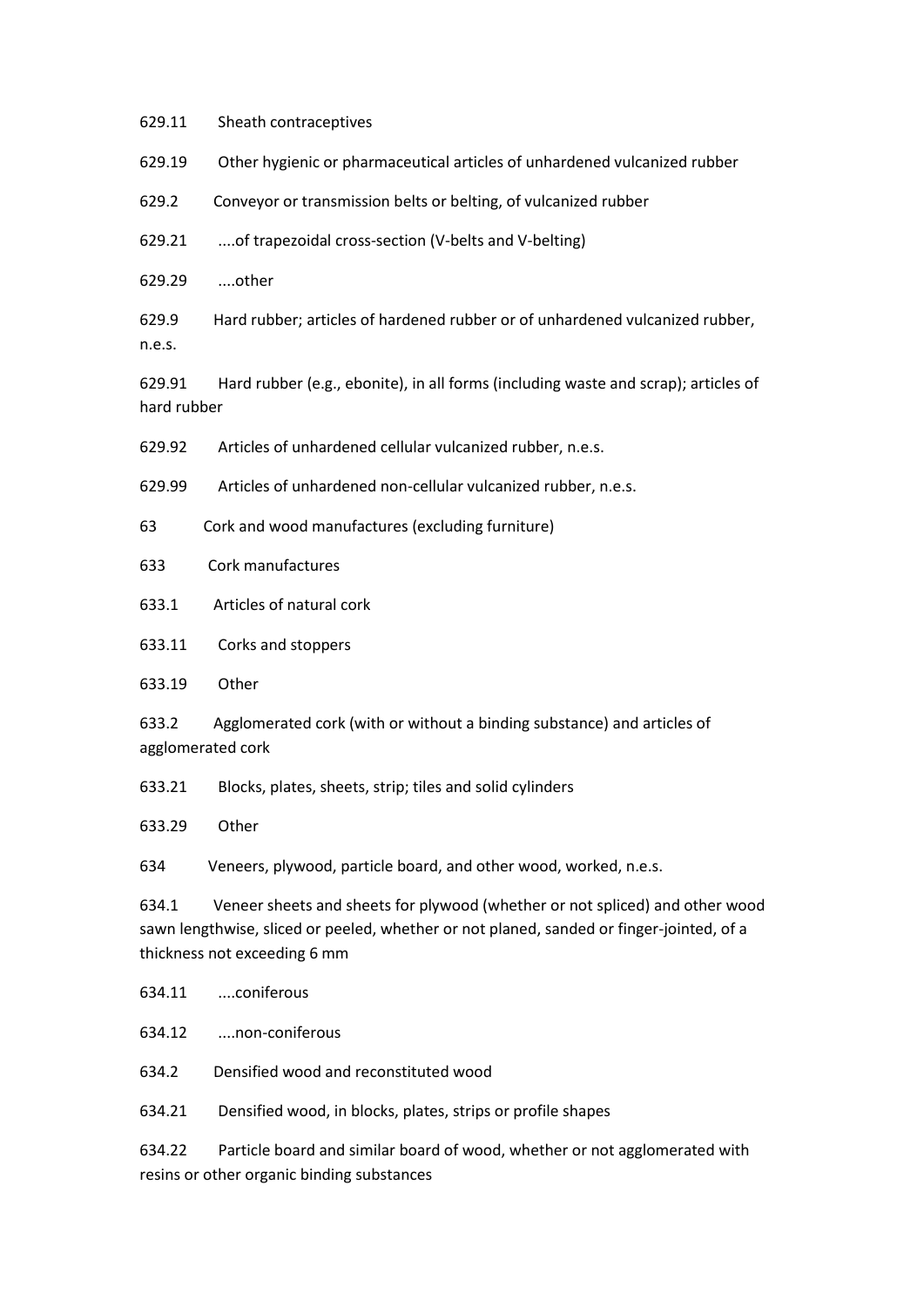634.23 Particle board and similar board of ligneous materials other than wood, whether or not agglomerated with resins or other organic binding substances

634.3 Plywood consisting solely of sheets of wood, each ply not exceeding 6 mm thickness

634.31 ....with at least one outer ply of non-coniferous wood

634.39 ....other

634.4 Other veneered panels and similar laminated wood

634.41 ....with at least one outer ply of non-coniferous wood

634.49 ....other

634.5 Fibreboard of wood or other ligneous materials, whether or not bonded with resins or other organic substances

634.51 ....of a density exceeding 0.8 g/cm3

634.52 ....of a density exceeding 0.5 g/cm3 but not exceeding 0.8 g/cm3

634.53 ....of a density exceeding 0.35 g/cm3 but not exceeding 0.5 g/cm3

634.59 Fibreboard of wood or other ligneous materials, n.e.s.

634.9 Wood, simply shaped, n.e.s.

634.91 Hoopwood; split poles; piles, pickets and stakes of wood, pointed but not sawn lengthwise; wooden sticks, roughly trimmed but not turned, bent or otherwise worked, suitable for the manufacture of walking-sticks, umbrellas, tool handles or the like; chipwo

634.93 Wood wool; wood flour

635 Wood manufactures, n.e.s.

635.1 Packings and cable-drums of wood; wooden box pallets and the like

635.11 Packing cases, boxes, crates, drums and similar packings; cable-drums

635.12 Pallets, box pallets and other load boards

635.2 Casks, barrels, vats, tubs and other coopers' products and parts thereof, of wood (including staves)

635.3 Builders' joinery and carpentry of wood, including cellular wood panels, assembled parquet panels, shingles and shakes

635.31 Windows, French windows and their frames

635.32 Doors and their frames and thresholds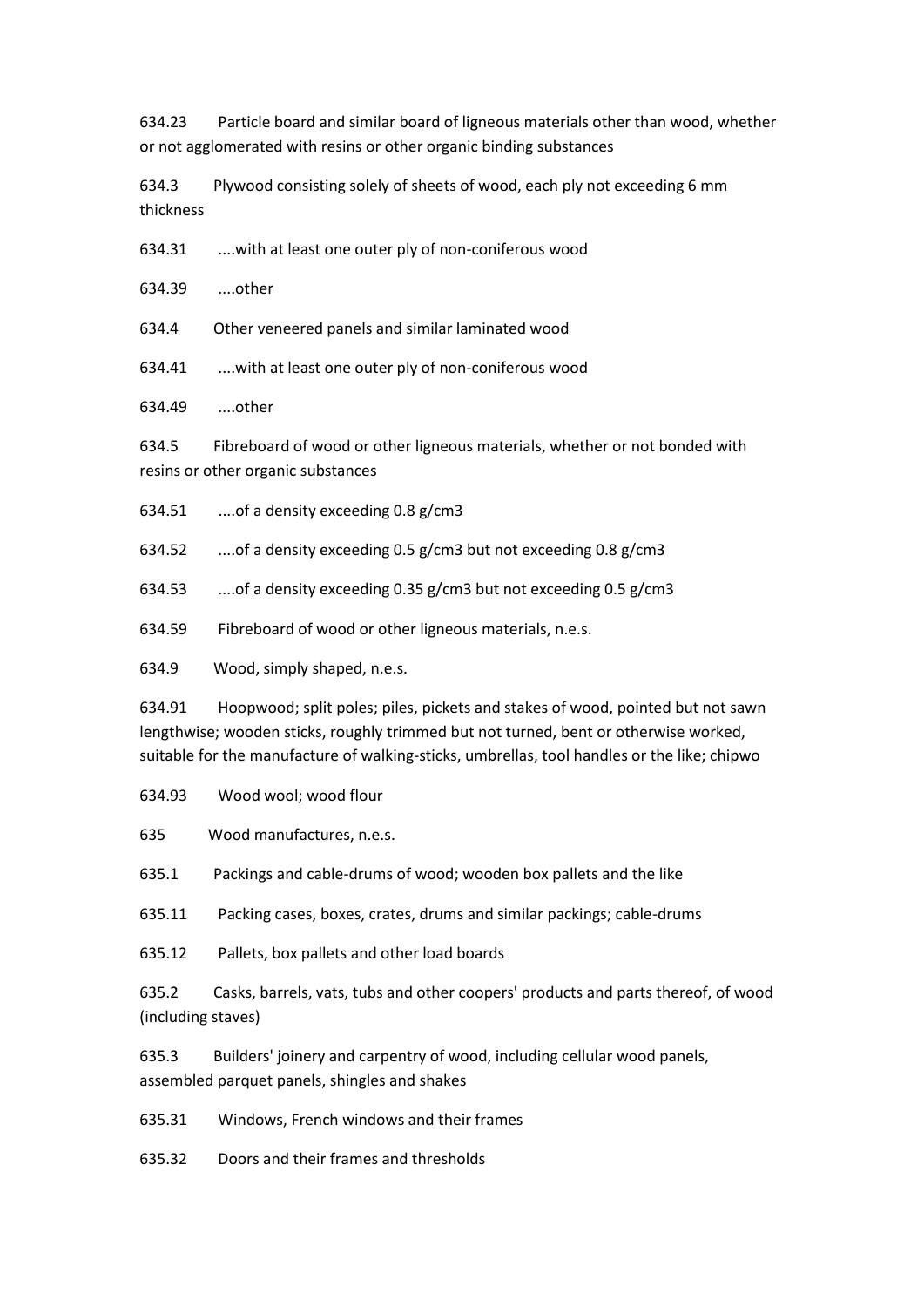635.33 Shingles and shakes

635.39 Other builders' joinery and carpentry of wood

635.4 Manufactures of wood for domestic or decorative use (excluding furniture)

635.41 Frames for paintings, photographs, mirrors or similar objects

635.42 Tableware and kitchenware

635.49 Wood marquetry and inlaid wood; caskets and cases for jewellery or cutlery, and similar articles; statuettes and other ornaments; wooden articles of furniture not falling within division 82

635.9 Manufactured articles of wood, n.e.s.

635.91 Tools, tool bodies, tool handles, broom or brush bodies and handles; boot or shoe lasts and trees

635.99 Other articles

64 Paper, paperboard and articles of paper pulp, of paper or of paperboard

641 Paper and paperboard

641.1 Newsprint, in rolls or sheets

641.2 Paper and paperboard, uncoated, of a kind used for writing, printing or other graphic purposes, and punch card stock and punch tape paper, in rolls or sheets (other than paper of heading 641.1 or 641.63); handmade paper and paperboard

641.21 Handmade paper and paperboard

641.22 Paper and paperboard of a kind used as a base for photosensitive, heat-sensitive or electrosensitive paper or paperboard

641.23 Carbonizing base paper

641.24 Wallpaper base

641.25 Other paper and paperboard, weighing less than 40 g/m2, not containing fibres obtained by a mechanical process or of which not more than 10% by weight of the total fibre content consists of such fibres

641.26 Other paper and paperboard, weighing 40 g/m2 or more but not more than 150 g/m2, not containing fibres obtained by a mechanical process or of which not more than 10% by weight of the total fibre content consists of such fibres

641.27 Other paper and paperboard, weighing more than 150 g/m2, not containing fibres obtained by a mechanical process or of which not more than 10% by weight of the total fibre content consists of such fibres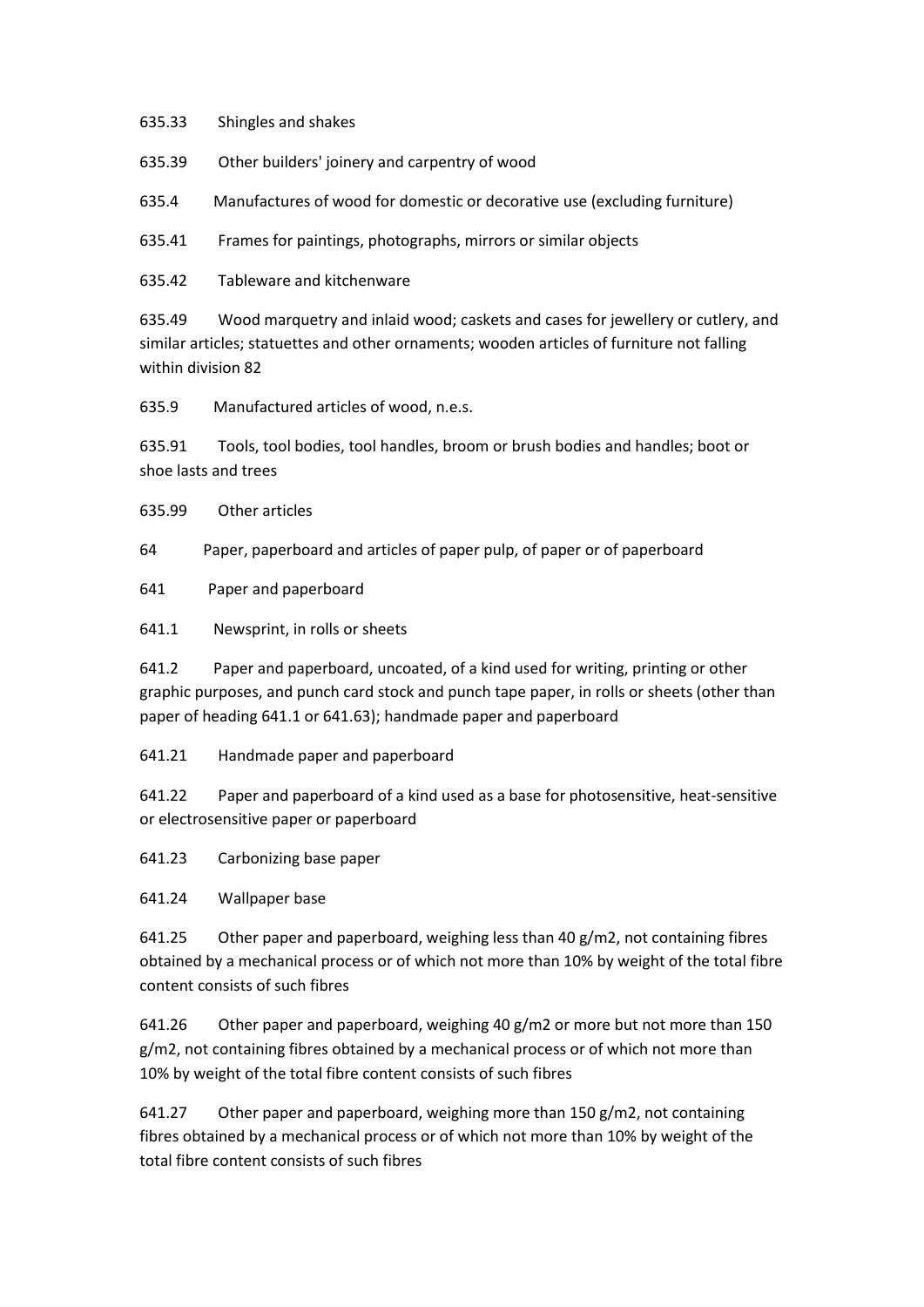641.29 Other paper and paperboard, of which more than 10% by weight of the total fibre content consists of fibres obtained by a mechanical process

641.3 Paper and paperboard, of a kind used for writing, printing or other graphic purposes, coated, impregnated, surface-coloured, surface-decorated or printed (not constituting printed matter within group 892), in rolls or sheets

641.31 Carbon paper, self-copy paper and other copying or transfer papers (including coated or impregnated paper for duplicator stencils or offset plates), whether or not printed, in rolls of a width exceeding 36 cm or in rectangular sheets with at least one sid

641.32 Paper and paperboard of a kind used for writing, printing or other graphic purposes, coated on one or both sides with kaolin (China clay) or other inorganic substances, with or without a binder, and with no other coating, whether or not surface-coloured,

641.33 Paper and paperboard of a kind used for writing, printing or other graphic purposes, coated on one or both sides with kaolin (China clay) or other inorganic substances, with or without a binder, and with no other coating, whether or not surface-coloured,

641.34 Paper and paperboard of a kind used for writing, printing or other graphic purposes, coated on one or both sides with kaolin (China clay) or other inorganic substances, with or without a binder, and with no other coating, whether or not surface-coloured,

- 641.4 Kraft paper and paperboard, uncoated, n.e.s., in rolls or sheets
- 641.41 Kraft paper
- 641.42 Sack kraft paper
- 641.46 Kraft paper and paperboard, n.e.s., weighing 150 g/m2 or less
- 641.47 Kraft paper and paperboard, n.e.s., weighing more than 150 g/m2 but less than 225 g/m2
- 641.48 Kraft paper and paperboard, in rolls or sheets, n.e.s., weighing 225 g/m2 or more
- 641.5 Paper and paperboard, uncoated, in rolls or sheets, n.e.s.
- 641.51 Semi-chemical fluting paper (corrugating medium)
- 641.52 Sulphite wrapping paper

641.53 Vegetable parchment, greaseproof papers, tracing-papers and glassine and other glazed transparent or translucent papers

- 641.54 Multi-ply paper and paperboard
- 641.55 Cigarette paper, n.e.s.
- 641.56 Filter-paper and paperboard; felt paper and paperboard
- 641.57 Other paper and paperboard, weighing 150 g/m2 or less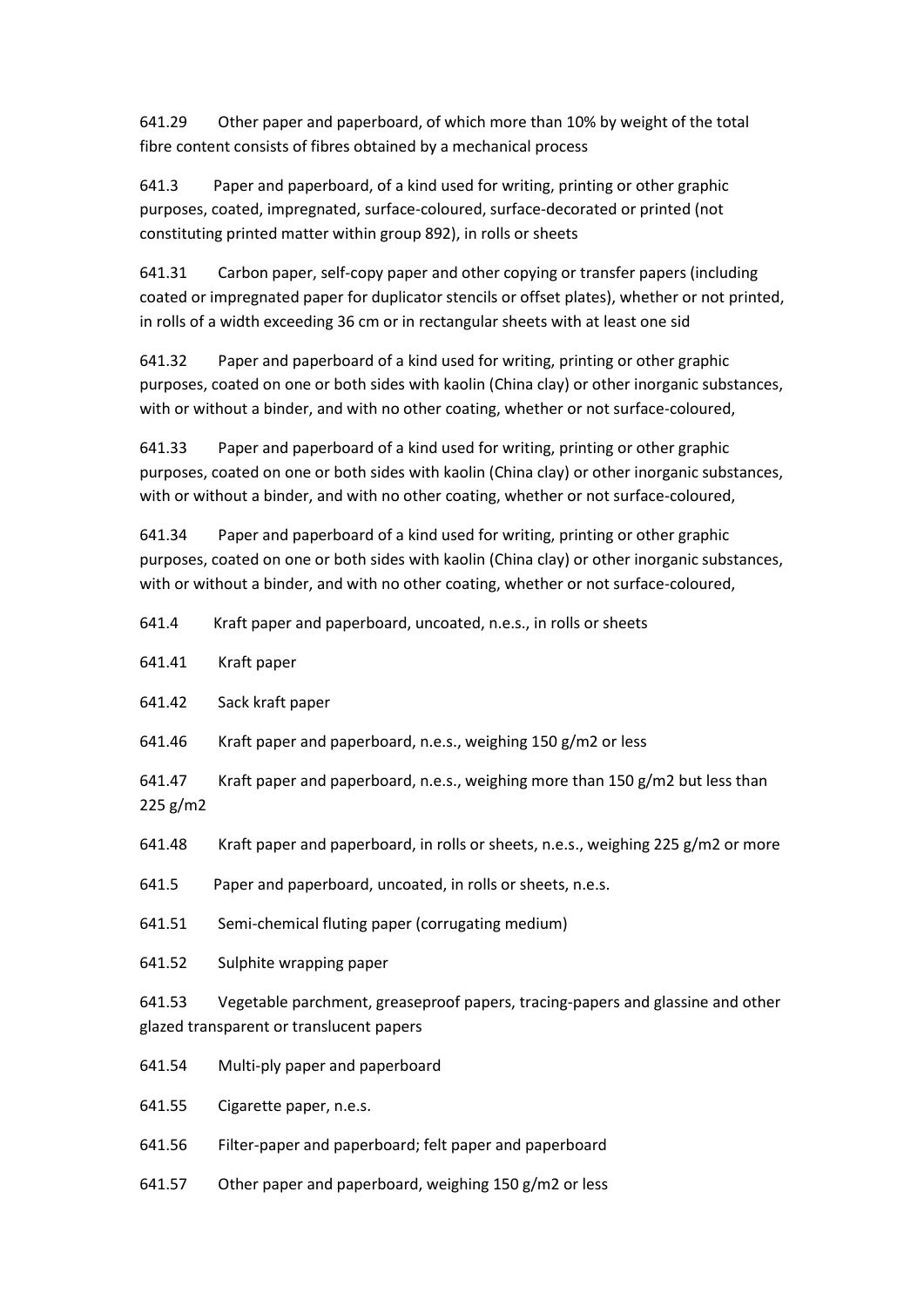641.58 Other paper and paperboard, weighing more than  $150$  g/m2 but less than 225 g/m2

641.59 Other paper and paperboard, weighing 225 g/m2 or more

641.6 Paper and paperboard, corrugated, crêped, crinkled, embossed or perforated, in rolls or sheets

641.61 Sack kraft paper, crêped or crinkled, whether or not embossed or perforated

641.62 Other kraft paper, crêped or crinkled, whether or not embossed or perforated

641.63 Toilet or facial tissue stock, towel or napkin stock and similar paper of a kind used for household or sanitary purposes, cellulose wadding and webs of cellulose fibres, whether or not crêped, crinkled, embossed, perforated, surface-coloured, surface-deco

641.64 Paper and paperboard, corrugated (with or without glued flat surface sheets), whether or not perforated

641.69 Paper, crêped, crinkled, embossed or perforated, n.e.s.

641.7 Paper, paperboard, cellulose wadding and webs of cellulose fibres, coated, impregnated, covered, surface-coloured, surface-decorated or printed, not constituting printed matter within group 892, in rolls or sheets, n.e.s.

641.71 Paper and paperboard coated, impregnated or covered with plastics (excluding adhesives), bleached, weighing more than 150 g/m2

641.72 Other paper and paperboard, coated impregnated or covered with plastics (excluding adhesives)

641.73 Paper and paperboard, tarred, bituminized or asphalted

641.74 Kraft paper and paperboard, coated on one or both sides with kaolin (China clay) or other inorganic substances, with or without a binder, and with no other coating, whether or not surface-coloured, surface-decorated or printed, other than that of a kind u

641.75 Kraft paper and paperboard, coated on one or both sides with kaolin (China clay) or other inorganic substances, with or without a binder, and with no other coating, whether or not surface-coloured, surface-decorated or printed, other than that of a kind u

641.76 Other kraft paper and paperboard, coated on one or both sides with kaolin (China clay) or other inorganic substances, with or without a binder, and with no other coating, whether or not surface-coloured, surface-decorated or printed, other than that of a

641.77 Other paper and paperboard coated on one or both sides with kaolin (China clay) or other inorganic substances, with or without a binder, and with no other coating, whether or not surface-coloured, surface-decorated or printed, other than that of a kind us

641.78 Gummed or adhesive paper and paperboard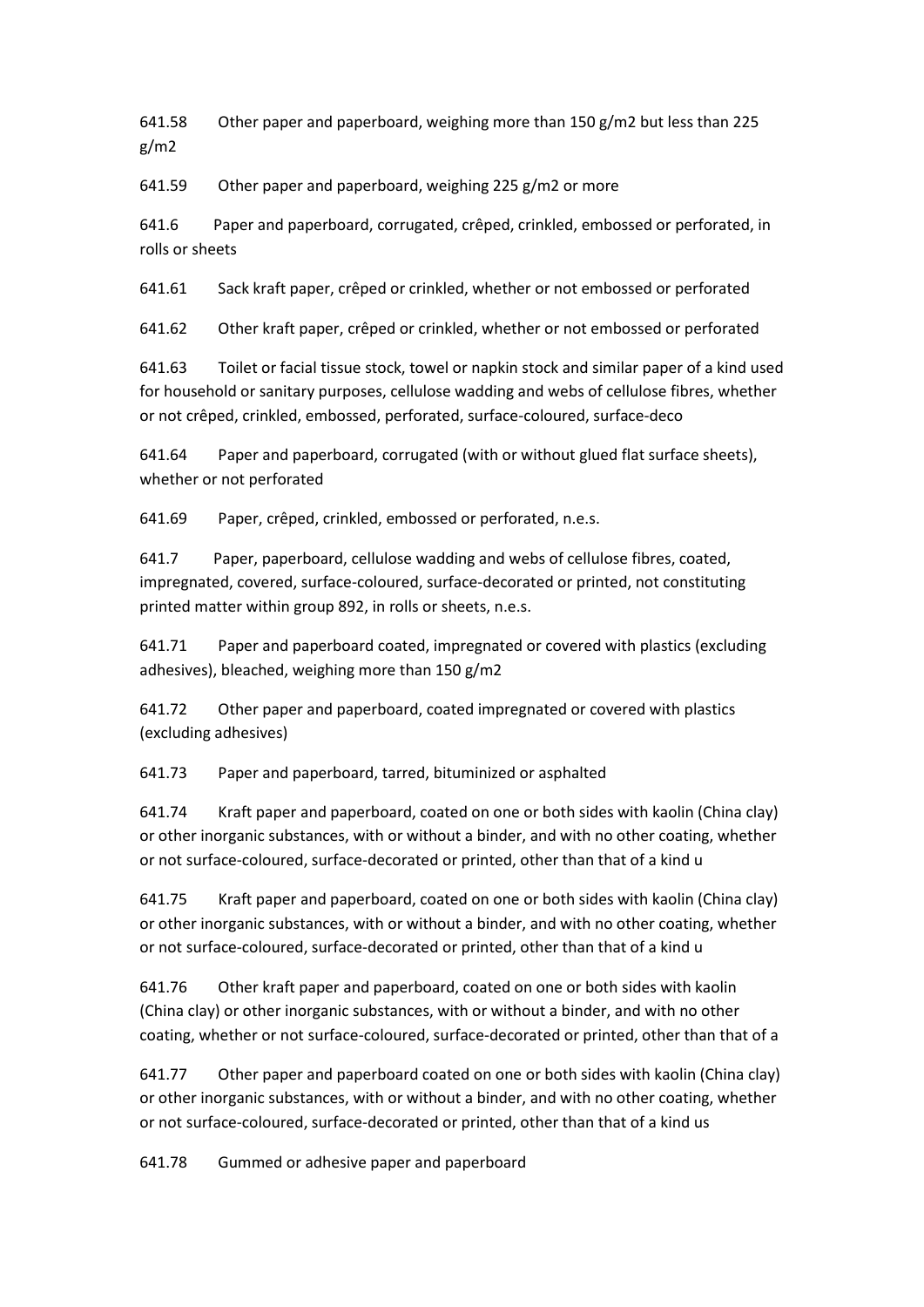641.79 Other paper, paperboard, cellulose wadding and webs of cellulose fibres, coated, impregnated, covered, surface-coloured, surface-decorated or printed

641.9 Converted paper and paperboard, n.e.s.

641.91 Paper and paperboard, laminated internally with bitumen, tar or asphalt, in rolls or sheets

641.92 Other composite paper and paperboard (made by sticking flat layers of paper or paperboard together with an adhesive), not surface-coated or impregnated, whether or not internally reinforced, in rolls or sheets

641.93 Filter blocks, slabs and plates, of paper pulp

641.94 Wallpaper and similar wall coverings; window transparencies of paper

642 Paper and paperboard, cut to size or shape, and articles of paper or paperboard

642.1 Cartons, boxes, cases, bags and other packing containers, of paper, paperboard, cellulose wadding or webs of cellulose fibres; box files, letter trays and similar articles, of paper or paperboard of a kind used in offices, shops or the like

642.11 Cartons, boxes and cases, of corrugated paper or paperboard

642.12 Folding cartons, boxes and cases, of non-corrugated paper or paperboard

642.13 Sacks and bags, having a base of a width of 40 cm or more

642.14 Other sacks and bags, including cones

642.15 Other packing containers, including record sleeves

642.16 Box files, letter trays, storage boxes and similar articles, of a kind used in offices, shops or the like

642.2 Envelopes, letter cards, plain postcards and correspondence cards, of paper or paperboard; boxes, pouches, wallets and writing compendiums, of paper or paperboard, containing an assortment of paper stationery

642.21 Envelopes

642.22 Letter-cards, plain postcards and correspondence cards

642.23 Boxes, pouches, wallets and writing compendiums, of paper or paperboard, containing an assortment of paper stationery

642.3 Registers, account-books, notebooks, order books, receipt books, letter pads, memorandum pads, diaries and similar articles, exercise books, blotting pads, binders (loose-leaf or other), folders, file covers, manifold business forms, interleaved carbon se

642.31 Registers, account-books, notebooks, order books, receipt books, letter pads, memorandum pads, diaries and similar articles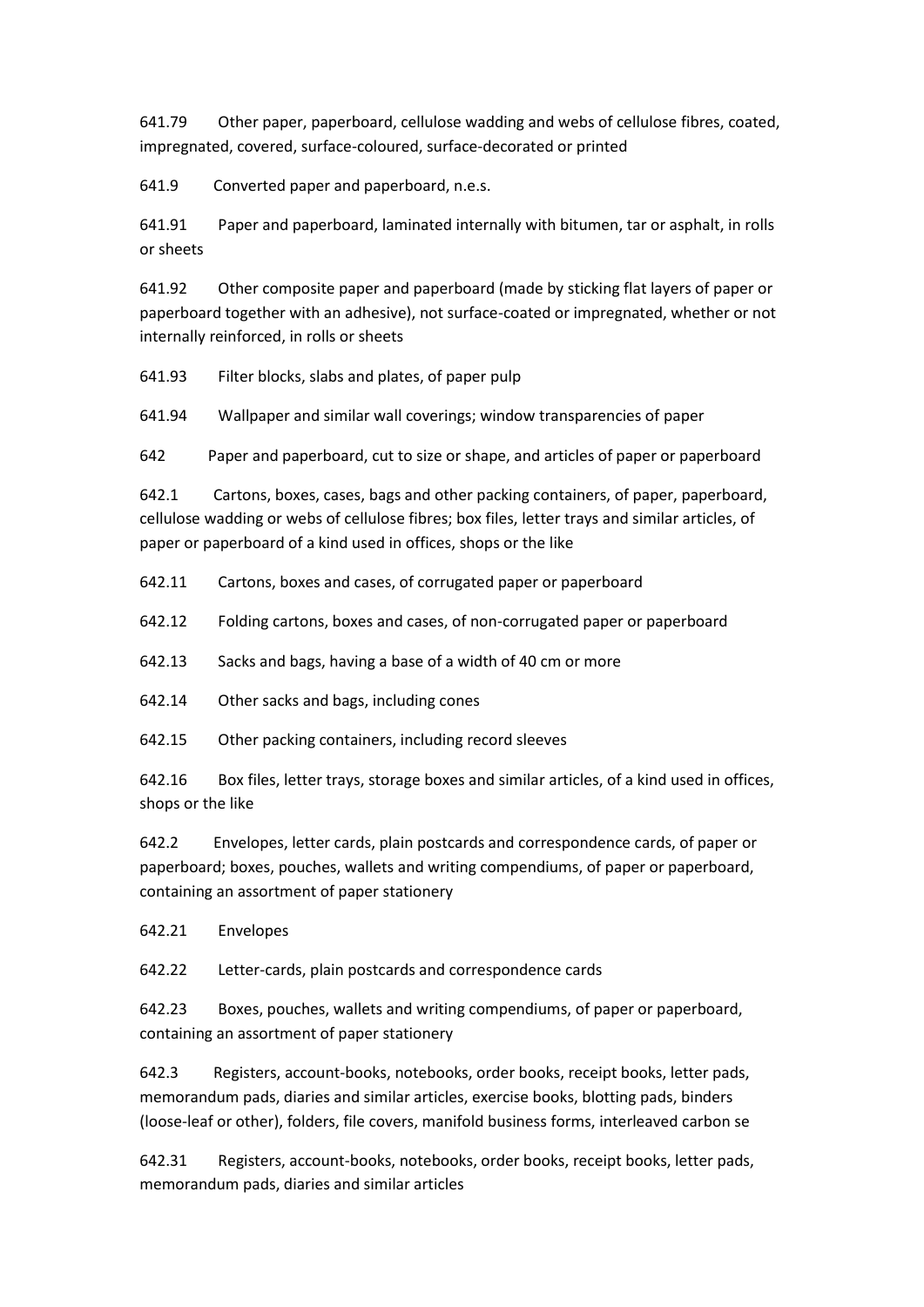642.32 Exercise books

642.33 Binders (other than book covers), folders and file covers

642.34 Manifold business forms and interleaved carbon sets

642.35 Albums for samples or for collections

642.39 Book covers; blotting pads and other articles of stationery, n.e.s.

642.4 Paper and paperboard, cut to size or shape, n.e.s.

642.41 Cigarette paper, cut to size, whether or not in the form of booklets or tubes

642.42 Carbon paper, self-copy paper and other copying or transfer papers, cut to size; duplicator stencils and offset plates, of paper, whether or not put up in boxes

642.43 Toilet paper, cut to size, in rolls or in sheets

642.44 Gummed or adhesive paper, in strips or rolls

642.45 Filter-paper and paperboard, cut to size or shape

642.48 Paper and paperboard, of a kind used for writing, printing or other graphic purposes, n.e.s.

642.9 Articles of paper pulp, paper, paperboard or cellulose wadding, n.e.s.

642.91 Bobbins, spools, cops and similar supports of paper pulp, paper or paperboard (whether or not perforated or hardened)

642.92 Cards, not punched, for punch card machines, whether or not in strips

642.93 Trays, dishes, plates, cups and the like, of paper or paperboard

642.94 Handkerchiefs, cleansing tissues, towels, serviettes, tablecloths, bed sheets and other paper linen; paper garments and clothing accessories

642.95 Sanitary towels and tampons, napkins (diapers) and napkin liners for babies and similar sanitary articles, of paper pulp, paper, cellulose wadding or webs of cellulose fibres

642.99 Other articles of paper pulp, paper, paperboard, cellulose wadding or webs of cellulose fibres, n.e.s.

65 Textile yarn, fabrics, made-up articles, n.e.s., and related products

651 Textile yarn

651.1 Yarn of wool or animal hair (excluding wool tops)

651.12 Yarn of carded wool, containing 85% or more by weight of wool, not put up for retail sale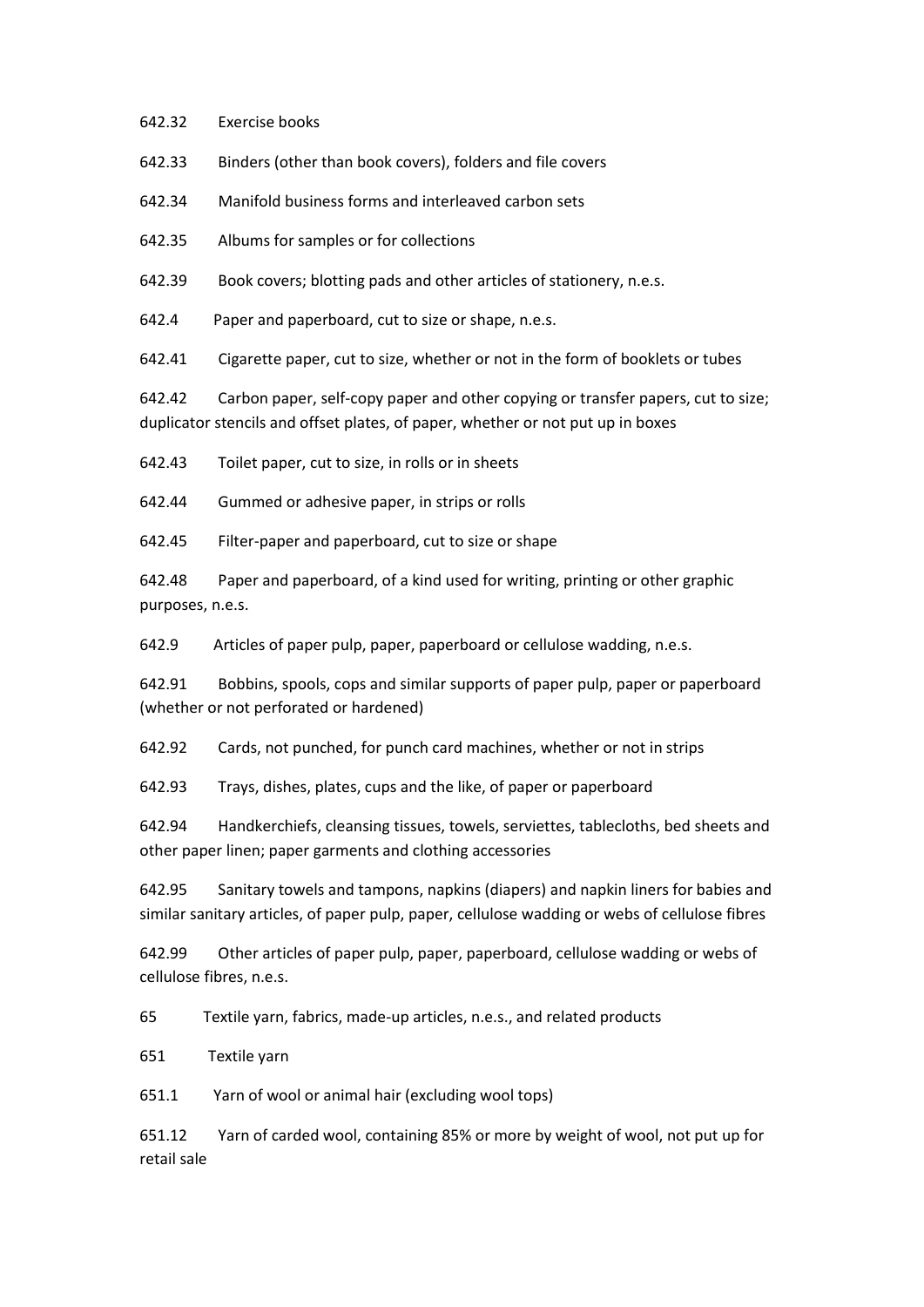651.13 Yarn of combed wool, containing 85% or more by weight of wool, not put up for retail sale

651.14 Yarn of fine animal hair (carded or combed), not put up for retail sale

651.15 Yarn of coarse animal hair or of horsehair (including gimped horsehair yarn), whether or not put up for retail sale

651.16 Yarn containing 85% or more by weight of wool or of fine animal hair, put up for retail sale

651.17 Yarn of carded wool containing less than 85% by weight of wool, not put up for retail sale

651.18 Yarn of combed wool containing less than 85% by weight of wool, not put up for retail sale

651.19 Yarn of wool or fine animal hair, containing less than 85% by weight of wool or of fine animal hair, put up for retail sale

- 651.2 Cotton sewing thread, whether or not put up for retail sale
- 651.21 ....not put up for retail sale
- 651.22 ....put up for retail sale
- 651.3 Cotton yarn, other than sewing thread
- 651.31 ....containing 85% or more by weight of cotton, put up for retail sale
- 651.32 ....other, put up for retail sale
- 651.33 ....containing 85% or more by weight of cotton, not put up for retail sale
- 651.34 ....containing less than 85% by weight of cotton, not put up for retail sale
- 651.4 Sewing thread of man-made fibres, whether or not put up for retail sale
- 651.41 ....of synthetic filaments
- 651.42 ....of artificial filaments
- 651.43 ....of synthetic staple fibres
- 651.44 ....of artificial staple fibres

651.5 Synthetic filament yarn (other than sewing thread), textured, not put up for retail sale, including monofilament of less than 67 decitex

- 651.51 ....of nylon or other polyamides
- 651.52 ....of polyesters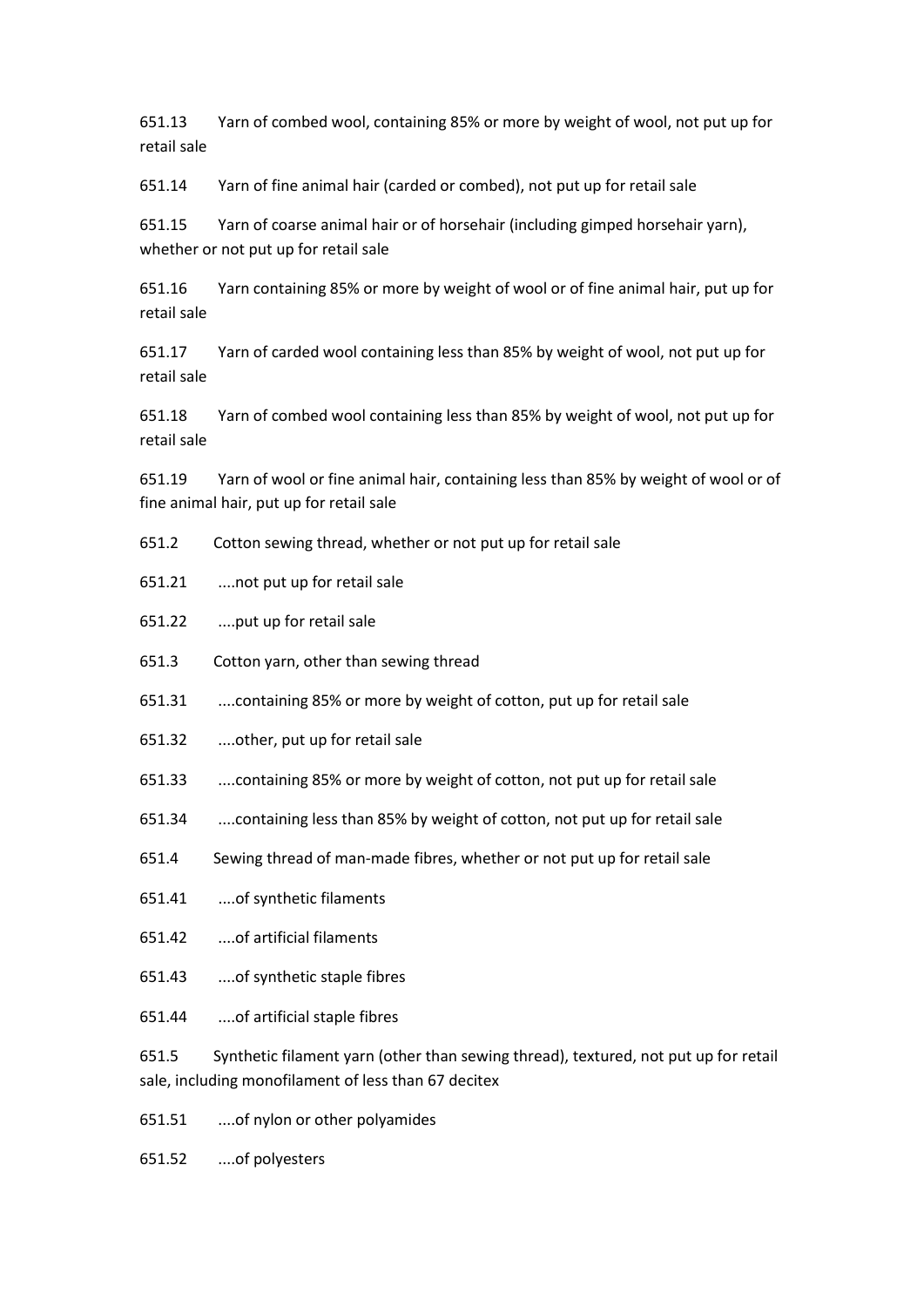651.59 ....other

651.6 Other synthetic filament yarn (other than sewing thread), including monofilament of less than 67 decitex

651.61 Yarn of synthetic filaments, put up for retail sale

651.62 High tenacity yarn of nylon or other polyamides or of polyesters, not put up for retail sale

651.63 Other yarn, single, untwisted or with a twist not exceeding 50 turns per metre, not put up for retail sale

651.64 Other yarn, single, with a twist exceeding 50 turns per metre, not put up for retail sale

651.69 Other yarn, multiple (folded) or cabled, not put up for retail sale

651.7 Artificial filament yarn (other than sewing thread); artificial monofilament, n.e.s.; strip and the like of artificial textile materials, n.e.s.

651.71 Yarn of artificial filaments (other than sewing thread), put up for retail sale

651.72 Textured artificial filament yarn, not put up for retail sale

651.73 High tenacity yarn of viscose rayon, not put up for retail sale

651.74 Other yarn, single, of viscose rayon, untwisted or with a twist not exceeding 120 turns per metre, not put up for retail sale

651.75 Other artificial filament yarn, single

651.76 Other artificial filament yarn (other than sewing thread), multiple (folded) or cabled, put up for retail sale

651.77 Artificial monofilament of 67 decitex or more and of which no cross-sectional dimension exceeds 1 mm; strip and the like (e.g., artificial straw) of artificial textile materials of an apparent width not exceeding 5 mm

651.8 Yarn (other than sewing thread) of staple fibres; synthetic monofilament, n.e.s.; strip and the like of synthetic textile materials of an apparent width not exceeding 5 mm

651.81 Yarn (other than sewing thread) containing 85% or more by weight of synthetic staple fibres, put up for retail sale

651.82 Yarn (other than sewing thread) containing 85% or more by weight of synthetic staple fibres, not put up for retail sale

651.83 Yarn (other than sewing thread) of synthetic staple fibres, containing less than 85% by weight of such fibres, put up for retail sale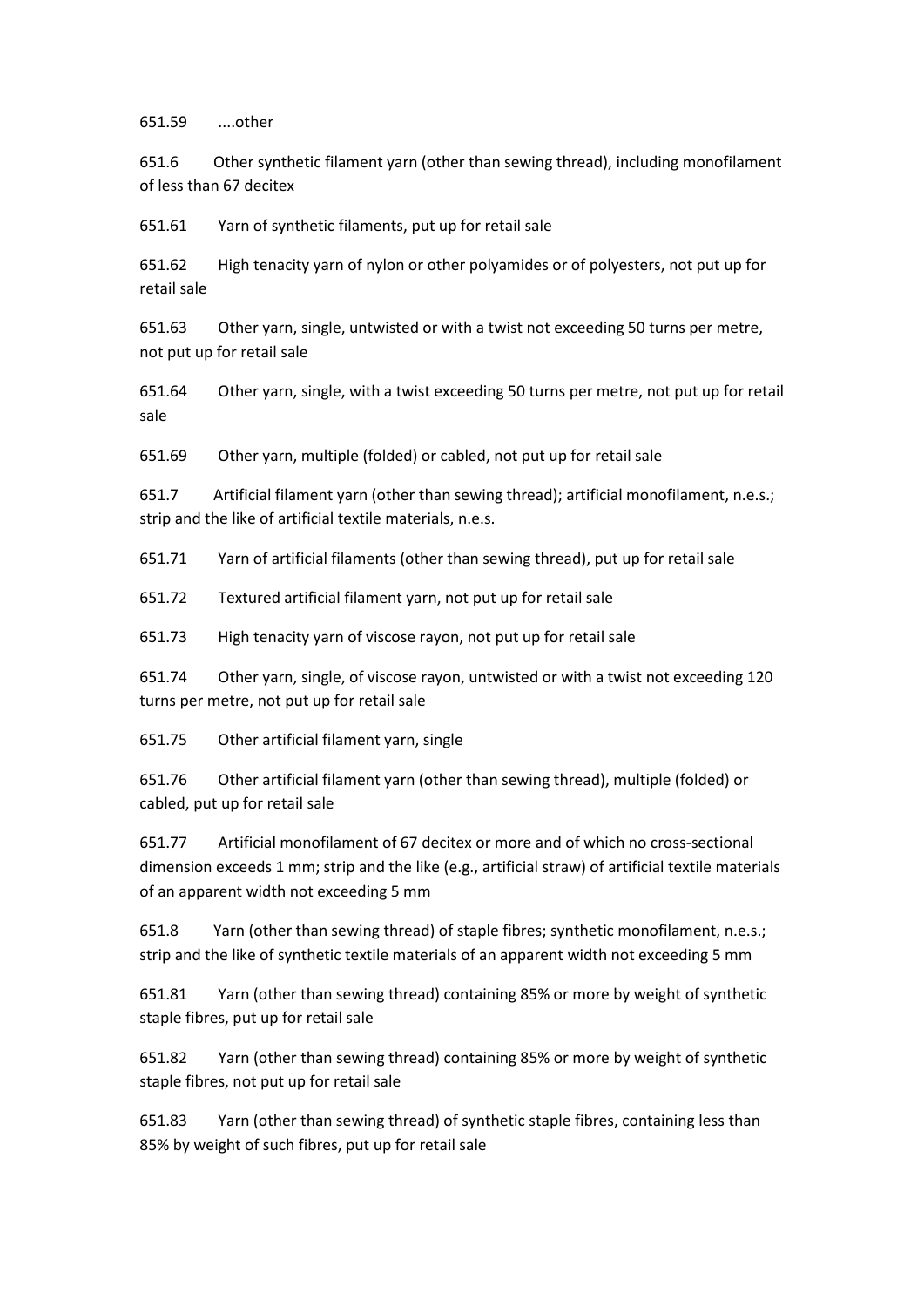651.84 Yarn (other than sewing thread) of synthetic staple fibres, containing less than 85% by weight of such fibres, not put up for retail sale

651.85 Yarn (other than sewing thread) of artificial staple fibres, put up for retail sale

651.86 Yarn (other than sewing thread) containing 85% or more by weight of artificial staple fibres, not put up for retail sale

651.87 Yarn (other than sewing thread) of artificial staple fibres, containing less than 85% by weight of these fibres, not put up for retail sale

651.88 Synthetic monofilament of 67 decitex or more and of which no cross-sectional dimension exceeds 1 mm; strip and the like (e.g., artificial straw) of synthetic textile materials of an apparent width not exceeding 5 mm

651.9 Yarn of textile fibres, n.e.s. (including paper yarn and yarn, slivers and rovings of glass fibre)

651.91 Metallized yarn, being textile yarn, or strip or the like of heading 651.77 or 651.88, combined with metal in the form of thread, strip or powder or covered with metal

- 651.92 Silk yarn (other than yarn spun from silk waste), not put up for retail sale
- 651.93 Yarn spun from silk waste, not put up for retail sale
- 651.94 Silk yarn and yarn spun from silk waste, put up for retail sale; silkworm gut
- 651.95 Slivers, rovings, yarn and chopped strands, of glass fibres
- 651.96 Flax yarn
- 651.97 Yarn of jute or of other textile bast fibres of group 264
- 651.99 Yarn of other vegetable textile fibres; paper yarn
- 652 Cotton fabrics, woven (not including narrow or special fabrics)
- 652.1 Cotton gauze, pile and chenille fabrics, woven

652.11 Cotton gauze (other than narrow fabrics of subgroup 656.1)

652.12 Terry towelling and similar woven terry fabrics, of cotton (other than fabrics of subgroup 656.1), unbleached

652.13 Other terry towelling and similar woven terry fabrics, of cotton (other than fabrics of subgroup 656.1)

652.14 Pile fabrics, woven, of cotton (other than terry towelling or similar woven terry fabrics of headings 652.12 and 652.13 and subgroup 656.1), uncut

652.15 Other pile and chenille fabrics, woven, of cotton (other than terry towelling or similar terry fabrics of headings 652.12 and 652.13 and subgroup 656.1)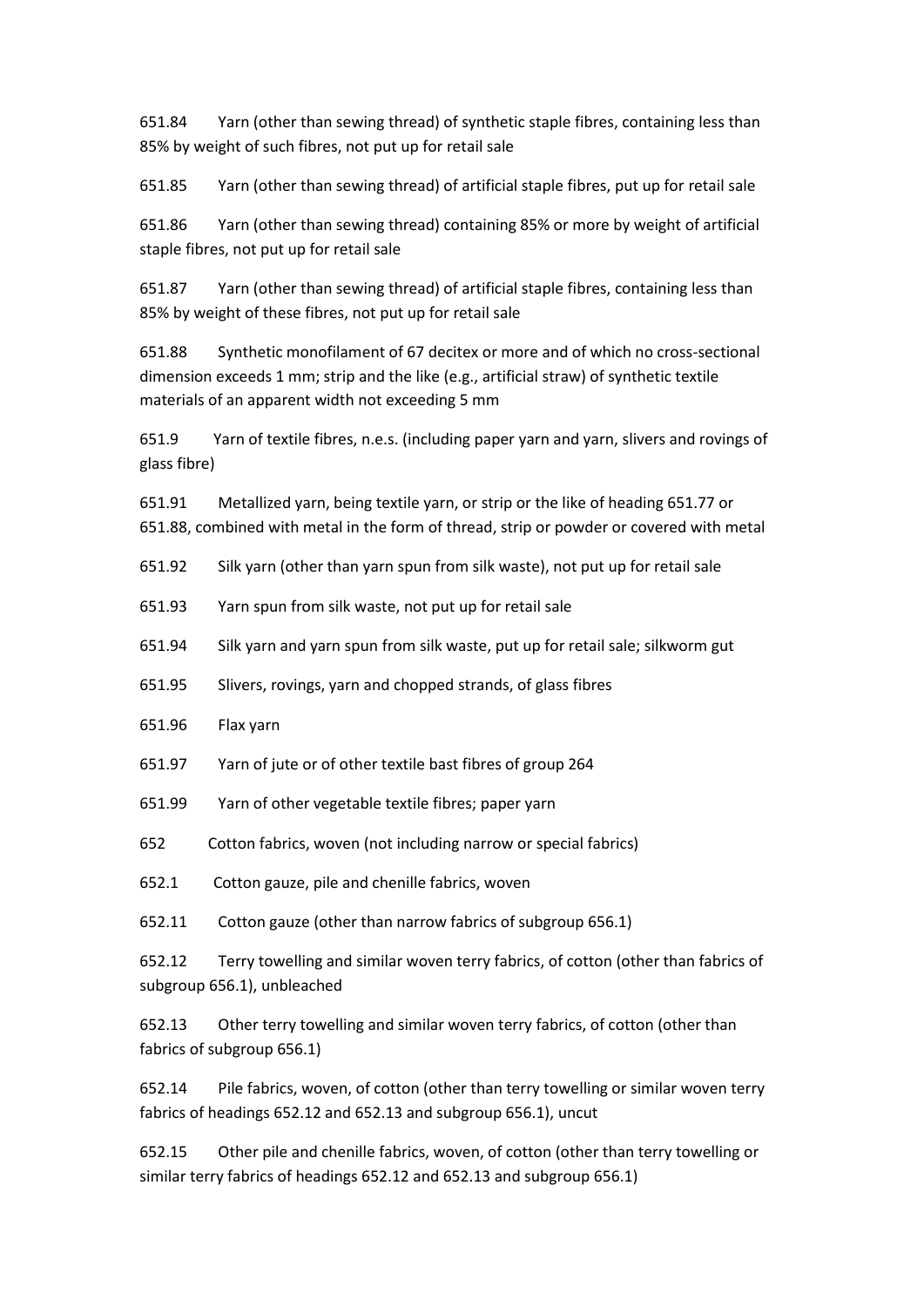652.2 Cotton fabrics, woven, unbleached (other than gauze and pile and chenille fabrics)

652.21 Woven fabrics containing 85% or more by weight of cotton, unbleached, weighing not more than 200 g/m2

652.22 Woven fabrics containing 85% or more by weight of cotton, unbleached, weighing more than 200 g/m2

652.23 Woven cotton fabrics, containing less than 85% by weight of cotton, unbleached, mixed mainly or solely with man-made fibres, weighing not more than 200 g/m2

652.24 Woven cotton fabrics, containing less than 85% by weight of cotton, unbleached, mixed mainly or solely with man-made fibres, weighing more than 200 g/m2

652.25 Other woven fabrics of cotton, unbleached, weighing not more than 200 g/m2

652.26 Other woven fabrics of cotton, unbleached, weighing more than 200 g/m2

652.3 Other woven fabrics, containing 85% or more by weight of cotton, bleached, dyed, printed or otherwise finished, weighing not more than 200 g/m2

| 652.31 | bleached |
|--------|----------|
|        |          |

652.32 ....dyed

652.33 ....of yarns of different colours

652.34 ....printed

652.4 Other woven fabrics, containing 85% or more by weight of cotton, bleached, dyed, printed or otherwise finished, weighing more than 200 g/m2

- 652.41 ....bleached
- 652.42 ....dyed
- 652.43 ....denim

652.44 ....of yarns of different colours (other than denim)

652.45 ....printed

652.5 Other woven cotton fabrics, containing less than 85% by weight of cotton, mixed mainly or solely with man-made fibres, bleached, dyed, printed or otherwise finished, weighing not more than 200 g/m2

| 652.51 bleached                      |
|--------------------------------------|
| 652.52 dyed                          |
| 652.53 of yarns of different colours |
| 652.54 printed                       |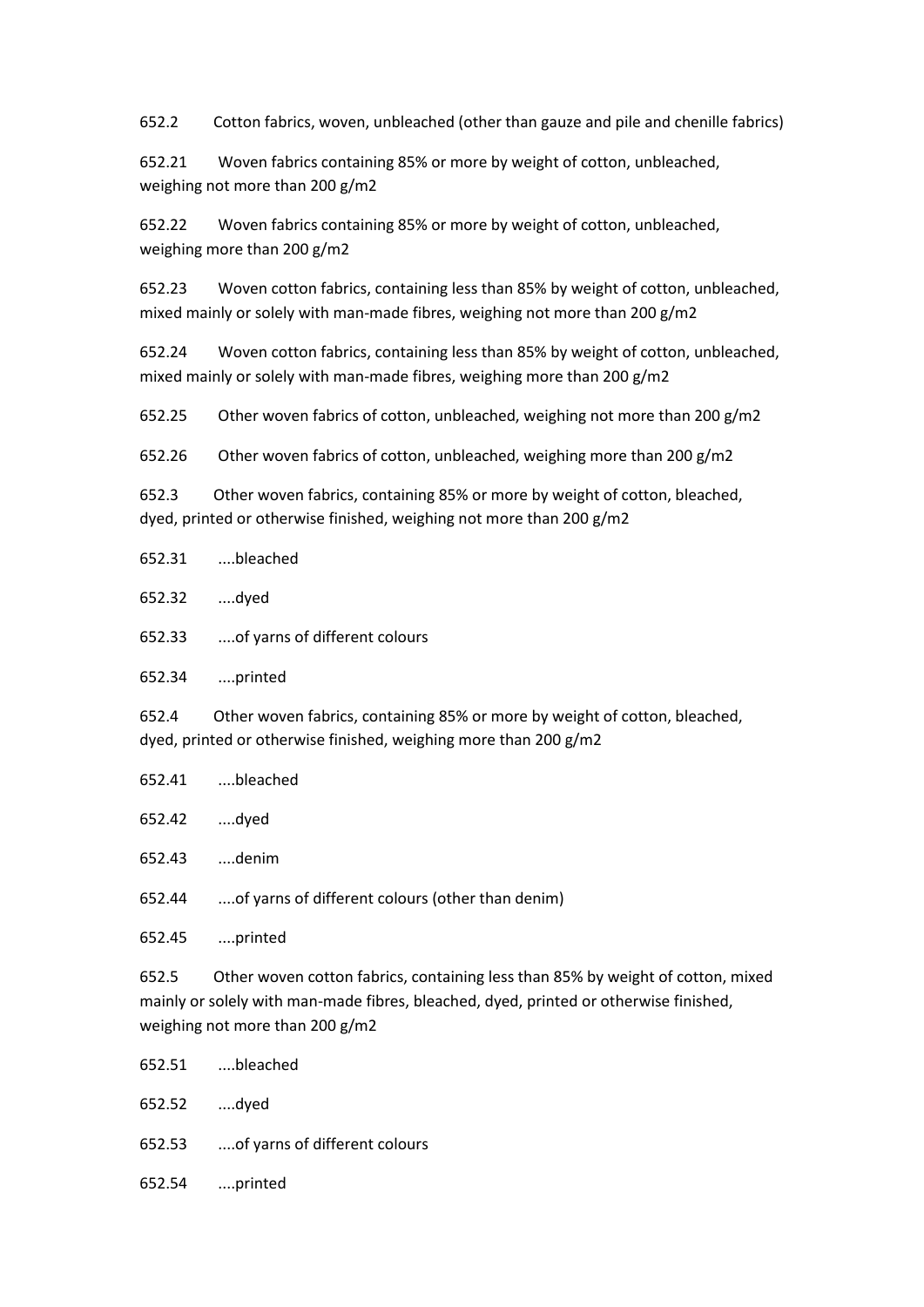652.6 Other woven cotton fabrics, containing less than 85% by weight of cotton, mixed mainly or solely with man-made fibres, bleached, dyed printed or otherwise finished, weighing more than 200 g/m2

652.61 ....bleached 652.62 ....dyed 652.63 ....denim 652.64 ....of yarns of different colours (other than denim) 652.65 ....printed 652.9 Other woven fabrics of cotton 652.91 ....bleached, weighing not more than 200 g/m2 652.92  $\ldots$  dyed, weighing not more than 200 g/m2 652.93 ....of yarns of different colours, weighing not more than 200 g/m2 652.94 ....printed, weighing not more than 200 g/m2 652.95 ....bleached, weighing more than 200  $g/m2$ 652.96 ....dyed, weighing more than 200 g/m2 652.97 ....of different colours, weighing more than 200 g/m2 652.98 ....printed, weighing more than 200 g/m2 653 Fabrics, woven, of man-made textile materials (not including narrow or special fabrics)

653.1 Fabrics, woven, of synthetic filament yarn (including woven fabrics obtained from materials of heading 651.88), other than pile and chenille fabrics

653.11 ....obtained from high tenacity yarn of nylon or other polyamides or of polyesters

653.12 ....obtained from strip or the like

653.13 ....consisting of layers of parallel synthetic filament yarns superimposed on each other at acute or right angles, the layers being bonded at the intersections of the yarns by an adhesive or by thermal bonding

653.14 ....other, containing 85% or more by weight of filaments of nylon or other polyamides

653.15 ....other, containing 85% or more by weight of textured polyester filaments

653.16 ....other, containing 85% or more by weight of non-textured polyester filaments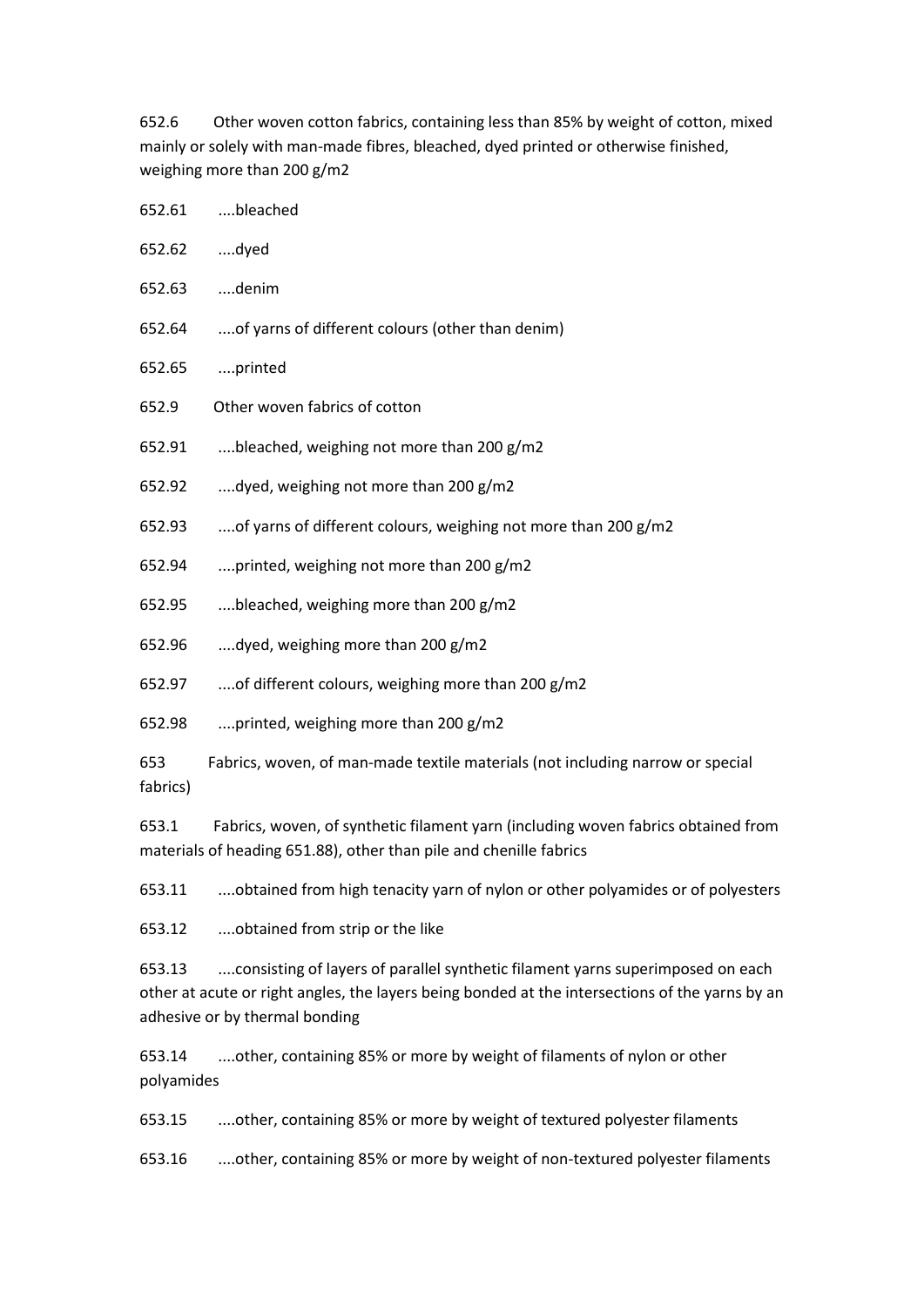653.17 ....other, containing 85% or more by weight of synthetic filaments, n.e.s.

653.18 ....other, containing less than 85% by weight of synthetic filaments, mixed mainly or solely with cotton

653.19 ....of synthetic filaments, n.e.s.

653.2 Fabrics, woven, of synthetic staple fibres, containing 85% or more by weight of such fibres (other than pile and chenille fabrics)

653.21 ....of polyester staple fibres

653.25 ....of acrylic or modacrylic staple fibres

653.29 ....of other synthetic staple fibres

653.3 Fabrics, woven, of synthetic staple fibres, containing less than 85% by weight of such fibres, mixed mainly or solely with cotton (other than pile and chenille fabrics)

653.31 ....of a weight not exceeding 170 g/m2, of polyester staple fibres

653.32 ....of a weight not exceeding 170 g/m2, of other synthetic staple fibres

653.33 ....of a weight exceeding 170 g/m2, of polyester staple fibres

653.34 ....of a weight exceeding 170 g/m2, of other synthetic staple fibres

653.4 Fabrics, woven, of synthetic staple fibres, containing less than 85% by weight of such fibres, mixed mainly or solely with fibres other than cotton (other than pile and chenille fabrics)

653.41 ....mixed mainly or solely with wool or fine animal hair

653.42 ....mixed mainly or solely with man-made filaments

653.43 ....mixed mainly or solely with fibres other than cotton, wool, fine animal hair or man-made filaments

653.5 Fabrics, woven, of artificial filament yarn (including woven fabrics obtained from materials of heading 651.77)

653.51 ....obtained from high tenacity yarn of viscose rayon

653.52 ....other, containing 85% or more by weight of artificial filament or strip or the like (other than pile and chenille fabrics)

653.59 ....of artificial filament yarn, n.e.s.

653.6 Fabrics, woven, containing 85% or more by weight of artificial staple fibres

653.8 Fabrics, woven, of artificial staple fibres, containing less than 85% by weight of such fibres (other than pile and chenille fabrics)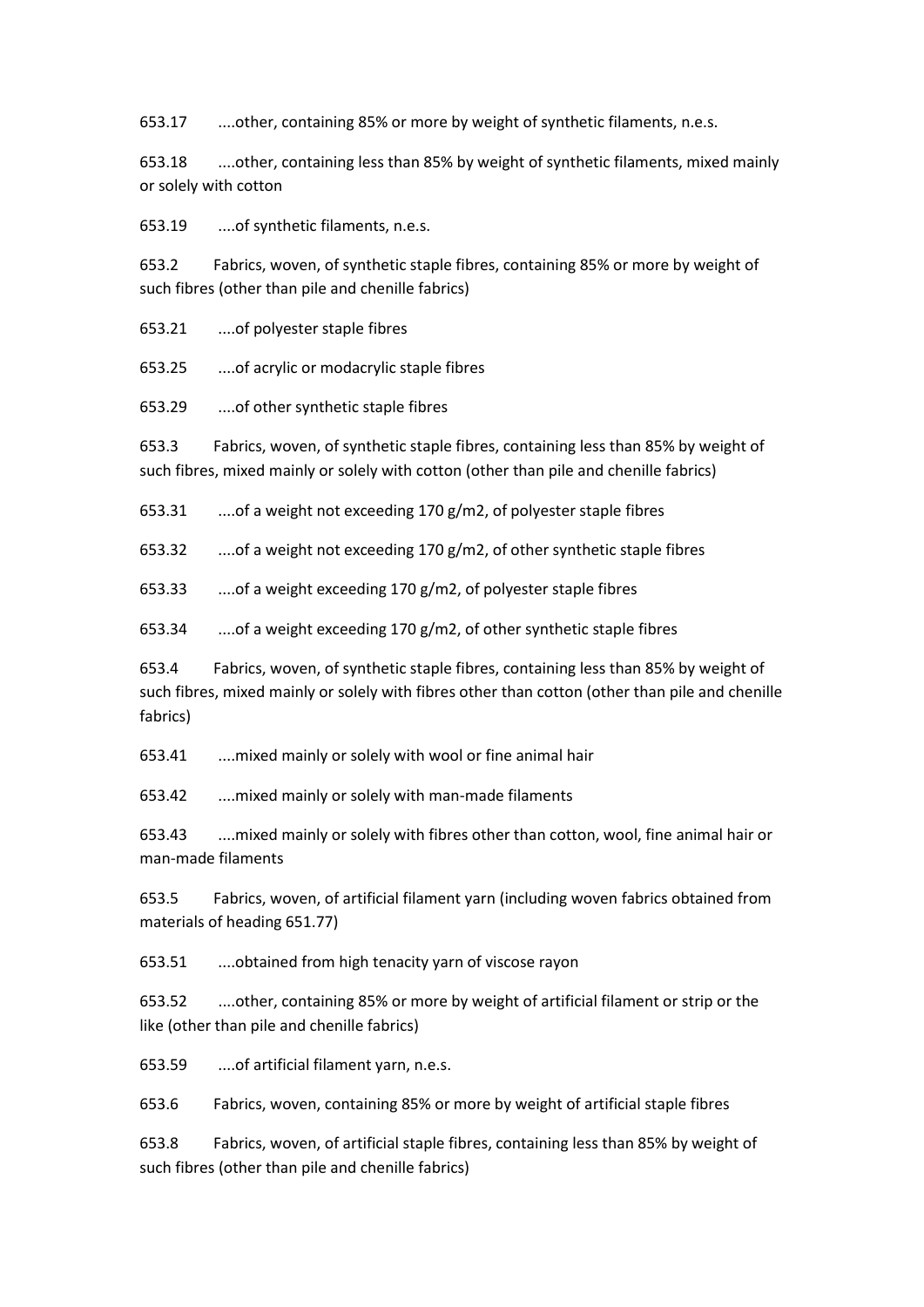653.81 ....mixed mainly or solely with cotton

653.82 ....mixed mainly or solely with wool or fine animal hair

653.83 ....mixed mainly or solely with man-made filaments

653.89 ....mixed mainly or solely with fibres other than cotton, wool, fine animal hair or man-made filaments

653.9 Pile fabrics and chenille fabrics, woven, of man-made fibres (other than fabrics of group 652 or 656)

653.91 Pile fabrics, uncut

653.93 Other pile fabrics and chenille fabrics

654 Other textile fabrics, woven

654.1 Fabrics, woven, of silk or of silk waste

654.11 Fabrics of noil silk

654.13 Other silk fabrics containing 85% or more by weight of silk or of silk waste (other than noil silk)

654.19 Other silk fabrics

654.2 Fabrics, woven, containing 85% or more by weight of wool or of fine animal hair (other than pile and chenille fabrics)

654.21 ....of carded wool or of carded fine animal hair

654.22 ....of combed wool or of combed fine animal hair

654.3 Fabrics, woven, of wool or of fine animal hair, n.e.s.

654.31 ....of carded wool or of carded fine animal hair, containing less than 85% by weight of wool or of fine animal hair, mixed mainly or solely with man-made filaments or with man-made staple fibres

654.32 ....of combed wool or of combed fine animal hair, containing less than 85% by weight of wool or fine animal hair, mixed mainly or solely with man-made filaments or with man-made staple fibres

654.33 ....of carded wool or of carded fine animal hair, containing less than 85% by weight of wool or fine animal hair, mixed mainly or solely with fibres other than man-made filaments or man-made staple fibres

654.34 ....of combed wool or of combed fine animal hair, containing less than 85% by weight of wool or fine animal hair, mixed mainly or solely with fibres other than man-made filaments or man-made staple fibres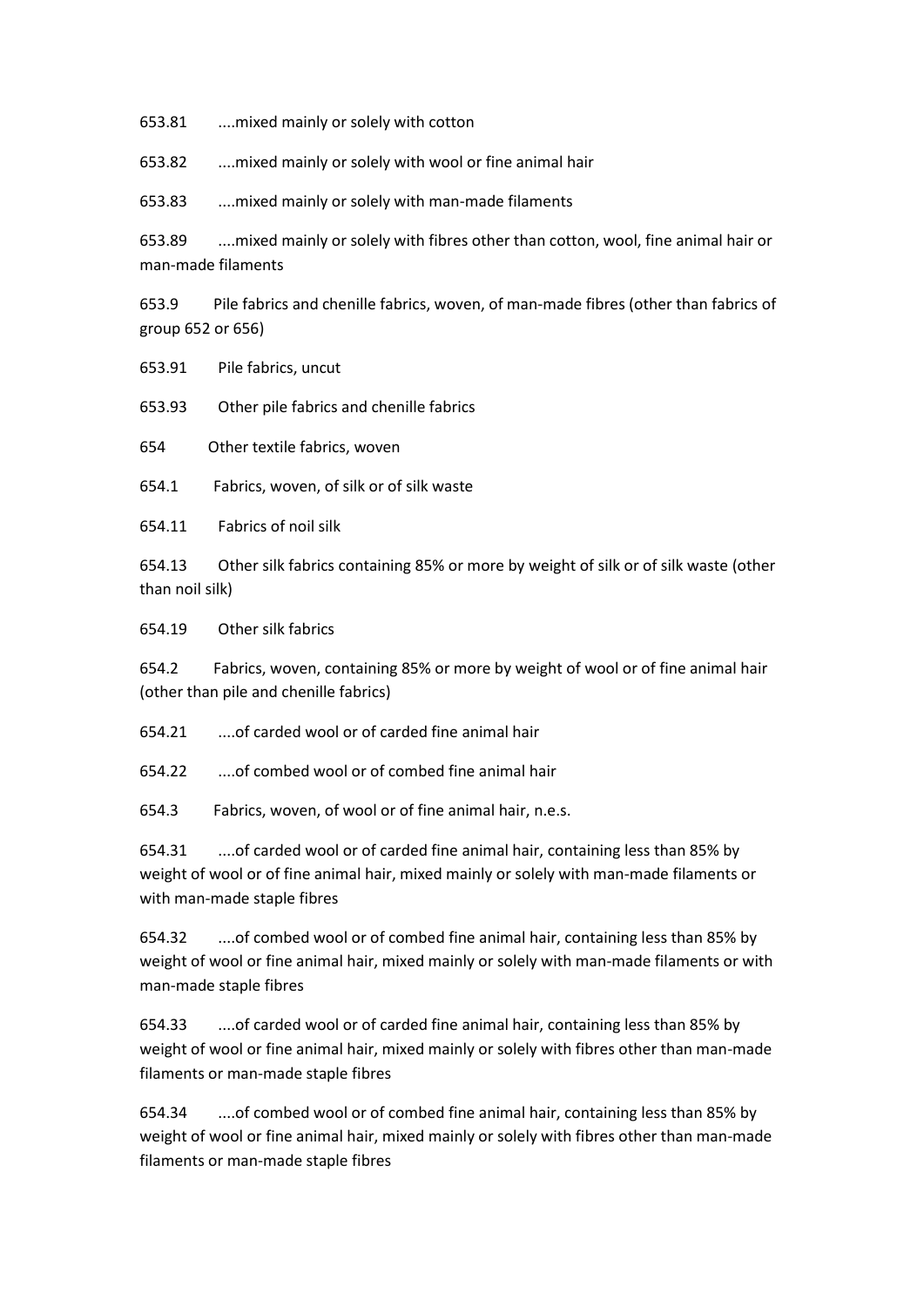654.35 Pile fabrics and chenille fabrics, of wool or of fine animal hair (other than fabrics of subgroups 652.1, 654.9 or 656.1)

654.4 Fabrics, woven, of flax

654.41 ....containing 85% or more by weight of flax

654.42 ....containing less than 85% by weight of flax

654.5 Fabrics, woven, of jute or of other textile bast fibres of group 264

654.6 Fabrics, woven, of glass fibres (including narrow fabrics)

654.9 Fabrics, woven, n.e.s.

654.91 ....of metal thread or of metallized yarn of heading 651.91, of a kind used in apparel, as furnishing fabrics or for similar purposes, n.e.s.

654.92 ....of coarse animal hair or of horsehair

654.93 ....of vegetable textile fibres, n.e.s.; woven fabrics of paper yarn

654.94 Gauze (other than narrow fabrics), of textile materials (other than cotton)

654.95 Pile and chenille fabrics, n.e.s., of textile materials (other than wool, cotton and man-made fibres)

654.96 Terry towelling and similar woven terry fabrics of textile materials (other than cotton)

654.97 Tufted textile fabrics

655 Knitted or crocheted fabrics (including tubular knit fabrics, n.e.s., pile fabrics and openwork fabrics), n.e.s.

655.1 Pile fabrics (including "long pile" fabrics and terry fabrics), knitted or crocheted, whether or not impregnated, coated, covered, or laminated

655.11 "Long pile" fabrics

655.12 Looped pile fabrics

655.19 Other pile fabrics, knitted or crocheted

655.2 Other knitted or crocheted fabrics, not impregnated, coated, covered or laminated

655.21 ....of a width not exceeding 30 cm

655.22 ....of a width exceeding 30 cm, containing 5% or more by weight of elastomeric yarn or rubber thread

655.23 Other fabrics, warp knit (including those made on galloon-knitting-machines)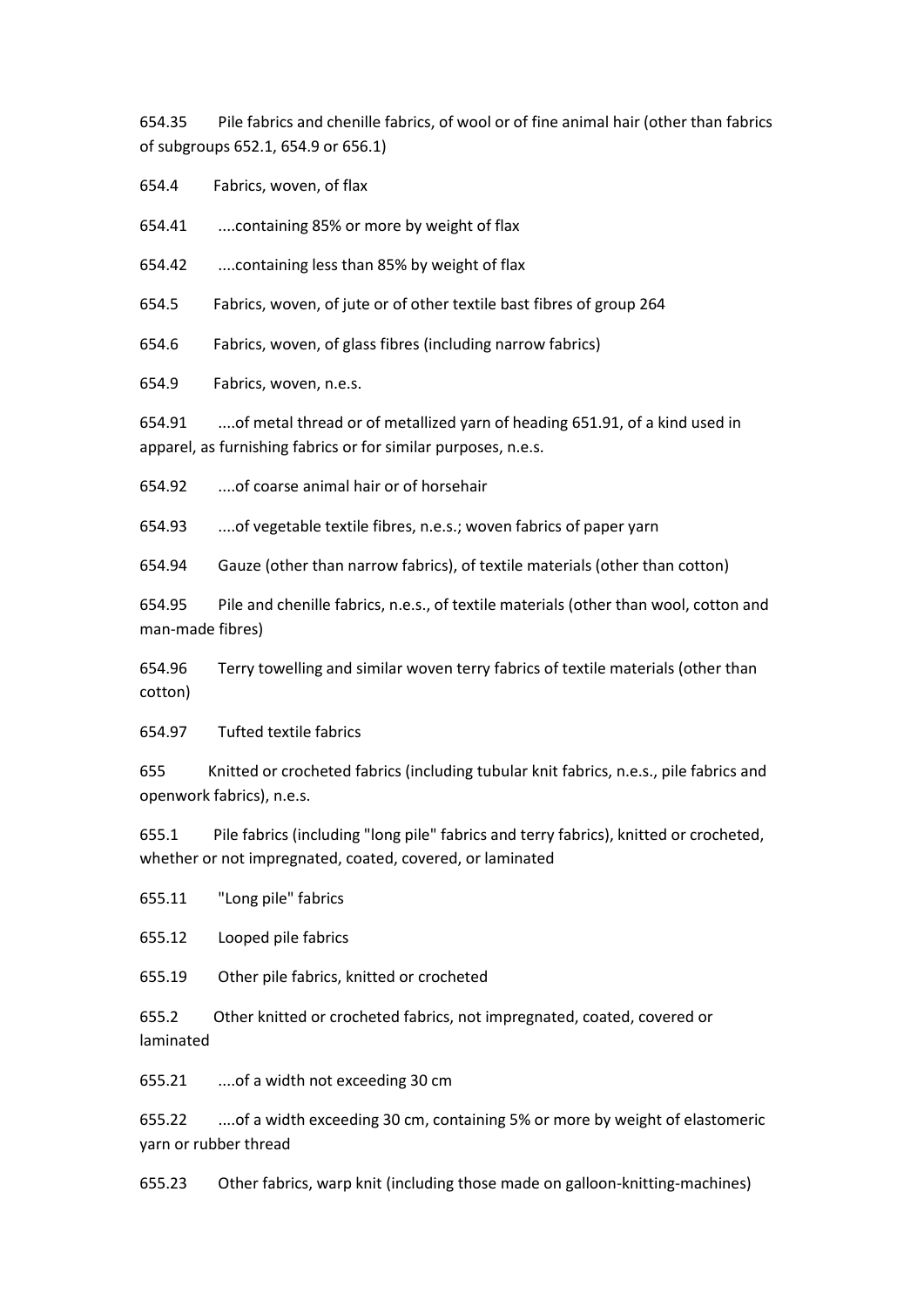655.29 Knitted or crocheted fabrics, n.e.s.

656 Tulles, lace, embroidery, ribbons, trimmings and other smallwares

656.1 Narrow woven fabrics (other than goods of subgroup 656.2); narrow fabrics consisting of warp without weft assembled by means of an adhesive (bolducs)

656.11 Woven pile fabrics (including terry towelling and similar woven terry fabrics) and chenille fabrics

656.12 Other woven fabrics, containing by weight 5% or more of elastomeric yarn or rubber thread

656.13 Other woven fabrics

656.14 Fabrics consisting of warp without weft assembled by means of an adhesive (bolducs)

656.2 Labels, badges and similar articles of textile materials, in the piece, in strips or cut to shape or size, not embroidered

656.21 ....woven

656.29 ....other

656.3 Gimped yarn, and strip and the like of heading 651.77 or 651.88, gimped (other than metallized yarn and gimped horsehair yarn); chenille yarn (including flock chenille yarn); loop-wale yarn; braids in the piece; ornamental trimmings in the piece, without

656.31 Gimped yarn, and strip and the like of heading 651.77 or 651.88, gimped (other than metallized yarn and gimped horsehair yarn); chenille yarn (including flock chenille yarn); loop wale-yarn

656.32 Braids in the piece; ornamental trimmings in the piece, without embroidery, other than knitted or crocheted; tassels, pompons and similar articles

656.4 Tulles and other net fabrics (not including woven, knitted or crocheted fabrics); lace in the piece, in strips or in motifs

- 656.41 Tulles and other net fabrics
- 656.42 Lace, mechanically made
- 656.43 Lace, handmade
- 656.5 Embroidery in the piece, in strips or in motifs
- 656.51 ....without visible ground
- 656.59 ....other
- 657 Special yarns, special textile fabrics and related products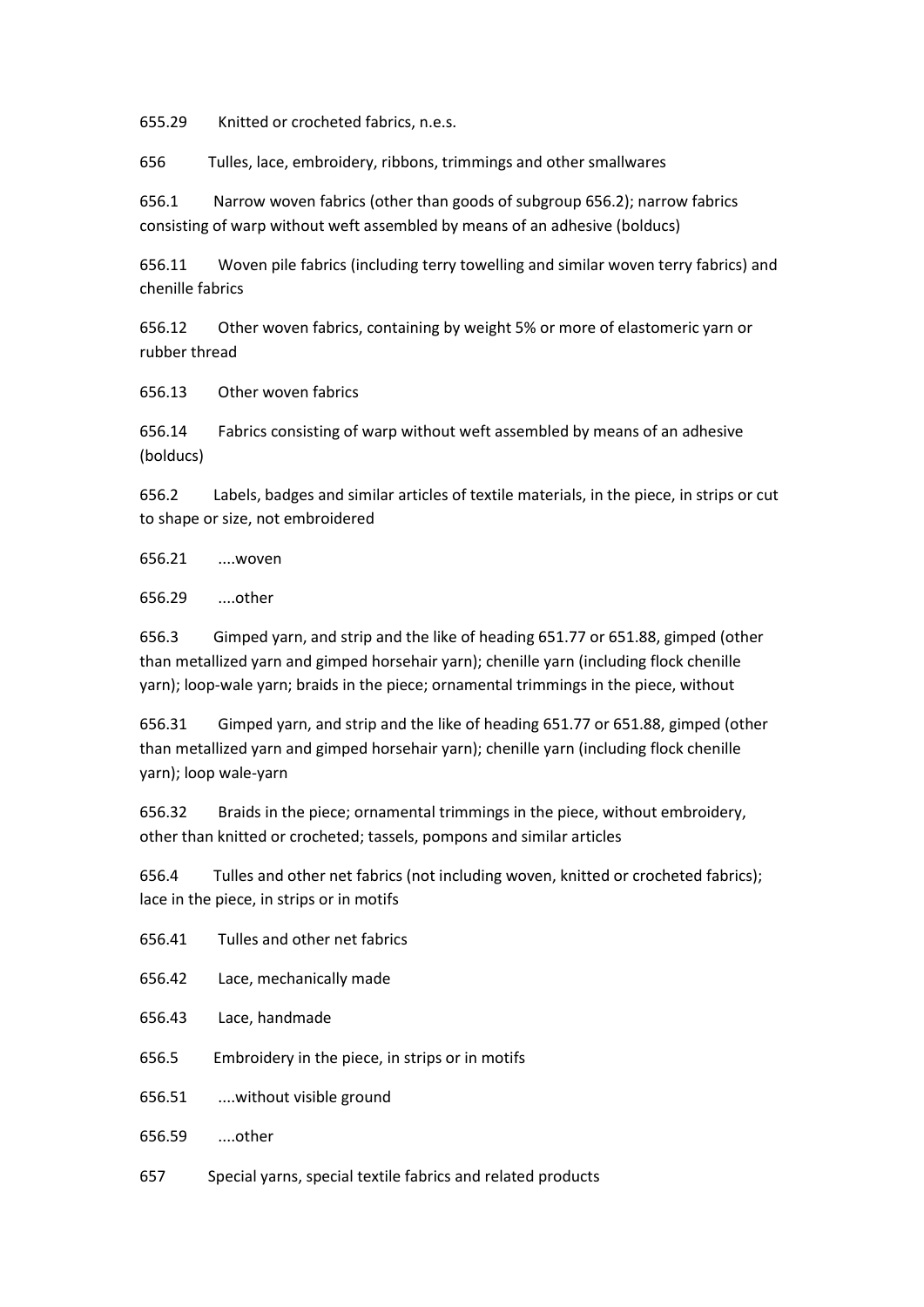657.1 Felt, whether or not impregnated, coated, covered or laminated, n.e.s.

657.11 Needleloom felt and stitch-bonded fibre fabrics

657.12 Other felt, not impregnated, coated, covered or laminated

657.19 Felt, impregnated, coated, covered or laminated, n.e.s.

657.2 Non-wovens, whether or not impregnated, coated, covered or laminated, n.e.s.

657.3 Coated or impregnated textile fabrics and products, n.e.s.

657.31 Textile fabrics coated with gum or amylaceous substances, of a kind used for the outer covers of books or the like; tracing cloth; prepared painting canvas; buckram and similar stiffened textile fabrics of a kind used for hat foundations

657.32 Textile fabrics impregnated, coated, covered or laminated with plastics, other than those of heading 657.93

657.33 Rubberized textile fabrics, other than those of heading 657.93

657.34 Textile fabrics otherwise impregnated, coated or covered; painted canvas being theatrical scenery, studio backcloths or the like

657.35 Textile wall coverings

657.4 Quilted textile products in the piece, composed of one or more layers of textile materials assembled with padding by stitching or otherwise, n.e.s.

657.5 Twine, cordage, ropes and cables and manufactures thereof (e.g., fishing nets, ropemakers' wares)

657.51 Twine, cordage, ropes and cables, whether or not plaited or braided and whether or not impregnated, coated, covered or sheathed with rubber or plastics

657.52 Knotted netting of twine, cordage or rope; made-up fishing nets and other madeup nets, of textile materials

657.59 Articles of yarn, strip or the like of heading 651.77 or 651.88, twine, cordage, rope or cables, n.e.s.

657.6 Hat shapes, hat forms, hat bodies and hoods

657.61 Hat forms, hat bodies and hoods of felt, neither blocked to shape nor with made brims; plateaux and manchons (including slit manchons), of felt

657.62 Hat shapes, plaited or made by assembling strips of any material, neither blocked to shape nor with made brims, nor lined nor trimmed

657.7 Wadding, wicks, and textile fabrics and articles for use in machinery or plant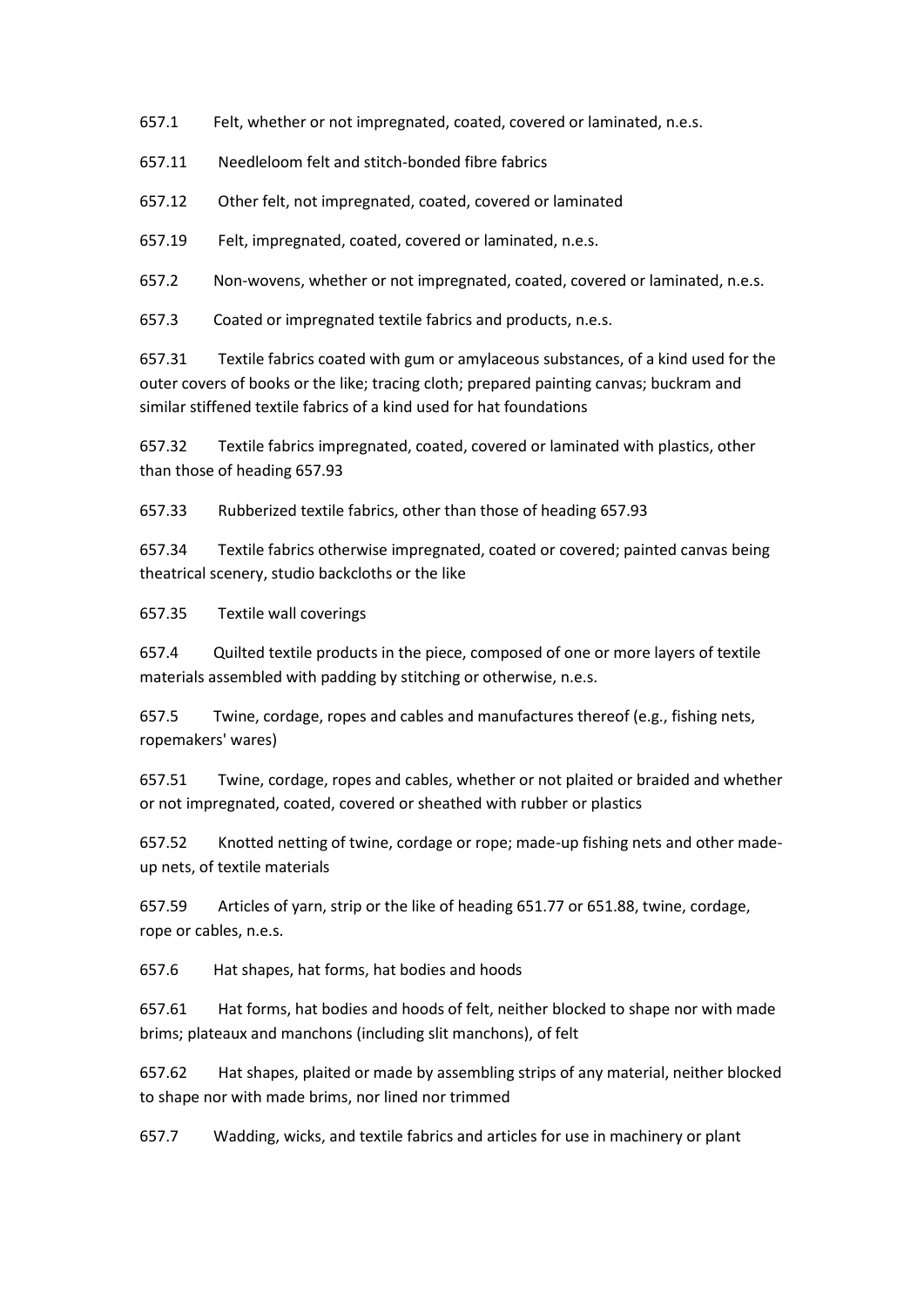657.71 Wadding of textile materials and articles thereof; textile fibres not exceeding 5 mm in length (flock), textile dust and mill neps

657.72 Textile wicks, woven, plaited or knitted, for lamps, stoves, lighters, candles or the like; incandescent gas mantles and tubular knitted fabric therefor, whether or not impregnated

657.73 Textile products and articles, for technical uses

657.8 Rubber thread and cord, textile-covered; textile yarn, and strip and the like of heading 651.77 or 651.88, impregnated, coated, covered or sheathed with rubber or plastics

657.81 Rubber thread and cord, textile-covered

657.85 High tenacity yarn of polyesters, of nylon or other polyamides or of viscose rayon, impregnated or coated

657.89 Other

657.9 Special products of textile materials

657.91 Textile hose-piping and similar textile tubing, with or without lining, armour or accessories of other materials

657.92 Transmission or conveyor belts or belting, of textile material, whether or not reinforced with metal or other material

657.93 Tyre cord fabric of high tenacity yarn of nylon or other polyamides, polyesters or viscose rayon

658 Made-up articles, wholly or chiefly of textile materials, n.e.s.

658.1 Sacks and bags, of textile materials, of a kind used for the packing of goods

- 658.11 ....of jute or of other textile bast fibres of group 264
- 658.12 ....of cotton
- 658.13 ....of man-made textile materials
- 658.19 ....of other textile materials

658.2 Tarpaulins, awnings and sun-blinds; tents; sails for boats, sailboards or landcraft; camping goods

- 658.21 Tarpaulins, awnings and sun-blinds
- 658.22 Tents
- 658.23 Sails
- 658.24 Pneumatic mattresses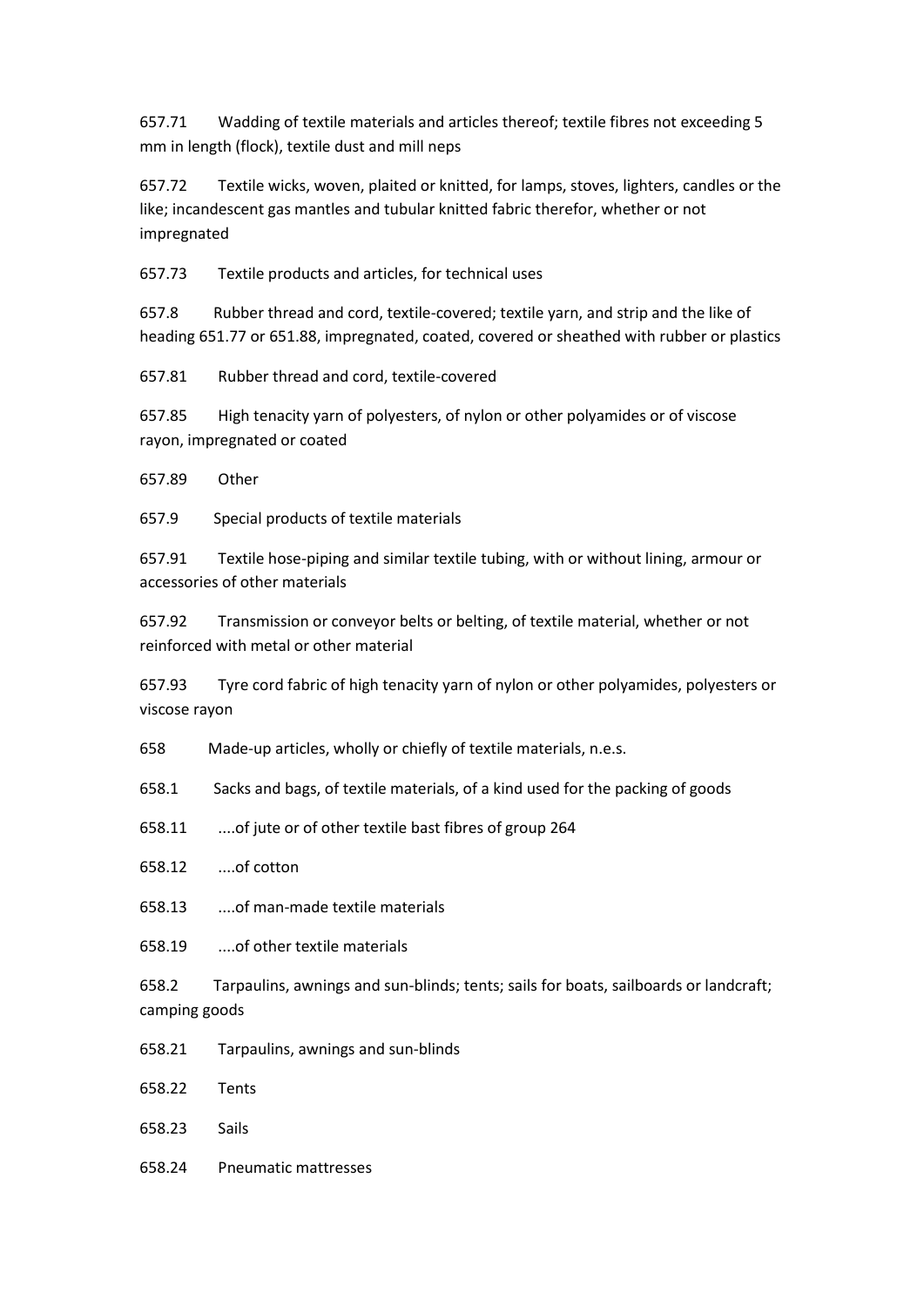- 658.29 Camping goods, n.e.s.
- 658.3 Blankets and travelling-rugs (other than electric)
- 658.31 ....of wool or fine animal hair
- 658.32 ....of cotton
- 658.33 ....of synthetic fibres
- 658.39 ....of other textile materials
- 658.4 Bedlinen, table linen, toilet linen and kitchen linen
- 658.41 Bedlinen, knitted or crocheted
- 658.42 Bedlinen, not knitted nor crocheted, of cotton
- 658.43 Bedlinen, not knitted nor crocheted, of other textile materials
- 658.44 Table linen, knitted or crocheted
- 658.45 Table linen, not knitted or crocheted, of cotton
- 658.46 Table linen, not knitted or crocheted, of other textile materials
- 658.47 Toilet and kitchen linen of cotton
- 658.48 Toilet and kitchen linen of other fibres
- 658.5 Curtains and other furnishing articles, n.e.s., of textile materials
- 658.51 Curtains (including drapes) and interior blinds; curtain or bed valences
- 658.52 Bedspreads
- 658.59 Furnishing articles, n.e.s.

658.9 Made-up articles of textile materials, n.e.s.

658.91 Tapestries, hand-woven, of the Gobelins, Flanders, Aubusson or or Beauvais type and the like, and needle-worked tapestries (e.g., petit point, cross-stitch), whether or not made up

658.92 Floorcloths, dishcloths, dusters and similar cleaning cloths

658.93 Life-jackets and lifebelts and other made-up articles, including dress patterns

658.99 Sets consisting of woven fabric and yarn, with or without accessories, for making up into rugs, tapestries, tablecloths or similar textile articles, put up in packings for retail sale

659 Floor coverings, etc.

659.1 Linoleum and similar floor coverings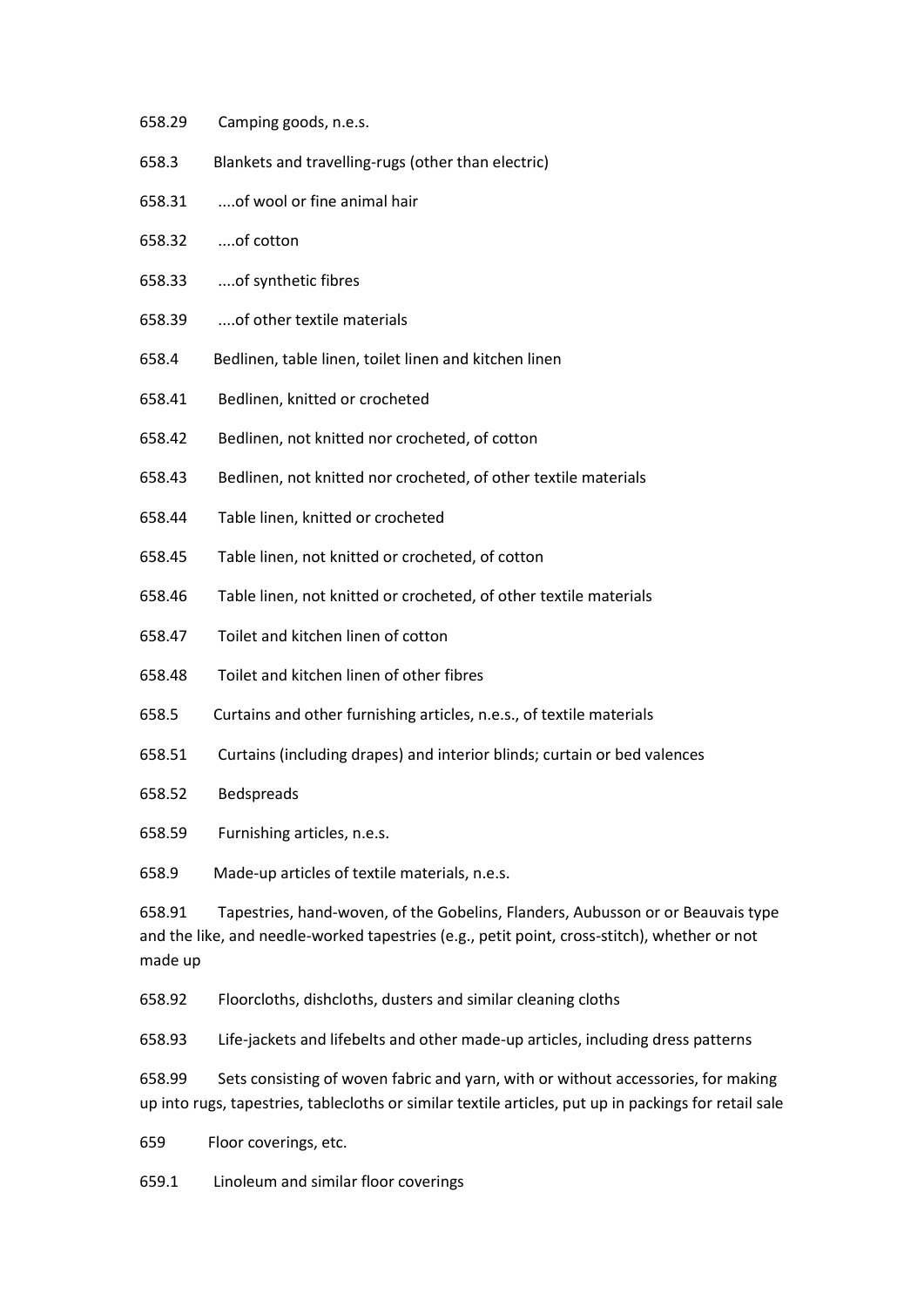659.11 Floor coverings on a base of paper or of paperboard, whether or not cut to size

659.12 Linoleum, whether or not cut to shape; floor coverings consisting of a coating or covering applied on a textile backing, whether or not cut to shape

659.2 Carpets and other textile floor coverings, knotted, whether or not made up

659.21 ....of wool or fine animal hair

659.29 ....of other textile materials

659.3 "Kelem", "Schumacks", "Karamanie" and similar hand-woven rugs

659.4 Carpets and other textile floor coverings, tufted, whether or not made up

659.41 ....of wool or fine animal hair

659.42 ....of nylon or other polyamides

659.43 ....of other man-made textile fibres

659.49 ....of other textile materials

659.5 Carpets and other textile floor coverings, woven, not tufted or flocked, whether or not made up

659.51 ....of wool or fine animal hair, n.e.s.

659.52 ....of man-made textile materials, n.e.s.

659.59 ....of other textile materials, n.e.s.

659.6 Carpets and other textile floor coverings, n.e.s.

659.61 Carpets and other textile floor coverings, of felt, not tufted or flocked, whether or not made up

659.69 Other carpets and other textile floor coverings, whether or not made up

66 Non-metallic mineral manufactures, n.e.s.

661 Lime, cement, and fabricated construction materials (except glass and clay materials)

661.1 Quicklime, slaked lime and hydraulic lime (other than calcium oxide and hydroxide of subgroup 522.6)

661.11 Quicklime

661.12 Slaked lime

661.13 Hydraulic lime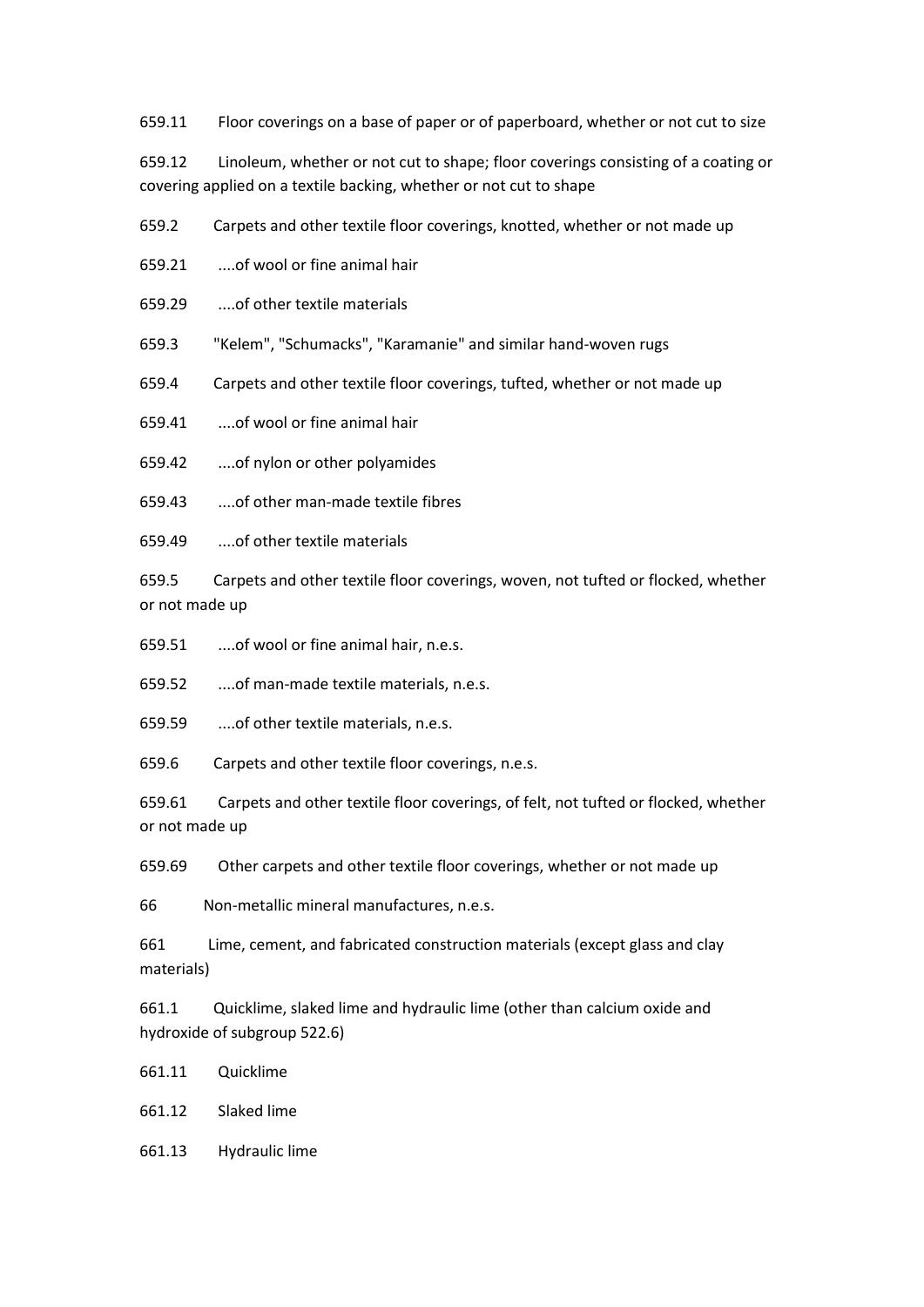661.2 Portland cement, aluminous cement, slag cement, supersulphate cement and similar hydraulic cements, whether or not coloured or in the form of clinkers

661.21 Cement clinkers

661.22 Portland cement

661.23 Aluminous cement

661.29 Other hydraulic cements

661.3 Monumental or building stone, worked, and articles thereof

661.31 Setts, kerbstones and flagstones, of natural stone (except slate)

661.32 Slate, worked, and articles of slate or of agglomerated slate

661.33 Tiles, cubes and similar articles of natural stone, whether or not rectangular, the largest surface area of which is capable of being enclosed in a square, the side of which is less than 7 cm; artificially coloured granules, chippings, and powder of natur

661.34 Marble, travertine and alabaster and articles thereof, simply cut or sawn, with a flat or even surface

661.35 Monumental or building stone (except slate) and articles thereof, n.e.s., simply cut or sawn, with a flat or even surface

661.36 Marble, travertine and alabaster and articles thereof, moulded, turned, polished, decorated, carved or otherwise worked

661.39 Other monumental or building stone and articles thereof (other than goods of heading 661.31), moulded, turned, polished, decorated, carved or otherwise worked

661.8 Construction materials of asbestos-cement and fibre-cement and of unfired nonmetallic minerals, n.e.s.

661.81 Articles of asphalt or of similar material (e.g., petroleum bitumen or coal tar pitch)

661.82 Panels, boards, tiles, blocks and similar articles of vegetable fibre, of straw or of shavings, chips, particles, sawdust or other waste, of wood, agglomerated with cement, plaster or other mineral binders

661.83 Articles of asbestos-cement, of cellulose fibre-cement or the like

662 Clay construction materials and refractory construction materials

662.3 Refractory bricks and other refractory construction materials

662.31 Bricks, blocks, tiles and other ceramic goods, of siliceous fossil meals (e.g., kieselguhr, tripolite or diatomite) or of similar siliceous earths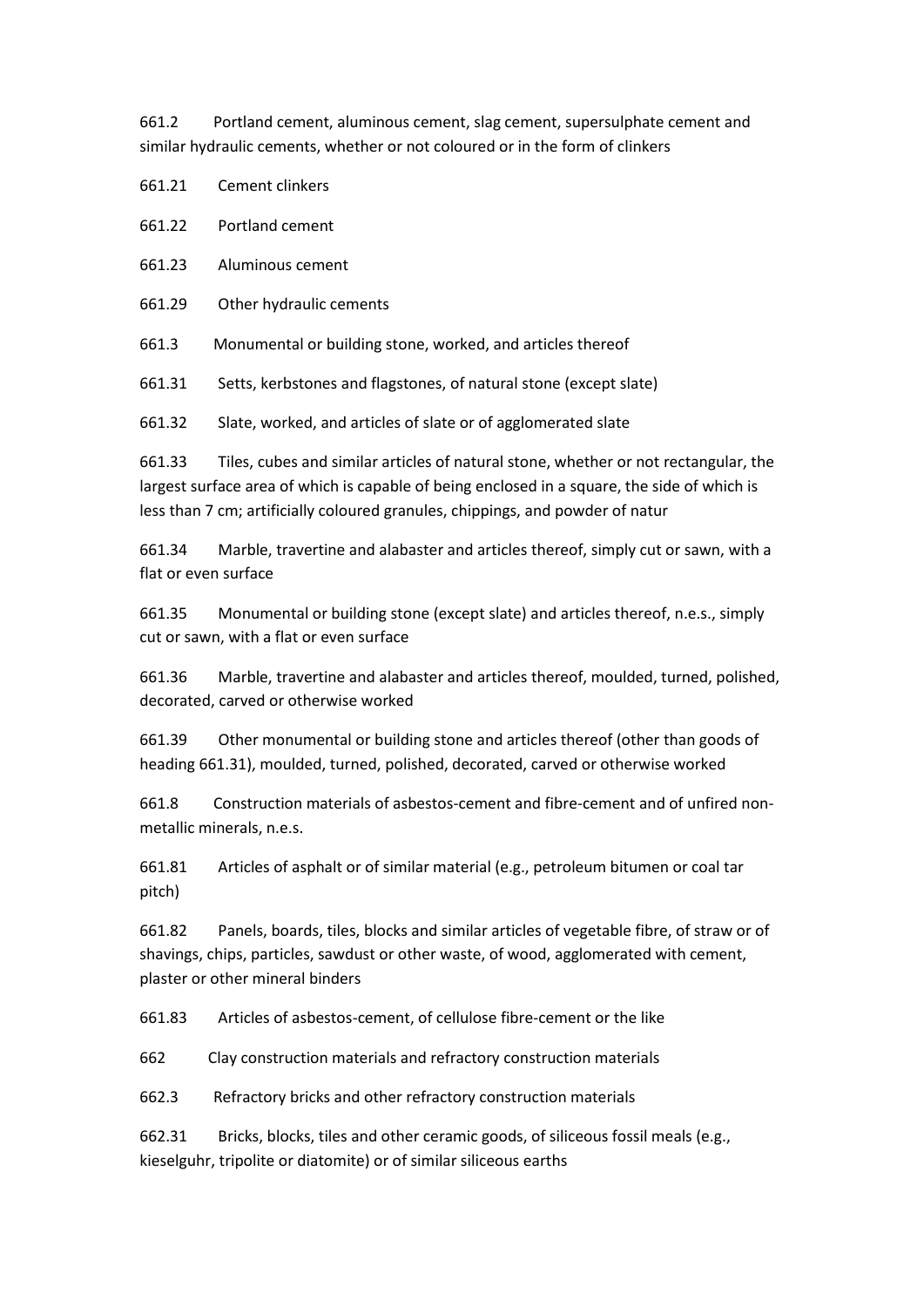662.32 Refractory bricks, blocks, tiles and similar refractory ceramic constructional goods (other than goods of heading 662.31)

662.33 Refractory cements, mortars, concretes and similar compositions, n.e.s.

662.4 Non-refractory ceramic bricks, tiles, pipes and similar products

662.41 Ceramic building bricks, flooring blocks, support or filler tiles and the like

662.42 Roofing tiles, chimney-pots, cowls, chimney liners, architectural ornaments and other ceramic constructional goods

662.43 Ceramic pipes, conduits, guttering and pipe fittings

662.44 Unglazed ceramic flags and paving, hearth or wall tiles; unglazed ceramic mosaic cubes and the like, whether or not on a backing

662.45 Glazed ceramic flags and paving, hearth or wall tiles; glazed ceramic mosaic cubes and the like, whether or not on a backing

663 Mineral manufactures, n.e.s.

663.1 Millstones, grindstones, grinding wheels and the like, without frameworks, for grinding, sharpening, polishing, trueing or cutting, hand sharpening or polishing stones, and parts thereof, of natural stone, of agglomerated natural or artificial abrasives o

663.11 Millstones and grindstones for milling, grinding or pulping

663.12 Other millstones, grindstones, grinding wheels and the like

663.13 Hand sharpening or polishing stones

663.2 Natural or artificial abrasive powder or grain, on a base of textile material, of paper, of paperboard or of other materials, whether or not cut to shape or sewn or otherwise made up

- 663.21 ....on a base of woven textile fabric only
- 663.22 ....on a base of paper or paperboard only
- 663.29 ....on a base of other materials
- 663.3 Manufactures of mineral materials, n.e.s. (other than ceramic)
- 663.31 Articles of plaster or of compositions based on plaster
- 663.32 Building blocks and bricks, tiles, flagstones and similar articles
- 663.33 Prefabricated structural components for building or civil engineering
- 663.34 Other articles of cement, of concrete or of artificial stone, reinforced or not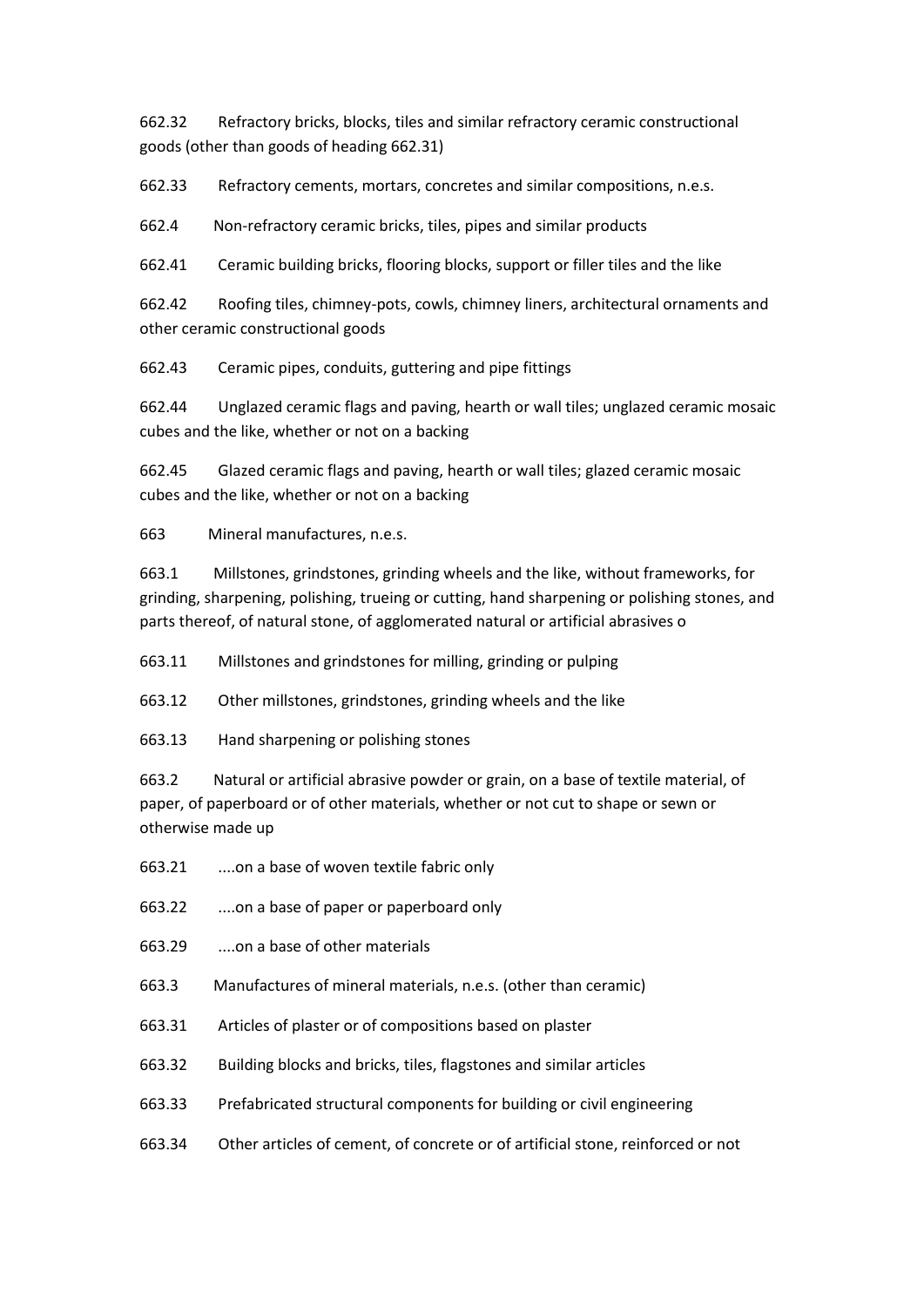663.35 Mica, worked, and articles of mica (including agglomerated or reconstituted mica), whether or not on a support of paper, paperboard or other materials

663.36 Non-electrical articles of graphite or other carbon

663.37 Articles of peat

663.38 Articles of other mineral substances containing magnesite, dolomite or chromite

663.39 Articles of stone or other mineral substances, n.e.s.

663.5 Slag-wool, rock-wool and similar mineral wools; exfoliated vermiculite, expanded clays, foamed slag and similar expanded mineral materials; mixtures and articles of heatinsulating, sound-insulating or sound-absorbing mineral materials (other than those o

663.51 Slag-wool, rock-wool and similar mineral wools (including intermixtures thereof), in bulk, sheets or rolls

663.52 Exfoliated vermiculite, expanded clays, foamed slag and similar expanded mineral materials (including intermixtures thereof)

663.53 Mixtures and articles of heat-insulating, sound-insulating or sound-absorbing mineral materials

663.7 Refractory ceramic goods (e.g., retorts, crucibles, muffles, nozzles, plugs, supports, cupels, tubes, pipes, sheaths and rods), n.e.s.

663.8 Manufactures of asbestos; friction materials

663.81 Fabricated asbestos fibres; mixtures with a basis of asbestos or with a basis of asbestos and magnesium carbonate; articles of such mixtures or of asbestos (e.g., thread, woven fabric, clothing, headgear, footgear, gaskets), reinforced or not (other than

663.82 Friction material and articles thereof (e.g., sheets, rolls, strips, segments, discs, washers, pads), not mounted, for brakes, for clutches or the like, with a basis of asbestos, of other mineral substances or of cellulose, whether or not combined with ot

663.9 Articles of ceramic materials, n.e.s.

663.91 Laboratory, chemical or industrial ceramic wares, non-refractory; ceramic troughs, tubs and similar receptacles of a kind used in agriculture; ceramic pots, jars and similar articles of a kind used for the conveyance or packing of goods

663.99 Ceramic articles, n.e.s.

664 Glass

664.1 Glass in the mass, in balls, rods or tubes (unworked); waste and scrap of glass

664.11 Glass in the mass; cullet and other waste and scrap of glass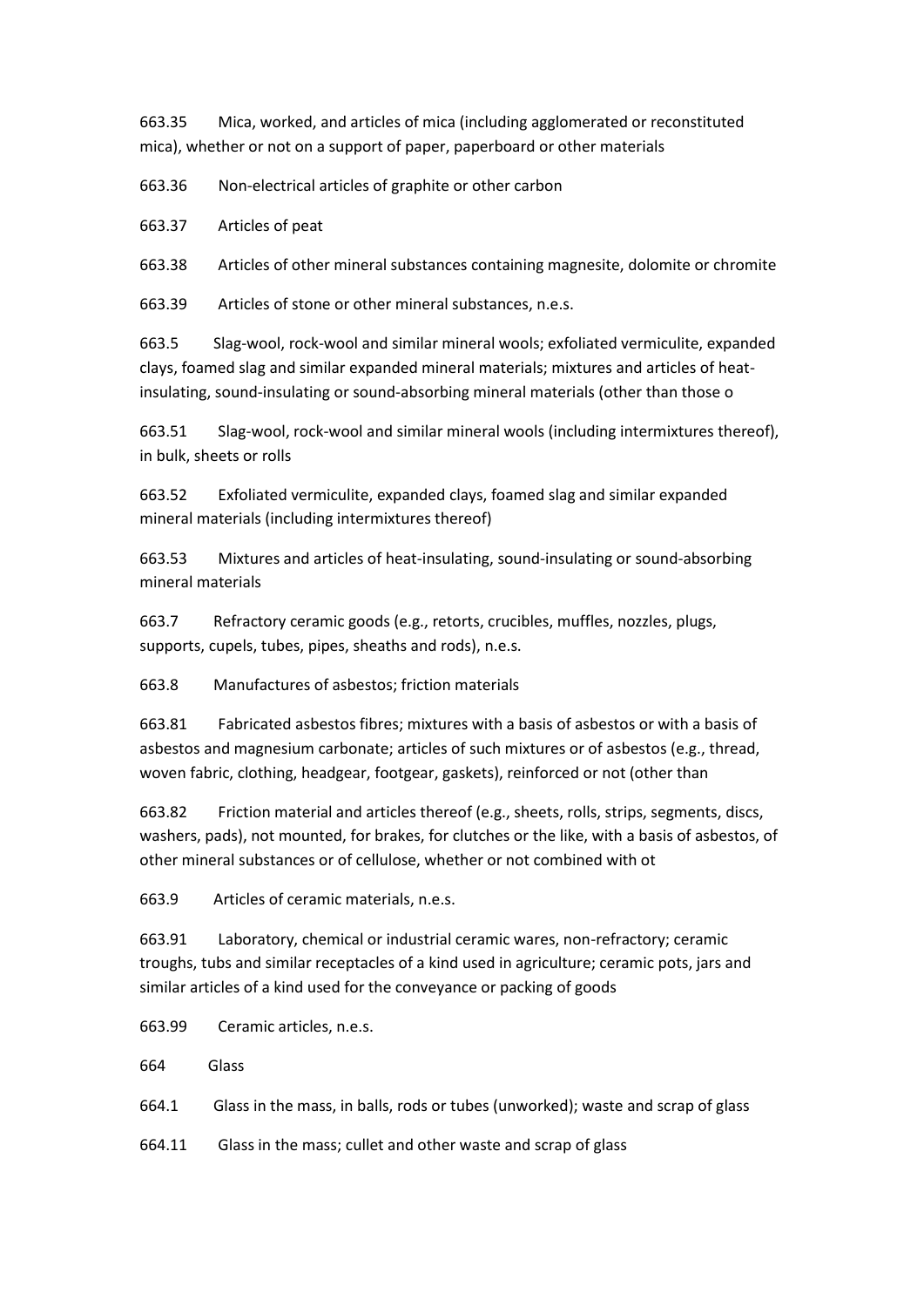664.12 Glass in balls (other than microspheres of heading 665.93), rods or tubes, unworked

664.3 Drawn glass and blown glass, in sheets, whether or not having an absorbent or reflecting layer, but not otherwise worked

664.31 Glass, coloured throughout the mass (body tinted), opacified, flashed or having an absorbent or reflecting layer

664.39 Other glass

664.4 Float glass and surface ground or polished glass, in sheets, whether or not having an absorbent or reflecting layer, but not otherwise worked

664.41 ....non-wired

664.42 ....wired

664.5 Cast glass and rolled glass, in sheets or profiles, whether or not having an absorbent or reflecting layer, but not otherwise worked

| 664.52 | wired sheets |  |
|--------|--------------|--|
|--------|--------------|--|

664.53 ....profiles

664.7 Safety glass, consisting of toughened (tempered) or laminated glass

- 664.71 ....of toughened (tempered) glass
- 664.72 ....of laminated glass
- 664.8 Glass mirrors, whether or not framed (including rear-view mirrors)
- 664.81 Rear-view mirrors for vehicles

664.89 Other glass mirrors, whether or not framed

664.9 Glass, n.e.s.

664.91 Glass of subgroup 664.3, 664.4 or 664.5, bent, edge-worked, engraved, drilled, enamelled or otherwise worked, but not framed or fitted with other materials

664.92 Multiple-walled insulating units of glass

664.93 Glass envelopes (including bulbs and tubes), open, and glass parts thereof, without fittings, for electric lamps, cathode-ray tubes or the like

664.94 Clock and watch-glasses and similar glasses, glass for non-corrective or corrective spectacles, curved, bent, hollowed or the like, not optically worked; hollow glass spheres and their segments, for the manufacture of such glasses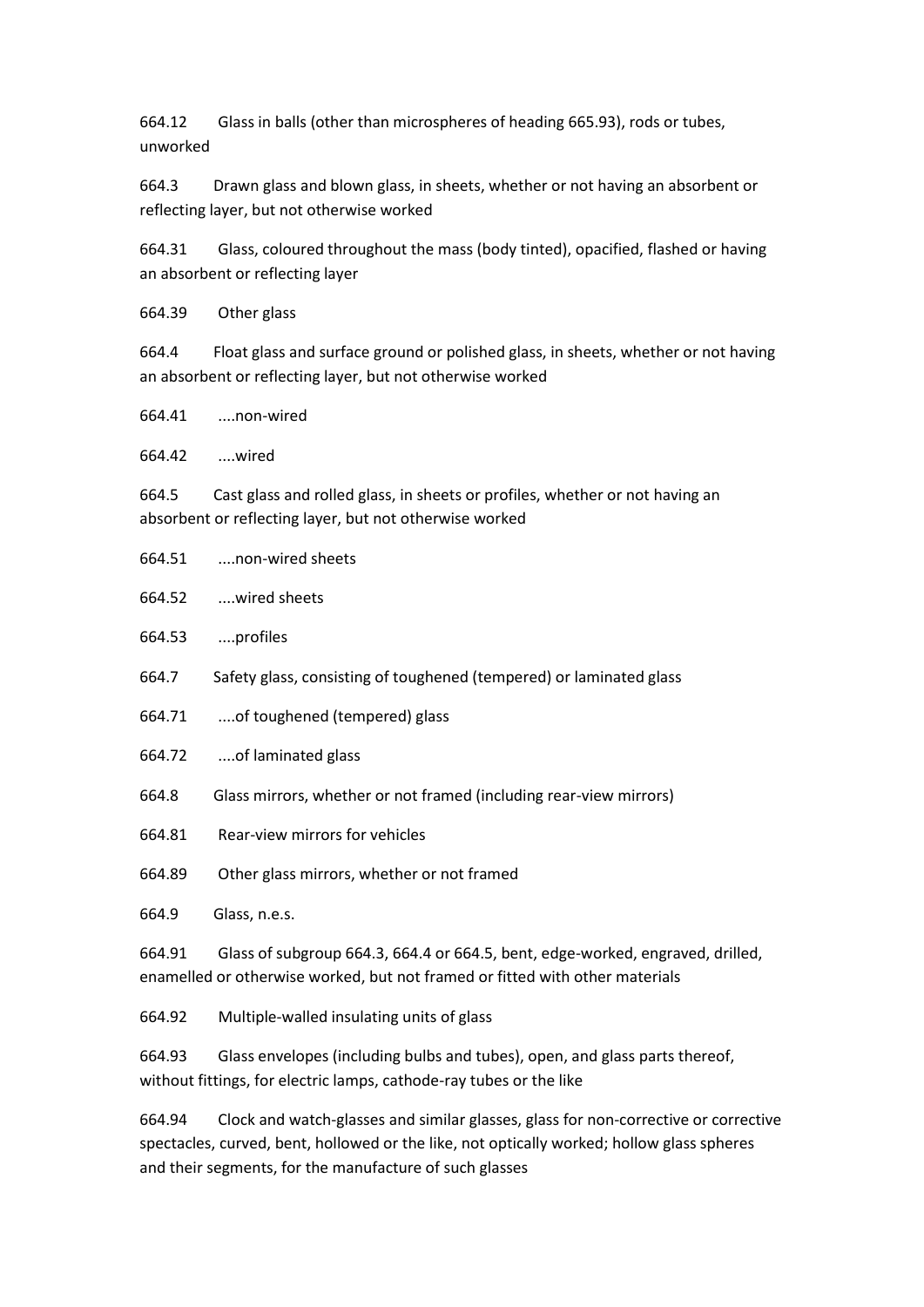664.95 Thin sheets (voiles), webs, mats, mattresses, boards and similar non-woven products of glass

664.96 Paving blocks, slabs, bricks, squares, tiles and other articles of pressed or moulded glass, whether or not wired, of a kind used for building or construction purposes; leaded lights and the like; multicellular or foam glass in blocks, panels, plates, she

665 Glassware

665.1 Containers, of glass, of a kind used for the conveyance or packing of goods; stoppers and closures, of glass; glass inners for vacuum vessels

665.11 Carboys, bottles, flasks, jars, pots, phials and other containers, of glass, of a kind used for the conveyance or packing of goods; preserving jars of glass; stoppers, lids and other closures, of glass

665.12 Glass inners for vacuum flasks or for other vacuum vessels

665.2 Glassware of a kind used for table, kitchen, toilet, office, indoor decoration or similar purposes (other than that of heading 665.11, 665.92 or 665.93)

665.21 Glassware of glass-ceramics

665.22 Drinking glasses other than of glass-ceramics

665.23 Glassware of a kind used for table (other than drinking glasses) or kitchen purposes, other than of glass-ceramics

665.29 Other glassware, other than of glass-ceramics

665.9 Articles made of glass, n.e.s.

665.91 Laboratory, hygienic or pharmaceutical glassware, whether or not graduated or calibrated

665.92 Glass ampoules

665.93 Glass beads, imitation pearls, imitation precious or semiprecious stones and similar glass smallwares, and articles thereof (other than imitation jewellery); glass eyes (other than prosthetic articles); ornaments and other fancy articles of lamp-worked gl

665.94 Glass cubes and other glass smallwares, whether or not on a backing, for mosaics or similar decorative purposes

665.95 Signalling glassware and optical elements of glass (other than those of heading 664.94), not optically worked

665.99 Other articles of glass

666 Pottery

666.1 Ceramic tableware, kitchenware and other ceramic household and toilet articles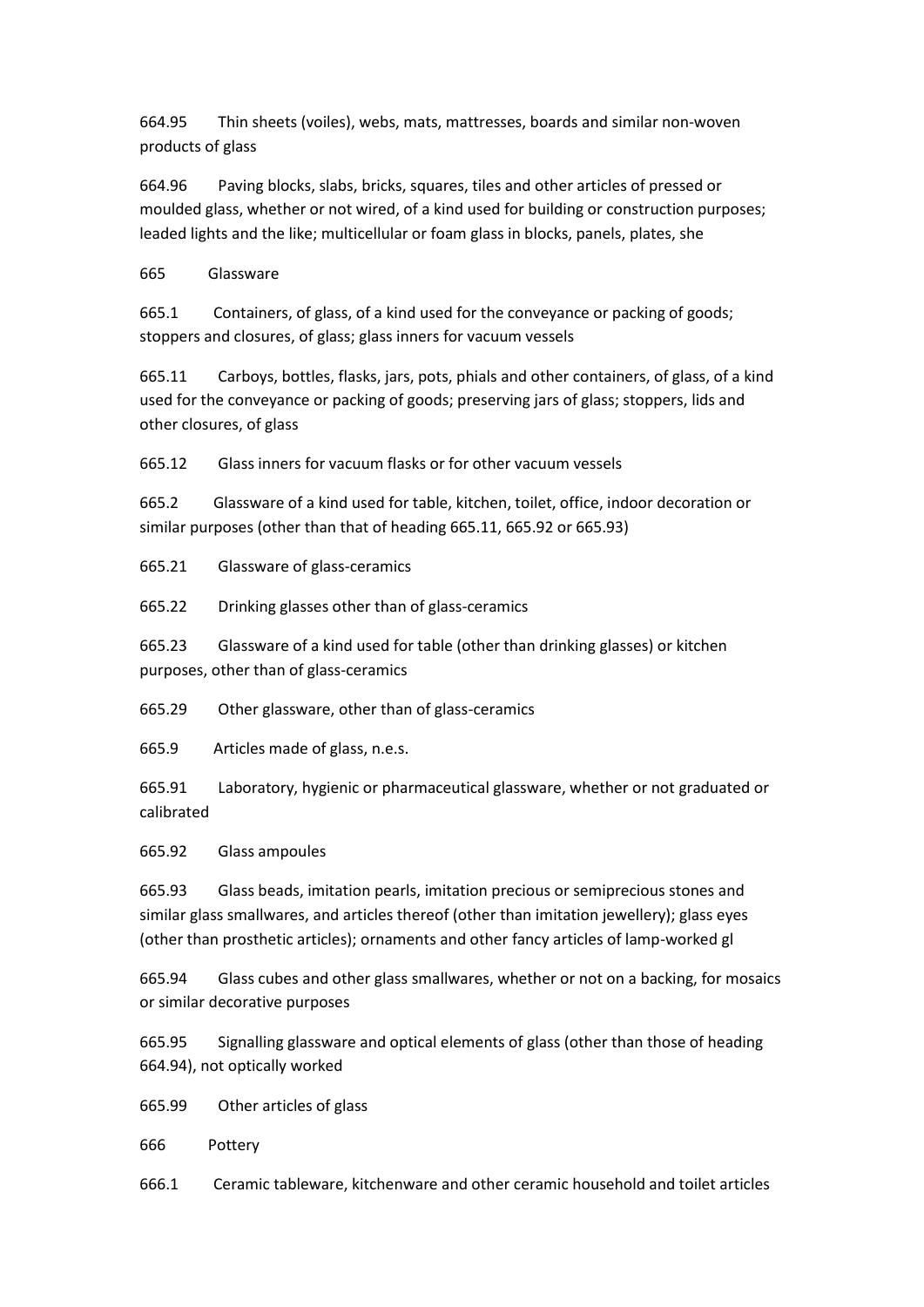666.11 Tableware and kitchenware of porcelain or china

666.12 Other household or toilet articles of porcelain or china

666.13 Ceramic tableware, kitchenware, other household articles and toilet articles (other than porcelain or china)

666.2 Statuettes and other ornamental ceramic articles

666.21 ....of porcelain or china

666.29 ....other

667 Pearls and precious or semiprecious stones, unworked or worked

667.1 Pearls (natural or cultured), whether or not worked or graded but not strung, mounted or set; ungraded pearls (natural or cultured), temporarily strung for convenience of transport

667.11 Natural pearls

667.12 Cultured pearls, unworked

667.13 Cultured pearls, worked

667.2 Diamonds (other than sorted industrial diamonds), whether or not worked, but not mounted or set

667.21 ....rough, unsorted

667.22 ....sorted (other than industrial diamonds), unworked or simply sawn, cleaved or bruted

667.29 ....otherwise worked, but not mounted or set

667.3 Precious stones (other than diamonds) and semiprecious stones, whether or not worked or graded but not strung, mounted or set; ungraded precious stones (other than diamonds) and semiprecious stones, temporarily strung for convenience of transport

667.31 ....unworked or simply sawn or roughly shaped

667.39 ....otherwise worked

667.4 Synthetic or reconstructed precious or semiprecious stones, whether or not worked or graded but not strung, mounted or set; ungraded synthetic or reconstructed precious or semiprecious stones, temporarily strung for convenience of transport

667.41 Piezoelectric quartz

667.42 Synthetic or reconstructed precious or semiprecious stones, other than piezoelectric quartz, unworked or simply sawn or roughly shaped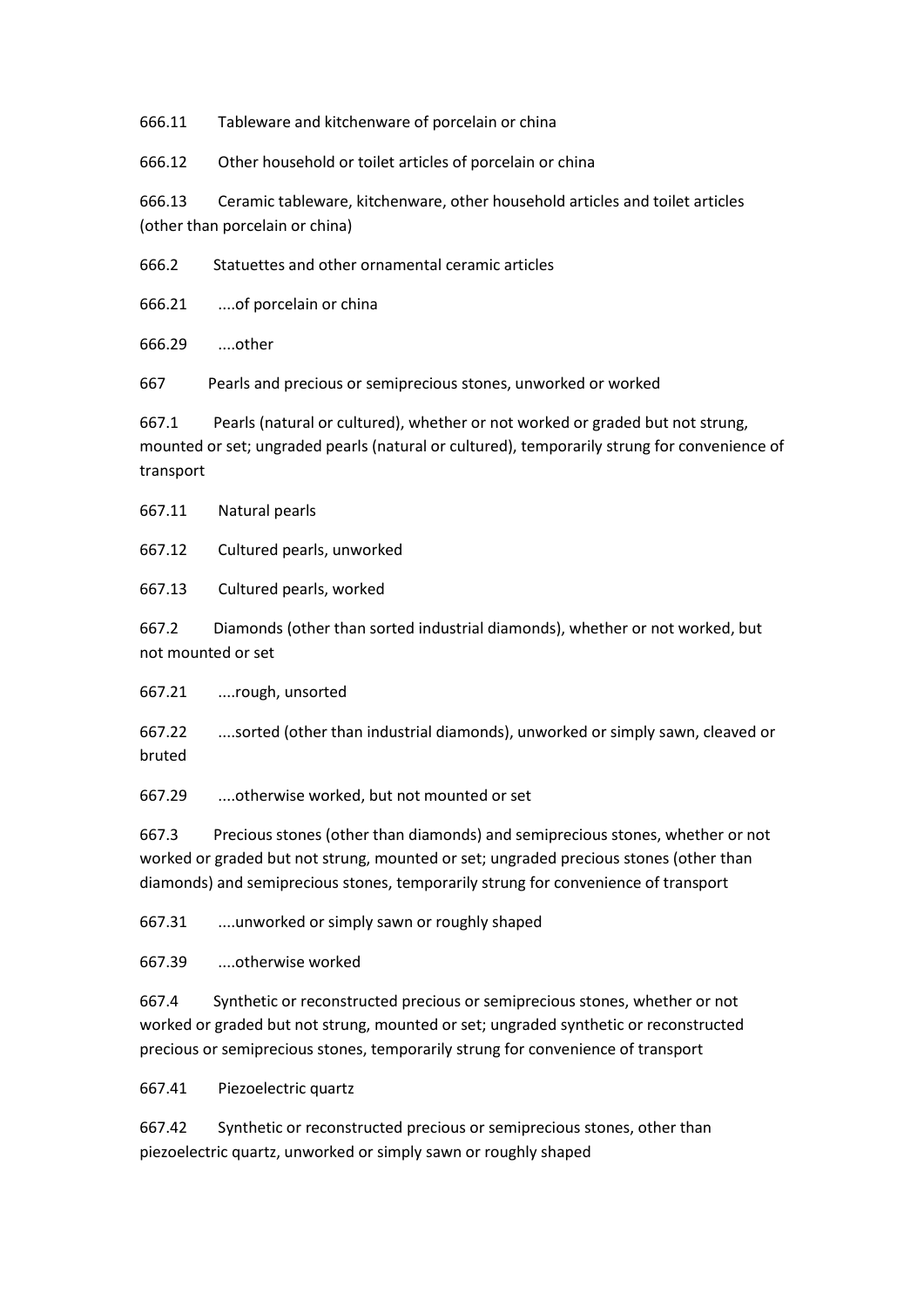667.49 Synthetic or reconstructed precious or semiprecious stones, n.e.s.

67 Iron and steel

671 Pig-iron, spiegeleisen, sponge iron, iron or steel granules and powders and ferroalloys

671.2 Pig-iron and spiegeleisen, in pigs, blocks or other primary forms

671.21 Non-alloy pig-iron containing by weight 0.5% or less of phosphorus

671.22 Non-alloy pig-iron containing by weight more than 0.5% of phosphorus

671.23 Alloy pig-iron and spiegeleisen

671.4 Ferromanganese

671.3 Granules and powders, of pig-iron, spiegeleisen, iron or steel; ferrous products obtained by direct reduction of iron ore and other spongy ferrous products, in lumps, pellets or similar forms; iron having a minimum purity of 99.94%, in lumps, pellets or s

671.31 Granules of pig-iron, spiegeleisen, iron or steel

671.32 Powders of pig-iron, spiegeleisen, iron or steel

671.33 Ferrous products obtained by direct reduction of iron ore and other spongy ferrous products, in lumps, pellets or similar forms; iron having a minimum purity of 99.94%, in lumps, pellets or similar forms

| 671.41         | containing by weight more than 2% of carbon                                         |
|----------------|-------------------------------------------------------------------------------------|
| 671.49         | other                                                                               |
| 671.5          | Other ferro-alloys (excluding radioactive ferro-alloys)                             |
| 671.51         | Ferrosilicon                                                                        |
| 671.52         | Ferrosilico-manganese                                                               |
| 671.53         | Ferrochromium                                                                       |
| 671.54         | Ferrosilico-chromium                                                                |
| 671.55         | Ferronickel                                                                         |
| 671.59         | Ferro-alloys, n.e.s.                                                                |
| 672<br>steel   | Ingots and other primary forms, of iron or steel; semi-finished products of iron or |
| 672.4<br>steel | Ingots and other primary forms, of iron (other than iron of heading 671.33) or      |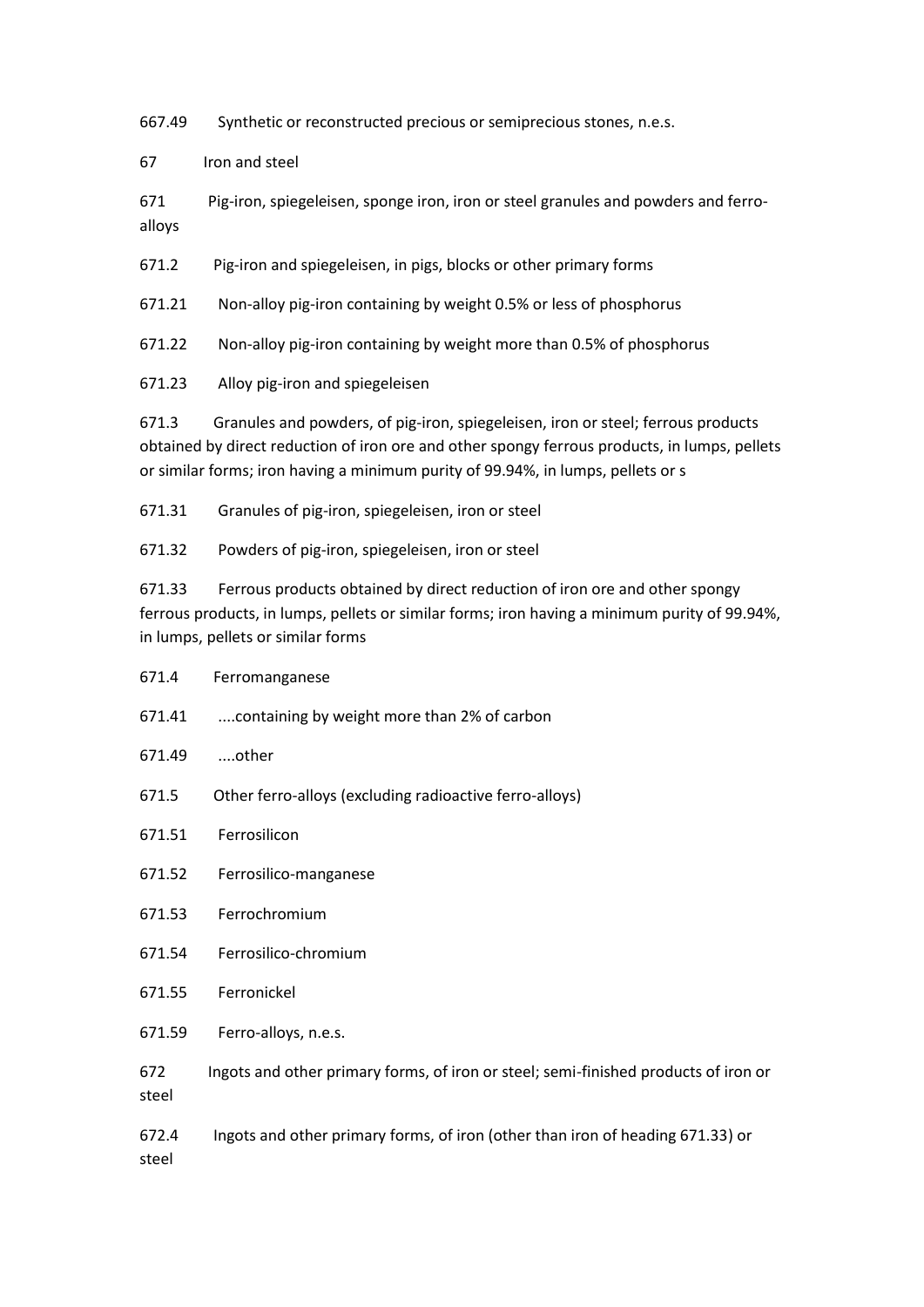672.41 Ingots of iron (other than iron of heading 671.33) or non-alloy steel

672.45 Other primary forms of iron (other than iron of heading 671.33) or non-alloy steel

672.47 Ingots and other primary forms of stainless steel

672.49 Ingots and other primary forms of other alloy steel

672.6 Semi-finished products of iron or non-alloy steel, containing by weight less than 0.25% of carbon

672.61 ....of rectangular (including square) cross-section, the width measuring less than twice the thickness

672.62 ....other, of rectangular (other than square) cross-section

672.69 ....other

672.7 Semi-finished products of iron or non-alloy steel, containing by weight 0.25% or more of carbon

672.8 Semi-finished products of alloy steel

672.81 ....of stainless steel

672.82 ....of other alloy steel

673 Flat-rolled products of iron or non-alloy steel, not clad, plated or coated

673.1 Flat-rolled products of iron or non-alloy steel, not clad, plated or coated, not further worked than hot-rolled, of a thickness of less than 3 mm and having a minimum yield point of 275 MPa or of a thickness of 3 mm or more and having a minimum yield poin

673.11 ....of a width of 600 mm or more and of a thickness of 4.75 mm or more, in coils

673.12 ....of a width of 600 mm or more and of a thickness of less than 4.75 mm, in coils

673.13 ....rolled on four faces or in a closed box pass, of a width of between 600 mm and 1,250 mm and of a thickness of not less than 4 mm, not in coils and without patterns in relief

673.14 ....other, of a width of 600 mm or more and of a thickness of 4.75 mm or more, not in coils

673.15 ....other, of a width of 600 mm or more and of a thickness of less than 4.75 mm, not in coils

673.16 ....rolled on four faces or in a closed box pass, of a width exceeding 150 mm but less than 600 mm, of a thickness of not less than 4 mm, not in coils and without patterns in relief

673.17 ....other, of a width of less than 600 mm and of a thickness of 4.75 mm or more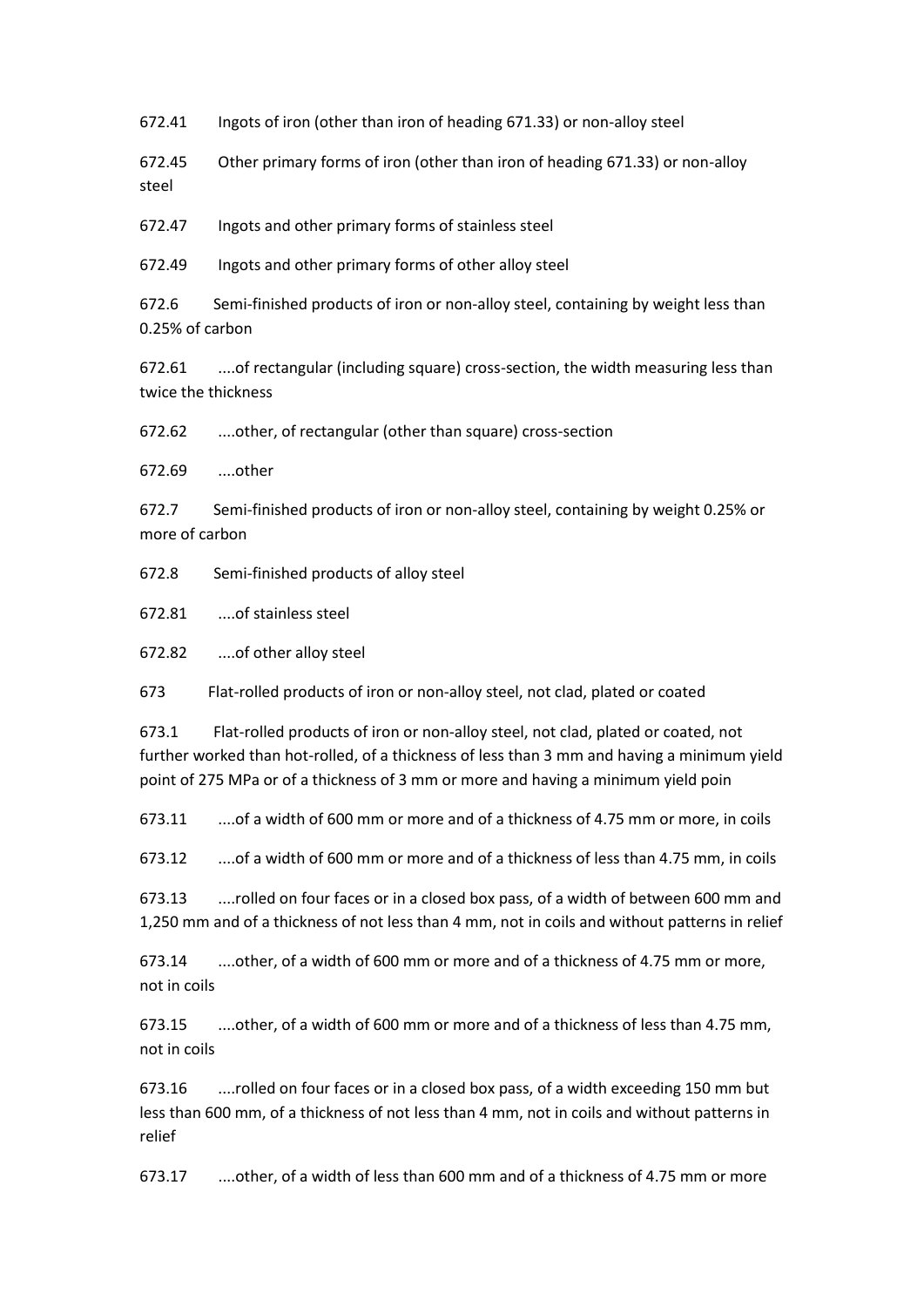673.19 ....other, of a width of less than 600 mm

673.2 Flat-rolled products of iron or non-alloy steel, not clad, plated or coated, not further worked than hot-rolled (other than those of subgroup 673.1)

673.21 ....of a width of 600 mm or more and of a thickness of 4.75 mm or more, in coils

673.22 ....of a width of 600 mm or more and of a thickness of less than 4.75 mm, in coils

673.23 ....rolled on four faces or in a closed box pass, of a width of between 600 and 1,250 mm and of a thickness of not less than 4 mm, not in coils and without patterns in relief

673.24 ....other, of a width of 600 mm or more and of a thickness of 4.75 mm or more, not in coils

673.25 ....other, of a width of 600 mm or more and of a thickness of less than 4.75 mm, not in coils

673.26 ....rolled on four faces or in a closed box pass, of a width exceeding 150 mm but less than 600 mm and of a thickness of not less than 4 mm, not in coils and without patterns in relief

673.27 ....other, of a width of less than 600 mm and of a thickness of 4.75 mm or more

673.29 ....other, of a width of less than 600 mm

673.3 Flat-rolled products of iron or non-alloy steel, not clad, plated or coated, not further worked than cold-rolled (cold-reduced), of a thickness of less than 3 mm and having a minimum yield point of 275 MPa or of a thickness of 3 mm or more and having a mi

673.31 ....of a width of 600 mm or more and of a thickness of 3 mm or more, in coils

673.32 ....of a width of 600 mm or more and of a thickness exceeding 1 mm but less than 3 mm, in coils

673.33 ....of a width of 600 mm or more and of a thickness of 0.5 mm or more but not exceeding 1 mm, in coils

673.34 ....of a width of 600 mm or more and of a thickness of less than 0.5 mm, in coils

673.35 ....of a width of 600 mm or more and of a thickness of 3 mm or more, not in coils

673.36 ....of a width of 600 mm or more and of a thickness exceeding 1 mm but less than 3 mm, not in coils

673.37 ....of a width of 600 mm or more and of a thickness of 0.5 mm or more but not exceeding 1 mm, not in coils

673.38 ....Of a width of 600 mm or more and of a thickness of less than 0.5 mm, not in coils

673.39 ....of a width of less than 600 mm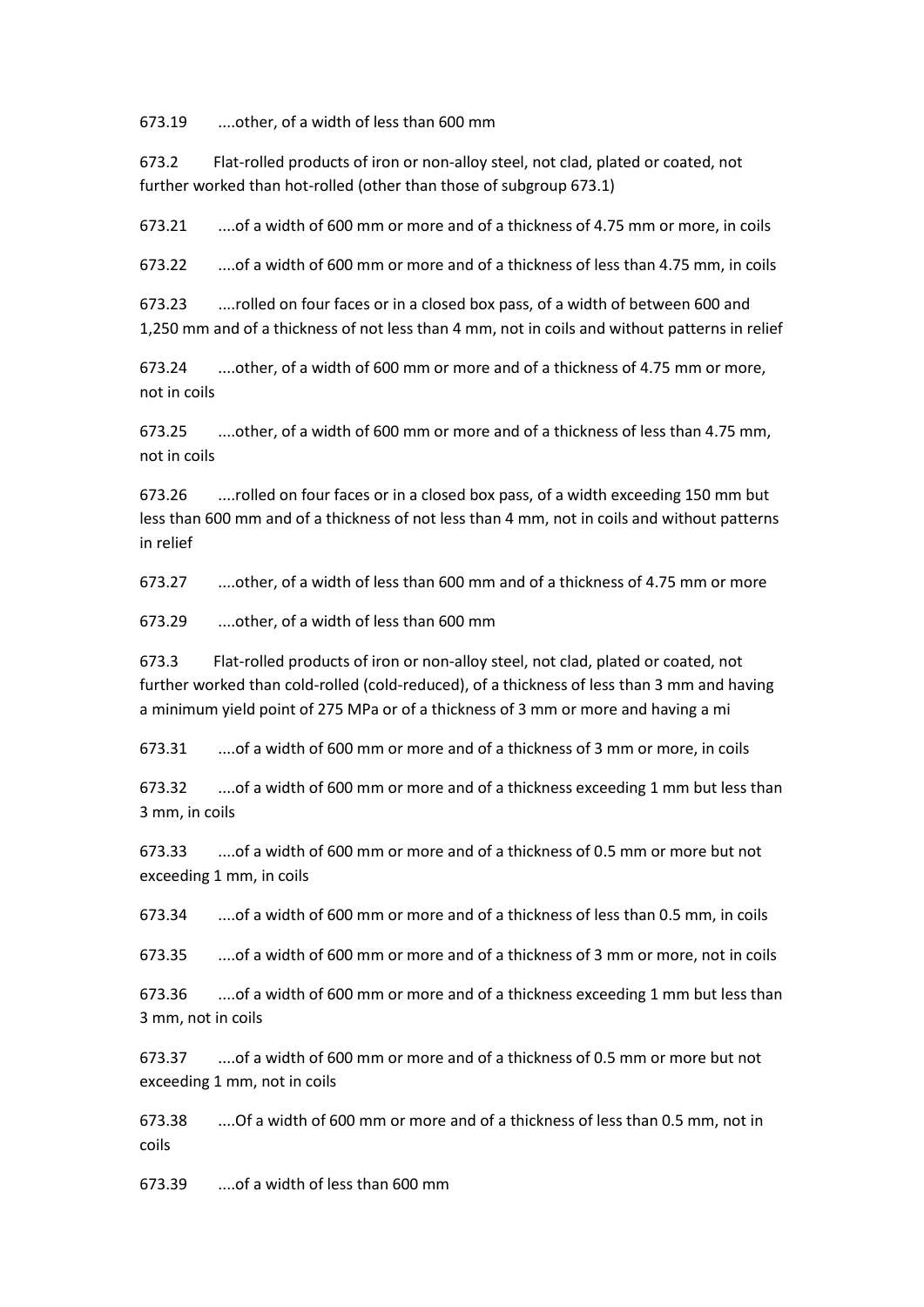673.4 Flat-rolled products of iron or non-alloy steel, not clad, plated or coated, not further worked than cold-rolled (cold-reduced)

673.41 ....of a width of 600 mm or more and of a thickness of 3 mm or more, in coils

673.42 ....of a width of 600 mm or more and of a thickness exceeding 1 mm but less than 3 mm, in coils

673.43 ....of a width of 600 mm or more and of a thickness of 0.5 mm or more but not exceeding 1 mm, in coils

673.44 ....of a width of 600 mm or more and of a thickness of less than 0.5 mm, in coils

673.45 ....of a width of 600 mm or more and of a thickness of 3 mm or more, not in coils

673.46 ....of a width of 600 mm or more and of a thickness exceeding 1 mm but less than 3 mm, not in coils

673.47 ....of a width of 600 mm or more and of a thickness of 0.5 mm or more but not exceeding 1 mm, not in coils

673.48 ....of a width of 600 mm or more and of a thickness of less than 0.5 mm, not in coils

673.49 ....of a width of less than 600 mm

673.5 Flat-rolled products of iron or non-alloy steel, not clad, plated or coated, n.e.s.

673.51 ....of a width of 600 mm or more, hot-rolled

673.52 ....of a width of 600 mm or more, cold-rolled (cold-reduced)

673.53 ....of a width of less than 600 mm

674 Flat-rolled products of iron or non-alloy steel, clad, plated or coated

674.1 Flat-rolled products of iron or non-alloy steel, plated or coated with zinc

674.11 ....electrolytically plated or coated, of a width of 600 mm or more

674.12 ....electrolytically plated or coated, of a width of less than 600 mm

674.13 ....otherwise plated or coated, of a width of 600 mm or more

674.14 ....otherwise plated or coated, of a width of less than 600 mm

674.2 Flat-rolled products of iron or non-alloy steel, plated or coated with tin

674.21 ....of a width of 600 mm or more

674.22 ....of a width of less than 600 mm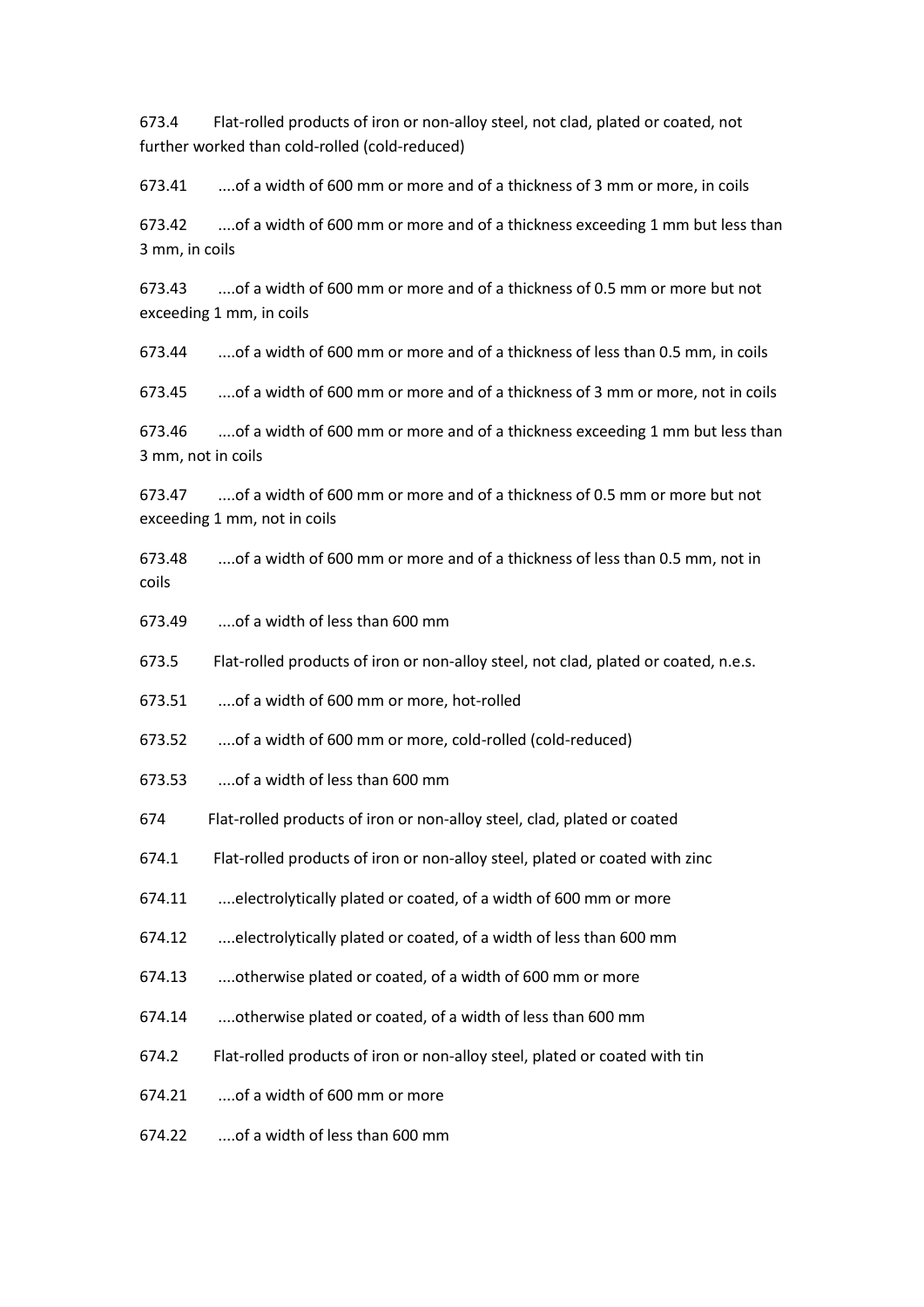674.3 Flat-rolled products of iron or non-alloy steel, painted, varnished or coated with plastics

674.31 ....of a width of 600 mm or more

674.32 ....of a width of less than 600 mm

674.4 Flat-rolled products of iron or non-alloy steel, clad, plated or coated, n.e.s., of a width of 600 mm or more

674.41 ....plated or coated with lead, including terne-plate

674.42 ....plated or coated with chromium oxides or with chromium and chromium oxides

674.43 ....plated or coated with aluminium

674.44 ....otherwise clad, plated or coated

674.5 Flat-rolled products of iron or non-alloy steel, clad, plated or coated, n.e.s., of a width of less than 600 mm

674.51 ....plated or coated otherwise than by electrolysis

674.52 ....clad

675 Flat-rolled products of alloy steel

675.1 Flat-rolled products of silicon-electrical steel

- 675.11 ....of a width of 600 mm or more
- 675.12 ....of a width of less than 600 mm
- 675.2 Flat-rolled products of high-speed steel
- 675.21 ....of a width of 600 mm or more
- 675.22 ....of a width of less than 600 mm
- 675.3 Flat-rolled products of stainless steel, not further worked than hot-rolled

675.31 ....of a width of 600 mm or more and of a thickness of 4.75 mm or more, in coils

675.32 ....of a width of 600 mm or more and of a thickness of 3 mm or more but less than 4.75 mm, in coils

675.33 ....of a width of 600 mm or more and of a thickness of less than 3 mm, in coils

675.34 ....of a width of 600 mm or more and of a thickness of 4.75 mm or more, not in coils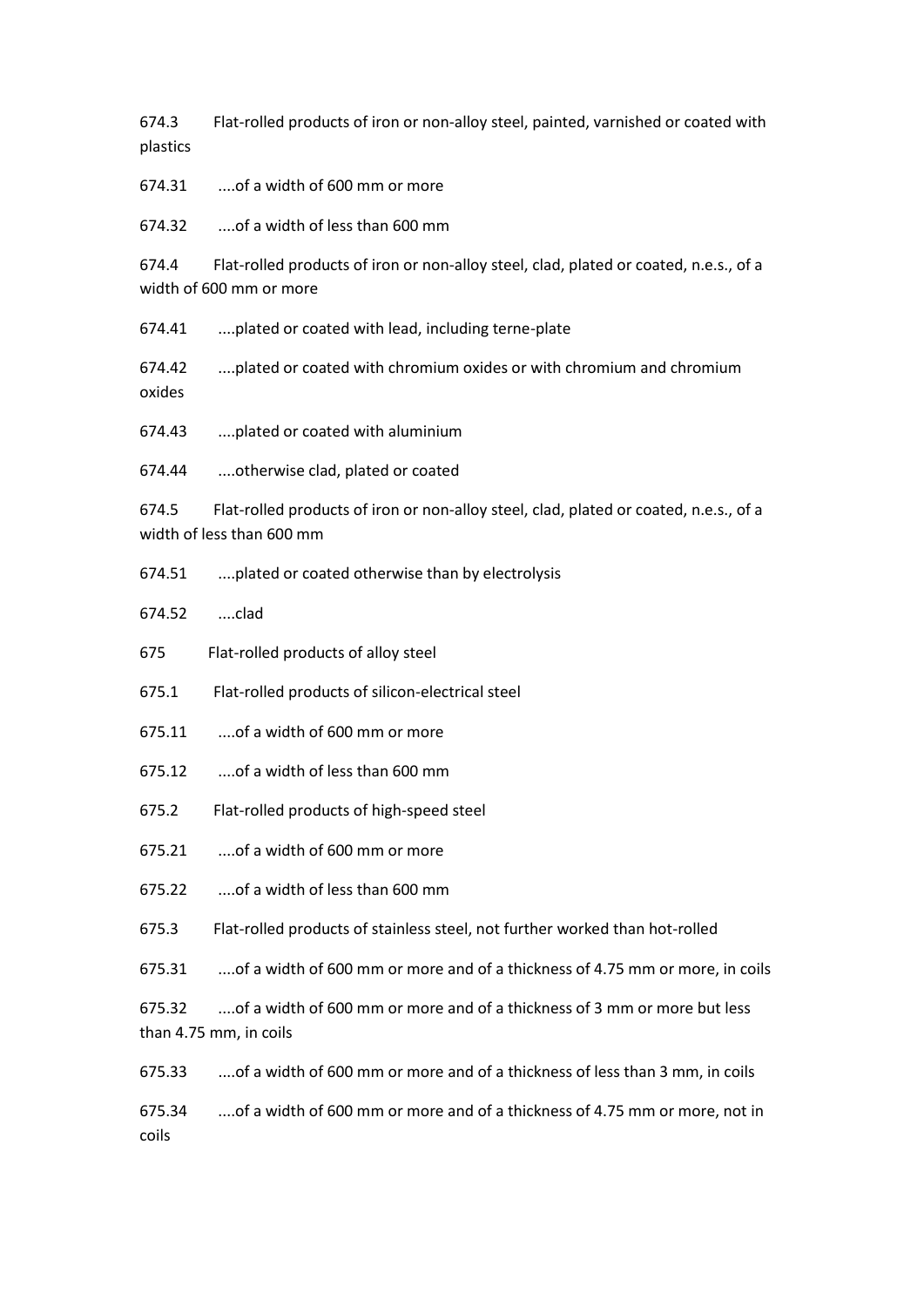675.35 ....of a width of 600 mm or more and of a thickness of 3 mm or more but less than 4.75 mm, not in coils

675.36 ....of a width of 600 mm or more and of a thickness of less than 3 mm, not in coils

675.37 ....of a width of less than 600 mm and of a thickness of 4.75 mm or more

675.38 ....of a width of less than 600 mm and of a thickness of less than 4.75 mm

675.4 Flat-rolled products of other alloy steel, not further worked than hot-rolled

675.41 ....of a width of 600 mm or more, in coils

675.42 ....of a width of 600 mm or more, not in coils

675.43 ....of a width of less than 600 mm

675.5 Flat-rolled products of stainless steel, not further worked than cold-rolled (coldreduced)

675.51 ....of a width of 600 mm or more and of a thickness of 4.75 mm or more

675.52 ....of a width of 600 mm or more and of a thickness of 3 mm or more but less than 4.75 mm

675.53 ....of a width of 600 mm or more and of a thickness exceeding 1 mm but less than 3 mm

675.54 ....of a width of 600 mm or more and of a thickness of 0.5 mm or more but not exceeding 1 mm

675.55 ....of a width of 600 mm or more and of a thickness of less than 0.5 mm

675.56 ....of a width of less than 600 mm

675.6 Flat-rolled products of other alloy steel, not further worked than cold-rolled (coldreduced)

675.61 ....of a width of 600 mm or more

675.62 ....of a width of less than 600 mm

675.7 Flat-rolled products of alloy steel, n.e.s.

675.71 ....of stainless steel, of a width of 600 mm or more

675.72 ....of stainless steel, of a width of less than 600 mm

675.73 ....of other alloy steel, of a width of 600 mm or more

675.74 ....of other alloy steel, of a width of less than 600 mm

676 Iron and steel bars, rods, angles, shapes and sections (including sheet piling)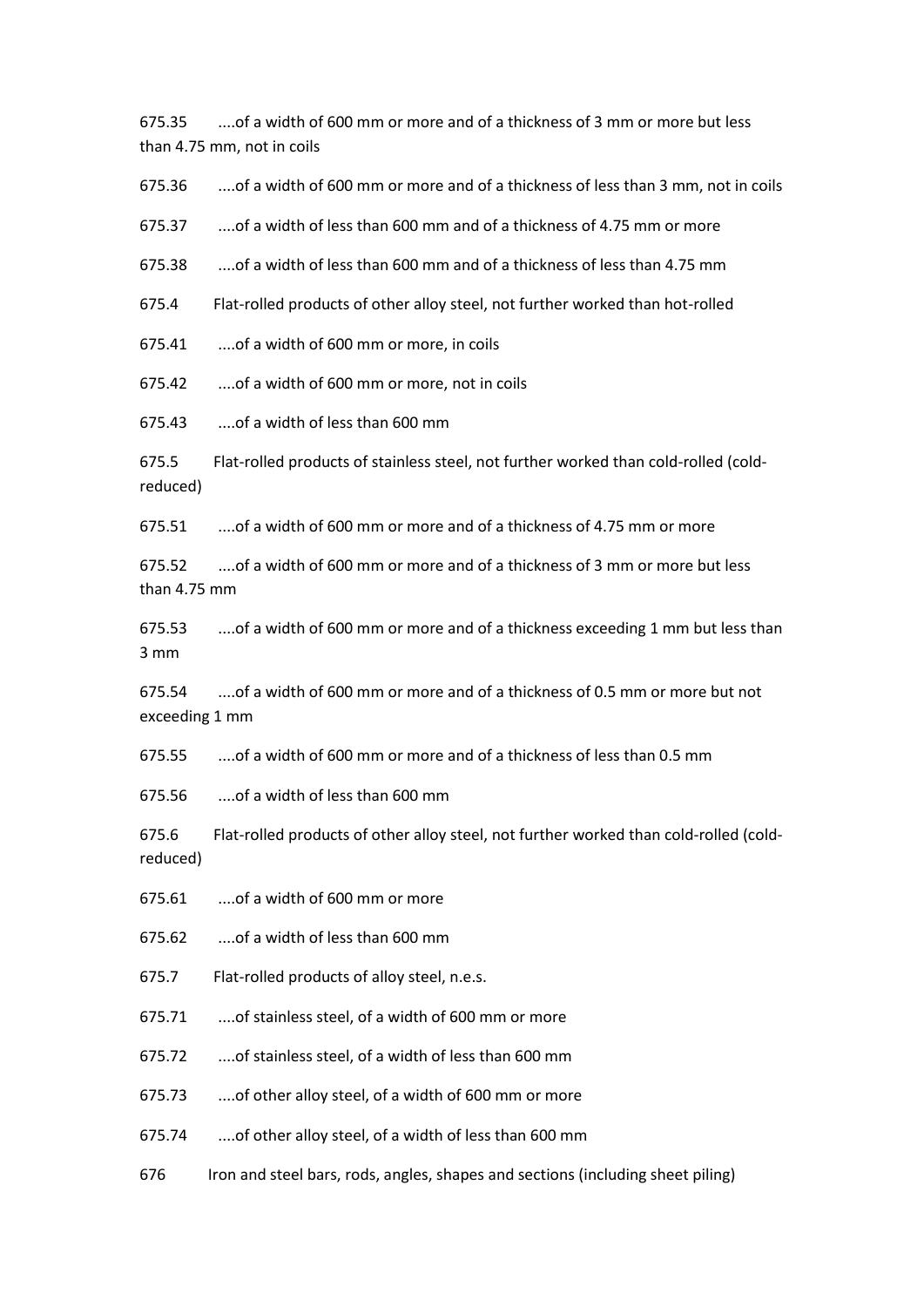676.1 Bars and rods, hot-rolled, in irregularly wound coils, of iron or steel

676.11 ....of iron or non-alloy steel, containing indentations, ribs, grooves or other deformations produced during the rolling process

676.12 ....of non-alloy free-cutting steel

676.13 ....other, of iron or non-alloy steel, containing by weight less than 0.6% of carbon

676.14 ....other, of iron or non-alloy steel, containing by weight 0.6% or more of carbon

676.15 ....of stainless steel

676.17 ....of high-speed steel

676.19 ....of other alloy steel

676.2 Bars and rods (other than those of subgroup 676.1) of iron or steel, not further worked than hot-rolled, hot-drawn or hot-extruded, but including those twisted after rolling

676.21 ....of iron or non-alloy steel, containing indentations, ribs, grooves or other deformations produced during the rolling process or twisted after rolling

676.22 ....of free-cutting steel

676.23 ....other, of iron or non-alloy steel, containing by weight less than 0.6% of carbon

676.24 ....other, of iron or non-alloy steel, containing by weight 0.6% or more of carbon

676.25 ....of stainless steel

676.29 ....of other alloy steel (excluding high-speed steel and silico-manganese steel)

676.3 Bars and rods (other than those of subgroup 676.1) of iron or steel, not further worked than cold-formed or cold-finished

- 676.31 ....of free-cutting steel (other than of heading 676.22)
- 676.32 ....other, of iron or non-alloy steel, containing by weight less than 0.6% of carbon
- 676.33 ....other, of iron or non-alloy steel, containing by weight 0.6% or more of carbon
- 676.34 ....of stainless steel
- 676.39 ....of other alloy steel (except high-speed or silico-manganese steel)
- 676.4 Other bars and rods of iron and steel

676.41 ....of high-speed steel

676.42 ....of silico-manganese steel

676.43 ....of iron or non-alloy steel, not further worked than forged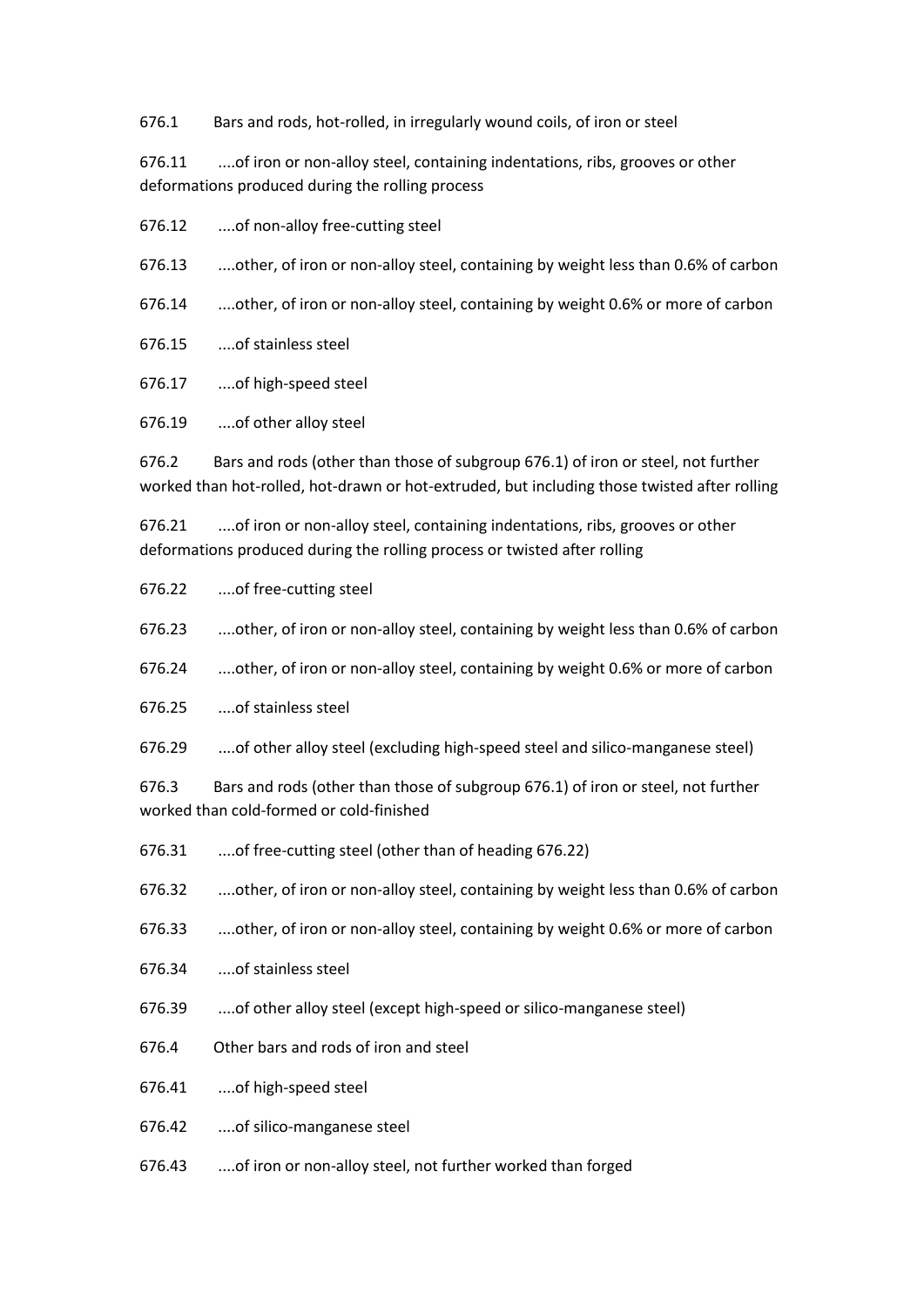676.44 ....of other iron or other non-alloy steel

676.45 ....of stainless steel

676.46 ....of other alloy steel (except high-speed or silico-manganese steel), not further worked than forged

676.47 Bars and rods of alloy steel, n.e.s.

676.48 Hollow drill bars and rods of alloy or non-alloy steel

676.8 Angles, shapes and sections (excluding rails) and sheet piling, of iron or steel

676.81 U, I, H, L or T sections, not further worked than hot-rolled, hot-drawn or extruded, of a height of less than 80 mm, of iron or non-alloy steel

676.82 U, I, H, L or T sections, not further worked than hot-rolled, hot-drawn or extruded, of a height of 80 mm or more, of iron or non-alloy steel

676.83 Other angles, shapes and sections, not further worked than hot-rolled, hotdrawn or extruded, of iron or non-alloy steel

676.84 Angles, shapes and sections, not further worked than cold-formed or coldfinished, of iron or non-alloy steel

676.85 Other angles, shapes and sections, of iron or non-alloy steel

676.86 Sheet piling of iron or steel, whether or not drilled, punched or made from assembled elements; welded angles, shapes and sections, of iron or steel

676.87 Angles, shapes and sections, of stainless steel

676.88 Angles, shapes and sections, of other alloy steel

677 Rails or railway track construction material, of iron or steel

677.0 Railway or tramway track construction material, of iron or steel

677.01 Rails (including check rails and rack-rails), of iron or steel

677.09 Other railway or tramway track construction material of iron or steel (i.e., switchblades, crossing frogs, point rods and other crossing pieces, sleepers (cross-ties), fish-plates, chairs, chair wedges, sole-plates (base plates), rail clips, bedplates, t

- 678 Wire of iron or steel
- 678.1 Wire of iron or non-alloy steel

678.11 ....containing by weight less than 0.25% of carbon

678.12 ....containing by weight 0.25% or more but less than 0.6% of carbon

678.13 ....containing by weight 0.6% or more of carbon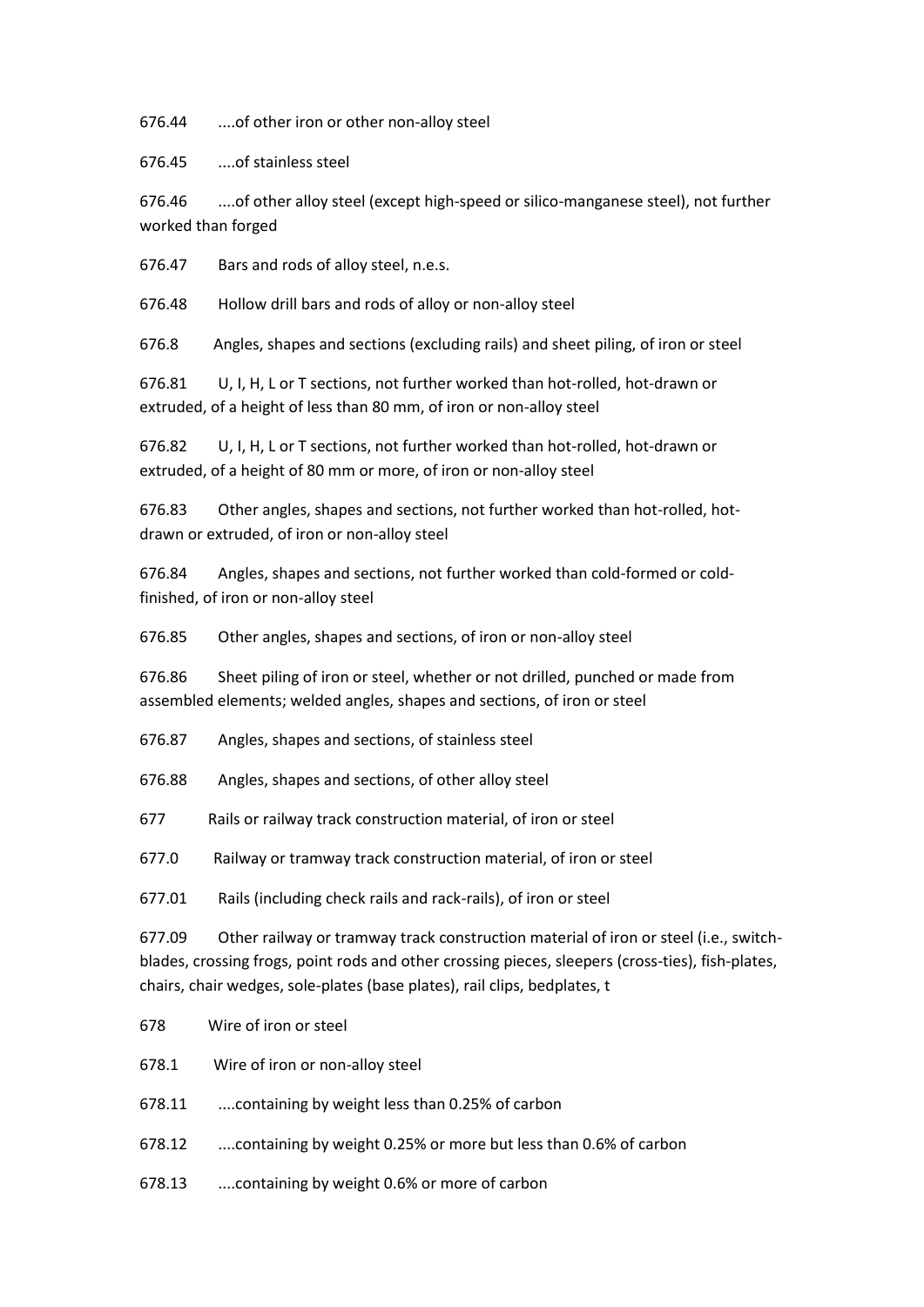678.2 Wire of stainless steel or other alloy steel

678.21 ....of stainless steel

678.29 ....of other alloy steel

679 Tubes, pipes and hollow profiles, and tube or pipe fittings, of iron or steel

679.1 Tubes, pipes and hollow profiles, seamless, of iron or steel

679.11 Tubes, pipes and hollow profiles, of cast iron

679.12 Line pipe of a kind used for oil or gas pipelines, of iron (other than cast iron) or steel

679.13 Casing, tubing and drill pipe of a kind used in drilling for oil or gas, of iron (other than cast iron) or steel

679.14 Other, of circular cross-section, of iron (other than cast iron) or non-alloy steel

679.15 Other, of circular cross-section, of stainless steel

679.16 Other, of circular cross-section, of other alloy steel

679.17 Other seamless tubes, pipes and hollow profiles

679.3 Other tubes and pipes (e.g., welded, riveted or similarly closed), having internal and external circular cross-sections, the external diameter of which exceeds 406.4 mm, of iron or steel

679.31 Line pipe of a kind used for oil or gas pipelines

679.32 Casing of a kind used in drilling for oil or gas

679.33 Other, welded

679.39 Other tubes and pipes

679.4 Other tubes, pipes and hollow profiles (e.g., open seam or welded, riveted or similarly closed), of iron or steel

679.41 Line pipe of a kind used for oil or gas pipelines, n.e.s.

679.42 Casing and tubing, of a kind used in drilling for oil or gas, n.e.s.

679.43 Other, welded, of circular cross-section

679.44 Other, welded, of non-circular cross-section

679.49 Other

679.5 Tube or pipe fittings (e.g., couplings, elbows, sleeves), of iron or steel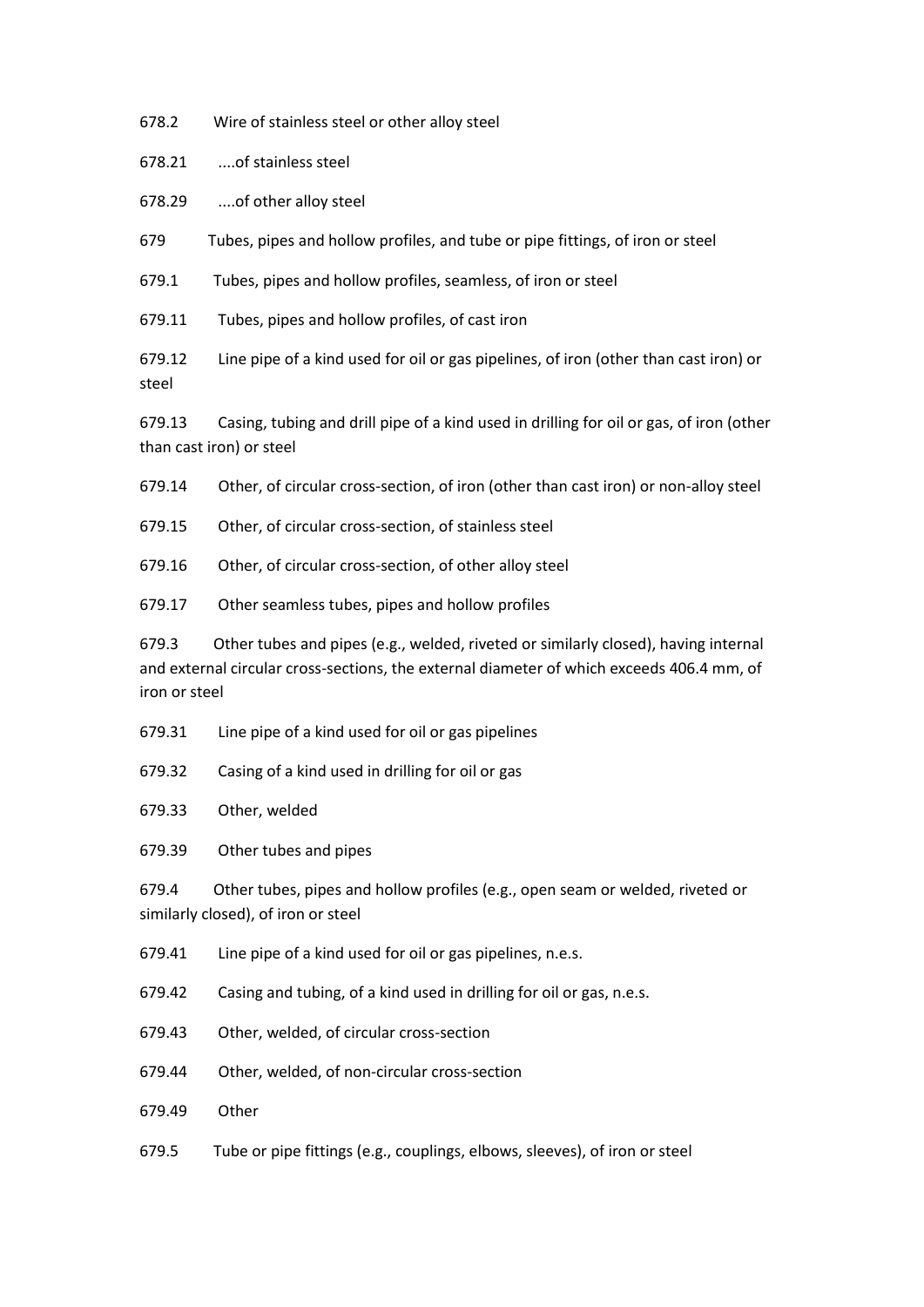679.51 Cast fittings of non-malleable cast iron

679.52 Other cast fittings

679.53 Flanges of stainless steel

679.54 Threaded elbows, bends and sleeves of stainless steel

679.55 Butt welding fittings of stainless steel

679.56 Other tube and pipe fittings of stainless steel

679.59 Tube and pipe fittings of iron or steel, n.e.s.

68 Non-ferrous metals

681 Silver, platinum and other metals of the platinum group

681.1 Silver (including base metals clad with silver), unwrought, unworked or semimanufactured

681.12 Base metals clad with silver, not further worked than semi-manufactured

681.13 Silver (including silver plated with gold or platinum), unwrought

681.14 Silver (including silver plated with gold or platinum), in semi-manufactured or in powdered form

681.2 Platinum and other metals of the platinum group (including metals clad with platinum or other metals of the platinum group), unwrought, unworked or semimanufactured

681.22 Base metals, silver or gold, clad with platinum or other metals of the platinum group, not further worked than semi-manufactured

681.23 Platinum and platinum alloys, unwrought or in powder form

681.24 Other metals of the platinum group and alloys thereof, unwrought or in powder form

681.25 Platinum and other metals of the platinum group and alloys thereof, in semimanufactured forms

682 Copper

682.1 Copper, refined and unrefined; copper anodes for electrolytic refining; copper alloys, unwrought

682.11 Unrefined copper (including blister copper but excluding cement copper); copper anodes for electrolytic refining

682.12 Refined copper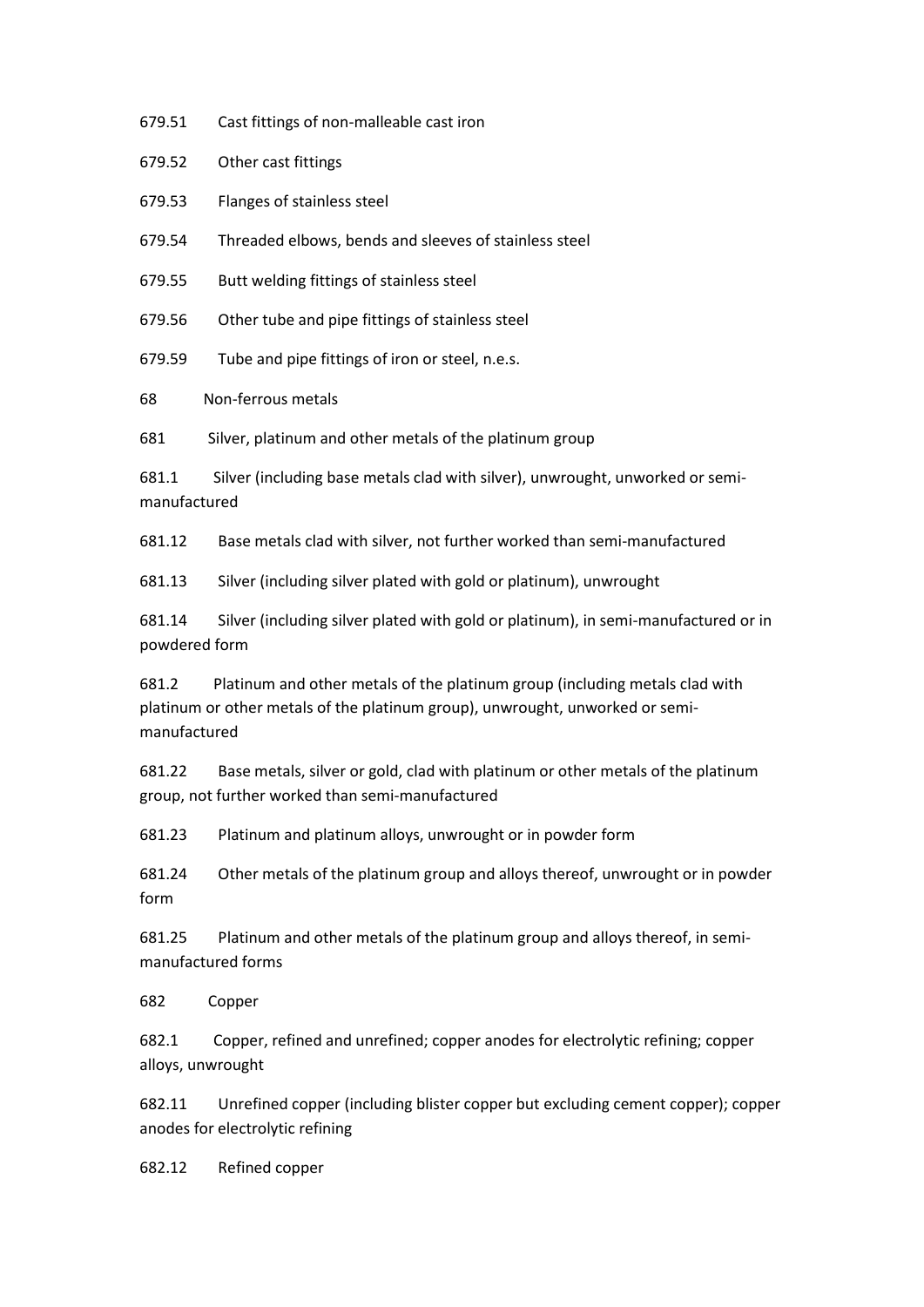| 682.13 | Master alloys of copper |
|--------|-------------------------|
|--------|-------------------------|

- 682.14 Copper alloys (other than master alloys)
- 682.3 Copper bars, rods and profiles
- 682.31 ....of refined copper
- 682.32 ....of copper alloys
- 682.4 Copper wire
- 682.41 ....of refined copper
- 682.42 ....of copper alloys
- 682.5 Copper plates, sheets and strip, of a thickness exceeding 0.15 mm

682.51 ....of refined copper

682.52 ....of copper alloys

682.6 Copper foil (whether or not printed or backed with paper, paperboard, plastics or similar backing materials), of a thickness (excluding any backing) not exceeding 0.15 mm; copper powders and flakes

682.61 Copper foil (whether or not printed or backed with paper, paperboard, plastics or similar backing materials), of a thickness (excluding any backing) not exceeding 0.15 mm

- 682.62 Copper powders and flakes
- 682.7 Copper tubes, pipes and tube or pipe fittings (e.g., couplings, elbows, sleeves)
- 682.71 Tubes and pipes
- 682.72 Tube or pipe fittings
- 683 Nickel
- 683.1 Nickel and nickel alloys, unwrought (excluding electroplating anodes)
- 683.11 Nickel, not alloyed
- 683.12 Nickel alloys
- 683.2 Nickel and nickel alloys, worked (excluding electroplating anodes)
- 683.21 Nickel bars, rods, profiles and wire
- 683.22 Nickel tubes, pipes and tube or pipe fittings (e.g., couplings, elbows, sleeves)
- 683.23 Nickel powders and flakes
- 683.24 Nickel plates, sheets, strip and foil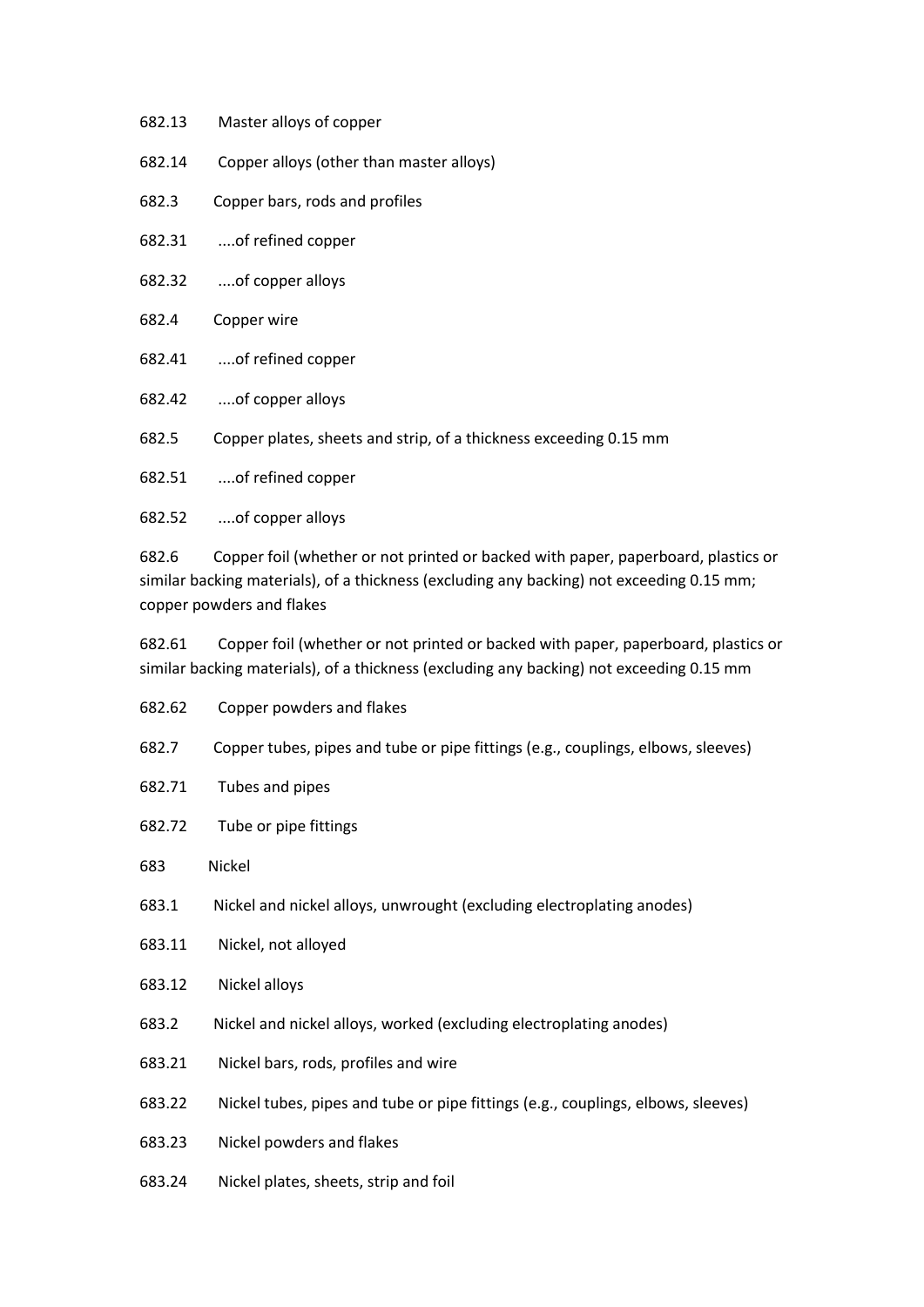| 684          | Aluminium                                                                                                                                                                   |
|--------------|-----------------------------------------------------------------------------------------------------------------------------------------------------------------------------|
| 684.1        | Aluminium and aluminium alloys, unwrought                                                                                                                                   |
| 684.11       | Aluminium, not alloyed                                                                                                                                                      |
| 684.12       | Aluminium alloys                                                                                                                                                            |
| 684.2        | Aluminium and aluminium alloys, worked                                                                                                                                      |
| 684.21       | Aluminium bars, rods and profiles                                                                                                                                           |
| 684.22       | Aluminium wire                                                                                                                                                              |
| 684.23       | Aluminium plates, sheets and strip, of a thickness exceeding 0.2 mm                                                                                                         |
| 684.24<br>mm | Aluminium foil (whether or not printed or backed with paper, paperboard,<br>plastics or similar backing materials) of a thickness (excluding any backing) not exceeding 0.2 |
| 684.25       | Aluminium powders and flakes                                                                                                                                                |
| 684.26       | Aluminium tubes and pipes                                                                                                                                                   |
| 684.27       | Aluminium tube and pipe fittings (e.g., couplings, elbows, sleeves)                                                                                                         |
| 685          | Lead                                                                                                                                                                        |
| 685.1        | Lead and lead alloys, unwrought                                                                                                                                             |
| 685.11       | Unrefined lead and lead alloys                                                                                                                                              |
| 685.12       | Refined lead                                                                                                                                                                |
| 685.2        | Lead and lead alloys, worked                                                                                                                                                |
| 685.21       | Lead bars, rods, profiles and wire                                                                                                                                          |
| 685.22       | Lead plates, sheets, strip and foil; lead powders and flakes                                                                                                                |
| 685.24       | Lead tubes, pipes and tube or pipe fittings (e.g., couplings, elbows, sleeves)                                                                                              |
| 686          | Zinc                                                                                                                                                                        |
| 686.1        | Zinc and zinc alloys, unwrought                                                                                                                                             |
| 686.11       | Zinc, not alloyed                                                                                                                                                           |
| 686.12       | Zinc alloys                                                                                                                                                                 |
| 686.3        | Zinc and zinc alloys, worked                                                                                                                                                |
| 686.31       | Zinc bars, rods, profiles and wire                                                                                                                                          |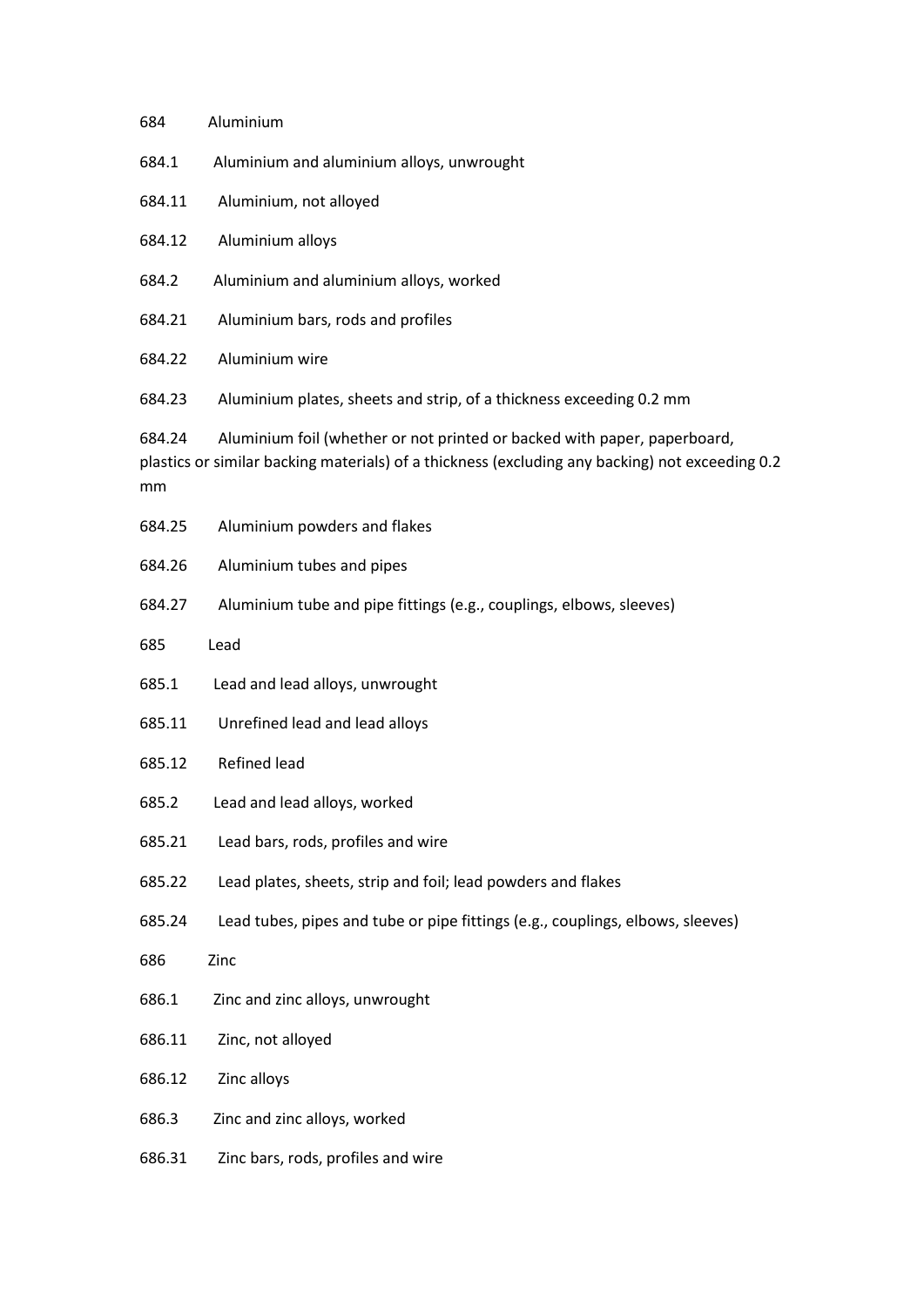- 686.32 Zinc plates, sheets, strip and foil
- 686.33 Zinc dust (blue powder), powders and flakes
- 686.34 Zinc tubes, pipes and tube or pipe fittings (e.g., couplings, elbows, sleeves)
- 687 Tin
- 687.1 Tin and tin alloys, unwrought
- 687.11 Tin, not alloyed
- 687.12 Tin alloys
- 687.2 Tin and tin alloys, worked
- 687.21 Tin bars, rods, profiles and wire

687.22 Tin plates, sheets and strip, of a thickness exceeding 0.2 mm

687.23 Tin foil (whether or not printed or backed with paper, paperboard, plastics or similar backing materials), of a thickness (excluding any backing) not exceeding 0.2 mm; tin powders and flakes

687.24 Tin tubes, pipes and tube or pipe fittings (e.g., couplings, elbows, sleeves)

689 Miscellaneous non-ferrous base metals employed in metallurgy, and cermets

689.1 Tungsten (wolfram), molybdenum, tantalum and magnesium, unwrought (including waste and scrap)

689.11 Tungsten (wolfram), unwrought; tungsten waste and scrap

689.12 Molybdenum, unwrought; molybdenum waste and scrap

689.13 Tantalum, unwrought (including bars and rods obtained simply by sintering); waste and scrap; powders

689.14 Magnesium waste and scrap

689.15 Magnesium, unwrought

689.8 Intermediate products of cobalt metallurgy; cobalt, cadmium, titanium and zirconium, unwrought (including waste and scrap)

689.81 Cobalt mattes and other intermediate products of cobalt metallurgy; cobalt, unwrought; waste and scrap; powders

689.82 Cadmium, unwrought; cadmium waste and scrap; powders

689.83 Titanium, unwrought; titanium waste and scrap; powders

689.84 Zirconium, unwrought; zirconium waste and scrap; powders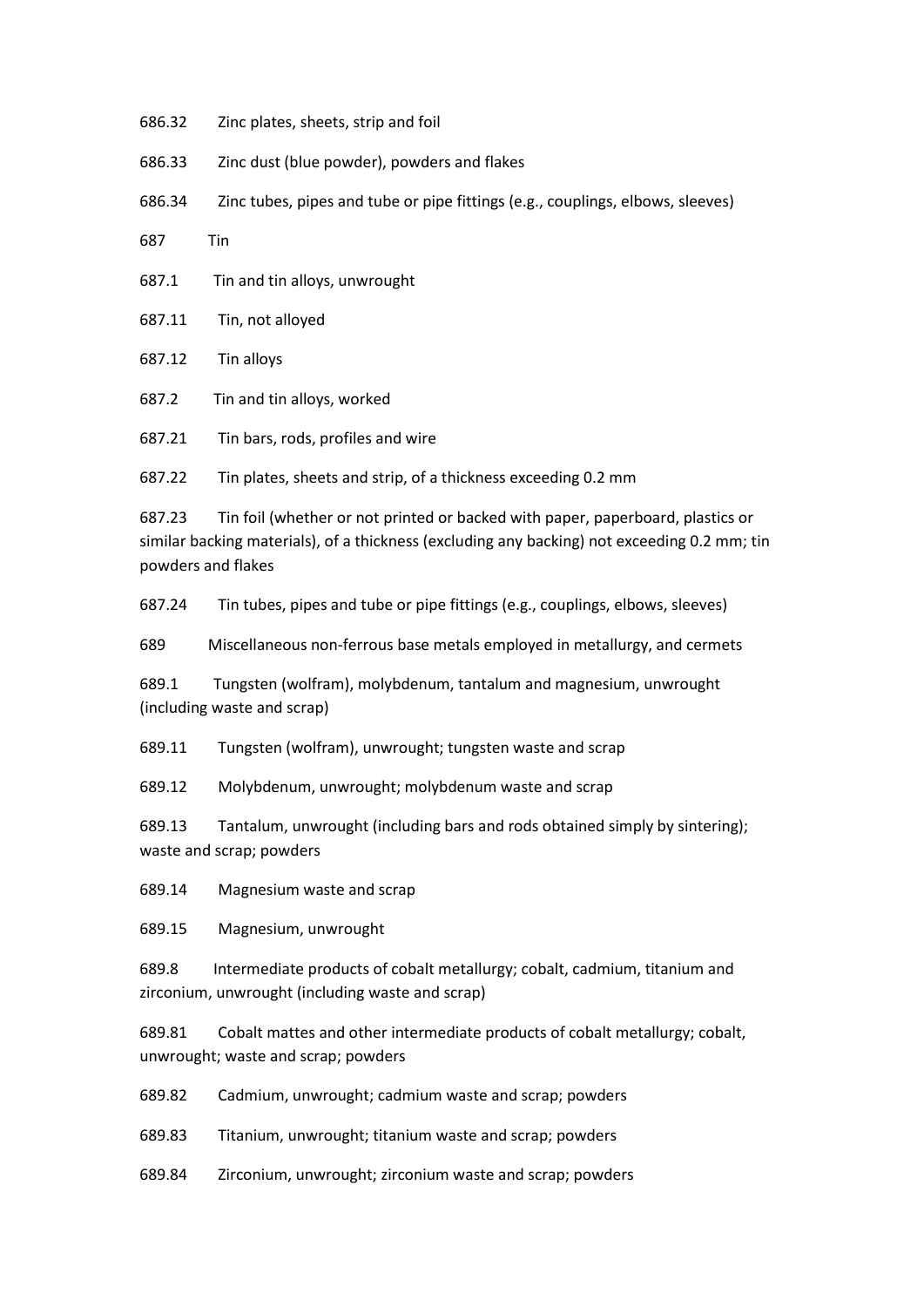- 689.9 Base metals, n.e.s., and cermets, and articles thereof, n.e.s. (including waste and
- scrap)
- 689.91 Beryllium, unwrought; beryllium waste and scrap; powders
- 689.92 Bismuth and articles thereof (including waste and scrap)
- 689.93 Antimony and articles thereof (including waste and scrap)
- 689.94 Manganese and articles thereof (including waste and scrap)
- 689.95 Chromium and articles thereof (including waste and scrap)
- 689.96 Germanium and articles thereof (including waste and scrap)
- 689.97 Vanadium and articles thereof (including waste and scrap)
- 689.98 Other base metals, unwrought; waste and scrap; powders
- 689.99 Cermets and articles thereof (including waste and scrap)
- 69 Manufactures of metals, n.e.s.
- 691 Structures and parts of structures, n.e.s., of iron, steel or aluminium

691.1 Structures (excluding prefabricated buildings of group 811) and parts of structures (e.g., bridges and bridge sections, lock-gates, towers, lattice masts, roofs, roofing frameworks, doors and windows and their frames and thresholds for doors, shutters, ba

- 691.11 Bridges and bridge sections
- 691.12 Towers and lattice masts
- 691.13 Doors, windows and their frames and thresholds for doors
- 691.14 Equipment for scaffolding, shuttering, propping or pit-propping

691.19 Other

691.2 Aluminium structures (excluding prefabricated buildings of group 811) and parts of structures (e.g., bridges and bridge sections, towers, lattice masts, roofs, roofing frameworks, doors and windows and their frames and thresholds for doors, balustrades, p

691.21 Doors, windows and their frames and thresholds for doors

691.29 Aluminium structures and parts of structures, n.e.s.; aluminium plates, rods, profiles, tubes and the like, prepared for use in structures

692 Metal containers for storage or transport

692.1 Reservoirs, tanks, vats and similar containers, for any material (other than compressed or liquefied gas), of iron, steel or aluminium, of a capacity exceeding 300 litres, whether or not lined or heat-insulated, but not fitted with mechanical or thermal e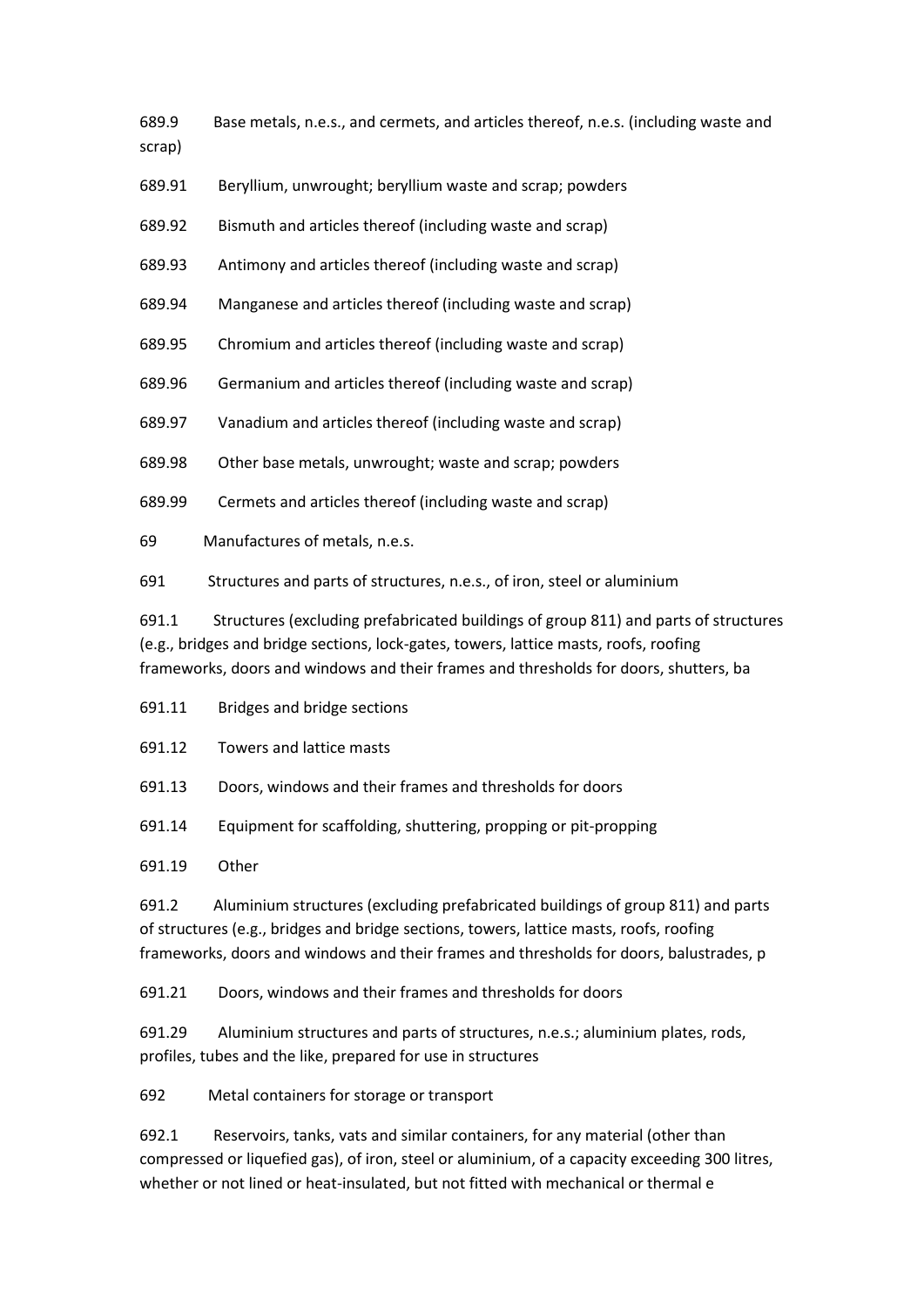692.11 ....of iron or steel

692.12 ....of aluminium

692.4 Tanks, casks, drums, cans, boxes and similar containers, for any material (including compressed or liquefied gas), of iron, steel or aluminium, of a capacity not exceeding 300 litres, whether or not lined or heat-insulated, but not fitted with mechanical

692.41 Tanks, casks, drums, cans, boxes and similar containers, for any material (other than compressed or liquefied gas), of iron or steel, of a capacity not exceeding 300 litres, whether or not lined or heat-insulated, but not fitted with mechanical or thermal

692.42 Aluminium casks, drums, cans, boxes and similar containers (including rigid or collapsible tubular containers), for any material (other than compressed or liquefied gas), of a capacity not exceeding 300 litres, whether or not lined or heat-insulated, but

692.43 Containers of iron or steel for compressed or liquefied gas

692.44 Containers of aluminium for compressed or liquefied gas

693 Wire products (excluding insulated electrical wiring) and fencing grills

693.1 Stranded wire, ropes, cables, plaited bands, slings and the like, of iron, steel, copper or aluminium, not electrically insulated

693.11 ....of iron or steel

693.12 ....of copper

693.13 ....of aluminium

693.2 Barbed wire of iron or steel; twisted hoop or single flat wire, barbed or not, and loosely twisted double wire, of a kind used for fencing, of iron or steel

693.5 Cloth (including endless bands), grill, netting and fencing, of iron, steel or copper wire; expanded metal of iron, steel or copper

693.51 ....of iron or steel wire

693.52 ....of copper wire

694 Nails, screws, nuts, bolts, rivets and the like, of iron, steel, copper or aluminium

694.1 Nails, tacks, drawing-pins, corrugated nails, staples (other than those of heading 895.12) and similar articles, of iron or steel, whether or not with heads of other material, but excluding such articles with heads of copper

694.2 Screws, bolts, nuts, coach screws, screw hooks, rivets, cotters, cotter pins, washers (including spring washers) and similar articles, of iron or steel

694.21 ....threaded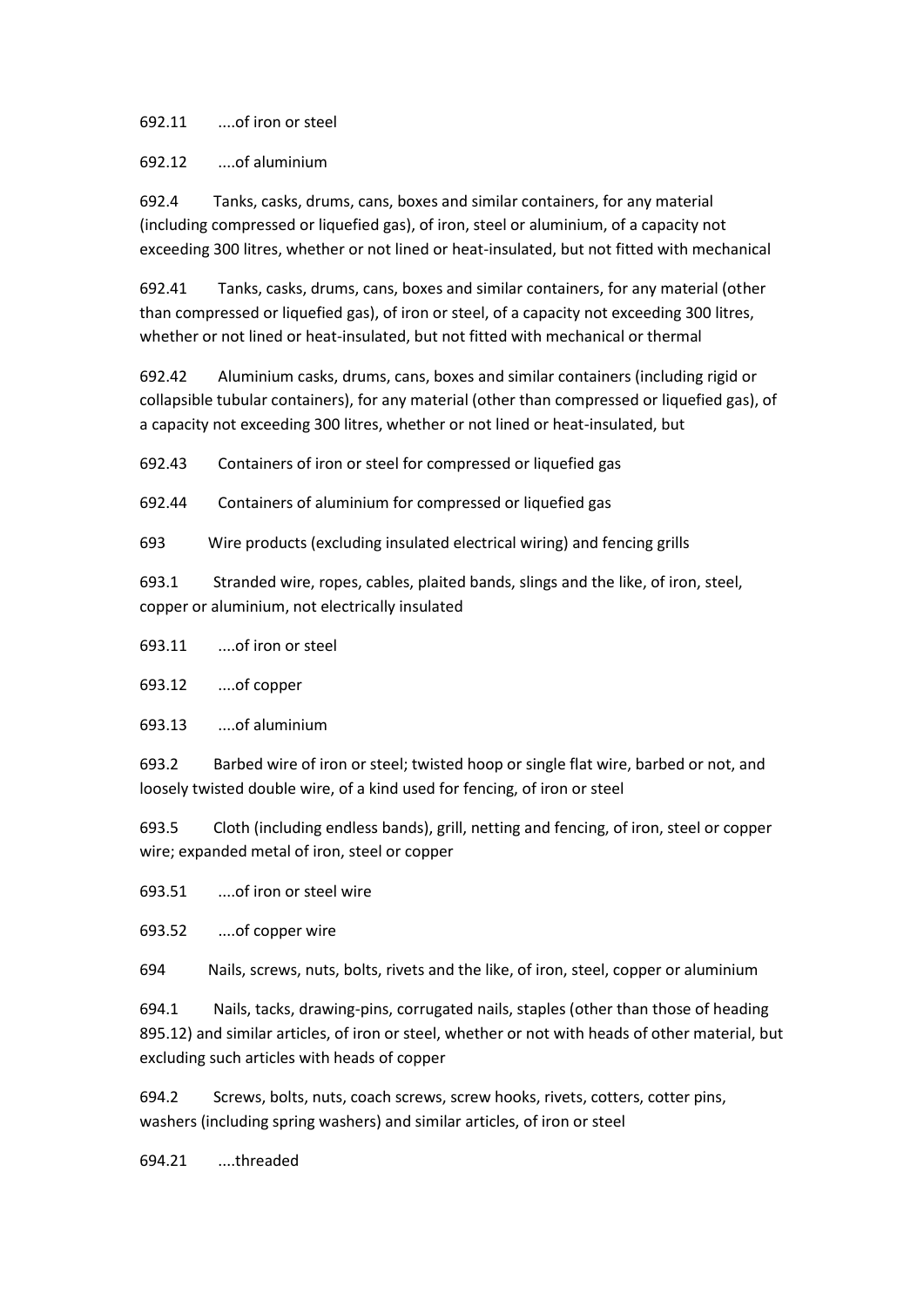## 694.22 ....non-threaded

694.3 Nails, tacks, drawing-pins, staples (other than those of heading 895.12) and similar articles, of copper or of iron or steel with heads of copper; screws, bolts, nuts, screw hooks, rivets, cotters, cotter pins, washers (including spring washers) and simil

694.31 Nails and tacks, drawing-pins, staples and similar articles

694.32 Washers (including spring washers) and similar articles of copper, not threaded

694.33 Screws, bolts and nuts and similar articles of copper, threaded

694.4 Nails, tacks, staples (other than those of heading 895.12), screws, bolts, nuts, screw hooks, rivets, cotters, cotter pins, washers and similar articles of aluminium

695 Tools for use in the hand or in machines

695.1 Hand tools, the following: spades, shovels, mattocks, picks, hoes, forks and rakes; axes, billhooks and similar hewing tools; secateurs and pruners of any kind; scythes, sickles, hay knives, hedge shears, timber wedges and other tools of a kind used in ag

695.2 Handsaws, files, rasps, pliers, pincers, tweezers, metal-cutting shears, pipe cutters, bolt croppers, perforating punches and similar hand tools

695.21 Handsaws

695.22 Files, rasps and similar tools

695.23 Pliers (including cutting pliers), pincers, tweezers, metal-cutting shears, pipe cutters, bolt croppers, perforating punches and similar tools

695.3 Spanners and wrenches, hand-operated (including torque meter wrenches but not including tap wrenches); interchangeable spanner sockets, with or without handles

695.4 Hand tools (including glaziers' diamonds), n.e.s.; blowlamps; vices, clamps and the like, other than accessories for and parts of machine tools; anvils; portable forges; hand or pedal-operated grinding wheels with frameworks

- 695.41 Drilling, threading and tapping tools
- 695.42 Hammers and sledgehammers
- 695.43 Planes, chisels, gouges and similar cutting tools for working wood
- 695.44 Screwdrivers
- 695.45 Household tools, n.e.s.
- 695.46 Other hand tools (including glaziers' diamonds); blowlamps
- 695.47 Vices, clamps and the like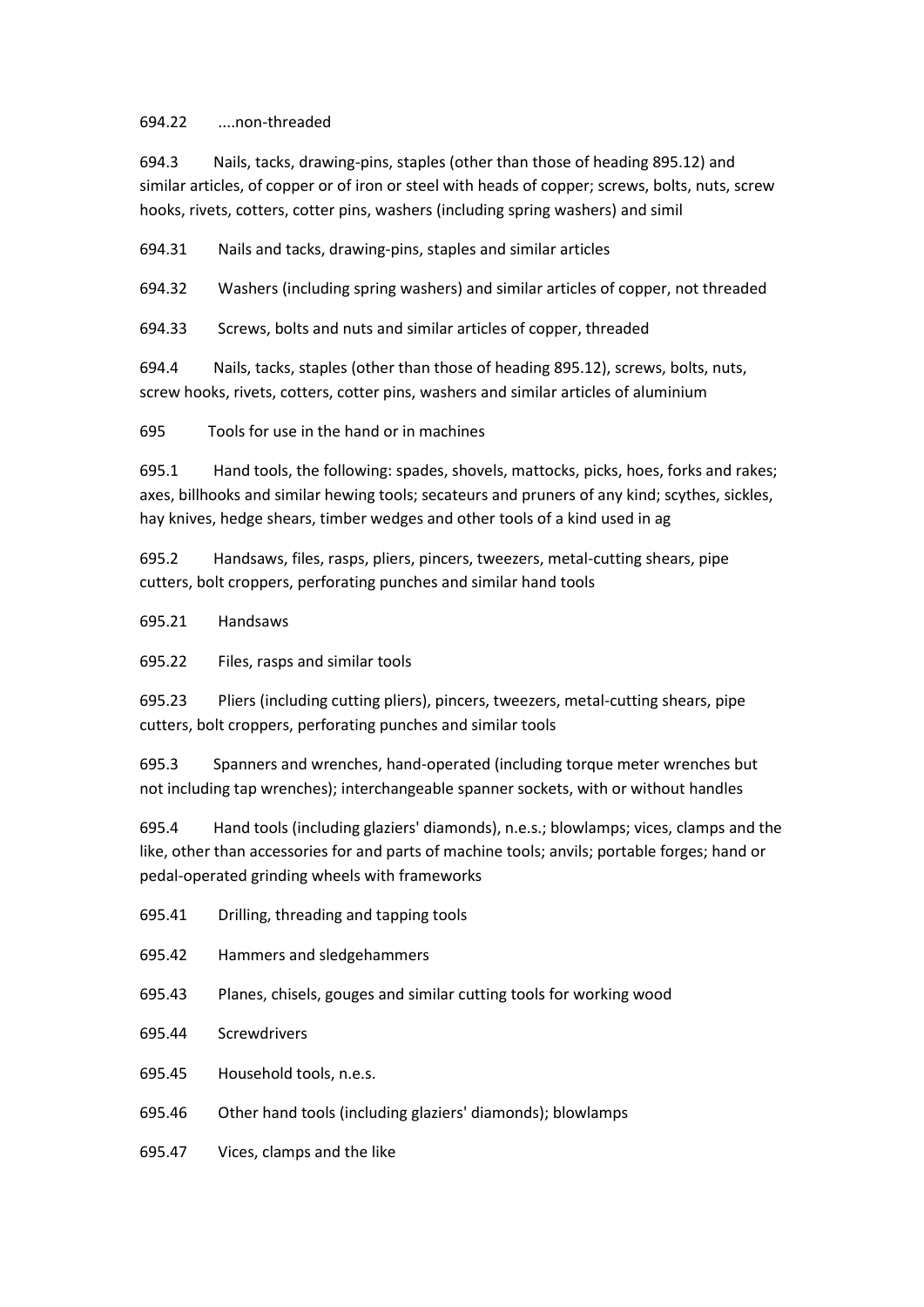695.48 Anvils; portable forges; hand- or pedal-operated grinding wheels with frameworks

695.49 Sets of articles of two or more of the headings of subgroup 695.4

695.5 Blades for saws of all kinds (including slitting, slotting or toothless saw blades)

695.51 Band-saw blades

695.52 Circular saw blades (including slitting or slotting saw blades) with working part of steel

695.53 Circular saw blades (including slitting or slotting saw blades) with working part of materials other than steel

695.54 Chain-saw blades

695.55 Straight saw blades, for working metal

695.59 Other saw blades

695.6 Knives and cutting blades, for machines or for mechanical appliances; interchangeable tools for hand tools or for machine tools; plates, sticks, tips and the like for tools

695.61 Knives and cutting blades, for machines or for mechanical appliances

695.62 Plates, sticks, tips and the like for tools, unmounted, of sintered metal carbides or cermets

695.63 Rock-drilling or earth-boring tools

695.64 Interchangeable tools for hand tools, whether or not power-operated, or for machine tools (e.g., for pressing, stamping, punching, tapping, threading, drilling, boring, broaching, milling, turning or screwdriving), including dies for drawing or extruding

695.7 Tools of two or more of the headings of subgroups 695.2 through 695.5, put up in sets for retail sale

| 696    | Cutlery                                                          |
|--------|------------------------------------------------------------------|
| 696.3  | Razors and razor-blades (including razor-blade blanks in strips) |
| 696.31 | Razors, non-electric                                             |
| 696.35 | Safety razor blades (including razor-blade blanks in strips)     |
|        |                                                                  |

696.38 Parts, n.e.s., of non-electric razors, other than plastic

696.4 Scissors, tailors' shears and similar shears, and blades therefor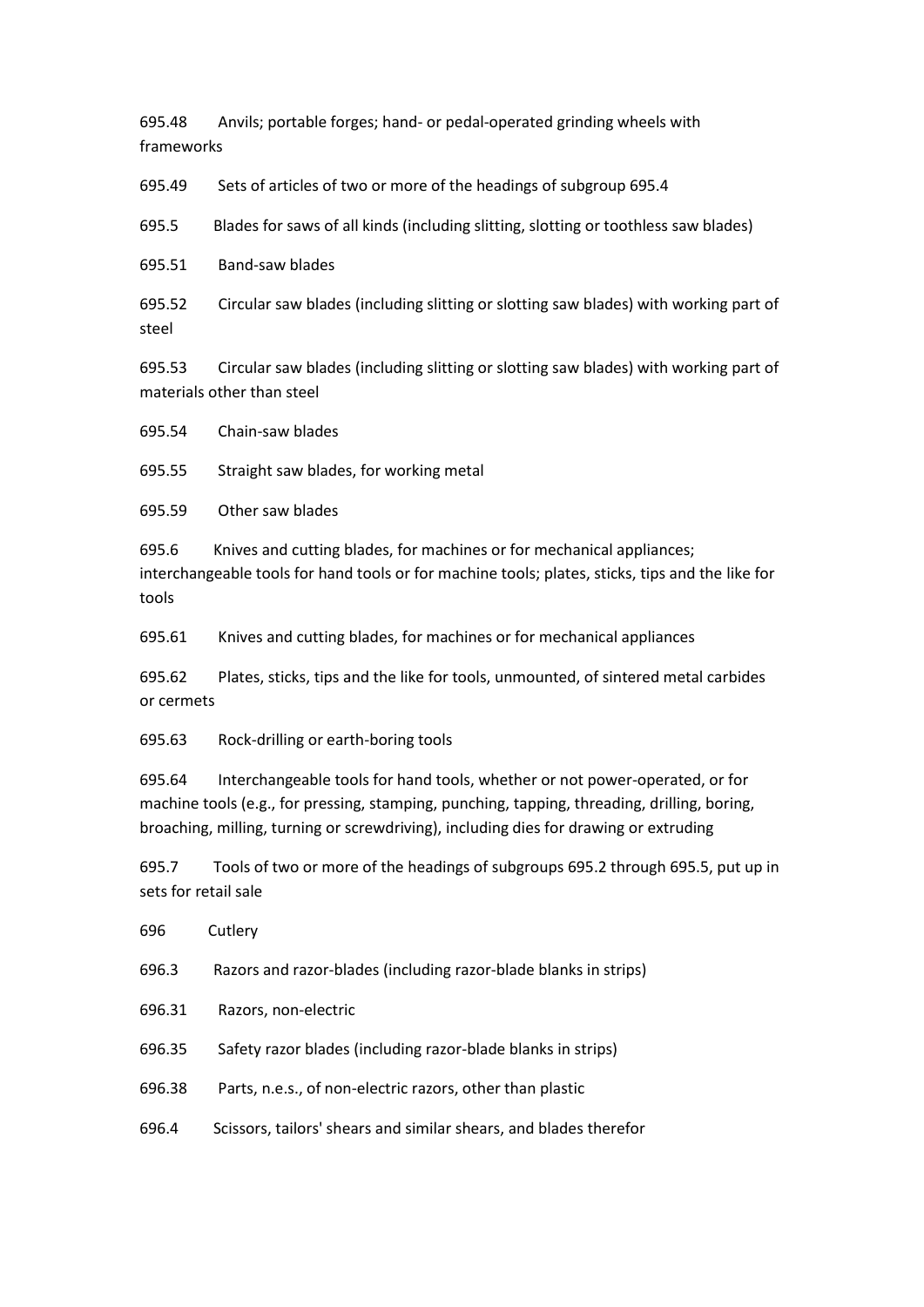696.5 Other articles of cutlery (e.g., hair clippers, butchers' or kitchen cleavers, choppers and mincing knives, paper-knives); manicure or pedicure sets and instruments (including nail-files)

696.51 Paper-knives, letter openers, erasing knives, pencil-sharpeners and blades therefor

696.55 Manicure or pedicure sets and instruments (including nail-files)

696.59 Articles of cutlery, n.e.s.

696.6 Spoons, forks, ladles, skimmers, cake servers, fish-knives, butter-knives, sugar tongs and similar kitchen or tableware

696.61 Sets of assorted articles containing at least one article plated with precious metal

696.62 Other sets of assorted articles

696.63 Articles, not in sets, plated with precious metal

696.69 Other articles, not in sets

696.8 Knives with cutting blades, serrated or not (including pruning knives), other than knives of heading 695.61, and blades therefor

697 Household equipment of base metal, n.e.s.

697.3 Cooking or heating apparatus of a kind used for domestic purposes, non-electric, and parts thereof, of iron, steel or copper

697.31 Domestic cooking appliances (e.g., kitchen stoves, ranges, cookers, barbecues, braziers, gas rings) and plate warmers, non-electric, of iron or steel

697.32 Domestic stoves (other than cooking appliances), grates and similar non-electric space heaters (including those with subsidiary boilers for central heating), of iron or steel

697.33 Parts, of iron or steel, of the appliances of headings 697.31 and 697.32

697.34 Cooking or heating apparatus of a kind used for domestic purposes, non-electric, and parts thereof, of copper

697.4 Table, kitchen or other household articles, and parts thereof, n.e.s., of iron, steel, copper or aluminium; iron or steel wool; pot scourers and scouring or polishing pads, gloves and the like, of iron, steel, copper or aluminium

697.41 Household articles, and parts thereof, n.e.s., of iron or steel

697.42 Household articles, and parts thereof, n.e.s., of copper

697.43 Household articles, and parts thereof, n.e.s., of aluminium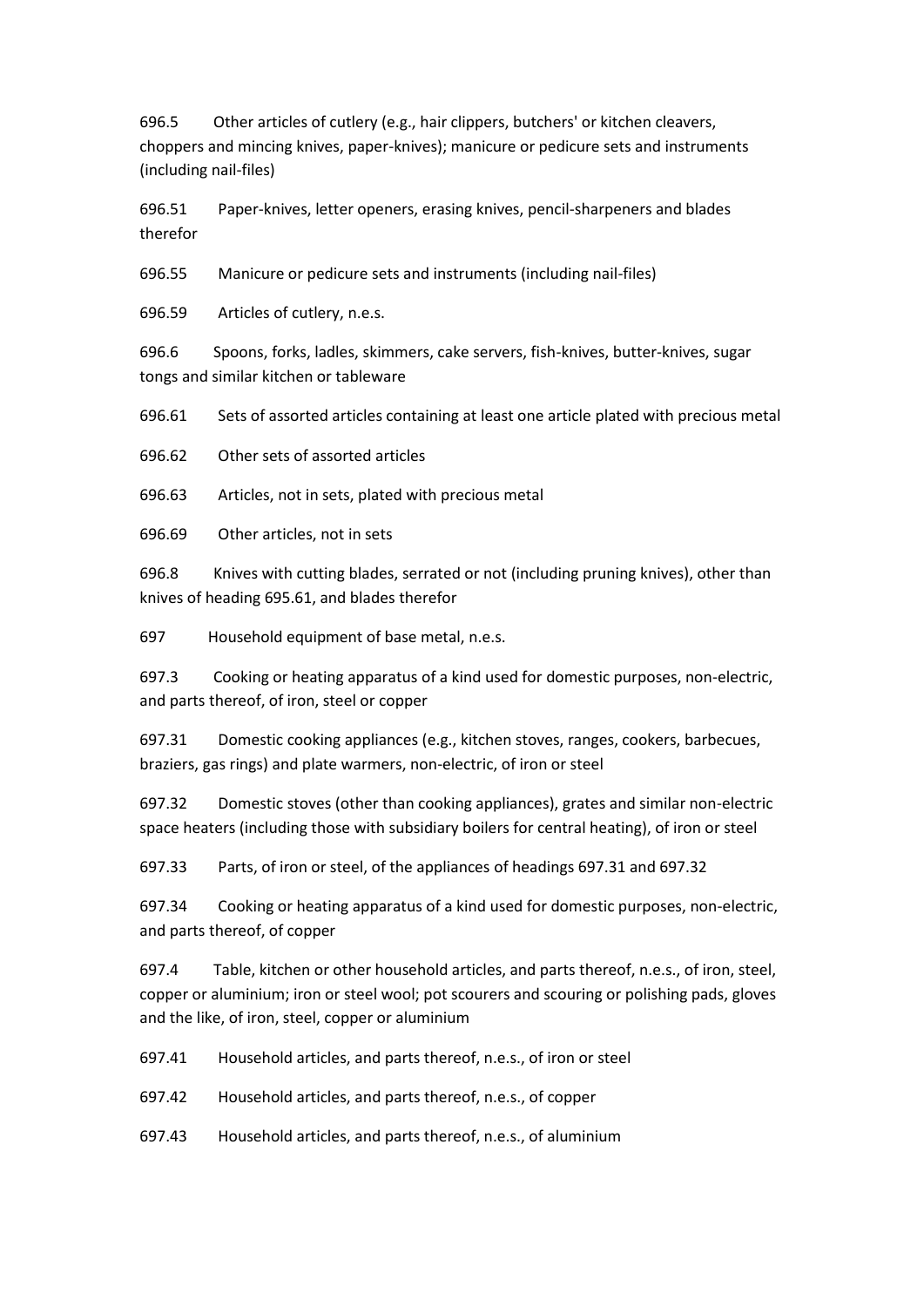697.44 Iron or steel wool; pot scourers and scouring or polishing pads, gloves and the like

697.5 Sanitary ware, and parts thereof, n.e.s., of iron, steel, copper or aluminium

697.51 ....of iron or steel

697.52 ....of copper

697.53 ....of aluminium

697.8 Household appliances, decorative articles, frames and mirrors, of base metal, n.e.s.

697.81 Mechanical appliances, hand-operated, weighing 10 kg or less, used in the preparation, conditioning or serving of food or drink

697.82 Statuettes and other ornaments, of base metal; photograph, picture or similar frames, of base metal; mirrors of base metal

699 Manufactures of base metal, n.e.s.

699.1 Locksmiths' wares, safes, strongboxes, etc., and hardware, n.e.s., of base metal

699.11 Padlocks and locks (key, combination or electrically operated), of base metal; clasps and frames with clasps, incorporating locks, of base metal; keys for any of the foregoing articles, of base metal

699.12 Armoured or reinforced safes, strongboxes and doors and safe deposit lockers for strongrooms, cash and deed boxes and the like, of base metal

- 699.13 Hinges
- 699.14 Castors
- 699.15 Other mountings, fittings and similar articles suitable for motor vehicles

699.16 Other mountings, fittings and similar articles suitable for buildings

699.17 Other mountings, fittings and similar articles suitable for furniture

699.19 Other mountings, fittings and similar articles; base metal hat-racks, hat-pegs, brackets and similar fixtures; automatic door closers

699.2 Chain (other than articulated link chain), and parts thereof, of iron or steel

699.21 Skid chain

699.22 Other chain

699.3 Pins and needles, of iron or steel; base metal beads and spangles; fittings of base metal, of a kind commonly used for clothing, handbags, travel goods, etc.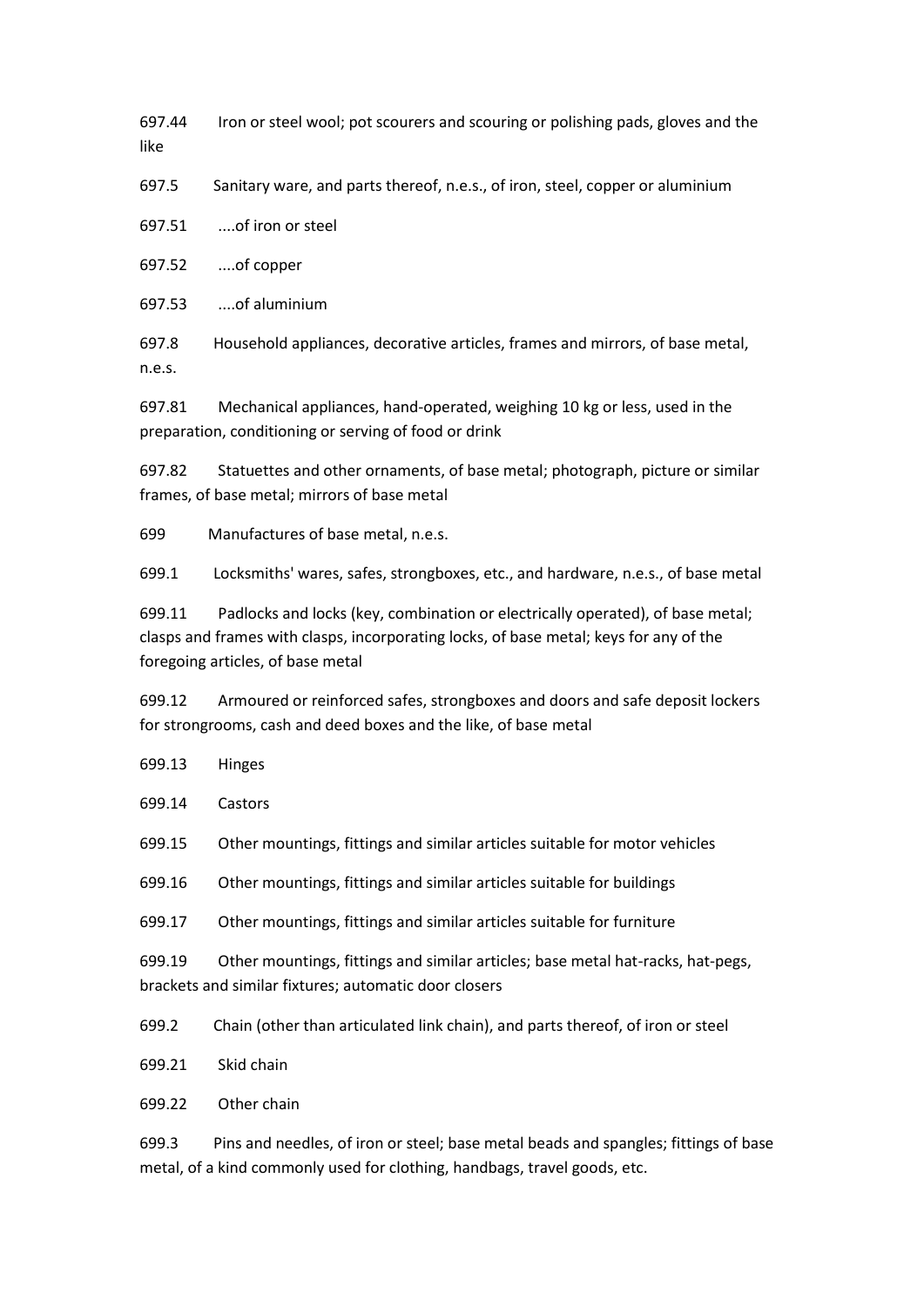699.31 Sewing needles, knitting-needles, bodkins, crochet hooks, embroidery stilettos and similar articles, for use in the hand, of iron or steel

699.32 Safety pins and other pins, of iron or steel, n.e.s.

699.33 Clasps, frames with clasps, buckles, buckle clasps, hooks, eyes, eyelets and the like, of base metal, of a kind used for clothing, footwear, awnings, handbags, travel goods or other made-up articles; tubular or bifurcated rivets, of base metal; beads and

699.4 Springs and leaves for springs, of iron, steel or copper

699.41 Springs and leaves for springs, of iron or steel

699.42 Copper springs

699.5 Miscellaneous articles of base metal

699.51 Flexible tubing of base metal, with or without fittings

699.52 Bells, gongs and the like, non-electric, and parts thereof, of base metal

699.53 Stoppers, caps and lids (including crown corks, screw caps and pouring stoppers), capsules for bottles, threaded bungs, bung covers, seals and other packing accessories, of base metal

699.54 Sign-plates, name-plates, address-plates and similar plates, numbers, letters and other symbols, of base metal (excluding those of heading 813.2)

699.55 Wire, rods, tubes, plates, electrodes and similar products, of base metal or of metal carbides, coated or cored with flux material, of a kind used for soldering, brazing, welding or deposition of metal or of metal carbides; wire and rods, of agglomerated

- 699.6 Articles of iron or steel, n.e.s.
- 699.61 Anchors, grapnels, and parts thereof, of iron or steel
- 699.62 Cast articles of non-malleable cast iron, n.e.s.
- 699.63 Cast articles of other iron or steel, n.e.s.
- 699.65 Articles of iron or steel, forged or stamped, but not further worked, n.e.s.
- 699.67 Articles of iron or steel wire, n.e.s.
- 699.69 Articles of iron or steel, n.e.s.
- 699.7 Articles, n.e.s., of copper, nickel, aluminium, lead, zinc and tin
- 699.71 Chain of copper, and parts thereof
- 699.73 Articles of copper, n.e.s.
- 699.75 Articles of nickel, n.e.s.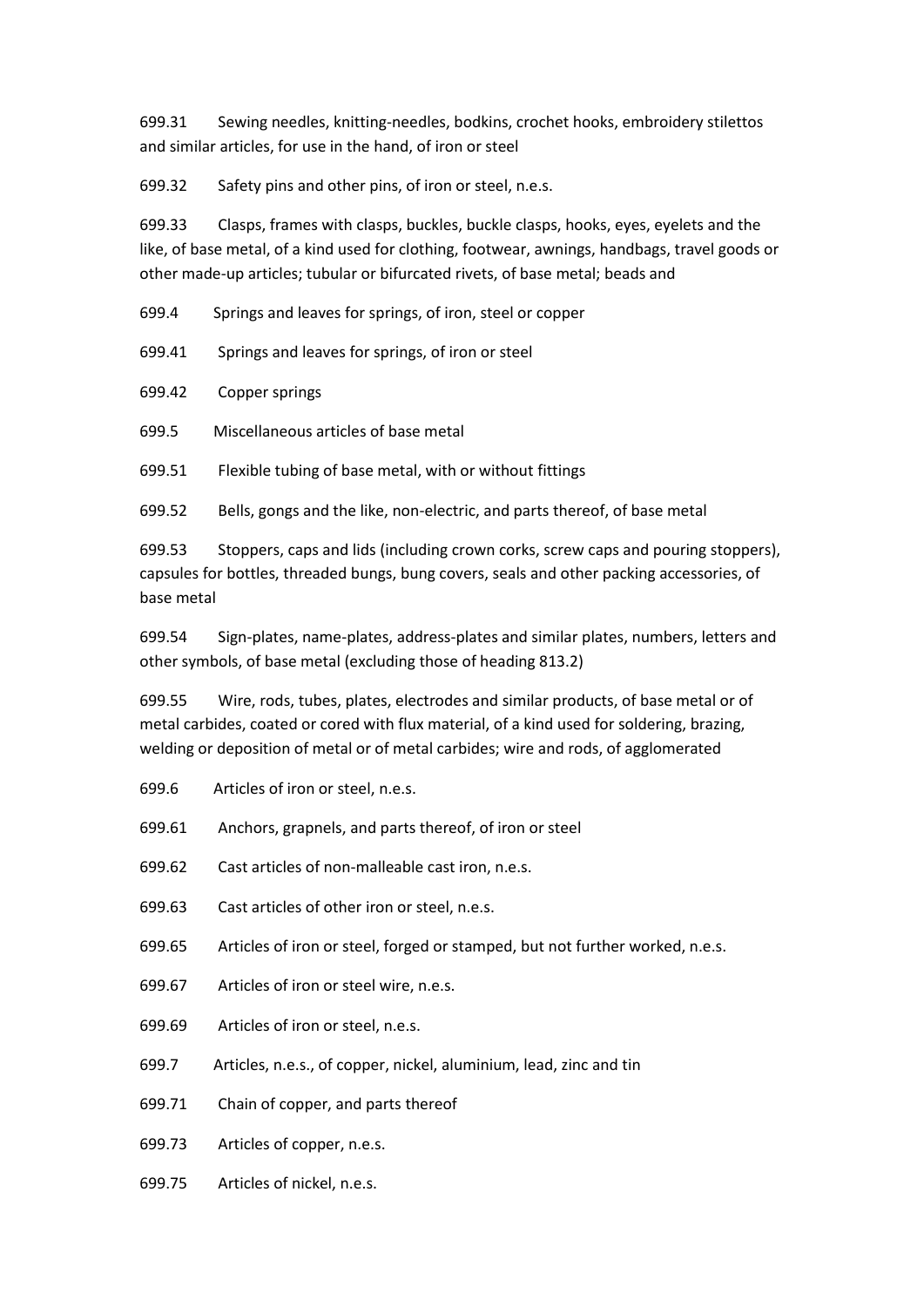699.76 Articles of lead, n.e.s.

699.77 Articles of zinc, n.e.s.

699.78 Articles of tin, n.e.s.

699.79 Articles of aluminium, n.e.s.

699.8 Semi-manufactures and articles of cobalt, cadmium, titanium and zirconium,

n.e.s.

699.81 Cobalt, wrought, and articles of cobalt, n.e.s.

699.83 Cadmium, wrought, and articles of cadmium, n.e.s.

699.85 Titanium, wrought, and articles of titanium, n.e.s.

699.87 Zirconium, wrought, and articles of zirconium, n.e.s.

699.9 Semi-manufactures and articles of tungsten (wolfram), molybdenum, tantalum, magnesium, and of other base metals, n.e.s.

699.91 Tungsten, wrought, and articles of tungsten, n.e.s.

699.92 Molybdenum, wrought, and articles of molybdenum, n.e.s.

699.93 Tantalum, wrought, and articles of tantalum, n.e.s.

699.94 Magnesium, wrought, and articles of magnesium, n.e.s.

699.95 Beryllium, wrought, and articles of beryllium, n.e.s.

699.99 Base metals, wrought, n.e.s., and articles of these metals, n.e.s.

7 Machinery and transport equipment

71 Power-generating machinery and equipment

711 Steam or other vapour-generating boilers, superheated water boilers, and auxiliary plant for use therewith; parts thereof

711.1 Steam or other vapour-generating boilers (excluding central heating hot water boilers capable also of producing low pressure steam); superheated water boilers

711.11 Steam or other vapour-generating boilers

711.12 Superheated water boilers

711.2 Auxiliary plant for use with boilers of subgroup 711.1 or 812.1 (e.g., economizers, superheaters, soot removers and gas recoverers); condensers for steam or other vapour power units

711.21 Auxiliary plant for use with boilers of subgroup 711.1 or 812.1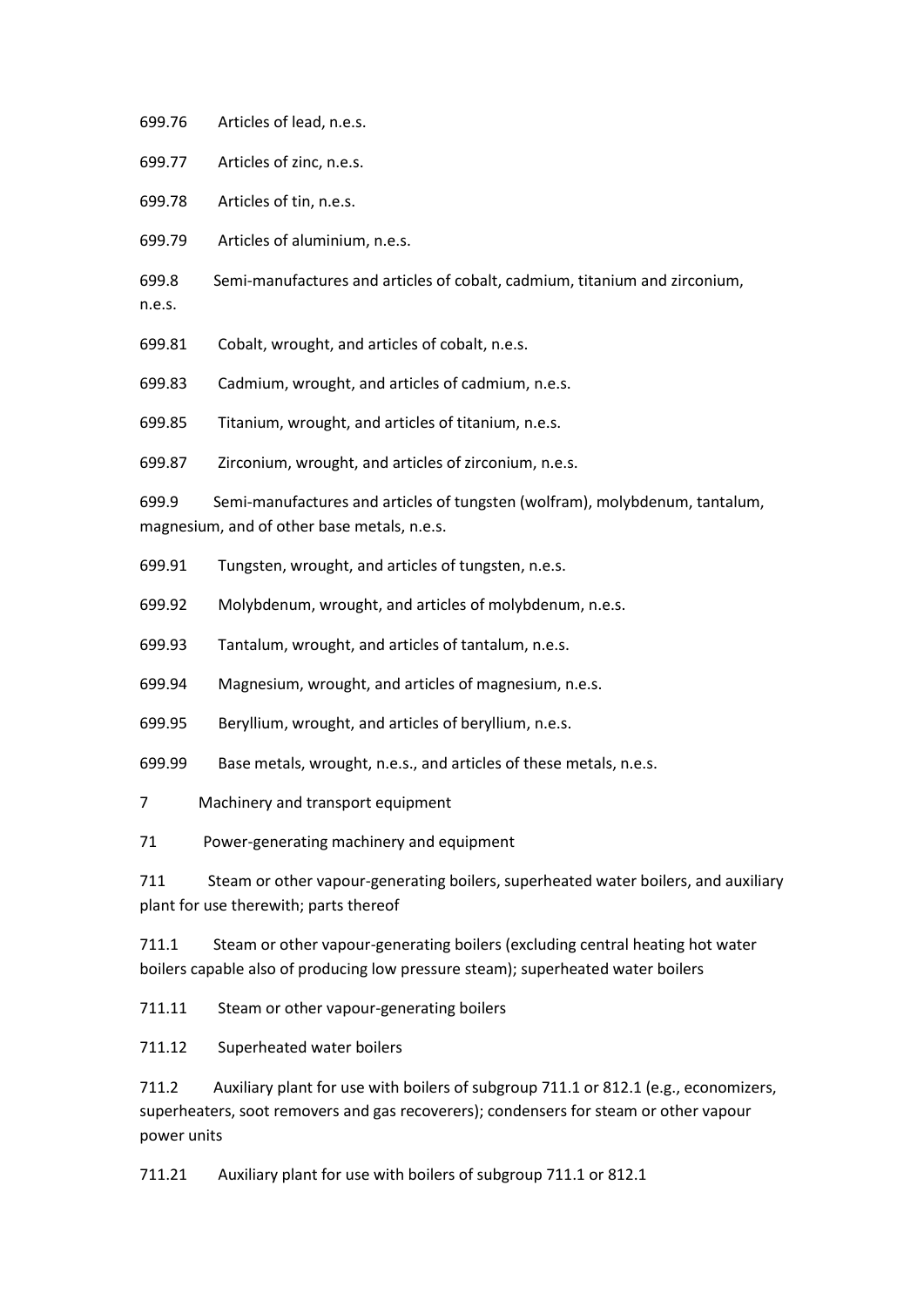| 711.22                                                                                                                                  | Condensers for steam or other vapour power units                                   |
|-----------------------------------------------------------------------------------------------------------------------------------------|------------------------------------------------------------------------------------|
| 711.9                                                                                                                                   | Parts for the boilers and auxiliary plant of subgroups 711.1 and 711.2             |
| 711.91                                                                                                                                  | Parts for the boilers of subgroup 711.1                                            |
| 711.92                                                                                                                                  | Parts for the apparatus and appliances of subgroup 711.2                           |
| 712                                                                                                                                     | Steam turbines and other vapour turbines, and parts thereof, n.e.s.                |
| 712.1                                                                                                                                   | Steam turbines and other vapour turbines                                           |
| 712.11                                                                                                                                  | for marine propulsion                                                              |
| 712.19                                                                                                                                  | other                                                                              |
| 712.8                                                                                                                                   | Parts for the turbines of subgroup 712.1                                           |
| 713                                                                                                                                     | Internal combustion piston engines, and parts thereof, n.e.s.                      |
| 713.1                                                                                                                                   | Internal combustion piston engines for aircraft, and parts thereof, n.e.s.         |
| 713.11<br>aircraft                                                                                                                      | Spark-ignition reciprocating or rotary internal combustion piston engines for      |
| 713.19                                                                                                                                  | Parts, n.e.s., of the aircraft engines of heading 713.11                           |
| Internal combustion piston engines for propelling vehicles of division 78, group<br>713.2<br>722 and headings 744.14, 744.15 and 891.11 |                                                                                    |
| 713.21                                                                                                                                  | Reciprocating piston engines of a cylinder capacity not exceeding 1,000 cc         |
| 713.22                                                                                                                                  | Reciprocating piston engines of a cylinder capacity exceeding 1,000 cc             |
| 713.23                                                                                                                                  | Compression-ignition engines (diesel or semi-diesel engines)                       |
| 713.3                                                                                                                                   | Internal combustion piston engines, marine propulsion                              |
| 713.31                                                                                                                                  | Outboard motors                                                                    |
| 713.32                                                                                                                                  | Other spark-ignition reciprocating or rotary engines                               |
| 713.33                                                                                                                                  | Compression-ignition engines (diesel or semi-diesel engines)                       |
| 713.8                                                                                                                                   | Internal combustion piston engines, n.e.s.                                         |
| 713.81                                                                                                                                  | Other spark-ignition reciprocating or rotary internal combustion piston engines    |
| 713.82                                                                                                                                  | Other compression-ignition internal combustion engines (diesel or semi-diesel)     |
| 713.9<br>and 713.8                                                                                                                      | Parts, n.e.s, for the internal combustion piston engines of subgroups 713.2, 713.3 |
|                                                                                                                                         |                                                                                    |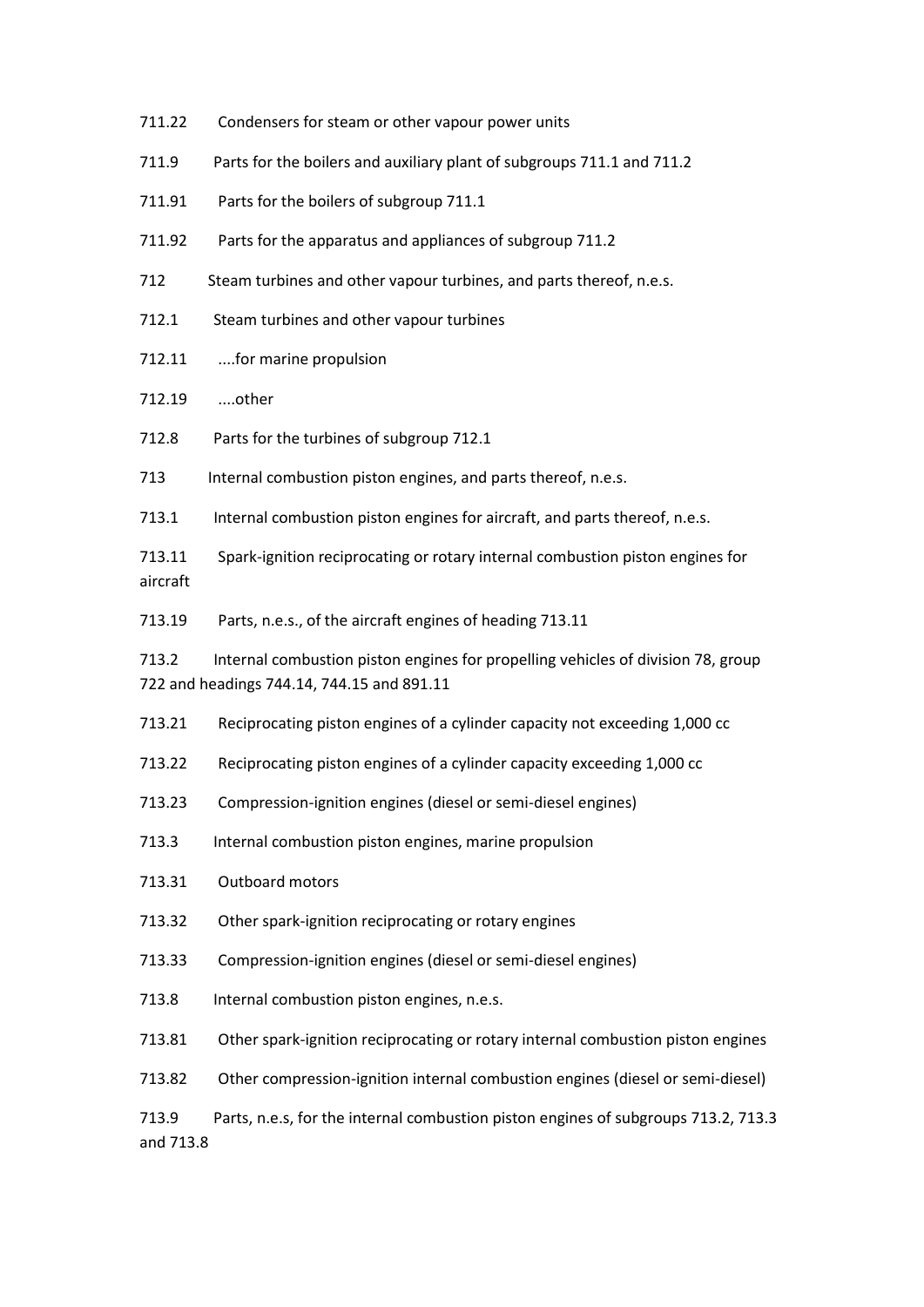713.91 ....suitable for use solely or principally with spark-ignition internal combustion piston engines

713.92 ....suitable for use solely or principally with compression-ignition internal combustion piston engines

714 Engines and motors, non-electric (other than those of groups 712, 713 and 718); parts, n.e.s., of these engines and motors

| 714.4  | Reaction engines     |
|--------|----------------------|
| 714.41 | Turbojets            |
| 714.49 | Other than turbojets |

714.8 Gas turbines, n.e.s.

714.81 Turbopropellers

714.89 Other gas turbines

714.9 Parts of the engines and motors of heading 714.41 and subgroup 714.8

714.91 Parts for turbojets or turbopropellers

714.99 Parts for the gas turbines of heading 714.89

716 Rotating electric plant, and parts thereof, n.e.s.

716.1 Electric motors of an output not exceeding 37.5 W

716.2 Motors (other than motors of an output not exceeding 37.5 W) and generators, direct current

716.3 Motors (other than motors of an output not exceeding 37.5 W) and generators, alternating current

716.31 AC motors (including universal (AC/DC) motors, but excluding motors of an output not exceeding 37.5 W)

716.32 Generators, alternating current

716.4 Electric rotary converters

716.5 Generating sets

716.51 Electric generating sets with compression-ignition internal combustion piston engines (diesel or semi-diesel engines)

716.52 Other generating sets

716.9 Parts, n.e.s., suitable for use solely or principally with the machines falling within group 716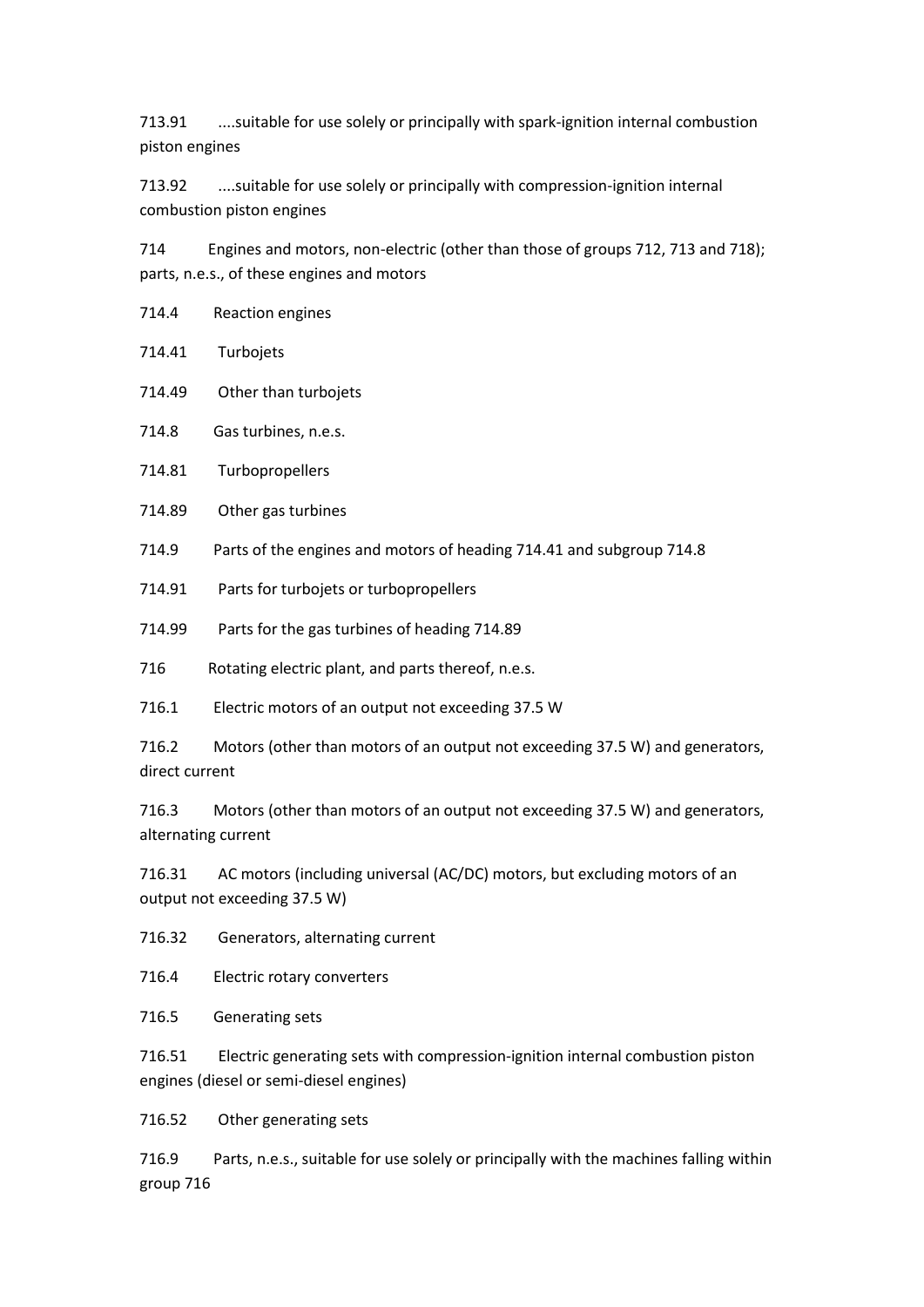718 Power-generating machinery, and parts thereof, n.e.s.

718.1 Hydraulic turbines and water-wheels, and parts thereof

718.11 Hydraulic turbines and water-wheels

718.19 Parts, including regulators, of hydraulic turbines and water-wheels

718.7 Nuclear reactors, and parts thereof; fuel elements (cartridges), non-irradiated, for nuclear reactors

718.71 Nuclear reactors

718.77 Fuel elements (cartridges), non-irradiated

718.78 Parts of nuclear reactors

718.9 Engines and motors, n.e.s. (e.g., wind engines and hot air engines); parts of these engines and motors and of the reaction engines of heading 714.49

718.91 Linear-acting hydraulic power engines and motors (cylinders)

718.92 Linear-acting pneumatic power engines and motors (cylinders)

718.93 Other engines and motors

718.99 Parts of the engines and motors of headings 714.49, 718.91, 718.92 and 718.93

72 Machinery specialized for particular industries

721 Agricultural machinery (excluding tractors), and parts thereof

721.1 Agricultural, horticultural or forestry machinery for soil preparation or cultivation; lawn or sports ground rollers; parts thereof

721.11 Ploughs

721.12 Seeders, planters, transplanters; fertilizer distributors and manure spreaders (other than hand tools)

721.13 Scarifiers, cultivators, weeders, hoes and harrows (other than hand tools)

721.18 Other agricultural and horticultural or forestry machinery for soil preparation or cultivation; lawn and sports ground rollers

721.19 Parts of the machinery of subgroup 721.1

721.2 Harvesting or threshing machinery (including straw or fodder balers); grass or hay mowers; machines for cleaning, sorting or grading seed or grain or for grading eggs, fruit or other agricultural produce (other than milling machinery of heading 727.11); p

721.21 Mowers for lawns, parks or sports grounds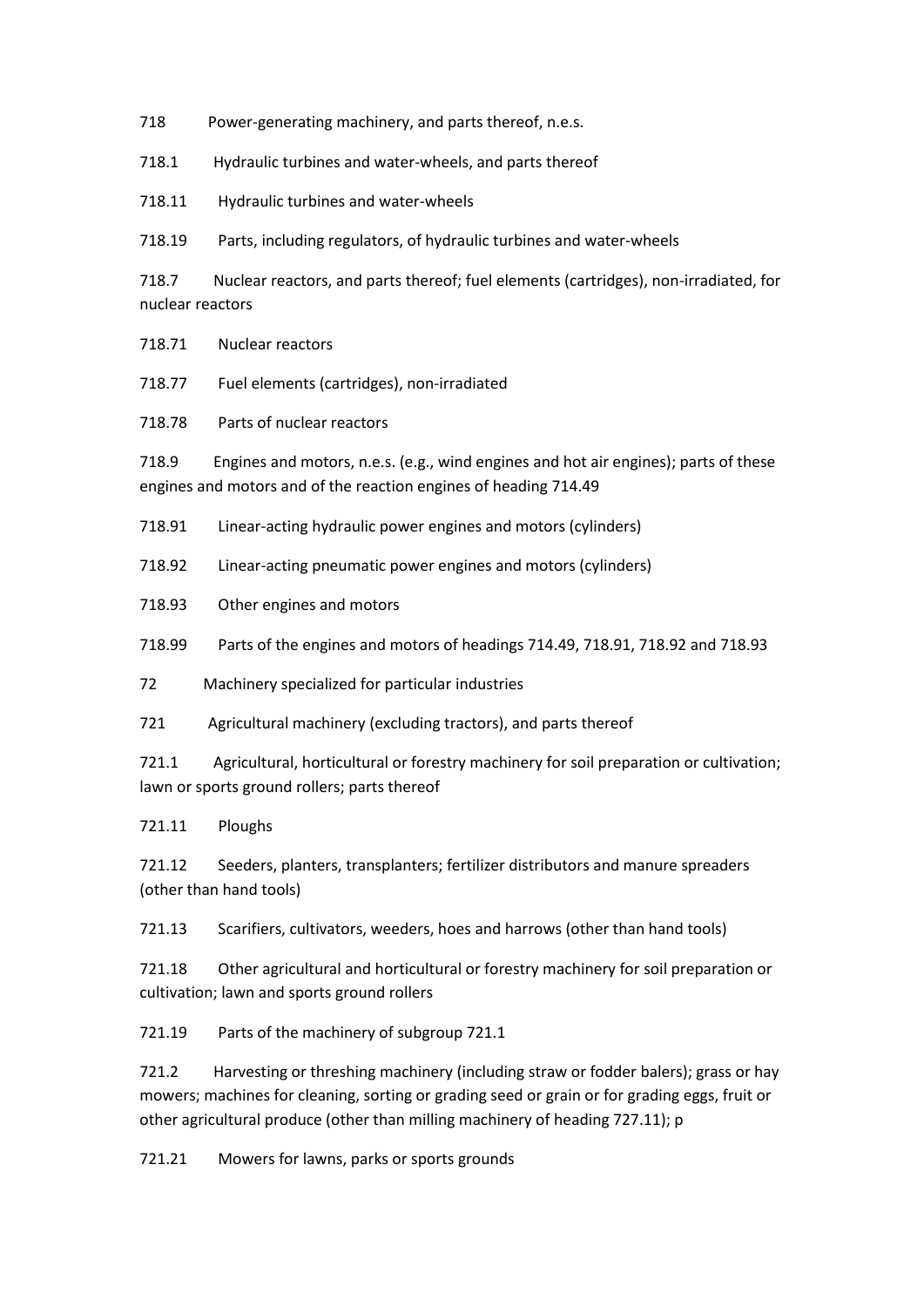721.22 Combine harvester-threshers

721.23 Other harvesting and threshing machinery; mowers (other than those of heading 721.21)

721.26 Machines for cleaning, sorting or grading eggs, fruit or other agricultural produce

721.27 Machines for cleaning, sorting or grading seed, grain or dried leguminous vegetables (other than milling machinery of heading 727.11)

721.29 Parts of the machines of headings 721.21 through 721.26

721.3 Milking machines and dairy machinery, and parts thereof

721.31 Milking machines

721.38 Dairy machinery

721.39 Parts for milking machines and dairy machinery

721.9 Agricultural, horticultural, forestry, poultry-keeping or bee-keeping machinery, n.e.s., and parts thereof, n.e.s.

721.91 Presses, crushers and similar machinery used in the manufacture of wine, cider, fruit juices or similar beverages

721.95 Poultry-keeping machinery; poultry incubators and brooders

721.96 Other agricultural, horticultural, forestry or bee-keeping machinery (including germination plant fitted with mechanical or thermal equipment)

- 721.98 Parts of the machinery of heading 721.91
- 721.99 Parts of the machinery and appliances of headings 721.95 and 721.96
- 722 Tractors (other than those of headings 744.14 and 744.15)
- 722.3 Track-laying tractors
- 722.4 Wheeled tractors (other than those of headings 744.14 and 744.15)
- 722.41 Pedestrian-controlled tractors
- 722.49 Other wheeled tractors
- 723 Civil engineering and contractors' plant and equipment; parts thereof
- 723.1 Bulldozers, angledozers, graders and levellers, self-propelled
- 723.11 Bulldozers and angledozers
- 723.12 Graders and levellers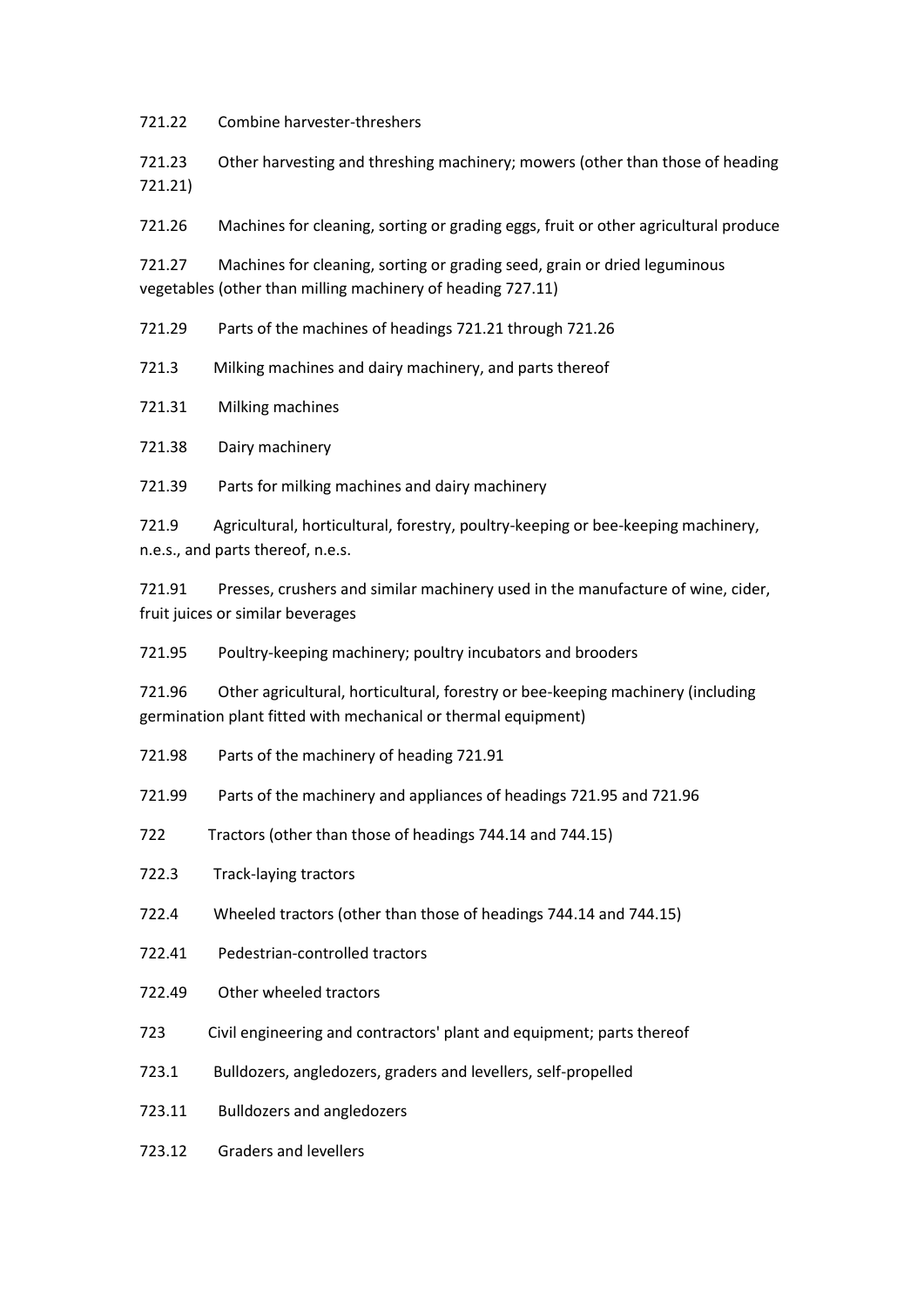723.2 Mechanical shovels, excavators and shovel-loaders, self-propelled

723.21 Front-end shovel-loaders

723.22 Mechanical shovels, excavators and shovel-loaders with a 360 degree revolving superstructure

723.29 Other self-propelled mechanical shovels, excavators and shovel-loaders

723.3 Moving, grading, levelling, scraping, excavating, tamping, compacting, extracting or boring machinery, for earth, minerals or ores, self-propelled, n.e.s.

- 723.31 Scrapers
- 723.33 Tamping machines and roadrollers

723.35 Coal or rock cutters and tunnelling machinery

723.37 Other boring or sinking machinery

723.39 Other moving, grading, levelling, scraping, excavating, compacting or extracting machinery, for earth, minerals or ores, self-propelled

- 723.4 Construction and mining machinery, n.e.s.
- 723.41 Pile-drivers and pile-extractors
- 723.42 Snowploughs and snowblowers
- 723.43 Coal or rock cutters and tunnelling machinery, not self-propelled
- 723.44 Other boring or sinking machinery, not self-propelled
- 723.45 Tamping or compacting machinery, not self-propelled
- 723.46 Scrapers, not self-propelled

723.47 Other moving, grading, levelling, scraping, excavating, compacting or extracting machinery, for earth, minerals or ores, not self-propelled

723.48 Machinery for public works, building or the like, n.e.s.

723.9 Parts, n.e.s., of the machinery of group 723 (excluding heading 723.48) and of subgroup 744.3

- 723.91 Buckets, shovels, grabs and grips
- 723.92 Bulldozer or angledozer blades

723.93 Parts for boring or sinking machinery of heading 723.37 or 723.44

723.99 Other parts for the machinery of group 723 (excluding heading 723.48) and of subgroup 744.3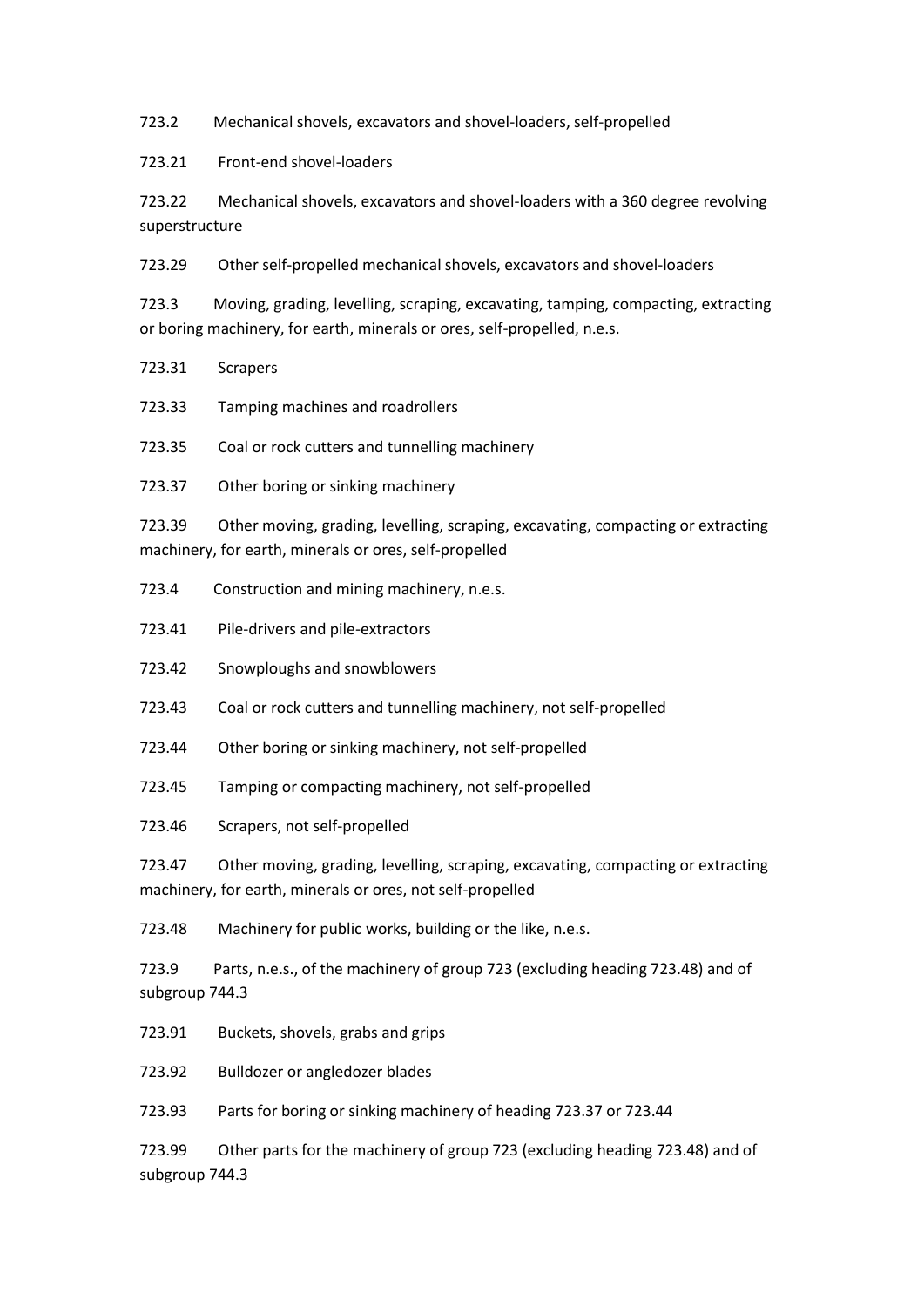724 Textile and leather machinery, and parts thereof, n.e.s.

724.3 Sewing-machines (other than book-sewing machines of heading 726.81); furniture, bases and covers specially designed for sewing-machines; sewing-machine needles; parts of the machines and furniture of this heading

724.33 Sewing-machines of the household type

724.35 Other sewing-machines

724.39 Sewing-machine needles; furniture, bases and covers specially designed for sewing-machines; parts of the machines and furniture of subgroup 724.3

724.4 Machines for extruding, drawing, texturing or cutting textile materials; machines for preparing textile fibres; spinning, doubling or twisting machines and other machinery for producing textile yarns; textile-reeling or winding (including weft-winding) ma

724.41 Machines for extruding, drawing, texturing or cutting man-made textile materials

724.42 Machines for preparing textile fibres

724.43 Textile-spinning, doubling or twisting machines; textile-winding (including weftwinding) or reeling machines

724.49 Parts and accessories of machines of subgroup 724.4 or heading 724.54 or of their auxiliary machinery

724.5 Weaving machines, knitting-machines, stitch-bonding machines and machines for making gimped yarn, tulle, lace, embroidery, trimmings, braid or net and machines for tufting or for making non-wovens; machines for preparing yarns for use on the machines of h

724.51 Weaving machines (looms)

724.52 Knitting-machines and stitch-bonding machines

724.53 Machines for making gimped yarn, tulle, lace, embroidery, trimmings, braid or net and machines for tufting

724.54 Machines for preparing textile yarns for use on the machines of headings 724.51 through 724.53

724.55 Machinery for the manufacture or finishing of felt or non-wovens in the piece or in shapes, including machinery for making felt hats; blocks for making hats

724.6 Auxiliary machinery for use with machines of headings 724.41 through 724.53; parts and accessories suitable for use solely or principally with the machines of headings 724.51 through 724.53 or with their auxiliary machinery

724.61 Auxiliary machinery for machines of headings 724.41, 724.42, 724.43, 724.51, 724.52 and 724.53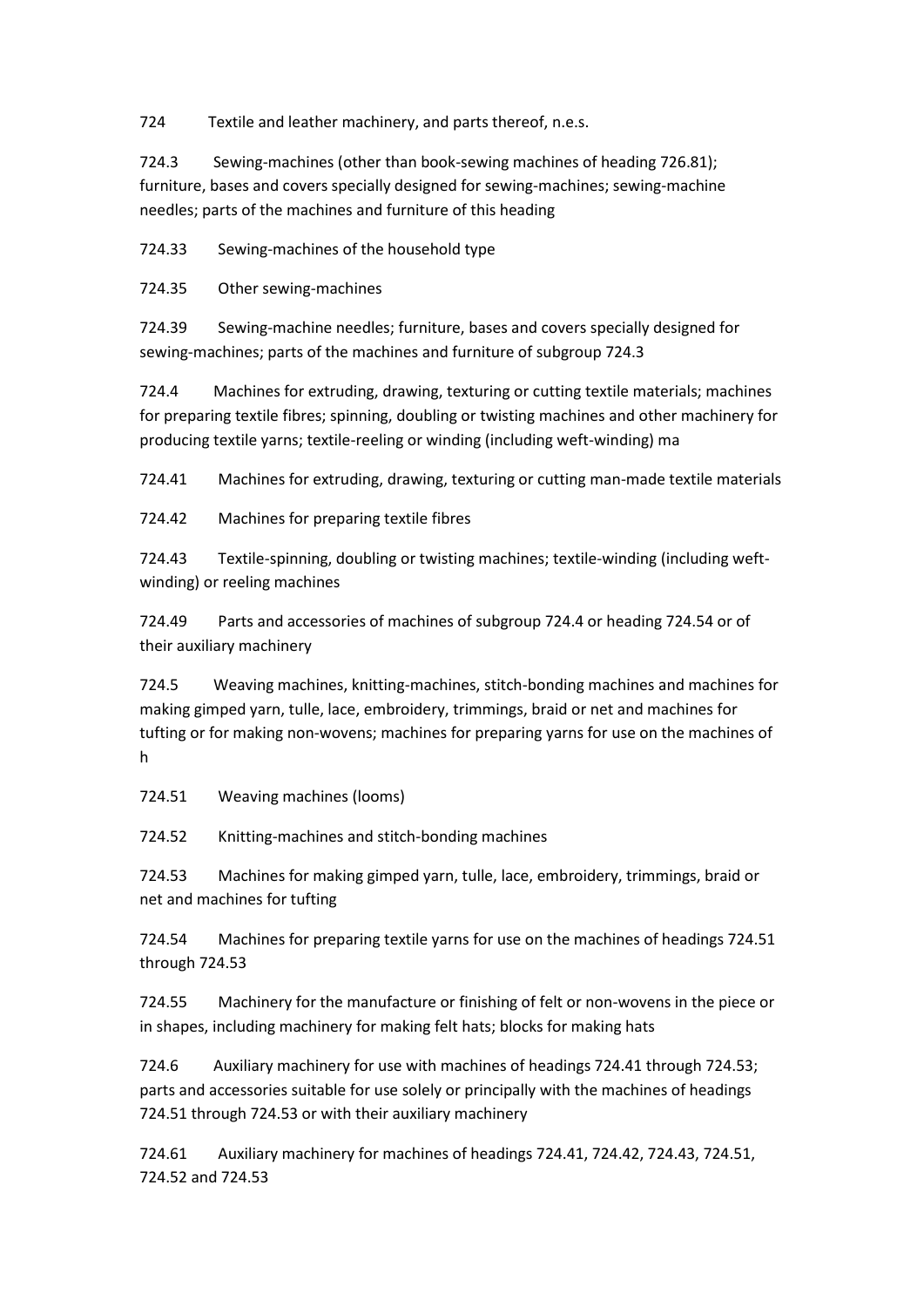724.67 Parts and accessories of weaving machines (looms) of heading 724.51 or of their auxiliary machinery

724.68 Parts and accessories of machines of headings 724.52 and 724.53 or of their auxiliary machinery

724.7 Machinery (other than machines of subgroup 775.1) for washing, cleaning, wringing, drying, ironing, pressing (including fusing presses), bleaching, dyeing, dressing, finishing, coating or impregnating textile yarns, fabrics or made-up textile articles; ma

724.71 Household or laundry-type washing-machines (including machines which both wash and dry), each of a dry linen capacity exceeding 10 kg

724.72 Dry-cleaning machines

724.73 Drying machines, each of dry linen capacity exceeding 10 kg (excluding those of subgroups 741.8 and 743.5)

724.74 Machinery for washing (other than household or laundry-type machines), cleaning (other than dry-cleaning machines), wringing, pressing (including fusing presses), bleaching, dyeing, dressing, finishing (other than machines for the finishing of felt), coat

724.8 Machinery (other than sewing-machines) for preparing, tanning, or working hides, skins or leather or for making or repairing footwear or other articles of hides, skins or leather; parts thereof

724.81 Machinery for preparing, tanning or working hides, skins or leather

724.83 Machinery for making or repairing footwear

724.85 Machinery for making or repairing articles of hides, skins or leather, other than footwear

724.88 Parts for the machinery of subgroup 724.8

724.9 Parts for the machines of subgroups 724.7 and 775.1

724.91 ....for the household or laundry-type washing-machines of headings 724.71 and 775.11

724.92 ....for the machines of headings 724.72, 724.73, 724.74 and 775.12

725 Paper mill and pulp mill machinery, paper-cutting machines and other machinery for the manufacture of paper articles; parts thereof

725.1 Machinery for making pulp of fibrous cellulosic material or for making or finishing paper or paperboard

725.11 Machinery for making pulp of fibrous cellulosic material

725.12 Machinery for making or finishing paper or paperboard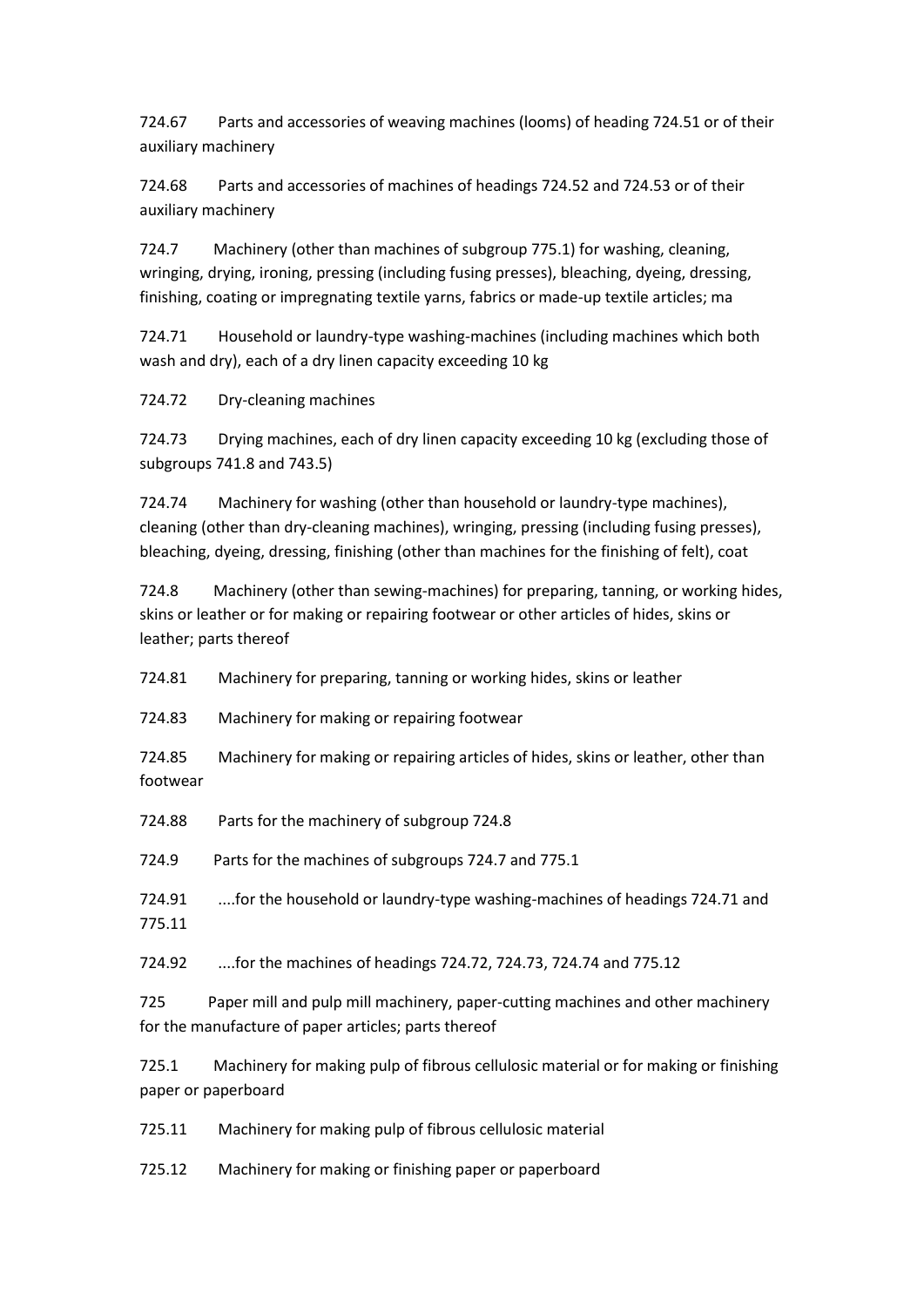725.2 Other machinery for making up paper pulp, paper or paperboard (including cutting machines of all kinds)

725.21 Cutting machines

725.23 Machines for making bags, sacks or envelopes

725.25 Machines for making cartons, boxes, cases, tubes, drums or similar containers, other than by moulding

725.27 Machines for moulding articles in paper pulp, paper or paperboard

725.29 Other machinery

725.9 Parts of the machines of group 725

725.91 Parts of the machines of subgroup 725.1

725.99 Parts of the machines of subgroup 725.2

726 Printing and bookbinding machinery, and parts thereof

726.3 Machinery, apparatus and equipment (other than the machine tools of subgroup 728.1 or group 731) for type-founding or typesetting, for preparing or making printing blocks, plates, cylinders or other printing components; printing type, blocks, plates, cyli

726.31 Machinery, apparatus and equipment (other than the machine tools of subgroup 728.1 or group 731) for type-founding or typesetting, for preparing or making printing blocks, plates, cylinders or other printing components

726.35 Printing type, blocks, plates, cylinders and other printing components; blocks, plates, cylinders and lithographic stones, prepared for printing purposes (e.g., planed, grained or polished)

| 726.5  | Offset printing machinery                                         |
|--------|-------------------------------------------------------------------|
| 726.51 | reel-fed                                                          |
| 726.55 | sheet-fed, office-type (sheet size not exceeding 22 x 36 cm)      |
| 726.59 | other                                                             |
| 726.6  | Other printing machinery; machines for uses ancillary to printing |
| 726.61 | Letterpress printing machinery (excluding flexographic printing)  |
| 726.63 | Flexographic printing machinery                                   |
| 726.65 | Gravure printing machinery                                        |
| 726.67 | Other printing machinery                                          |
| 726.68 | Machines for uses ancillary to printing                           |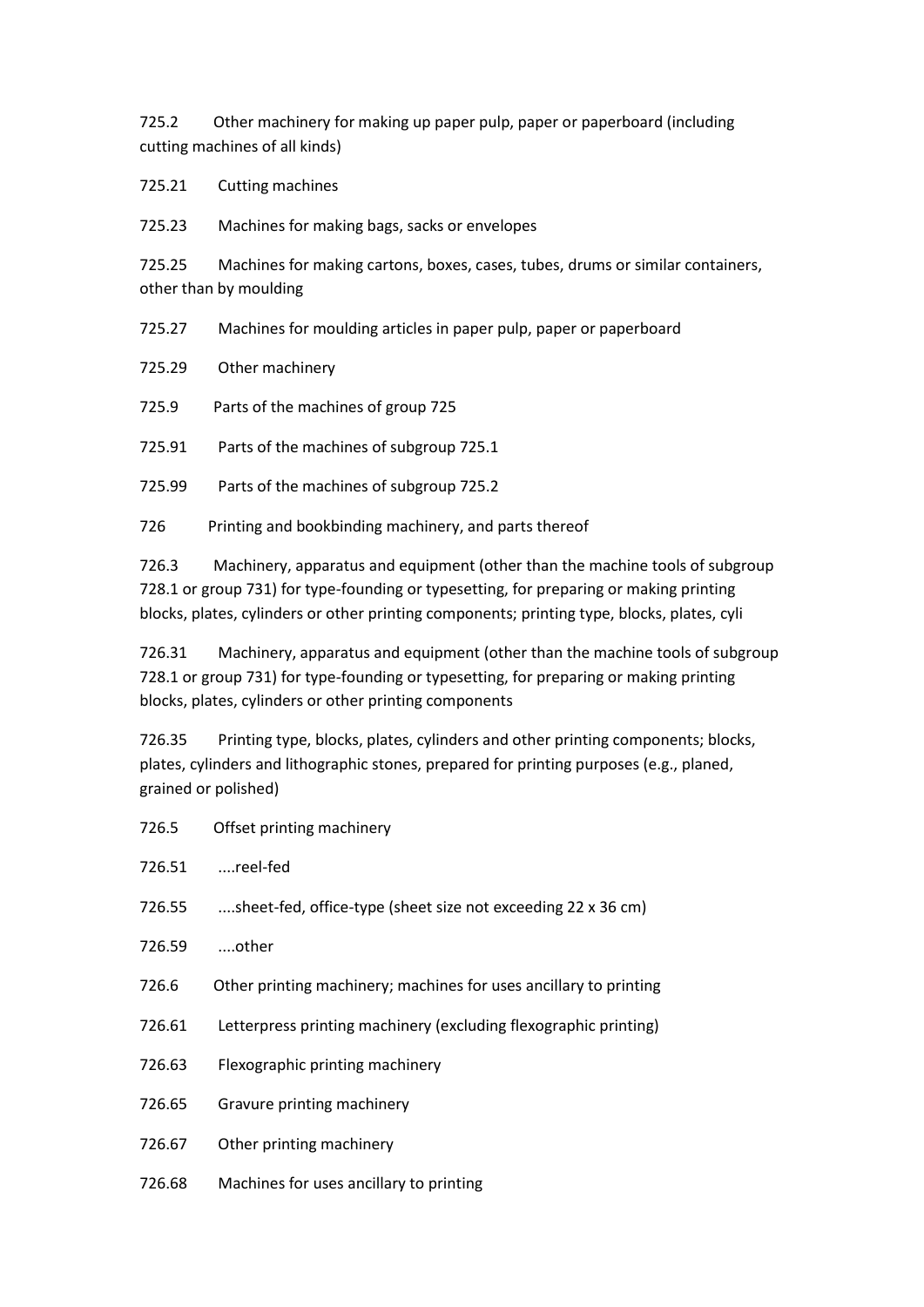726.8 Bookbinding machinery (including book-sewing machines); parts thereof

726.81 Bookbinding machinery (including book-sewing machines)

726.89 Parts for bookbinding machinery

726.9 Parts for the machines of heading 726.31 and subgroups 726.5 and 726.6

726.91 ....for the machines of heading 726.31

726.99 ....for the machines of subgroups 726.5 and 726.6

727 Food-processing machines (excluding domestic); parts thereof

727.1 Machinery used in the milling industry or for the working of cereals or dried leguminous vegetables (other than farm-type machinery)

727.11 Machinery used in the milling industry or for the working of cereals or dried leguminous vegetables (other than farm-type machinery)

727.19 Parts for the machines of headings 721.27 and 727.11

727.2 Other food-processing machinery, and parts thereof, n.e.s.

727.21 Machinery for the extraction or preparation of animal or fixed vegetable fats and oils

727.22 Machinery, n.e.s., for the industrial preparation or manufacture of food or drink

727.29 Parts for the food-processing machinery of heading 727.22

728 Other machinery and equipment specialized for particular industries; parts thereof, n.e.s.

728.1 Machine tools specialized for particular industries; parts and accessories thereof

728.11 Machine tools for working stone, ceramics, concrete, asbestos-cement or like mineral materials or for cold-working glass (other than machines of subgroups 731.1 and 745.1)

728.12 Machine tools (including machines for nailing, stapling, gluing or otherwise assembling) for working wood, cork, bone, hard rubber, hard plastics or similar hard materials (other than machines of subgroups 731.1 and 745.1)

728.19 Parts and accessories suitable for use solely or principally with the machine tools of subgroup 728.1

728.3 Machinery (other than machine tools) for sorting, screening, separating, washing, crushing, grinding, mixing or kneading earth, stone, ores or other mineral substances, in solid (including powder or paste) form; machinery for agglomerating, shaping or mou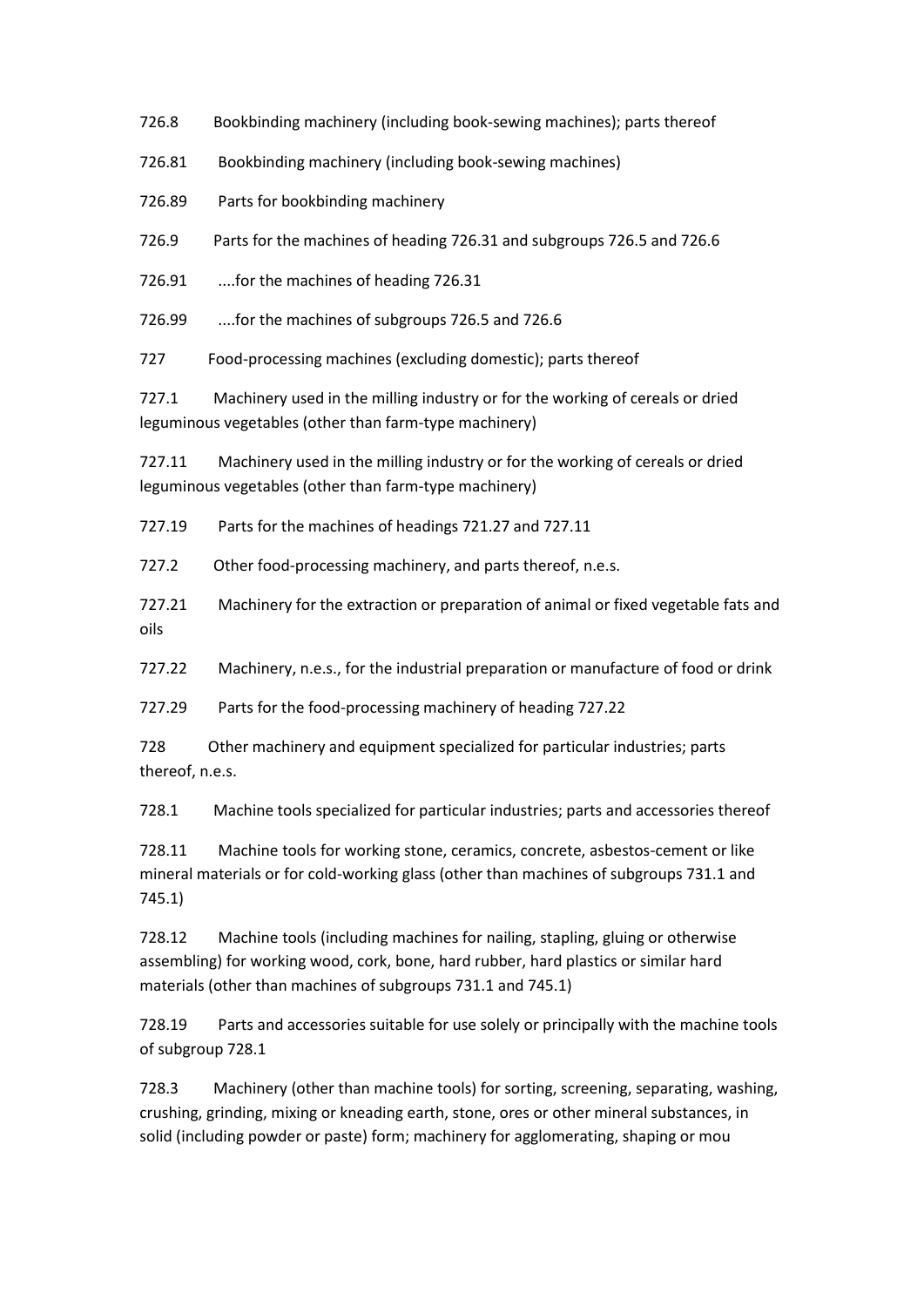728.31 Machinery for sorting, screening, separating or washing earth, stone, ores or other mineral substances in solid (including powder or paste) form

728.32 Machinery for crushing or grinding earth, stone, ores or other mineral substances in solid (including powder or paste) form

728.33 Machinery for mixing or kneading earth, stone, ores or other mineral substances in solid (including powder or paste) form

728.34 Machinery for agglomerating, shaping or moulding solid mineral fuels, ceramic paste, unhardened cements, plastering materials or other mineral products in powder or paste form; machines for forming foundry moulds of sand

728.39 Parts of the machinery of subgroup 728.3

728.4 Machinery and mechanical appliances specialized for particular industries, n.e.s.

728.41 Machines for assembling electric or electronic lamps, tubes or valves or flash bulbs, in glass envelopes; machines for manufacturing or hot-working glass or glassware

728.42 Machinery for working rubber or plastics or for the manufacture of products from these materials, n.e.s.

728.43 Machinery for preparing or making up tobacco, n.e.s.

728.44 Presses for the manufacture of particle board or fibre building board of wood or other ligneous material and other machinery for treating wood or cork, n.e.s.

728.46 Machinery for treating metal (including electric wire coil-winders), n.e.s.

728.47 Machinery and apparatus for isotopic separation, and parts thereof, n.e.s.

728.49 Machinery having individual functions, n.e.s.

728.5 Parts, n.e.s., of the machines and mechanical appliances of headings 723.48, 727.21 and 728.41 through 728.49

728.51 Parts for the machines of heading 728.41

728.52 Parts for the machines of heading 728.42

728.53 Parts for the machines of heading 728.43

728.55 Parts, n.e.s., for the machines of headings 723.48, 727.21, 728.44, 728.46 and 728.49

73 Metalworking machinery

731 Machine tools working by removing metal or other material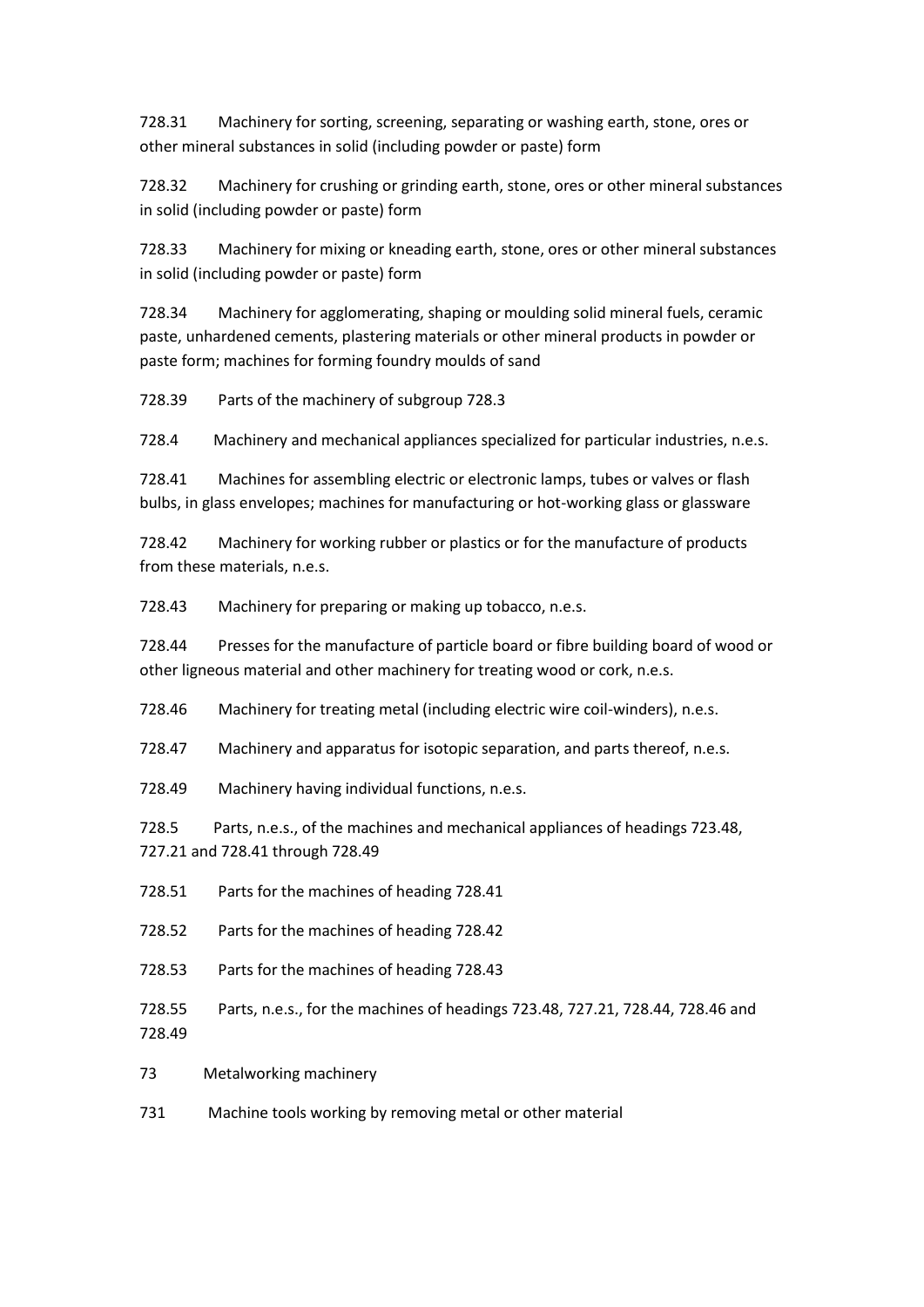731.1 Machine tools for working any material by removal of material, by laser or other light or photon beam, ultrasonic, electrodischarge, electrochemical, electron beam, ionic beam or plasma-arc processes

731.11 ....operated by laser or other light or photon beam processes

731.12 ....operated by ultrasonic processes

731.13 ....operated by electrodischarge processes

731.14 ....operated by electrochemical, electron beam, ionic beam or plasma-arc processes

731.2 Machining centres, unit construction machines (single station) and multi-station transfer machines for working metal

- 731.21 Machining centres
- 731.22 Unit construction machines (single station)
- 731.23 Multi-station transfer machines
- 731.3 Lathes for removing metal (other than those of subgroup 731.1, 731.2 or 733.9)
- 731.31 Horizontal lathes, numerically controlled
- 731.35 Other lathes, numerically controlled
- 731.37 Other horizontal lathes
- 731.39 Lathes, n.e.s.
- 731.4 Way-type unit head machines; other machine tools for drilling or boring
- 731.41 Way-type unit head machines
- 731.42 Other drilling machines, numerically controlled
- 731.43 Drilling machines, n.e.s.
- 731.44 Other boring-milling machines, numerically controlled
- 731.45 Boring-milling machines, n.e.s.
- 731.46 Other boring machines

731.5 Machine tools for milling, threading or tapping by removing metal (other than the lathes of subgroup 731.3 or the machine tools of subgroups 731.1, 731.2 or 731.4)

- 731.51 Milling machines, knee-type, numerically controlled
- 731.52 Other knee-type milling machines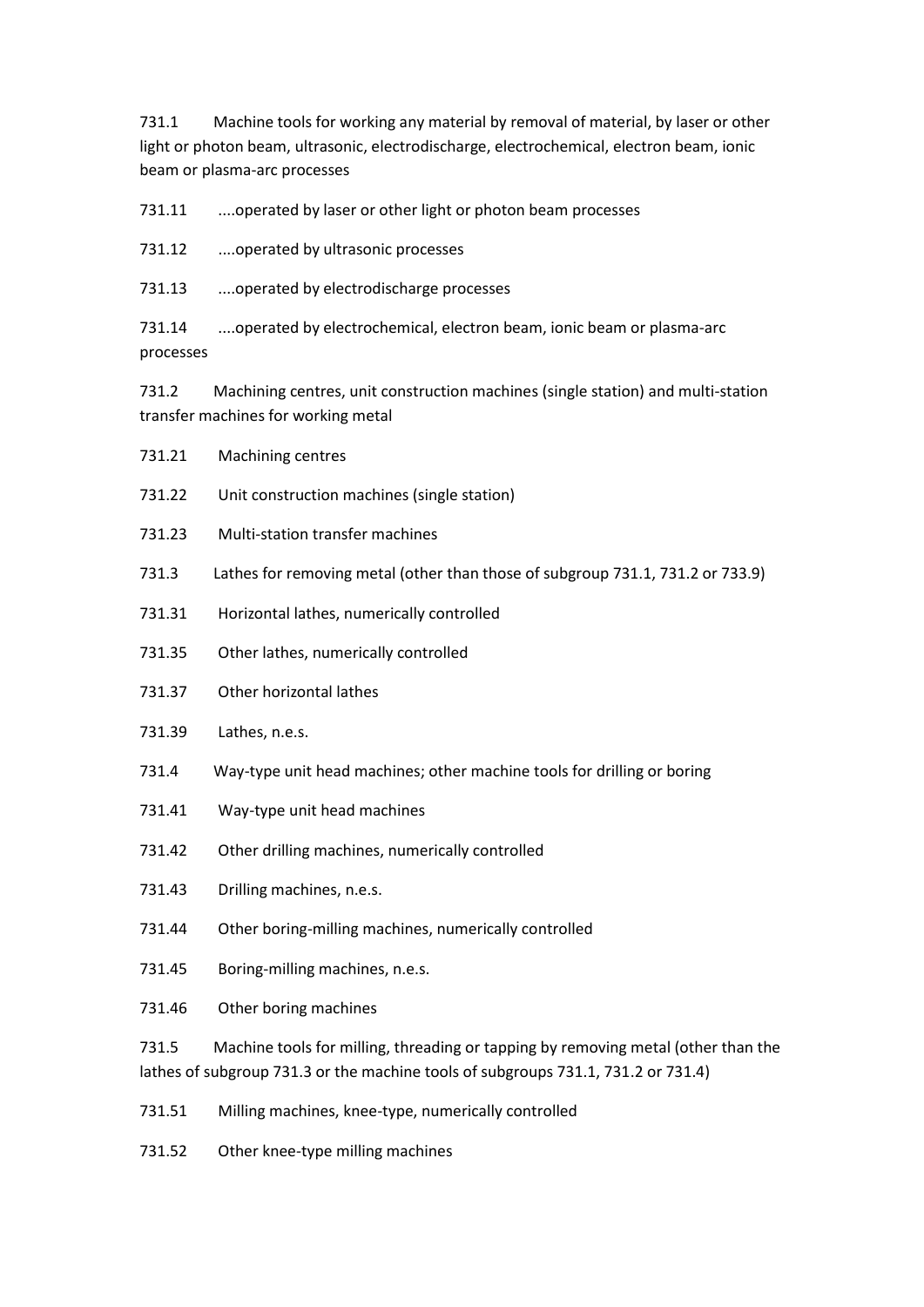731.53 Other milling machines, numerically controlled

731.54 Milling machines, n.e.s.

731.57 Other threading or tapping machines

731.6 Machine tools for deburring, sharpening, grinding, honing, lapping, polishing or otherwise finishing metal, sintered metal carbides or cermets by means of grinding stones, abrasives or polishing products (other than gear-cutting, gear-grinding or gear-fin

731.61 Flat-surface grinding machines, numerically controlled, in which the positioning in any one axis can be set up to an accuracy of at least 0.01 mm

731.62 Non-numerically controlled flat-surface grinding machines, in which the positioning in any one axis can be set up to an accuracy of at least 0.01 mm

731.63 Other grinding machines, numerically controlled, in which the positioning in any one axis can be set up to an accuracy of at least 0.01 mm

731.64 Grinding machines, n.e.s., in which the positioning in any one axis can be set up to an accuracy of at least 0.01 mm

731.65 Sharpening (tool- or cutter-grinding) machines, numerically controlled

731.66 Other sharpening (tool- or cutter-grinding) machines

731.67 Honing or lapping machines

731.69 Machine tools for deburring, polishing, or otherwise finishing metal, sintered metal carbides or cermets by means of grinding stones, abrasives or polishing products, n.e.s.

731.7 Machine tools for planing, shaping, slotting, broaching, gear-cutting, gear grinding or gear finishing, sawing, cutting off, and other machine tools working by removing metal, sintered metal carbides or cermets, n.e.s.

731.71 Shaping or slotting machines

731.73 Broaching machines

731.75 Gear-cutting, gear-grinding or gear-finishing machines

731.77 Sawing or cutting-off machines

731.78 Planing machines, metalworking

731.79 Machine tools working by removing metal, sintered metal carbides or cermets, n.e.s.

733 Machine tools for working metal, sintered metal carbides or cermets, without removing material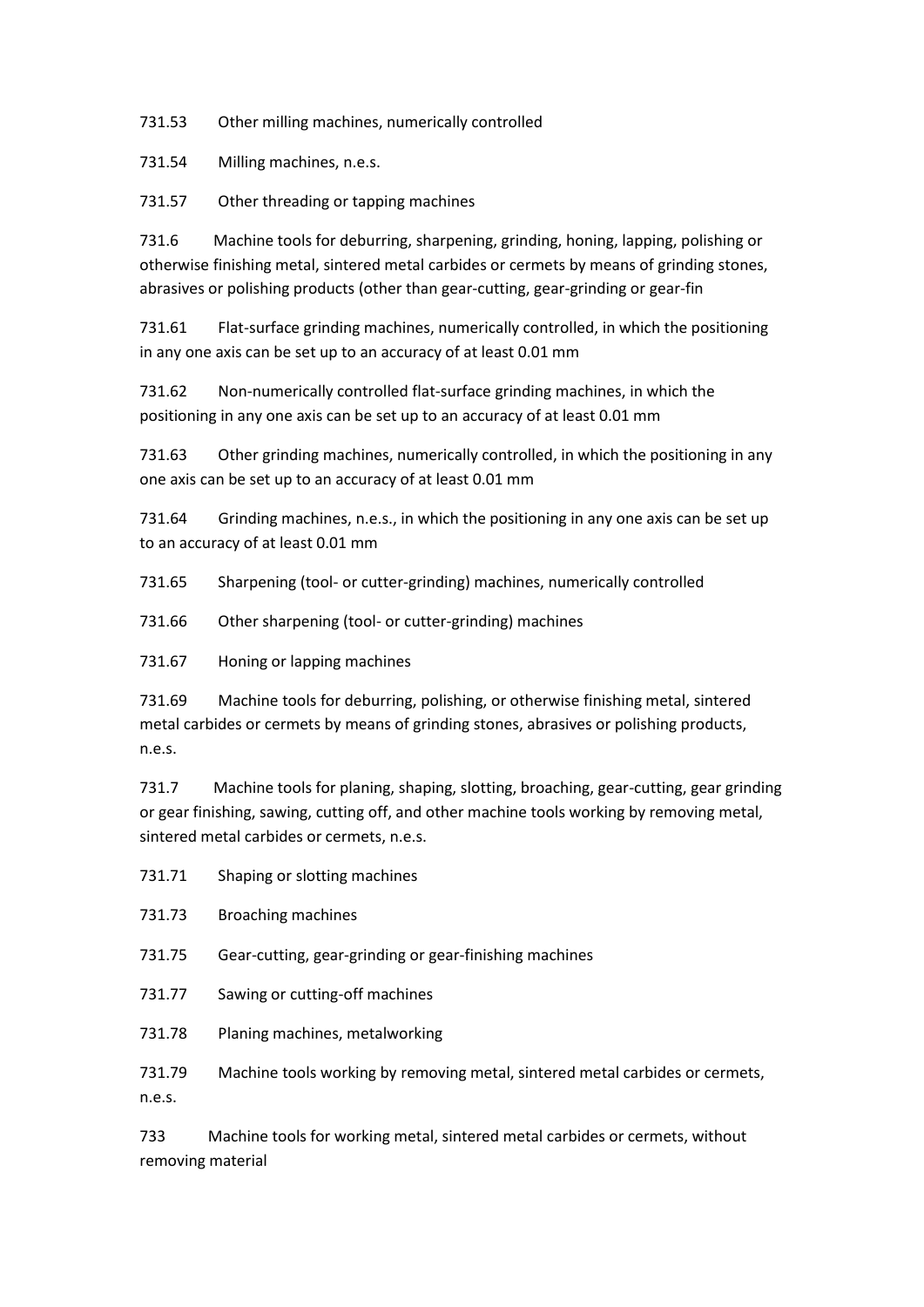733.1 Machine tools (including presses) for working metal by forging, hammering or diestamping; machine tools (including presses) for working metal by bending, folding, straightening, flattening, shearing, punching or notching; presses for working metal or met

733.11 Forging or die-stamping machines (including presses) and hammers

733.12 Bending, folding, straightening or flattening machines (including presses), numerically controlled

733.13 Non-numerically controlled bending, folding, straightening or flattening machines (including presses)

733.14 Shearing machines (including presses), numerically controlled, other than combined punching and shearing machines

733.15 Shearing machines (including presses), other than combined punching and shearing machines, not numerically controlled

733.16 Punching or notching machines (including presses), including combined punching and shearing machines, numerically controlled

733.17 Punching or notching machines, n.e.s. (including presses), including combined punching and shearing machines

733.18 Presses for working metal or metal carbides, n.e.s.

733.9 Other machine tools for working metal, sintered metal carbides or cermets, without removing material

733.91 Draw benches for bars, tubes, profiles, wire or the like

733.93 Thread-rolling machines

733.95 Machines for working wire

733.99 Machine tools for working metal, sintered metal carbides or cermets, without removing material, n.e.s.

735 Parts, n.e.s., and accessories suitable for use solely or principally with the machines falling within groups 731 and 733 (including work or tool holders, self-opening dieheads, dividing heads and other special attachments for machine tools); tool holder

735.1 Work holders, self-opening die-heads and dividing heads for machine tools; tool holders

735.11 Tool holders and self-opening die-heads

735.13 Work holders

735.15 Dividing heads and other special attachments for machine tools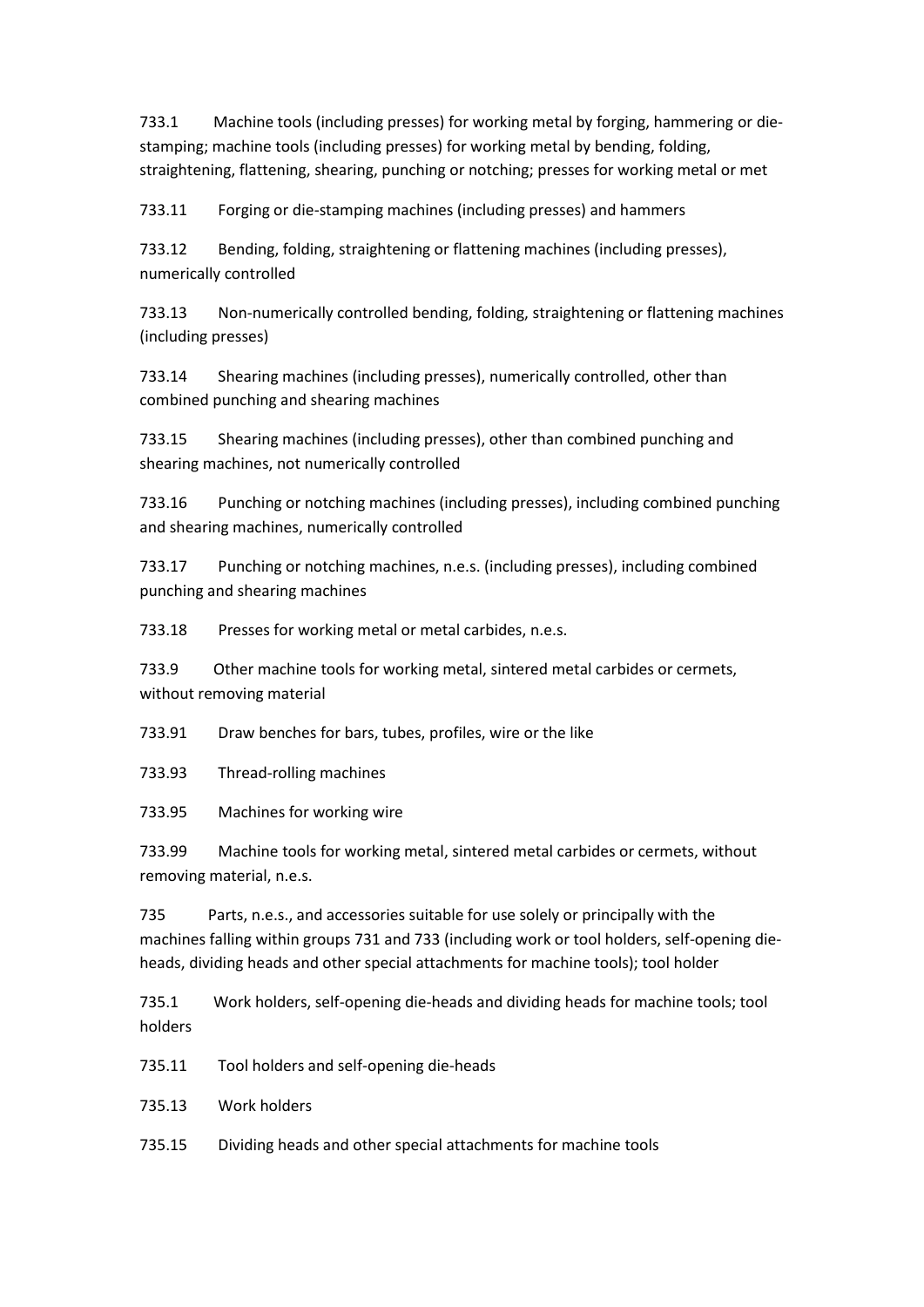735.9 Parts, n.e.s., and accessories suitable for use solely or principally with the machine tools of groups 731 and 733

735.91 ....for machines of group 731

735.95 ....for machines of group 733

737 Metalworking machinery (other than machine tools), and parts thereof, n.e.s.

737.1 Converters, ladles, ingot moulds and casting machines of a kind used in metallurgy or in metal foundries, and parts thereof, n.e.s.

737.11 Converters, ingot moulds and ladles

737.12 Casting machines

737.19 Parts

737.2 Metal-rolling mills and rolls and other parts therefor

737.21 Metal-rolling mills

737.29 Rolls and other parts for metal-rolling mills

737.3 Electric (including electrically heated gas), laser or other light or photon beam, ultrasonic, electron beam, magnetic pulse or plasma-arc soldering, brazing or welding machines and apparatus, whether or not capable of cutting; electric machines and appar

737.31 Soldering irons and guns

737.32 Other brazing or soldering machines and apparatus

737.33 Machines and apparatus for resistance welding of metal, fully or partly automatic

737.34 Other machines and apparatus for resistance welding of metal

737.35 Machines and apparatus for arc (including plasma-arc) welding of metal, fully or partly automatic

737.36 Other machines and apparatus for arc welding of metal

737.37 Other machines and apparatus

737.39 Parts for the machines and apparatus of subgroup 737.3

737.4 Machinery and apparatus for soldering, brazing or welding, whether or not capable of cutting (other than those of subgroup 737.3); gas-operated surface-tempering machines and appliances; parts thereof, n.e.s.

737.41 Hand-held blowpipes

737.42 Other gas-operated machinery and apparatus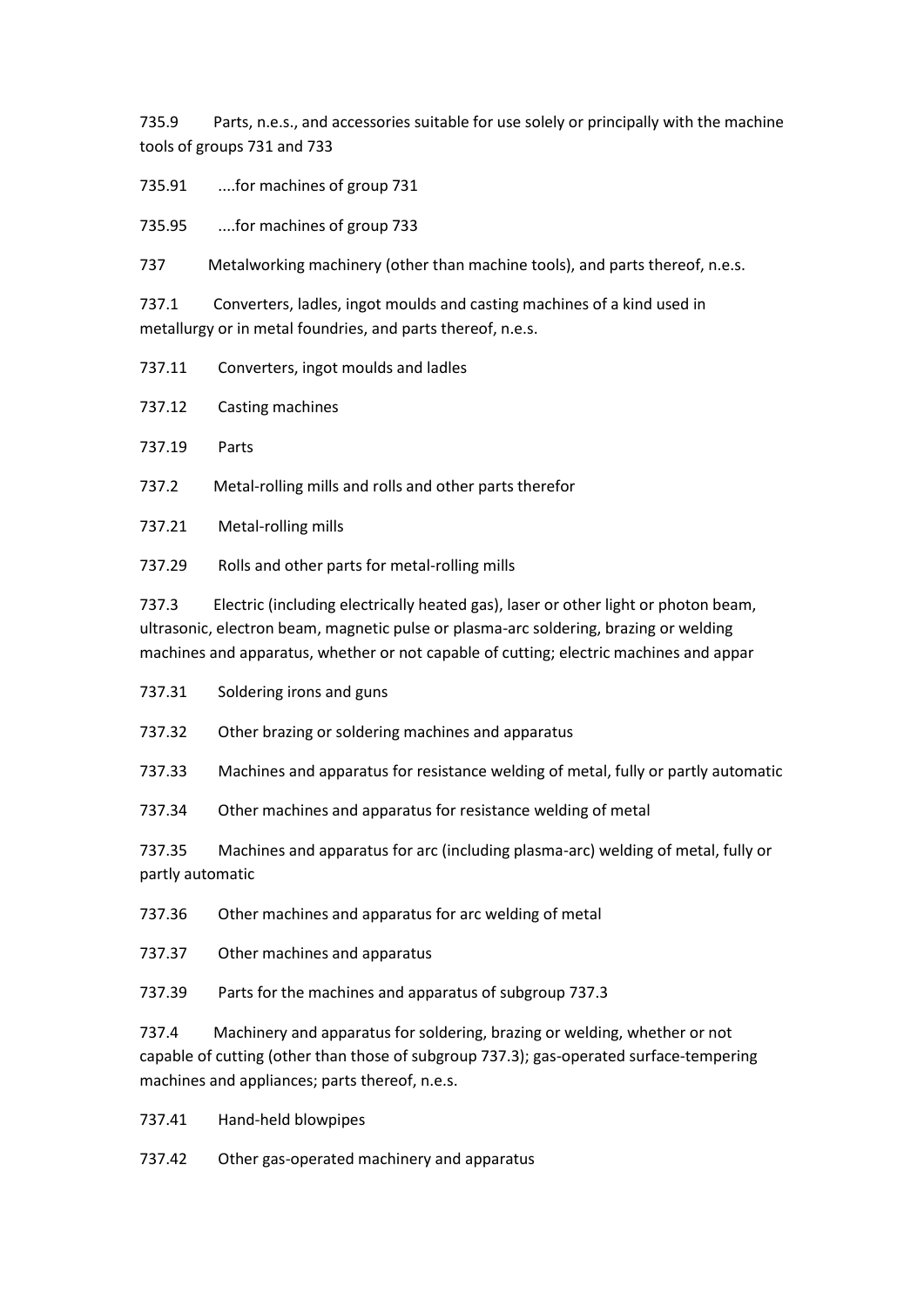737.43 Other machinery and apparatus

737.49 Parts for the machinery and apparatus of subgroup 737.4

74 General industrial machinery and equipment, n.e.s., and machine parts, n.e.s.

741 Heating and cooling equipment, and parts thereof, n.e.s.

741.2 Furnace burners for liquid fuel, for pulverized solid fuel or for gas; mechanical stokers, including their mechanical grates, mechanical ash dischargers and similar appliances; parts thereof, n.e.s.

741.21 Furnace burners for liquid fuel

741.23 Other furnace burners (including combination burners)

741.25 Mechanical stokers, including their mechanical grates, mechanical ash dischargers and similar appliances

741.28 Parts for the burners and other articles of subgroup 741.2

741.3 Industrial or laboratory furnaces and ovens, etc., and parts thereof

741.31 Resistance-heated furnaces and ovens, electric

741.32 Induction or dielectric furnaces and ovens

741.33 Other electric furnaces and ovens

741.34 Other induction or dielectric heating equipment

741.35 Parts for the equipment of headings 741.31 through 741.34

741.36 Furnaces and ovens for the roasting, melting or other heat-treatment of ores, pyrites or of metals, non-electric

741.37 Bakery ovens (including biscuit ovens), non-electric

741.38 Other non-electric furnaces and ovens (including incinerators)

741.39 Parts for the furnaces and ovens of headings 741.36 through 741.38

741.4 Refrigerators, freezers and other refrigerating or freezing equipment (electric or other), other than household-type refrigerators and freezers; parts of refrigerators, freezers and other refrigerating or freezing equipment

741.43 Refrigerating or freezing chests (other than household-type), cabinets, display counters, showcases and similar refrigerating or freezing furniture

741.45 Other refrigerating or freezing equipment; heat pumps

741.49 Parts of refrigerators, freezers and other refrigerating or freezing equipment (electric or other)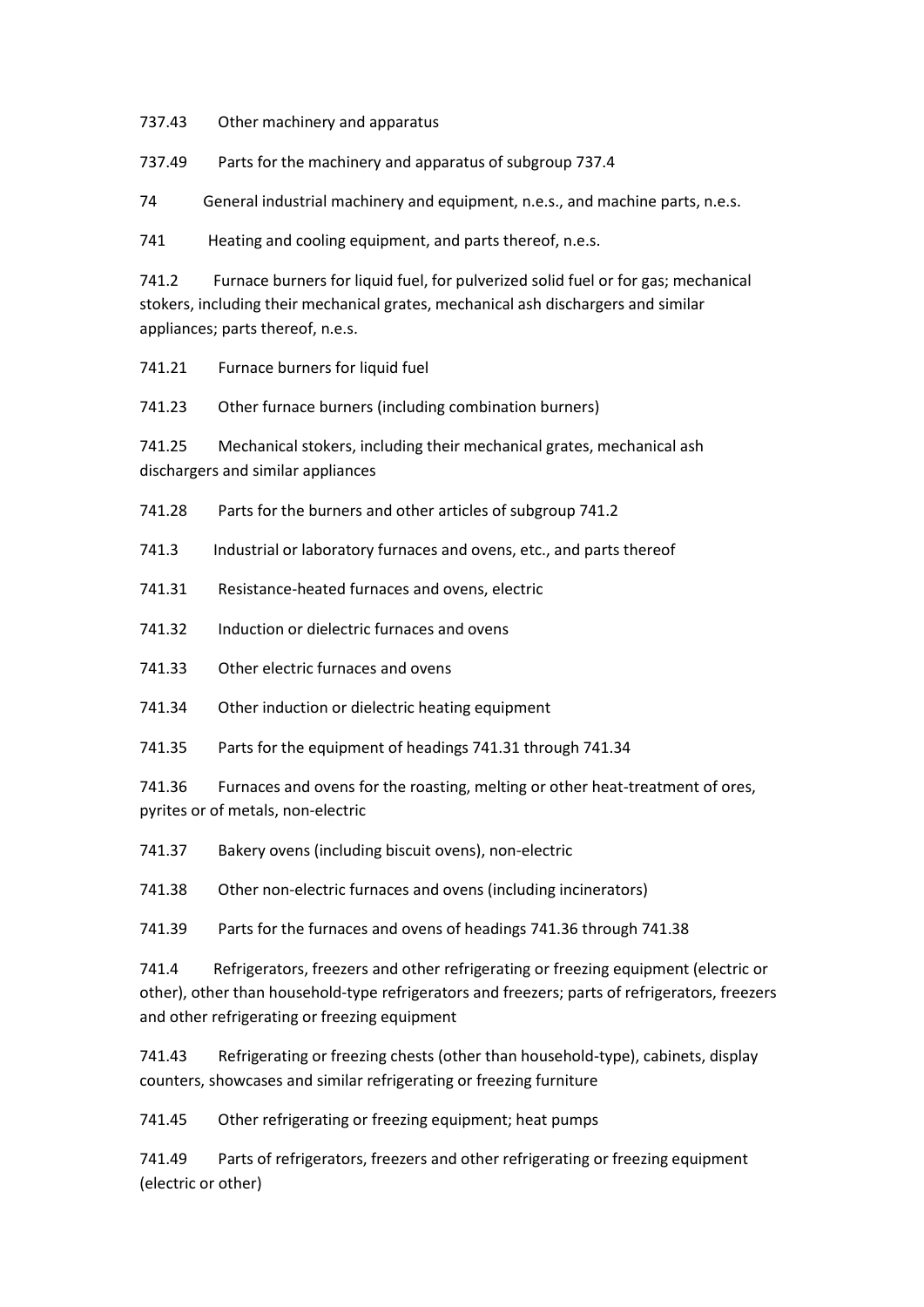741.5 Air-conditioning machines comprising a motor-driven fan and elements for changing the temperature and humidity, including those machines in which the humidity cannot be separately regulated; parts thereof

741.51 ....window- or wall-type, self-contained

741.55 ....other air-conditioning machines

741.59 Parts for the air-conditioning machines of subgroup 741.5

741.7 Gas generators, distilling or rectifying plant, heat-exchange units and machinery for liquefying air or other gases

741.71 Producer gas or water gas generators, with or without their purifiers; acetylene gas generators and similar water process gas generators, with or without their purifiers

741.72 Parts for the generators of heading 741.71

741.73 Distilling or rectifying plant

741.74 Heat-exchange units

741.75 Machinery for liquefying air or other gases

741.8 Other machinery, plant and similar laboratory equipment, whether or not electrically heated, for the treatment of materials by a process involving a change of temperature, not being machinery or plant of a kind used for domestic purposes; instantaneous or

- 741.81 Instantaneous gas water-heaters
- 741.82 Other instantaneous or storage water-heaters, non-electric
- 741.83 Medical, surgical or laboratory sterilizers
- 741.84 Driers for agricultural products
- 741.85 Driers for wood, paper pulp, paper or paperboard
- 741.86 Driers, n.e.s.
- 741.87 Machinery for making hot drinks or for cooking or heating food
- 741.89 Other machinery, plant or equipment
- 741.9 Parts, n.e.s., for the machinery of headings 741.73 through 741.89

742 Pumps for liquids, whether or not fitted with a measuring device; liquid elevators; parts for such pumps and liquid elevators

742.1 Pumps fitted or designed to be fitted with a measuring device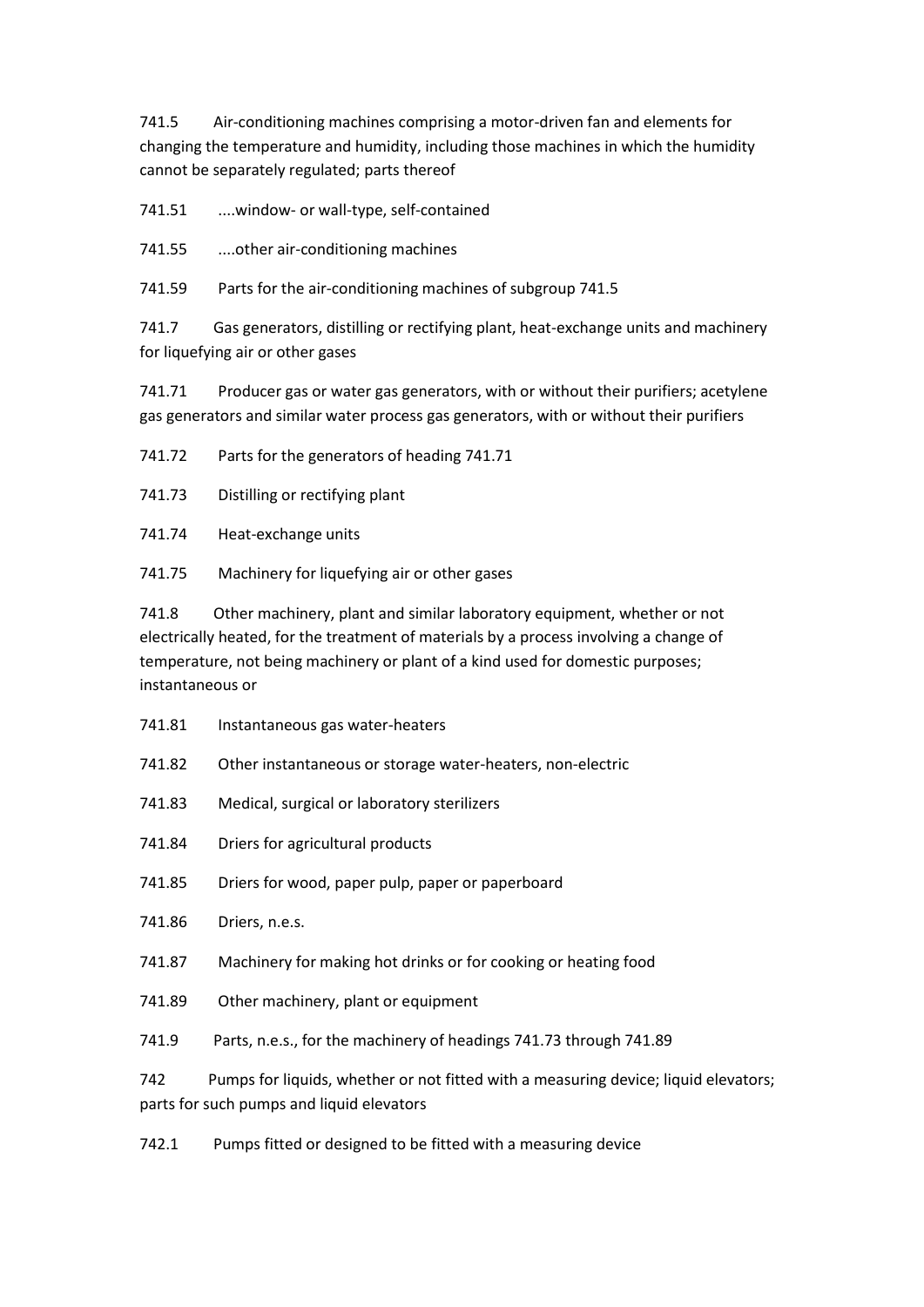742.11 Pumps for dispensing fuel or lubricants, of the type used in filling stations or in garages, fitted or designed to be fitted with a measuring device

- 742.19 Other pumps fitted or designed to be fitted with a measuring device
- 742.2 Fuel, lubricating or cooling medium pumps for internal combustion piston engines
- 742.3 Concrete pumps
- 742.4 Reciprocating positive displacement pumps, n.e.s.
- 742.5 Rotary positive displacement pumps, n.e.s.
- 742.6 Centrifugal pumps, n.e.s.
- 742.7 Pumps for liquids, n.e.s., and liquid elevators
- 742.71 Pumps for liquids, n.e.s.
- 742.75 Liquid elevators
- 742.9 Parts of the pumps and liquid elevators of group 742
- 742.91 ....of pumps
- 742.95 ....of liquid elevators

743 Pumps (other than pumps for liquids), air or other gas compressors and fans; ventilating or recycling hoods incorporating a fan, whether or not fitted with filters; centrifuges; filtering or purifying apparatus; parts thereof

743.1 Air or vacuum pumps, air or other gas compressors, ventilating or recycling hoods (other than cooker hoods) incorporating a fan

- 743.11 Vacuum pumps
- 743.13 Hand- or foot-operated air pumps
- 743.15 Compressors of a kind used in refrigerating equipment
- 743.17 Air compressors mounted on a wheeled chassis for towing
- 743.19 Other
- 743.4 Fans and cooker hoods incorporating a fan

743.41 Table, floor, wall, window, ceiling or roof fans with self-contained electric motor of an output not exceeding 125 W

- 743.43 Other fans
- 743.45 Hoods having a maximum horizontal side not exceeding 120 cm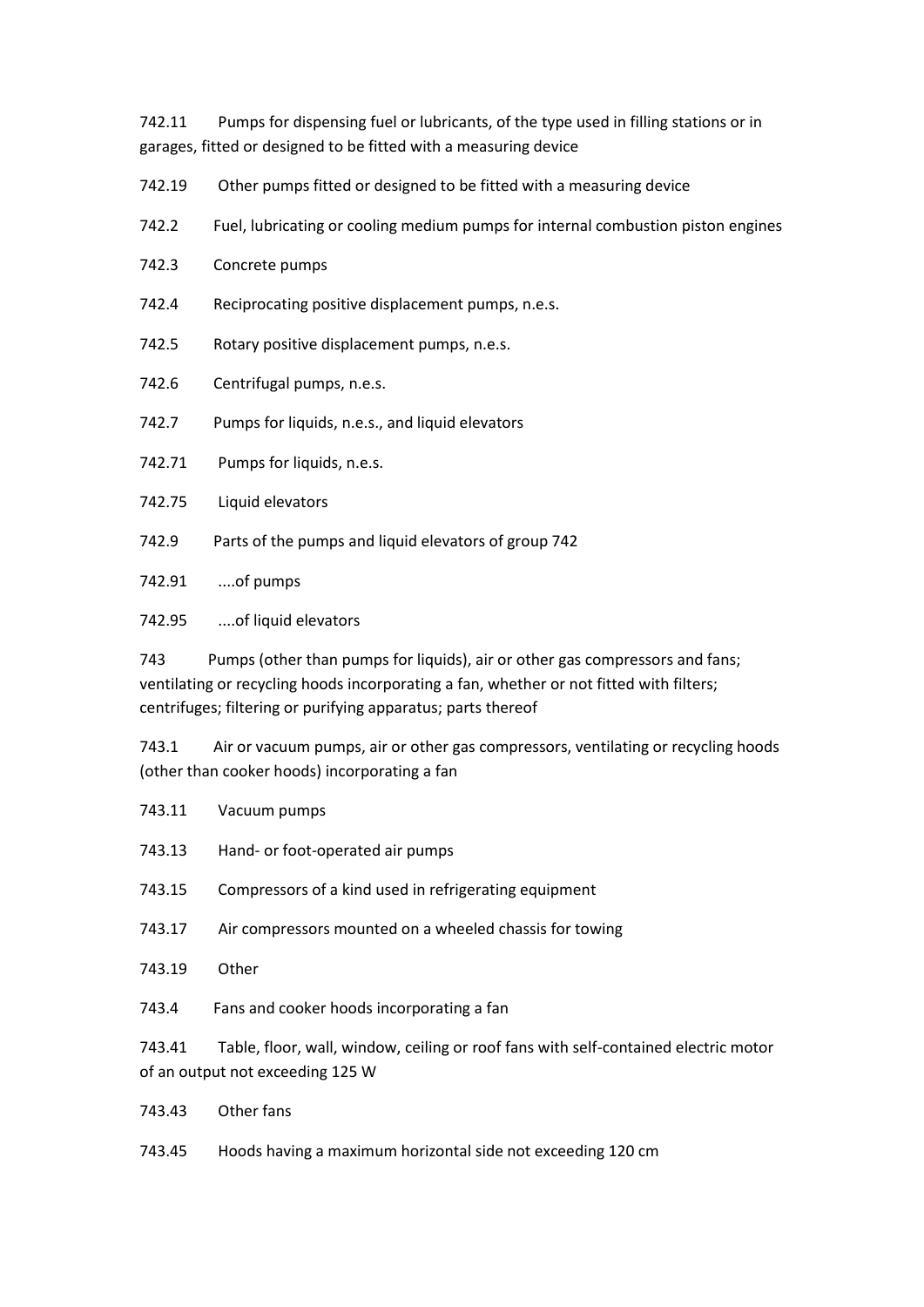- 743.5 Centrifuges (including centrifugal driers), n.e.s.
- 743.51 Cream separators
- 743.55 Clothes driers
- 743.59 Other centrifuges
- 743.6 Filtering or purifying machinery and apparatus, for liquids or gases
- 743.61 ....for filtering or purifying water
- 743.62 ....for filtering or purifying beverages other than water
- 743.63 Oil or petrol filters for internal combustion engines
- 743.64 Intake air filters for internal combustion engines
- 743.67 ....for liquids, n.e.s.
- 743.69 ....for gases, n.e.s.
- 743.8 Parts for the pumps, compressors, fans and hoods of subgroups 743.1 and 743.4
- 743.9 Parts of the machines and apparatus of subgroups 743.5 and 743.6
- 743.91 ....of centrifuges (including centrifugal driers)
- 743.95 ....of filtering or purifying machinery and apparatus
- 744 Mechanical handling equipment, and parts thereof, n.e.s.

744.1 Works trucks, of the type used in factories, warehouses, dock areas or airports for the short-distance transport of goods; tractors of the type used on railway station platforms; parts, n.e.s., of the foregoing vehicles

- 744.11 Self-propelled trucks powered by an electric motor, fitted with lifting or handling equipment
- 744.12 Other self-propelled trucks fitted with lifting or handling equipment
- 744.13 Other works trucks fitted with lifting or handling equipment
- 744.14 Works trucks, electrical, self-propelled, not fitted with lifting or handling equipment
- 744.15 Other self-propelled works trucks, not fitted with lifting or handling equipment; tractors of the type used on railway station platforms
- 744.19 Parts of the trucks and tractors of headings 744.14 and 744.15
- 744.2 Pulley tackle and hoists (other than skip hoists or hoists of a kind used for raising vehicles); winches and capstans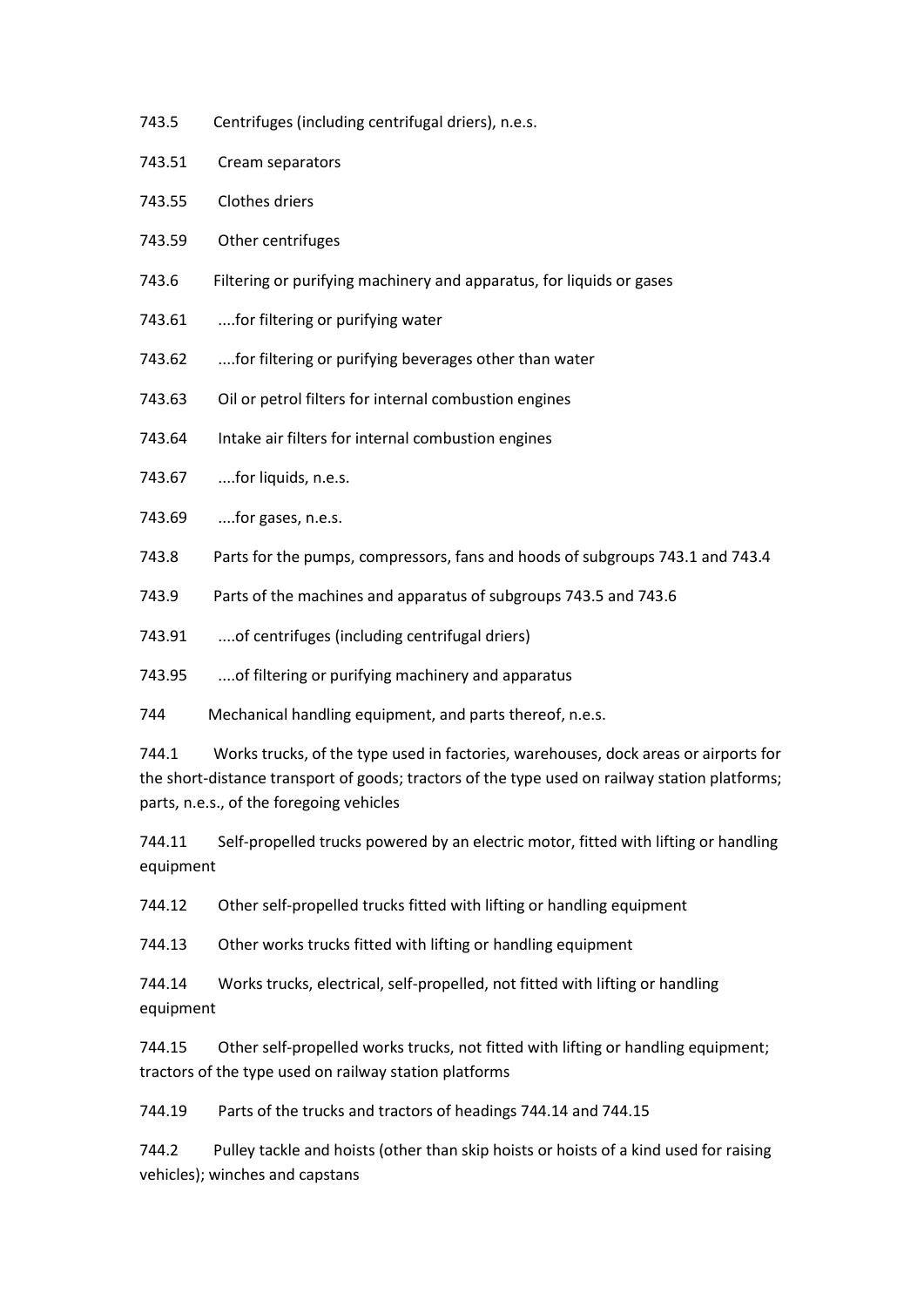744.21 Pulley tackle and hoists (other than skip hoists or hoists of a kind used for raising vehicles)

744.23 Pit-head winding gear; winches specially designed for use underground

744.25 Other winches; capstans

744.34 Tower cranes

744.3 Ships' derricks; cranes (including cable cranes); mobile lifting frames, straddle carriers and works trucks fitted with a crane

744.31 Overhead travelling cranes on fixed support

744.32 Mobile lifting frames on tyres and straddle carriers

744.33 Other overhead travelling cranes, transporter cranes, gantry cranes, bridge cranes and other mobile lifting frames

| 744.35                    | Portal or pedestal jib cranes                                            |
|---------------------------|--------------------------------------------------------------------------|
| 744.37                    | Other machinery, self-propelled                                          |
| 744.39                    | Other machinery, not self-propelled                                      |
| 744.4                     | Jacks; hoists of a kind used for raising vehicles                        |
| 744.41                    | Built-in jacking systems of a type used in garages                       |
| 744.43                    | Other jacks and hoists, hydraulic                                        |
| 744.49                    | Other                                                                    |
| 744.7                     | Continuous-action elevators and conveyors, for goods or materials        |
| 744.71                    | Pneumatic elevators and conveyers                                        |
| 744.72<br>underground use | Other continuous-action elevators and conveyors, specially designed for  |
| 744.73                    | Other continuous-action elevators and conveyors, bucket-type             |
| 744.74                    | Other continuous-action elevators and conveyors, belt-type               |
| 744.79                    | Continuous-action elevators and conveyers for goods or materials, n.e.s. |
| 744.8                     | Lifting, handling, loading or unloading machinery, n.e.s.                |
| 744.81                    | Lifts and skip hoists                                                    |
| 744.85                    | Escalators and moving walkways                                           |
| 744.89                    | Other lifting, handling, loading or unloading machinery                  |
|                           |                                                                          |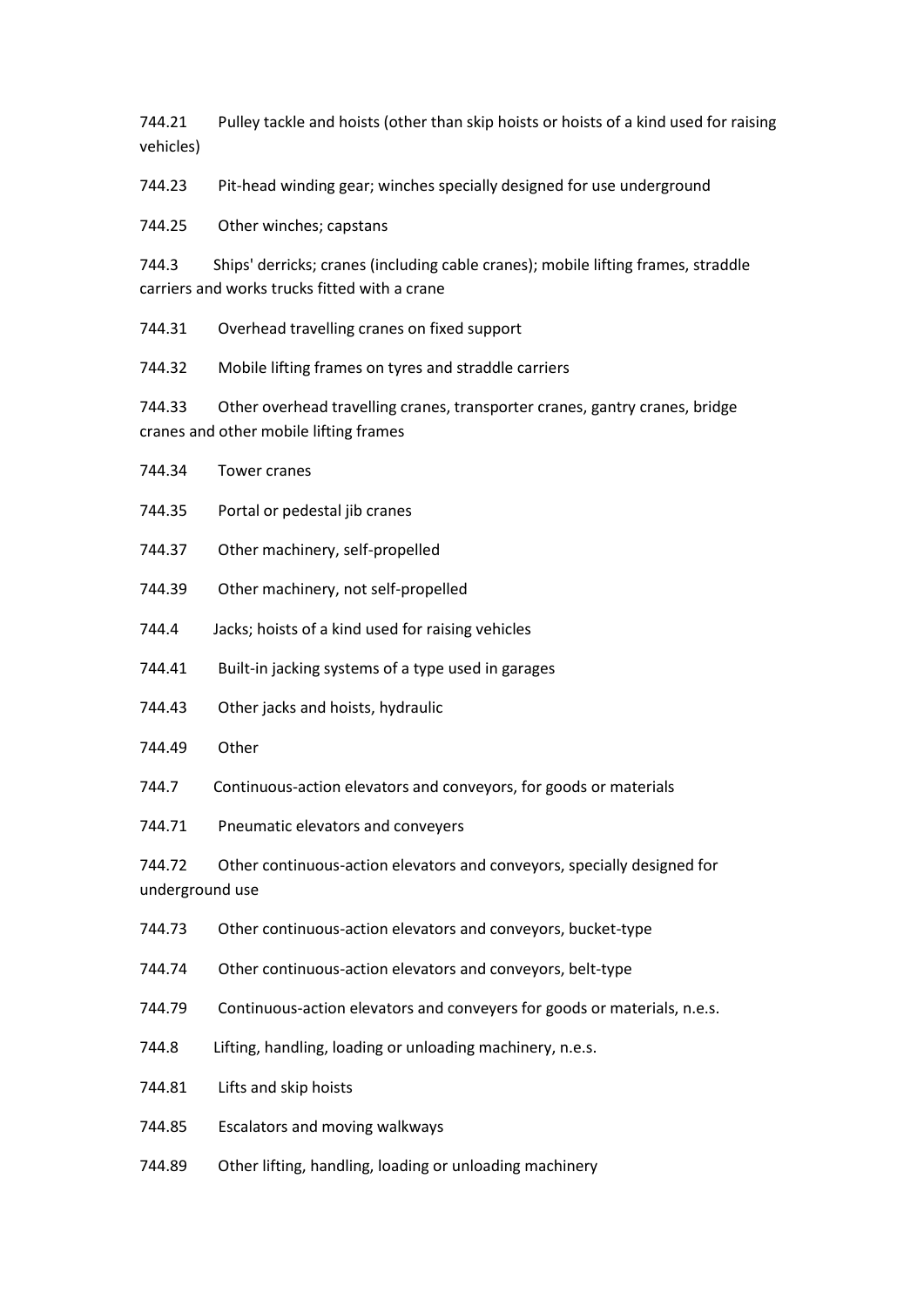744.9 Parts suitable for use solely or principally with the machinery of headings 744.11, 744.12, 744.13 and subgroups 744.2, 744.4, 744.7 and 744.8

744.91 ....of machinery of subgroups 744.2 and 744.4

744.92 ....of machinery of headings 744.11, 744.12 and 744.13

744.93 ....of lifts, skip hoists or escalators

744.94 ....of other lifting, handling, loading or unloading machinery of subgroups 744.7 and 744.8

745 Non-electrical machinery, tools and mechanical apparatus, and parts thereof, n.e.s.

745.1 Tools for working in the hand, pneumatic or with self-contained non-electric motor, and parts thereof

745.11 Tools for working in the hand, pneumatic

745.12 Tools for working in the hand, with self-contained non-electric motor

745.19 Parts of the tools of subgroup 745.1

745.2 Dishwashing machines (other than household-type); machinery for cleaning or drying bottles or other containers; machinery for filling, closing, sealing, capsuling or labelling bottles, cans, boxes, bags or other containers; other packing or wrapping machi

745.21 Dishwashing machines (other than household-type)

745.23 Machinery for cleaning or drying bottles or other containers

745.27 Other packing or wrapping machinery

745.29 Parts of the machinery of subgroup 745.2 and heading 775.3

745.3 Weighing machinery (excluding balances of a sensitivity of 5 cg or better), including weight-operated counting or checking machines; weighing-machine weights of all kinds; parts thereof

745.31 Weighing machinery (excluding balances of a sensitivity of 5 cg or better, personal weighing-machines and household scales), including weight-operated counting and checking machines

745.32 Personal weighing-machines (including baby scales); household scales

745.39 Weighing-machine weights of all kinds; parts of the weighing machinery of subgroup 745.3

745.6 Mechanical appliances (whether or not hand-operated) for projecting, dispersing or spraying liquids or powders; fire extinguishers, whether or not charged; spray-guns and similar appliances; steam or sandblasting machines and similar jet-projecting machin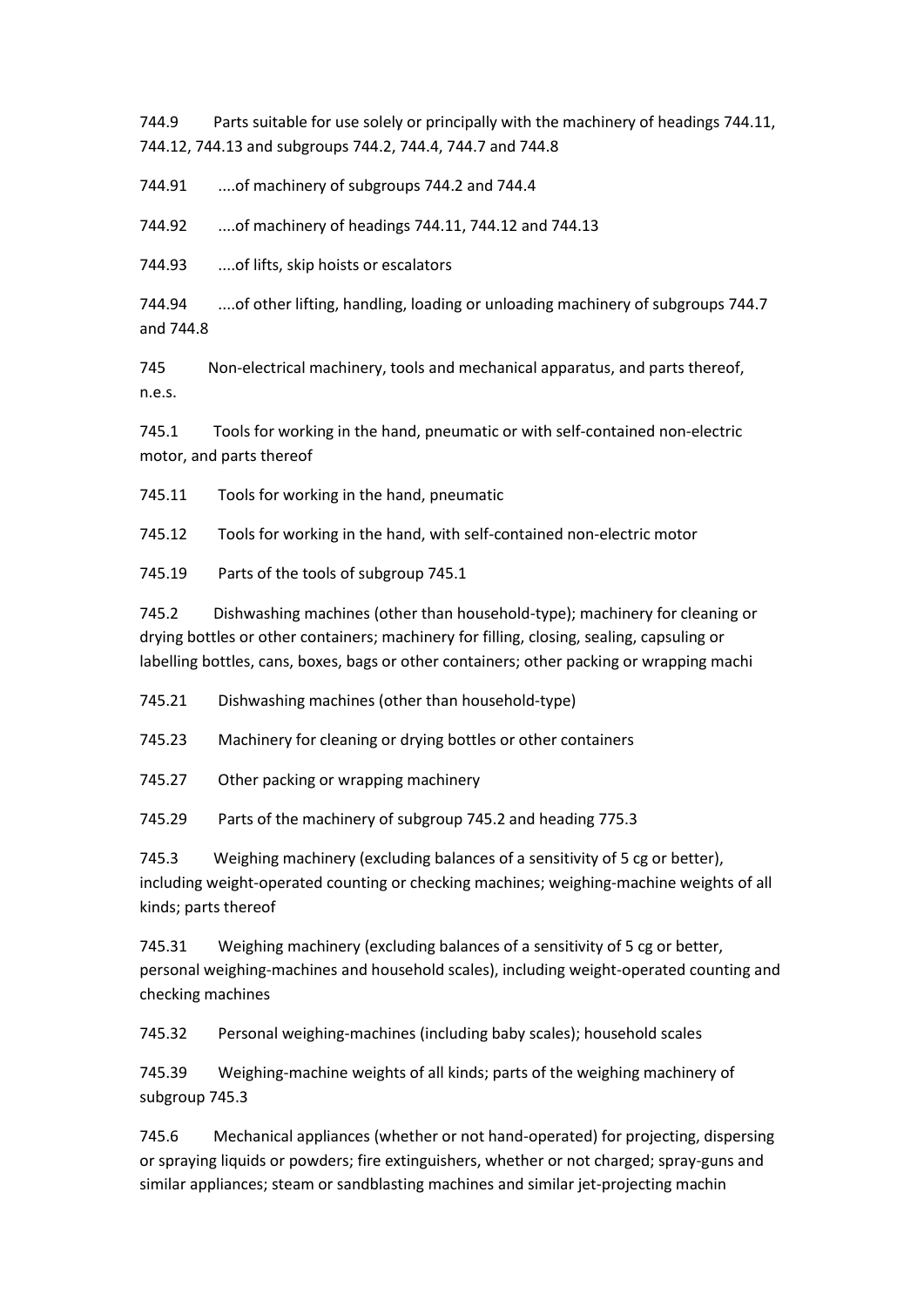745.61 Fire extinguishers, whether or not charged

745.62 Spray-guns and similar appliances

745.63 Steam or sandblasting machines and similar jet-projecting machines

745.64 Agricultural or horticultural appliances for projecting, dispersing or spraying liquids or powders

745.65 Other appliances for projecting, dispersing or spraying liquids or powders

745.68 Parts of the appliances of subgroup 745.6

745.9 Other non-electrical machines, and parts thereof

745.91 Calendering or other rolling machines (other than for metals or glass)

745.93 Cylinders and other parts for the machines of heading 745.91

745.95 Automatic goods-vending machines (e.g., postage stamp, cigarette, food or beverage machines), including money-changing machines

- 745.97 Parts for the machines of heading 745.95
- 746 Ball- or roller bearings
- 746.1 Ball-bearings
- 746.2 Tapered roller bearings (including cone and tapered roller assemblies)
- 746.3 Spherical roller bearings
- 746.4 Needle roller bearings
- 746.5 Other cylindrical roller bearings
- 746.8 Other ball- or roller bearings (including combined ball-/roller bearings)
- 746.9 Parts of ball- and roller bearings
- 746.91 Balls, needles and rollers
- 746.99 Other parts of ball- or roller bearings

747 Taps, cocks, valves and similar appliances for pipes, boiler shells, tanks, vats or the like, including pressure-reducing valves and thermostatically controlled valves

- 747.1 Pressure-reducing valves
- 747.2 Valves for oleohydraulic or pneumatic transmissions
- 747.3 Check-valves
- 747.4 Safety- or relief valves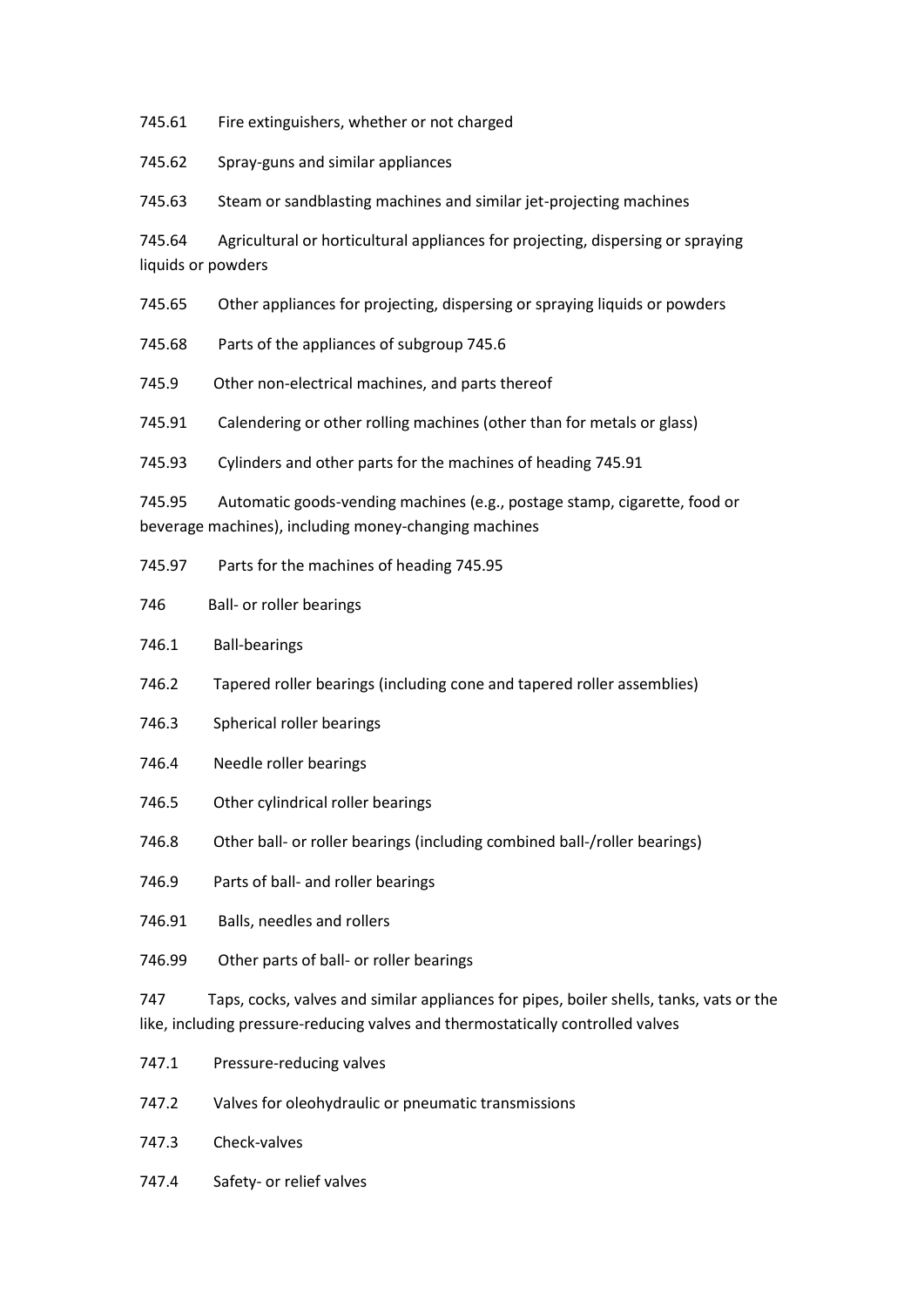747.8 Taps, cocks, valves and similar appliances, n.e.s.

747.9 Parts for the appliances of group 747

748 Transmission shafts (including camshafts and crankshafts) and cranks; bearing housings and plain shaft bearings; gears and gearing; ball screws; gearboxes and other speed changers (including torque converters); flywheels and pulleys (including pulley bloc

748.1 Transmission shafts (including camshafts and crankshafts) and cranks

748.2 Bearing housings and plain shaft bearings

748.21 Bearing housings, incorporating ball- or roller bearings

748.22 Bearing housings, not incorporating ball- or roller bearings; plain shaft bearings

748.3 Articulated link chain, and parts thereof, of iron or steel

- 748.31 Roller chain
- 748.32 Other articulated chain
- 748.39 Parts of articulated link chain

748.4 Gears and gearing (excluding toothed wheels, chain sprockets and other transmission elements presented separately); ball screws; gearboxes and other speed changers (including torque converters)

748.5 Flywheels and pulleys (including pulley blocks)

748.6 Clutches and shaft couplings (including universal joints)

748.9 Parts, n.e.s., for the articles of group 748

749 Non-electric parts and accessories of machinery, n.e.s.

749.1 Moulding boxes for metal foundry; mould bases; moulding patterns; moulds for metal (other than ingot moulds), metal carbides, glass, mineral materials, rubber or plastics

- 749.11 Moulding boxes for metal foundry
- 749.12 Mould bases
- 749.13 Moulding patterns
- 749.14 Injection- or compression-types of moulds for metals or metal carbides
- 749.15 Other moulds for metals or metal carbides
- 749.16 Moulds for glass
- 749.17 Moulds for mineral materials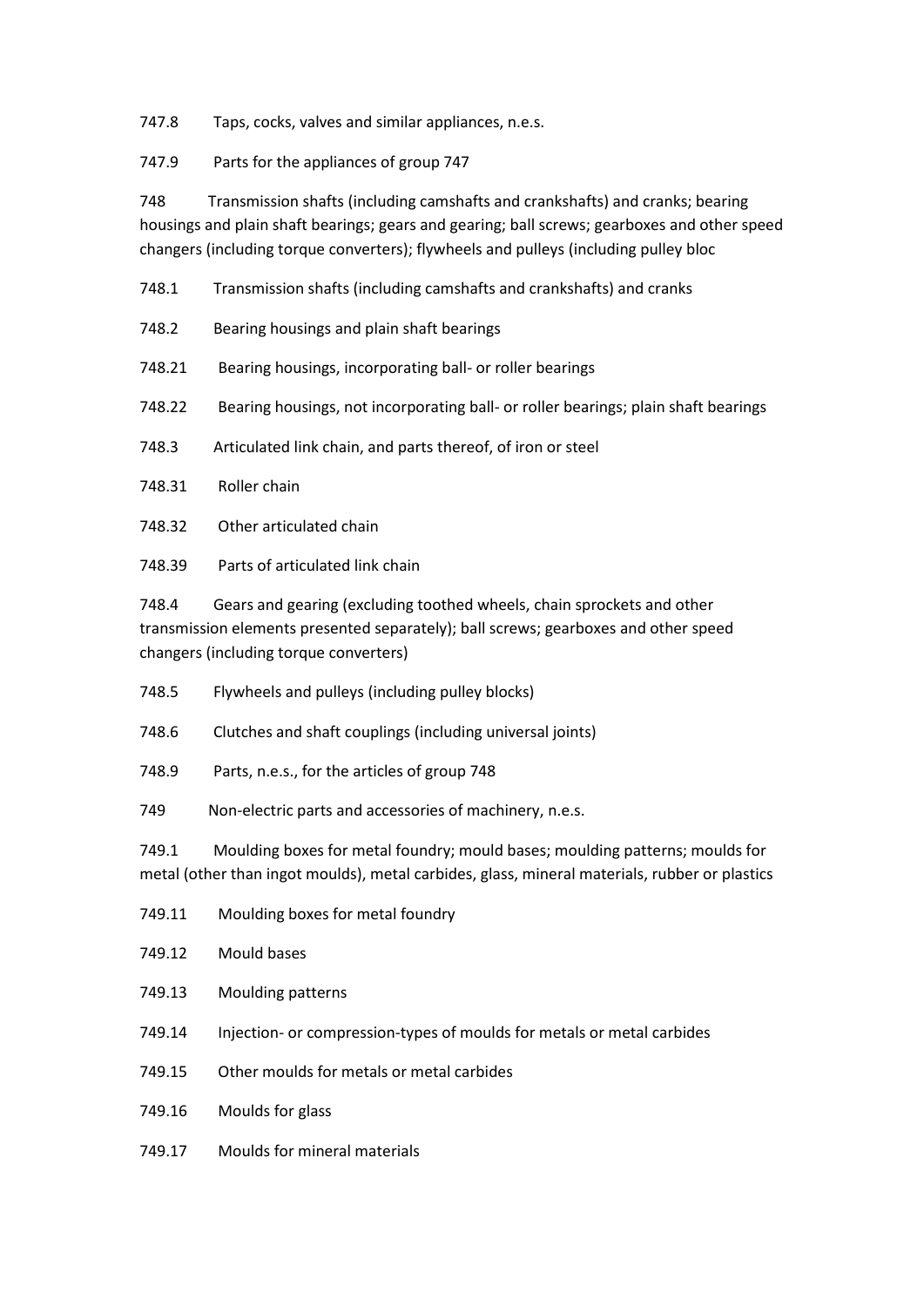749.18 Injection- or compression-types of moulds for rubber or plastics

749.19 Other moulds for rubber or plastics

749.2 Gaskets and similar joints of metal sheeting combined with other material or of two or more layers of metal; sets or assortments of gaskets and similar joints, dissimilar in composition, put up in pouches, envelopes or similar packings

749.9 Machinery parts, not containing electrical connectors, insulators, coils, contacts or other electrical features, n.e.s.

749.91 Ships' or boats' propellers and blades therefor

749.99 Other machinery parts, not containing electrical connectors, insulators, coils, contacts or other electrical features

75 Office machines and automatic data-processing machines

751 Office machines

751.1 Typewriters (other than typewriters incorporating a calculating device) and wordprocessing machines

751.13 Automatic typewriters; word-processing machines

751.15 Other electric typewriters, weighing not more than 12 kg (excluding case)

751.16 Other electric typewriters

751.18 Non-electric typewriters, weighing not more than 12 kg (excluding case)

751.19 Other non-electric typewriters

751.2 Calculating machines; accounting machines, postage-franking machines, ticketissuing machines and similar machines, incorporating a calculating device; cash registers

751.21 Electronic calculators capable of operation without an external source of power

751.22 Other calculating machines

751.23 Accounting machines (including bookkeeping machines)

751.24 Cash registers

751.28 Postage-franking, ticket-issuing and similar machines, incorporating a calculating device

751.3 Photocopying apparatus incorporating an optical system or of the contact type, and thermocopying apparatus

751.31 Electrostatic photocopying apparatus operating by reproducing the original image directly onto the copy (direct process)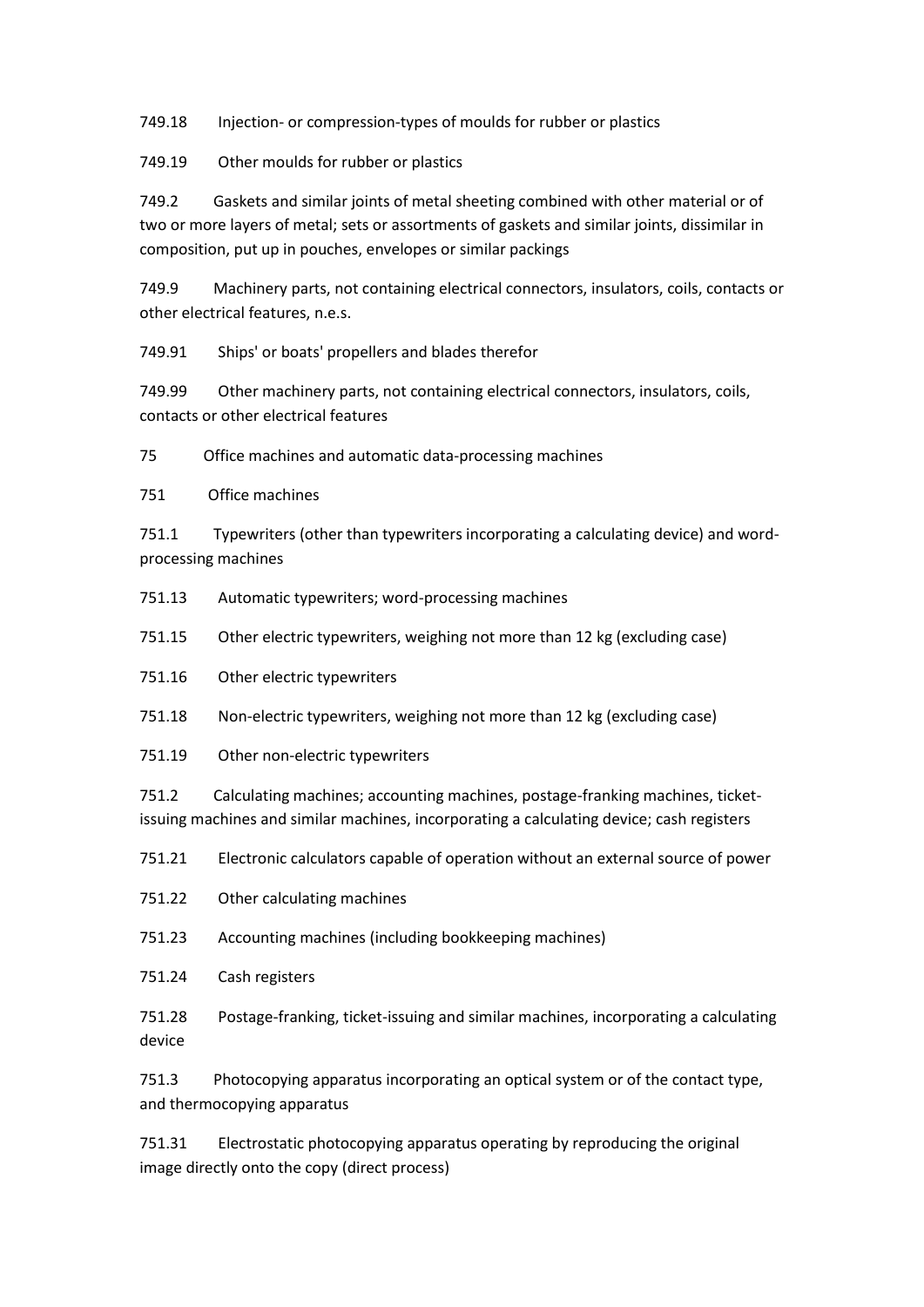751.32 Electrostatic photocopying apparatus operating by reproducing the original image via an intermediate onto the copy (indirect process)

751.33 Non-electrostatic photocopying apparatus incorporating an optical system

751.34 Non-electrostatic photocopying apparatus of the contact type

751.35 Thermocopying apparatus

751.9 Other office machines (e.g., hectograph or stencil-duplicating machines, addressing machines, automatic banknote dispensers, coin-sorting machines, coin-counting or wrapping machines, pencil-sharpening machines, perforating or stapling machines)

751.91 Duplicating machines

751.92 Addressing machines and address-plate embossing machines

751.93 Machines for sorting or folding mail or for inserting mail in envelopes or bands, machines for opening, closing or sealing mail and machines for affixing or cancelling postage stamps

751.99 Office machines, n.e.s.

752 Automatic data-processing machines and units thereof; magnetic or optical readers, machines for transcribing data onto data media in coded form and machines for processing such data, n.e.s.

752.1 Analogue or hybrid (analogue-digital) data-processing machines

752.2 Digital automatic data-processing machines, containing in the same housing at least a central processing unit and an input and output unit, whether or not combined

752.3 Digital processing units, whether or not presented with the rest of a system, which may contain in the same housing one or two of the following types of unit: storage units, input units, output units

752.6 Input or output units for automatic data-processing machines, whether or not presented with the rest of a system and whether or not containing storage units in the same housing

752.7 Storage units, whether or not presented with the rest of a system

752.9 Data-processing equipment, n.e.s.

759 Parts and accessories (other than covers, carrying cases and the like) suitable for use solely or principally with machines falling within groups 751 and 752

759.1 Parts and accessories of the photocopying and thermocopying apparatus of subgroup 751.3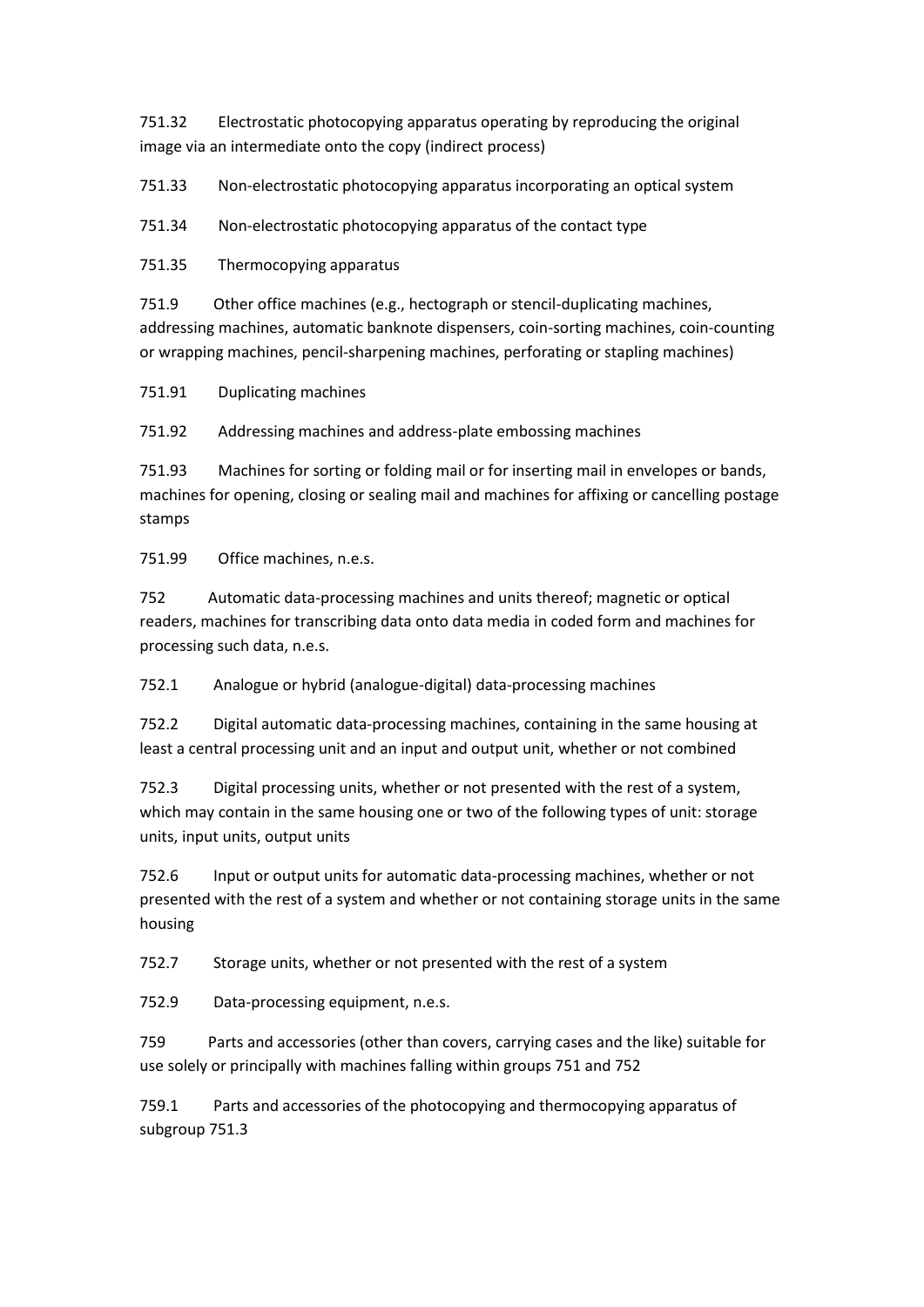759.9 Parts and accessories (other than covers, carrying cases and the like) suitable for use solely or principally with the machines of subgroups 751.1, 751.2, 751.9 and group 752

759.91 ....for the machines of subgroup 751.1

759.93 ....for the machines of subgroup 751.9

759.95 ....for the electronic calculating machines of subgroup 751.2

759.97 ....for the machines of group 752

76 Telecommunications and sound-recording and reproducing apparatus and equipment

761 Television receivers (including video monitors and video projectors), whether or not incorporating radio-broadcast receivers or sound- or video-recording or reproducing apparatus

761.1 Television receivers, colour (including video monitors and video projectors), whether or not incorporating radio-broadcast receivers or sound- or video-recording or reproducing apparatus

761.2 Television receivers, black and white or other monochrome (including video monitors and video projectors), whether or not incorporating radio-broadcast receivers or sound- or video-recording or reproducing apparatus

762 Radio-broadcast receivers, whether or not incorporating sound-recording or reproducing apparatus or a clock

762.1 Radio-broadcast receivers not capable of operating without an external source of power, of a kind used in motor vehicles (including apparatus capable of receiving radiotelephony or radio-telegraphy)

762.11 ....incorporating sound-recording or reproducing apparatus

762.12 ....not incorporating sound-recording or reproducing apparatus

762.2 Radio-broadcast receivers capable of operating without an external source of power (including apparatus capable of receiving radio-telephony or radio-telegraphy)

762.21 ....incorporating sound-recording or reproducing apparatus

762.22 ....not incorporating sound-recording or reproducing apparatus

762.8 Other radio-broadcast receivers (including apparatus capable of receiving radiotelephony or radio-telegraphy)

762.81 ....incorporating sound-recording or reproducing apparatus

762.82 ....not incorporating sound-recording or reproducing apparatus but combined with a clock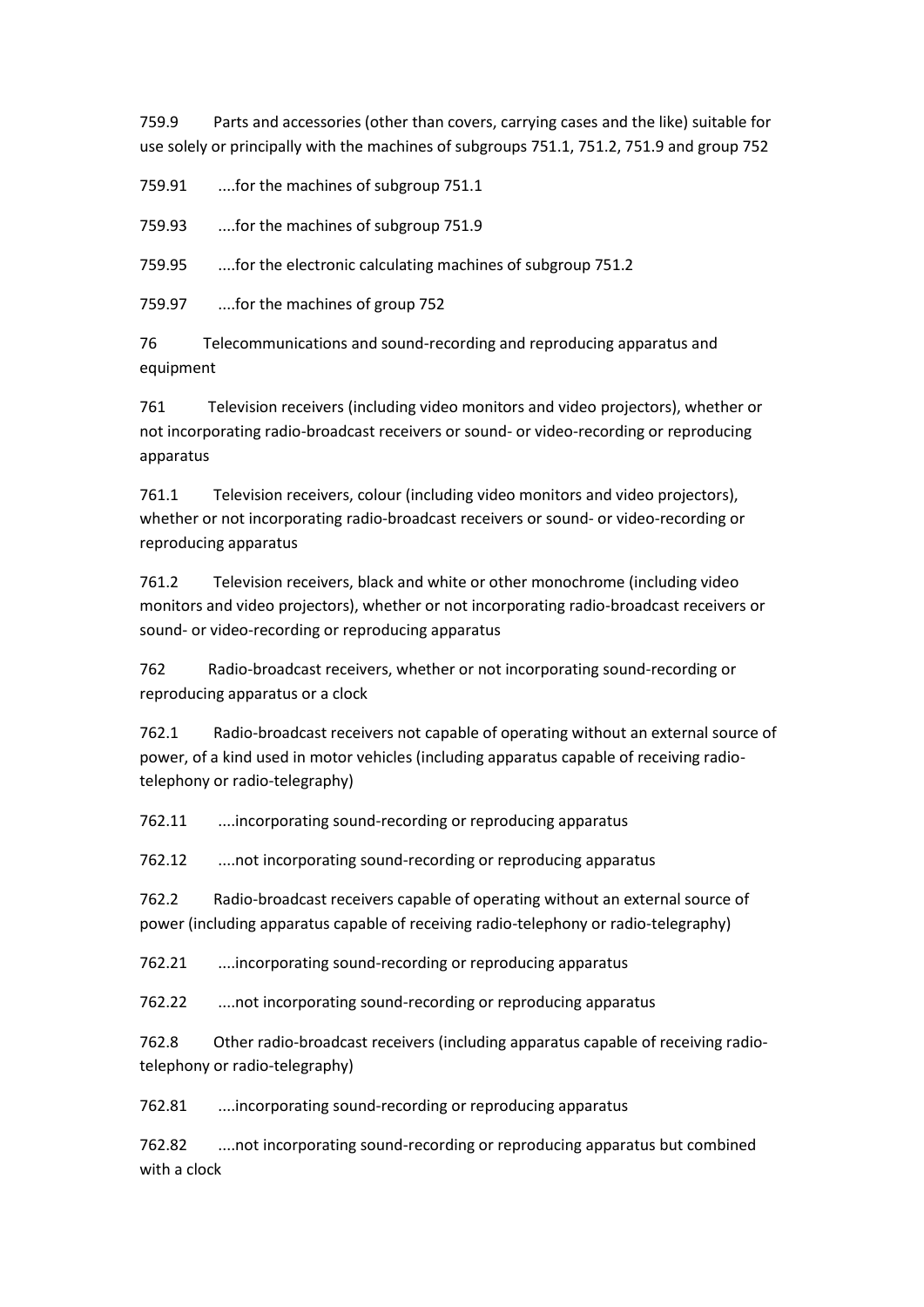762.89 ....not incorporating sound-recording or reproducing apparatus nor with a clock

763 Sound recorders or reproducers; television image and sound recorders or reproducers; prepared unrecorded media

763.3 Turntables (record-decks) and record-players, not incorporating a soundrecording device

763.31 Record-players, coin- or disc-operated

763.33 Other record-players

763.35 Turntables (record-decks)

763.8 Sound-recording and other sound-reproducing apparatus; video-recording or reproducing apparatus, whether or not incorporating a video tuner

763.81 Video-recording or reproducing apparatus, whether or not incorporating a video tuner

763.82 Transcribing machines

763.83 Other sound-reproducing apparatus

763.84 Sound-recording apparatus, whether or not incorporating a sound-reproducing device

764 Telecommunications equipment, n.e.s., and parts, n.e.s., and accessories of apparatus falling within division 76

764.1 Electrical apparatus for line telephony or line telegraphy (including such apparatus for carrier-current line systems)

764.11 Telephone sets

764.13 Teleprinters

764.15 Telephonic or telegraphic switching apparatus

764.17 Other apparatus for carrier-current line systems

764.19 Other telephonic or telegraphic apparatus

764.2 Microphones and stands therefor; loudspeakers, whether or not mounted in their enclosures; headphones, earphones and combined microphone/ speaker sets; audiofrequency electric amplifiers; electric sound amplifier sets

- 764.21 Microphones and stands therefor
- 764.22 Loudspeakers, mounted in their enclosures
- 764.23 Loudspeakers, not mounted in their enclosures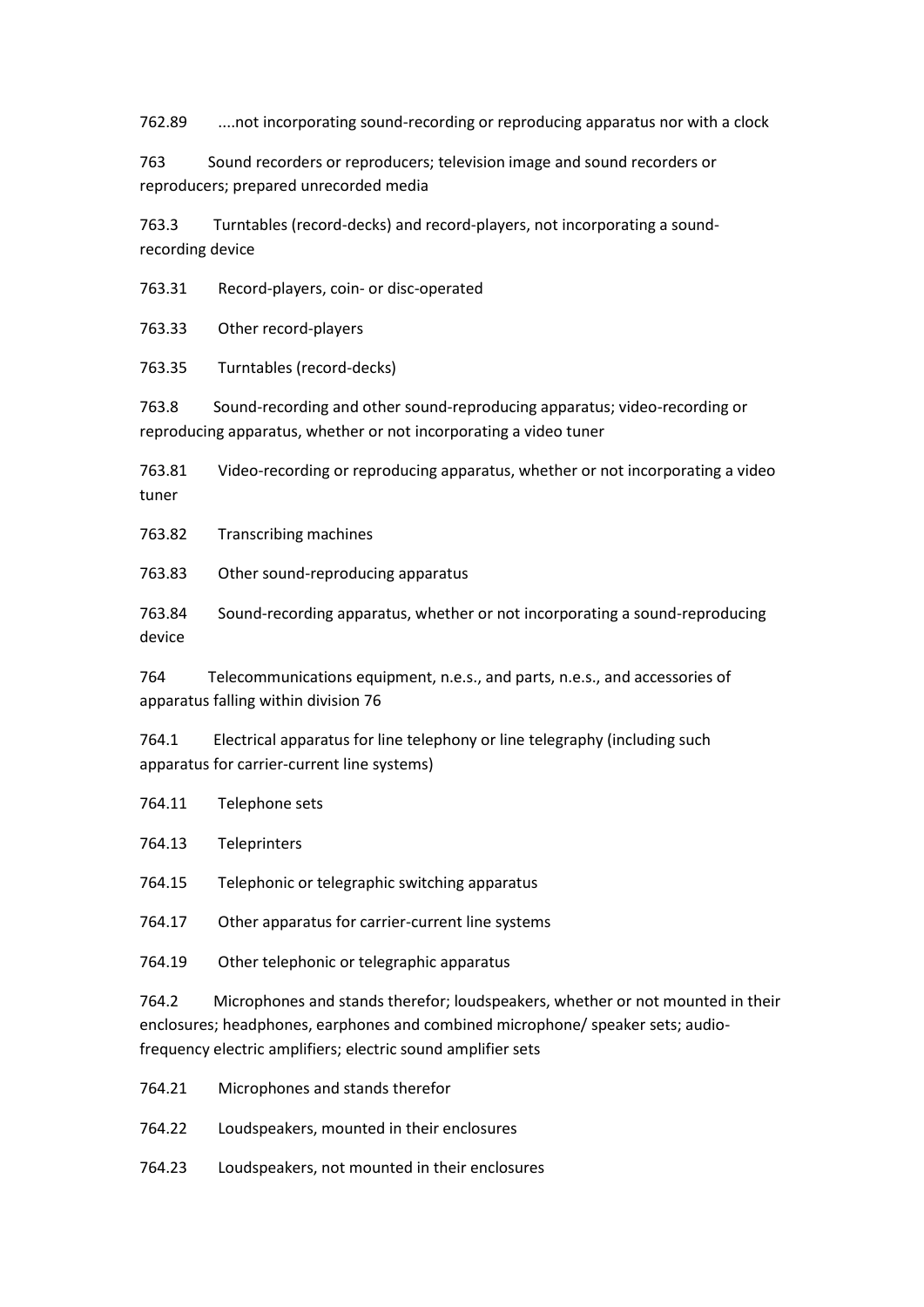764.24 Headphones, earphones and combined microphone/speaker sets

764.25 Audio-frequency electric amplifiers

764.26 Electric sound amplifier sets

764.3 Transmission apparatus for radio-telephony, radio-telegraphy, radio-broadcasting or television, whether or not incorporating reception apparatus or sound-recording or reproducing apparatus

764.31 Transmission apparatus

764.32 Transmission apparatus incorporating reception apparatus

764.8 Telecommunications equipment, n.e.s.

764.81 Reception apparatus for radio-telephony or radio-telegraphy, n.e.s.

764.82 Television cameras

764.83 Radar apparatus, radio navigational aid apparatus and radio remote control apparatus

764.9 Parts and accessories suitable for use solely or principally with the apparatus of division 76

764.91 ....with the apparatus of subgroup 764.1

764.92 ....with the apparatus and equipment of subgroup 764.2

764.93 ....with the apparatus and equipment of groups 761 and 762 and subgroups 764.3 and 764.8

764.99 ....with the apparatus falling within group 763

77 Electrical machinery, apparatus and appliances, n.e.s., and electrical parts thereof (including non-electrical counterparts, n.e.s., of electrical household-type equipment)

771 Electric power machinery (other than rotating electric plant of group 716), and parts thereof

771.1 Transformers, electrical

771.11 Liquid dielectric transformers

771.19 Other electrical transformers

771.2 Other electric power machinery; parts of the electric power machinery of group 771

771.21 Static converters (e.g., rectifiers)

771.23 Ballasts for discharge lamps or tubes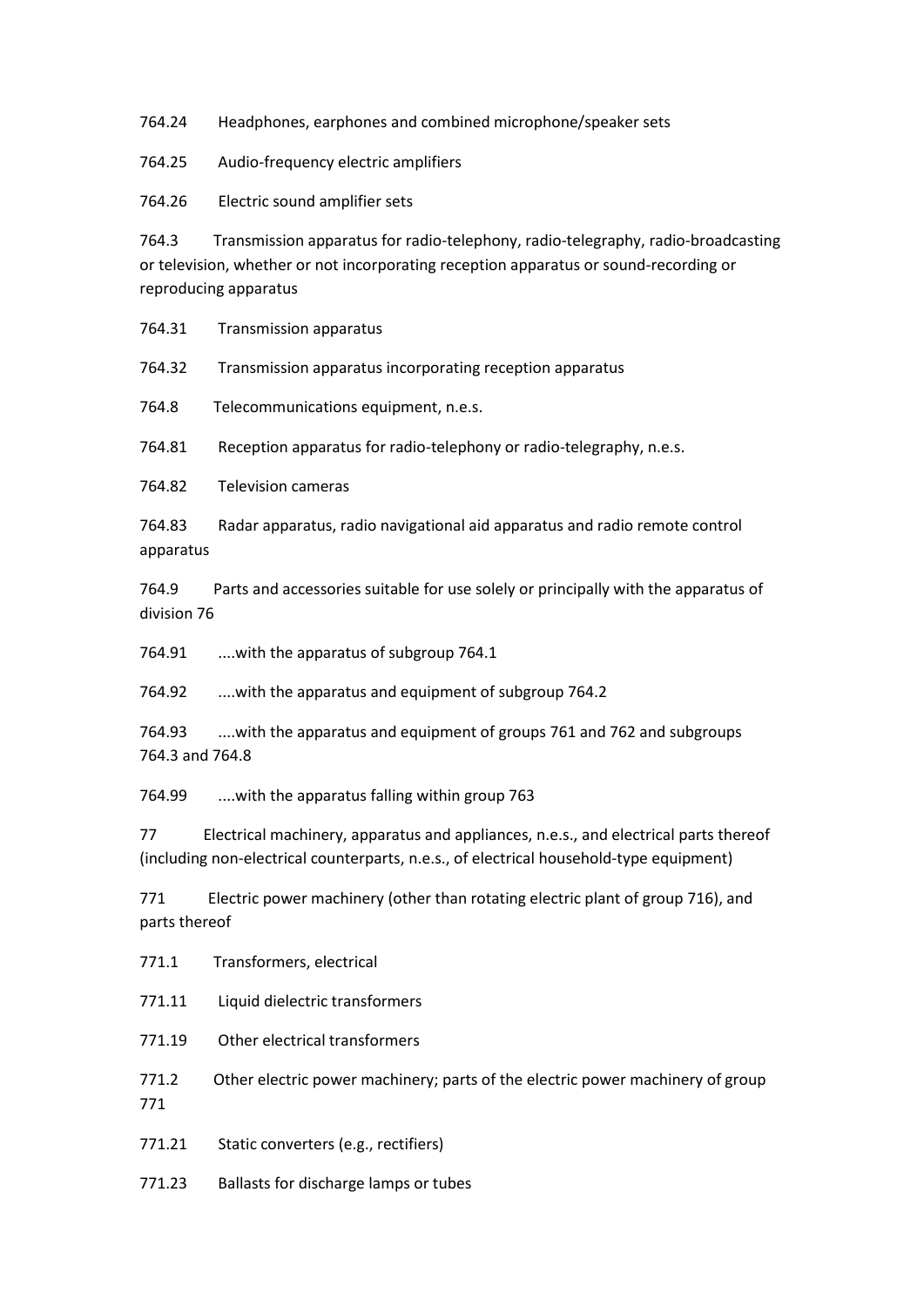## 771.25 Other inductors

771.29 Parts of the electric power machinery of group 771

772 Electrical apparatus for switching or protecting electrical circuits or for making connections to or in electrical circuits (e.g., switches, relays, fuses, lightning arresters, voltage limiters, surge suppressors, plugs and sockets, lamp-holders and junct

772.2 Printed circuits

772.3 Electrical resistors (including rheostats and potentiometers), other than heating resistors; parts thereof

772.31 Fixed carbon resistors, composition- or film-type

772.32 Other fixed resistors

772.33 Wire-wound variable resistors (including rheostats and potentiometers)

772.35 Other variable resistors (including rheostats and potentiometers)

772.38 Parts for the electrical resistors of subgroup 772.3

772.4 Electrical apparatus for switching or protecting electrical circuits or for making connections to or in electrical circuits (e.g., switches, fuses, lightning arresters, voltage limiters, surge suppressors, plugs, junction boxes), for a voltage exceeding 1

- 772.41 Fuses
- 772.42 Automatic circuit-breakers for a voltage of less than 72.5 kV
- 772.43 Other automatic circuit-breakers
- 772.44 Isolating switches and make-and-break switches
- 772.45 Lightning arresters, voltage limiters and surge suppressors

772.49 Other electrical apparatus for switching or protecting electrical circuits, or for making connections to or in electrical circuits

772.5 Electrical apparatus for switching or protecting electrical circuits, or for making connections to or in electrical circuits (e.g., switches, relays, fuses, surge suppressors, plugs, sockets, lamp-holders, junction boxes) for a voltage not exceeding 1,000

- 772.51 Fuses
- 772.52 Automatic circuit-breakers
- 772.53 Other apparatus for protecting electrical circuits
- 772.54 Relays
- 772.55 Other switches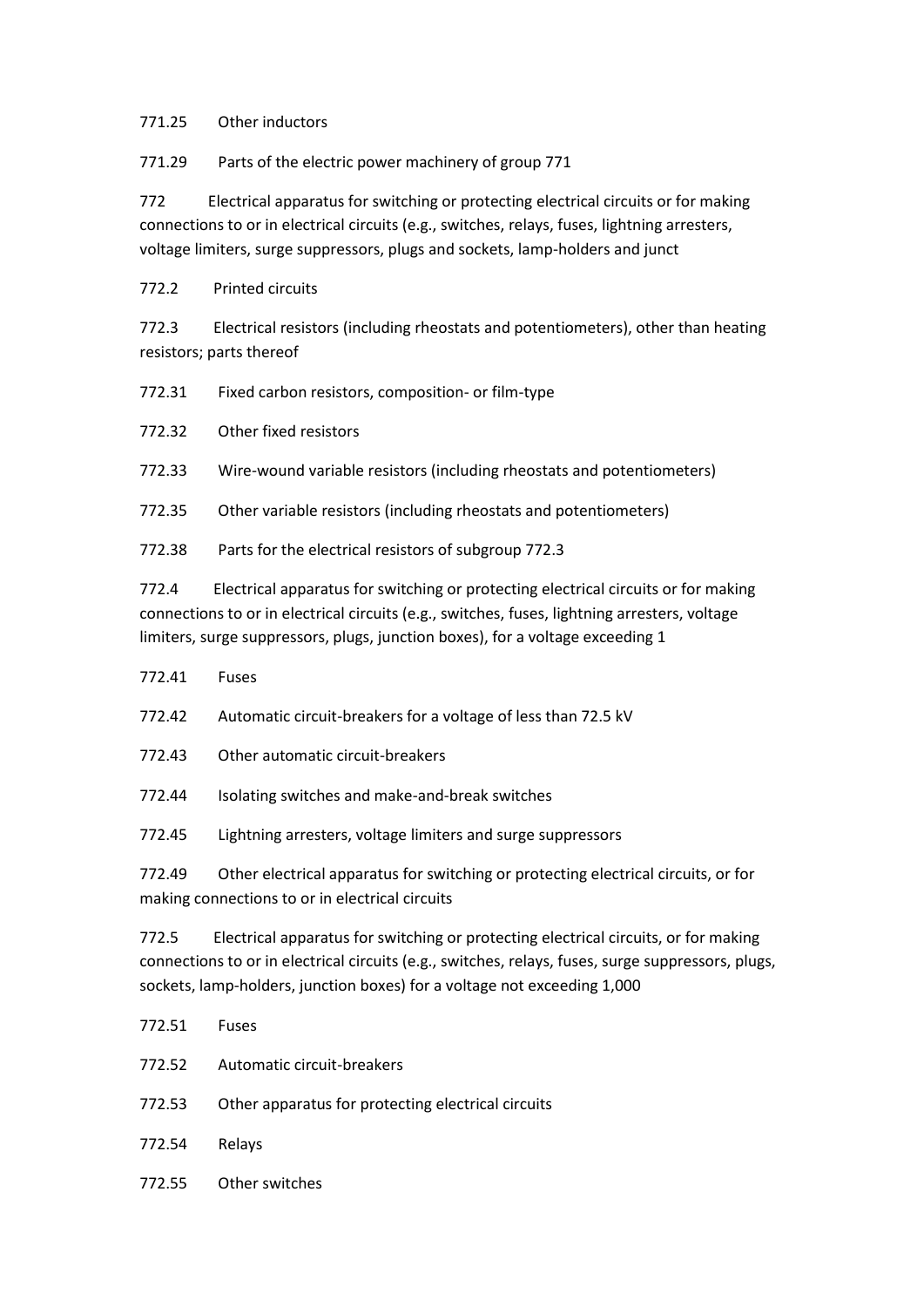772.57 Lamp-holders

772.58 Plugs and sockets

772.59 Other electrical apparatus for switching or protecting electrical circuits, or for making connections to or in electrical circuits

772.6 Boards, panels (including numerical control panels), consoles, desks, cabinets and other bases, equipped with two or more apparatus of subgroup 772.4 or 772.5, for electrical control or the distribution of electricity (including those incorporating instru

772.61 ....for a voltage not exceeding 1,000 V

772.62 ....for a voltage exceeding 1,000 V

772.8 Parts suitable for use solely or principally with the apparatus falling within subgroups 772.4, 772.5 and 772.6

772.81 Boards, panels, consoles, desks, cabinets and other bases for the goods of subgroup 772.6, not equipped with their apparatus

772.82 Other parts

773 Equipment for distributing electricity, n.e.s.

773.1 Insulated (including enamelled or anodized) wire, cable (including co-axial cable) and other insulated electric conductors, whether or not fitted with connectors; optical fibre cables made up of individually sheathed fibres, whether or not assembled with

|        | 773.11 Winding wire                                                                |
|--------|------------------------------------------------------------------------------------|
| 773.12 | Co-axial cable and other co-axial conductors                                       |
| 773.13 | Ignition wiring sets and other wiring sets of a kind used in vehicles, aircraft or |

ships

- 773.14 Other electric conductors, for a voltage not exceeding 80 V
- 773.15 Other electric conductors, for a voltage exceeding 80 V but not exceeding 1,000 V
- 773.17 Other electric conductors, for a voltage exceeding 1,000 V
- 773.18 Optical fibre cables
- 773.2 Electrical insulating equipment
- 773.22 Electrical insulators of glass
- 773.23 Electrical insulators of ceramics
- 773.24 Electrical insulators of materials other than glass or ceramics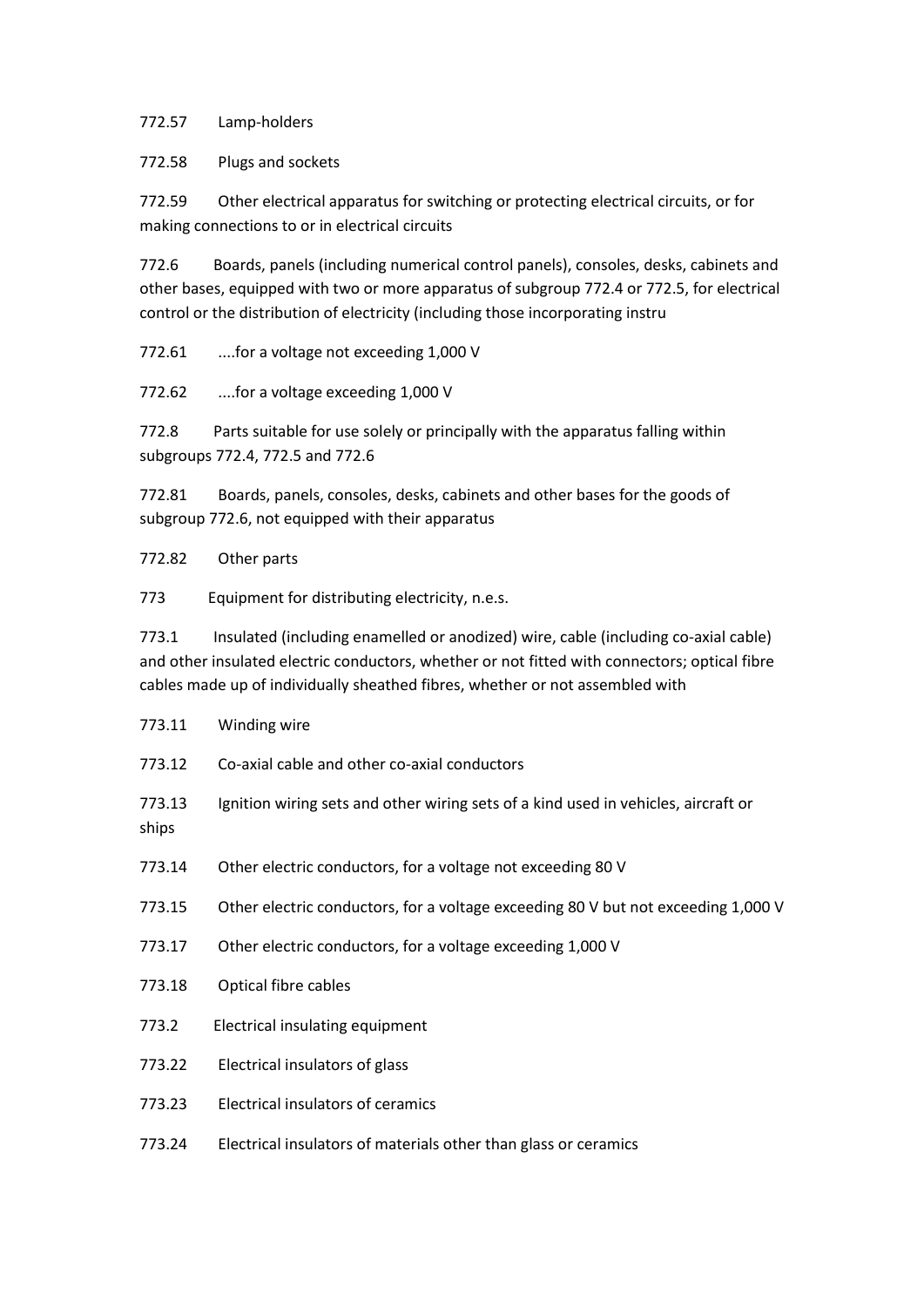773.26 Insulating fittings for electrical machines, appliances or equipment, being fittings wholly of ceramic materials apart from any minor components of metal (e.g., threaded sockets) incorporated during moulding solely for purposes of assembly (but not includ

773.28 Insulating fittings for electrical machines, appliances or equipment, being fittings wholly of plastic materials apart from any minor components of metal incorporated during moulding solely for purposes of assembly (but not including insulators of heading

773.29 Insulating fittings for electrical machines, appliances or equipment, being fittings wholly of materials other than ceramics or plastics apart from any minor components of metal incorporated during moulding solely for purposes of assembly (but not includi

774 Electrodiagnostic apparatus for medical, surgical, dental or veterinary purposes, and radiological apparatus

774.1 Electrodiagnostic apparatus (other than radiological apparatus)

774.11 Electrocardiographs

774.12 Other electrodiagnostic apparatus (including apparatus for functional exploratory examination or for checking physiological parameters)

774.13 Ultraviolet or infrared ray apparatus

774.2 Apparatus based on the use of X-rays or of alpha, beta or gamma radiations, whether or not for medical, surgical, dental or veterinary uses (including radiography or radiotherapy apparatus), X-ray tubes and other X-ray generators; high tension generators,

774.21 Apparatus based on the use of X-rays, whether or not for medical, surgical, dental or veterinary uses (including radiography or radiotherapy apparatus)

774.22 Apparatus based on the use of alpha, beta or gamma radiations, whether or not for medical, surgical, dental or veterinary uses (including radiography or radiotherapy apparatus)

774.23 X-ray tubes

774.29 Other (including parts and accessories)

775 Household-type electrical and non-electrical equipment, n.e.s.

775.1 Household-type laundry equipment, n.e.s., whether or not electrical

775.11 Household- or laundry-type washing-machines (including machines which both wash and dry), each of a dry linen capacity not exceeding 10 kg

775.12 Clothes-drying machines, each of a dry linen capacity not exceeding 10 kg (excluding those of heading 743.55)

775.2 Household-type refrigerators and food freezers (electrical and other)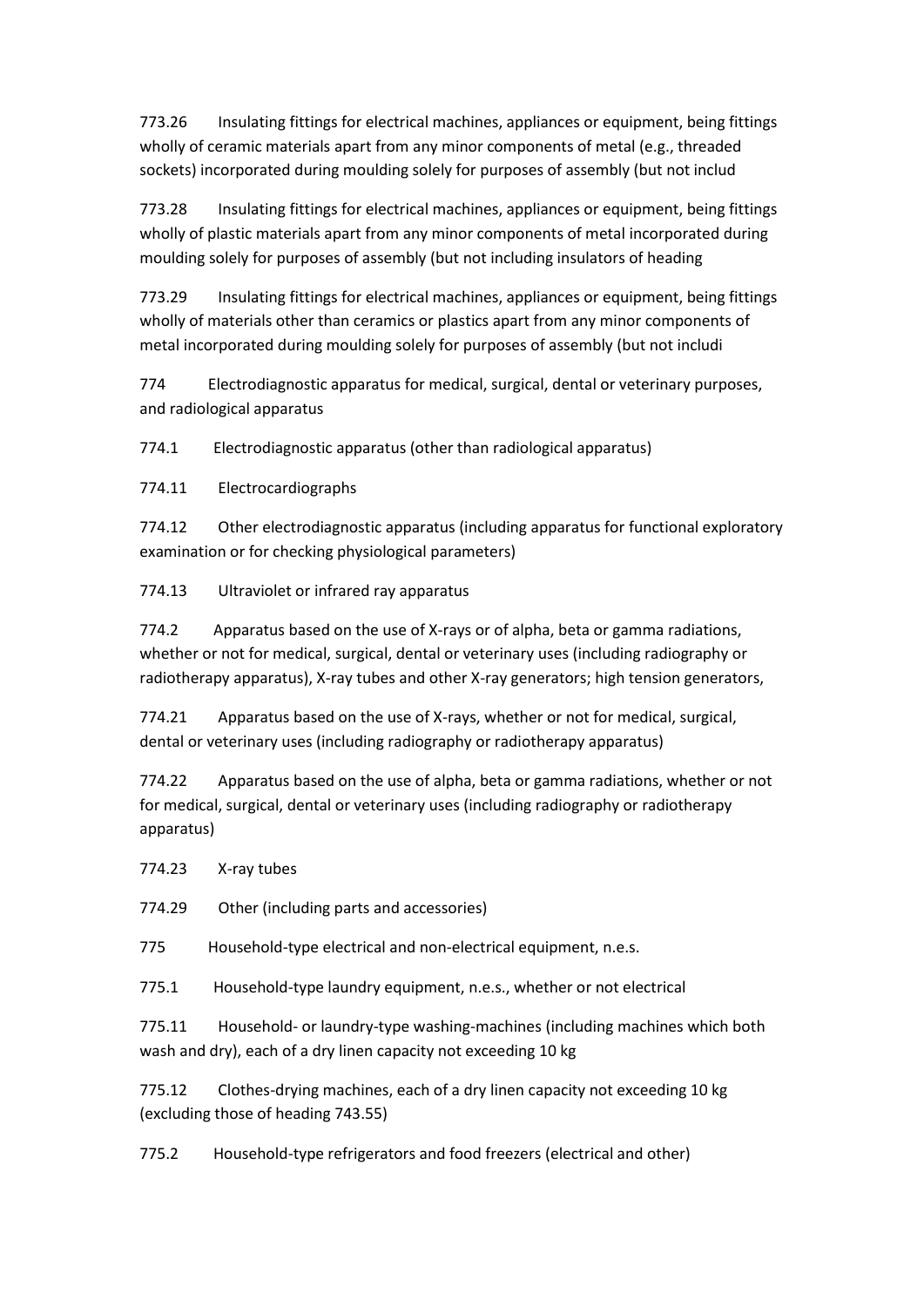775.21 Refrigerators, household-type (electric or other), whether or not containing a deep-freeze compartment

| 775.22                                                                                                                                                                                                                                                                       | Deep-freezes, household-type (electric or other)                                   |  |
|------------------------------------------------------------------------------------------------------------------------------------------------------------------------------------------------------------------------------------------------------------------------------|------------------------------------------------------------------------------------|--|
| 775.3                                                                                                                                                                                                                                                                        | Dishwashing machines of the household type                                         |  |
| 775.4                                                                                                                                                                                                                                                                        | Shavers and hair clippers, with self-contained electric motor, and parts thereof   |  |
| 775.41                                                                                                                                                                                                                                                                       | Shavers                                                                            |  |
| 775.42                                                                                                                                                                                                                                                                       | Hair clippers                                                                      |  |
| 775.49                                                                                                                                                                                                                                                                       | Parts                                                                              |  |
| 775.7<br>thereof                                                                                                                                                                                                                                                             | Electromechanical domestic appliances with self-contained electric motor; parts    |  |
| 775.71                                                                                                                                                                                                                                                                       | Vacuum cleaners and floor-polishers                                                |  |
| 775.72                                                                                                                                                                                                                                                                       | Food grinders and mixers; fruit or vegetable juice extractors                      |  |
| 775.73                                                                                                                                                                                                                                                                       | Other                                                                              |  |
| 775.79                                                                                                                                                                                                                                                                       | Parts                                                                              |  |
| 775.8                                                                                                                                                                                                                                                                        | Electrothermic appliances, n.e.s.                                                  |  |
| 775.81                                                                                                                                                                                                                                                                       | Electric instantaneous or storage water-heaters and immersion heaters              |  |
| 775.82                                                                                                                                                                                                                                                                       | Electric space-heating apparatus and electric soil-heating apparatus               |  |
| 775.83                                                                                                                                                                                                                                                                       | Electrothermic hairdressing or hand-drying apparatus                               |  |
| 775.84                                                                                                                                                                                                                                                                       | Electric smoothing-irons                                                           |  |
| 775.85                                                                                                                                                                                                                                                                       | <b>Electric blankets</b>                                                           |  |
| 775.86<br>roasters                                                                                                                                                                                                                                                           | Microwave ovens; other ovens; cookers, cooking plates, boiling rings, grillers and |  |
| 775.87                                                                                                                                                                                                                                                                       | Electrothermic domestic appliances, n.e.s.                                         |  |
| 775.88                                                                                                                                                                                                                                                                       | Electric heating resistors (other than of carbon)                                  |  |
| 775.89                                                                                                                                                                                                                                                                       | Parts of the electrothermic appliances of subgroup 775.8                           |  |
| Thermionic, cold cathode or photo-cathode valves and tubes (e.g., vacuum or<br>776<br>vapour or gas-filled valves and tubes, mercury arc rectifying valves and tubes, cathode-ray<br>tubes, television camera tubes); diodes, transistors and similar semiconductor devices; |                                                                                    |  |

776.1 Television picture tubes, cathode-ray (including video monitor cathode-ray tubes)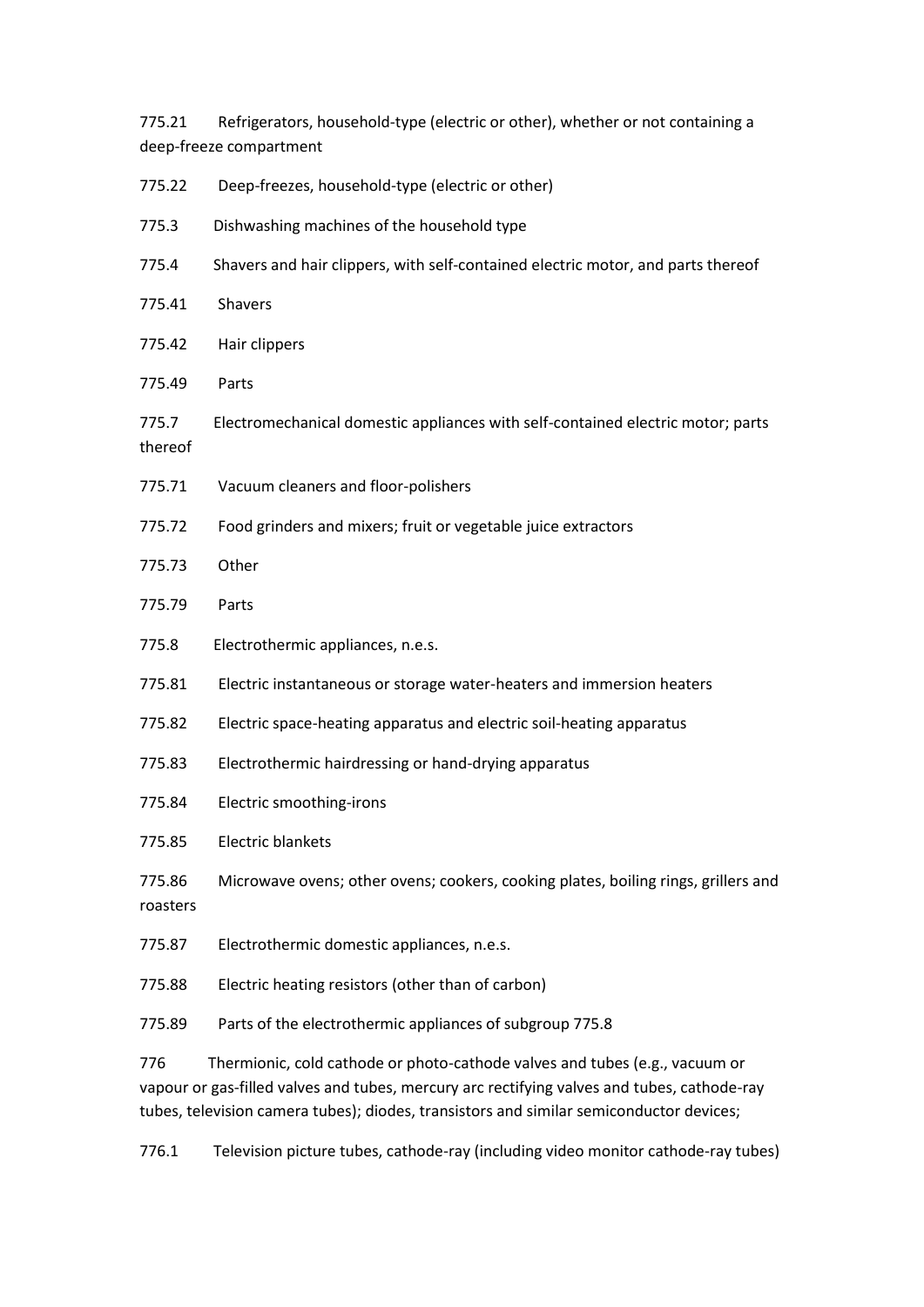| 776.12                                                                                                      | black and white or other monochrome                                                                                                                                                                                 |
|-------------------------------------------------------------------------------------------------------------|---------------------------------------------------------------------------------------------------------------------------------------------------------------------------------------------------------------------|
| 776.2                                                                                                       | Other electronic valves and tubes (including television camera tubes)                                                                                                                                               |
| 776.21<br>tubes                                                                                             | Television camera tubes; image converters and intensifiers; other photocathode                                                                                                                                      |
| 776.23                                                                                                      | Other cathode-ray tubes                                                                                                                                                                                             |
| 776.25                                                                                                      | Microwave tubes (excluding grid-controlled tubes)                                                                                                                                                                   |
| 776.27                                                                                                      | Other valves and tubes                                                                                                                                                                                              |
| 776.29                                                                                                      | Parts of the tubes and valves of subgroups 776.1 and 776.2                                                                                                                                                          |
| 776.3                                                                                                       | Diodes, transistors and similar semiconductor devices; photosensitive<br>semiconductor devices (including photovoltaic cells, whether or not assembled in modules<br>or made up into panels); light-emitting diodes |
| 776.31                                                                                                      | Diodes, other than photosensitive or light-emitting diodes                                                                                                                                                          |
| 776.32<br>than one watt                                                                                     | Transistors (excluding photosensitive transistors) with a dissipation rate of less                                                                                                                                  |
| 776.33<br>Transistors (excluding photosensitive transistors) with a dissipation rate of one<br>watt or more |                                                                                                                                                                                                                     |
| 776.35                                                                                                      | Thyristors, diacs and triacs (excluding photosensitive devices)                                                                                                                                                     |
| 776.37                                                                                                      | Photosensitive semiconductor devices; light-emitting diodes                                                                                                                                                         |
| 776.39                                                                                                      | Other semiconductor devices                                                                                                                                                                                         |
| 776.4                                                                                                       | Electronic integrated circuits and microassemblies                                                                                                                                                                  |
| 776.41                                                                                                      | Digital monolithic integrated units                                                                                                                                                                                 |
| 776.43                                                                                                      | Non-digital monolithic integrated units                                                                                                                                                                             |
| 776.45                                                                                                      | Hybrid integrated circuits                                                                                                                                                                                          |
| 776.49                                                                                                      | Other electronic integrated circuits and microassemblies                                                                                                                                                            |
| 776.8<br>group 776                                                                                          | Piezoelectric crystals, mounted; parts, n.e.s., of the electronic components of                                                                                                                                     |
| 776.81                                                                                                      | Piezoelectric crystals, mounted                                                                                                                                                                                     |
| 776.88<br>of item 776.81                                                                                    | Parts of the devices of subgroup 776.3 and of the mounted piezoelectric crystals                                                                                                                                    |
|                                                                                                             |                                                                                                                                                                                                                     |

776.11 ....colour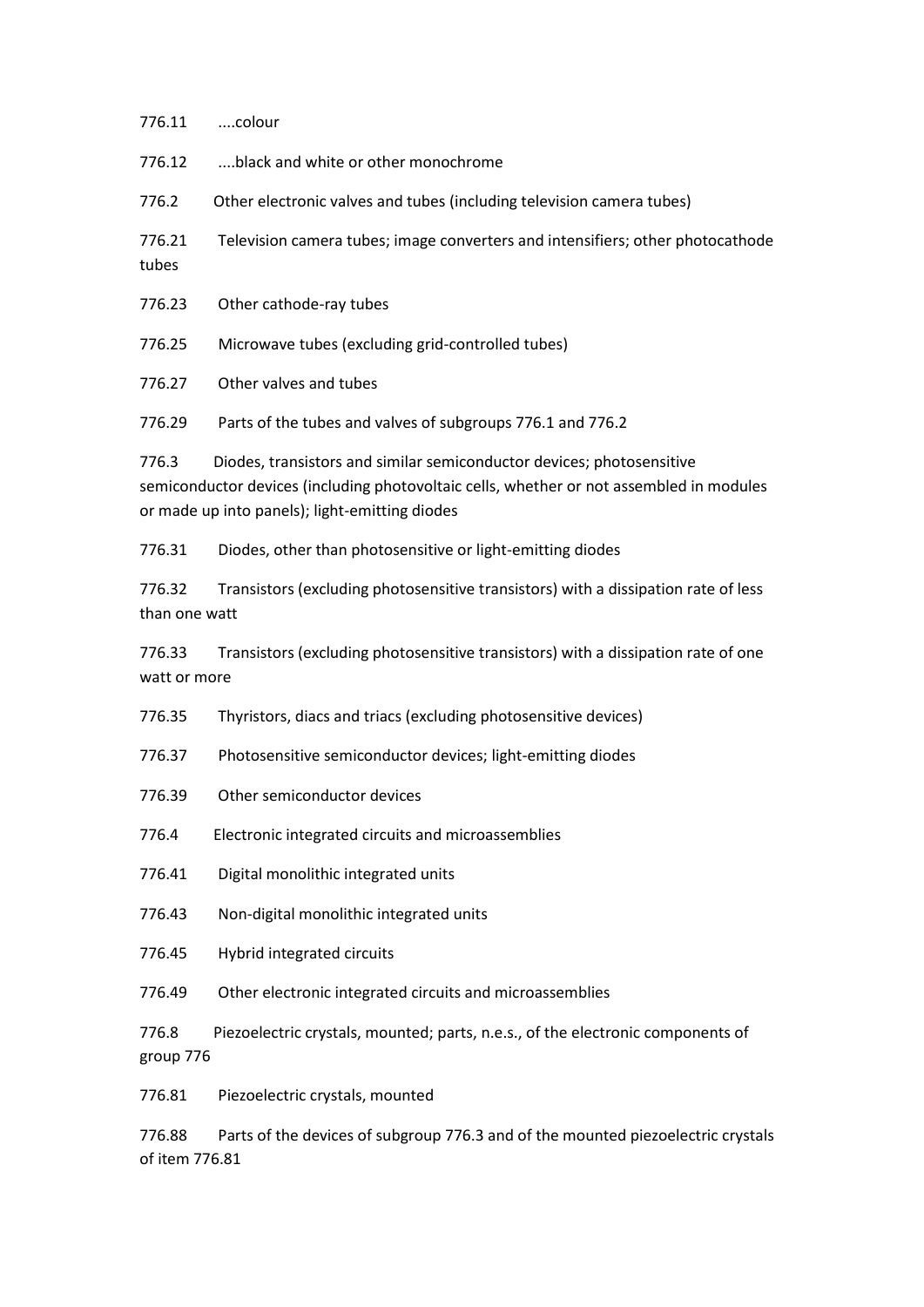776.89 Parts of the articles of subgroup 776.4

778 Electrical machinery and apparatus, n.e.s.

778.1 Batteries and electric accumulators, and parts thereof

778.11 Primary cells and primary batteries

778.12 Electric accumulators (storage batteries)

778.17 Parts of primary cells and primary batteries

778.19 Parts of electric accumulators

778.2 Electric filament or discharge lamps (including sealed-beam lamp units and ultraviolet or infrared lamps); arc lamps; parts thereof

778.21 Filament lamps (other than flash bulbs, infrared and ultraviolet lamps and sealedbeam lamp units)

778.22 Discharge lamps (other than ultraviolet lamps)

778.23 Sealed-beam lamp units

778.24 Ultraviolet or infrared lamps; arc lamps

778.29 Parts

778.3 Electrical equipment, n.e.s., for internal combustion engines and vehicles; parts thereof

778.31 Electrical ignition or starting equipment of a kind used for spark- ignition or compression-ignition internal combustion engines (e.g., ignition magnetos, magnetodynamos, ignition coils, sparking-plugs and glow plugs, starter motors); generators (e.g., dy

778.33 Parts of the equipment of heading 778.31

778.34 Electrical lighting or signalling equipment (excluding articles of subgroup 778.2), windscreen wipers, defrosters and demisters, of a kind used for cycles or motor vehicles

778.35 Parts of the equipment of heading 778.34

778.4 Electromechanical tools for working in the hand, with self-contained electric motor; parts thereof

778.41 Drills of all kinds

778.43 Saws

- 778.45 Other tools
- 778.48 Parts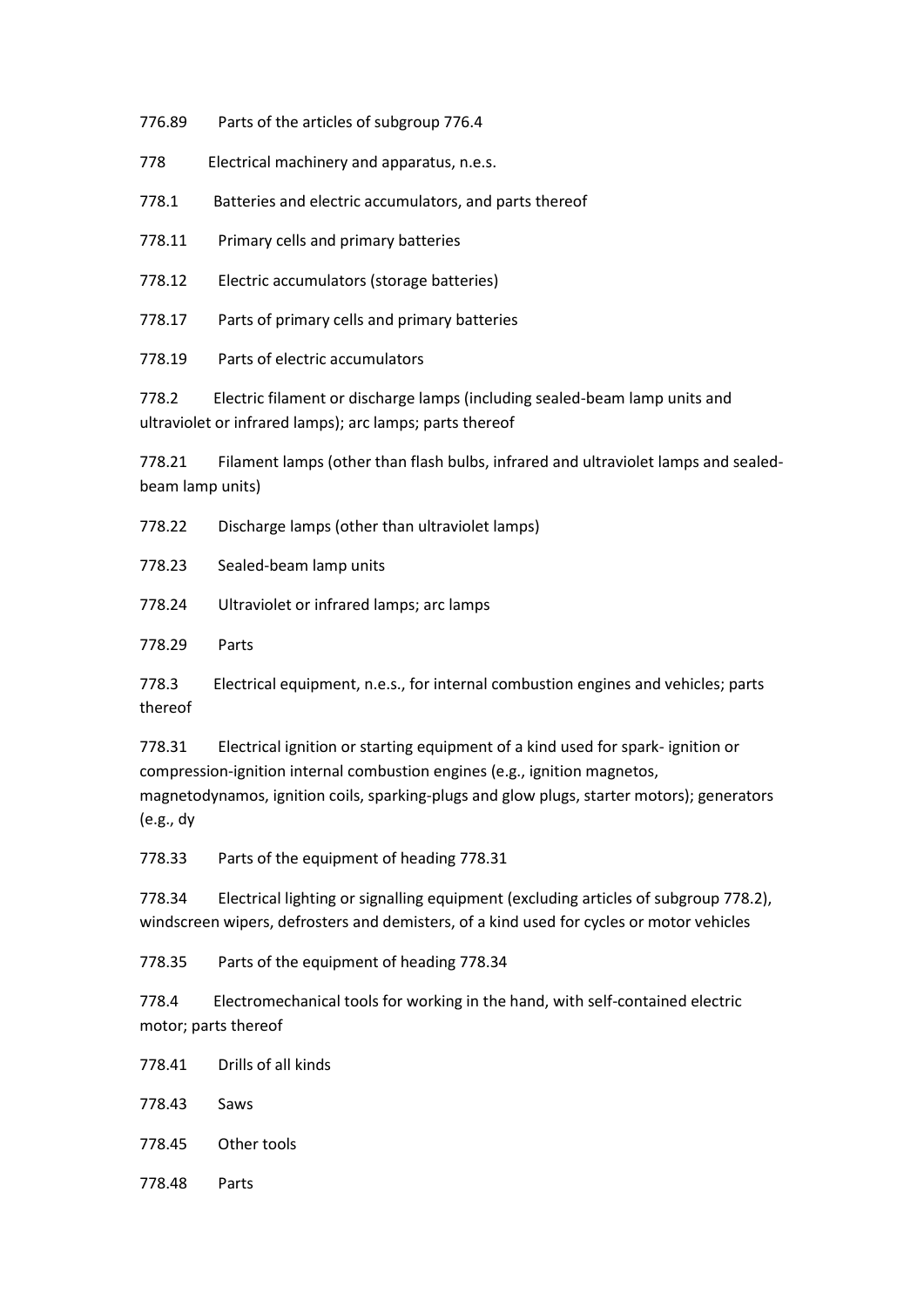778.6 Electrical capacitors, fixed, variable or adjustable (pre-set)

778.61 Fixed capacitors designed for use in 50/60 Hz circuits and having a reactive power handling capacity of not less than 0.5 kvar (power capacitors)

| 778.62           | Tantalum fixed capacitors                                                     |
|------------------|-------------------------------------------------------------------------------|
| 778.63           | Aluminium electrolytic fixed capacitors                                       |
| 778.64           | Ceramic dielectric fixed capacitors, single layer                             |
| 778.65           | Ceramic dielectric fixed capacitors, multilayer                               |
| 778.66           | Paper or plastics dielectric fixed capacitors                                 |
| 778.67           | Other fixed capacitors                                                        |
| 778.68           | Variable or adjustable (pre-set) capacitors                                   |
| 778.69           | Parts of electrical capacitors                                                |
| 778.7<br>thereof | Electrical machines and apparatus, having individual functions, n.e.s.; parts |
| 778.71           | Particle accelerators                                                         |
| 778.78           | Other                                                                         |
| 778.79           | Parts                                                                         |
| 778.8            | Electrical machinery and equipment, n.e.s.                                    |

778.81 Electromagnets; permanent magnets and articles intended to become permanent magnets after magnetization; electromagnetic or permanent magnet chucks, clamps and similar holding devices; electromagnetic couplings, clutches and brakes; electromagnetic liftin

778.82 Electrical signalling, safety or traffic control equipment for railways, tramways, roads, inland waterways, parking facilities, port installations or airfields (other than those of heading 791.91)

778.83 Parts of the equipment of heading 778.82

778.84 Electric sound or visual signalling apparatus (e.g., bells, sirens, indicator panels, burglar and fire-alarms), other than those of heading 778.34 or 778.82

778.85 Parts of the equipment of heading 778.84

778.86 Carbon electrodes, carbon brushes, lamp carbons, battery carbons and other carbon articles, with or without metal, of a kind used for electrical purposes

778.89 Electrical parts of machinery or apparatus, n.e.s.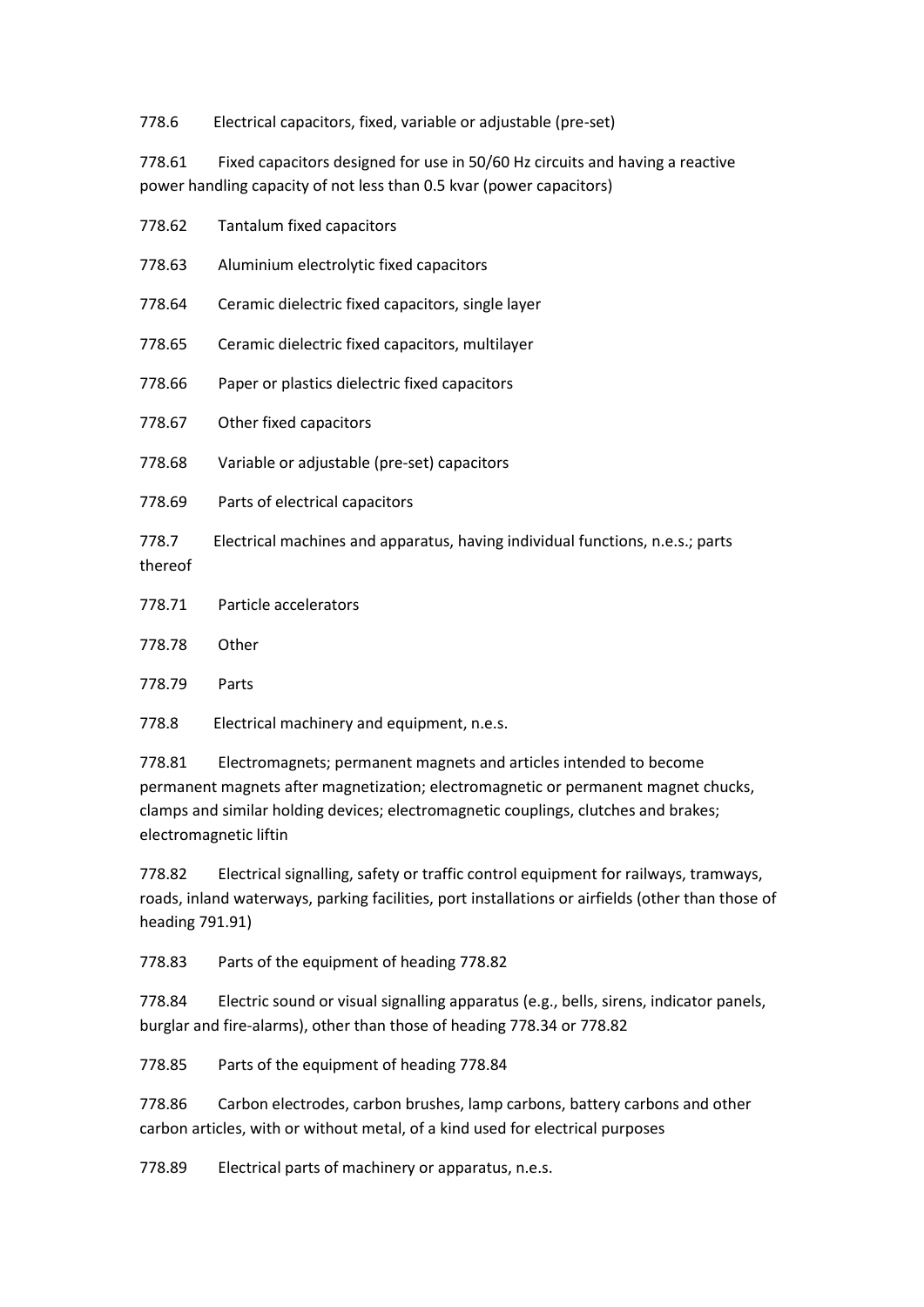78 Road vehicles (including air-cushion vehicles)

781 Motor cars and other motor vehicles principally designed for the transport of persons (other than motor vehicles for the transport of ten or more persons, including the driver), including station-wagons and racing cars

781.1 Vehicles specially designed for travelling on snow; golf cars and similar vehicles

781.2 Motor vehicles for the transport of persons, n.e.s.

782 Motor vehicles for the transport of goods and special-purpose motor vehicles

782.1 Motor vehicles for the transport of goods

782.11 Dumpers designed for off-highway use

782.19 Motor vehicles for the transport of goods, n.e.s.

782.2 Special-purpose motor vehicles, other than those principally designed for the transport of persons or goods (e.g., breakdown lorries, crane lorries, fire-fighting vehicles, concrete-mixer lorries, road sweeper lorries, spraying lorries, mobile workshops,

| 782.21       | Crane lorries                                                                   |
|--------------|---------------------------------------------------------------------------------|
| 782.23       | Mobile drilling derricks                                                        |
| 782.25       | Fire-fighting vehicles                                                          |
| 782.27       | Concrete-mixer lorries                                                          |
| 782.29       | Other                                                                           |
| 783          | Road motor vehicles, n.e.s.                                                     |
| 783.1        | Motor vehicles for the transport of ten or more persons, including the driver   |
| 783.11       | with compression-ignition internal combustion engine (diesel or semi-diesel)    |
| 783.19       | other                                                                           |
| 783.2        | Road tractors for semi-trailers                                                 |
| 784          | Parts and accessories of the motor vehicles of groups 722, 781, 782 and 783     |
| 784.1<br>783 | Chassis fitted with engines, for the motor vehicles of groups 722, 781, 782 and |
| 784.2        | Bodies (including cabs), for the motor vehicles of groups 722, 781, 782 and 783 |
| 784.21       | for the vehicles of group 781                                                   |
| 784.25       | for the vehicles of groups 722, 782 and 783                                     |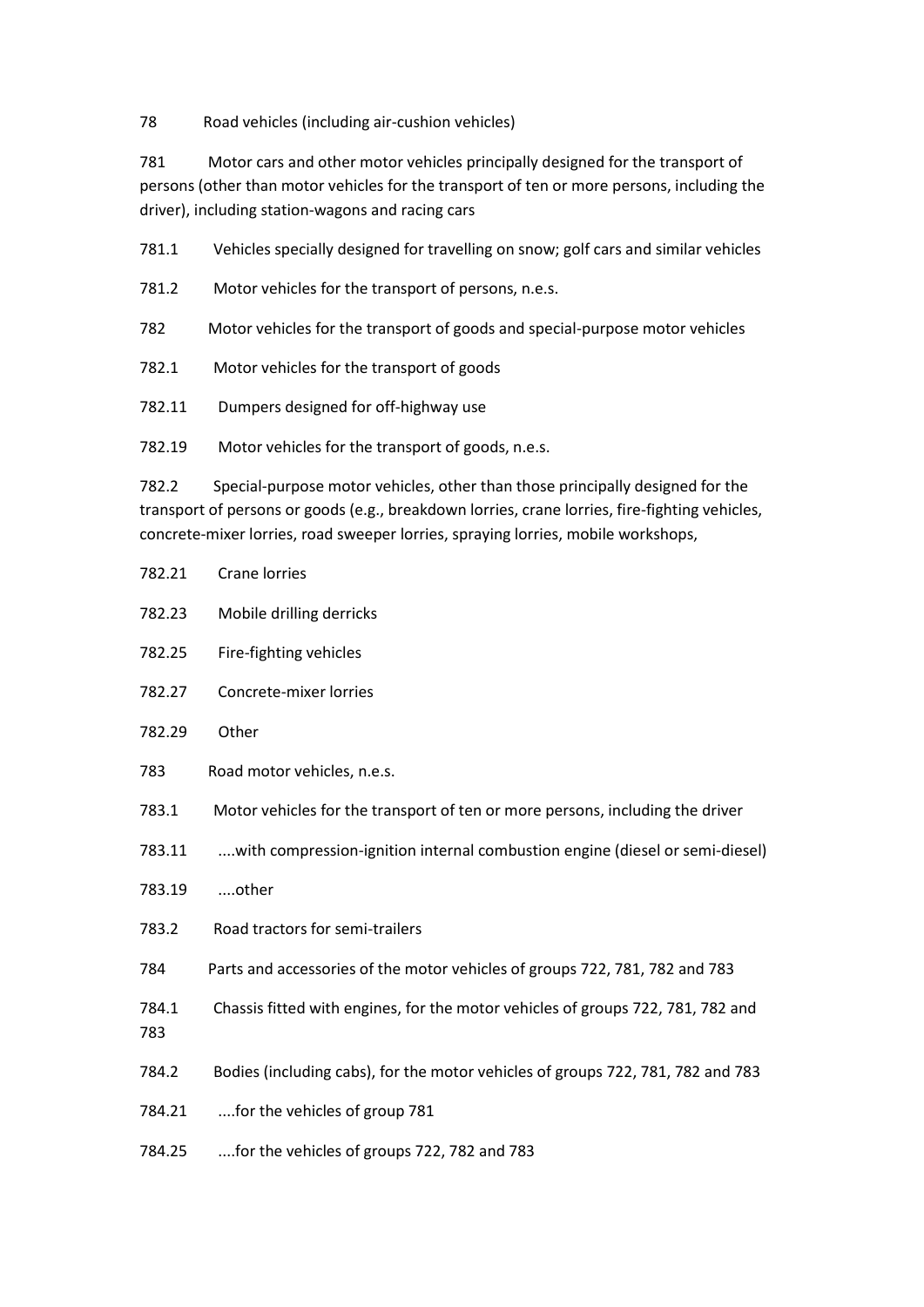784.3 Other parts and accessories of the motor vehicles of groups 722, 781, 782 and 783

784.31 Bumpers, and parts thereof

784.32 Other parts and accessories of bodies (including cabs)

784.33 Brakes and servo-brakes and parts thereof

784.34 Gearboxes

784.35 Drive-axles with differential, whether or not provided with other transmission components

784.36 Non-driving axles, and parts thereof

784.39 Other parts and accessories

785 Motor cycles (including mopeds) and cycles, motorized and non-motorized; invalid carriages

785.1 Motor cycles (including mopeds) and cycles fitted with an auxiliary motor, with or without side-cars; side-cars

785.11 ....with reciprocating internal combustion piston engine of a cylinder capacity not exceeding 50 cc

785.13 ....with reciprocating internal combustion piston engine of a cylinder capacity exceeding 50 cc but not exceeding 250 cc

785.15 ....with reciprocating internal combustion piston engine of a cylinder capacity exceeding 250 cc but not exceeding 500 cc

785.16 ....with reciprocating internal combustion piston engine of a cylinder capacity exceeding 500 cc but not exceeding 800 cc

785.17 ....with reciprocating internal combustion piston engine of a cylinder capacity exceeding 800 cc

785.19 ....other; side-cars

785.2 Bicycles and other cycles (including delivery tricycles), not motorized

785.3 Invalid carriages, whether or not motorized or otherwise mechanically propelled; parts of the articles of group 785

785.31 Invalid carriages, whether or not motorized or otherwise mechanically propelled

785.35 Parts and accessories of motorcycles (including mopeds)

785.36 Parts and accessories of invalid carriages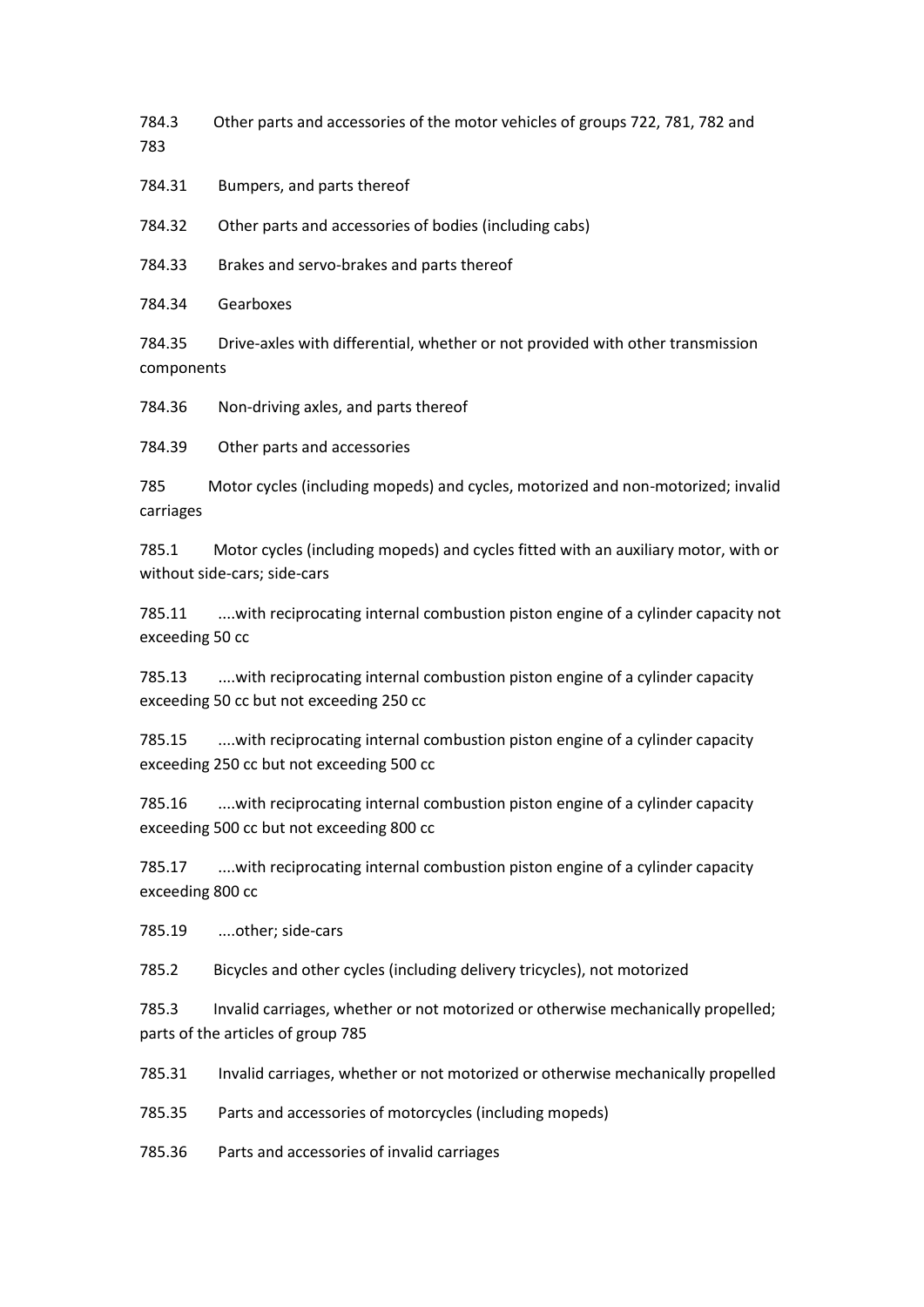785.37 Parts and accessories of other vehicles of group 785

786 Trailers and semi-trailers; other vehicles, not mechanically-propelled; specially designed and equipped transport containers

786.1 Trailers and semi-trailers of the caravan type, for housing or camping

786.2 Trailers and semi-trailers for the transport of goods

786.21 Self-loading or self-unloading trailers and semi-trailers for agricultural purposes

786.22 Tanker trailers and tanker semi-trailers

786.29 Other trailers and semi-trailers for the transport of goods

786.3 Containers (including containers for the transport of fluids) specially designed and equipped for carriage by one or more modes of transport

786.8 Other vehicles, not mechanically propelled; parts of trailers, semi-trailers and of non-mechanically propelled vehicles

786.83 Trailers and semi-trailers, n.e.s.

786.85 Vehicles, not mechanically-propelled, n.e.s.

786.89 Parts of the trailers and semi-trailers of heading 786.1, subgroup 786.2 and headings 786.83 and 786.85

79 Other transport equipment

791 Railway vehicles (including hovertrains) and associated equipment

791.1 Rail locomotives powered from an external source of electricity or by electric accumulators

791.11 ....powered from an external source of electricity

791.15 ....powered by electric accumulators

791.2 Other rail locomotives; locomotive tenders

791.21 Diesel-electric locomotives

791.29 Rail locomotives, n.e.s.; locomotive tenders

791.6 Railway or tramway coaches, vans and trucks, self-propelled (other than maintenance and service vehicles of heading 791.81)

791.7 Railway or tramway passenger coaches, not self-propelled; luggage-vans, post office coaches and other special-purpose railway or tramway coaches, not self-propelled (excluding those of heading 791.81)

791.8 Railway or tramway freight and maintenance cars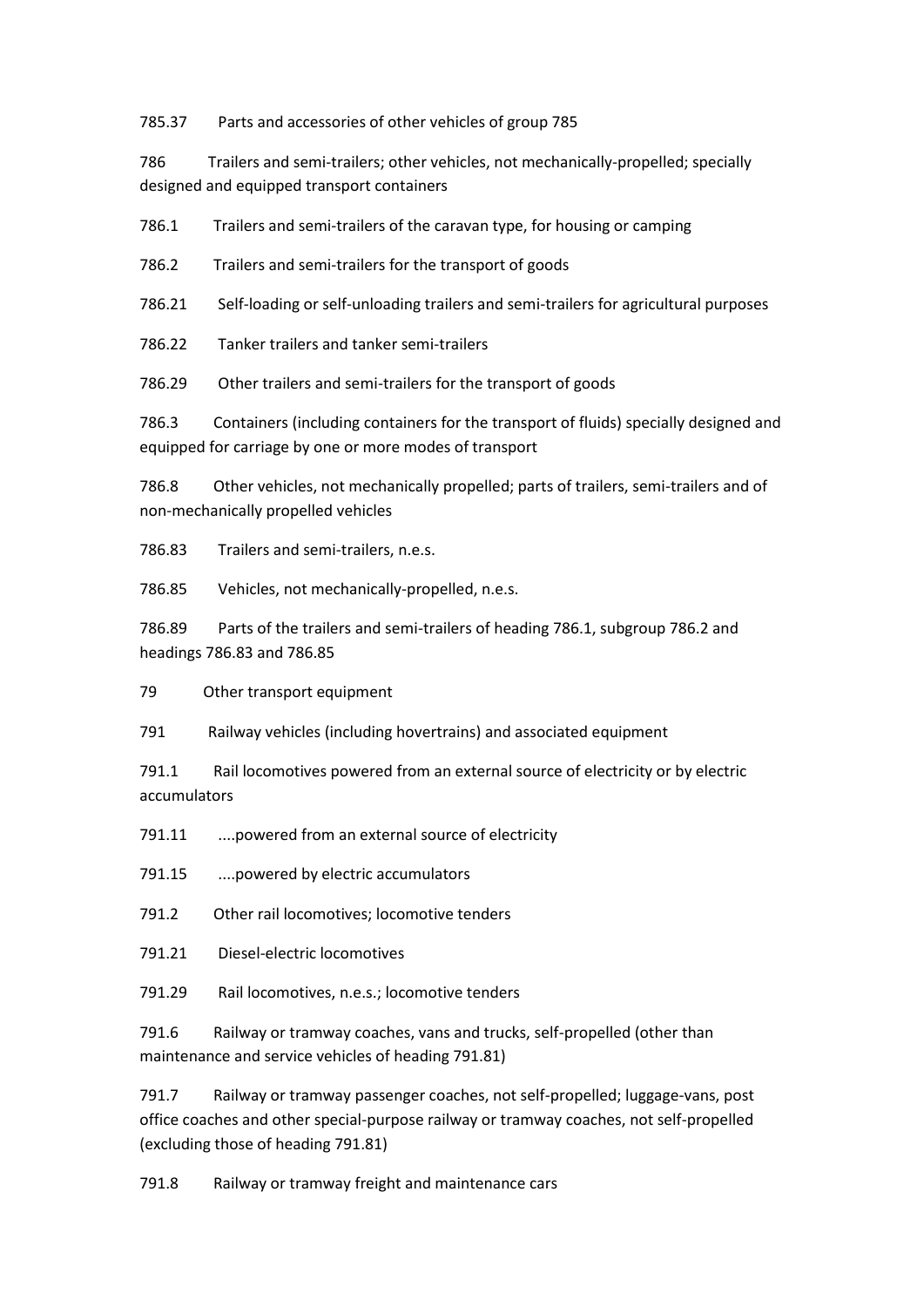791.81 Railway or tramway maintenance or service vehicles, whether or not selfpropelled (e.g., workshops, cranes, ballast tampers, track-liners, testing coaches and track inspection vehicles)

791.82 Railway or tramway goods vans and wagons (freight cars), not self-propelled

791.9 Railway or tramway track fixtures and fittings; mechanical (including electromechanical) signalling, safety or traffic control equipment for railways, tramways, roads, inland waterways, parking facilities, port installations or airfields; parts of the loc

791.91 Railway or tramway track fixtures and fittings; mechanical (including electromechanical) signalling, safety or traffic control equipment for railways, tramways, roads, inland waterways, parking facilities, port installations or airfields; parts of the for

791.99 Parts of railway or tramway locomotives or rolling-stock

792 Aircraft and associated equipment; spacecraft (including satellites) and spacecraft launch vehicles; parts thereof

792.1 Helicopters

792.11 ....of an unladen weight not exceeding 2,000 kg

792.15 ....of an unladen weight exceeding 2,000 kg

792.2 Aeroplanes and other aircraft, mechanically-propelled (other than helicopters), of an unladen weight not exceeding 2,000 kg

792.3 Aeroplanes and other aircraft, mechanically-propelled (other than helicopters), of an unladen weight exceeding 2,000 kg but not exceeding 15,000 kg

792.4 Aeroplanes and other aircraft, mechanically-propelled (other than helicopters), of an unladen weight exceeding 15,000 kg

792.5 Spacecraft (including satellites) and spacecraft launch vehicles

792.8 Aircraft, n.e.s. (including dirigibles, balloons, gliders, etc.) and associated equipment

792.81 Gliders and hang-gliders

792.82 Balloons, dirigibles and other non-powered aircraft

792.83 Aircraft launching gear; deck-arrestor or similar gear; ground flying trainers; parts of the foregoing

792.9 Parts, n.e.s. (not including tyres, engines and electrical parts), of the goods of group 792

792.91 Propellers and rotors, and parts thereof

792.93 Undercarriages, and parts thereof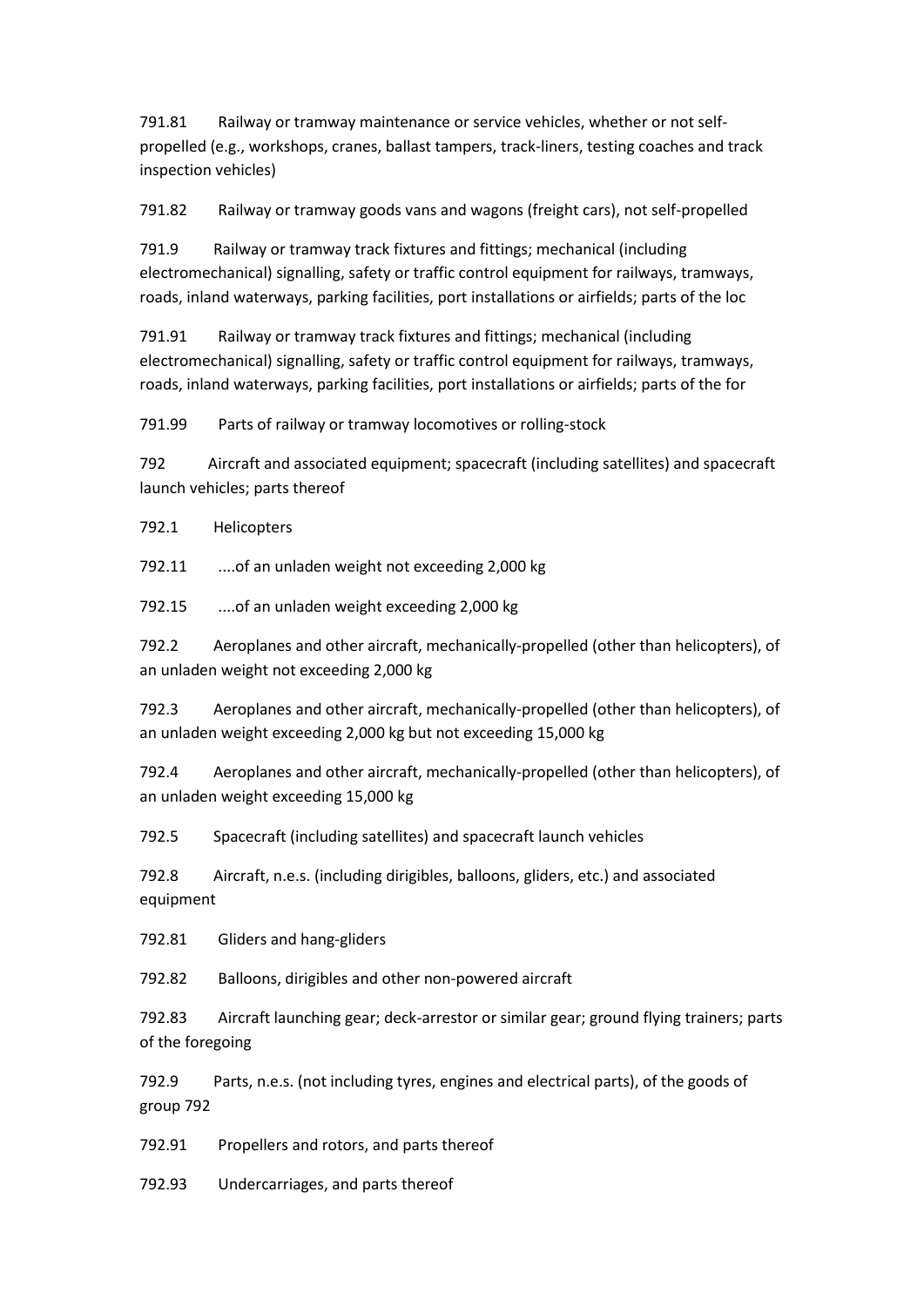792.95 Other parts of aeroplanes or helicopters

792.97 Other parts of the goods of group 792

793 Ships, boats (including hovercraft) and floating structures

793.1 Yachts and other vessels for pleasure or sports; rowing-boats and canoes

793.11 Inflatable vessels (including rowing-boats and canoes)

793.12 Sailboats, not inflatable, with or without auxiliary motor

793.19 Non-inflatable rowing-boats and canoes and vessels for pleasure or sport, n.e.s.

793.2 Ships, boats and other vessels (other than pleasure craft, tugs, pusher craft, special-purpose vessels and vessels for breaking up)

793.22 Tankers of all kinds

793.24 Fishing vessels; factory ships and other vessels for processing or preserving fishery products

793.26 Refrigerated vessels (other than tankers)

793.27 Other vessels for the transport of goods (including vessels for the transport of both passengers and goods)

793.28 Cruise ships, excursion boats and similar vessels principally designed for the transport of persons; ferry-boats of all kinds

793.29 Other vessels (including warships and lifeboats other than rowing-boats)

793.3 Vessels and other floating structures for breaking up

793.5 Light vessels, fire-floats, dredgers, floating cranes, and other vessels the navigability of which is subsidiary to their main function; floating docks; floating or submersible drilling or production platforms

793.51 Dredgers

793.55 Floating or submersible drilling or production platforms

793.59 Light vessels, fire-floats, floating cranes and other vessels, n.e.s., the navigability of which is subsidiary to their main function

793.7 Tugs and pusher craft

793.9 Other floating structures (e.g., rafts, tanks, coffer-dams, landing-stages, buoys and beacons)

793.91 Rafts, inflatable

793.99 Floating structures, n.e.s.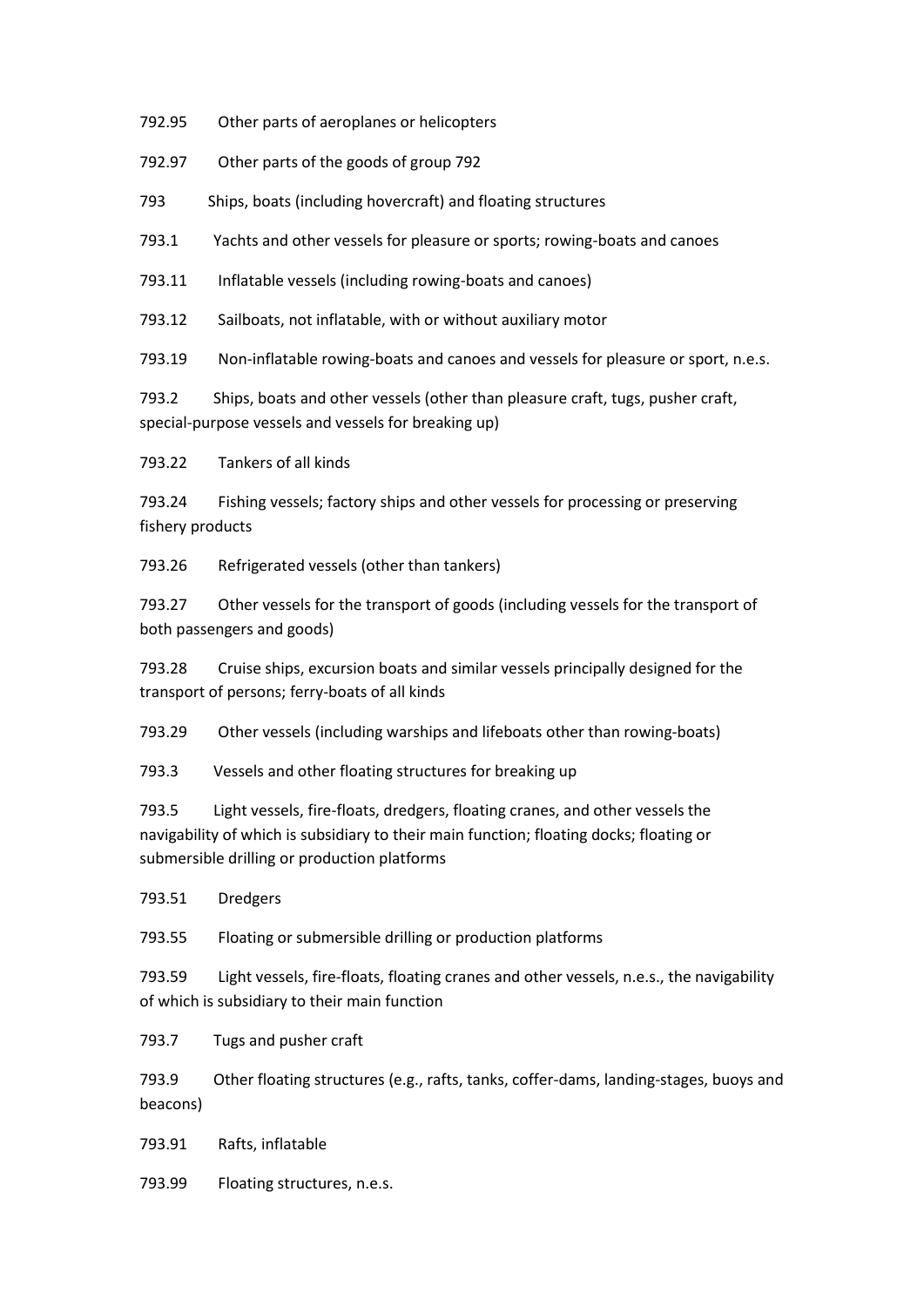8 Miscellaneous manufactured articles

81 Prefabricated buildings; sanitary, plumbing, heating and lighting fixtures and fittings, n.e.s.

811 Prefabricated buildings

811.0 Prefabricated buildings

812 Sanitary, plumbing and heating fixtures and fittings, n.e.s.

812.1 Boilers (other than those of group 711) and radiators, for central heating, not electrically heated, and parts thereof, of iron or steel; air heaters and hot-air distributors (including distributors which can also distribute fresh or conditioned air), not

812.11 Radiators, and parts thereof

812.15 Air heaters and hot-air distributors, and parts thereof

812.17 Central heating boilers (other than those of group 711)

812.19 Parts for the boilers of heading 812.17

812.2 Ceramic sinks, wash-basins, wash-basin pedestals, baths, bidets, water-closet pans, flushing cisterns, urinals and similar sanitary fixtures

812.21 ....of porcelain or china

812.29 ....of other than porcelain or china

813 Lighting fixtures and fittings, n.e.s.

813.1 Lamps and lighting fittings (including searchlights and spotlights), n.e.s.

813.11 Chandeliers and other electric ceiling and wall lighting fittings (excluding those of a kind used for lighting public open spaces or thoroughfares)

813.12 Portable electric lamps designed to function by their own source of energy (e.g., dry batteries, accumulators or magnetos), other than lighting equipment falling under heading 778.34

813.13 Electric table, desk, bedside or floor-standing lamps

813.15 Electric lamps and lighting fittings, n.e.s.

813.17 Non-electrical lamps and lighting fittings

813.2 Illuminated signs, illuminated name-plates and the like

813.8 Parts of the portable electric lamps of heading 813.12 (excluding storage batteries)

813.9 Parts, n.e.s., of the goods of subgroup 813.1 and heading 813.2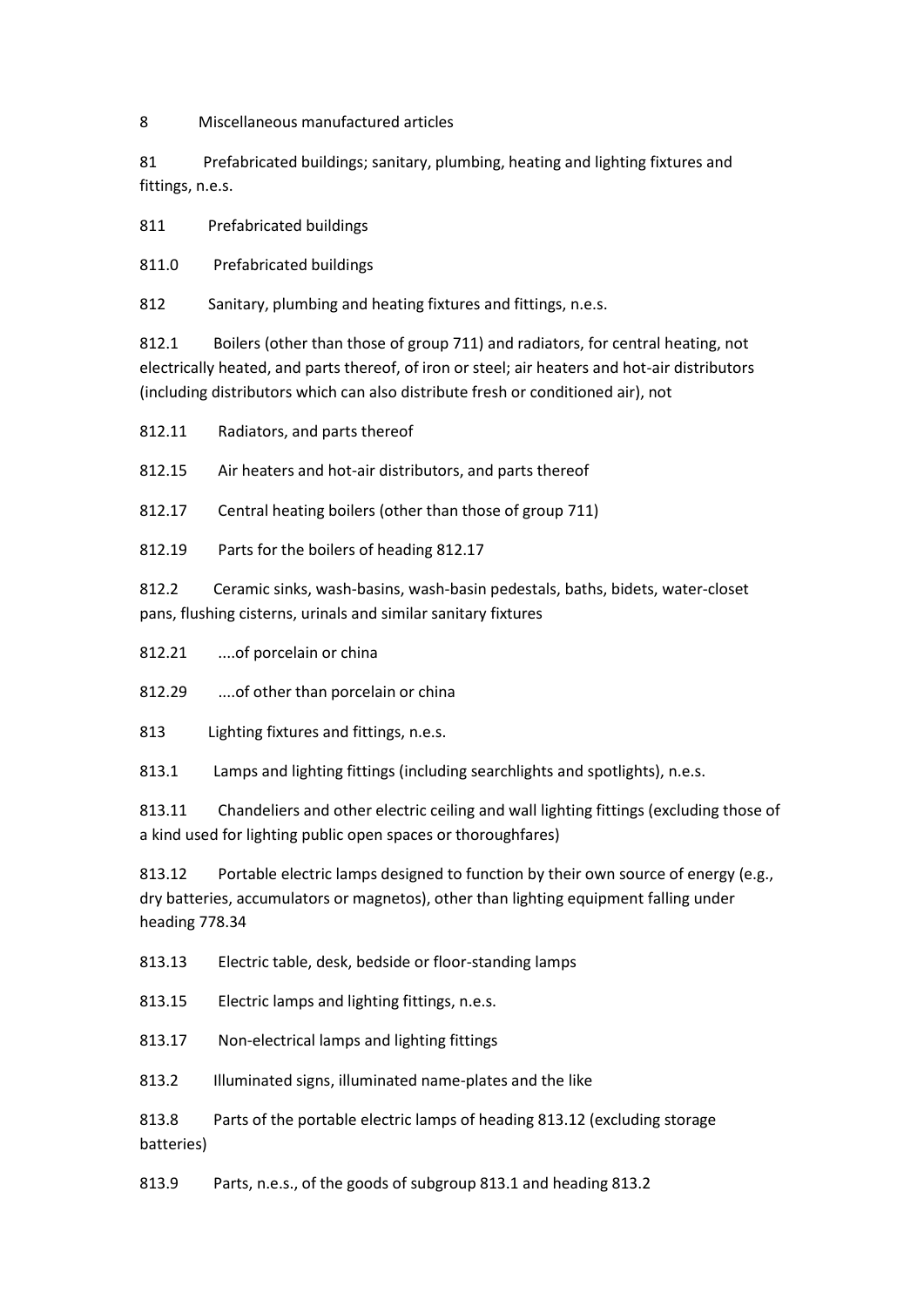813.91 ....of glass

813.92 ....of plastics

813.99 ....other

82 Furniture, and parts thereof; bedding, mattresses, mattress supports, cushions and similar stuffed furnishings

821 Furniture and parts thereof; bedding, mattresses, mattress supports, cushions and similar stuffed furnishings

821.1 Seats (other than those of heading 872.4), whether or not convertible into beds, and parts thereof

- 821.11 Seats of a kind used for aircraft
- 821.12 Seats of a kind used for motor vehicles
- 821.13 Seats of cane, osier, bamboo or similar materials, whether or not upholstered
- 821.14 Swivel seats with variable height adjustment
- 821.15 Seats, other than garden seats or camping equipment, convertible into beds
- 821.16 Seats, n.e.s., with wooden frames
- 821.17 Seats, n.e.s., with metal frames
- 821.18 Other seats
- 821.19 Parts of the seats of subgroup 821.1

821.2 Mattress supports; articles of bedding or similar furnishings (e.g., mattresses, quilts, eiderdowns, cushions, pouffes and pillows) fitted with springs or stuffed or internally fitted with any material or of cellular rubber or plastics, whether or not cov

- 821.21 Mattress supports
- 821.23 Mattresses of cellular rubber or plastics
- 821.25 Mattresses of other materials
- 821.27 Sleeping-bags
- 821.29 Other articles of bedding
- 821.3 Furniture, n.e.s., of metal
- 821.31 ...of a kind used in offices
- 821.39 ....other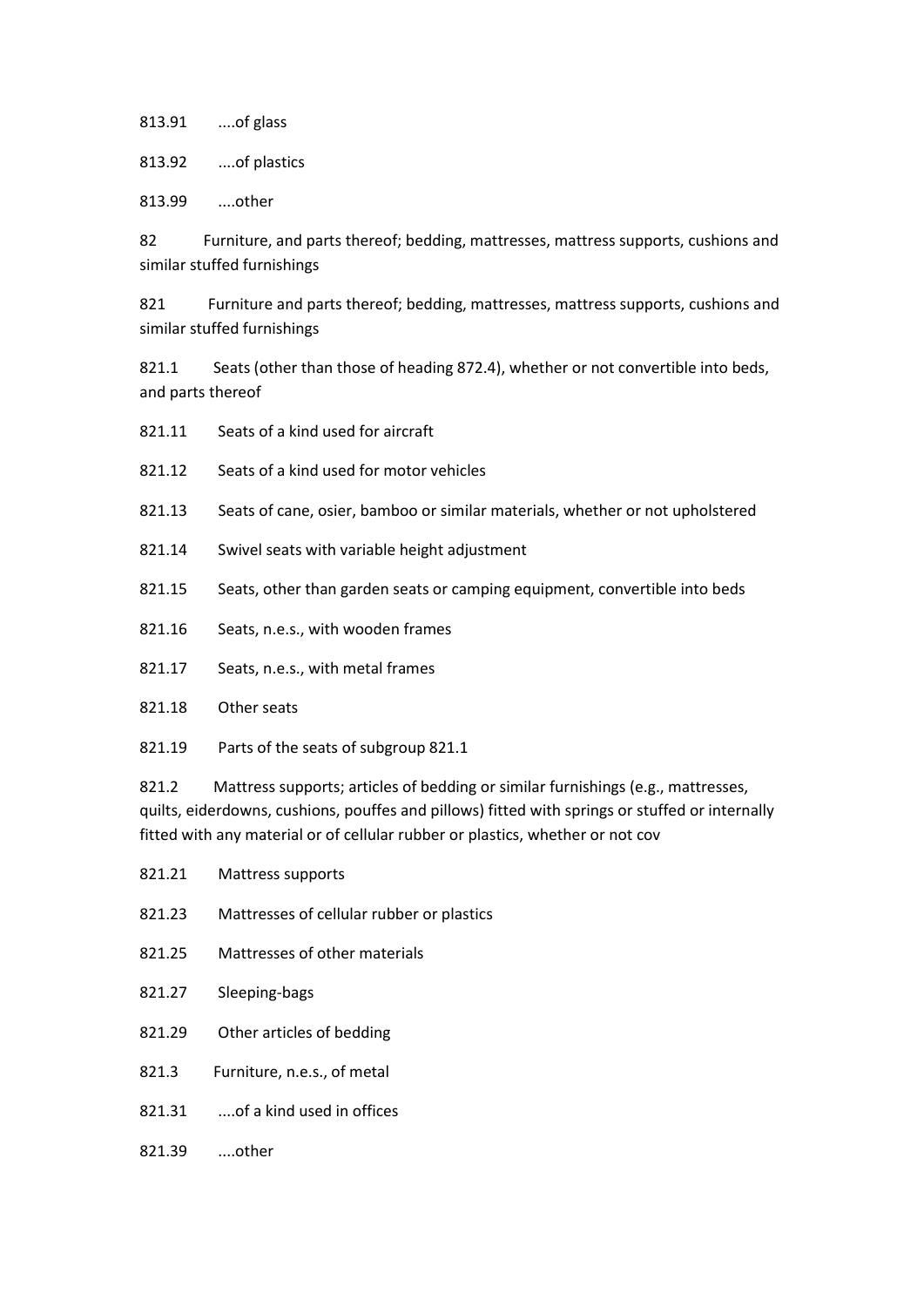- 821.5 Furniture, n.e.s., of wood
- 821.51 ...of a kind used in offices
- 821.53 ....of a kind used in the kitchen
- 821.55 ....of a kind used in the bedroom
- 821.59 ....other
- 821.7 Furniture, n.e.s., of other materials
- 821.71 ....of plastics
- 821.79 ....of other materials (including bamboo)

821.8 Parts of the furniture of subgroups 821.3, 821.5 and 821.7

83 Travel goods, handbags and similar containers

831 Trunks, suitcases, vanity cases, executive cases, briefcases, school satchels, binocular cases, camera cases, musical instrument cases, spectacle cases, gun cases, holsters and similar containers; travelling bags, toilet bags, rucksacks, handbags, shoppin

831.1 Handbags, whether or not with shoulder-strap (including those without handle)

831.11 ....with outer surface of leather, of composition leather or of patent leather

831.12 ....with outer surface of sheeting of plastics or of textile materials

831.19 ....other handbags

831.2 Trunks, suitcases, vanity cases, executive cases, briefcases, school satchels and similar containers

831.21 ....with outer surface of leather, of composition leather or of patent leather

831.22 ....with outer surface of plastics or of textile materials

831.29 ....other

831.3 Travel sets for personal toilet, sewing or shoe or clothes cleaning

831.9 Binocular cases, camera cases, musical instrument cases, spectacle cases, gun cases, holsters and similar cases, n.e.s.; travelling bags, toilet bags, rucksacks, shopping bags, wallets, purses, map cases, cigarette cases, tobacco pouches, tool bags, sport

831.91 Articles of a kind normally carried in the pocket or handbag

831.99 Other travel goods, handbags and similar containers

84 Articles of apparel and clothing accessories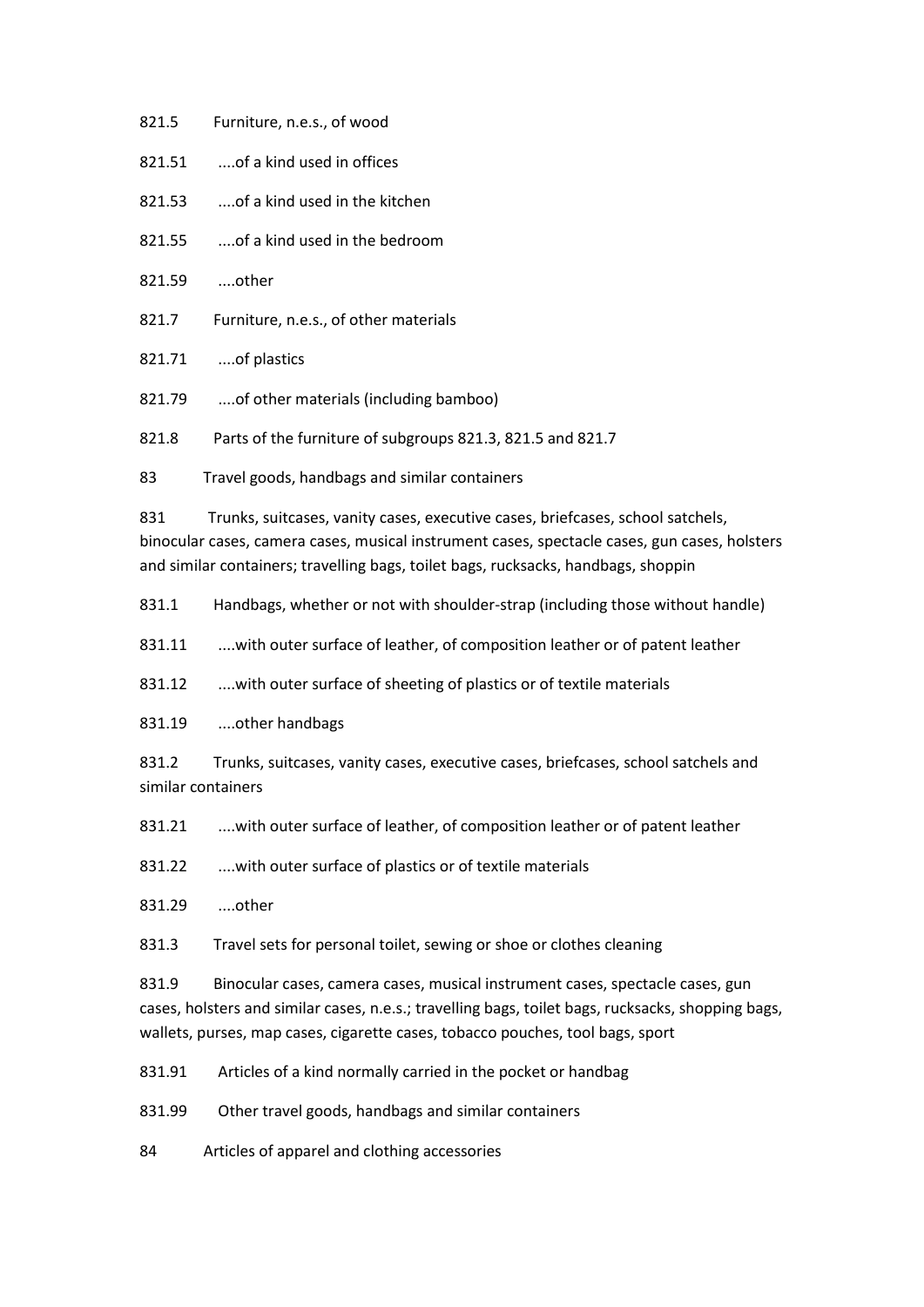841 Men's or boys' coats, capes, jackets, suits, blazers, trousers, shorts, shirts, underwear, nightwear and similar articles of textile fabrics, not knitted or crocheted (other than those of subgroup 845.2)

841.1 Overcoats, car coats, capes, cloaks, anoraks (including ski jackets), windcheaters, wind jackets and similar articles (other than those of subgroup 841.2 and heading 841.3)

841.11 Overcoats, raincoats, car coats, capes, cloaks and similar articles, of wool or fine animal hair

841.12 Overcoats, raincoats, car coats, capes, cloaks and similar articles, of textile materials other than wool or fine animal hair

| 841.19 | Other                                                                          |
|--------|--------------------------------------------------------------------------------|
| 841.2  | Suits and ensembles                                                            |
| 841.21 | Suits of wool or fine animal hair                                              |
| 841.22 | Suits of textile materials other than wool or fine animal hair                 |
| 841.23 | Ensembles                                                                      |
| 841.3  | Jackets and blazers                                                            |
| 841.4  | Trousers, bib and brace overalls, breeches and shorts                          |
| 841.5  | <b>Shirts</b>                                                                  |
| 841.51 | of cotton                                                                      |
| 841.59 | of textile materials other than cotton                                         |
| 841.6  | Singlets and other vests, underpants, briefs, nightshirts, pyjamas, bathrobes, |

dressing-gowns and similar articles

841.61 Underpants and briefs

841.62 Nightshirts and pyjamas

841.69 Other

842 Women's or girls' coats, capes, jackets, suits, trousers, shorts, shirts, dresses and skirts, underwear, nightwear and similar articles of textile fabrics, not knitted or crocheted (other than those of subgroup 842.2)

842.1 Overcoats, car coats, capes, cloaks, anoraks (including ski jackets), windcheaters, wind jackets and similar articles (other than those of subgroup 845.2)

842.11 Overcoats, raincoats, car coats, capes, cloaks and similar articles

842.19 Other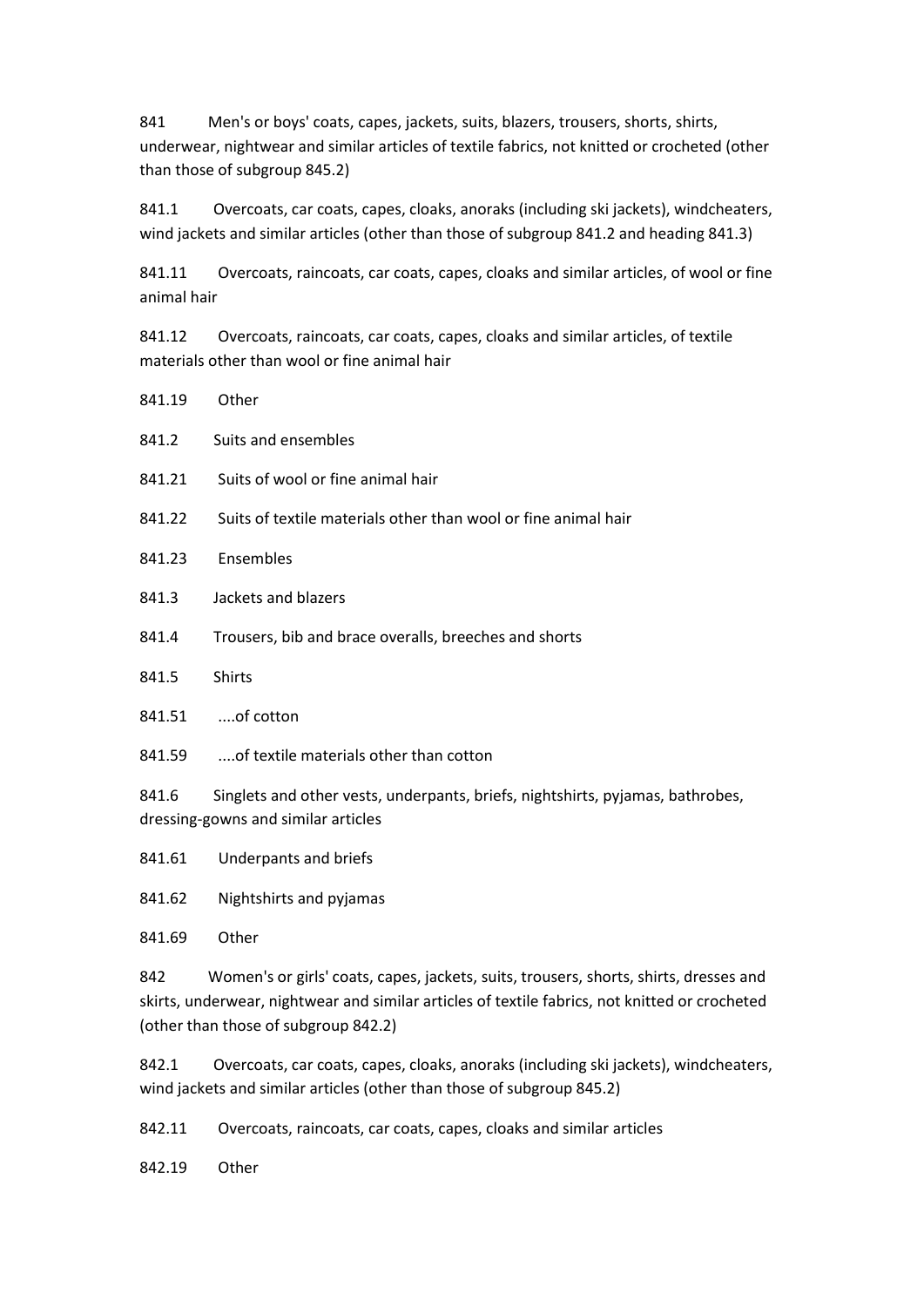| 842.2  | Suits and ensembles                                                                                                                               |
|--------|---------------------------------------------------------------------------------------------------------------------------------------------------|
| 842.21 | <b>Suits</b>                                                                                                                                      |
| 842.22 | Ensembles                                                                                                                                         |
| 842.3  | Jackets and blazers                                                                                                                               |
| 842.4  | <b>Dresses</b>                                                                                                                                    |
| 842.5  | Skirts and divided skirts                                                                                                                         |
| 842.6  | Trousers, bib and brace overalls, breeches and shorts                                                                                             |
| 842.7  | Blouses, shirts and shirt blouses                                                                                                                 |
| 842.8  | Singlets and other vests, slips, petticoats, briefs, panties, nightdresses, pyjamas,<br>negligées, bathrobes, dressing-gowns and similar articles |
| 842.81 | Slips and petticoats                                                                                                                              |

842.82 Nightdresses and pyjamas

842.89 Other

843 Men's or boys' coats, capes, jackets, suits, blazers, trousers, shorts, shirts, underwear, nightwear and similar articles of textile fabrics, knitted or crocheted (other than those of subgroup 845.2)

843.1 Overcoats, car coats, capes, cloaks, anoraks (including ski jackets), windcheaters, wind jackets and similar articles (other than those of heading 843.23)

843.2 Suits, ensembles, jackets, blazers, trousers, bib and brace overalls, breeches and shorts

- 843.21 Suits
- 843.22 Ensembles
- 843.23 Jackets and blazers
- 843.24 Trousers, bib and brace overalls, breeches and shorts
- 843.7 Shirts
- 843.71 ....of cotton
- 843.79 ....of other textile materials

843.8 Underpants, briefs, nightshirts, pyjamas, bathrobes, dressing-gowns and similar articles

843.81 Underpants and briefs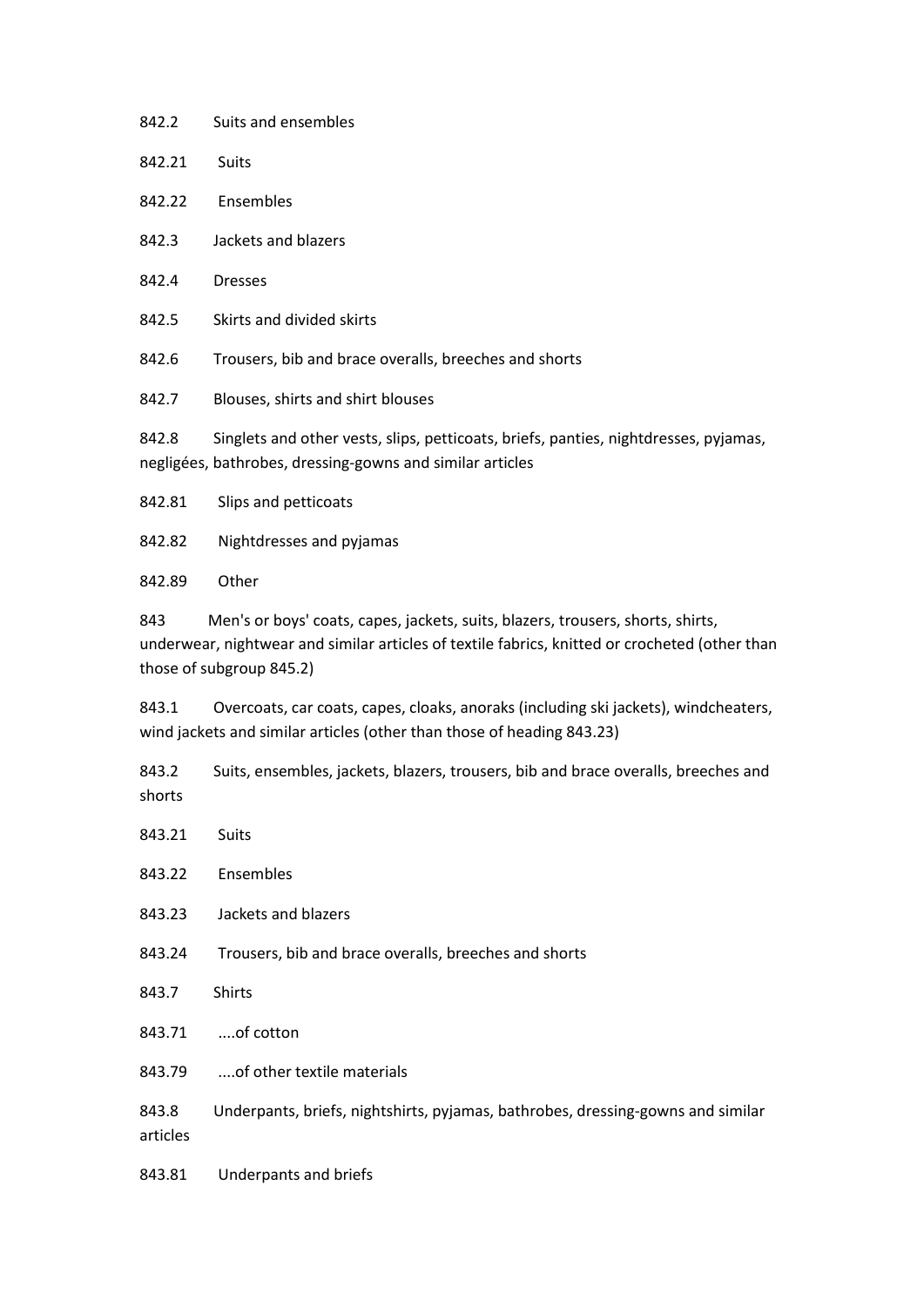843.82 Nightshirts and pyjamas

843.89 Other

844 Women's or girls' coats, capes, jackets, suits, trousers, shorts, shirts, dresses and skirts, underwear, nightwear and similar articles of textile fabrics, knitted or crocheted (other than those of subgroup 845.2)

844.1 Overcoats, car coats, capes, cloaks, anoraks (including ski jackets), windcheaters, wind jackets and similar articles (other than those of heading 844.23)

844.2 Suits, ensembles, jackets, blazers, dresses, skirts, divided skirts, trousers, bib and brace overalls, breeches and shorts

- 844.21 Suits
- 844.22 Ensembles
- 844.23 Jackets and blazers
- 844.24 Dresses
- 844.25 Skirts and divided skirts
- 844.26 Trousers, bib and brace overalls, breeches and shorts
- 844.7 Blouses, shirts and shirt blouses

844.8 Slips, petticoats, briefs, panties, nightdresses, pyjamas, negligées, bathrobes, dressing-gowns and similar articles

- 844.81 Slips and petticoats
- 844.82 Briefs and panties
- 844.83 Nightdresses and pyjamas
- 844.89 Other

845 Articles of apparel, of textile fabrics, whether or not knitted or crocheted, n.e.s.

- 845.1 Babies' garments and clothing accessories
- 845.11 ....not knitted or crocheted
- 845.12 ....knitted or crocheted
- 845.2 Garments made up of fabrics of subgroup 657.1 or headings 657.2, 657.32, 657.33 or 657.34
- 845.21 Garments made up of fabrics of subgroup 657.1 or heading 657.2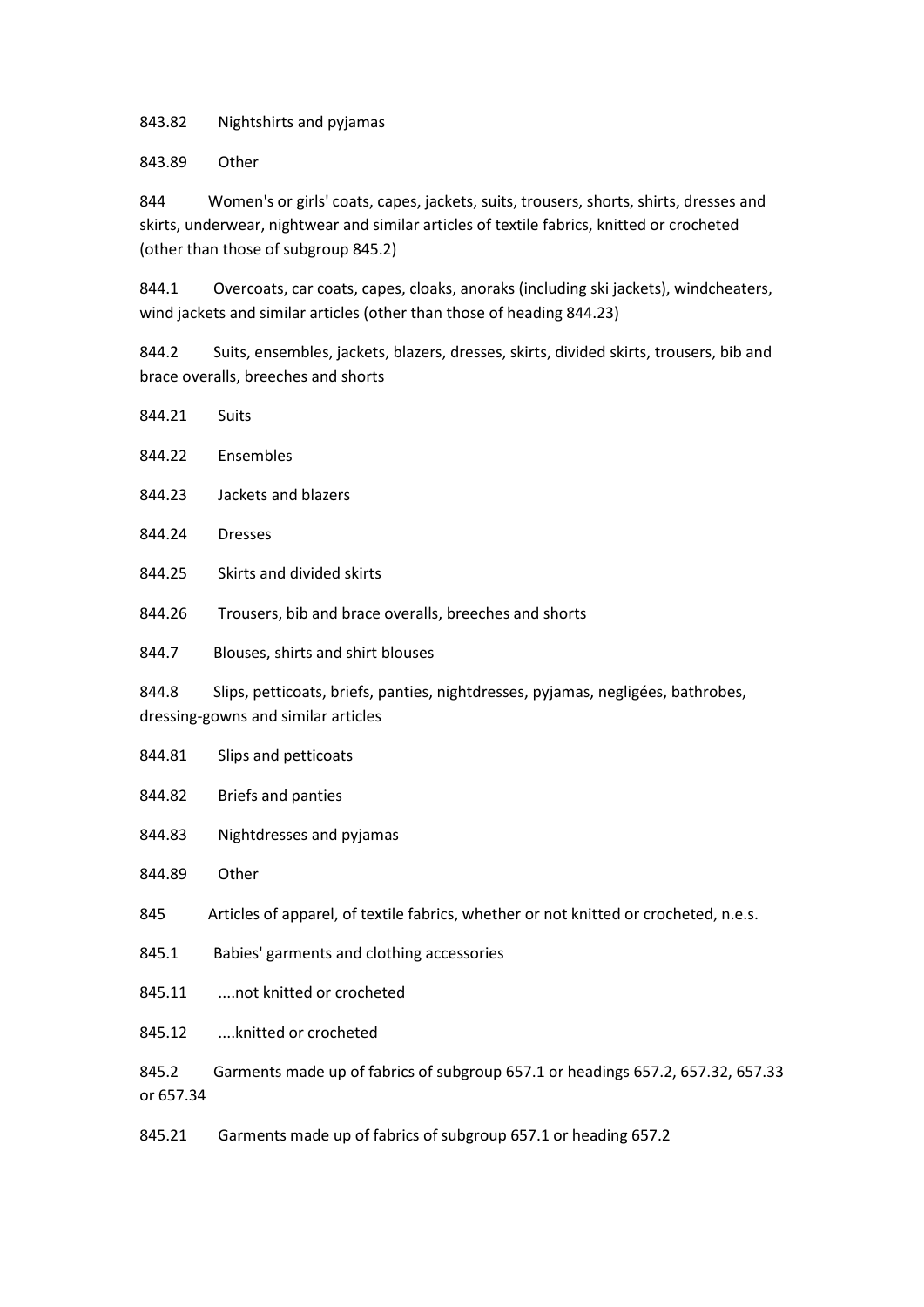845.22 Men's and boy's garments made up of fabrics (not knitted or crocheted) of headings 657.32, 657.33, or 657.34

845.23 Women's or girls' garments made up of fabrics (not knitted or crocheted) of headings 657.32, 657.33, or 657.34

845.24 Garments made up of knitted or crocheted fabrics of headings 657.32, 657.33 or 657.34

845.3 Jerseys, pullovers, cardigans, waistcoats and similar articles, knitted or crocheted

845.4 T-shirts, singlets and other vests, knitted or crocheted

845.5 Brassières, girdles, corsets, braces, suspenders, garters and similar articles, and parts thereof, whether or not knitted or crocheted

- 845.51 Brassières
- 845.52 Girdles, corsets, braces, suspenders, garters and similar articles
- 845.6 Swimwear
- 845.61 ....men's or boys', not knitted or crocheted
- 845.62 ....men's or boys, knitted or crocheted
- 845.63 ....women's or girls', not knitted or crocheted
- 845.64 ....women's or girls', knitted or crocheted
- 845.8 Other garments, not knitted or crocheted
- 845.81 Ski suits
- 845.87 Articles of apparel, men's or boys', n.e.s.
- 845.89 Articles of apparel, women's or girls', n.e.s.
- 845.9 Other garments, knitted or crocheted
- 845.91 Track suits
- 845.92 Ski suits
- 845.99 Garments, knitted or crocheted, n.e.s.

846 Clothing accessories, of textile fabrics, whether or not knitted or crocheted (other than those for babies)

846.1 Clothing accessories (other than those for babies), not knitted or crocheted

846.11 Handkerchiefs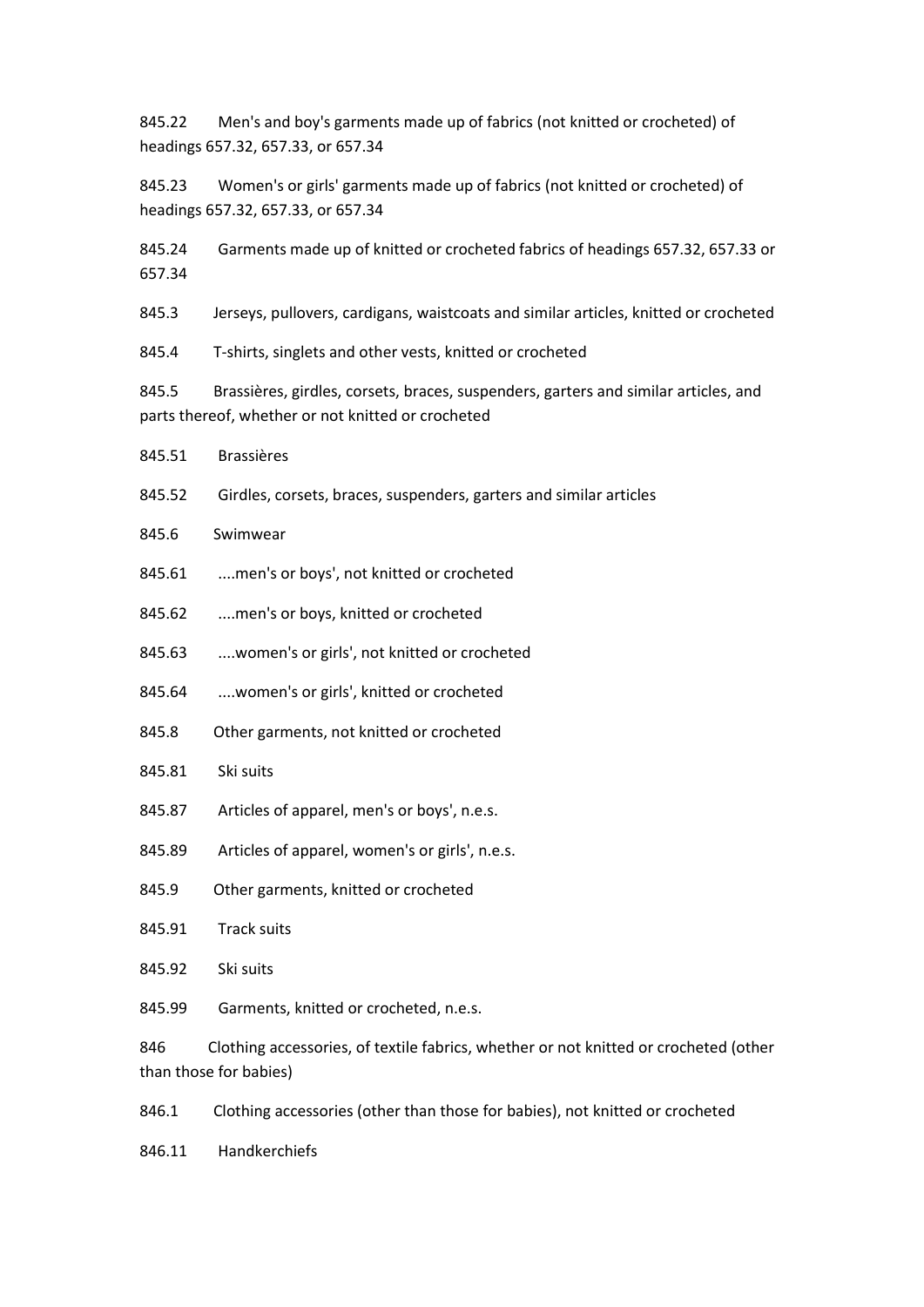846.12 Shawls, scarves, mufflers, mantillas, veils and the like

846.13 Ties, bow-ties and cravats

846.14 Gloves, mittens and mitts

846.19 Other made-up clothing accessories; parts of garments or of clothing other than that of subgroup 845.5

846.2 Pantihose, tights, stockings, socks and other hosiery (including stockings for varicose veins and footwear without applied soles), knitted or crocheted

846.21 Pantihose and tights

846.22 Women's full-length or knee-length hosiery, measuring per single yarn less than 67 decitex

846.29 Other hosiery

846.9 Gloves, mittens and mitts, knitted or crocheted; other made-up clothing accessories, knitted or crocheted; knitted or crocheted parts of garments or of clothing accessories

846.91 Gloves, impregnated, coated or covered with plastics or rubber

846.92 Other gloves, mittens and mitts

846.93 Shawls, scarves, mufflers, mantillas, veils and the like

846.94 Ties, bow-ties and cravats

846.99 Made-up clothing accessories, n.e.s.; parts of garments or of clothing accessories

848 Articles of apparel and clothing accessories of other than textile fabrics; headgear of all materials

848.1 Articles of apparel and clothing accessories, of leather or of composition leather (not including gloves, mittens and mitts of heading 894.77)

848.11 Articles of apparel

848.12 Gloves, mittens and mitts, not designed for use in sports

848.13 Belts and bandoliers

848.19 Other clothing accessories

848.2 Articles of apparel and clothing accessories (including gloves), for all purposes, of plastics or of vulcanized rubber (other than hard rubber)

848.21 Articles of apparel and clothing accessories, of plastics

848.22 Rubber gloves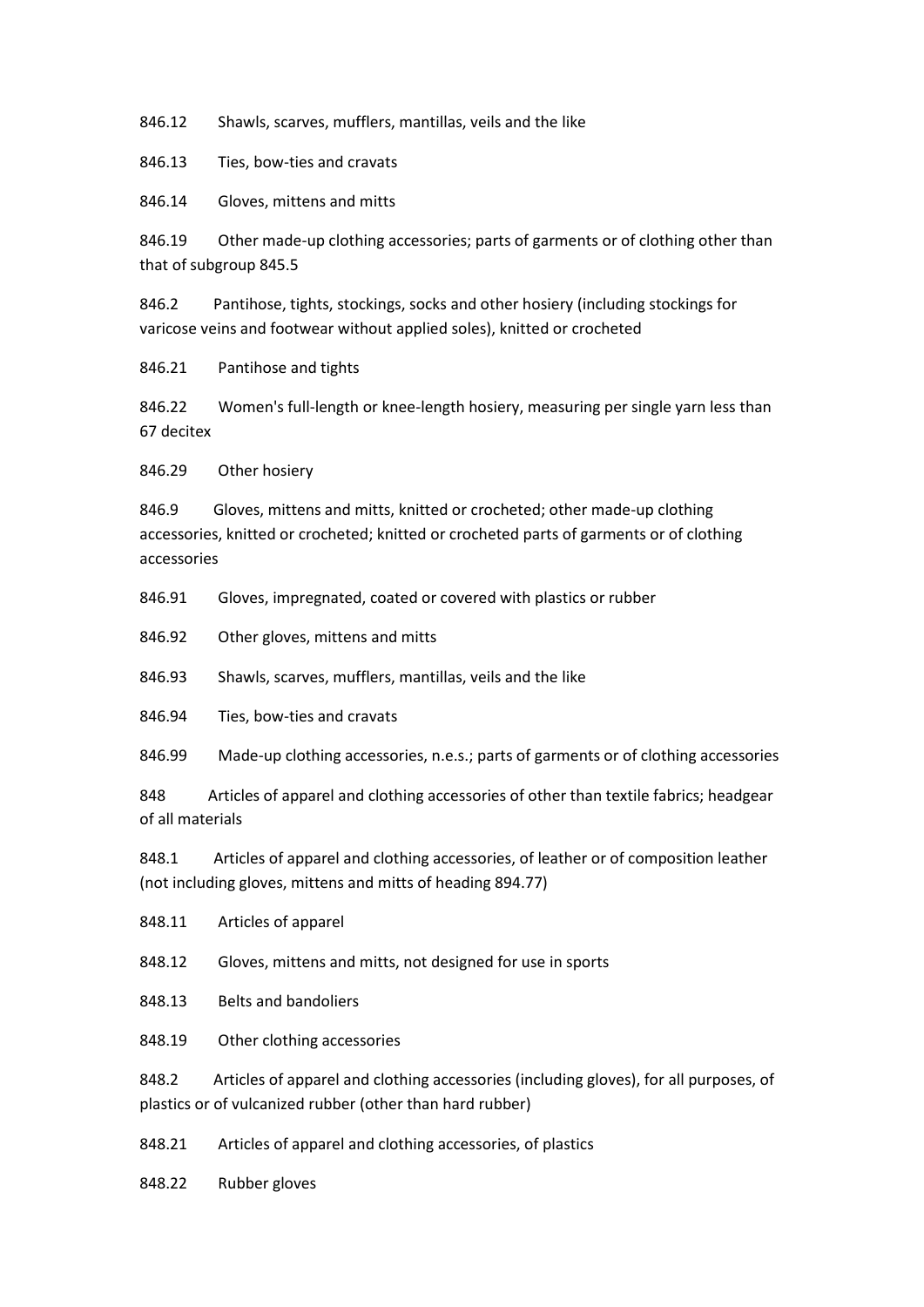848.29 Other articles of apparel and clothing accessories, for all purposes, of vulcanized rubber (other than hard rubber)

848.3 Articles of apparel, clothing accessories (not including headgear) and other articles of furskin; artificial fur and articles thereof

848.31 Articles of furskin

848.32 Artificial fur and articles thereof

848.4 Headgear and fittings therefor, n.e.s.

848.41 Felt hats and other felt headgear, made from the hat bodies, hoods or plateaux of heading 657.61, whether or not lined or trimmed

848.42 Hats and other headgear, plaited or made by assembling strips of any material, whether or not lined or trimmed

848.43 Hats and other headgear, knitted or crocheted, or made up from lace, felt or other textile fabric in the piece (but not in strips), whether or not lined or trimmed; hairnets of any material, whether or not lined or trimmed

848.44 Safety headgear, whether or not lined or trimmed

848.45 Headgear, n.e.s., of rubber or plastics, whether or not lined or trimmed

848.48 Headbands, linings, covers, hat foundations, hat frames, peaks and chin-traps, for headgear

848.49 Headgear, n.e.s., of materials other than rubber or plastics

85 Footwear

851 Footwear

851.1 Footwear incorporating a protective metal toecap, not including sports footwear

851.11 Waterproof footwear with outer soles and uppers of rubber or of plastics, the uppers of which are neither fixed to the sole nor assembled by stitching, riveting, nailing, screwing, plugging or similar processes

851.13 Footwear, non-waterproof, with outer soles and uppers of rubber or plastics

851.15 Footwear, non-waterproof, with outer soles of rubber, plastics, leather or composition leather and uppers of leather

851.2 Sports footwear

851.21 Ski boots and cross-country ski footwear, with outer soles and uppers of rubber or plastics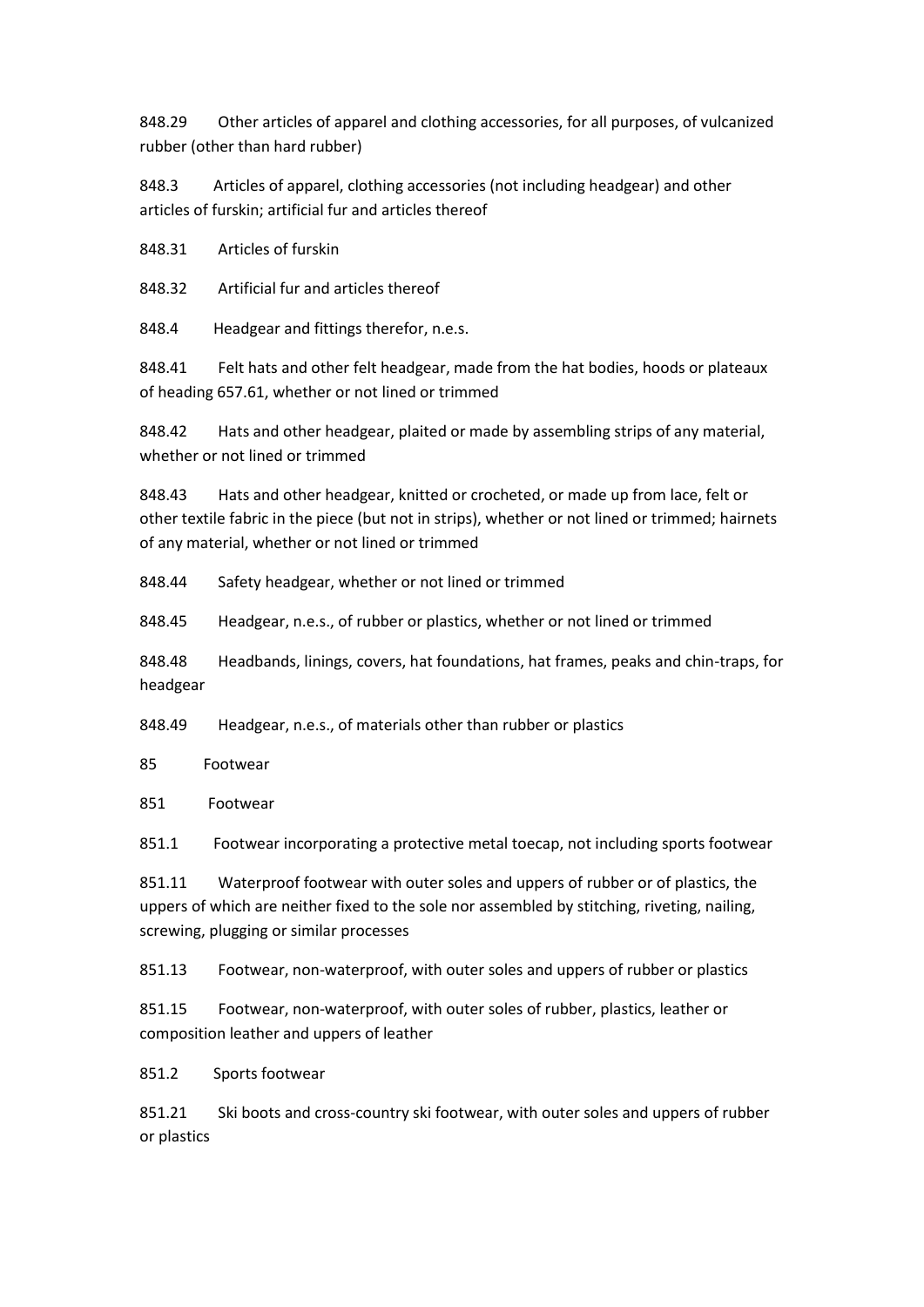851.22 Ski boots and cross-country ski footwear, with outer soles of rubber, plastics, leather or composition leather and uppers of leather

851.23 Other sports footwear, with outer soles and uppers of rubber or plastics

851.24 Other sports footwear, with outer soles of rubber, plastics, leather or composition leather and uppers of leather

851.25 Tennis shoes, basketball shoes, gym shoes, training shoes and the like and other sports footwear with outer soles of rubber or plastics and uppers of textile materials

851.3 Footwear, n.e.s., with outer soles and uppers of rubber or plastics

851.31 Other waterproof footwear, the uppers of which are neither fixed to the sole nor assembled by stitching, riveting, nailing, screwing, plugging or similar processes

851.32 Other

851.4 Other footwear with uppers of leather or composition leather

851.41 Footwear with outer soles of leather and uppers which consist of leather straps across the instep and around the big toe

851.42 Footwear made on a base or platform of wood, not having an inner sole or a protective metal toecap

851.48 Footwear, n.e.s., with outer soles of leather

851.49 Other

851.5 Other footwear, with uppers of textile materials

851.51 ....with outer soles of rubber or plastics

851.52 ....with outer soles of leather or composition leather

851.59 ....other

851.7 Footwear, n.e.s.

851.9 Parts of footwear (including uppers, whether or not attached to soles other than outer soles); removable insoles, heel cushions and similar articles; gaiters, leggings and similar articles, and parts thereof

87 Professional, scientific and controlling instruments and apparatus, n.e.s.

871 Optical instruments and apparatus, n.e.s.

871.1 Binoculars, monoculars, other optical telescopes, and mountings therefor; other astronomical instruments and mountings therefor (excluding instruments for radio astronomy)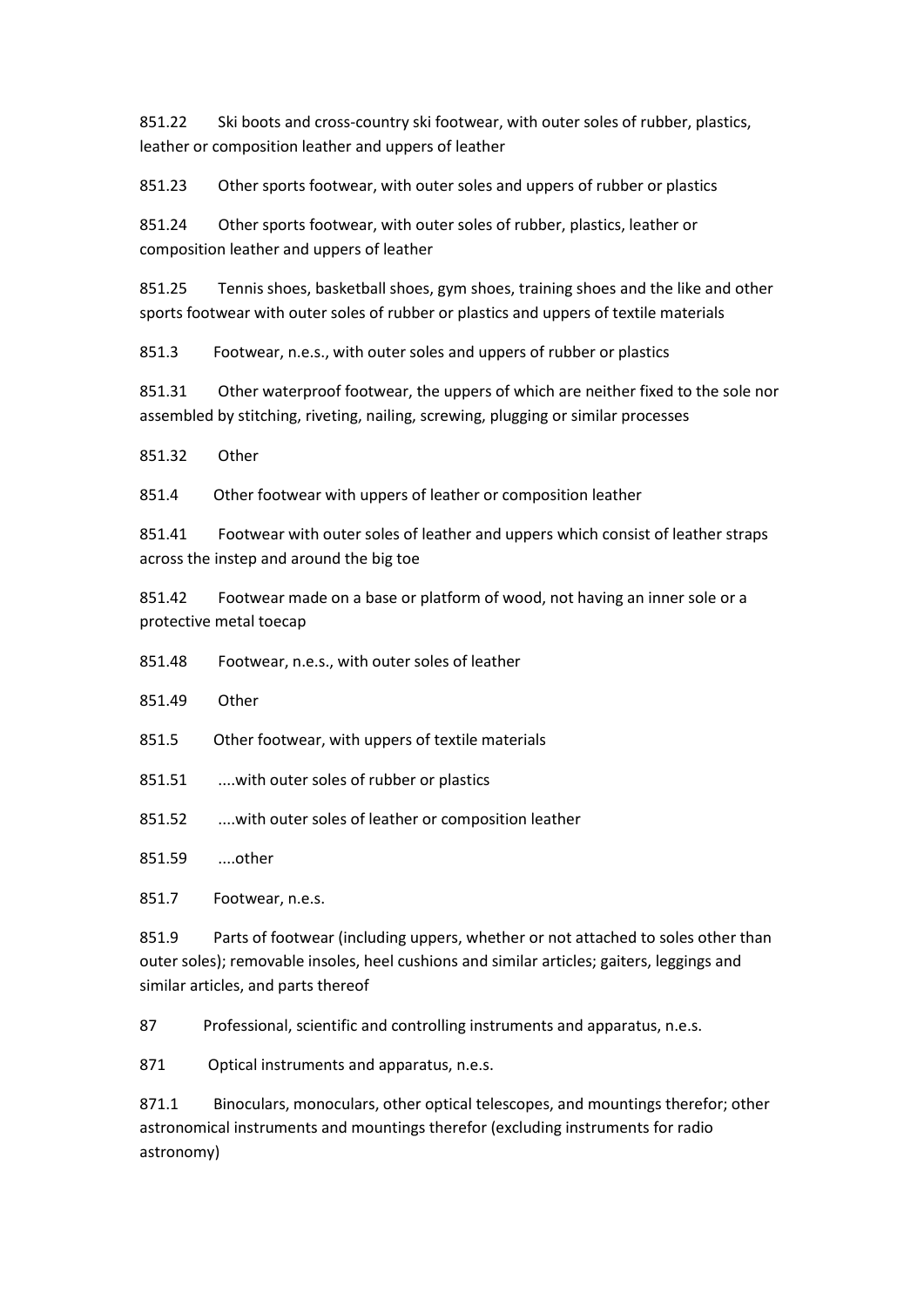871.11 Binoculars

871.15 Other astronomical instruments

871.19 Parts and accessories (including mountings)

871.3 Microscopes (other than optical microscopes); diffraction apparatus; parts and accessories thereof, n.e.s.

871.31 Microscopes (other than optical microscopes) and diffraction apparatus

871.39 Parts and accessories

871.4 Compound optical microscopes (including those for photomicrography, cinephotomicrography or microprojection)

871.41 Stereoscopic microscopes

871.43 Other microscopes for photomicrography, cinephotomicrography or microprojection

871.45 Microscopes, n.e.s.

871.49 Parts and accessories

871.9 Liquid crystal devices, n.e.s.; lasers (other than laser diodes); other optical appliances and instruments, n.e.s.

871.91 Telescopic sights for fitting to arms; periscopes; telescopes designed to form parts of machines, appliances, instruments or apparatus of section 7, division 87, group 881 or 884 or subgroup 899.6

871.92 Lasers (other than laser diodes)

871.93 Other optical devices, appliances and instruments

871.99 Parts and accessories of the articles of subgroup 871.9

872 Instruments and appliances, n.e.s., for medical, surgical, dental or veterinary purposes

872.1 Dental instruments and appliances, n.e.s.

872.11 Dental drill engines, whether or not combined on a single base with other dental equipment

872.19 Other dental instruments and appliances

872.2 Instruments and appliances used in medical, surgical or veterinary sciences (including sight-testing instruments but excluding electro-diagnostic and radiological instruments and apparatus)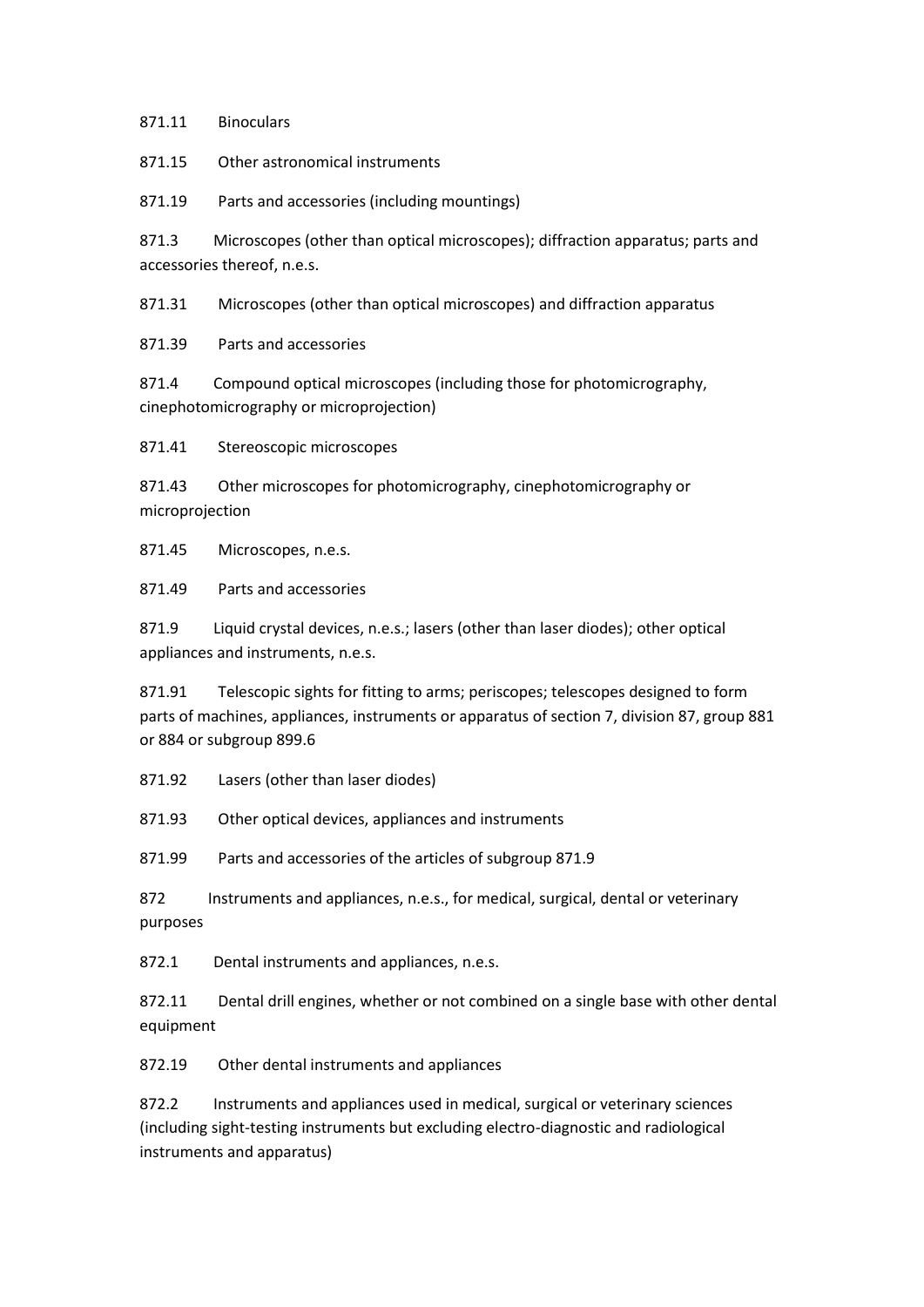872.21 Syringes, needles, catheters, cannulae and the like

872.25 Ophthalmic instruments and appliances, n.e.s.

872.29 Other instruments and appliances

872.3 Mechanotherapy appliances; massage apparatus; psychological aptitude-testing apparatus; ozone therapy, oxygen therapy, aerosol therapy, artificial respiration or other therapeutic respiration apparatus; other breathing appliances and gas masks (excluding

872.31 Mechanotherapy appliances; massage apparatus; psychological aptitude-testing apparatus

872.33 Ozone therapy, oxygen therapy, aerosol therapy, artificial respiration or other therapeutic respiration apparatus

872.35 Other breathing appliances and gas masks (excluding protective masks having neither mechanical parts nor replaceable filters)

872.4 Medical, dental, surgical or veterinary furniture (e.g., operating tables, examination tables, hospital beds with mechanical fittings, dentists' chairs); barbers' chairs and similar chairs with rotating, reclining and elevating movements; parts of the for

873 Meters and counters, n.e.s.

873.1 Gas, liquid or electricity supply or production meters, including calibrating meters therefor

873.11 Gas meters

873.13 Liquid meters

873.15 Electricity meters

873.19 Parts and accessories of gas, liquid or electricity meters

873.2 Revolution counters, production counters, taximeters, mileometers, pedometers and the like; speed indicators and tachometers (other than articles of subgroup 874.1); stroboscopes

873.21 Revolution counters, production counters, taximeters, mileometers, pedometers and the like

873.25 Speed indicators and tachometers; stroboscopes

873.29 Parts and accessories of the articles of subgroup 873.2

874 Measuring, checking, analysing and controlling instruments and apparatus, n.e.s.

874.1 Compasses; other navigational instruments and appliances; surveying (including photogrammetrical surveying), hydrographic, oceanographic, hydrological, meteorological or geophysical instruments and appliances; rangefinders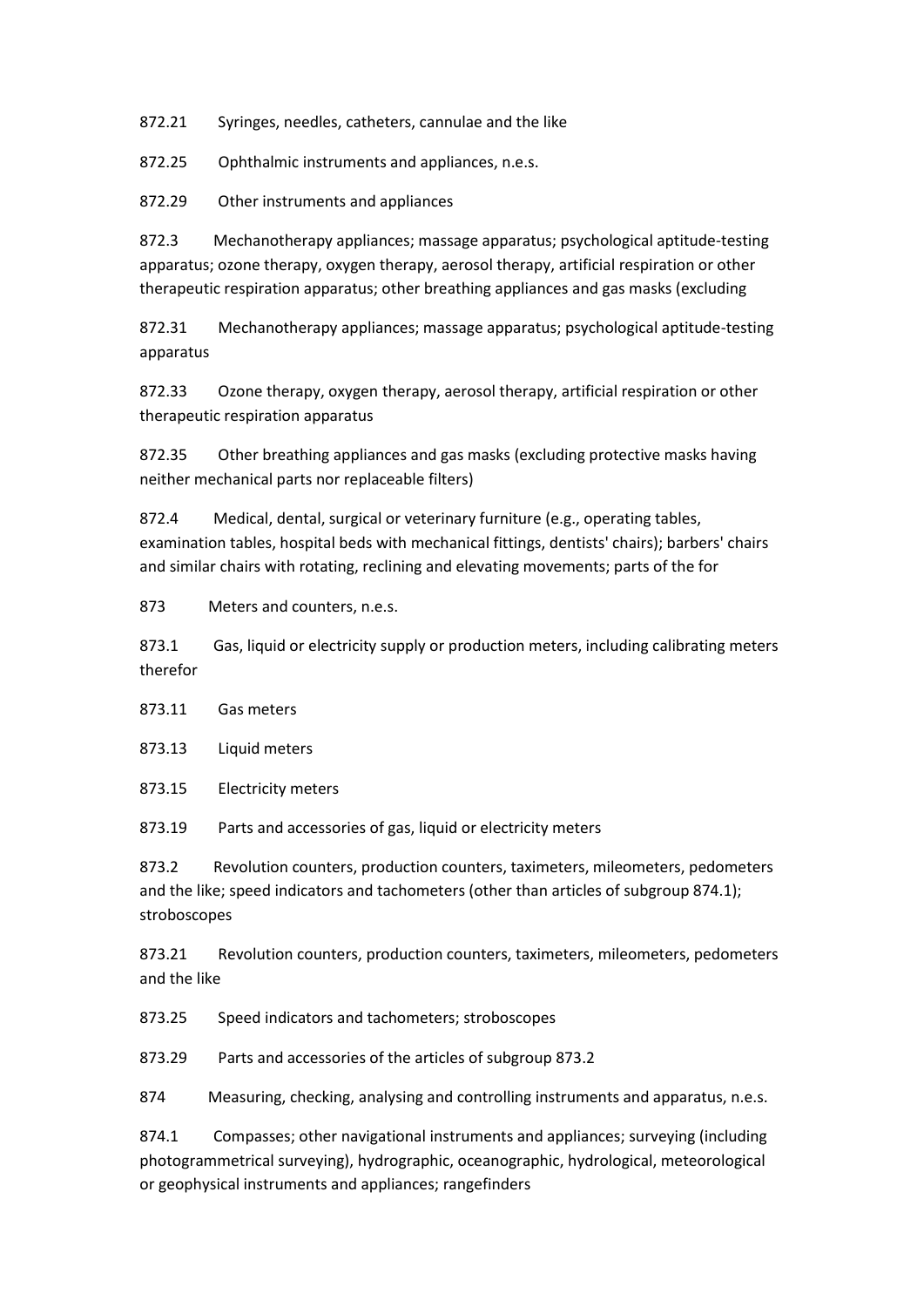874.11 Direction-finding compasses; other navigational instruments and appliances

874.12 Parts and accessories of navigational instruments and appliances

874.13 Surveying (including photogrammetrical surveying), hydrographic, oceanographic, hydrological, meteorological or geophysical instruments and appliances (excluding compasses); rangefinders

874.14 Parts and accessories for the articles of heading 874.13

874.2 Drawing, marking-out or mathematical calculating instruments (e.g., drafting machines, pantographs, protractors, drawing sets, slide-rules, disc calculators); instruments for measuring length, for use in the hand (e.g., measuring rods and tapes, micromete

874.22 Drafting tables and machines, whether or not automatic, and other drawing, marking-out or mathematical calculating instruments

874.23 Instruments for measuring length, for use in the hand (e.g., measuring rods and tapes, micrometers, callipers), n.e.s.

874.24 Parts and accessories for the articles of headings 874.22 and 874.23

874.25 Measuring or checking instruments, appliances and machines, n.e.s.; profile projectors

874.26 Parts and accessories for the articles of heading 874.25

874.3 Instruments and apparatus for measuring or checking the flow, level, pressure or other variables of liquids or gases (e.g., flowmeters, level gauges, manometers, heat meters), excluding instruments and apparatus of subgroups 873.1, 874.1 and 874.6; parts

874.31 Instruments and apparatus for measuring or checking the flow or level of liquids

874.35 Instruments and apparatus for measuring or checking the pressure of liquids or gases

874.37 Other instruments and apparatus

874.39 Parts and accessories

874.4 Instruments and apparatus for physical or chemical analysis (e.g., polarimeters, refractometers, spectrometers, gas or smoke analysis apparatus); instruments and apparatus for measuring or checking viscosity, porosity, expansion, surface tension or the li

874.41 Gas or smoke analysis apparatus

874.42 Chromatographs and electrophoresis instruments

874.43 Spectrometers, spectrophotometers and spectrographs using optical radiations (UV, visible, IR)

874.44 Exposure meters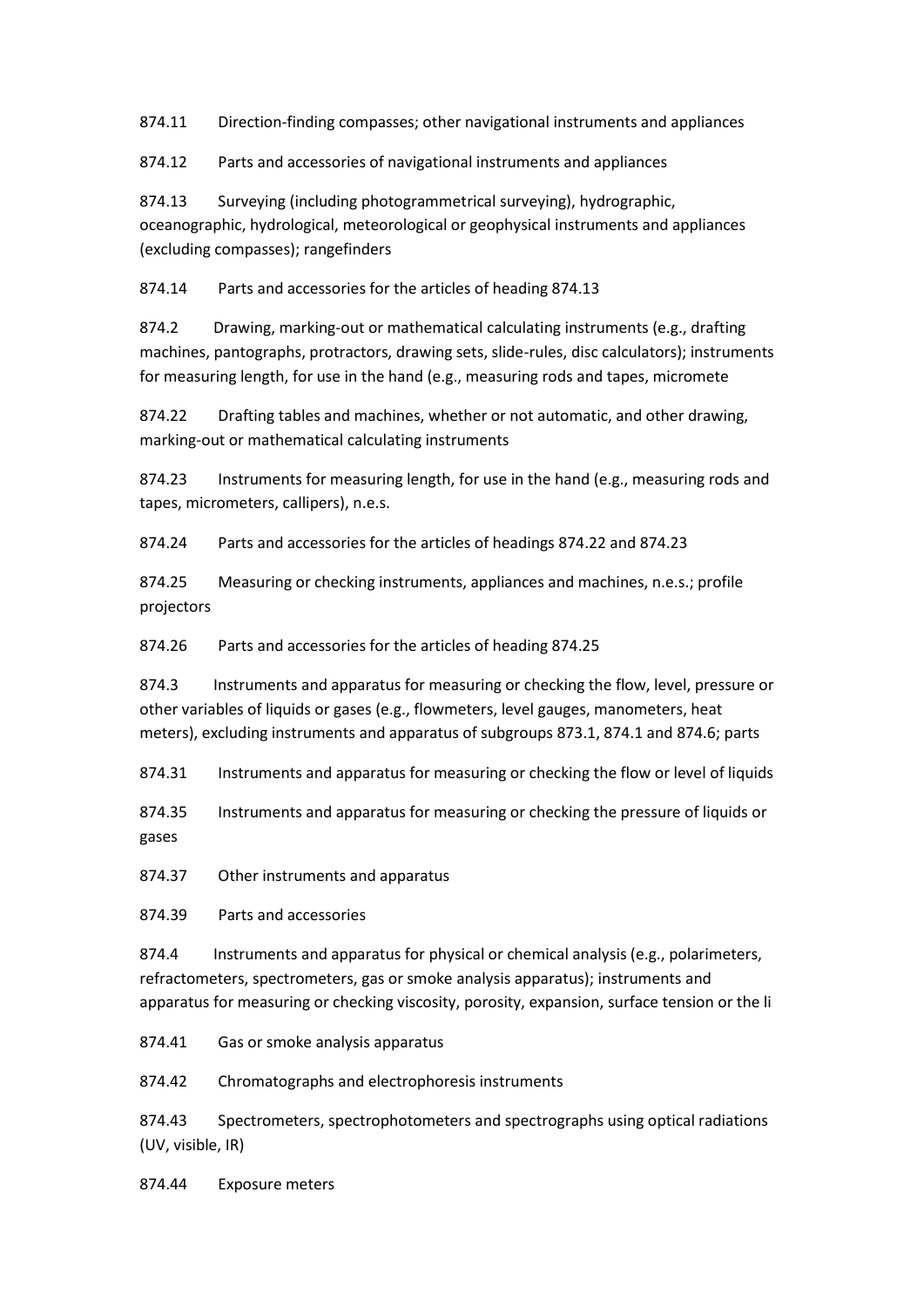874.45 Other instruments and apparatus using optical radiations (UV, visible, IR)

874.46 Instruments and apparatus for physical or chemical analysis, n.e.s.

874.49 Microtomes; parts and accessories of the articles of subgroup 874.4

874.5 Measuring, controlling and scientific instruments, n.e.s.

874.51 Balances of a sensitivity of 5 cg or better, with or without weights

874.52 Instruments, apparatus or models, designed for demonstrational purposes (e.g., for education or exhibition), unsuitable for other uses

874.53 Machines and appliances for testing the hardness, strength, compressibility, elasticity or other mechanical properties of materials (e.g., metals, wood, textiles, paper, plastics)

874.54 Parts and accessories for the machines and appliances of heading 874.53

874.55 Hydrometers and similar floating instruments, thermometers, pyrometers, barometers, hygrometers, psychrometers, recording or not, and any combination of these instruments

874.56 Parts and accessories for the instruments of heading 874.55

874.6 Automatic regulating or controlling instruments and apparatus

874.61 Thermostats

874.63 Pressure regulators and controllers (manostats)

874.65 Other regulating or controlling instruments and apparatus

874.69 Parts and accessories for automatic regulating or controlling instruments and apparatus

874.7 Oscilloscopes, spectrum analyzers and other instruments and apparatus for measuring or checking electrical quantities (other than meters of subgroup 873.1); instruments and apparatus for measuring or detecting alpha, beta, gamma, X-ray, cosmic or other io

874.71 Instruments and apparatus for measuring or detecting ionizing radiations

874.73 Cathode-ray oscilloscopes and cathode-ray oscillographs

874.75 Other instruments and apparatus, for measuring or checking voltage, current, resistance or power, without a recording device

874.77 Other instruments and apparatus, specially designed for telecommunications (e.g., crosstalk meters, gain-measuring instruments, distortion factor meters, psophometers)

874.78 Other instruments and apparatus for measuring or checking electrical quantities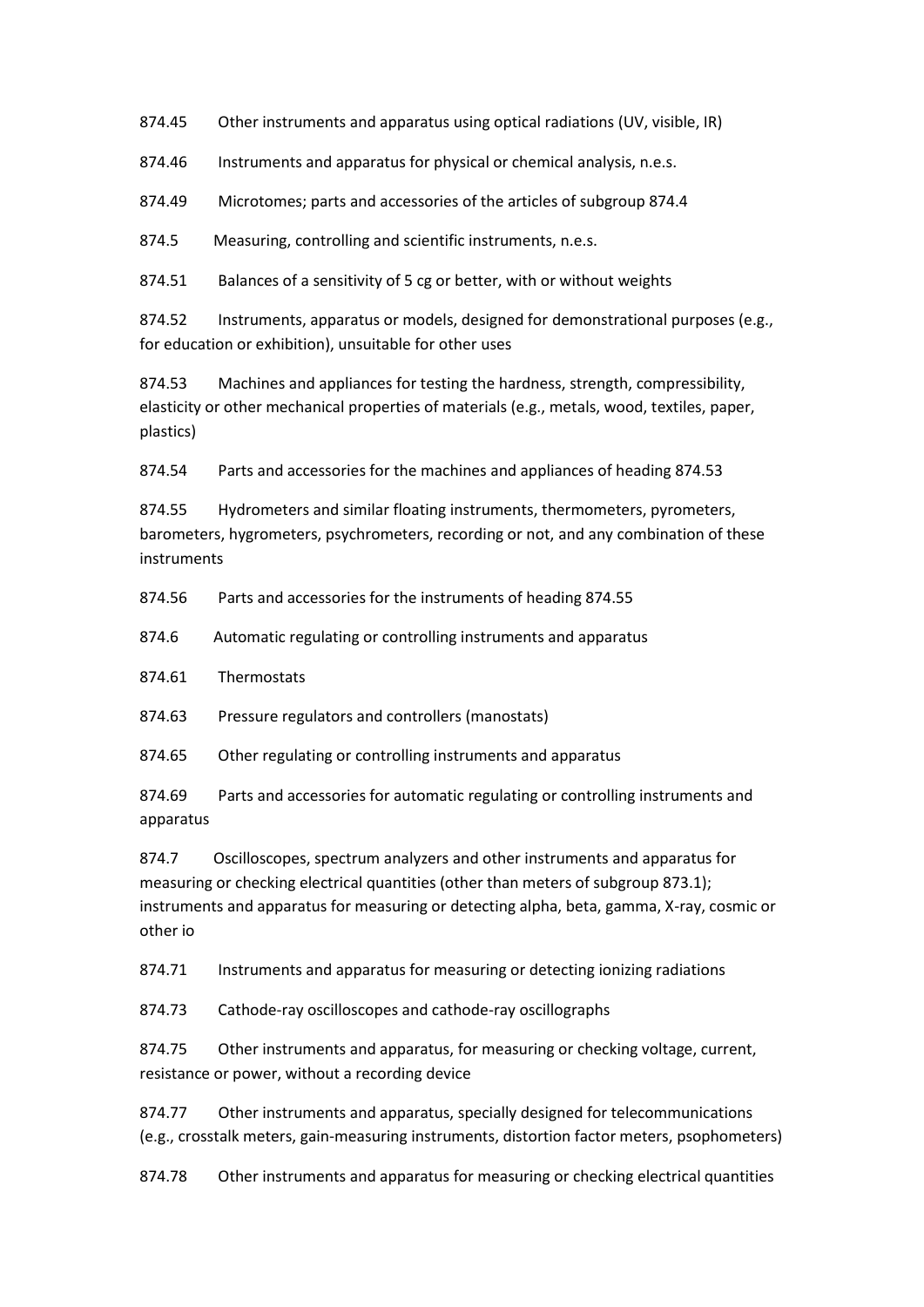874.79 Parts and accessories for the instruments and apparatus of subgroup 874.7

874.9 Parts and accessories for machines, appliances, instruments and apparatus, n.e.s.

88 Photographic apparatus, equipment and supplies and optical goods, n.e.s.; watches and clocks

881 Photographic apparatus and equipment, n.e.s.

881.1 Photographic (other than cinematographic) cameras; photographic flashlight apparatus and flash bulbs (other than the discharge lamps of subgroup 778.2); parts and accessories thereof

881.11 Photographic (other than cinematographic) cameras

881.12 Flash bulbs, flash-cubes and the like

881.13 Photographic flashlight apparatus (other than the discharge lamps of subgroup 778.2)

881.14 Parts and accessories for the photographic cameras of heading 881.11

881.15 Parts and accessories for photographic flashlight apparatus

881.2 Cinematographic cameras and projectors, whether or not incorporating soundrecording or reproducing apparatus; parts and accessories thereof

881.21 Cinematographic cameras

881.22 Cinematographic projectors

881.23 Parts and accessories for the cinematographic cameras of heading 821.21

881.24 Parts and accessories for cinematographic projectors

881.3 Photographic and cinematographic apparatus and equipment, n.e.s.

881.31 Microfilm, microfiche or other microform readers, whether or not capable of producing copies

881.32 Image projectors, n.e.s.

881.33 Photographic (other than cinematographic) enlargers and reducers

881.34 Parts and accessories for the equipment of headings 881.31 through 881.33

881.35 Apparatus and equipment for photographic (including cinematographic) laboratories (including apparatus for the projection of circuit patterns on sensitized semiconductor materials), n.e.s.; negatoscopes; projection screens

881.36 Parts and accessories for the apparatus and equipment of heading 881.35

882 Photographic and cinematographic supplies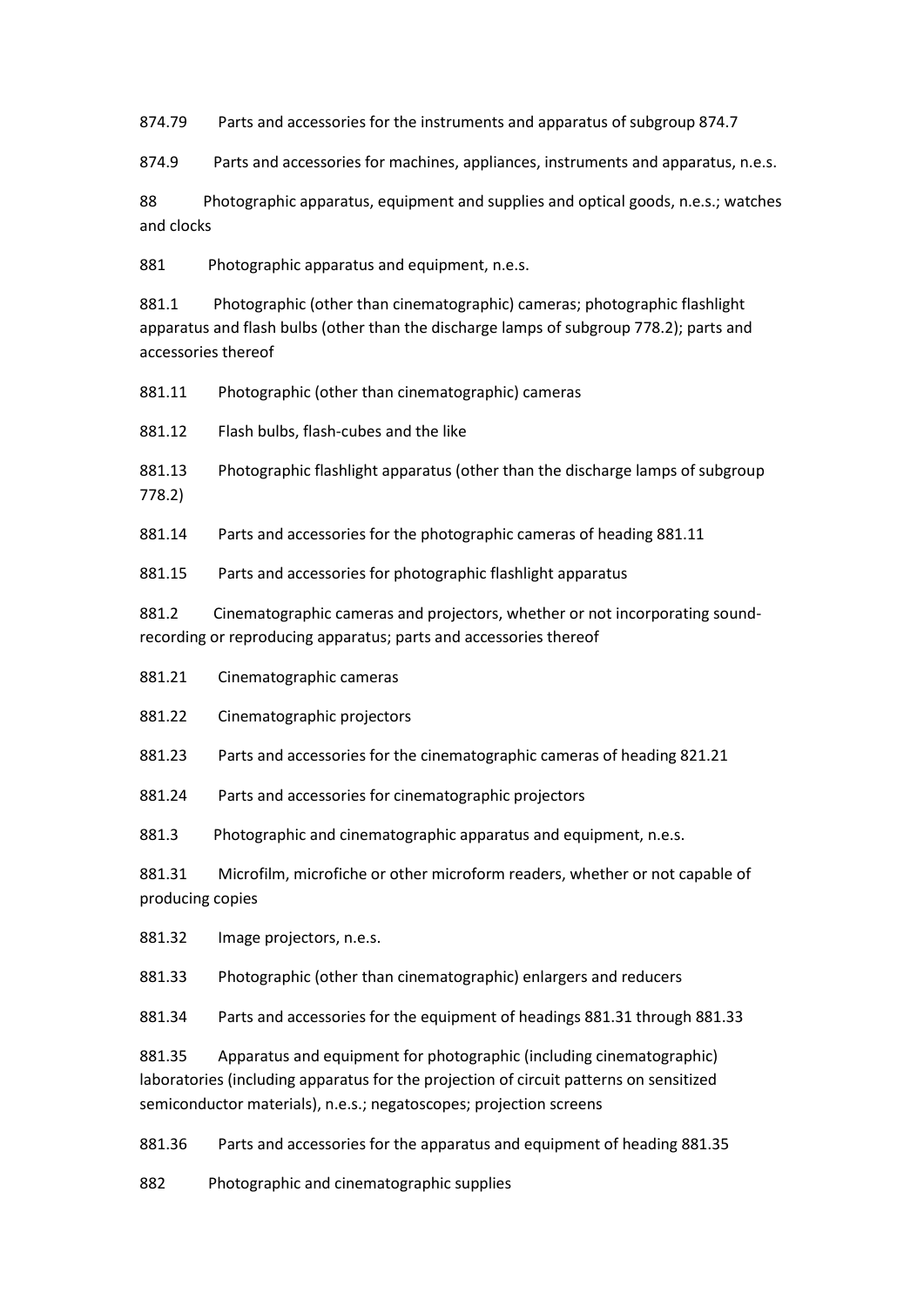882.1 Chemical preparations for photographic uses (other than varnishes, glues, adhesives and similar preparations); unmixed products for photographic uses, put up in measured portions or put up for retail sale in a form ready for use

882.2 Photographic plates and film in the flat, sensitized, unexposed, of any material other than paper, paperboard or textiles; instant print film in the flat, sensitized, unexposed, whether or not in packs

882.3 Photographic film in rolls, sensitized, unexposed, of any material other than paper, paperboard or textiles; instant print film in rolls, sensitized, unexposed

882.4 Photographic paper, paperboard and textiles, sensitized, unexposed

882.5 Photographic plates, film, paper, paperboard and textiles, exposed but not developed

882.6 Photographic plates and film, exposed and developed, other than cinematographic film

883 Cinematographic film, exposed and developed, whether or not incorporating soundtrack or consisting only of soundtrack

883.1 ....of a width of 35 mm or more

883.9 ....other

884 Optical goods, n.e.s.

884.1 Optical fibres and optical fibre bundles; optical fibre cables other than those of subgroup 773.1; sheets and plates of polarizing material; lenses (including contact lenses), prisms, mirrors and other optical elements, of any material, unmounted, other t

884.11 Contact lenses

884.15 Spectacle lenses of glass

884.17 Spectacle lenses of other materials

884.19 Optical fibres and optical fibre bundles and cables; sheets and plates of polarizing material; unmounted optical elements, n.e.s.

884.2 Spectacles and spectacle frames

884.21 Frames and mountings for spectacles, goggles or the like

884.22 Parts for frames and mountings of spectacles, goggles or the like

884.23 Spectacles, goggles and the like, corrective, protective or other

884.3 Lenses, prisms, mirrors and other optical elements, of any material, mounted, being parts of or fittings for instruments or apparatus, other than such elements of glass not optically worked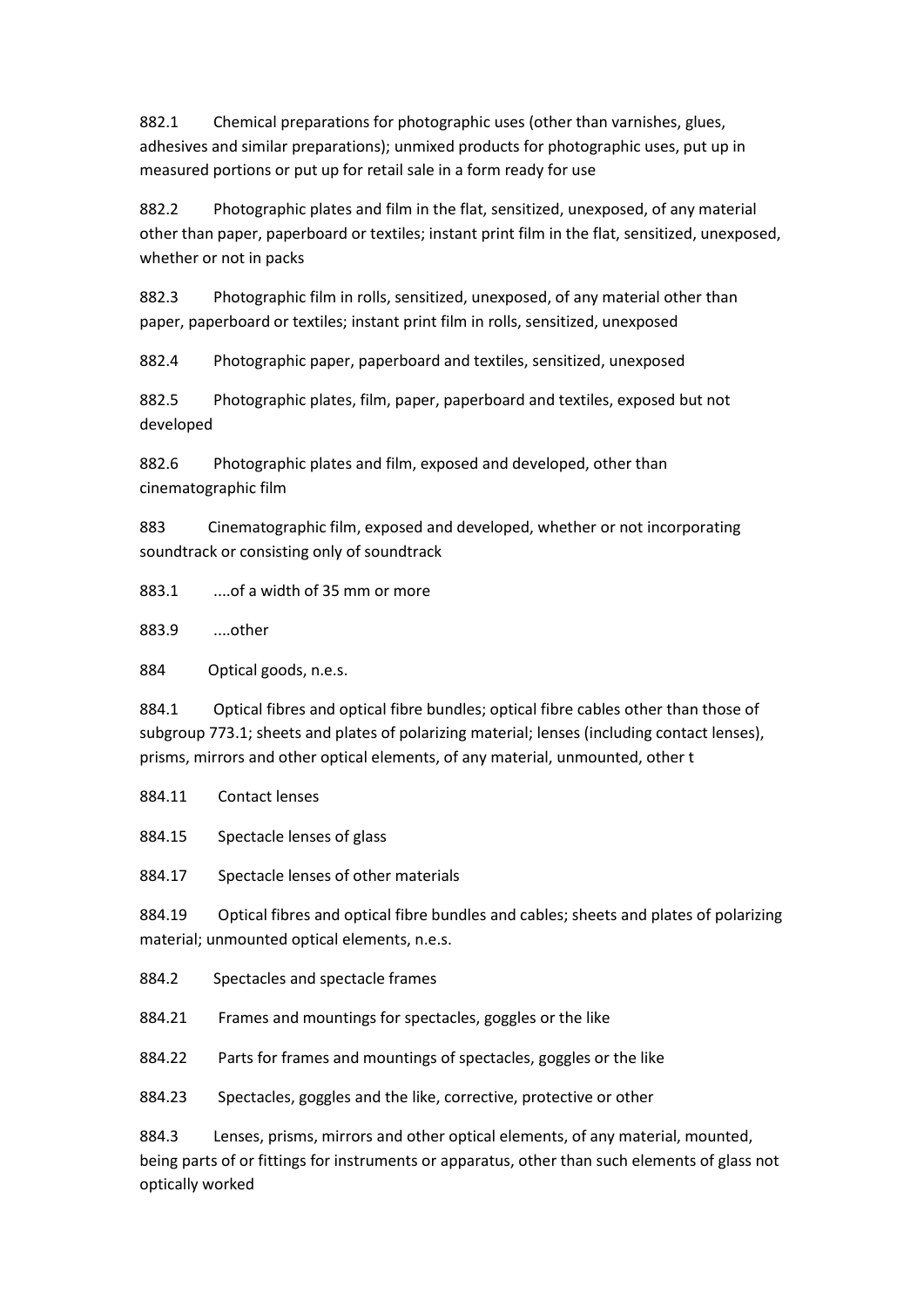884.31 Objective lenses for cameras, projectors or photographic enlargers or reducers

884.32 Other objective lenses

884.33 Filters

884.39 Mounted optical elements, n.e.s.

885 Watches and clocks

885.3 Wrist-watches, pocket watches and other watches (including stop-watches), with case of precious metal or of metal clad with precious metal

885.31 Wrist-watches, battery or accumulator powered, whether or not incorporating a stopwatch facility

885.32 Other wrist-watches, whether or not incorporating a stopwatch facility

885.39 Pocket watches and other watches (not wrist-watches)

885.4 Wrist-watches, pocket watches and other watches (including stop-watches), other than those of subgroup 885.3

885.41 Wrist-watches, battery or accumulator powered, whether or not incorporating a stopwatch facility

885.42 Other wrist-watches, whether or not incorporating a stopwatch facility

885.49 Pocket watches and other watches (not wrist-watches)

885.5 Watch movements, complete and assembled

885.51 ....battery or accumulator powered

885.52 ....neither battery nor accumulator powered

885.7 Clocks

885.71 Instrument panel clocks and clocks of a similar type, for vehicles, aircraft, spacecraft or vessels

885.72 Clocks with watch movements (excluding clocks of heading 885.71), battery or accumulator powered

885.73 Other clocks with watch movements (excluding clocks of heading 885.71)

885.74 Alarm clocks, battery, accumulator or mains powered

885.75 Other alarm clocks

- 885.76 Wall clocks, battery, accumulator or mains powered
- 885.77 Other wall clocks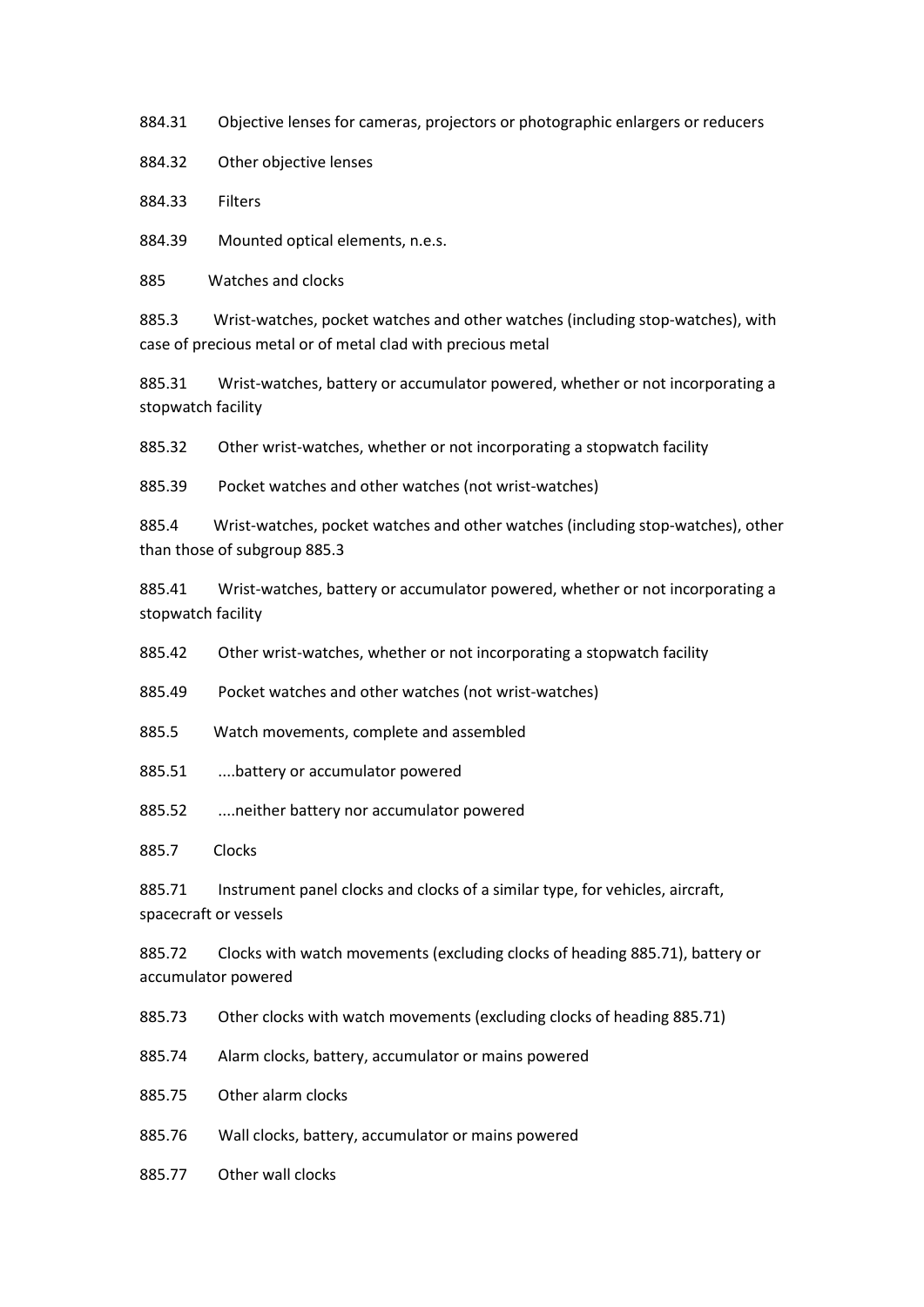885.78 Other clocks, battery, accumulator or mains powered

885.79 Clocks, n.e.s.

885.9 Time-measuring equipment and accessories, n.e.s.; parts and accessories for clocks and watches

885.91 Watch-cases, and parts thereof

885.92 Watch-straps, watchbands and watch bracelets, and parts thereof, of metal

885.93 Watch-straps, watchbands and watch bracelets, and parts thereof, of material other than metal

885.94 Time-of-day recording apparatus and apparatus for measuring, recording or otherwise indicating intervals of time, with clock or watch movement or with synchronous motor (e.g., time-registers, time-recorders)

885.95 Time switches with clock or watch movements or with synchronous motor

885.96 Clock movements, complete and assembled

885.97 Clock cases and cases of a similar type for other goods of group 885, and parts thereof

885.98 Complete watch or clock movements, unassembled or partly assembled (movement sets); incomplete watch or clock movements, assembled; rough watch or clock movements

885.99 Clock or watch parts, n.e.s.

89 Miscellaneous manufactured articles, n.e.s.

891 Arms and ammunition

891.1 Armoured fighting vehicles and arms of war

891.11 Tanks and other armoured fighting vehicles, motorized, whether or not fitted with weapons, and parts of such vehicles

891.12 Military weapons (other than revolvers, pistols and the arms of heading 891.13)

891.13 Swords, cutlasses, bayonets, lances and similar arms, and parts thereof and scabbards and sheaths therefor

891.14 Revolvers and pistols (other than those of heading 891.31)

891.2 Bombs, grenades, torpedoes, mines, missiles and similar munitions of war, and parts thereof; cartridges and other ammunition and projectiles, and parts thereof, including shot and cartridge wads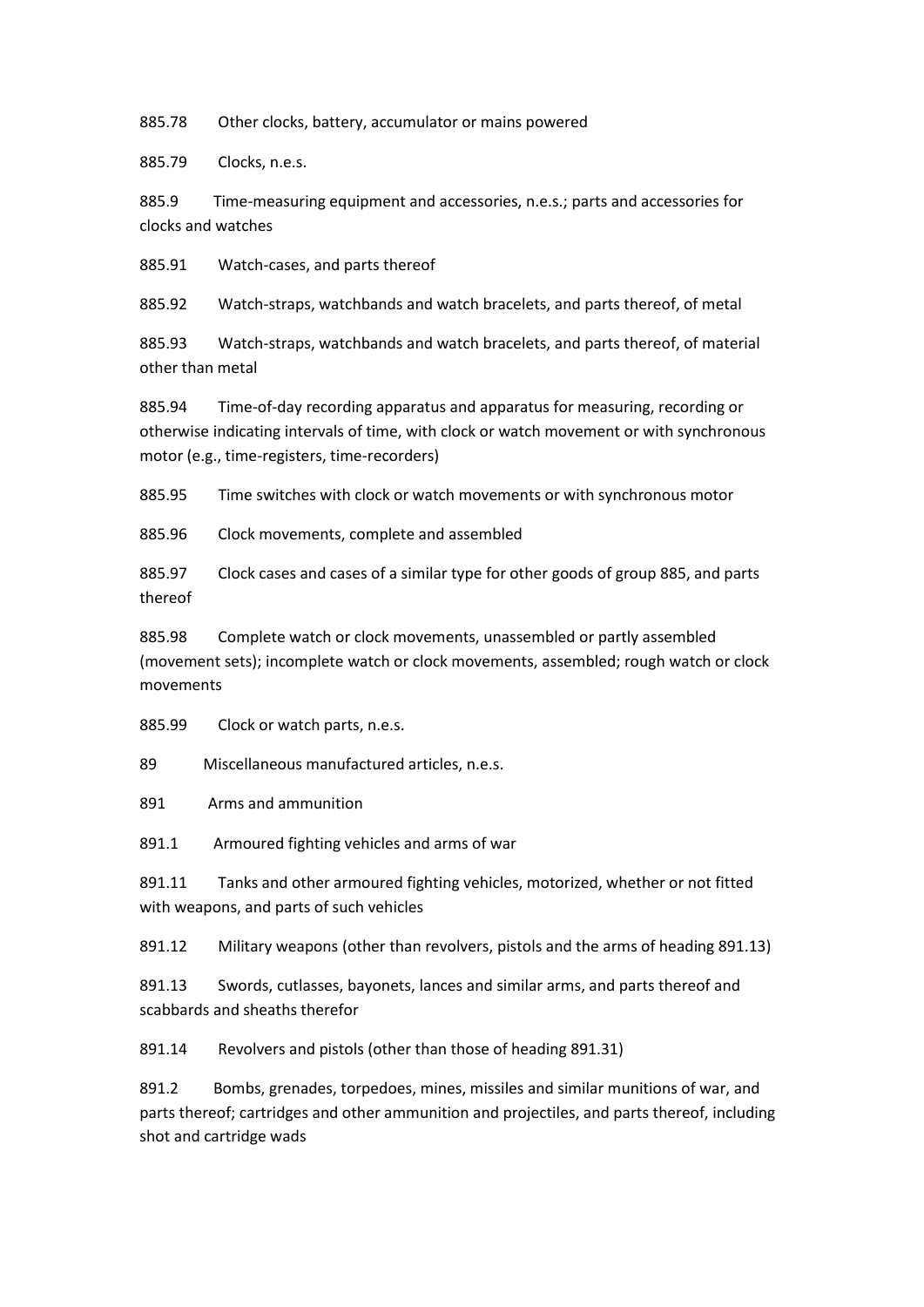891.21 Cartridges for riveting or similar tools or for captive-bolt humane killers, and parts thereof

891.22 Cartridges for shotguns

891.23 Airgun pellets and parts of cartridges for shotguns

891.24 Other cartridges, and parts thereof

891.29 Munitions of war, and parts thereof, n.e.s.

891.3 Non-military arms

891.31 Firearms, n.e.s. and similar devices which operate by the firing of an explosive charge (e.g., sporting shotguns and rifles, muzzle-loading firearms, Very pistols and other devices designed to project only signal flares, pistols and revolvers for firing b

891.39 Other arms (e.g., spring, air or other gas guns and pistols, truncheons), excluding those of heading 891.13

891.9 Parts and accessories of articles of headings 891.12, 891.14 and subgroup 891.3

891.91 Parts and accessories of revolvers or pistols

891.93 Shotgun barrels of shotguns of heading 891.31

891.95 Other parts of shotguns and rifles of heading 891.31

891.99 Parts and accessories, n.e.s., of the articles of headings 891.12 and 891.39

892 Printed matter

892.1 Books, pamphlets, maps and globes, printed (not including advertising material)

892.12 Children's picture, drawing or colouring books

892.13 Maps and charts in book form

892.14 Maps and hydrographic or similar charts of all kinds (including wall maps, topographical plans and globes), printed, not in book form

892.15 Printed books, brochures, leaflets and similar printed matter, in single sheets, whether or not folded

892.16 Dictionaries and encyclopaedias, and serial instalments thereof, not in single sheets

892.19 Other books, brochures and similar printed matter, not in single sheets

892.2 Newspapers, journals and periodicals, whether or not illustrated or containing advertising material

892.21 ....appearing at least four times a week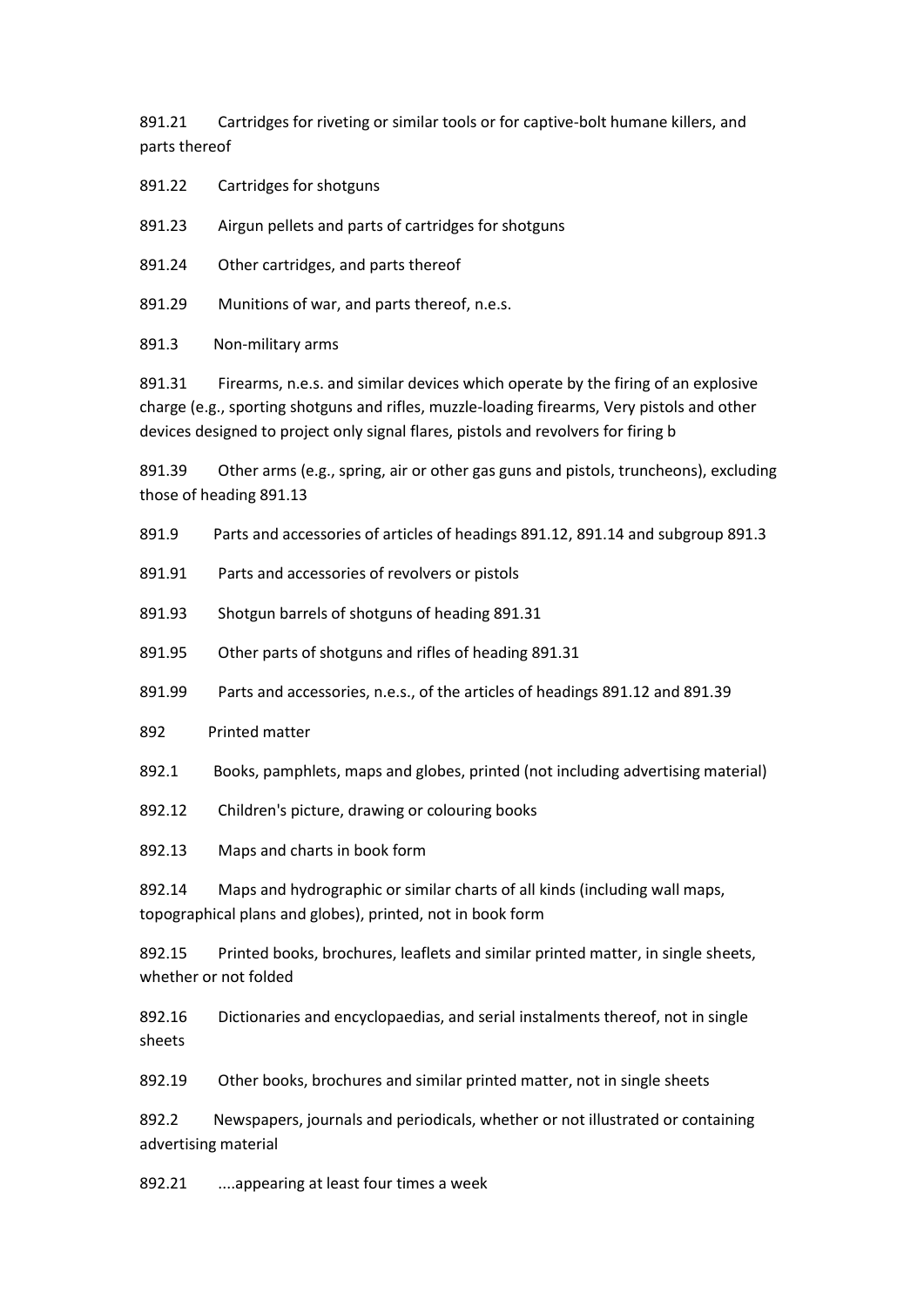892.29 ....other

892.4 Postcards, personal greeting, message or announcement cards, and transfers (decalcomanias), printed by any process

892.41 Transfers (decalcomanias)

892.42 Printed or illustrated postcards; printed cards bearing personal greetings, messages or announcements, whether or not illustrated, with or without envelopes or trimmings

892.8 Printed matter, n.e.s.

892.81 Paper or paperboard labels of all kinds, whether or not printed

892.82 Plans and drawings for architectural, engineering, industrial, commercial, topographical or similar purposes, being originals drawn by hand; handwritten texts; photographic reproductions on sensitized paper and carbon copies of the foregoing

892.83 Unused postage, revenue or similar stamps of current or new issue in the country to which they are destined; stamp-impressed paper; banknotes; cheque forms; stock, share or bond certificates and similar documents of title

892.84 Calendars of any kind, printed (including calendar blocks)

892.85 Music, printed or in manuscript, whether or not bound or illustrated

892.86 Trade advertising material, commercial catalogues and the like

- 892.87 Pictures, designs and photographs
- 892.89 Printed matter, n.e.s.

893 Articles, n.e.s., of plastics

893.1 Articles for the conveyance or packing of goods, of plastics; stoppers, lids, caps and other closures, of plastics

893.11 Sacks and bags (including cones)

893.19 Articles for the conveyance or packing of goods, n.e.s.; stoppers, lids, caps and other closures

893.2 Builders' ware of plastics

893.21 Baths, shower-baths, wash-basins, bidets, lavatory pans, seats and covers, flushing cisterns and similar sanitary ware

893.29 Other builders' ware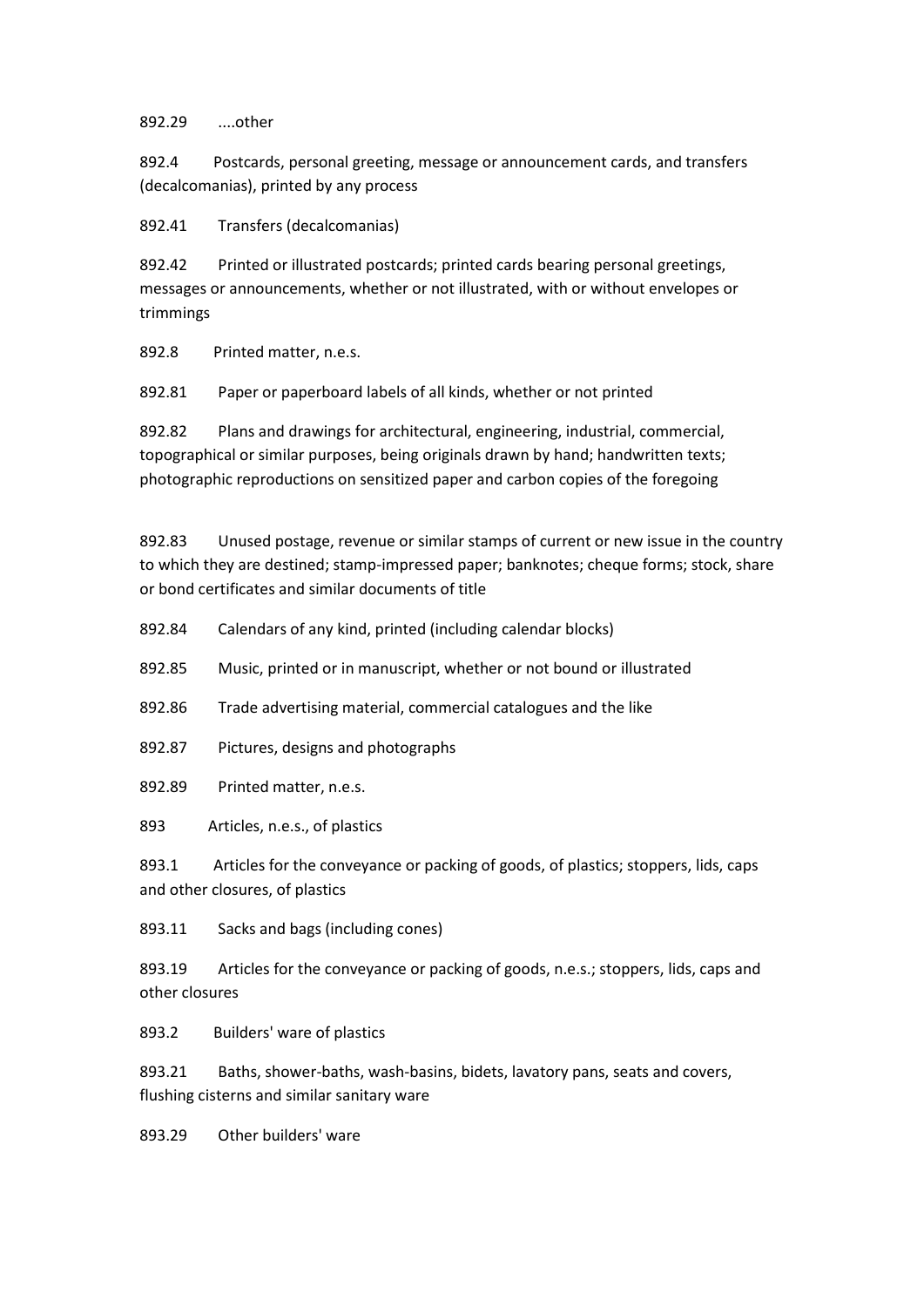893.3 Floor coverings, wall or ceiling coverings and household and and toilet articles of plastics

893.31 Floor coverings of plastics, whether or not self-adhesive, in rolls or in the form of tiles; wall or ceiling coverings of plastics

893.32 Tableware, kitchenware, other household articles and toilet articles

893.9 Articles of plastics, n.e.s.

893.94 Office or school supplies

893.95 Fittings for furniture, coachwork or the like

893.99 Other articles

894 Baby carriages, toys, games and sporting goods

894.1 Baby carriages, and parts thereof, n.e.s.

894.2 Children's toys

894.21 Wheeled toys designed to be ridden by children (e.g., tricycles, scooters and pedal cars, but excluding bicycles); dolls' carriages

- 894.22 Dolls representing only human beings, whether or not dressed
- 894.23 Parts and accessories of dolls representing only human beings
- 894.24 Construction sets and constructional toys
- 894.25 Toys representing animals or non-human creatures
- 894.26 Toy musical instruments and apparatus
- 894.27 Puzzles

894.29 Toys, n.e.s.

894.3 Articles for funfair, table or parlour games (including pin-tables, billiards, special tables for casino games and automatic bowling-alley equipment)

- 894.31 Video games of a kind used with a television receiver
- 894.33 Articles and accessories for billiards
- 894.35 Other games, coin- or disc-operated (not bowling-alley equipment)
- 894.37 Playing-cards

894.39 Articles for funfair, table and parlour games, n.e.s.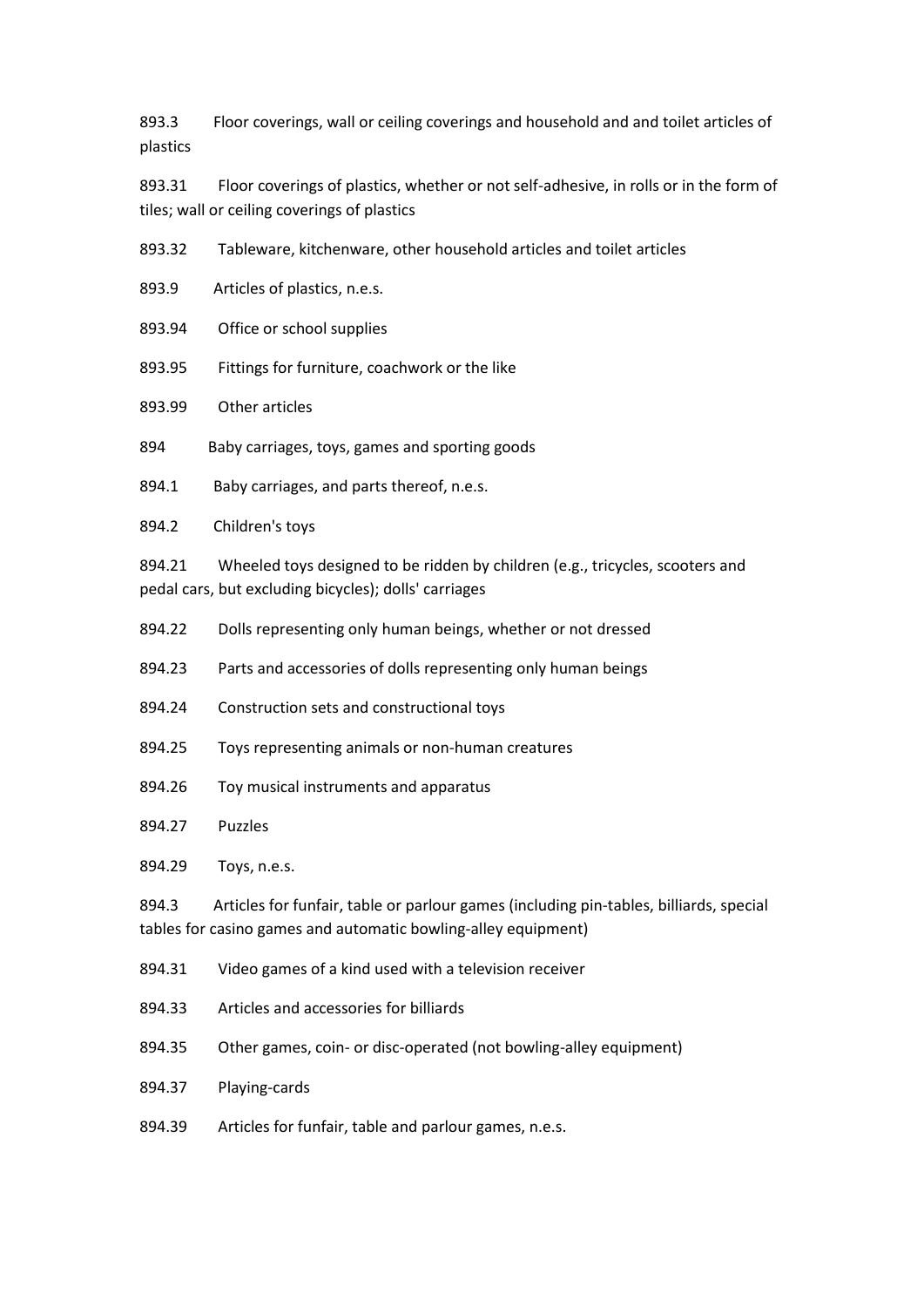894.4 Festive, carnival or other entertainment articles, including conjuring tricks, novelty jokes, Christmas tree decorations and similar articles for Christmas festivities (e.g., artificial Christmas trees, Christmas stockings, imitation yule logs, nativity s

894.41 Lighting sets of a kind used for Christmas trees

894.45 Other articles for Christmas festivities

894.49 Other entertainment articles

894.6 Roundabouts, swings, shooting galleries and other fairground amusements, travelling circuses, travelling menageries and travelling theatres

894.7 Sports goods

894.71 Fishing-rods, fish-hooks and other line tackle; fish-landing nets, butterfly nets and similar nets; decoy "birds" (other than those of heading 896.5 or 898.29) and similar hunting or shooting requisites, n.e.s.

894.72 Ice-skates and roller-skates (including skating boots with skates attached)

- 894.73 Snow-skis and other snow-ski equipment
- 894.74 Water-skis, surfboards, sailboards and other water sport equipment
- 894.75 Golf equipment
- 894.76 Tennis, badminton or similar rackets, whether or not strung
- 894.77 Gloves, mittens and mitts, specially designed for use in sports
- 894.78 Articles and equipment for general physical exercise, gymnastics or athletics
- 894.79 Sports goods, n.e.s.
- 895 Office and stationery supplies, n.e.s.

895.1 Office and stationery supplies, of base metal

895.11 Filing cabinets, card index cabinets, paper trays, paper rests, pen trays, officestamp stands and similar office or desk equipment, of base metal (other than office furniture of group 821)

895.12 Fittings for loose-leaf binders or files, letter clips, letter corners, paper-clips, indexing tags and similar office articles, of base metal; staples in strips (e.g., for offices, upholstery, packaging), of base metal

895.2 Pens, pencils and fountain-pens

895.21 Ball-point pens; felt-tipped or other porous-tipped pens and markers; fountainpens, stylograph pens and other pens; duplicating stylos; propelling or sliding pencils; penholders, pencil-holders and similar holders; parts (including caps and clips) of the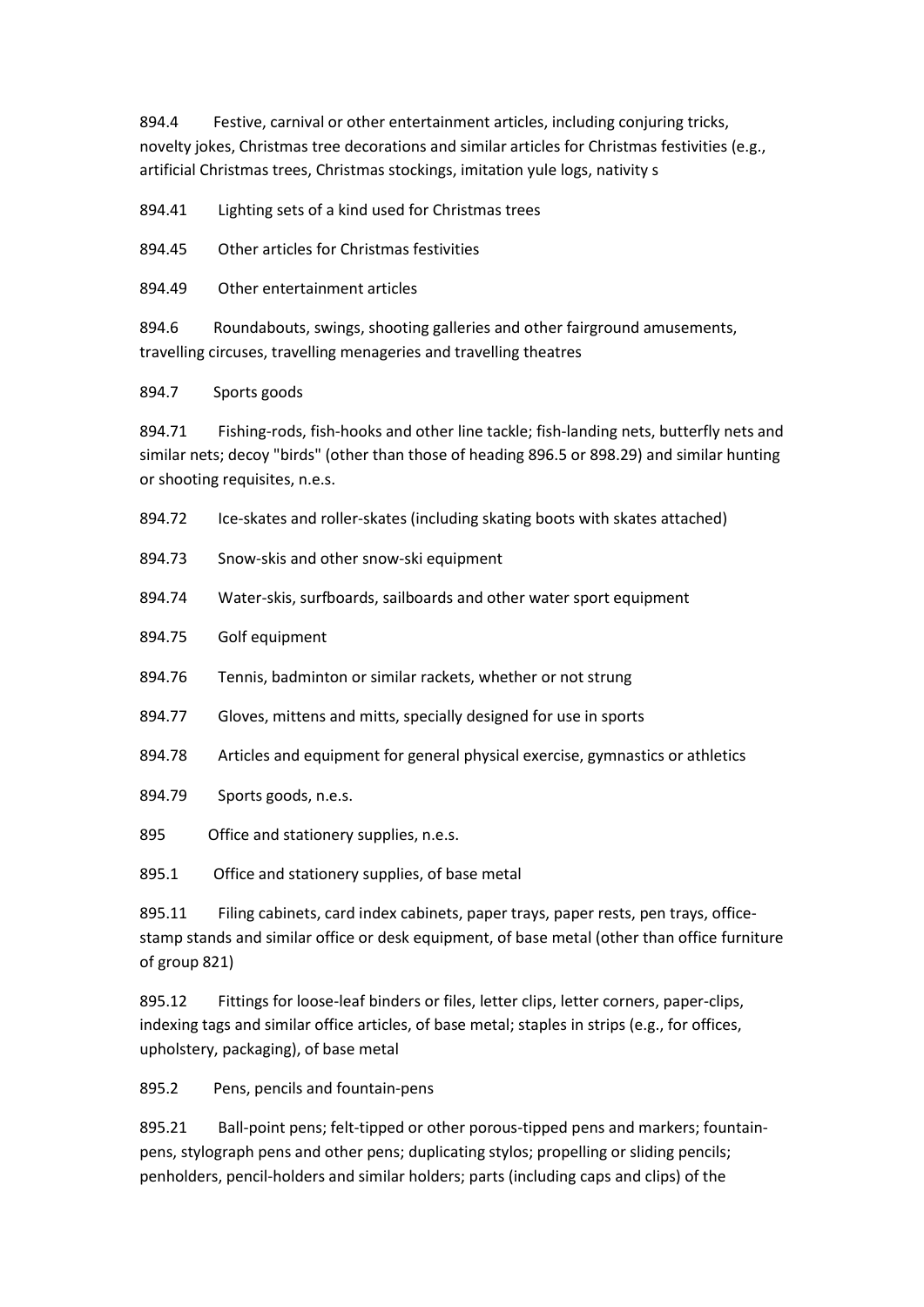## 895.22 Pen nibs and nib points

895.23 Pencils (other than pencils of heading 895.21), crayons, pencil leads, pastels, drawing charcoals, writing or drawing chalks and tailors' chalks

895.9 Other office and stationery supplies

895.91 Writing or drawing ink and other inks (except printing ink), whether or not concentrated or solid

895.92 Slates and boards, with writing or drawing surfaces, whether or not framed

895.93 Date, sealing or numbering stamps, and the like (including devices for printing or embossing labels), designed for operating in the hand; hand-operated composing sticks and hand printing sets incorporating such composing sticks

895.94 Typewriter or similar ribbons, inked or otherwise prepared for giving impressions, whether or not on spools or in cartridges; ink-pads, whether or not inked, with or without boxes

896 Works of art, collectors' pieces and antiques

896.1 Paintings, drawings and pastels, executed entirely by hand, other than drawings of heading 892.82 and other than hand-painted or hand-decorated manufactured articles; collages and similar decorative plaques

896.11 Paintings, drawings and pastels

896.12 Collages and similar decorative plaques

896.2 Original engravings, prints and lithographs

896.3 Original sculptures and statuary, in any material

896.4 Postage or revenue stamps, stamp-postmarks, first-day covers, postal stationery (stamped paper) and the like, used, or if unused not of current or new issue in the country to which they are destined

896.5 Collections and collectors' pieces of zoological, botanical, mineralogical, anatomical, historical, archaeological, palaeontological, ethnographic or numismatic interest

896.6 Antiques of an age exceeding one hundred years

897 Jewellery, goldsmiths' and silversmiths' wares, and other articles of precious or semiprecious materials, n.e.s.

897.2 Imitation jewellery

897.21 ....of base metal, whether or not plated with precious metal

897.29 ....of other non-precious materials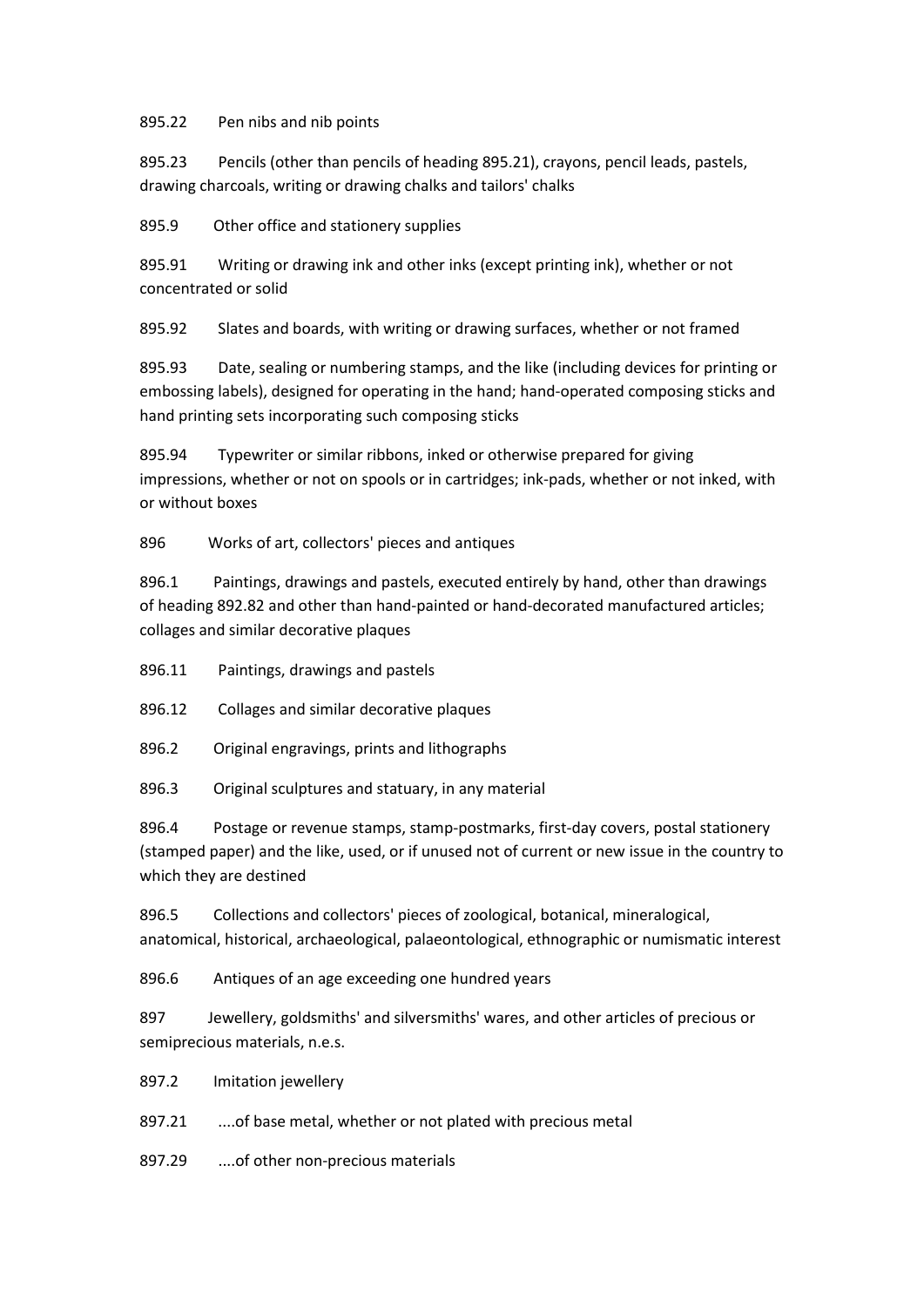897.3 Jewellery of gold, silver or platinum group metals (except watches and watchcases) and goldsmiths' or silversmiths' wares (including set gems)

897.31 Articles of jewellery, and parts thereof, of precious metal or of metal clad with precious metal (except watches and watch-cases)

897.32 Articles of goldsmiths' or silversmiths' wares, and parts thereof, of precious metal or of metal clad with precious metal (other than goods of heading 897.31)

897.33 Articles of natural or cultured pearls or of precious or semiprecious stones (natural, synthetic or reconstructed)

897.4 Other articles of precious metal or of metal clad with precious metal

897.41 Catalysts in the form of wire cloth or grill, of platinum or of other metals of the platinum group

897.49 Articles of precious metal or of metal clad with precious metal, n.e.s.

898 Musical instruments and parts and accessories thereof; records, tapes and other sound or similar recordings (excluding goods of groups 763 and 883)

898.1 Pianos and other string musical instruments

898.13 Pianos (including automatic pianos); harpsichords and other keyboard stringed instruments

898.15 Other string musical instruments (e.g., guitars, violins, harps)

898.2 Musical instruments (other than pianos and other string musical instruments)

898.21 Keyboard pipe-organs; harmoniums and similar keyboard instruments with free metal reeds

898.22 Accordions and similar instruments; mouth-organs

898.23 Other wind musical instruments (e.g., clarinets, trumpets, bagpipes)

898.24 Percussion musical instruments (e.g., drums, xylophones, cymbals, castanets, maracas)

898.25 Keyboard instruments (other than accordions), the sound of which is produced or must be amplified electrically (e.g., organs)

898.26 Musical instruments, n.e.s., the sound of which is produced or must be amplified electrically (e.g., guitars, accordions)

898.29 Music boxes, fairground organs, mechanical street organs, mechanical singing birds, musical saws and other musical instruments, n.e.s.; decoy calls of all kinds; whistles, call horns and other mouth-blown sound signalling instruments

898.4 Magnetic tapes for sound recording or similar recording of other phenomena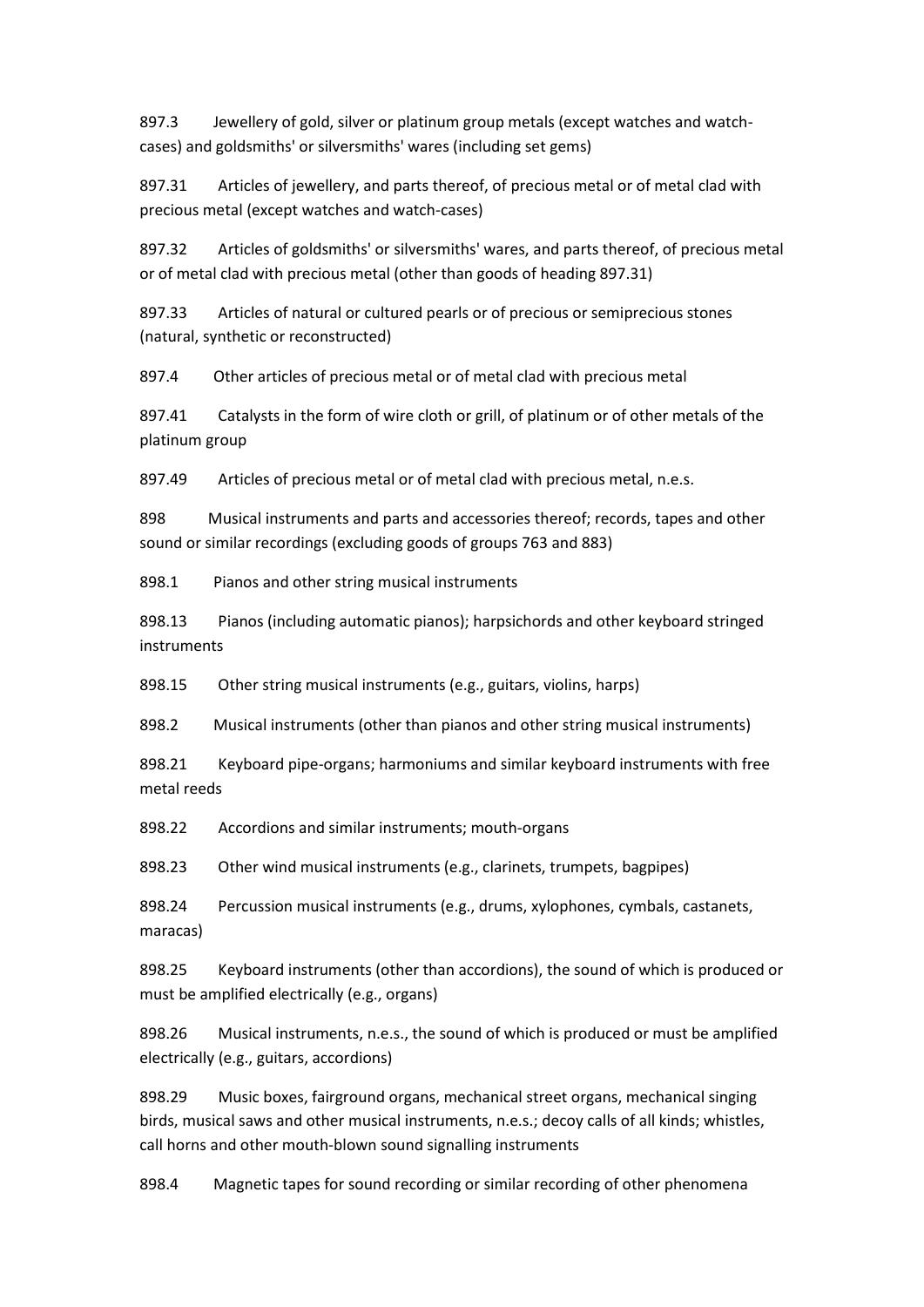898.41 ....of a width not exceeding 4 mm

898.43 ...of a width exceeding 4 mm but not exceeding 6.5 mm

898.45 ....of a width exceeding 6.5 mm

898.5 Other prepared unrecorded media for sound recording or similar recording of other phenomena (excluding products of group 883)

898.51 Magnetic discs 898.59 Prepared unrecorded media, n.e.s. 898.6 Magnetic tapes, recorded 898.61 ....of a width not exceeding 4 mm 898.65 ....of a width exceeding 4 mm but not exceeding 6.5 mm 898.67 ....of a width exceeding 6.5 mm

898.7 Records and other recorded media (excluding magnetic tapes) for sound or other similarly recorded phenomena (including matrices and masters for the production of records, but excluding products of group 883)

898.71 Gramophone records

898.79 Recorded media, n.e.s.

898.9 Parts and accessories of musical instruments (e.g., mechanisms for music boxes, perforated cards, discs and rolls for mechanical instruments); metronomes, tuning-forks and pitch-pipes of all kinds

899 Miscellaneous manufactured articles, n.e.s.

899.1 Articles and manufactures of carving or moulding materials, n.e.s.

899.11 Worked ivory, bone, tortoiseshell, horn, antlers, coral, mother-of-pearl and other animal carving material, and articles of these materials (including articles obtained by moulding)

899.19 Worked vegetable or mineral carving material and articles of these materials; moulded or carved articles of wax, of stearin, of natural gums or natural resins or of modelling pastes, and other moulded or carved articles, n.e.s.; worked, unhardened gelatin

899.2 Artificial flowers, foliage and fruit, and parts thereof; articles made of artificial flowers, foliage or fruit

899.21 ....of plastics

899.29 ....of materials other than plastics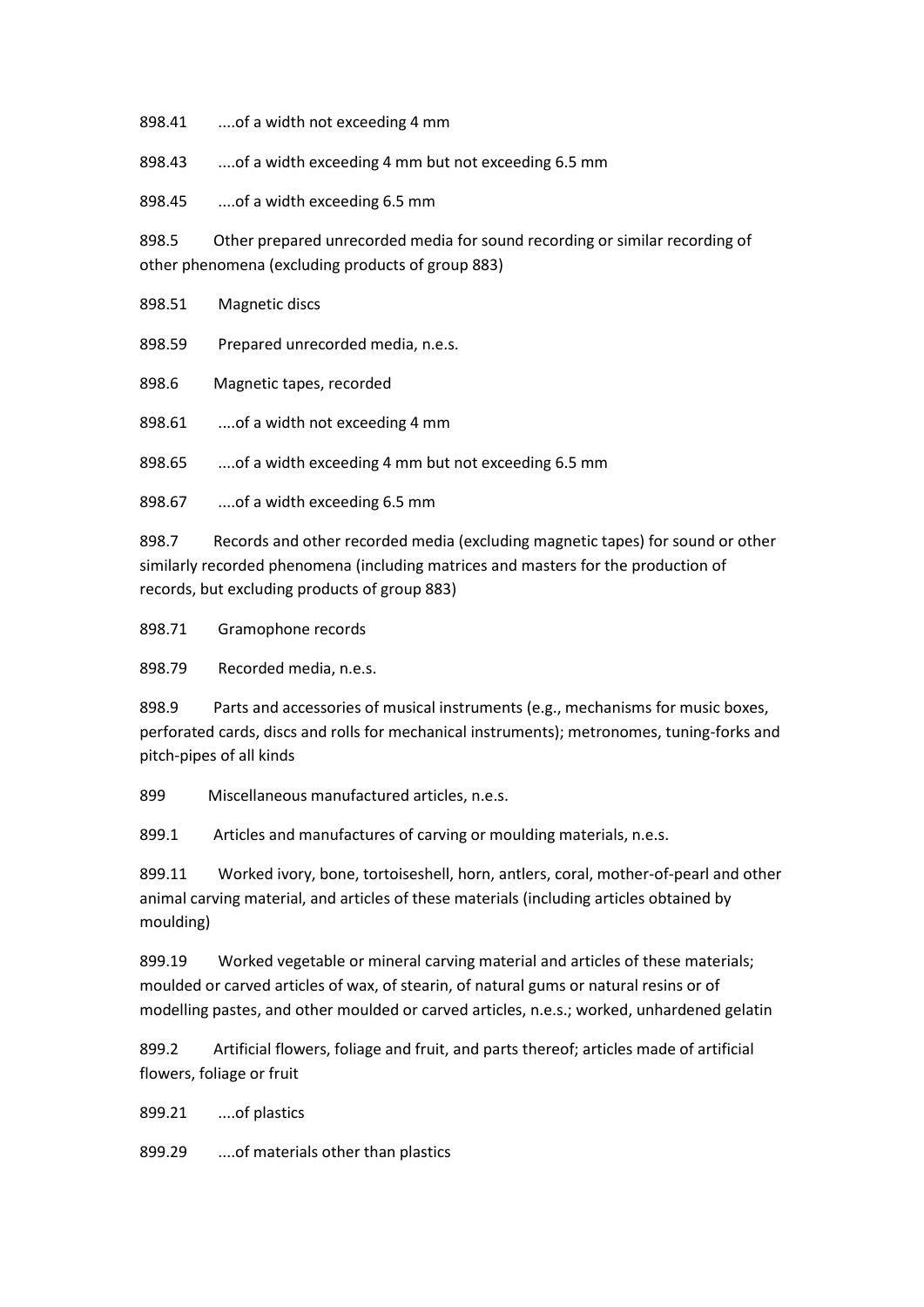899.3 Candles; matches, pyrophoric alloys, articles of combustible materials; smokers' requisites

899.31 Candles, tapers and the like

899.32 Matches, other than pyrotechnical articles of subgroup 593.3

899.33 Cigarette lighters and other lighters, whether or not mechanical or electrical

899.34 Liquid or liquefied-gas fuels in containers of a kind used for filling or refilling cigarette or similar lighters, of a capacity not exceeding 300 cm3

899.35 Parts of lighters, n.e.s., other than flints or wicks

899.36 Roughly shaped blocks of wood or root, for the manufacture of pipes

899.37 Smoking pipes (including pipe bowls) and cigar or cigarette holders, and parts thereof, not including articles of heading 899.36

899.39 Ferrocerium and other pyrophoric alloys in all forms; metaldehyde, hexamethylenetetramine and similar substances, put up in forms for use as fuels; fuels with a basis of alcohol and similar prepared fuels, in solid or semi-solid form; resin torches, fire-

899.4 Umbrellas, sun umbrellas, walking-sticks, seat-sticks, whips, riding crops, and parts thereof

899.41 Umbrellas and sun umbrellas (including walking-stick umbrellas, garden umbrellas and similar umbrellas)

899.42 Walking-sticks, seat-sticks, whips, riding crops and the like

899.49 Parts, trimmings and accessories of articles falling under heading 899.41 or 899.42

899.6 Orthopaedic appliances (including crutches, surgical belts and trusses); splints and other fracture appliances; artificial parts of the body; hearing-aids and other appliances which are worn or carried or implanted in the body, to compensate for a defect

899.61 Hearing-aids (excluding parts and accessories)

899.63 Orthopaedic or fracture appliances

899.65 Artificial teeth and dental fittings

899.66 Other artificial parts of the body

899.67 Pacemakers for stimulating heart muscles (excluding parts and accessories)

899.69 Appliances, n.e.s., which are worn or carried or implanted in the body to compensate for a defect or a disability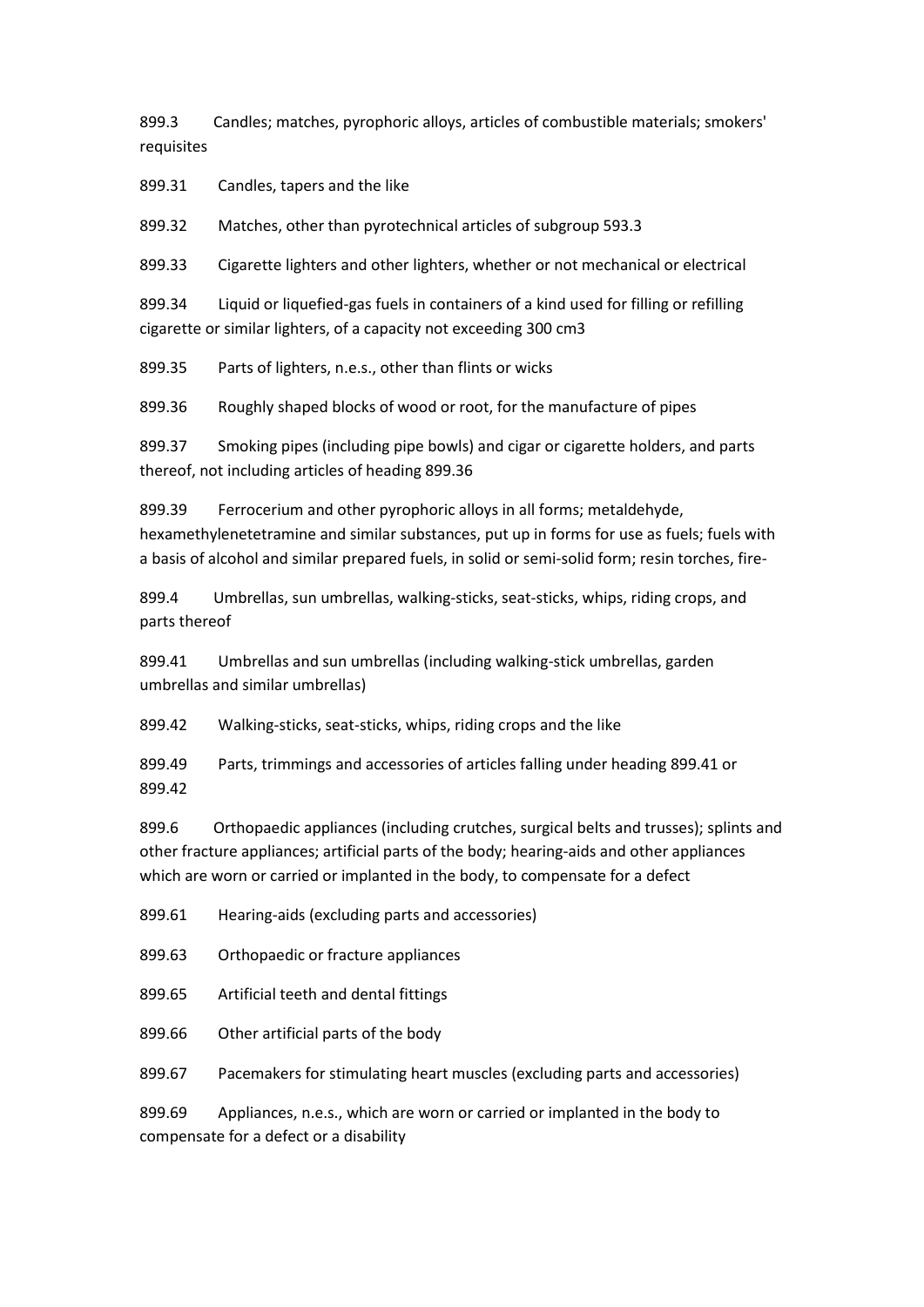899.7 Basketware, wickerwork and other articles of plaiting materials, n.e.s.; brooms, brushes, paint rollers, squeegees and mops

899.71 Basketware, wickerwork and other articles made directly to shape from plaiting materials or made up from goods of heading 899.73, 899.74 or 899.79; articles of loofah

899.72 Brooms, brushes (including brushes constituting parts of machines, appliances or vehicles), hand-operated mechanical floor sweepers, not motorized, mops and feather dusters; prepared knots and tufts for broom or brush making; paint pads and rollers; squee

899.73 Plaits and similar products of plaiting materials, whether or not assembled into strips

899.74 Mats, matting and screens of vegetable materials

899.79 Plaiting materials, plaits and similar products of plaiting materials, n.e.s., bound together in parallel strands or woven, in sheet form, whether or not being finished articles

899.8 Smallwares and toilet articles, n.e.s.; sieves; tailors' dummies, etc.

899.81 Hand sieves and hand riddles

899.82 Powder-puffs and pads for the application of cosmetics or toilet preparations

899.83 Press-fasteners, snap-fasteners and press-studs, and parts therefor; buttons

899.84 Button moulds and other parts of buttons; button blanks

899.85 Slide fasteners

899.86 Parts of slide fasteners

899.87 Scent sprays and similar toilet sprays, and mounts and heads therefor

899.88 Tailors' dummies and other lay figures; automata and other animated displays used for shop-window dressing

899.89 Combs, hair-slides and the like; hairpins, curling-pins, curling-grips, hair curlers and the like (other than those of heading 775.83), and parts thereof

899.9 Manufactured goods, n.e.s.

899.91 Articles of gut (other than silkworm gut), of goldbeater's skin, of bladders or of tendons

899.92 Skins and other parts of birds with their feathers or down, feathers, parts of feathers, down and articles thereof (other than goods of heading 291.95 and worked quills and scapes)

899.94 Human hair, dressed, thinned, bleached or otherwise worked; wool or other animal hair, or other textile materials, prepared for use in making wigs or the like